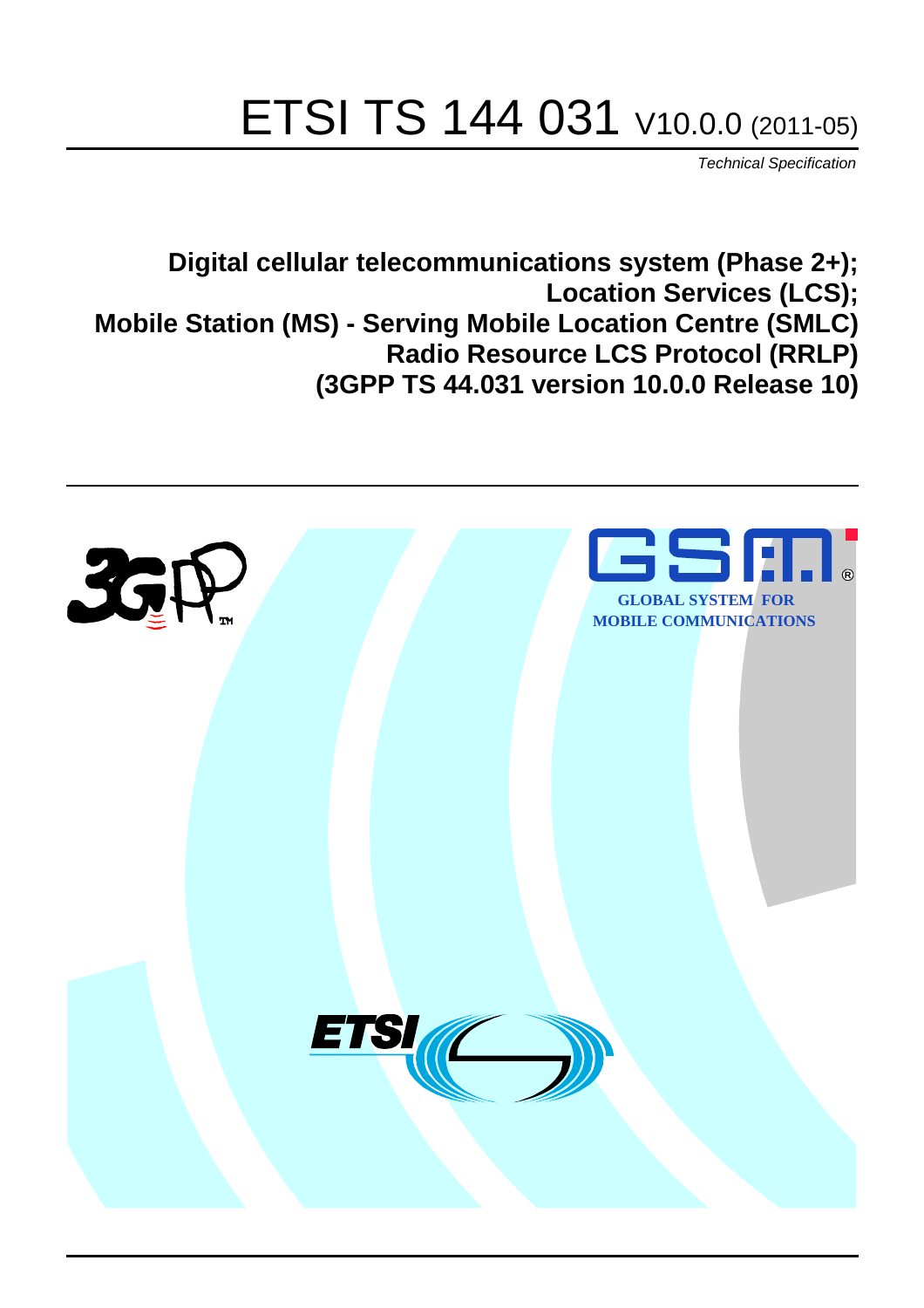Reference RTS/TSGG-0244031va00

> Keywords **GSM**

#### *ETSI*

#### 650 Route des Lucioles F-06921 Sophia Antipolis Cedex - FRANCE

Tel.: +33 4 92 94 42 00 Fax: +33 4 93 65 47 16

Siret N° 348 623 562 00017 - NAF 742 C Association à but non lucratif enregistrée à la Sous-Préfecture de Grasse (06) N° 7803/88

#### *Important notice*

Individual copies of the present document can be downloaded from: [http://www.etsi.org](http://www.etsi.org/)

The present document may be made available in more than one electronic version or in print. In any case of existing or perceived difference in contents between such versions, the reference version is the Portable Document Format (PDF). In case of dispute, the reference shall be the printing on ETSI printers of the PDF version kept on a specific network drive within ETSI Secretariat.

Users of the present document should be aware that the document may be subject to revision or change of status. Information on the current status of this and other ETSI documents is available at <http://portal.etsi.org/tb/status/status.asp>

If you find errors in the present document, please send your comment to one of the following services: [http://portal.etsi.org/chaircor/ETSI\\_support.asp](http://portal.etsi.org/chaircor/ETSI_support.asp)

#### *Copyright Notification*

No part may be reproduced except as authorized by written permission. The copyright and the foregoing restriction extend to reproduction in all media.

> © European Telecommunications Standards Institute 2011. All rights reserved.

**DECT**TM, **PLUGTESTS**TM, **UMTS**TM, **TIPHON**TM, the TIPHON logo and the ETSI logo are Trade Marks of ETSI registered for the benefit of its Members.

**3GPP**TM is a Trade Mark of ETSI registered for the benefit of its Members and of the 3GPP Organizational Partners. **LTE**™ is a Trade Mark of ETSI currently being registered

for the benefit of its Members and of the 3GPP Organizational Partners.

**GSM**® and the GSM logo are Trade Marks registered and owned by the GSM Association.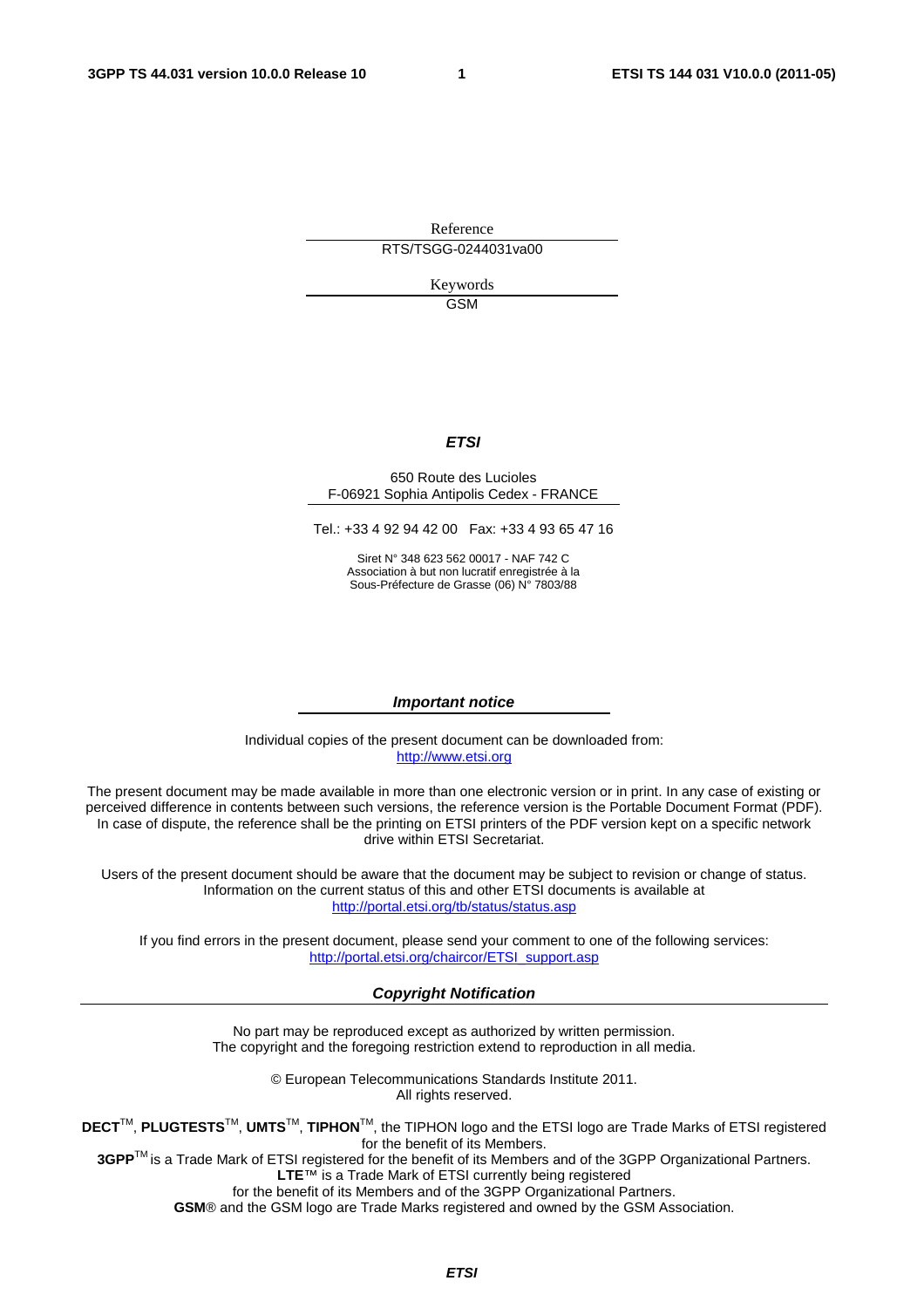# Intellectual Property Rights

IPRs essential or potentially essential to the present document may have been declared to ETSI. The information pertaining to these essential IPRs, if any, is publicly available for **ETSI members and non-members**, and can be found in ETSI SR 000 314: *"Intellectual Property Rights (IPRs); Essential, or potentially Essential, IPRs notified to ETSI in respect of ETSI standards"*, which is available from the ETSI Secretariat. Latest updates are available on the ETSI Web server [\(http://webapp.etsi.org/IPR/home.asp](http://webapp.etsi.org/IPR/home.asp)).

Pursuant to the ETSI IPR Policy, no investigation, including IPR searches, has been carried out by ETSI. No guarantee can be given as to the existence of other IPRs not referenced in ETSI SR 000 314 (or the updates on the ETSI Web server) which are, or may be, or may become, essential to the present document.

# Foreword

This Technical Specification (TS) has been produced by ETSI 3rd Generation Partnership Project (3GPP).

The present document may refer to technical specifications or reports using their 3GPP identities, UMTS identities or GSM identities. These should be interpreted as being references to the corresponding ETSI deliverables.

The cross reference between GSM, UMTS, 3GPP and ETSI identities can be found under <http://webapp.etsi.org/key/queryform.asp>.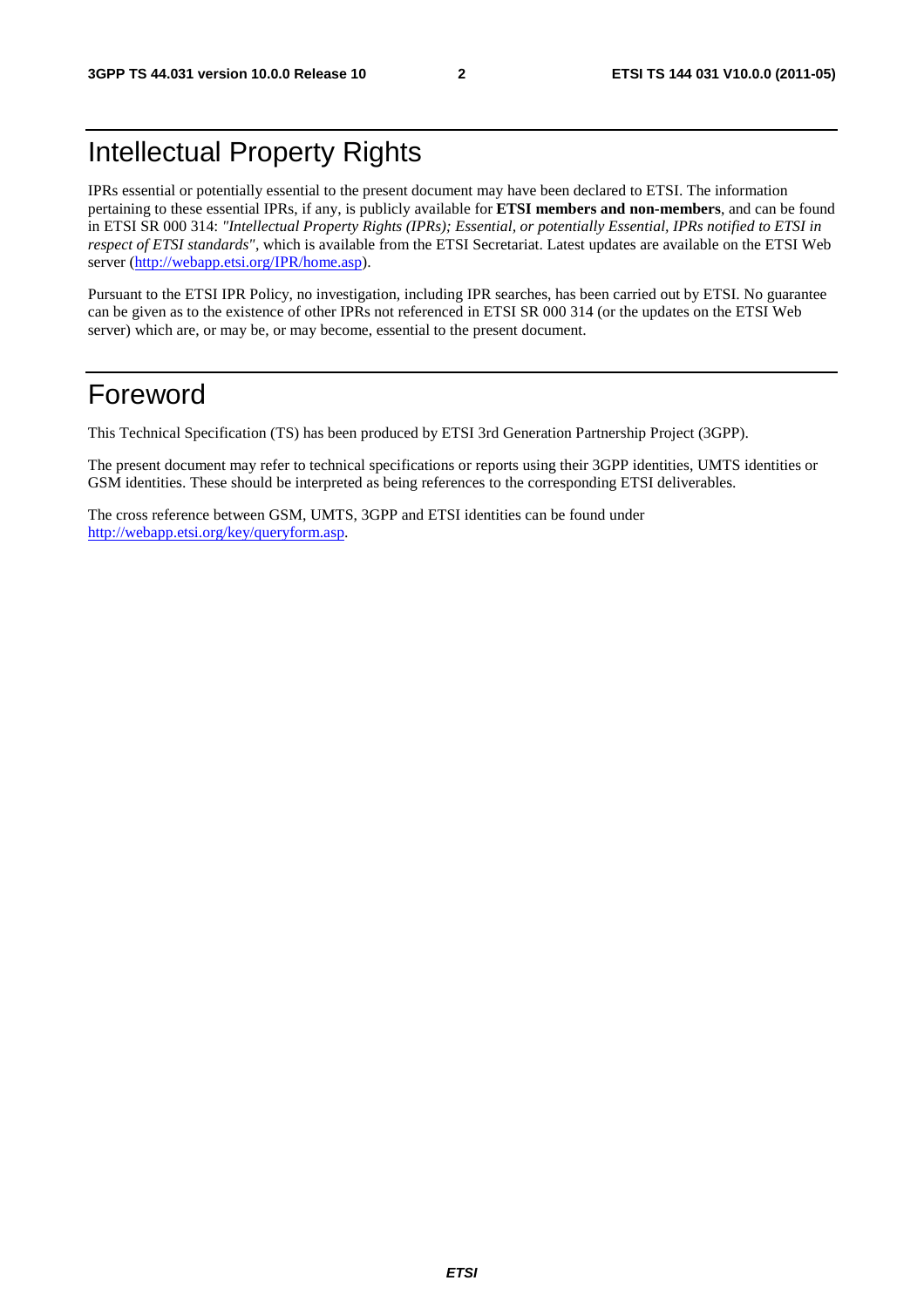$\mathbf{3}$ 

# Contents

| 1                   |                               |  |
|---------------------|-------------------------------|--|
| 1.1                 |                               |  |
| 1.2                 |                               |  |
| $\overline{2}$      |                               |  |
| 2.1                 |                               |  |
| 2.2                 |                               |  |
| 2.3                 |                               |  |
| 2.3a                |                               |  |
| 2.4<br>2.5          |                               |  |
| 2.5.1               |                               |  |
| 2.5.1a              |                               |  |
| 2.5.2               |                               |  |
| 2.5.3               |                               |  |
| 2.5.4               |                               |  |
| 2.5.5               |                               |  |
| 2.5.6               |                               |  |
| 2.5.7               |                               |  |
| 2.5.8               |                               |  |
| 2.5.8a              |                               |  |
| 2.5.9               |                               |  |
| 3                   |                               |  |
| 3.1                 |                               |  |
| 3.2                 |                               |  |
| 3.3                 |                               |  |
| 4                   |                               |  |
| 4.1                 |                               |  |
| 4.2                 |                               |  |
| 4.3                 |                               |  |
| 4.4                 |                               |  |
| 4.5                 |                               |  |
| 4.6                 |                               |  |
| 4.7                 |                               |  |
| 5                   |                               |  |
| 5.1                 |                               |  |
| 6                   |                               |  |
| 6.1                 |                               |  |
| 6.2                 |                               |  |
|                     |                               |  |
|                     | <b>Annex A (informative):</b> |  |
| A.1                 |                               |  |
| A.2                 |                               |  |
| A.2.1               |                               |  |
| A.2.2               |                               |  |
| A.2.2.1<br>A.2.2.1a |                               |  |
| A.2.2.2             |                               |  |
| A.2.2.3             |                               |  |
| A.2.2.4             |                               |  |
|                     |                               |  |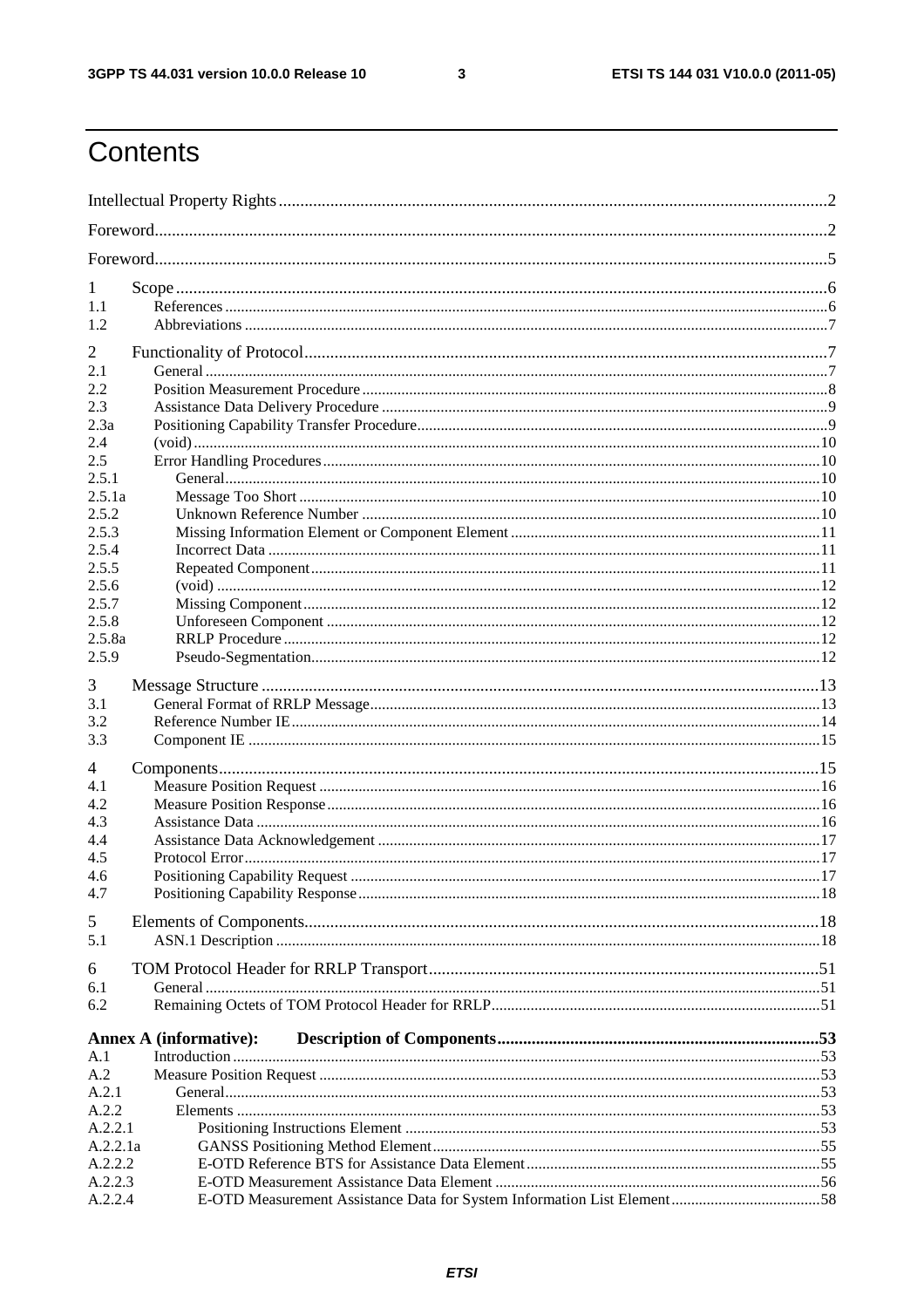| A.2.2.4a   |                               |  |
|------------|-------------------------------|--|
| A.2.2.4b   |                               |  |
| A.2.2.4c   |                               |  |
| A.2.2.4d   |                               |  |
| A.2.2.4e   |                               |  |
| A.2.2.4f   |                               |  |
| A.2.2.4g   |                               |  |
| A.2.2.5    |                               |  |
| A.3        |                               |  |
| A.3.1      |                               |  |
| A.3.2      |                               |  |
| A.3.2.1    |                               |  |
| A.3.2.2    |                               |  |
| A.3.2.3    |                               |  |
| A.3.2.3a   |                               |  |
| A.3.2.4    |                               |  |
| A.3.2.5    |                               |  |
| A.3.2.6    |                               |  |
| A.3.2.6a   |                               |  |
| A.3.2.6b   |                               |  |
| A.3.2.7    |                               |  |
| A.3.2.8    |                               |  |
| A.3.2.9    |                               |  |
| A.3.2.10   |                               |  |
| A.3.2.10.1 |                               |  |
| A.4        |                               |  |
| A.4.1      |                               |  |
| A.4.2      |                               |  |
| A.4.2.1    |                               |  |
| A.4.2.2    |                               |  |
| A.4.2.3    |                               |  |
| A.4.2.4    |                               |  |
| A.4.2.4a   |                               |  |
| A.4.2.4b   |                               |  |
| A.4.2.4c   |                               |  |
| A.4.2.5    |                               |  |
| A.4.2.6    |                               |  |
| A.4.2.6.1  |                               |  |
| A.4.2.6.2  |                               |  |
| A.4.2.7    |                               |  |
| A.4.2.8    |                               |  |
| A.5        |                               |  |
| A.5.1      |                               |  |
| A.6        |                               |  |
| A.6.1      |                               |  |
| A.6.2      |                               |  |
| A.7        |                               |  |
| A.7.1      |                               |  |
| A.8        |                               |  |
| A.8.1      |                               |  |
| A.8.2      |                               |  |
| A.8.2.1    |                               |  |
| A.8.2.2    |                               |  |
| A.8.2.3    |                               |  |
|            |                               |  |
|            | <b>Annex B</b> (informative): |  |
|            |                               |  |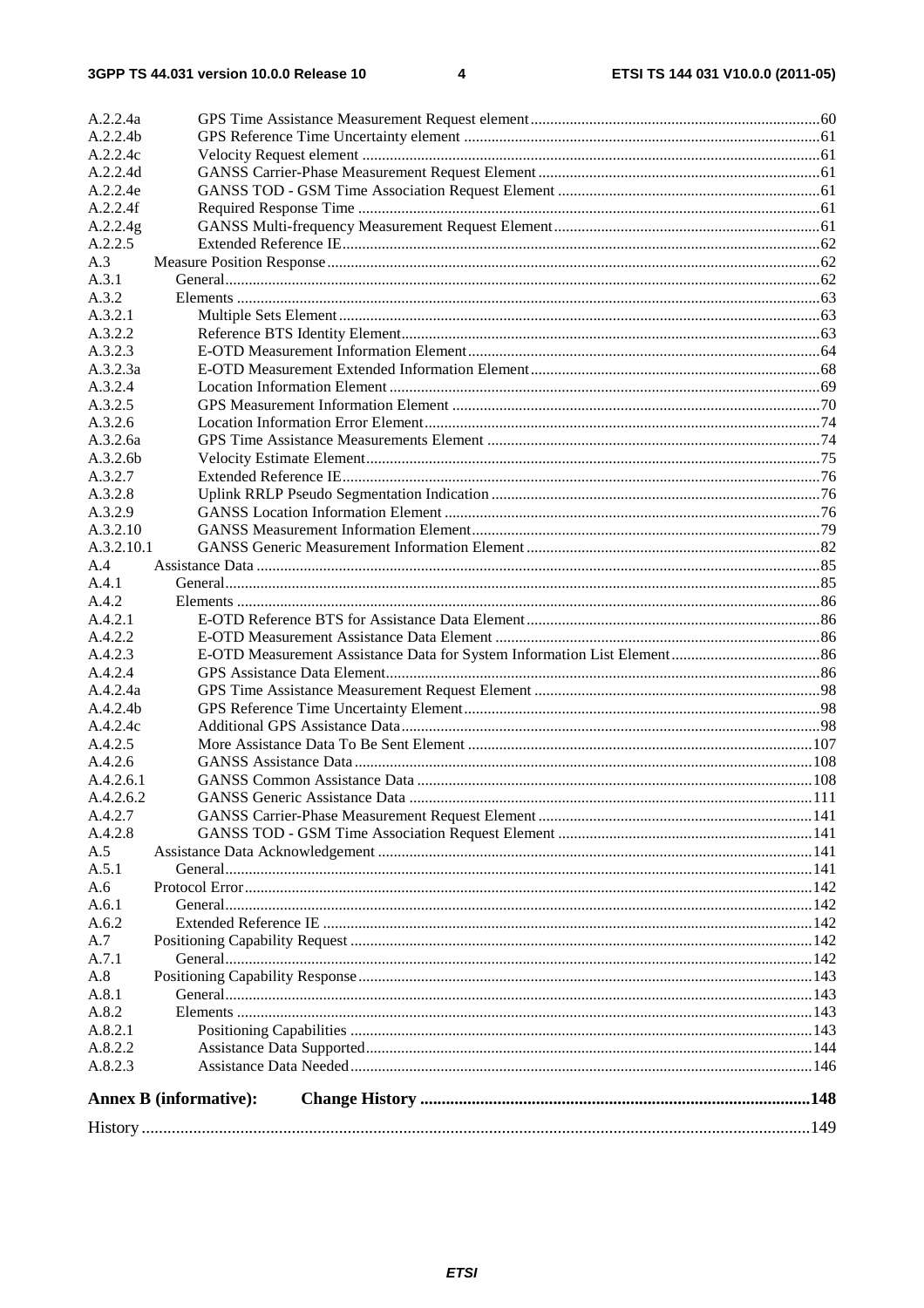# Foreword

This Technical Specification has been produced by the 3<sup>rd</sup> Generation Partnership Project (3GPP).

The contents of the present document are subject to continuing work within the TSG and may change following formal TSG approval. Should the TSG modify the contents of the present document, it will be re-released by the TSG with an identifying change of release date and an increase in version number as follows:

Version x.y.z

where:

- x the first digit:
	- 1 presented to TSG for information;
	- 2 presented to TSG for approval;
	- 3 or greater indicates TSG approved document under change control.
- y the second digit is incremented for all changes of substance, i.e. technical enhancements, corrections, updates, etc.
- z the third digit is incremented when editorial only changes have been incorporated in the document.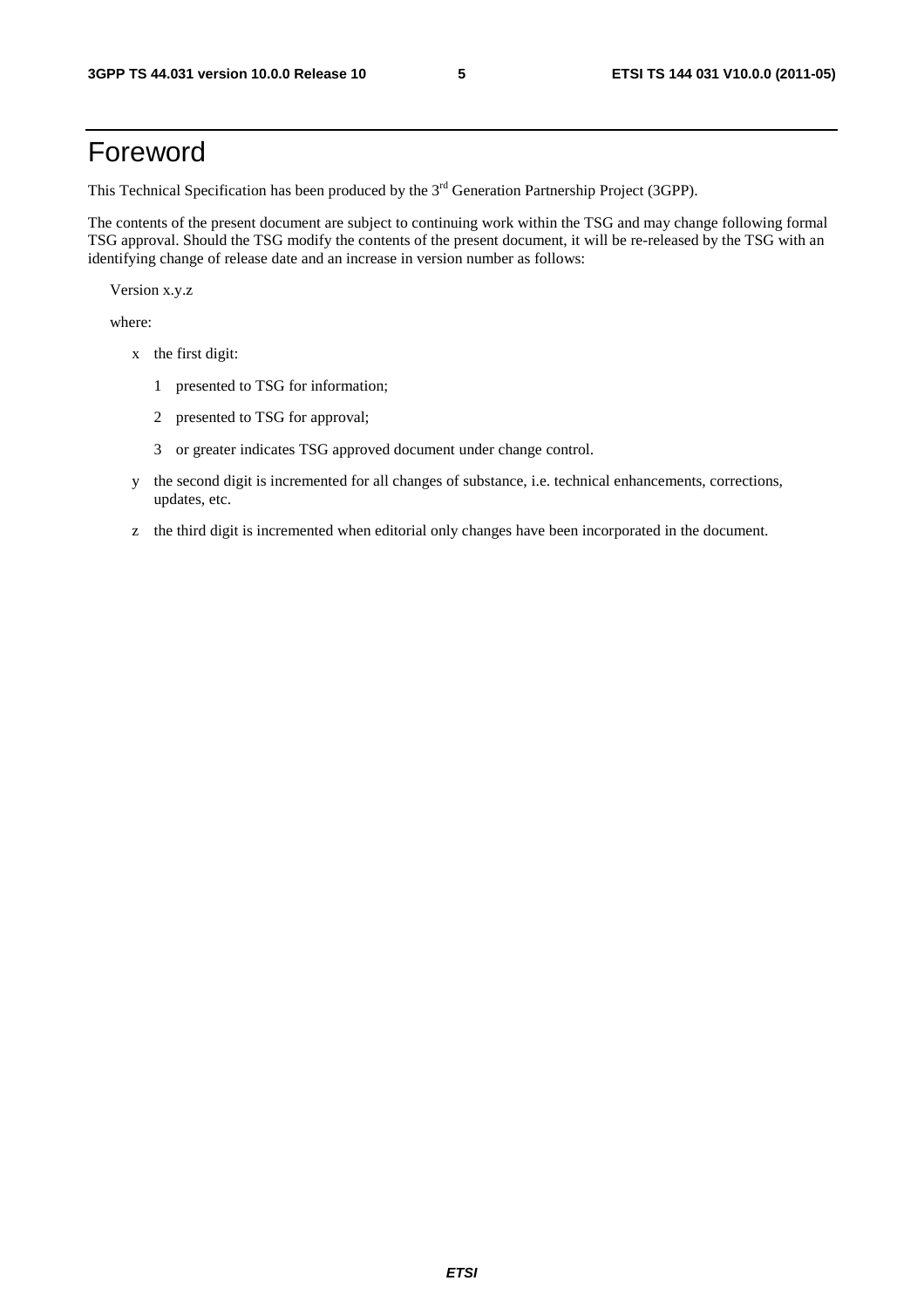# 1 Scope

The present document contains the definition of the Radio Resource LCS Protocol (RRLP) to be used between the Mobile Station (MS) and the Serving Mobile Location Centre (SMLC).

Clause 2 defines the functionality of the protocol. Clause 3 describes the message structure, and Clause 4 the structure of components. Clause 5 contains the ASN.1 description of the components.

### 1.1 References

The following documents contain provisions which, through reference in this text, constitute provisions of the present document.

- References are either specific (identified by date of publication, edition number, version number, etc.) or non-specific.
- For a specific reference, subsequent revisions do not apply.
- For a non-specific reference, the latest version applies. In the case of a reference to a 3GPP document (including a GSM document), a non-specific reference implicitly refers to the latest version of that document *in the same Release as the present document*.
- [1] 3GPP TR 21.905: "Vocabulary for 3GPP Specifications".
- [2] 3GPP TS 43.059: "Functional Stage 2 Description of Location Services in GERAN".
- [3] 3GPP TS 29.002: "Mobile Application Part (MAP) specification".
- [4] ITU-T Recommendation X.691: "Information technology ASN.1 encoding rules: Specification of Packed Encoding Rules (PER)".
- [5] ITU-T Recommendation X.680: "Information technology Abstract Syntax Notation One (ASN.1): Specification of basic notation".
- [6] 3GPP TS 23.032: "Universal Geographical Area Description (GAD)".
- [7] 3GPP TS 49.031: "Location Services (LCS); Base Station System Application Part LCS Extension (BSSAP-LE)".
- [8] ICD-GPS-200, Navstar GPS Space Segment/Navigation User Interfaces.
- [9] RTCM-SC104, RTCM Recommended Standards for Differential GNSS Service (v.2.2).
- [10] 3GPP TS 44.064: "General Packet Radio Service (GPRS); Mobile Station Serving GPRS Support Node (MS-SGSN); Logical Link Control (LLC) layer specification".
- [11] Galileo OS Signal in Space ICD (OS SIS ICD), Draft 0, Galileo Joint Undertaking, May 23rd, 2006.
- [12] IS-GPS-200, Revision D, Navstar GPS Space Segment/Navigation User Interfaces, March 7<sup>th</sup>, 2006.
- [13] IS-GPS-705, Navstar GPS Space Segment/User Segment L5 Interfaces, September 22, 2005.
- [14] IS-GPS-800, Navstar GPS Space Segment/User Segment L1C Interfaces, March 31, 2008.
- [15] Specification for the Wide Area Augmentation System (WAAS), US Department of Transportation, Federal Aviation Administration, DTFA01-96-C-00025, 2001.
- [16] IS-QZSS, Quasi Zenith Satellite System Navigation Service Interface Specifications for QZSS, Ver.1.0, June 17, 2008.
- [17] Global Navigation Satellite System GLONASS Interface Control Document, Version 5, 2002.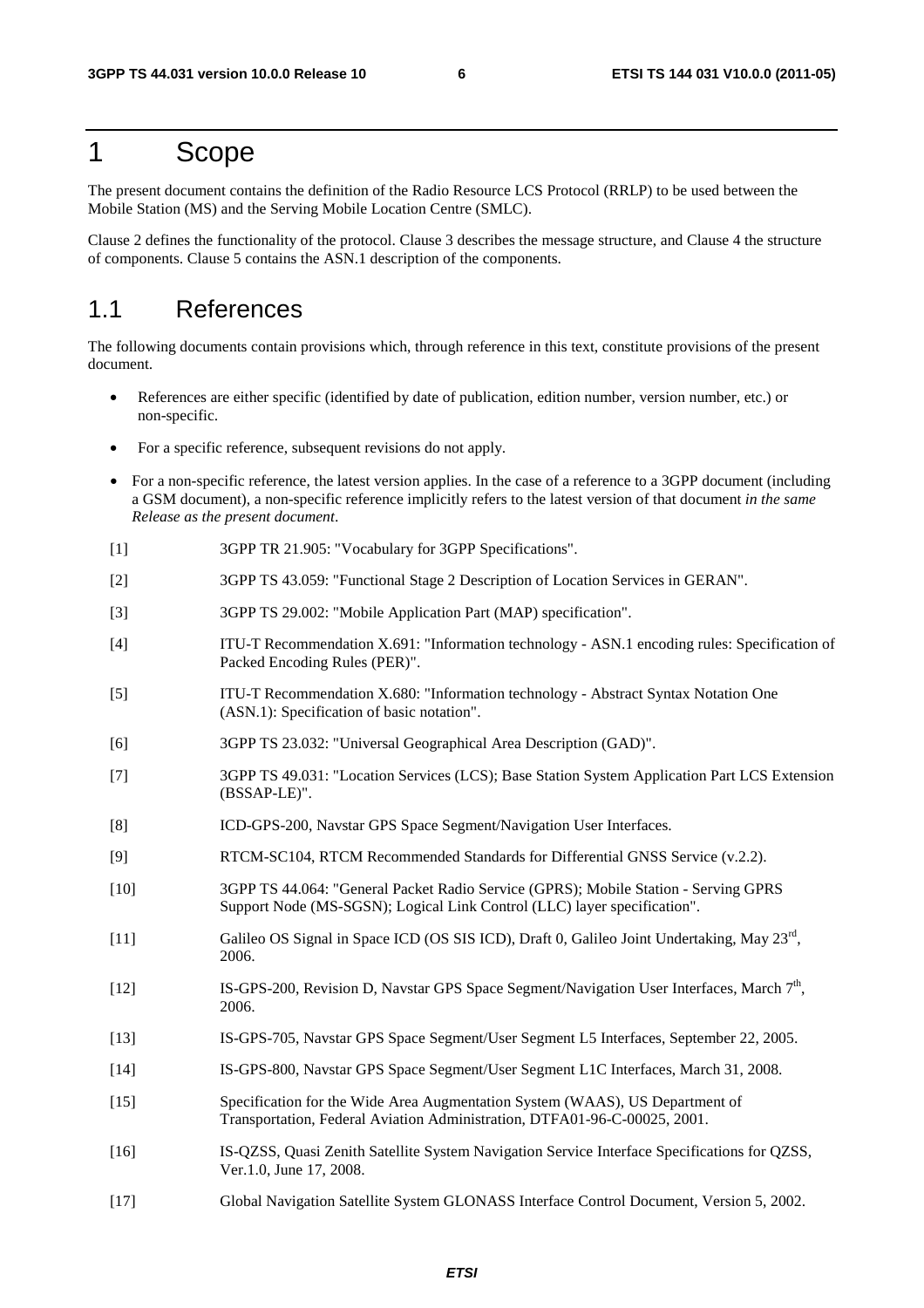# 1.2 Abbreviations

For the purposes of the present document, the following abbreviations and the abbreviations given in 3GPP TR 21.905 or in 3GPP TS 43.059 apply.

| ADR.           | <b>Accumulated Delta-Range</b>                                                               |
|----------------|----------------------------------------------------------------------------------------------|
| <b>CNAV</b>    | Civil Navigation                                                                             |
| <b>ECEF</b>    | Earth-Centered, Earth-Fixed                                                                  |
| ECI            | Earth-Centered-Inertial                                                                      |
| <b>EGNOS</b>   | European Geostationary Navigation Overlay Service                                            |
| <b>FEC</b>     | <b>Forward Error Correction</b>                                                              |
| <b>GAGAN</b>   | GPS Aided Geo Augmented Navigation                                                           |
| <b>ICD</b>     | Interface Control Document                                                                   |
| <b>GANSS</b>   | Galileo and Additional Navigation Satellite Systems                                          |
| <b>GLONASS</b> | GLObal'naya NAvigatsionnaya Sputnikovaya Sistema (Engl.: Global Navigation Satellite System) |
| <b>GNSS</b>    | Global Navigation Satellite System                                                           |
| <b>IOD</b>     | Issue of Data                                                                                |
| LSB.           | Least Significant Bit                                                                        |
| <b>MSAS</b>    | Multi-functional Satellite Augmentation System                                               |
| MSB            | Most Significant Bit                                                                         |
| msd            | mean solar day                                                                               |
| <b>NAV</b>     | Navigation                                                                                   |
| <b>NICT</b>    | National Institute of Information and Communications Technology                              |
| PZ-90          | Parametry Zemli 1990 Goda - Parameters of the Earth Year 1990                                |
| QZSS           | Quasi-Zenith Satellite System                                                                |
| <b>SBAS</b>    | Space Based Augmentation System                                                              |
| SV             | Space Vehicle                                                                                |
| <b>USNO</b>    | <b>US Naval Observatory</b>                                                                  |
| <b>WAAS</b>    | Wide Area Augmentation System                                                                |
| WGS-84         | World Geodetic System 1984                                                                   |

# 2 Functionality of Protocol

# 2.1 General

The present document defines one generic RRLP message that is used to transfer Location Services (LCS) related information between the Mobile Station (MS) and the Serving Mobile Location Centre (SMLC). Usage of the RRLP protocol on a general level is described in 3GPP TS 43.059 that includes Stage 2 description of LCS.

One message includes one of the following components:

- Measure Position Request;
- Measure Position Response;
- Assistance Data:
- Assistance Data Acknowledgement;
- Protocol Error;
- Positioning Capability Request;
- Positioning Capability Response.

Next sub-clauses describe the usage of these components.

Delivery of components may be supported in the RRLP level using pseudo-segmentation by sending several shorter messages instead of one long message. Any assistance data that is successfully delivered to an MS and acknowledged prior to the interruption of the positioning procedure by an event like handover, or by any other event that causes an MS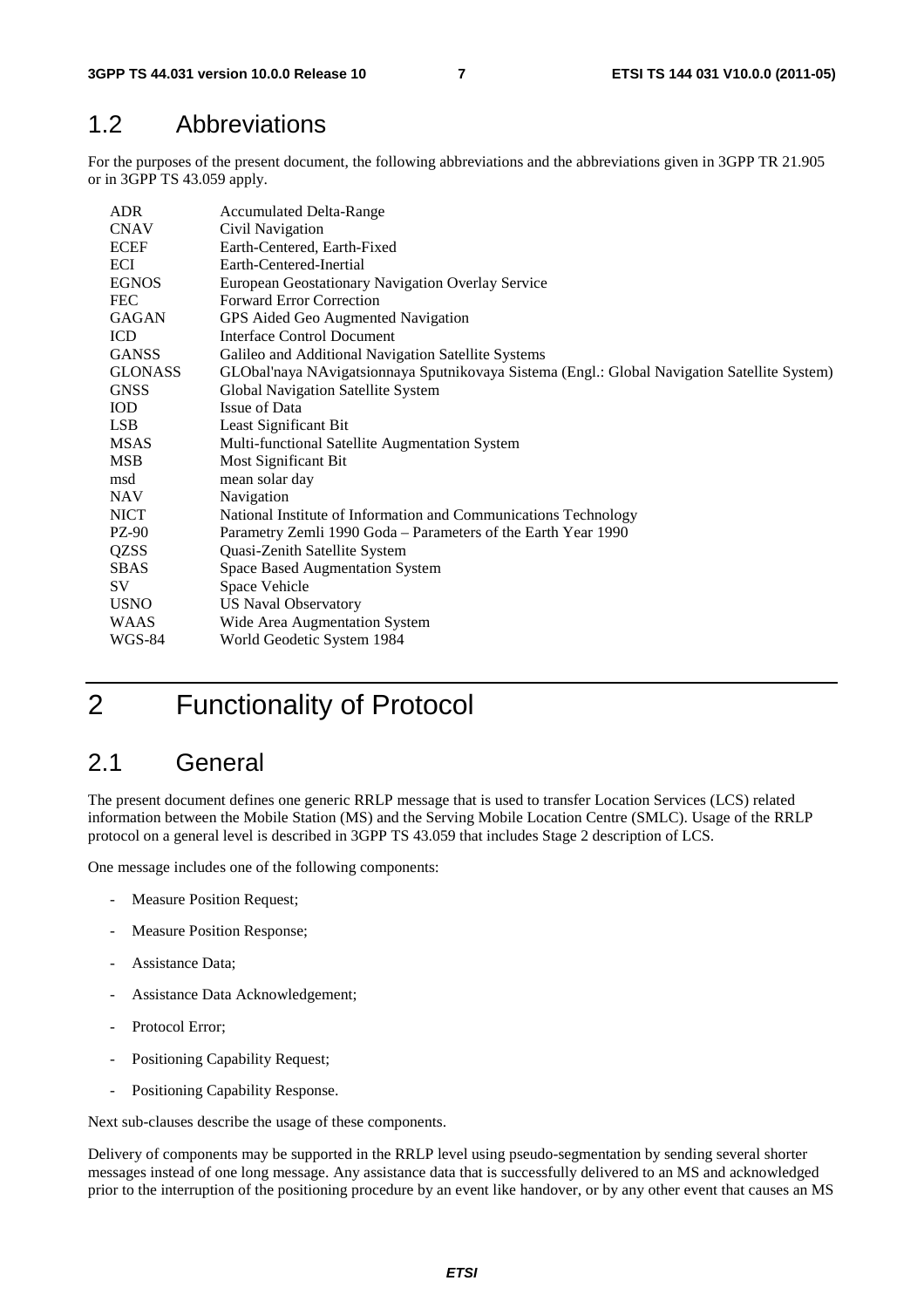to terminate the positioning procedure or delivery of assistance data (see 3GPP TS 43.059), shall be retained by the MS and need not be resent by the SMLC when positioning or delivery of assistance data is again re-attempted.

The RRLP maximum PDU size is 242 octets. If the amount of data that needs to be sent is larger than RRLP maximum PDU size, the RRLP pseudo-segmentation shall be used. The RRLP pseudo-segmentation is the use of several RRLP components (one in each RRLP message) to deliver a large amount of information. For SMLC to MS messages, the Assistance Data component is the one that is sent several times in order to deliver the information. For MS to SMLC messages, the Measure Position Response component may be sent twice in order to deliver the information. Legacy MS and SMLC (3GPP Rel-4 or older) may send RRLP components that are larger than the RRLP maximum PDU size. In this case lower level segmentation will be used.

### 2.2 Position Measurement Procedure

The purpose of this procedure is to enable the SMLC to request for position measurement data or location estimate from the MS, and the MS to respond to the request with measurements or location estimate.



**Figure 2.1: Position Measurement procedure** 

- 1. The Measure Position Request component and any Assistance Data Delivery Procedure may be preceded by a Positioning Capability Transfer procedure (see sub-clause 2.3a) to transfer the MS positioning capabilities to the SMLC.
- 2. The Measure Position Request component may be preceded by an Assistance Data Delivery Procedure (see subclause 2.3) to deliver some or all of the entire set of assistance data that is needed by the subsequent positioning procedure (steps 3-5).
- 3. The SMLC sends the Measure Position Request component in a RRLP message to the MS. The component includes QoS, other instructions, and possible assistance data to the MS. The RRLP message contains a reference number and an extended reference ID of the request.
- 4. The MS sends a RRLP message containing the Protocol Error component to the SMLC, if there is a problem that prevents the MS to receive a complete and understandable Measure Position Request component. The RRLP message contains the reference number and, if available, the extended reference ID included in the Measure Position Request received incomplete. The Protocol Error component includes a more specific reason. When the SMLC receives the Protocol Error component, it may try to resend the Measure Position Request (go back to the step 3), abort location, or start a new position measurement procedure (e.g. with updated assistance data).
- 5. The MS tries to perform the requested location measurements, and possibly calculates it own position. When the MS has location measurements, location estimate, or an error indication (measurements/location estimation not possible), it sends the results in the Measure Position Response component to the SMLC. The RRLP message contains the reference number and, if received, the extended reference ID of the request originally received in the step 3. The MS may optionally send one additional Measure Position Response component in a second RRLP message to the SMLC if the amount of information it needs to transfer to the SMLC is too large to fit into one single Measure Position Response component (uplink RRLP pseudo-segmentation). This RRLP message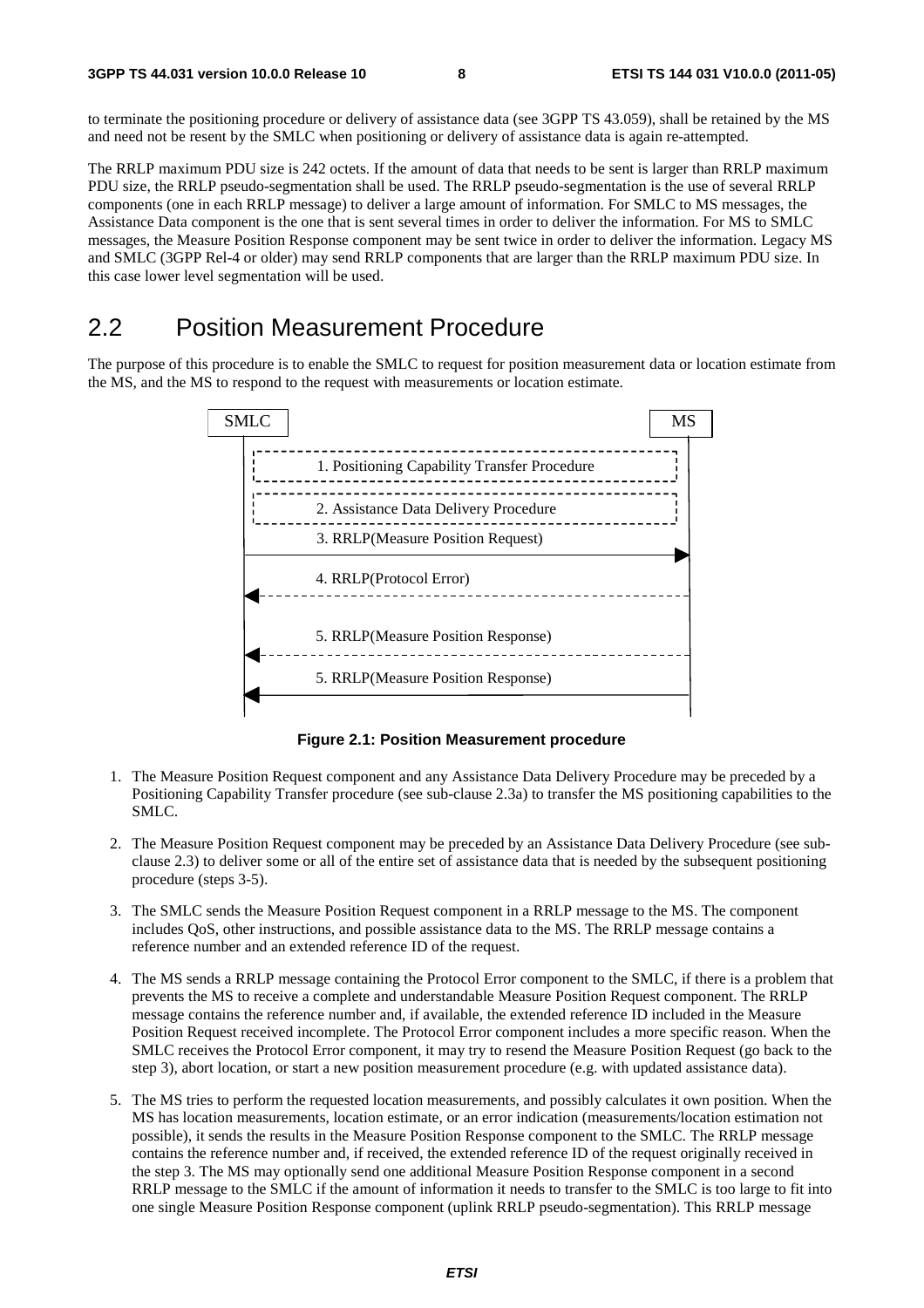also contains the reference number and, if received, the extended reference ID of the request originally received in the step 3. If two components are sent, the MS shall indicate in the first component that it is the first of many components and in the second one that it is the second of many components. If there is a problem that prevents the SMLC to receive a complete and understandable Measure Position Response component, the SMLC may decide to abort location, or start a new position measurement procedure instead. If additional Measure Position Response components are received by the SMLC after the  $1<sup>st</sup>$  and optional  $2<sup>nd</sup>$  one, they shall be ignored.

### 2.3 Assistance Data Delivery Procedure

The purpose of this procedure is to enable the SMLC to send assistance data to the MS related to position measurement and/or location calculation. Notice that RRLP protocol is not used by the MS to request assistance data, only to deliver it to the MS. The entire set of assistance data (i.e. the total amount of assistance data that the SMLC has decided to send in the current procedure) may be delivered in one or several Assistance Data components. In this case steps 1 and 3 below may be repeated several times by the SMLC. If several components are sent, the SMLC shall await the acknowledgement of each component before the next Assistance Data component is sent. If Assistance Data Delivery is used as part of the Position Measurement Procedure, as described in sub-clause 2.2, then some assistance data may be delivered in the final RRLP Measure Position Request.



**Figure 2.2: Assistance Data Delivery procedure** 

- 1. The SMLC sends the Assistance Data component to the MS. The component includes assistance data for location measurement and/or location calculation. The RRLP message contains a reference number and an extended reference ID of the delivery. The More Assistance Data To Be Sent Element in the Assistance Data component is used by the SMLC to indicate to the MS if either more Assistance Data components (in the current Assistance Data Delivery procedure) or a final RRLP Measure Position Request (if the Assistance Data Delivery Procedure forms part of a Position Measurement procedure as described in sub-clause 2.2) will be sent.
- 2. The MS sends a RRLP message containing the Protocol Error component to the SMLC, if there is a problem that prevents the MS to receive a complete and understandable Assistance Data component. The RRLP message contains the reference number and, if available, the extended reference ID included in the Assistance Data component received incomplete. The Protocol Error component includes a more specific reason. When the SMLC receives the Protocol Error component, it may try to resend the Assistance Data component (go back to the step 1), send a new measure Assistance Data set (e.g. with updated assistance data), or abort the delivery.
- 3. When the MS has received a complete Assistance Data component, it send the Assistance Data Acknowledgement component to the SMLC. The RRLP message contains the reference number of the Assistance Data originally received in step 1.

## 2.3a Positioning Capability Transfer Procedure

The purpose of this procedure is to enable the SMLC to obtain the positioning capabilities of the MS, the types of assistance supported and the types of assistance data that may be needed from the SMLC. MS support for this procedure can be indicated to the SMLC using the MS Classmark 3 IE for GSM (see 3GPP TS 24.008), the PS LCS Capability IE for GERAN Gb mode (see 3GPP TS 24.008) and the MS Positioning Capability IE for GERAN Iu mode (see 3GPP TS 44.118).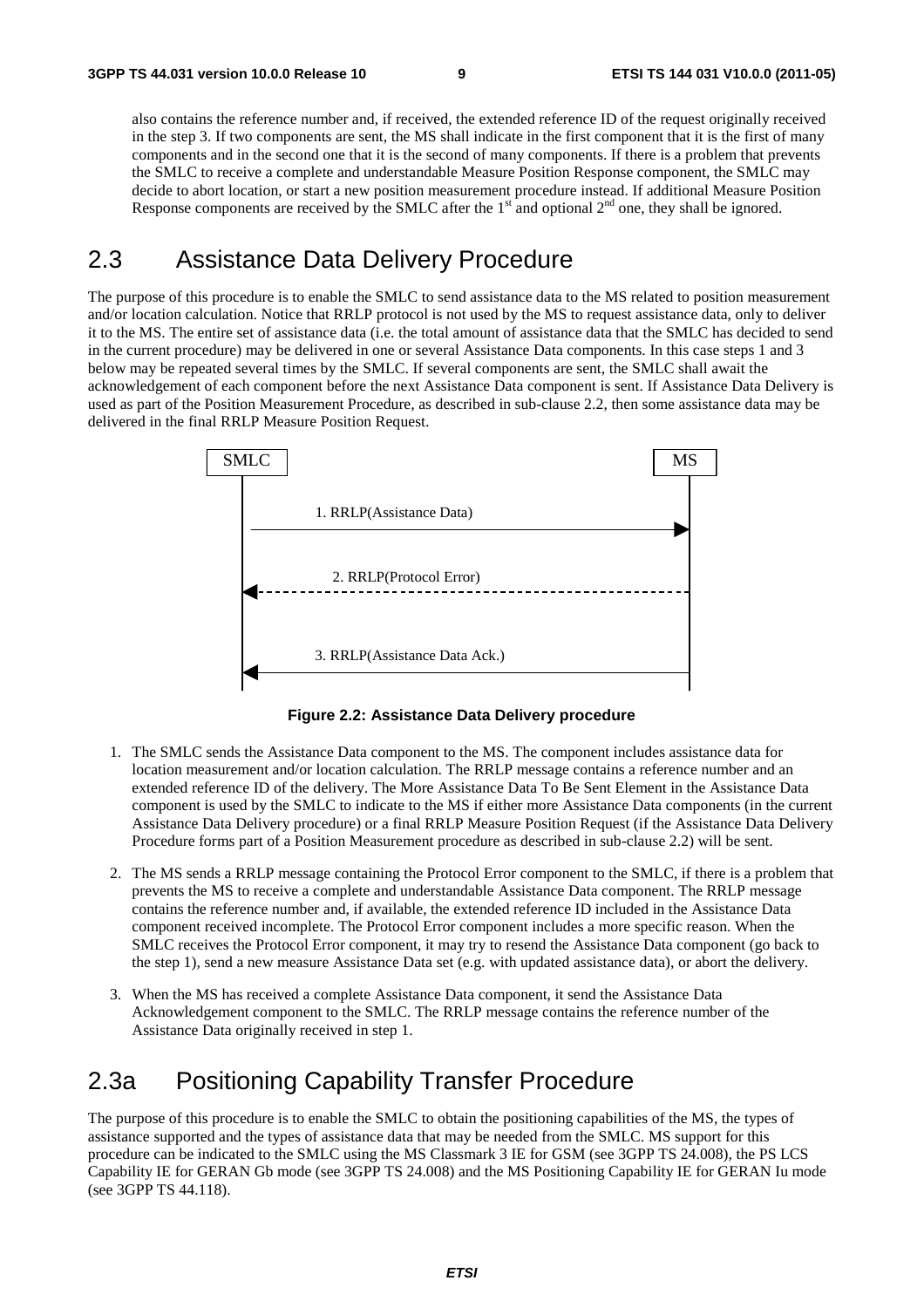

**Figure 2.3: Positioning Capability Transfer procedure** 

- 1. The SMLC sends the Positioning Capability Request component to the MS. The RRLP message contains a reference number and an extended reference ID of the request. The message may contain indication of GANSS positioning support.
- 2. The MS sends a RRLP message containing the Protocol Error component to the SMLC, if there is a problem that prevents the MS to receive a complete and understandable Positioning Capability Request component. The RRLP message contains the reference number and the extended reference ID included in the Positioning Capability Request component. The Protocol Error component includes a more specific reason. When the SMLC receives the Protocol Error component, it may try to resend the Positioning Capability Request component (go back to the step 1) or abort the request.
- 3. When the MS has received a complete Positioning Capability Request component, it sends the Positioning Capability Response component to the SMLC. The component shall include the positioning capabilities of the MS and the types of supported assistance data. The component may include the types of assistance needed by the MS to obtain a location estimate or positioning measurements. The RRLP message also contains the reference number and extended Reference ID of the Positioning Capability Request originally received in step 1.
- 2.4 (void)

# 2.5 Error Handling Procedures

#### 2.5.1 General

In this sub-clause it is described how a receiving entity behaves in cases when it receives erroneous data or detects that certain data is missing.

#### 2.5.1a Message Too Short

When MS receives a RRLP message, that is too short to contain all mandatory IEs, the MS sends a Protocol Error component with indication "Message Too Short". If the Reference Number can be found, it is included. If the Reference Number is not available, the Reference Number of the RRLP message carrying the Protocol Error component is set to '0'. If the Extended Reference IE can be found, it shall be included in the returned Protocol Error Component. If the Extended Reference IE is not available, an Extended Reference IE shall not be included. The original sending entity that receives the Protocol Error, may then resend the original message, or abort the procedure.

#### 2.5.2 Unknown Reference Number

A SMLC detects that it has received a RRLP message with an unknown or invalid Reference Number, when one or more of the following conditions occur:

a Measure Position Response, Assistance Data Acknowledgement, Positioning Capability Response or Protocol Error component is received with a Reference Number that the SMLC has not sent in a Measure Position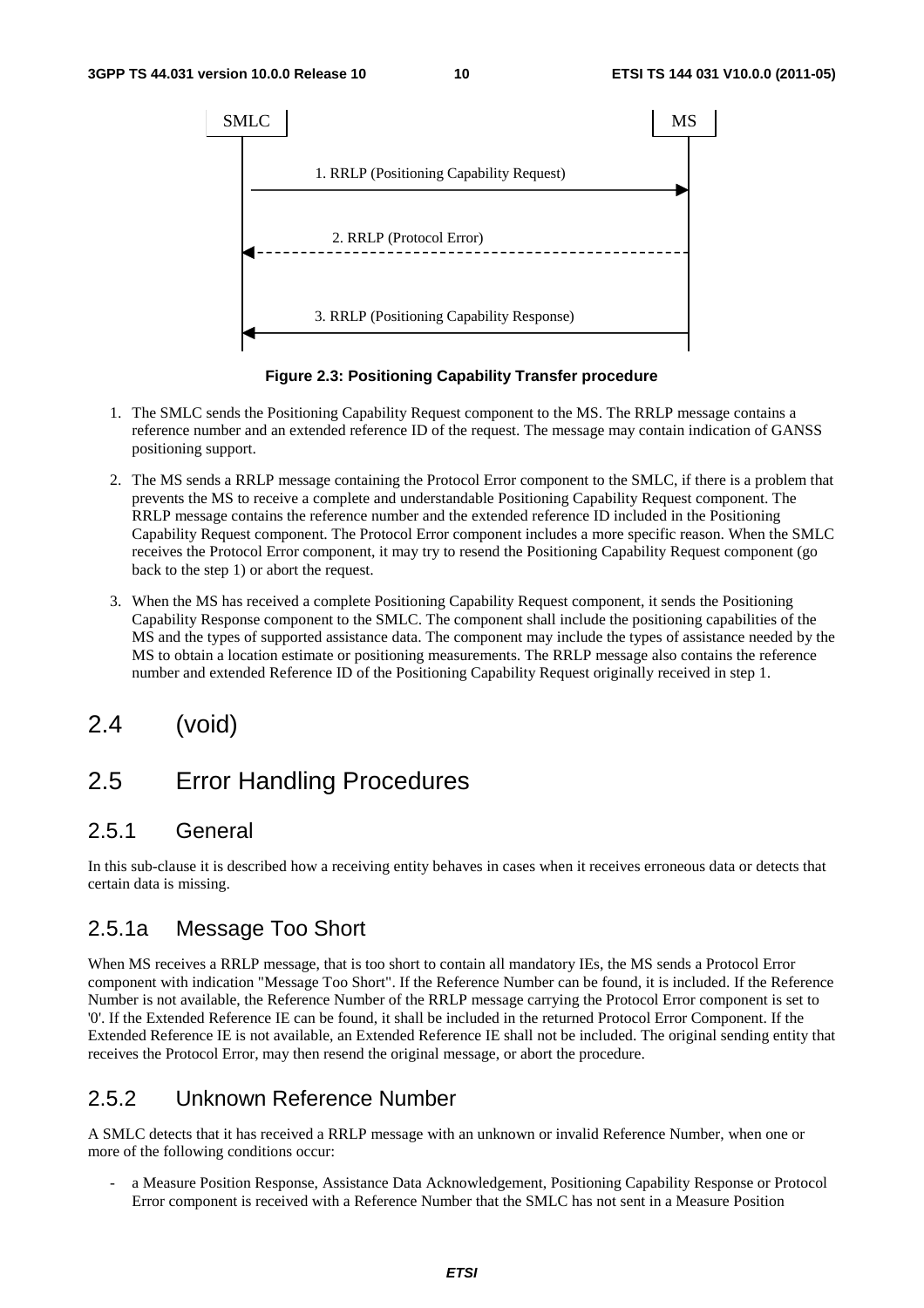Request, Assistance Data or Positioning Capability Request component during a pending Position Measurement, Assistance Data Delivery or Positioning Capability Transfer procedure.

- a Measure Position Response, Positioning Capability Response or Protocol Error component is received with an Extended Reference IE value that the SMLC has not sent in a Measure Position Request Assistance Data or Positioning Capability Request component during a pending Position Measurement, Assistance Data Delivery or Positioning Capability Transfer procedure.
- a Measure Position Response, Positioning Capability Response or Protocol Error component is received with a Reference Number and an Extended Reference IE value that the SMLC has not sent together in the same Measure Position Request, the same Assistance Data or the same Positioning Capability Request component during a pending Position Measurement, Assistance Data Delivery or Positioning Capability Transfer procedure.

The SMLC shall then discard the message. If the SMLC receives a Measure Position Response or a Protocol Error component containing no Extended Reference ID, then the SMLC shall assume that the target MS is for Release 4 or earlier and shall only verify the received Reference Number.

#### 2.5.3 Missing Information Element or Component Element

When MS receives a RRLP message, that does not contain IEs or component elements expected to be present, the MS sends a Protocol Error component with indication "Missing Information Element or Component Element". If the Reference Number can be found, it is included. If the Reference Number is not available, the Reference Number of the RRLP message carrying the Protocol Error component is set to '0'. If the Extended Reference IE can be found, it shall be included in the returned Protocol Error Component. If the Extended Reference IE is not available, an Extended Reference IE shall not be included. The SMLC that receives the Protocol Error, may then resend the original message, or abort the procedure.

#### 2.5.4 Incorrect Data

When MS receives a RRLP message, that is contains IEs or elements of components that are syntactically incorrect, the MS sends a Protocol Error component with indication "Incorrect Data". If the Reference Number can be found, it is included. If the Reference Number is not available, the Reference Number of the RRLP message carrying the Protocol Error component is set to '0'. If the Extended Reference IE can be found, it shall be included in the returned Protocol Error Component. If the Extended Reference IE is not available, an Extended Reference IE shall not be included. The SMLC that receives the Protocol Error, may then resend the original message, or abort the procedure.

#### 2.5.5 Repeated Component

When after the reception of a Measure Position Request component, but before responding with a Measure Position Response or a Protocol Error component, the MS receives a new RRLP message with the Measure Position Request component, it acts as follows:

- if the old and new Measure Position Request components have the same Reference Number and, if included, the same Extended Reference IE, the MS ignores the later component;
- if the old and new Measure Position Request components have different Reference Numbers or, if included, different Extended Reference IEs or if one Measure Position Request component (old or new) contains an Extended Reference IE but the other component does not, the MS aborts activity for the former component, and starts to acts according to the later component, and sends a response to that.

When after the reception of an Assistance Data component, but before responding with an Assistance Data Acknowledgement or a Protocol Error component, the MS receives a new RRLP message with the Assistance Data component, it acts as follows:

- if the old and new Assistance Data components have the same Reference Number and, if included, the same Extended Reference IE and if pseudo-segmentation does not apply (see sub-clause 2.5.9), the MS ignores the later component;
- if the old and new Assistance Data components have different Reference Numbers or, if included, different Extended Reference IEs or if one Assistance Data component (old or new) contains an Extended Reference IE but the other component does not, the MS ignores the former component and sends an acknowledgement to the latter component.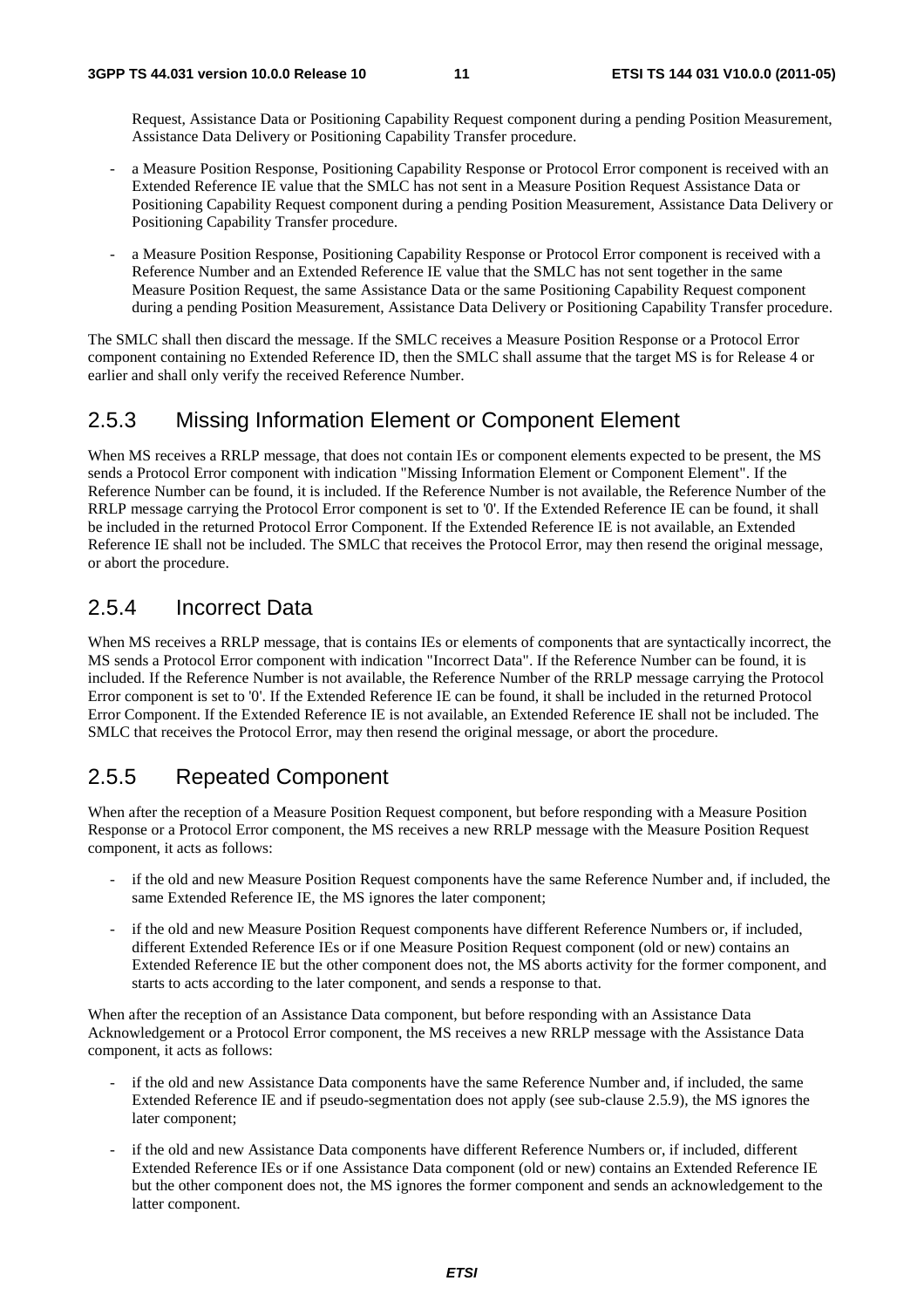When after the reception of a Positioning Capability Request component, but before responding with a Positioning Capability Response or a Protocol Error component, the MS receives a new RRLP message with the Positioning Capability Request component, it acts as follows:

- if the old and new Positioning Capability Request components have the same Reference Number and the same Extended Reference IE, the MS ignores the later component;
- if the old and new Positioning Capability Request components have different Reference Numbers or different Extended Reference IEs, the MS aborts activity for the former component, starts to act according to the later component and sends a response to that.

When after the reception of an Measure Position Response component, the SMLC receives a new RRLP message with the Measure Position Response component, it acts as follows:

if the old and new Measure Position Response components have the same Reference Number and, if included, the same Extended Reference IE values, the SMLC may ignore the later component;

#### 2.5.6 (void)

#### 2.5.7 Missing Component

When the SMLC sends a Measure Position Request component to the MS, it starts a timer. If the timer expires before the SMLC receives the last Measure Position Response component or a Protocol Error component from the MS with the same Reference Number and, if included, the same Extended Reference IE value as in the sent component, it may abort location attempt or send a new Measure Position Request.

When the SMLC receives a Measure Position Response component with the same Reference Number and, if included, the same Extended Reference IE value as in the sent component indicating that it is the second of many segments, but the first of the many segments was never received by the SMLC, it may abort location attempt or send a new Measure Position Request.

When the SMLC sends a Assistance Data component to the MS, it starts a timer. If the timer expires before the SMLC receives a Assistance Data Acknowledgement or Protocol Error component from the MS with the same Reference Number as in the sent component and, in the case of a Protocol Error component, either the same extended reference ID as in the sent component or no extended reference ID, it may abort delivery attempt or send a new Assistance Data.

When the SMLC sends a Positioning Capability Request component to the MS, it starts a timer. If the timer expires before the SMLC receives a Positioning Capability Response or Protocol Error component from the MS with the same Reference Number and the same Extended Reference ID as in the sent component, it may abort the Positioning Capability Transfer Procedure attempt or send a new Positioning Capability Request.

#### 2.5.8 Unforeseen Component

When the MS receives a complete Assistance Data pseudo-segmentation sequence or an Assistance Data component that was sent without pseudo-segmentation, that it is not expecting, MS may discard it.

#### 2.5.8a RRLP Procedure

The MS and SMLC shall only support one RRLP procedure at a time for either positioning, delivery of assistance data or positioning capability transfer. The normal sequence of events for either procedure is defined in sub-clause 2.2, subclause 2.3 or sub-clause2.3a, respectively. If the MS is engaged in an RRLP procedure and receives a correctly encoded RRLP message from the SMLC that starts a new procedure, the MS shall abort the first procedure without sending a response and start the second.

#### 2.5.9 Pseudo-Segmentation

When the SMLC employs pseudo-segmentation to send an RRLP Measure Position Request message or an RRLP Assistance Data message, the SMLC shall send one or more RRLP Assistance Data components followed by:

a final RRLP Measure Position Request component (see sub-clause 2.2) or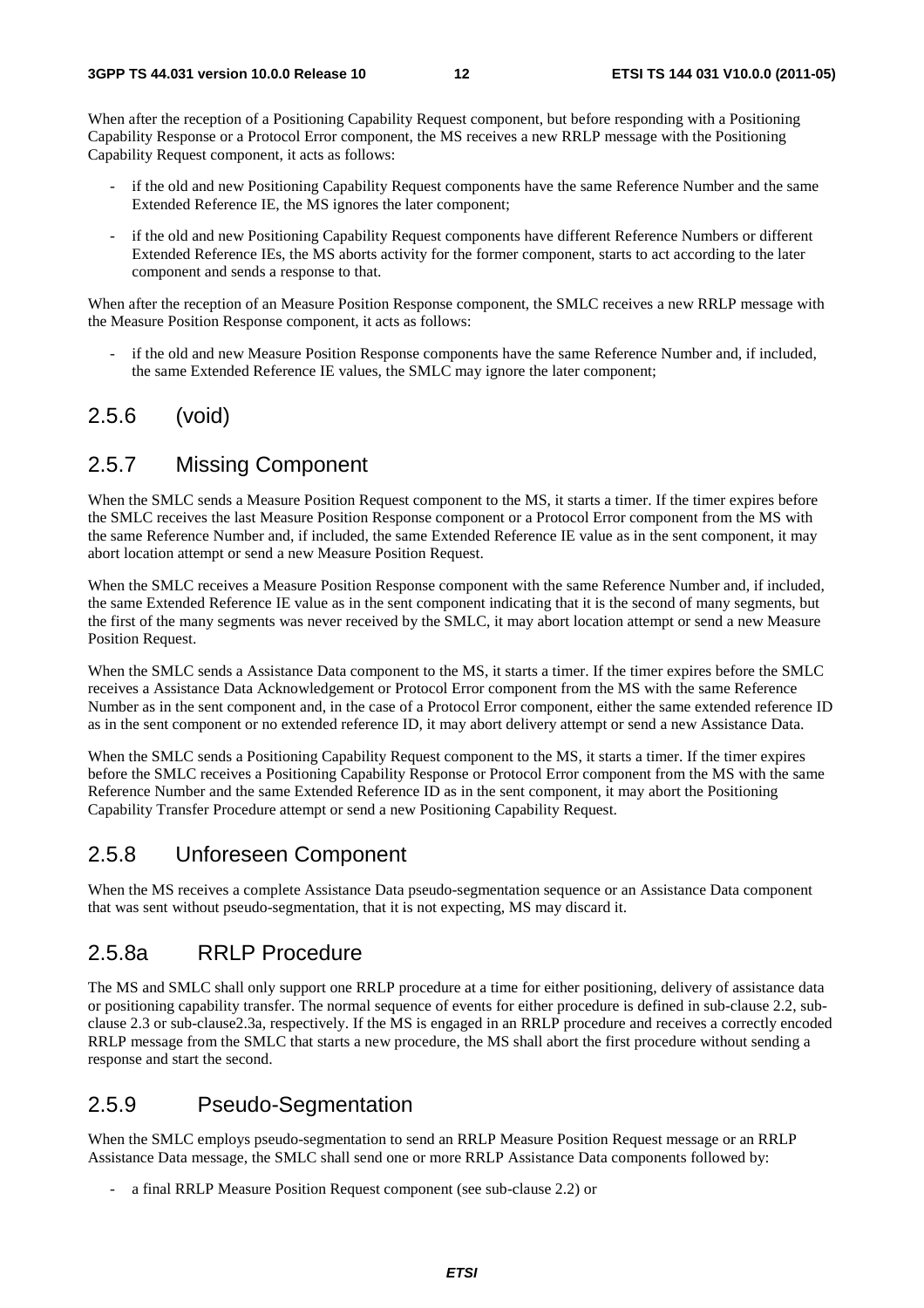a final RRLP Assistance Data component (see sub-clause 2.3).

The SMLC shall indicate in all but the final component (Measure Position Request or Assistance Data, respectively) that more components are on the way.

When an MS receives an Assistance Data component indicating that more components are on the way, the MS may store the contents of the component. If the MS receives a subsequent Assistance Data component or a final Measure Position Request component that is correctly encoded, the MS shall assume that the new component continues the pseudo-segmentation of the earlier component and may then store the contents of the new component. If the new component is an Assistance Data component indicating that no more components are on the way or if it is a Measure Position Request, the MS shall assume that pseudo-segmentation is complete. The MS may then employ the rules defined in sub-clause 2.5.5 to verify if the new message is a repeated duplicate of a previous message.

# 3 Message Structure

### 3.1 General Format of RRLP Message

The general format of the RRLP message is given below, and based on:

- ITU-T Recommendation X.680;
- ITU-T Recommendation X.691;

and is consistent with these ITU-T recommendations. Also further definitions in the present document are based on ASN.1/94 defined in ITU-T Recommendation X.680 (ASN.1 1994). BASIC-PER, unaligned variant is used. Both RRLP ASN.1 modules, RRLP-Messages and RRLP-Components, are based on recommendations presented above.

ASN.1 identifiers have the same name as the corresponding parameters (information elements of the RRLP message, components, elements of components, fields of component elements etc) in other parts of the present document, except for the differences required by the ASN.1 notation (blanks between words are removed, the first letter of the first word is lower-case and the first letter of the following words are capitalized, e.g. "Reference Number" is mapped to "referenceNumber"). In addition some words may be abbreviated as follows:

| msr | measure         |
|-----|-----------------|
| req | request         |
| rsp | response        |
| nbr | number          |
| ack | acknowledgement |

Ellipsis Notation shall be used in the same way as described in 3GPP TS 29.002 and shall be supported on the radio interface by the MS and the network for all operations defined in the present document.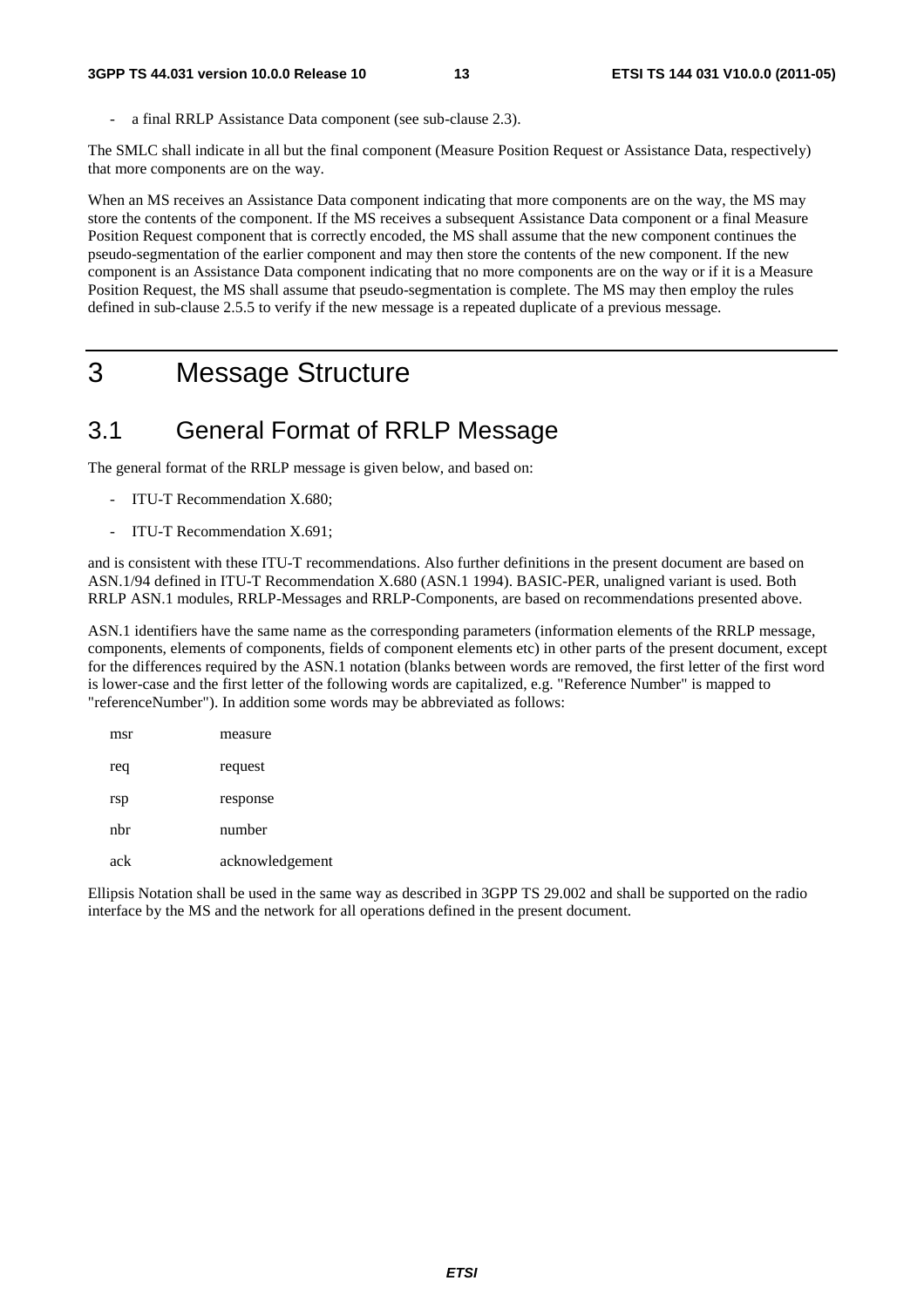```
RRLP-Messages 
-- { RRLP-messages } 
DEFINITIONS AUTOMATIC TAGS ::= 
BEGIN
IMPORTS 
     MsrPosition-Req, MsrPosition-Rsp, AssistanceData, 
     ProtocolError, PosCapability-Req, PosCapability-Rsp 
FROM 
     RRLP-Components -- { RRLP-Components } 
; 
PDU ::= SEQUENCE { 
     referenceNumber INTEGER (0..7), 
     component RRLP-Component 
} 
RRLP-Component ::= CHOICE {<br>msrPositionReq
                           MsrPosition-Req,
     msrPositionRsp MsrPosition-Rsp, 
    assistanceData AssistanceData, 
     assistanceDataAck NULL, 
    protocolError ProtocolError,
     ..., 
     posCapabilityReq PosCapability-Req, 
     posCapabilityRsp PosCapability-Rsp 
} 
END
```
**Table 3.1.a: RRLP Message Format** 

The message consists of two information elements, that are further described in the following sub-clauses.

### 3.2 Reference Number IE

This element is mandatory, and appears only once per RRLP message. It has the range from 0 to 7. Value 0 is reserved for indicating unknown Reference Number. Its ASN.1 definition is in sub-clause 3.1. This element contains the Reference Number that shall be used as follows:

- in the Position Measurement procedure the SMLC shall select any number within the range 1-7 that it is not already using with the particular MS. The Reference Number serves as an identification of the Measure Position request component that it sends to the MS. When the MS responds either with the Measure Position Response component, or the Protocol Error component, it shall use the same Reference Number value and, if an Extended Reference ID was included by the SMLC, the same Extended Reference ID to identify to which Measure Position Request it is responding, if the Reference Number has been obtained. If the MS has not been able to decode the Reference Number (e.g. IE missing), it shall use '0' as the Reference number in the response. This mechanism helps for example in the cases where the SMLC sends a Measure Position Request to the MS, and before it receives the Response, it needs to send another Request (e.g. assistance data changes). Then the SMLC can identify to which Request the Response is related to;
- in the Assistance Data Delivery procedure the SMLC shall select any number within the range 1 7 that it is not already using with the MS. The Reference Number serves as an identification of the Assistance Data component that it sends to the MS. When the MS responds either with the Assistance Data Acknowledgement component or the Protocol Error component, it shall use the same Reference Number value if the Reference Number has been obtained and, in the case of Protocol Error, if an Extended Reference ID was included by the SMLC, the same Extended Reference ID to identify to which Assistance Data component it is responding. If the MS has not been able to decode the Reference Number (e.g. IE missing), it shall use '0' as the Reference number in the response.
- in the Position Capability Transfer procedure the SMLC shall select any number within the range 1 7 that it is not already using with the MS. The Reference Number serves as an identification of the Positioning Capability Request component that it sends to the MS. When the MS responds either with the Positioning Capability Response component, or the Protocol Error component, it shall use the same Reference Number value if the Reference Number has been obtained and the same Extended Reference ID value if that has been obtained to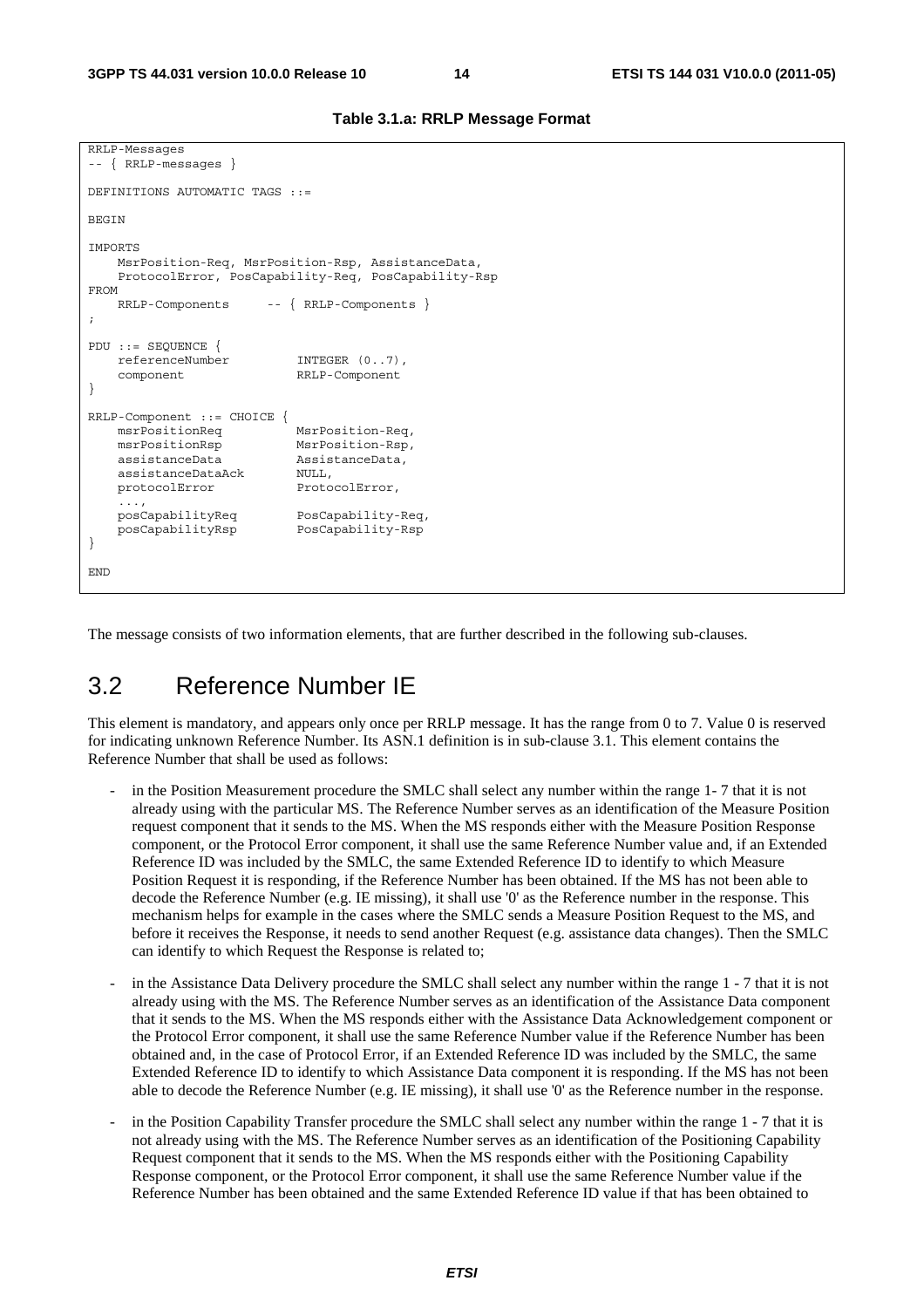identify to which Positioning Capability Request component it is responding. If the MS has not been able to decode the Reference Number (e.g. IE missing), it shall use '0' as the Reference number in the response.

- the SMLC shall use the same Reference Number and same Extended Reference ID to resend any RRLP component for which a response was not received from the MS.
- the SMLC shall use a different Reference Number to that in any RRLP component for which a response was not received from the MS if the SMLC aborts an existing RRLP procedure and starts a new procedure.
- the SMLC may use the same Reference Number and same Extended Reference ID or different Reference Numbers and Extended Reference IDs for different RRLP components within the same pseudo-segmentation sequence.

In all RRLP messages except Assistance Data Acknowledgement, the Reference Number IE shall be supplemented by an Extended Reference IE in order to distinguish valid from invalid RRLP responses at the SMLC and duplicate from non-duplicate RRLP commands at the MS. In order to remain backward compatible, the receiving entity shall be able to receive Measure Position Request, Measure Position Response, Assistance Data and Protocol Error messages without the Extended Reference IE. The ASN.1 definition of the Extended Reference IE is given in sub-clause 5.1 and the procedures associated with sending and receiving it are given in clause 2 and in Annex A, sub-clauses A.2.2.5, A.3.2.7 and A.6.6.

#### 3.3 Component IE

This element is mandatory, and appears only once per RRLP message. It contains the actual component to be transferred.

Different components are described further in Chapter 4. This IE contains only one component, i.e. it is not possible to include two or more components.

### 4 Components

This ASN.1 module contains the definitions of the components and datatypes defined in the components.

#### **Table 4.a: RRLP-Components format**

```
RRLP-Components 
-- { RRLP-Components } 
DEFINITIONS AUTOMATIC TAGS ::= 
BEGIN 
IMPORTS 
     Ext-GeographicalInformation, VelocityEstimate 
FROM 
     MAP-LCS-DataTypes { 
     itu-t identified-organization (4) etsi (0) mobileDomain (0) 
     gsm-Network (1) modules (3) map-LCS-DataTypes (25) version10 (10)} 
     ExtensionContainer 
FROM MAP-ExtensionDataTypes { 
     itu-t identified-organization (4) etsi (0) mobileDomain (0) 
     gsm-Network (1) modules (3) map-ExtensionDataTypes (21) version10 (10)} 
; 
-- Add here other ASN.1 definitions presented below 
-- in chapters 4 and 5. 
END
```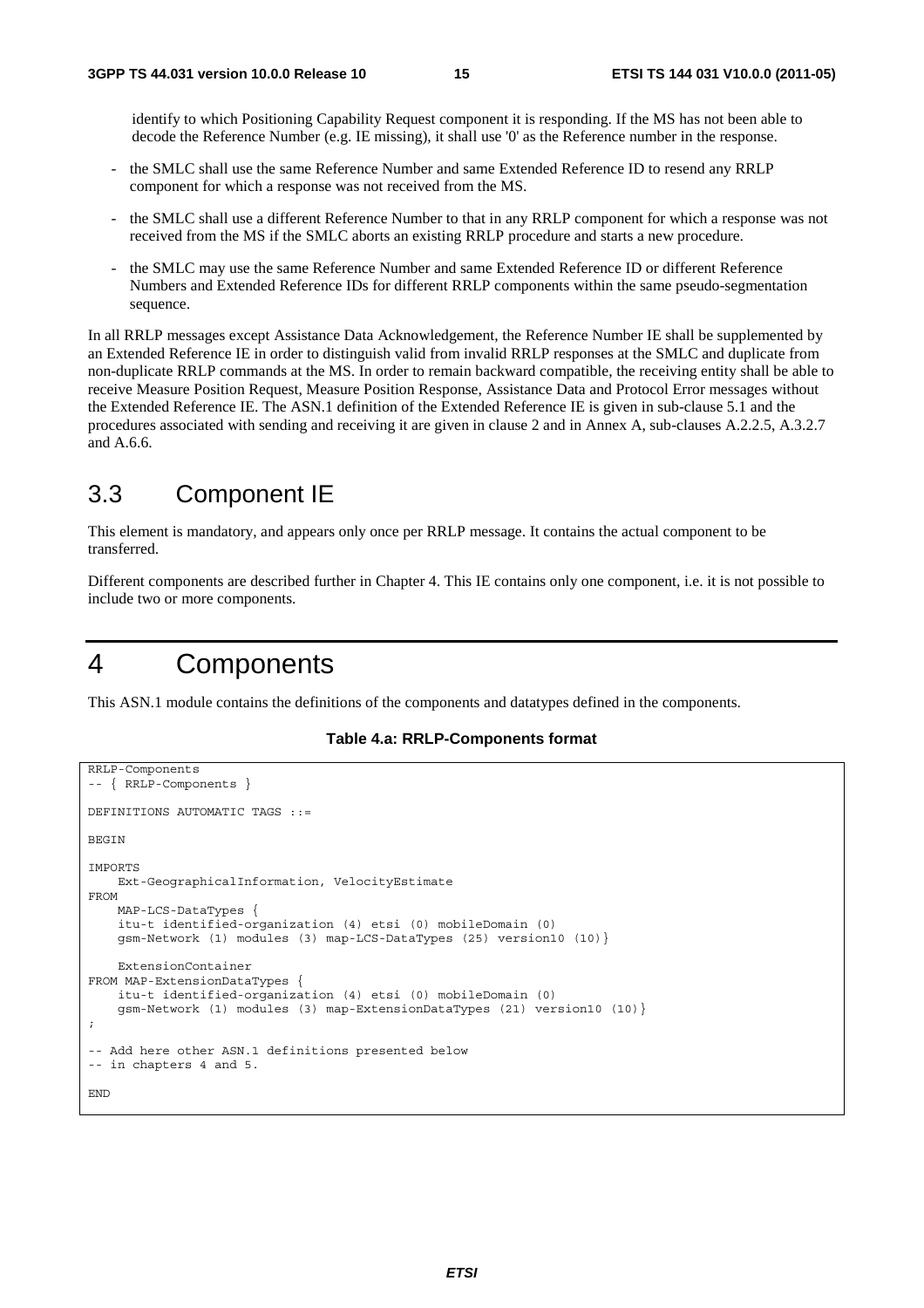#### 4.1 Measure Position Request

This component is used by the SMLC to request location measurements or a location estimate from the MS. It includes QoS, other instructions, and possible assistance data to the MS. This component is defined as follows:

#### **Table 4.1.a: Measure Position Request**

| -- add this definition to RRLP-Components module |                      |                                |                                 |           |           |
|--------------------------------------------------|----------------------|--------------------------------|---------------------------------|-----------|-----------|
| -- Measurement Position request component        |                      |                                |                                 |           |           |
| MsrPosition-Req ::= SEQUENCE                     |                      |                                |                                 |           |           |
| positionInstruct                                 | PositionInstruct,    |                                |                                 |           |           |
| referenceAssistData<br>ReferenceAssistData       |                      |                                | OPTIONAL,                       |           |           |
| msrAssistData                                    | MsrAssistData        |                                | OPTIONAL,                       |           |           |
| systemInfoAssistData                             | SystemInfoAssistData |                                | OPTIONAL,                       |           |           |
| qps-AssistData                                   | GPS-AssistData       |                                | OPTIONAL,                       |           |           |
| extensionContainer                               | ExtensionContainer   |                                | OPTIONAL,                       |           |           |
| $\cdots$                                         |                      |                                |                                 |           |           |
| -- Release 98 extension element                  |                      |                                |                                 |           |           |
| rel98-MsrPosition-Req-extension                  |                      |                                | Rel98-MsrPosition-Req-Extension |           | OPTIONAL, |
| -- Release 5 extension element                   |                      |                                |                                 |           |           |
| rel5-MsrPosition-Req-extension                   |                      | Rel5-MsrPosition-Req-Extension |                                 | OPTIONAL, |           |
| -- Release 7 extension element                   |                      |                                |                                 |           |           |
| rel7-MsrPosition-Req-extension                   |                      | Rel7-MsrPosition-Req-Extension |                                 | OPTIONAL  |           |
|                                                  |                      |                                |                                 |           |           |

The elements of this component are defined in clause 5.

#### 4.2 Measure Position Response

This component is used by the MS to respond to a Measure Position Request from the SMLC with location measurements, a location estimate, or an error indication. This component is defined as follows:

#### **Table 4.2.a: Measure Position Response**

```
-- add this defintion to RRLP-Components module 
 -- Measurement Position response component 
MsrPosition-Rsp ::= SEQUENCE { 
    multipleSets MultipleSets OPTIONAL, 
    referenceIdentity ReferenceIdentity OPTIONAL, 
    otd-MeasureInfo OTD-MeasureInfo OPTIONAL, 
    locationInfo LocationInfo OPTIONAL, 
    gps-MeasureInfo GPS-MeasureInfo OPTIONAL, 
   locationError LocationError OPTIONAL,<br>extensionContainer ExtensionContainer OPTIONAL,
                           ExtensionContainer
    ..., 
     -- Release extension here 
    rel-98-MsrPosition-Rsp-Extension 
                            Rel-98-MsrPosition-Rsp-Extension OPTIONAL, 
    rel-5-MsrPosition-Rsp-Extension 
                            Rel-5-MsrPosition-Rsp-Extension OPTIONAL, 
    -- When RRLP pseudo-segmentation is used, rel-5-MsrPosition-Rsp-Extension 
    -- and other possible future extensions should be the ones included in 
     -- the 2nd MsrPosition-Rsp component. 
    rel-7-MsrPosition-Rsp-Extension 
                            Rel-7-MsrPosition-Rsp-Extension OPTIONAL 
}
```
The elements of this component are defined in clause 5.

#### 4.3 Assistance Data

This component is used by the SMLC to deliver assistance data for location measurement and/or location calculation. This component is defined as follows: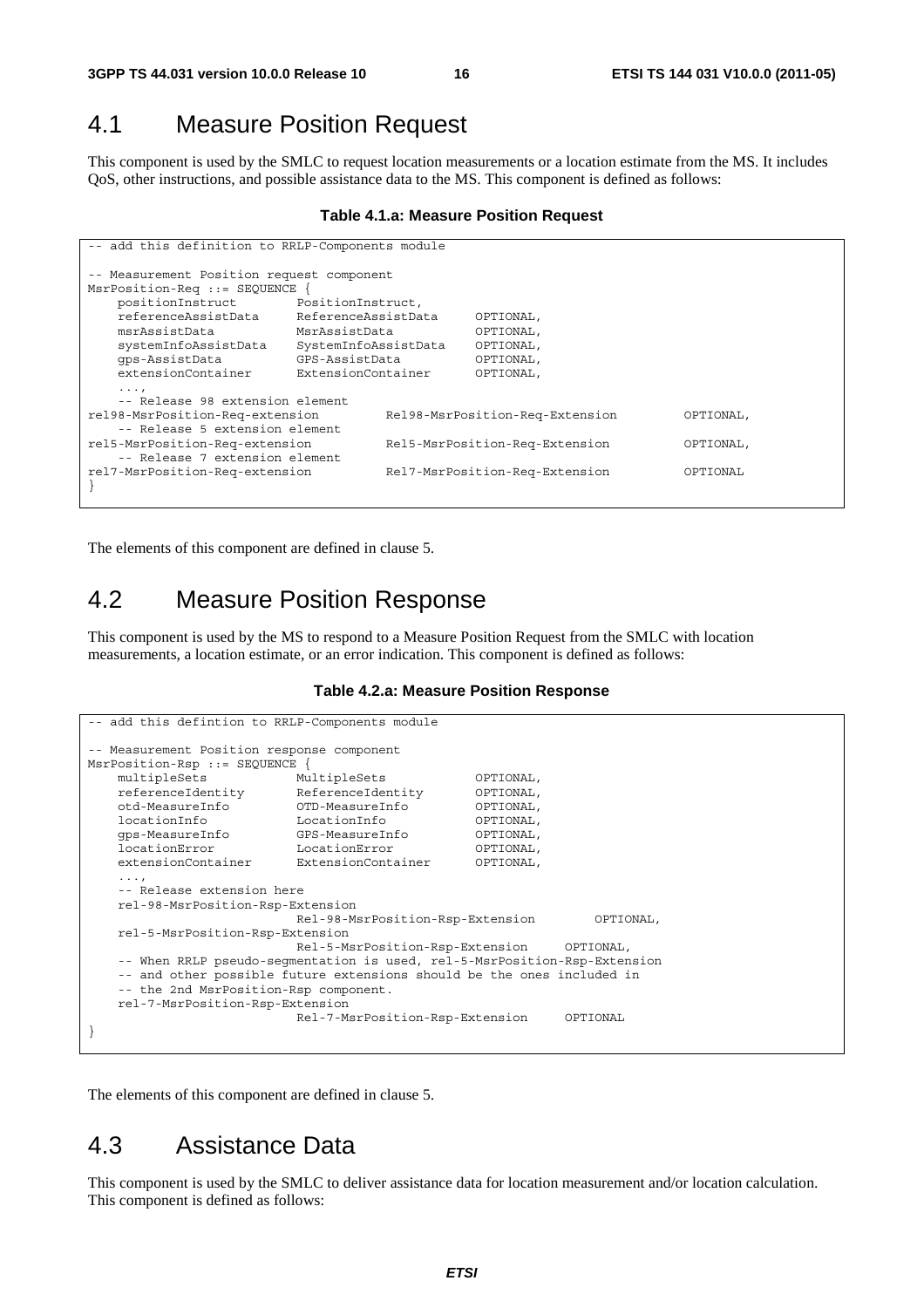| -- add this defintion to RRLP-Components module                                                                                                                                                                                                                         |                    |                                                               |                                                                                                                                   |  |  |
|-------------------------------------------------------------------------------------------------------------------------------------------------------------------------------------------------------------------------------------------------------------------------|--------------------|---------------------------------------------------------------|-----------------------------------------------------------------------------------------------------------------------------------|--|--|
| -- Assistance Data component<br>AssistanceData ::= SEOUENCE {                                                                                                                                                                                                           |                    |                                                               |                                                                                                                                   |  |  |
| referenceAssistData ReferenceAssistData<br>msrAssistData<br>MsrAssistData<br>SystemInfoAssistData<br>systemInfoAssistData<br>qps-AssistData<br>GPS-AssistData<br>moreAssDataToBeSent<br>MoreAssDataToBeSent                                                             |                    | OPTIONAL,<br>OPTIONAL,<br>OPTIONAL,<br>OPTIONAL,<br>OPTIONAL, | -- If not present, interpret as only<br>-- Assistance Data component used to<br>-- deliver entire set of assistance<br>$--$ data. |  |  |
| extensionContainer                                                                                                                                                                                                                                                      | ExtensionContainer | OPTIONAL,                                                     |                                                                                                                                   |  |  |
| $\cdots$<br>-- Release extension here<br>rel98-AssistanceData-Extension Rel98-AssistanceData-Extension OPTIONAL,<br>rel5-AssistanceData-Extension<br>Rel5-AssistanceData-Extension<br>OPTIONAL,<br>rel7-AssistanceData-Extension Rel7-AssistanceData-Extension OPTIONAL |                    |                                                               |                                                                                                                                   |  |  |

#### **Table 4.3.a: Assistance Data**

The elements of this component are defined in clause 5.

### 4.4 Assistance Data Acknowledgement

This component does not have any information contents. It presence indicates that the MS has received the complete Assistance Data component.

#### 4.5 Protocol Error

This component is used by the receiving entity (SMLC or MS) to indicate to the sending entity, that there is a problem that prevents the receiving entity to receive a complete and understandable component. This component is defined as follows:

#### **Table 4.5.a: Protocol Error**

```
-- add this defintion to RRLP-Components module 
-- Protocol Error component 
ProtocolError ::= SEQUENCE { 
    errorCause ErrorCodes, 
    extensionContainer ExtensionContainer OPTIONAL, 
 ..., 
    -- Release extensions here 
    rel-5-ProtocolError-Extension Rel-5-ProtocolError-Extension OPTIONAL 
}
```
The elements of this component are defined in clause 5.

# 4.6 Positioning Capability Request

This component is used by the SMLC to request the positioning capabilities of the MS and optionally indicating GANSS positioning support. This component is defined as follows:

#### **Table 4.6.a: Positioning Capability Request**

```
-- add this definition to RRLP-Components module 
-- Positioning Capability request component 
PosCapability-Req ::= SEQUENCE { 
                              .<br>Extended-reference,
    gANSSPositionMethods GANSSPositionMethods OPTIONAL, 
    extensionContainer ExtensionContainer OPTIONAL,
```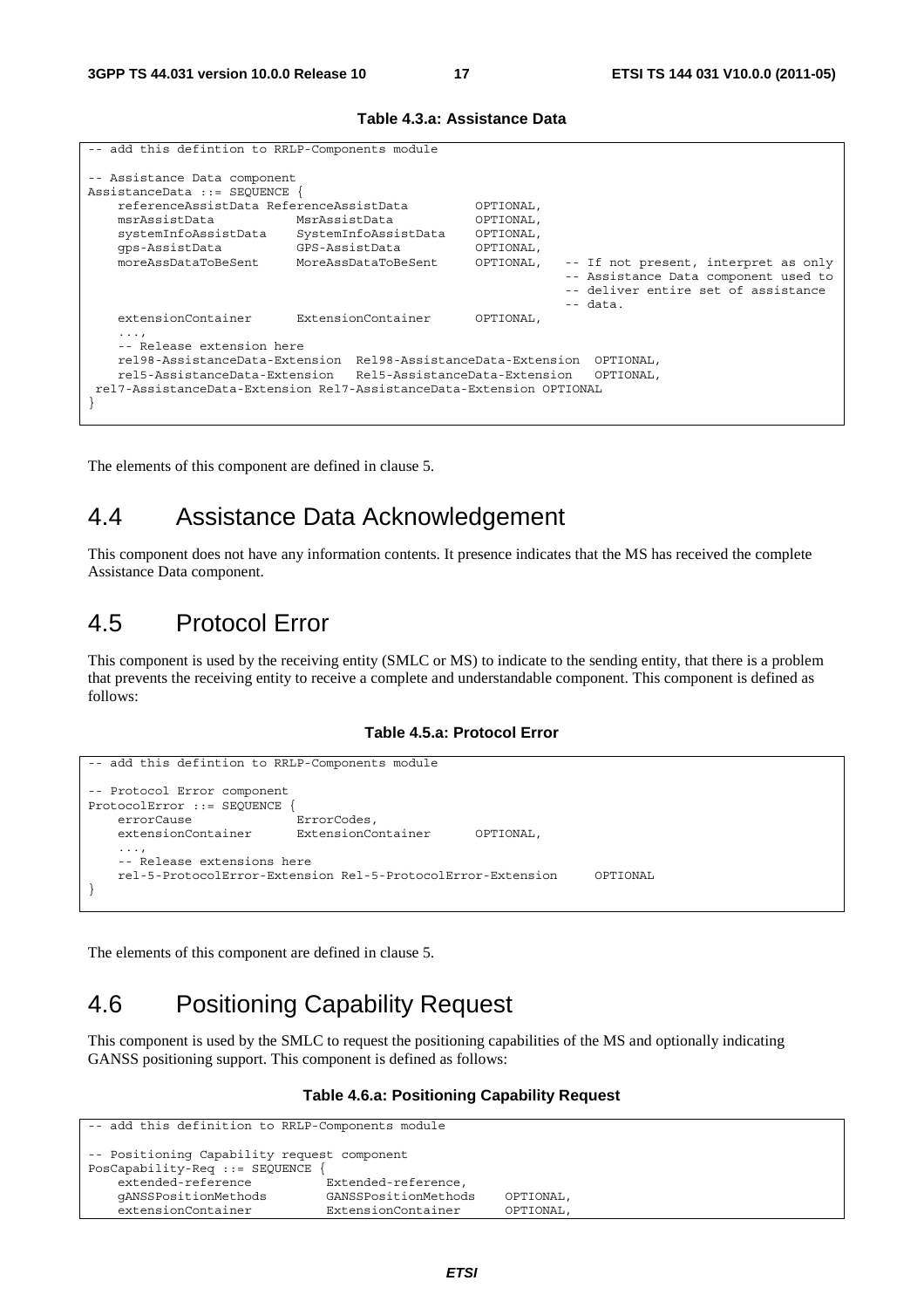... }

The elements of this component are defined in clause 5.

### 4.7 Positioning Capability Response

This component is used by the MS to respond to a Positioning Capability Request from the SMLC with the positioning capabilities of the MS, the types of assistance data supported and the types of assistance data possibly needed by the MS. This component is defined as follows:

#### **Table 4.7.a: Positioning Capability Response**

```
-- add this definition to RRLP-Components module 
-- Positioning Capability response component 
PosCapability-Rsp ::= SEQUENCE { 
     extended-reference Extended-reference, 
    posCapabilities PosCapabilities, 
-- assistanceSupported shall be included if and only if any of the assistance data is supported<br>assistanceSupported assistanceSupported OPTIONAL.
   assistanceSupported \quad \quad AssistanceSupported
     assistanceNeeded AssistanceNeeded OPTIONAL, 
     extensionContainer ExtensionContainer OPTIONAL, 
 ... 
}
```
The elements of this component are defined in clause 5.

# 5 Elements of Components

#### 5.1 ASN.1 Description

The following ASN.1 code defines the elements of components. See the Annex A for further description of the contents of components and their elements.

```
add these defintions to RRLP-Components module
-- Position instructions 
PositionInstruct ::= SEQUENCE { 
     -- Method type 
    methodType MethodType,<br>positionMethod PositionMet
 positionMethod PositionMethod, 
 measureResponseTime MeasureResponseTime, 
    useMultipleSets UseMultipleSets,
     environmentCharacter EnvironmentCharacter OPTIONAL 
} 
-- 
MethodType ::= CHOICE {<br>msAssisted AccuracyOpt,
    msAssisted <br>
\begin{array}{ll}\n\text{acuracy} \\ \text{Accuracy}, & \text{- accuracy is mindator}\n\end{array} msBased Accuracy, -- accuracy is mandatory 
                       Accuracy, -- accuracy is mandatory<br>Accuracy -- accuracy is mandatory
     msAssistedPref Accuracy -- accuracy is mandatory 
} 
-- Accuracy of the location estimation 
AccuracyOpt ::= SEQUENCE { 
     accuracy Accuracy OPTIONAL 
}
```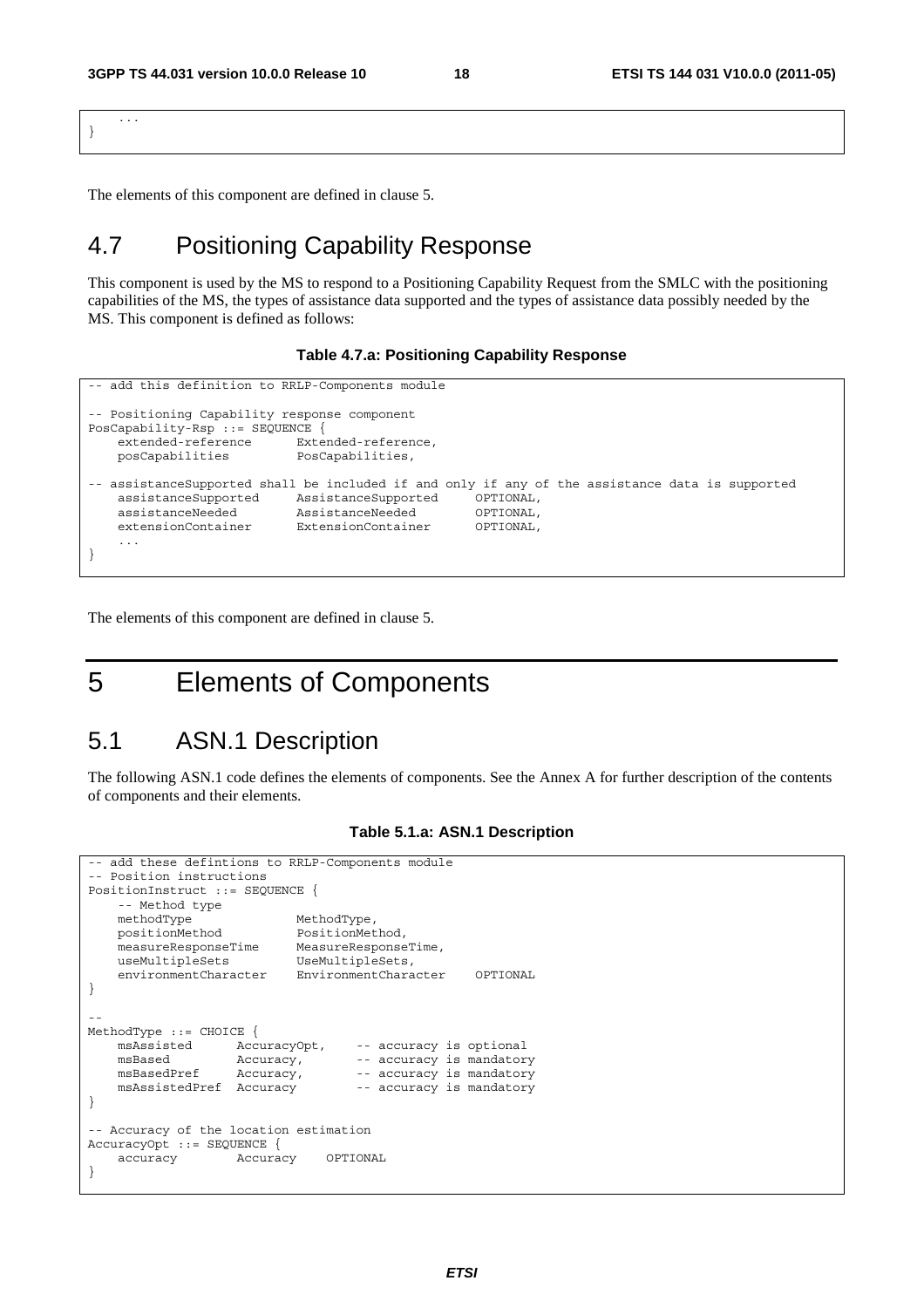**3GPP TS 44.031 version 10.0.0 Release 10 19 ETSI TS 144 031 V10.0.0 (2011-05)**

```
-- The values of this field are defined in 3GPP TS 23.032 (Uncertainty code) 
Accuracy ::= INTEGER (0..127) 
-- Position Method 
PositionMethod ::= ENUMERATED { 
    eotd (0), 
     gps (1), 
    gpsOrEOTD (2) 
} 
-- Measurement request response time 
MeasureResponseTime ::= INTEGER (0..7) 
-- useMultiple Sets, FFS! 
UseMultipleSets ::= ENUMERATED { 
   multipleSets (0), -- multiple sets are allowed
    oneSet (1) -- sending of multiple is not allowed 
} 
-- Environment characterization 
EnvironmentCharacter ::= ENUMERATED { 
 badArea (0), -- bad urban or suburban, heavy multipath and NLOS 
 notBadArea (1), -- light multipath and NLOS 
 mixedArea (2), -- not defined or mixed environment 
     ... 
} 
-- E-OTD reference BTS for Assitance data IE 
ReferenceAssistData ::= SEQUENCE { 
bcchCarrier BCCHCarrier, The Control of the BCCH carrier
bsic BSIC, and BSIC, the BSIC of the BSIC of the BSIC of the BSIC of the BSIC of the BSIC of the BSIC of the BSIC of the BSIC of the BSIC of the BSIC of the BSIC of the BSIC of the BSIC of the BSIC of the BSIC of the BSIC 
   timeSlotScheme TimeSlotScheme,<br>
btsPosition BTSPosition OPTIONAL -- Timeslot scheme
   btsPosition BTSPosition
} 
-- ellipsoid point and 
-- ellipsoid point with altitude and uncertainty ellipsoid shapes are supported 
BTSPosition ::= Ext-GeographicalInformation 
-- RF channel number of BCCH 
BCCHCarrier ::= INTEGER (0..1023) 
-- Base station Identity Code 
BSIC ::= INTEGER (0..63)-- Timeslot scheme 
TimeSlotScheme ::= ENUMERATED { 
    equalLength (0), 
    variousLength (1) 
} 
-- Time slot (modulo) 
ModuloTimeSlot ::= INTEGER (0..3) 
-- E-OTD measurement assistance data IE 
-- The total number of neighbors in this element (MsrAssistData) 
-- and in SystemInfoAssistData element (presented neighbors 
-- can be at a maximum 15!) 
MsrAssistData ::= SEQUENCE { 
      msrAssistList SeqOfMsrAssistBTS 
} 
SeqOfMsrAssistBTS ::= SEQUENCE (SIZE(1..15)) OF MsrAssistBTS 
MsrAssistBTS ::= SEQUENCE { 
bcchCarrier BCCHCarrier, -- BCCH carrier
bsic BSIC, - - BSTCmultiFrameOffset MultiFrameOffset, -- multiframe offset<br>timeSlotScheme TimeSlotScheme, -- Timeslot scheme
 timeSlotScheme TimeSlotScheme, -- Timeslot scheme 
 roughRTD RoughRTD, -- rough RTD value 
     -- Location Calculation Assistance data is moved here 
    calcAssistanceBTS CalcAssistanceBTS OPTIONAL 
}
```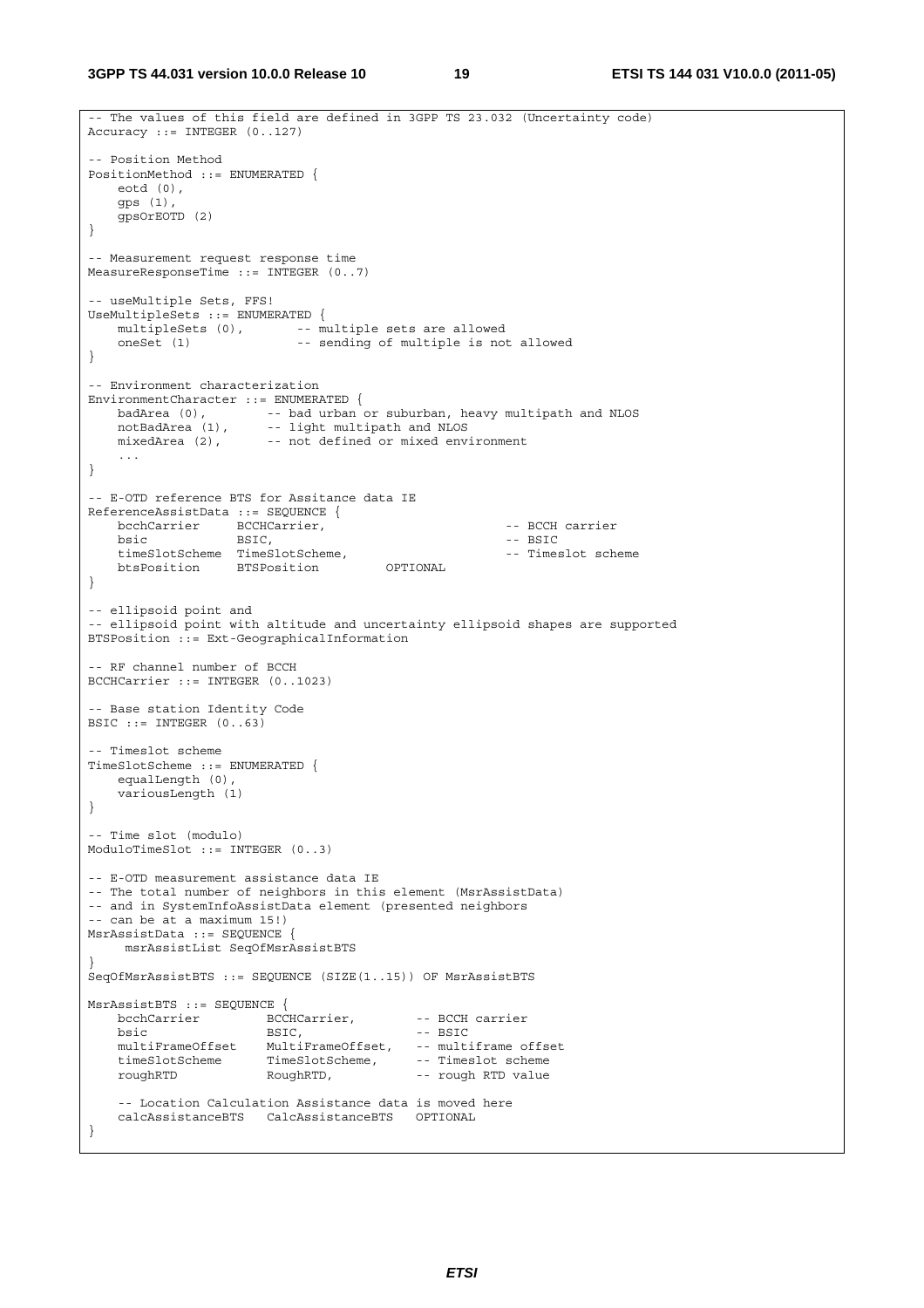-- Multiframe offset MultiFrameOffset ::= INTEGER (0..51) -- The Multiframe Offset value 51 shall not be encoded by the transmitting entity and -- shall be treated by the receiving entity as 0. -- Rough RTD value between one base station and reference BTS RoughRTD ::= INTEGER (0..1250) -- The RoughRTD value 1250 shall not be encoded by the transmitting entity and shall -- be treated by the receiving entity as 0. -- E-OTD Measurement assistance data for system information List IE -- The total number of base stations in this element (SystemInfoAssistData -- presented neighbors) and in MsrAssistData element can be at a maximum 15. SystemInfoAssistData ::= SEQUENCE { systemInfoAssistList SeqOfSystemInfoAssistBTS } SeqOfSystemInfoAssistBTS::= SEQUENCE (SIZE(1..32)) OF SystemInfoAssistBTS -- whether n.th is present or not ? SystemInfoAssistBTS ::= CHOICE { notPresent NULL, present AssistBTSData } -- Actual assistance data for system information base station AssistBTSData ::= SEQUENCE {<br>bsic BSIC, bsic BSIC,  $- - BSTC$ MultiFrameOffset, -- multiframe offset<br>TimeSlotScheme, -- Timeslot scheme timeSlotScheme TimeSlotScheme, -- Timeslot scheme roughRTD RoughRTD, -- rough RTD value -- Location Calculation Assistance data calcAssistanceBTS CalcAssistanceBTS OPTIONAL } -- E-OTD Location calculation assistance data, -- CalcAssistanceBTS element is optional not subfields CalcAssistanceBTS ::= SEQUENCE { fineRTD FineRTD, -- fine RTD value between base stations referenceWGS84 ReferenceWGS84 -- reference coordinates } -- Coordinates of neighbour BTS, WGS-84 ellipsoid ReferenceWGS84 ::= SEQUENCE {<br>relativeNorth RelDistance, RelDistance, -- relative distance (south negative)<br>RelDistance, -- relative distance (west negative) relativeEast RelDistance, extending the relative distance (west negative) -- Relative Altitude is not always known relativeAlt RelativeAlt OPTIONAL -- relative altitude } -- Fine RTD value between this BTS and the reference BTS FineRTD ::= INTEGER (0..255) -- Relative north/east distance RelDistance ::= INTEGER (-200000..200000) -- Relative altitude RelativeAlt ::= INTEGER (-4000..4000) -- Measure position response IEs -- Reference Identity -- Multiple sets MultipleSets ::= SEQUENCE { -- number of reference sets nbrOfSets INTEGER (2..3), -- This field actually tells the number of reference BTSs nbrOfReferenceBTSs INTEGER (1..3), -- This field is conditional and included optionally only if -- nbrOfSets is 3 and number of reference BTSs is 2. referenceRelation ReferenceRelation OPTIONAL }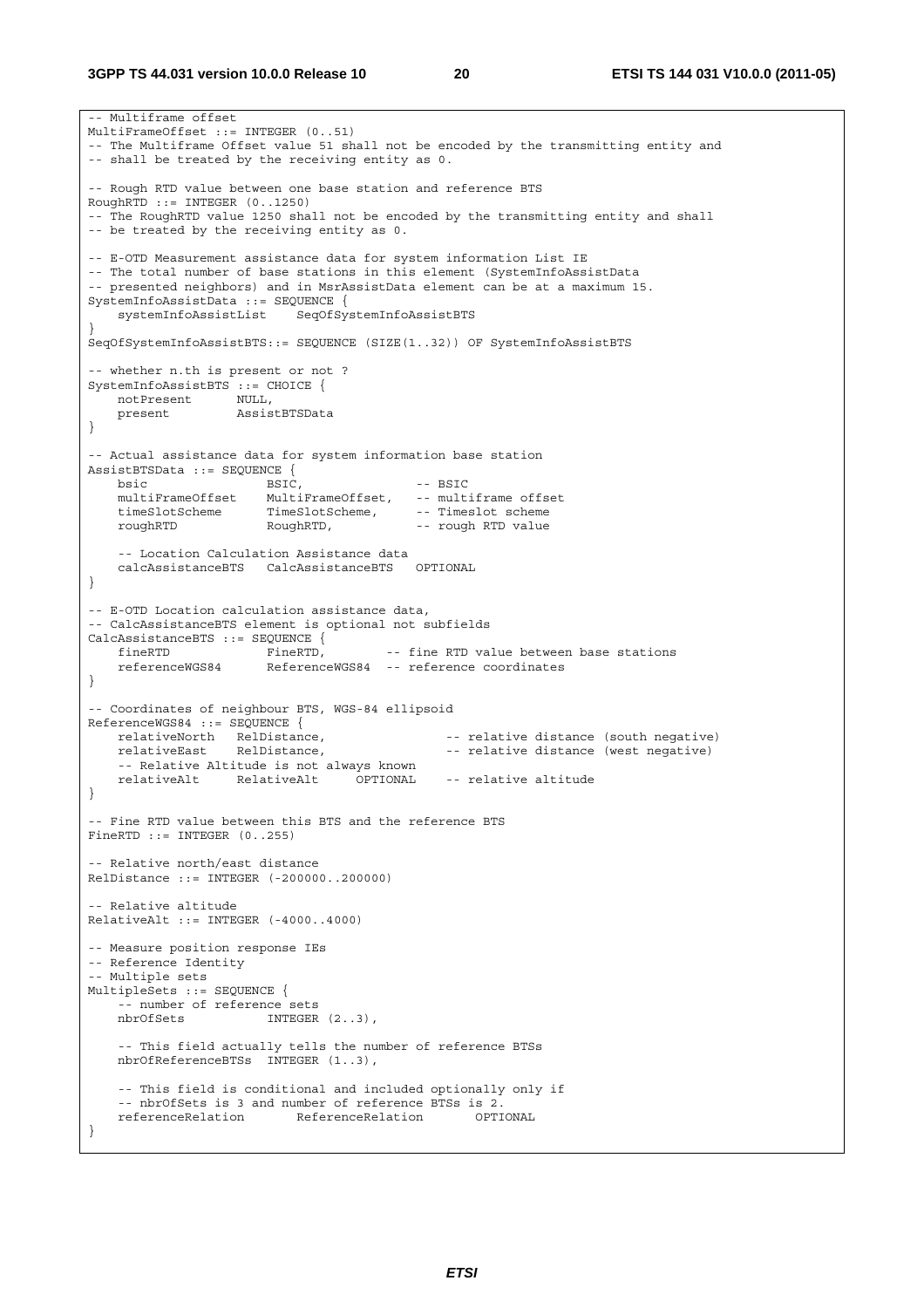**3GPP TS 44.031 version 10.0.0 Release 10 21 ETSI TS 144 031 V10.0.0 (2011-05)**

```
-- Relation between refence BTSs and sets 
ReferenceRelation ::= ENUMERATED { 
    secondBTSThirdSet (0), -- 1st BTS related to 1st and 2nd sets 
    secondBTSSecondSet (1), -- 1st BTS related to 1st and 3rd sets 
    firstBTSFirstSet (2) -- 1st BTS related to 1st set 
} 
-- Reference BTS Identity, this element contains number of 
-- BTSs told nbrOfReferenceBTSs field in Multiple sets element) 
ReferenceIdentity ::= SEQUENCE { 
    -- Reference BTS list 
    refBTSList SeqOfReferenceIdentityType 
} 
SeqOfReferenceIdentityType ::= SEQUENCE (SIZE(1..3)) OF ReferenceIdentityType 
-- Cell identity 
ReferenceIdentityType ::= CHOICE { 
 bsicAndCarrier BSICAndCarrier, -- BSIC and Carrier 
 ci CellID, -- Cell ID, LAC not needed 
    requestIndex RequestIndex, -- Index to Requested Neighbor List 
    systemInfoIndex SystemInfoIndex, -- Index to System info list, this type of ref. identity 
                                       -- shall not be used by the MS unless it has received 
                                       -- the SystemInfoAssistData from the SMLC for this cell. 
   ciAndLAC CellIDAndLAC -- CI and LAC 
} 
BSICAndCarrier ::= SEQUENCE { 
    carrier BCCHCarrier, 
    bsic BSIC 
} 
RequestIndex ::= INTEGER (1..16) 
SystemInfoIndex ::= INTEGER (1..32) 
CellIDAndLAC ::= SEQUENCE { 
   referenceLAC LAC, -- Location area code<br>referenceCI CellID -- Cell identity
                                     -- Cell identity
} 
CellID ::= INTEGER (0..65535) 
LAC ::= INTEGER (0..65535) 
-- OTD-MeasureInfo 
OTD-MeasureInfo ::= SEQUENCE { 
    -- Measurement info elements, OTD-MsrElement is repeated number of times 
    -- told in nbrOfReferenceBTSs in MultipleSets, default value is 1 
    otdMsrFirstSets OTD-MsrElementFirst, 
    -- if more than one sets are present this element is repeated 
    -- NumberOfSets - 1 (-1 = first set) 
    otdMsrRestSets SeqOfOTD-MsrElementRest OPTIONAL 
} 
SeqOfOTD-MsrElementRest ::= SEQUENCE (SIZE(1..2)) OF OTD-MsrElementRest 
-- OTD measurent information for 1 set 
OTD-MsrElementFirst ::= SEQUENCE { 
 refFrameNumber INTEGER (0..42431), -- Frame number modulo 42432 
 referenceTimeSlot ModuloTimeSlot, 
    toaMeasurementsOfRef TOA-MeasurementsOfRef OPTIONAL, 
   stdResolution StdResolution,
    taCorrection INTEGER (0..960) OPTIONAL, -- TA correction 
    -- measured neighbors in OTD measurements 
    otd-FirstSetMsrs SeqOfOTD-FirstSetMsrs OPTIONAL 
} 
SeqOfOTD-FirstSetMsrs ::= SEQUENCE (SIZE(1..10)) OF OTD-FirstSetMsrs
```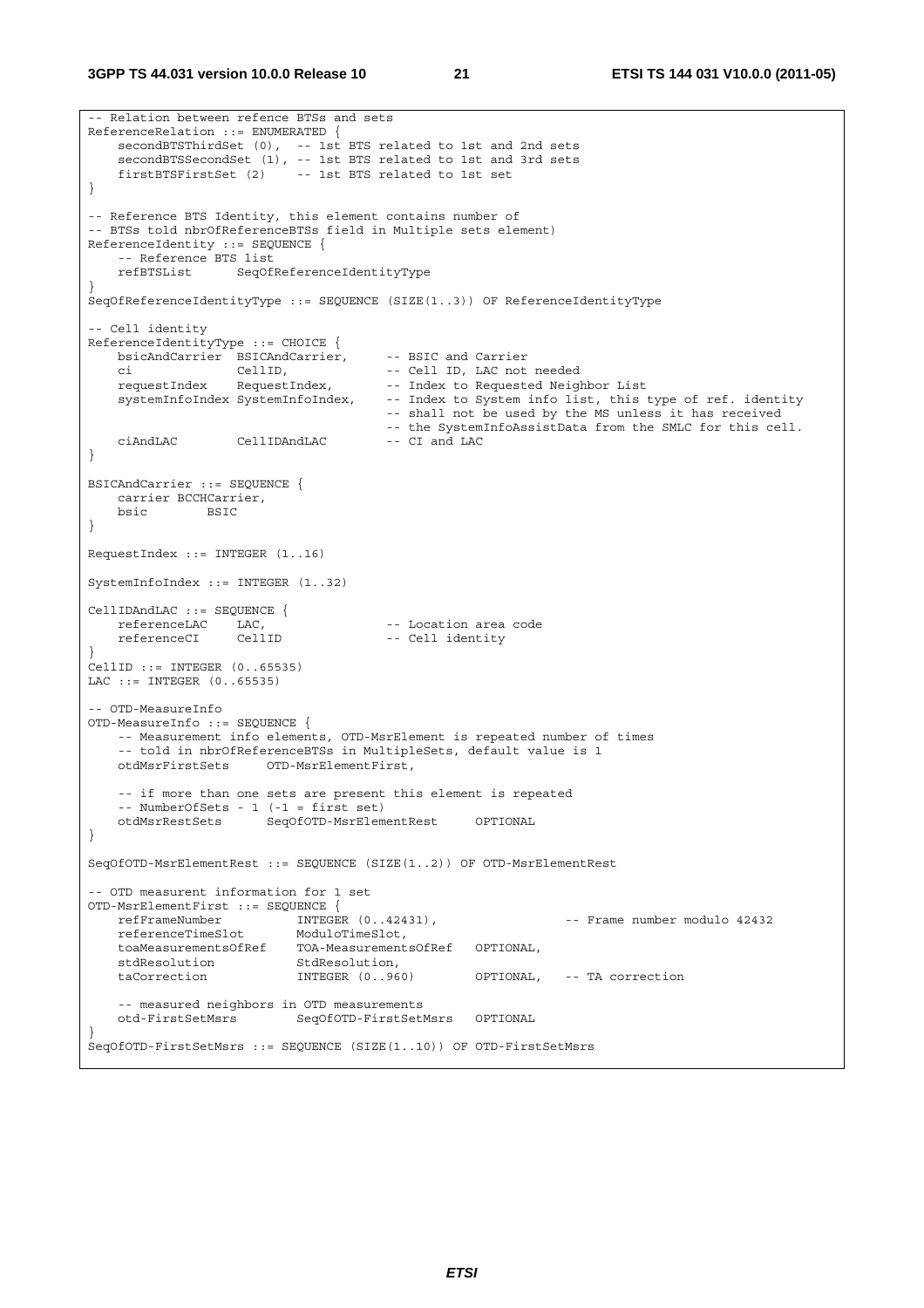**3GPP TS 44.031 version 10.0.0 Release 10 22 ETSI TS 144 031 V10.0.0 (2011-05)**

-- OTD measurent information 2 and 3 sets if exist OTD-MsrElementRest ::= SEQUENCE { refFrameNumber INTEGER (0..42431), -- Frame number modulo 42432 referenceTimeSlot ModuloTimeSlot, toaMeasurementsOfRef TOA-MeasurementsOfRef OPTIONAL, er.<br>stdResolution taCorrection INTEGER (0..960) OPTIONAL, -- TA correction -- measured neighbors in OTD measurements otd-MsrsOfOtherSets SeqOfOTD-MsrsOfOtherSets OPTIONAL } SeqOfOTD-MsrsOfOtherSets ::= SEQUENCE (SIZE(1..10)) OF OTD-MsrsOfOtherSets -- Standard deviation of the TOA measurements from the reference BTS TOA-MeasurementsOfRef ::= SEQUENCE { refQuality RefQuality, numOfMeasurements NumOfMeasurements } RefQuality ::= INTEGER (0..31) -- St Dev of TOA of reference as defined in annex NumOfMeasurements ::= INTEGER (0..7) -- No. of measurements for RefQuality as defined in annex StdResolution ::= INTEGER (0..3) -- Values of resolution are defined in annex OTD-FirstSetMsrs ::= OTD-MeasurementWithID -- Neighbour info in OTD measurements 0-10 times in TD measurement info OTD-MsrsOfOtherSets ::= CHOICE { identityNotPresent OTD-Measurement, identityPresent OTD-MeasurementWithID } -- For this OTD measurement identity is same as the identity of BTS -- in the first set with same sequence number OTD-Measurement ::= SEQUENCE { nborTimeSlot ModuloTimeSlot,<br>eotdOuality EOTDOuality, eotdQuality EOTDQuality, otdValue OTDValue } -- This measurement contains the BTS identity and measurement OTD-MeasurementWithID ::=SEQUENCE { neighborIdentity NeighborIdentity, nborTimeSlot ModuloTimeSlot, eotdQuality EOTDQuality, otdValue OTDValue } EOTDQuality ::= SEQUENCE { nbrOfMeasurements INTEGER (0..7), stdOfEOTD INTEGER (0..31) } NeighborIdentity ::= CHOICE { bsicAndCarrier BSICAndCarrier, -- BSIC and Carrier -- Cell ID, LAC not needed multiFrameCarrier MultiFrameCarrier, -- MultiFrameOffest and BSIC requestIndex RequestIndex,<br>systemInfoIndex SystemInfoIndex, -- Index to System info list, this type of neighbour -- identity shall not be used by the MS unless it has -- received the SystemInfoAssistData from the SMLC for -- this cell.<br>-- CI and LAC ciAndLAC CellIDAndLAC -- CI and LAC } -- Multiframe and carrier MultiFrameCarrier ::= SEQUENCE {<br>bcchCarrier BCCHCarr BCCHCarrier, multiFrameOffset MultiFrameOffset } -- OTD measurement value for neighbour OTDValue ::= INTEGER (0..39999)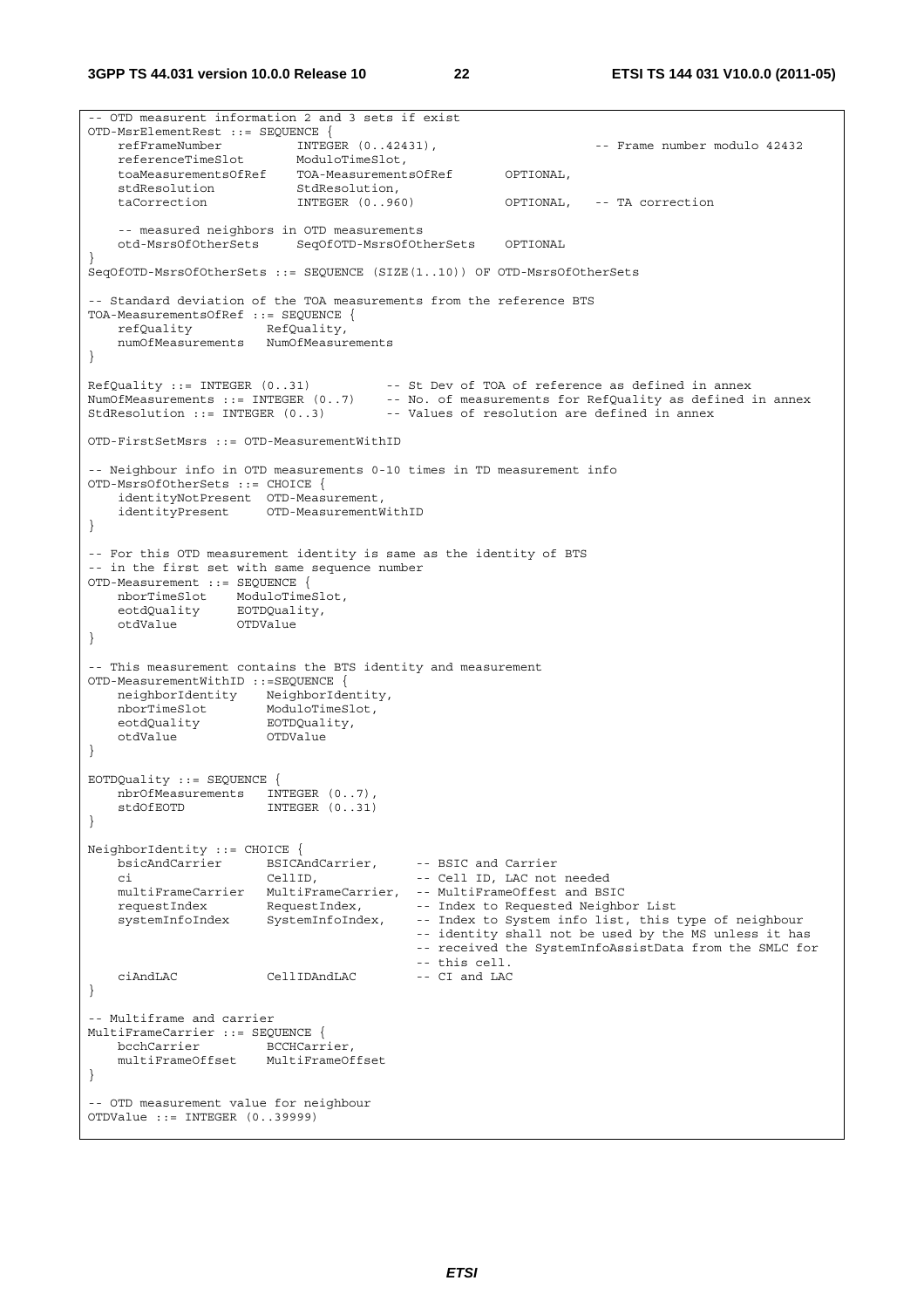-- Location information IE  $\begin{array}{lll} \texttt{LocationInfo} & ::= & \texttt{SEQUENCE} & \{ \\ & \texttt{refFrame} & \texttt{INTER} & (0..65535) \, , \end{array}$ refFrame INTEGER (0..65535), -- Reference Frame number -- If refFrame is within (42432..65535), it shall be ignored by the receiver -- in that case the MS should provide GPS TOW if available<br>qpsTOW 1NTEGER (0..14399999) OPTIONAL, -- GPS TOW qpsTOW INTEGER (0..14399999) OPTIONAL, fixType FixType, -- Note that applicable range for refFrame is 0 - 42431 -- Possible shapes carried in posEstimate are -- ellipsoid point, -- ellipsoid point with uncertainty circle -- ellipsoid point with uncertainty ellipse -- ellipsoid point with altitude and uncertainty ellipsoid<br>posEstimate Ext-GeographicalInformation Ext-GeographicalInformation } FixType ::= INTEGER { twoDFix (0), threeDFix (1) } (0..1) -- GPS-Measurement information GPS-MeasureInfo ::= SEQUENCE { -- Measurement info elements -- user has to make sure that in this element is number of elements -- defined in reference BTS identity gpsMsrSetList SeqOfGPS-MsrSetElement } SeqOfGPS-MsrSetElement ::= SEQUENCE (SIZE(1..3)) OF GPS-MsrSetElement -- OTD measurent information 1-3 times in message GPS-MsrSetElement ::= SEQUENCE { refFrame INTEGER (0..65535) OPTIONAL, -- Reference Frame number gpsTOW GPSTOW24b, -- GPS TOW -- Note that applicable range for refFrame is 0 - 42431 --N\_SAT can be read from number of elements of gps-msrList gps-msrList SeqOfGPS-MsrElement } -- 24 bit presentation for GPSTOW GPSTOW24b ::= INTEGER (0..14399999) -- measured elements in measurement parameters field SeqOfGPS-MsrElement ::= SEQUENCE (SIZE(1..16)) OF GPS-MsrElement GPS-MsrElement ::= SEQUENCE { STRIETER SATELEMENT II. SATELEMENT II.<br>
SatelliteID SatelliteID, SatelliteID, SatelliteID CNO INTEGER (0..63), SATELLITE TOISE TATIO cNo INTEGER (0..63), -- carrier noise ratio doppler INTEGER (-32768..32767), -- doppler, mulltiply by 0,2 wholeChips INTEGER (0..1022), -- whole value of the code phase measurement fracChips INTEGER (0..1024), -- fractional value of the code phase measurement -- a value of 1024 shall not be encoded by the sender -- the receiver shall consider a value of 1024 to be mpathIndic MpathIndic, 1997 -- invalid data<br>1-- multipath indicator pseuRangeRMSErr INTEGER (0..63) mpathIndic MpathIndic, end the multipath indicator pseuRangeRMSErr INTEGER (0..63) -- index } -- Multipath indicator MpathIndic ::= ENUMERATED { notMeasured (0), low (1), medium (2), high (3) }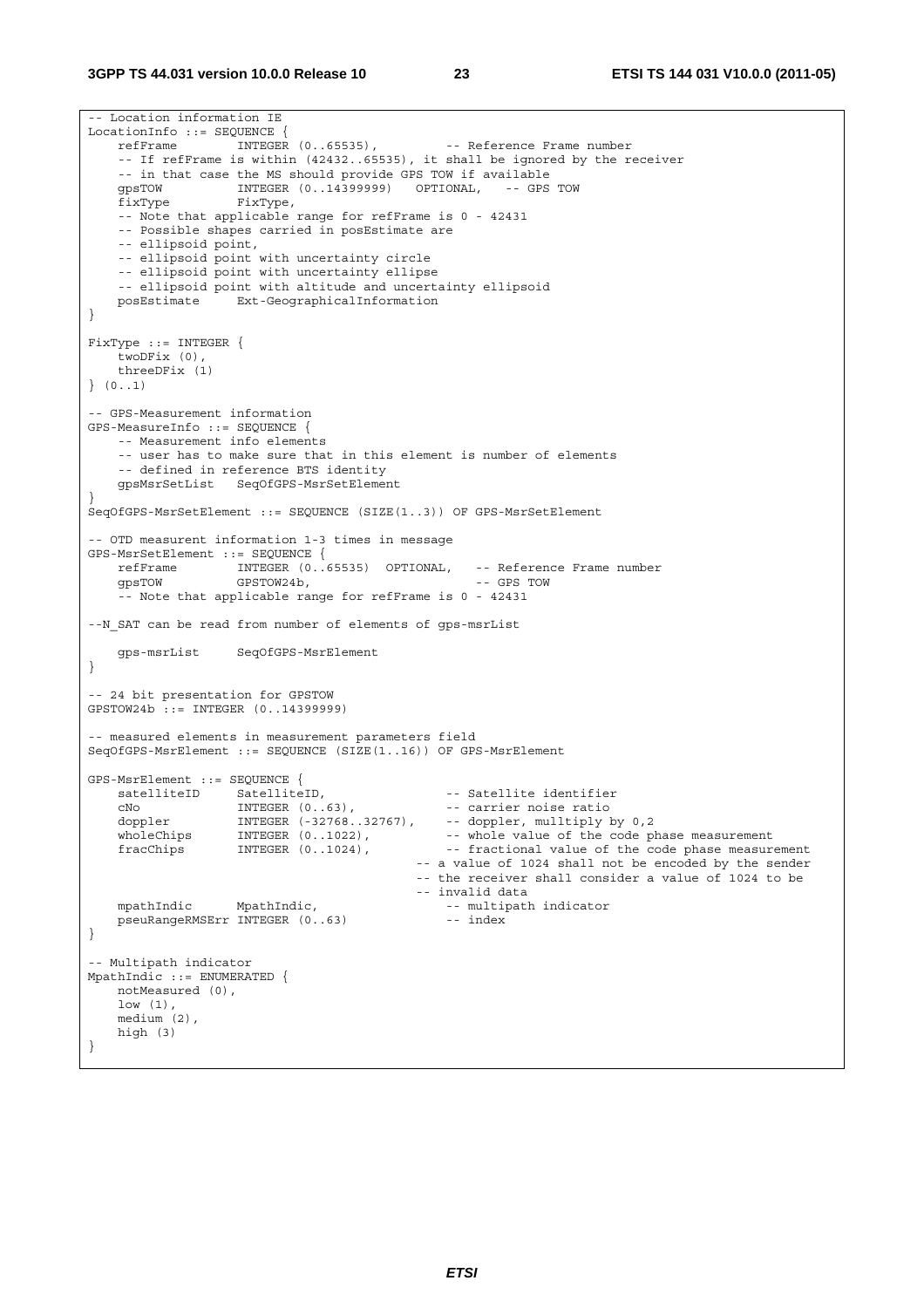```
-- Location error IE 
LocationError ::= SEQUENCE { 
    locErrorReason LocErrorReason, 
     additionalAssistanceData AdditionalAssistanceData OPTIONAL, 
     ... 
} 
LocErrorReason ::= ENUMERATED { 
    unDefined (0), 
    notEnoughBTSs (1), 
    notEnoughSats (2), 
    eotdLocCalAssDataMissing (3), 
    eotdAssDataMissing (4), 
    gpsLocCalAssDataMissing (5), 
    gpsAssDataMissing (6), 
    methodNotSupported (7), 
    notProcessed (8), 
    refBTSForGPSNotServingBTS (9), 
    refBTSForEOTDNotServingBTS (10), 
     ..., 
    notEnoughGANSSSats (11), 
 ganssAssDataMissing (12), 
    refBTSForGANSSNotServingBTS (13) 
} 
-- exception handling: 
-- an unrecognized value shall be treated the same as value 0 
-- defines additional assistance data needed for any new location attempt 
-- MS shall retain any assistance data already received 
AdditionalAssistanceData ::= SEQUENCE { 
 gpsAssistanceData GPSAssistanceData OPTIONAL, 
 extensionContainer ExtensionContainer OPTIONAL, 
 ..., 
    ganssAssistanceData GANSSAssistanceData OPTIONAL 
} 
GPSAssistanceData ::= OCTET STRING (SIZE (1..maxGPSAssistanceData)) 
-- GPSAssistanceData has identical structure and encoding to octets 3 to n of the 
-- GPS Assistance Data IE in 3GPP TS 49.031 
maxGPSAssistanceData INTEGER ::= 40 
GANSSAssistanceData ::= OCTET STRING (SIZE (1..maxGANSSAssistanceData)) 
-- GANSSAssistanceData has identical structure and encoding to octets 3 to n of the 
-- GANSS Assistance Data IE in 3GPP TS 49.031 
maxGANSSAssistanceData INTEGER ::= 40 
-- Protocol Error Causes 
ErrorCodes ::= ENUMERATED { 
    unDefined (0), 
missingComponet (1), 
incorrectData (2), 
missingIEorComponentElement (3), 
messageTooShort (4), 
unknowReferenceNumber (5), 
... 
} 
-- exception handling: 
-- an unrecognized value shall be treated the same as value 0 
-- GPS assistance data IE 
GPS-AssistData ::= SEQUENCE { 
    controlHeader ControlHeader 
}
```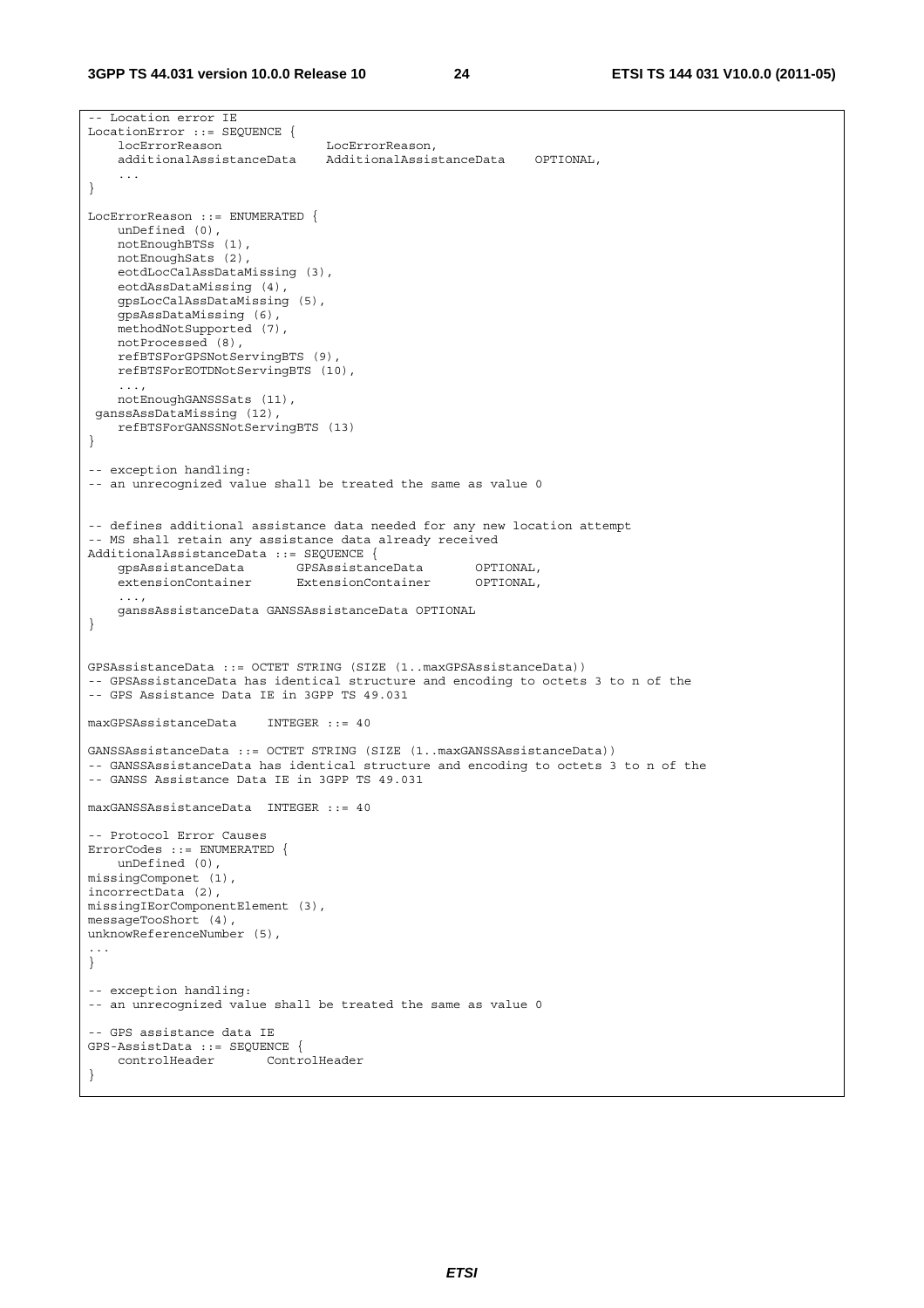```
-- More Assistance Data To Be Sent IE 
-- More Assistance Data Components On the Way indication for delivery of an entire set of assistance 
-- data in multiple Assistance Data components. 
MoreAssDataToBeSent ::= ENUMERATED { 
  noMoreMessages (0), --- This is the only or last Assistance Data message used to deliver
   -- the entire set of assistance data.<br>moreMessagesOnTheWay (1) -- The SMLC will send more Assistance
                              -- The SMLC will send more Assistance Data messages or a final RRLP
                                -- Measure Position Request message to deliver the 
                                -- the entire set of assistance data. 
} 
-- Control header of the GPS assistance data 
ControlHeader ::= SEQUENCE { 
     -- Field type Present information 
   referenceTime ReferenceTime OPTIONAL,
 refLocation RefLocation OPTIONAL, 
 dgpsCorrections DGPSCorrections OPTIONAL, 
 navigationModel NavigationModel OPTIONAL, 
 ionosphericModel IonosphericModel OPTIONAL, 
utcModel UTCModel OPTIONAL,
 almanac Almanac OPTIONAL, 
    acquisAssist AcquisAssist OPTIONAL, 
    realTimeIntegrity SeqOf-BadSatelliteSet OPTIONAL 
} 
ReferenceTime ::= SEQUENCE { 
   gpsTime GPSTime,
   gsmTime GSMTime OPTIONAL,<br>qpsTowAssist GPSTOWAssist OPTIONAL
   -<br>gpsTowAssist
} 
-- GPS Time includes week number and time-of-week (TOW) 
GPSTime ::= SEQUENCE {<br>qpsTOW23b
 gpsTOW23b GPSTOW23b, 
 gpsWeek GPSWeek 
} 
-- GPSTOW, range 0-604799,92, resolution 0,08 sec, 23-bit presentation 
GPSTOW23b ::= INTEGER (0..7559999) 
-- GPS week number 
GPSWeek ::= INTEGER (0..1023) 
-- GPSTOWAssist consists of TLM message, Anti-spoof flag, Alert flag, and 2 reserved bits in TLM 
Word 
-- for each visible satellite. 
-- N SAT can be read from number of elements in GPSTOWAssist
GPSTOWAssist ::= SEQUENCE (SIZE(1..12)) OF GPSTOWAssistElement 
GPSTOWAssistElement ::= SEQUENCE { 
   satelliteID SatelliteID,<br>tlmWord TLMWord,
   tlmWord TLMWord,<br>antiSpoof AntiSpoc
                      AntiSpoofFlaq,
   alert AlertFlag,<br>tlmRsvdBits TLMReserve
                       TLMReservedBits
}
```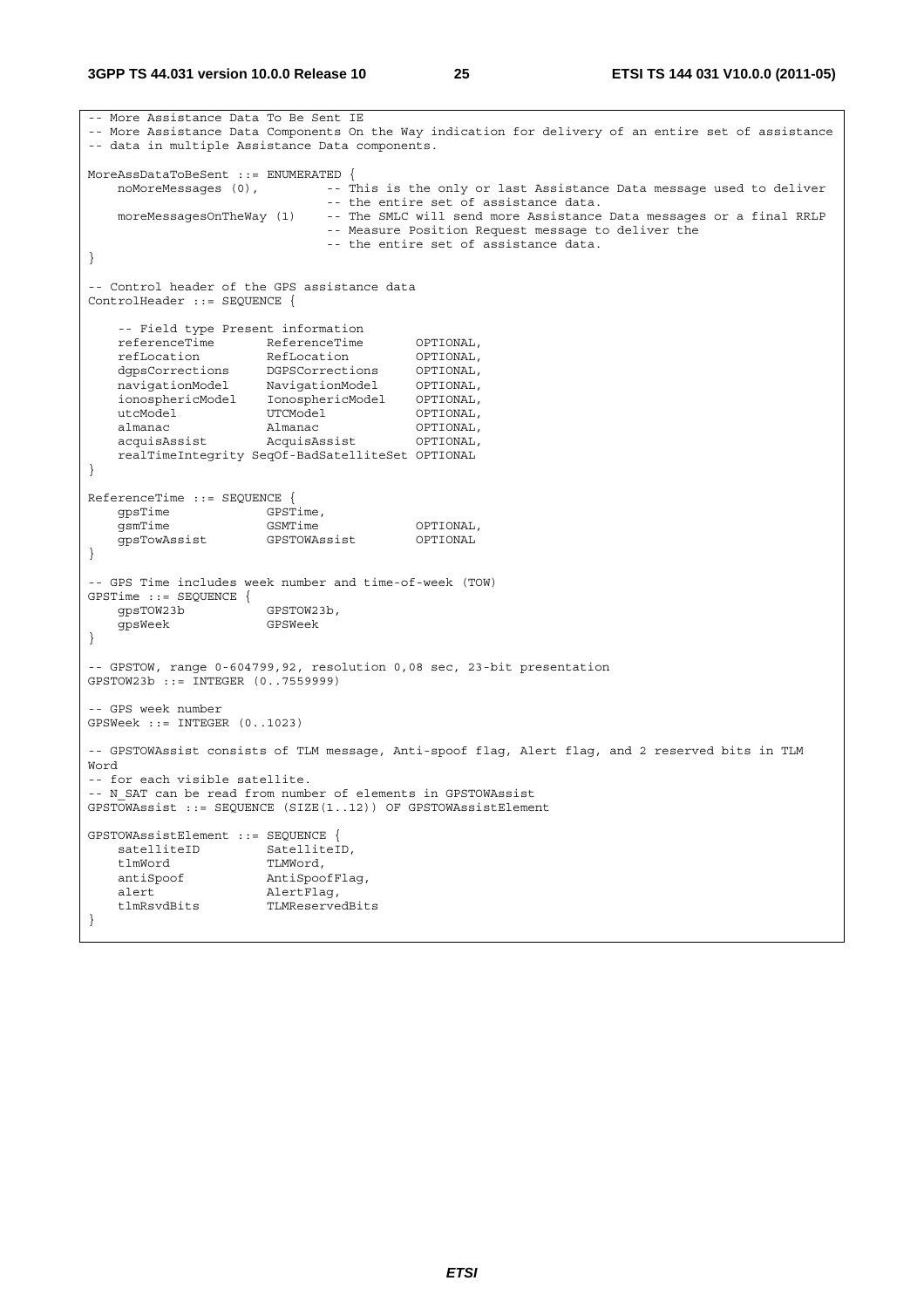```
-- TLM Word, 14 bits 
TLMWord ::= INTEGER (0..16383) 
-- Anti-Spoof flag 
AntiSpoofFlag ::= INTEGER (0..1) 
-- Alert flag 
AlertFlag ::= INTEGER (0..1) 
 -- Reserved bits in TLM word, MSB occurs earlier in TLM Word transmitted by satellite 
TLMReservedBits ::= INTEGER (0..3) 
GSMTime ::= SEQUENCE { 
    bcchCarrier BCCHCarrier, -- BCCH carrier 
bsic BSIC, -- BSIC
 frameNumber FrameNumber, 
 timeSlot TimeSlot, 
 bitNumber BitNumber 
} 
-- Frame number 
FrameNumber ::= INTEGER (0..2097151) 
 -- Time slot number 
TimeSlot ::= INTEGER (0..7)-- Bit number 
BitNumber ::= INTEGER (0..156) 
-- Reference Location IE 
RefLocation ::= SEQUENCE {<br>threeDLocation
                           Ext-GeographicalInformation
} 
 -- DGPS Corrections IE 
DGPSCorrections ::= SEQUENCE { 
 gpsTOW INTEGER (0..604799), -- DGPS reference time 
status INTEGER (0..7),
     -- N_SAT can be read from number of elements of satList 
   satList SeqOfSatElement
} 
SeqOfSatElement ::= SEQUENCE (SIZE (1..16)) OF SatElement 
-- number of correction for satellites 
SatElement ::= SEOUENCE {
   satelliteID SatelliteID,
--- Sequence number for ephemeris<br>iode INTEGER (0..2)
                   INTEGER (0..239),
     -- User Differential Range Error 
   udre INTEGER (0..3),
    -- Pseudo Range Correction, range is 
    -- -655,04 - +655,04, 
    pseudoRangeCor INTEGER (-2047..2047), 
     -- Pseudo Range Rate Correction, range is 
   - - 4.064 - 4.064,
    rangeRateCor INTEGER (-127..127), 
-- Delta Pseudo Range Correction 2 
    deltaPseudoRangeCor2 INTEGER (-127..127), -- This IE shall be ignored by the receiver and 
                                                     -- set to zero by the sender 
   -- Delta Pseudo Range Correction 2<br>deltaRangeRateCor2       INTEGER (-7..7),
                                                    -- This IE shall be ignored by the receiver and
                                                     -- set to zero by the sender 
    -- Delta Pseudo Range Correction 3 
    deltaPseudoRangeCor3 INTEGER (-127..127), -- This IE shall be ignored by the receiver and 
                                                     -- set to zero by the sender 
     -- Delta Pseudo Range Correction 3 
    deltaRangeRateCor3 INTEGER (-7..7) -- This IE shall be ignored by the receiver and 
                                                     -- set to zero by the sender 
} 
SatelliteID ::= INTEGER (0..63) -- identifies satellite
```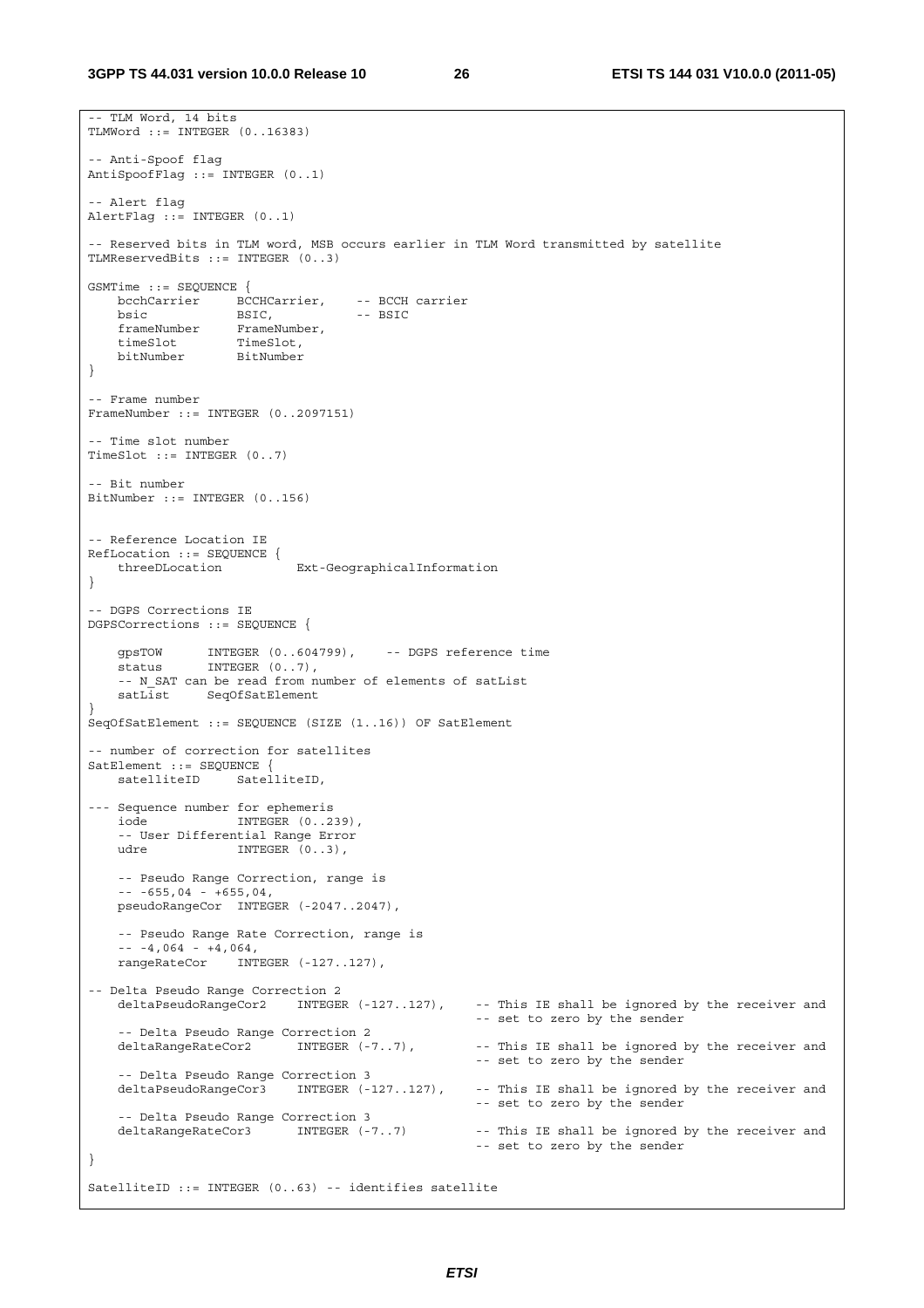-- Navigation Model IE NavigationModel ::= SEQUENCE { navModelList SeqOfNavModelElement } -- navigation model satellite list SeqOfNavModelElement ::= SEQUENCE (SIZE(1..16)) OF NavModelElement NavModelElement ::= SEQUENCE { satelliteID SatelliteID,<br>satStatus SatStatus satStatus SatStatus -- satellite status } -- the Status of the navigation model SatStatus ::= CHOICE { -- New satellite, new Navigation Model newSatelliteAndModelUC UncompressedEphemeris, -- Existing satellite, Existing Navigation Model<br>oldSatelliteAndModel NULL, oldSatelliteAndModel -- Existing satellite, new Navigation Model UncompressedEphemeris, ... } -- Uncompressed satellite emhemeris and clock corrections UncompressedEphemeris ::= SEQUENCE { ephemCodeOnL2 INTEGER  $(0..3)$ , ephemURA INTEGER (0..15), ephemSVhealth INTEGER (0..63), ephemIODC INTEGER (0..1023), ephemL2Pflag INTEGER (0..1), ephemSF1Rsvd EphemerisSubframe1Reserved, ephemTgd INTEGER (-128..127), ephemToc INTEGER (0..37799), ephemAF2 INTEGER (-128..127), ephemAF1 INTEGER (-32768..32767), ephemAF0 INTEGER (-2097152..2097151), ephemCrs INTEGER (-32768..32767), ephemDeltaN INTEGER (-32768..32767), ephemM0 INTEGER (-2147483648..2147483647), ephemCuc INTEGER (-32768..32767), ephemE INTEGER (0..4294967295), ephemCus INTEGER (-32768..32767), ephemAPowerHalf INTEGER (0..4294967295), ephemToe INTEGER (0..37799), ephemFitFlag INTEGER (0..1), ephemAODA INTEGER (0..31), ephemCic INTEGER (-32768..32767), ephemOmegaA0 INTEGER (-2147483648..2147483647), ephemCis INTEGER (-32768..32767), ephemI0 INTEGER (-2147483648..2147483647), ephemCrc INTEGER (-32768..32767), ephemW INTEGER (-2147483648..2147483647), ephemOmegaADot INTEGER (-8388608..8388607),<br>ephemIDot INTEGER (-8192..8191) INTEGER (-8192..8191) } -- Reserved bits in subframe 1 of navigation message EphemerisSubframe1Reserved ::= SEQUENCE { reserved1 INTEGER (0..8388607), -- 23-bit field reserved2 INTEGER (0..16777215), -- 24-bit field reserved3 INTEGER (0..16777215), -- 24-bit field reserved4 INTEGER (0..65535) -- 16-bit field }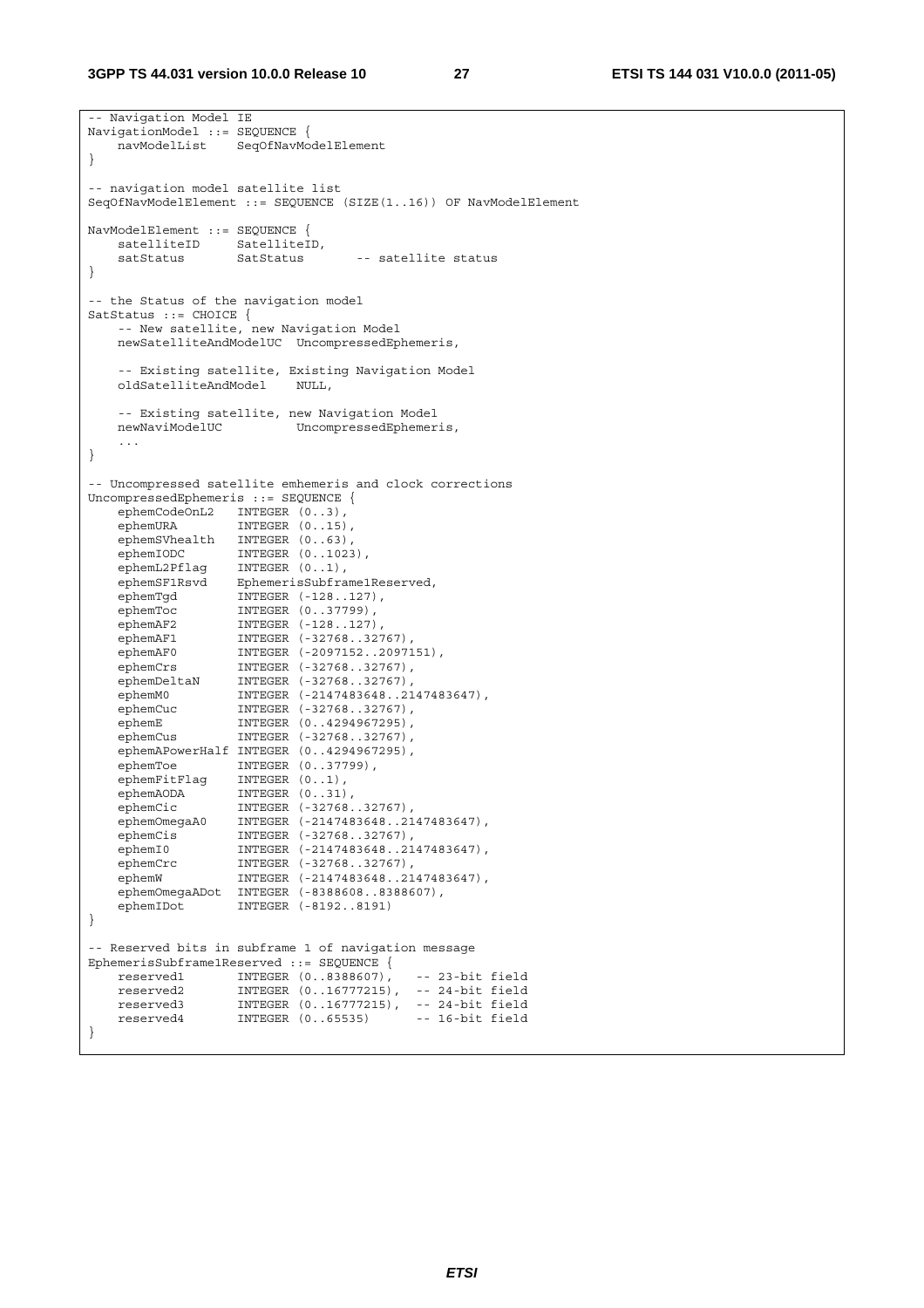```
-- Ionospheric Model IE 
IonosphericModel ::= SEQUENCE { 
 alfa0 INTEGER (-128..127), 
 alfa1 INTEGER (-128..127), 
 alfa2 INTEGER (-128..127), 
 alfa3 INTEGER (-128..127), 
 beta0 INTEGER (-128..127), 
 beta1 INTEGER (-128..127), 
    beta2 INTEGER (-128..127), 
                  INTEGER (-128..127)
} 
-- Universal Time Coordinate Model 
UTCModel ::= SEQUENCE { 
 utcA1 INTEGER (-8388608..8388607), 
 utcA0 INTEGER (-2147483648..2147483647), 
utcTot INTEGER (0..255),
utcWNt INTEGER (0..255),
 utcDeltaTls INTEGER (-128..127), 
 utcWNlsf INTEGER (0..255), 
utcDN INTEGER (-128..127),
    utcDeltaTlsf INTEGER (-128..127) 
} 
-- Almanac, Long term model 
-- NOTE: These are parameters are subset of the ephemeris 
-- NOTE: But with reduced resolution and accuracy 
Almanac ::= SEQUENCE { 
    alamanacWNa INTEGER (0..255), -- Once per message 
    -- navigation model satellite list. 
   -- The size of almanacList is actually Nums_Sats_Total field<br>almanacList SegOfAlmanacElement
                 SeqOfAlmanacElement
} 
SeqOfAlmanacElement ::= SEQUENCE (SIZE(1..64)) OF AlmanacElement 
-- Almanac info once per satellite 
AlmanacElement ::= SEQUENCE { 
   satelliteID SatelliteID,
   almanacE INTEGER (0..65535),<br>alamanacToa INTEGER (0..255),<br>almanacKsii INTEGER (-32768 20
                     --------- (11..255),<br>INTEGER (0..255),<br>INTEGER (-32768..32767),
 almanacKsii INTEGER (-32768..32767), 
 almanacOmegaDot INTEGER (-32768..32767), 
 almanacSVhealth INTEGER (0..255), 
 almanacAPowerHalf INTEGER (0..16777215), 
 almanacOmega0 INTEGER (-8388608..8388607), 
 almanacW INTEGER (-8388608..8388607), 
    almanacM0 INTEGER (-8388608..8388607), 
 almanacAF0 INTEGER (-1024..1023), 
 almanacAF1 INTEGER (-1024..1023) 
} 
 -- Acquisition Assistance 
AcquisAssist ::= SEQUENCE { 
   -- Number of Satellites can be read from acquistList<br>timeRelation TimeRelation,
                  TimeRelation,
    -- Acquisition assistance list 
   -- The size of Number of Satellites is actually Number of Satellites field
    acquisList SeqOfAcquisElement 
} 
SeqOfAcquisElement ::= SEQUENCE (SIZE(1..16)) OF AcquisElement 
 -- the relationship between GPS time and air-interface timing 
TimeRelation ::= SEQUENCE { 
 -- 
   gpsTOW GPSTOW23b, -- 23b presentation<br>
GSMTime CSMTime OPTIONAL
   gsmTime GSMTime
}
```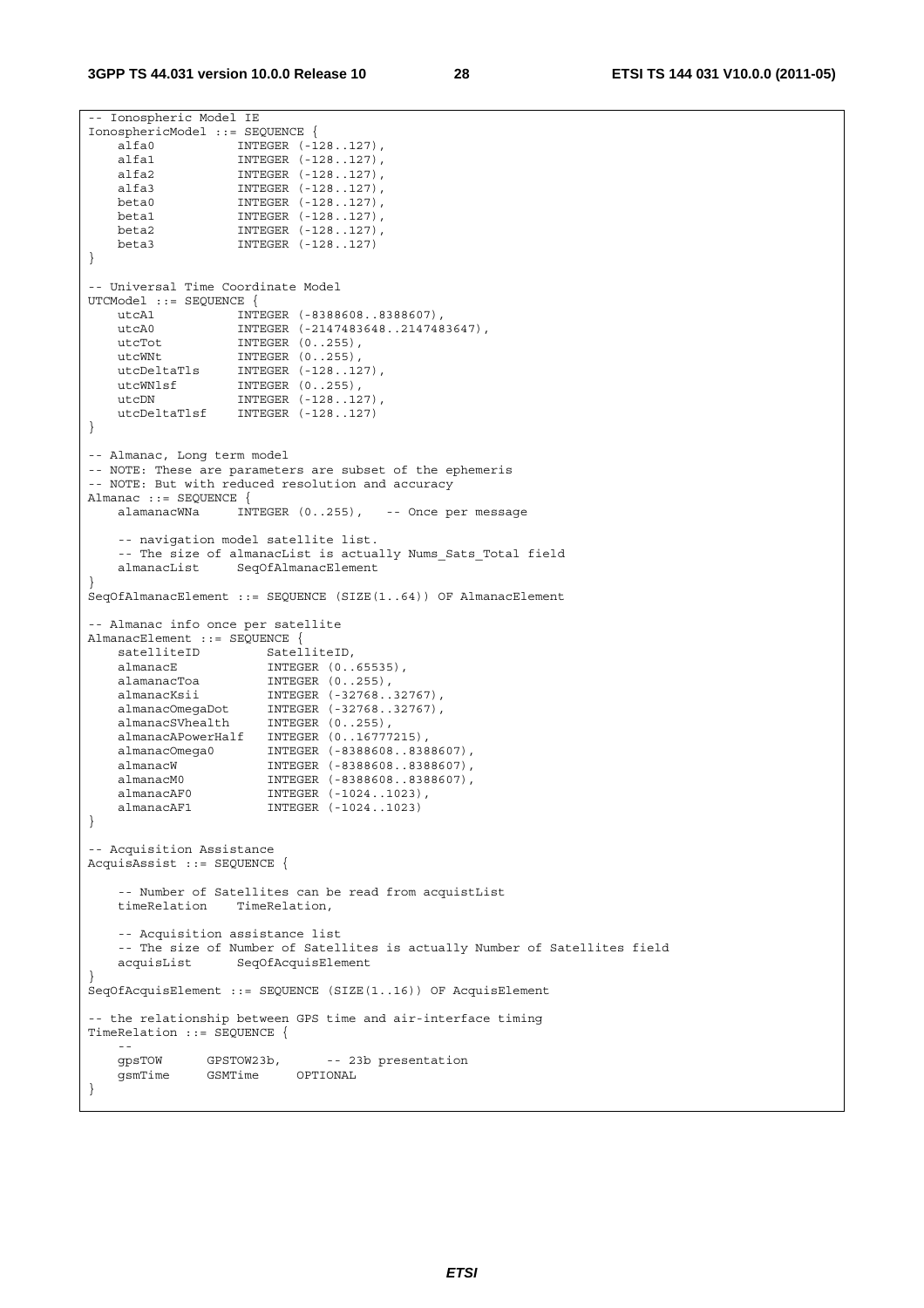```
-- data occuring per number of satellites 
AcquisElement ::= SEQUENCE { 
   svid SatelliteID,
    -- Doppler 0th order term, 
    -- -5120,0 - 5117,5 Hz (= -2048 - 2047 with 2,5 Hz resolution) 
 doppler0 INTEGER (-2048..2047), 
 addionalDoppler AddionalDopplerFields OPTIONAL, 
   codePhase INTEGER (0..1022), -- Code Phase
 intCodePhase INTEGER (0..19), -- Integer Code Phase 
 gpsBitNumber INTEGER (0..3), -- GPS bit number 
 codePhaseSearchWindow INTEGER (0..15), -- Code Phase Search Window 
 addionalAngle AddionalAngleFields OPTIONAL 
} 
AddionalDopplerFields ::= SEQUENCE { 
   -- Doppler 1st order term, -1,0 - +0,5 Hz/sec 
   (= -42 + (0 \text{ to } 63) \text{ with } 1/42 \text{ Hz/sec. resolution}) doppler1 INTEGER (0..63), 
   dopplerUncertainty
  -- a sender shall not encode any DopplerUncertainty value in the range 5 to 7 
  -- a receiver shall ignore any value between 5 and 7. 
} 
AddionalAngleFields ::= SEQUENCE { 
   -- azimuth angle, 0 - 348,75 deg (= 0 - 31 with 11,25 deg resolution)
   azimuth INTEGER (0..31),
   -- elevation angle, 0 - 78,75 deg (= 0 - 7 \text{ with } 11,25 deg resolution)
   elevation INTEGER (0..7)
} 
-- Real-Time Integrity 
-- number of bad satellites can be read from this element 
SeqOf-BadSatelliteSet ::= SEQUENCE (SIZE(1..16)) OF SatelliteID 
 -- Extension Elements 
-- Release 98 Extensions here 
Rel98-MsrPosition-Req-Extension ::= SEQUENCE { 
 rel98-Ext-ExpOTD Rel98-Ext-ExpOTD OPTIONAL, -- ExpectedOTD extension 
 ..., 
 gpsTimeAssistanceMeasurementRequest NULL OPTIONAL, 
 gpsReferenceTimeUncertainty GPSReferenceTimeUncertainty OPTIONAL 
 -- Further R98 extensions here 
} 
Rel98-AssistanceData-Extension ::= SEQUENCE { 
   rel98-Ext-ExpOTD Rel98-Ext-ExpOTD OPTIONAL, -- ExpectedOTD extension 
 ..., 
 gpsTimeAssistanceMeasurementRequest NULL OPTIONAL, 
 gpsReferenceTimeUncertainty GPSReferenceTimeUncertainty OPTIONAL 
-- Further R98 extensions here 
} 
-- Release 98 ExpOTD extension 
Rel98-Ext-ExpOTD ::= SEQUENCE { 
-- If MsrAssistBTS is included in message, msrAssistData-R98-ExpOTD shall be included. 
    msrAssistData-R98-ExpOTD MsrAssistData-R98-ExpOTD OPTIONAL, 
-- If SystemInfoAssistaData is included in message, systemInfoAssistData-R98-ExpOTD shall be 
-- included. 
    systemInfoAssistData-R98-ExpOTD SystemInfoAssistData-R98-ExpOTD OPTIONAL 
} 
-- MsrAssistData R98 extension 
MsrAssistData-R98-ExpOTD ::= SEQUENCE { 
    msrAssistList-R98-ExpOTD SeqOfMsrAssistBTS-R98-ExpOTD 
} 
-- Indexes in SeqOfMsrAssistBTS-R98-ExpOTD refer to SeqOfMsrAssistBTS 
-- If the index exceeds the SegOfMsrAssistBTS range or if there is other 
-- inconsistencies between the BTS indices, the MS shall apply protocol 
-- error cause incorrectData 
SeqOfMsrAssistBTS-R98-ExpOTD ::= SEQUENCE (SIZE(1..15)) OF MsrAssistBTS-R98-ExpOTD
```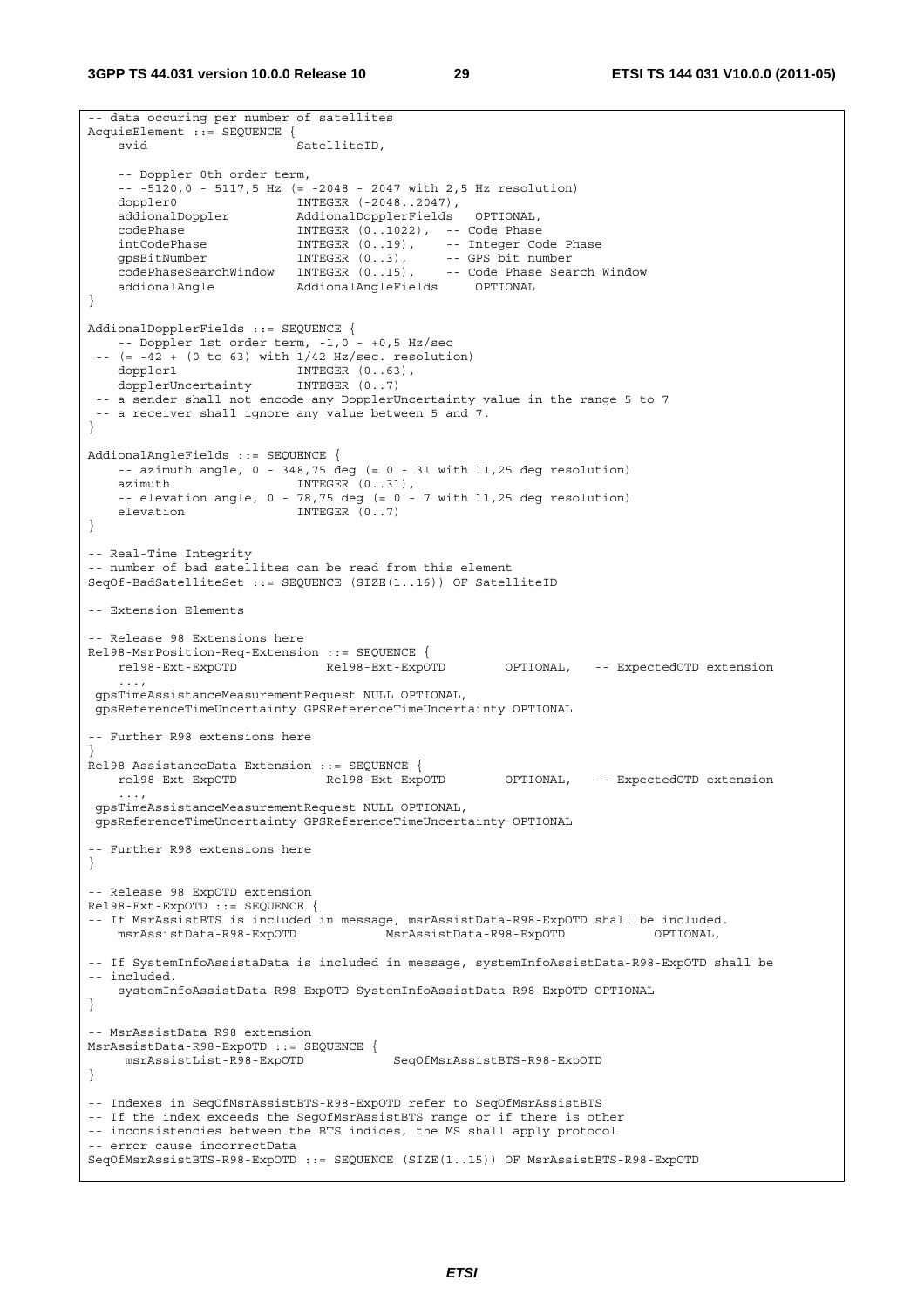**3GPP TS 44.031 version 10.0.0 Release 10 30 ETSI TS 144 031 V10.0.0 (2011-05)**

```
-- This element completes MsrAssistBTS IE 
MsrAssistBTS-R98-ExpOTD ::= SEQUENCE { 
   expectedOTD ExpectedOTD,
     expOTDUncertainty ExpOTDUncertainty 
} 
-- SystemInfoAssistData R98 extension 
SystemInfoAssistData-R98-ExpOTD ::= SEQUENCE { 
    systemInfoAssistListR98-ExpOTD SeqOfSystemInfoAssistBTS-R98-ExpOTD 
} 
-- SeqOfSystemInfoAssistBTS-R98-ExpOTD index refer to SeqOfSystemInfoAssistBTS 
-- If the index exceeds the SegOfSystemInfoAssistBTS range or if there is other 
-- inconsistencies between the BTS indices, the MS shall apply protocol 
-- error cause incorrectData 
SeqOfSystemInfoAssistBTS-R98-ExpOTD ::= SEQUENCE (SIZE(1..32)) OF SystemInfoAssistBTS-R98-ExpOTD 
-- whether n.th is present or not ? 
SystemInfoAssistBTS-R98-ExpOTD ::= CHOICE { 
   notPresent NULL,<br>present Assis
                     present AssistBTSData-R98-ExpOTD 
} 
-- This element completes AssistBTSData IE 
AssistBTSData-R98-ExpOTD ::= SEQUENCE { 
   expectedOTD ExpectedOTD,
    expOTDuncertainty ExpOTDUncertainty -- Uncertainty of expected OTD 
} 
-- Expected OTD value between nbor base station and reference BTS 
-- at MS's current estimated location. 
ExpectedOTD ::= INTEGER (0..1250) 
-- The ExpectedOTD value 1250 shall not be encoded by the transmitting entity and 
-- shall be treated by the receiving entity as 0. 
-- Uncertainty of Exptected OTD in bits 
ExpOTDUncertainty := INTEGER(0..7)
-- Release 98 extensions 
GPSReferenceTimeUncertainty ::= INTEGER (0 .. 127) -- Coding according to Annex 
GPSTimeAssistanceMeasurements ::= SEQUENCE { 
The TerenceFrameMSB INTEGER (0 . . 63) OPTIONAL, -- MSB of frame number<br>gpsTowSubms INTEGER (0 . . . . 9999) OPTIONAL, -- in units of 100ns, for MS based AGPS<br>deltaTow INTEGER (0 . . . 127) OPTIONAL, -- for MS assisted AGP
gpsTowSubms INTEGER (0 .. 9999) OPTIONAL, -- in units of 100ns, for MS based AGPS
deltaTow INTEGER (0 .. 127) OPTIONAL, -- for MS assisted AGPS
 gpsReferenceTimeUncertainty GPSReferenceTimeUncertainty OPTIONAL 
} 
Rel-98-MsrPosition-Rsp-Extension ::= SEQUENCE { 
     -- First extension to Release 98 
     rel-98-Ext-MeasureInfo SEQUENCE { 
         otd-MeasureInfo-R98-Ext OTD-MeasureInfo-R98-Ext OPTIONAL 
     }, 
 ..., 
  timeAssistanceMeasurements GPSTimeAssistanceMeasurements OPTIONAL 
   -- Further R98 extensions here 
} 
-- This is an addition to OTD-MeasureInfo element defined in original message, 
-- If OTD-MeasureInfo is absent, or if one or more OTD-MsrElementRest are present 
-- OTD-MeasureInfo-R98-Ext shall be absent. 
-- OTD-MeasureInfo-R98-Ext 
OTD-MeasureInfo-R98-Ext ::= SEQUENCE { 
    -- Measurement info elements<br>otdMsrFirstSets-R98-Ext
                                 OTD-MsrElementFirst-R98-Ext
}
```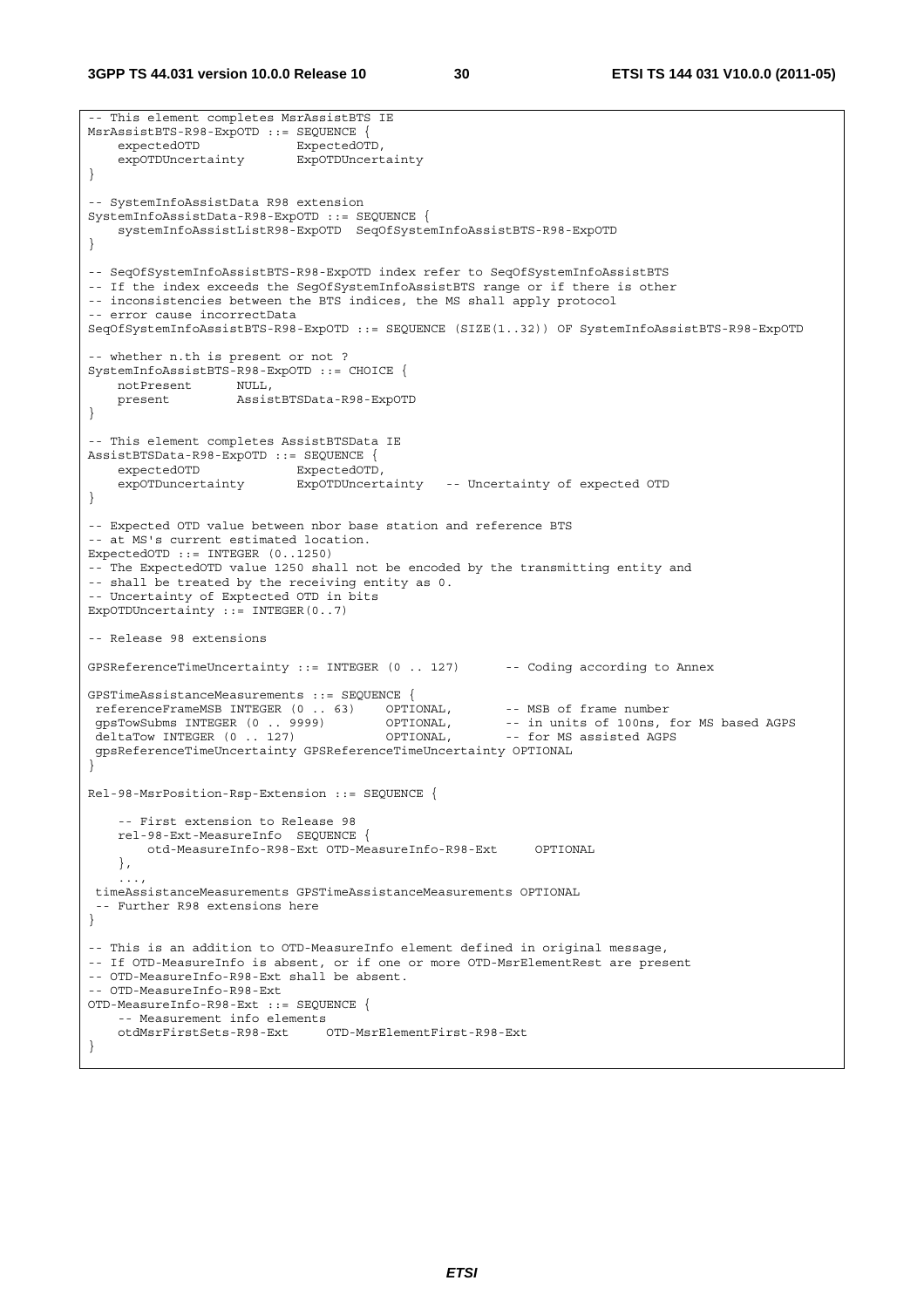**3GPP TS 44.031 version 10.0.0 Release 10 31 ETSI TS 144 031 V10.0.0 (2011-05)**

```
-- OTD measurement information Ext for the first set only 
OTD-MsrElementFirst-R98-Ext ::= SEQUENCE { 
    -- additional measured neighbors in OTD measurements 
    otd-FirstSetMsrs-R98-Ext SeqOfOTD-FirstSetMsrs-R98-Ext OPTIONAL 
} 
SeqOfOTD-FirstSetMsrs-R98-Ext ::= SEQUENCE (SIZE(1..5)) OF OTD-FirstSetMsrs 
Rel-5-MsrPosition-Rsp-Extension ::= SEQUENCE { 
    extended-reference Extended-reference OPTIONAL, 
    -- The extended-reference shall be included by the MS if and only if previously 
    -- received from the SMLC in a Measure Position Request. When included, the value sent 
    -- by the MS shall equal the value received from the SMLC. 
    -- extension to Release 5, for RRLP pseudo-segmentation here 
    otd-MeasureInfo-5-Ext OTD-MeasureInfo-5-Ext OPTIONAL, 
    ulPseudoSegInd UlPseudoSegInd OPTIONAL, -- Included when uplink RRLP 
     -- Pseudo-segmentation is used, not included when no uplink pseudo-segmentation is used 
    ... 
                   -- Possibly more extensions for Release 5 here later 
} 
Extended-reference ::= SEQUENCE { 
smlc-code INTEGER (0..63),
 transaction-ID INTEGER (0..262143) 
} 
OTD-MeasureInfo-5-Ext ::= SeqOfOTD-MsrElementRest 
    -- if more than one measurement sets are present this element is repeated 
    -- NumberOfSets - 1 (-1 = first set) combined in OTD-MeasureInfo-5-Ext and 
    -- OTD-MeasureInfo (e.g. if NumberOfSets is 3, then one otdMsrRestSets may 
    -- be sent in OTD-MeasureInfo-5-Ext and one in OTD-MeasureInfo) 
-- First part of Uplink RRLP Pseudo-segmentation indication, possibly more may be defined 
-- in the future for segmentation with more than two segments. 
UlPseudoSegInd ::= ENUMERATED { 
    firstOfMany (0), 
    secondOfMany(1) 
} 
Rel5-MsrPosition-Req-Extension ::= SEQUENCE { 
    extended-reference Extended-reference, 
 ... 
    -- Possibly more extensions for Release 5 here later 
} 
Rel5-AssistanceData-Extension ::= SEQUENCE { 
   extended-reference Extended-reference, 
 ... 
-- Possibly more extensions for Release 5 here later 
} 
Rel-5-ProtocolError-Extension::= SEQUENCE { 
   extended-reference Extended-reference OPTIONAL, 
    -- The extended-reference shall be included by the MS if and only if previously 
    -- received from the SMLC. 
    -- When included, the value sent by the MS shall equal the value received from the SMLC. 
 ... 
    -- Possibly more extensions for Release 5 here later 
} 
-- Release 7 Extensions here 
Rel7-MsrPosition-Req-Extension ::= SEQUENCE { 
   velocityRequested and NUL optional,
    ganssPositionMethod GANSSPositioningMethod OPTIONAL, 
    ganss-AssistData GANSS-AssistData OPTIONAL, 
    ganssCarrierPhaseMeasurementRequest NULL OPTIONAL, 
   ganssTODGSMTimeAssociationMeasurementRequest NULL (OPTIONAL, requiredResponseTime OPTIONAL,
                                                 requiredResponseTime RequiredResponseTime OPTIONAL, 
    add-GPS-AssistData Add-GPS-AssistData OPTIONAL, 
    ganssMultiFreqMeasurementRequest NULL OPTIONAL, 
 ... 
    -- Further Release 7 extentions here 
}
```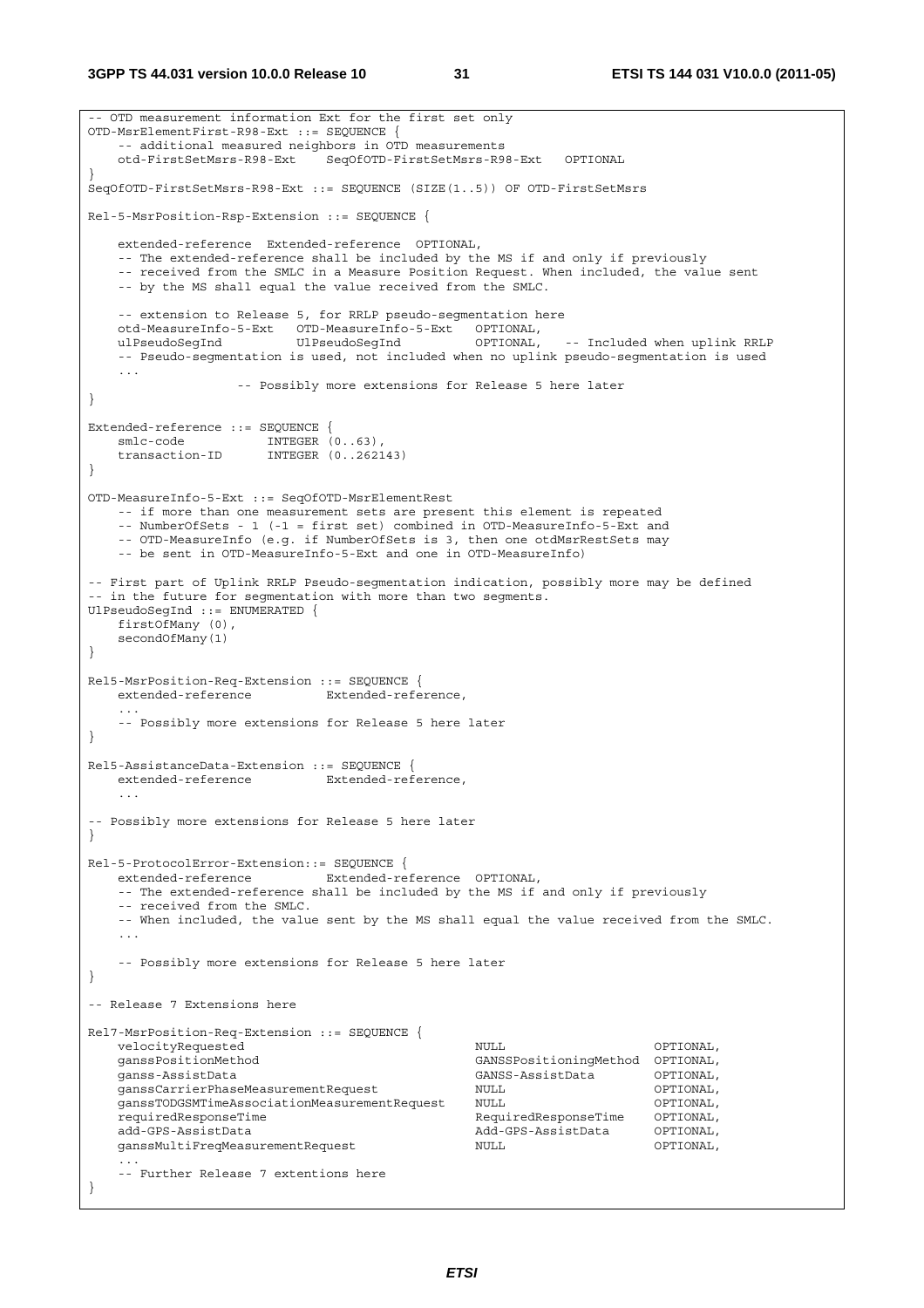**3GPP TS 44.031 version 10.0.0 Release 10 32 ETSI TS 144 031 V10.0.0 (2011-05)**

-- additional satellite systems may be added in future versions of the protocol -- Bit 0 of GANSSPositioningMethod bit map shall not be the only one set to TRUE ("1") GANSSPositioningMethod ::= BIT STRING { gps (0), galileo (1), sbas (2), modernizedGPS (3), qzss (4), glonass (5) } (SIZE (2..16)) GANSS-AssistData ::= SEQUENCE { ganss-controlHeader GANSS-ControlHeader } GANSS-ControlHeader ::= SEQUENCE { ganssCommonAssistData GANSSCommonAssistData OPTIONAL, ganssGenericAssistDataList SeqOfGANSSGenericAssistDataElement OPTIONAL } -- GANSS Common Assistance Data Elements GANSSCommonAssistData ::= SEQUENCE { ganssReferenceTime GANSSReferenceTime OPTIONAL, ganssRefLocation GANSSRefLocation OPTIONAL, ganssIonosphericModel GANSSIonosphericModel OPTIONAL, ... , ganssAddIonosphericModel GANSSAddIonosphericModel OPTIONAL, ganssEarthOrientParam GANSSEarthOrientParam OPTIONAL, -- If GANSSReferenceTime is included, GANSSReferenceTime-R10-Ext shall also be included. ganssReferenceTime-R10-Ext GANSSReferenceTime-R10-Ext OPTIONAL } - List of GANSS Generic Assistance Data Elements, up to 8 GANSS SeqOfGANSSGenericAssistDataElement ::= SEQUENCE (SIZE (1..8)) OF GANSSGenericAssistDataElement -- GANSS Generic Assistance Data Elements GANSSGenericAssistDataElement ::= SEQUENCE { INTEGER (0..7) OPTIONAL, -- Coding according to Annex external operations of the SeqOfGANSSTimeModel (OPTIONAL, canssDiffCorrections operations) operations of the C<br>CANSSDiffCorrections (GANSSDiffCorrections operations) GANSSDiffCorrections GANSSDiffCorrections OPTIONAL, ganssNavigationModel GANSSNavModel OPTIONAL, ganssRealTimeIntegrity GANSSRealTimeIntegrity OPTIONAL, ganssDataBitAssist GANSSDataBitAssist OPTIONAL, ganssRefMeasurementAssist GANSSRefMeasurementAssist OPTIONAL, ganssAlmanacModel GANSSAlmanacModel OPTIONAL, ganssUTCModel GANSSUTCModel GANSSUTCModel (OPTIONAL)<br>ganssEphemerisExtension GANSSEphemerisExtension (OPTIONAL) ganssEphemerisExtension GANSSEphemerisExtension OPTIONAL, ganssEphemerisExtCheck GANSSEphemerisExtensionCheck OPTIONAL,  $\ldots$  ,<br>shas ID sbasID INTEGER (0..7) OPTIONAL, -- Coding according to Annex ganssAddUTCModel GANSSAddUTCModel OPTIONAL, ganssAuxiliaryInfo GANSSAuxiliaryInformation OPTIONAL, ganssDiffCorrectionsValidityPeriod GANSSDiffCorrectionsValidityPeriod OPTIONAL, -- If SeqOfGANSSTimeModel is included, SeqOfGANSSTimeModel-R10-Ext shall also be included. ganssTimeModel-R10-Ext SeqOfGANSSTimeModel-R10-Ext OPTIONAL, -- If GANSSRefMeasurementAssist is included, GANSSRefMeasurementAssist-R10-Ext shall also be -- included. ganssRefMeasurementAssist-R10-Ext GANSSRefMeasurementAssist-R10-Ext OPTIONAL, -- If GANSSAlmanacModel is included, GANSSAlmanacModel-R10-Ext shall also be included.<br>ganssAlmanacModel-R10-Ext GANSSAlmanacModel-R10-Ext OPTIONAL ganssAlmanacModel-R10-Ext } -- GANSS COMMON ASSISTANCE DATA ELEMENTS -- GANSS Reference Time IE GANSSReferenceTime ::= SEQUENCE { ganssRefTimeInfo GANSSRefTimeInfo, ganssTOD-GSMTimeAssociation GANSSTOD-GSMTimeAssociation OPTIONAL } -- GANSS Reference Time includes GANSS TOD, GANSS Day, uncertainty GANSSRefTimeInfo ::= SEQUENCE { -- ganssDay shall be present in this version of the protocol ganssDay INTEGER(0 .. 8191) OPTIONAL, ganssTOD GANSSTOD, ganssTODUncertainty GANSSTODUncertainty OPTIONAL, ganssTimeID INTEGER (0 .. 7) }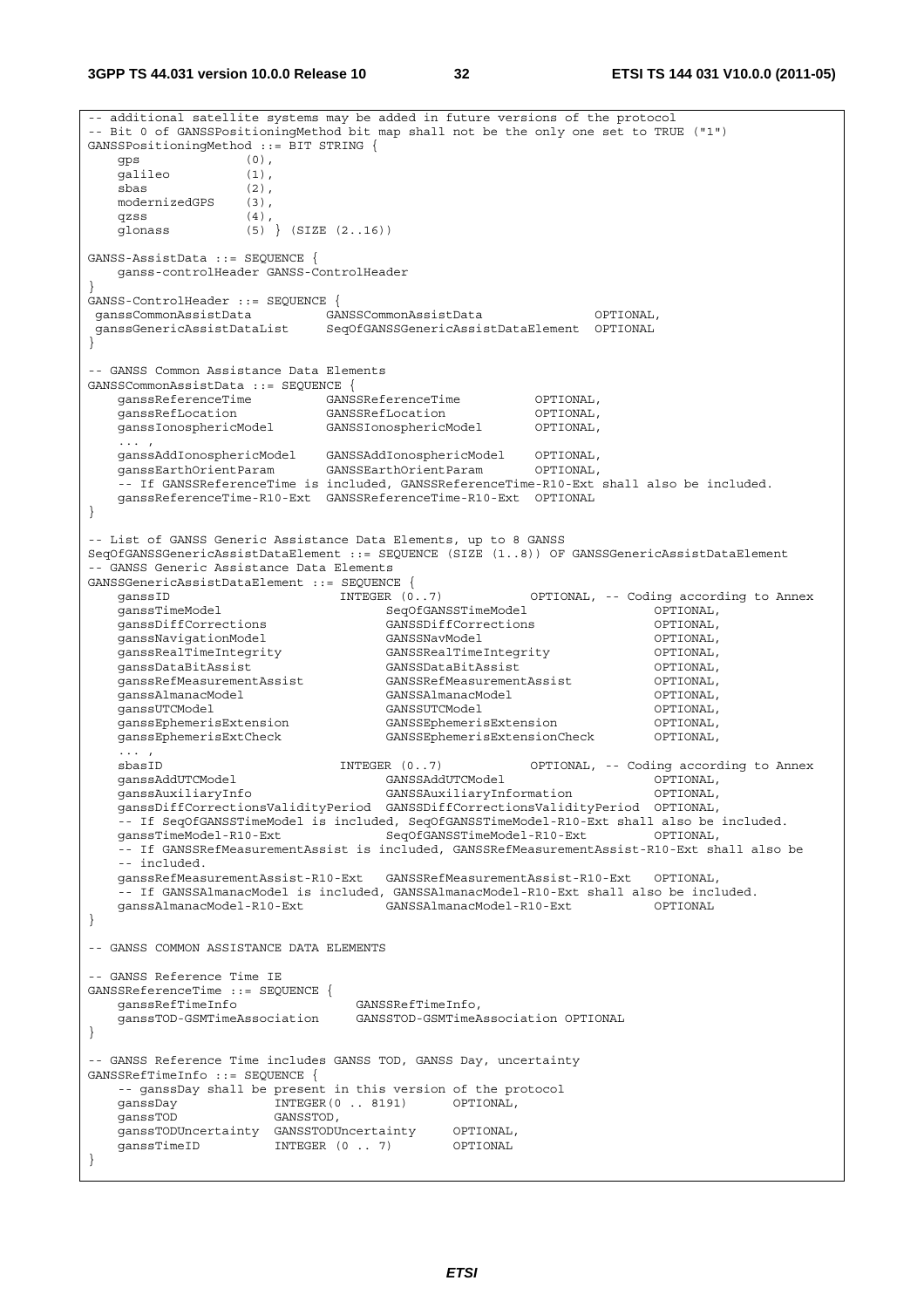```
-- GANSS TOD integer seconds 
GANSSTOD ::= INTEGER (0 .. 86399) 
-- GANSS TOD uncertainty 
GANSSTODUncertainty ::= INTEGER (0 .. 127) -- Coding according to Annex 
-- GANSS Reference Time Rel-10 Extension: 
GANSSReferenceTime-R10-Ext ::= SEQUENCE {<br>ganssDayCycleNumber INTEGER(0..7)
                                           -- coding according to annex
} 
-- GANSS TOD-GSM Time association 
GANSSTOD-GSMTimeAssociation ::= SEQUENCE {<br>bcchCarrier BCCHCarrier, -- BCCH carrier
 bcchCarrier BCCHCarrier, -- BCCH carrier 
bsic BSIC, -- BSIC
 frameNumber FrameNumber, 
 timeSlot TimeSlot, 
 bitNumber BitNumber, 
 frameDrift FrameDrift OPTIONAL 
} 
-- Frame drift 
FrameDrift ::= INTEGER(-64 .. 63) 
 -- GANSS Reference Location IE 
GANSSRefLocation ::= SEQUENCE { 
    threeDLocation Ext-GeographicalInformation 
} 
-- GANSS Ionospheric Model IE 
-- GANSS Ionospheric Model consists of NeQuick model parameters and storm flags 
GANSSIonosphericModel ::= SEQUENCE {<br>ganssIonoModel GANSSIono
 ganssIonoModel GANSSIonosphereModel, 
 ganssIonoStormFlags GANSSIonoStormFlags OPTIONAL, 
 ... 
} 
-- GANSS ionosphere model. Coding according to Annex 
GANSSIonosphereModel ::= SEQUENCE { 
     ai0 INTEGER (0 .. 4095), 
    ai1 INTEGER (0 .. 4095), 
    ai2 INTEGER (0 .. 4095) 
} 
-- GANSS ionosphere storm flags 
GANSSIonoStormFlags ::= SEQUENCE { 
 ionoStormFlag1 INTEGER (0 .. 1), 
 ionoStormFlag2 INTEGER (0 .. 1), 
    ionoStormFlag3 INTEGER (0 .. 1), 
 ionoStormFlag4 INTEGER (0 .. 1), 
 ionoStormFlag5 INTEGER (0 .. 1) 
} 
-- GANSS Additional Ionospheric Model IE 
-- GANSS Additional Ionospheric Model consists of Klobuchar model parameters 
GANSSAddIonosphericModel ::= SEQUENCE { 
 dataID BIT STRING (SIZE (2)), -- Coding according to Annex 
 ionoModel IonosphericModel 
} 
-- GANSS Earth Orientation Paramaters IE 
GANSSEarthOrientParam ::= SEQUENCE { 
   teop INTEGER (0..65535), 
    pmX INTEGER (-1048576..1048575), 
    pmXdot INTEGER (-16384..16383), 
 pmY INTEGER (-1048576..1048575), 
 pmYdot INTEGER (-16384..16383), 
   pmxaot     INTEGER (-16384..16383),<br>deltaUT1     INTEGER (-1073741824..1073741823),<br>deltaUT1dot   INTEGER (-262144..262143)
                       INTEGER (-262144..262143)
} 
-- GANSS GENERIC ASSISTANCE DATA ELEMENTS
```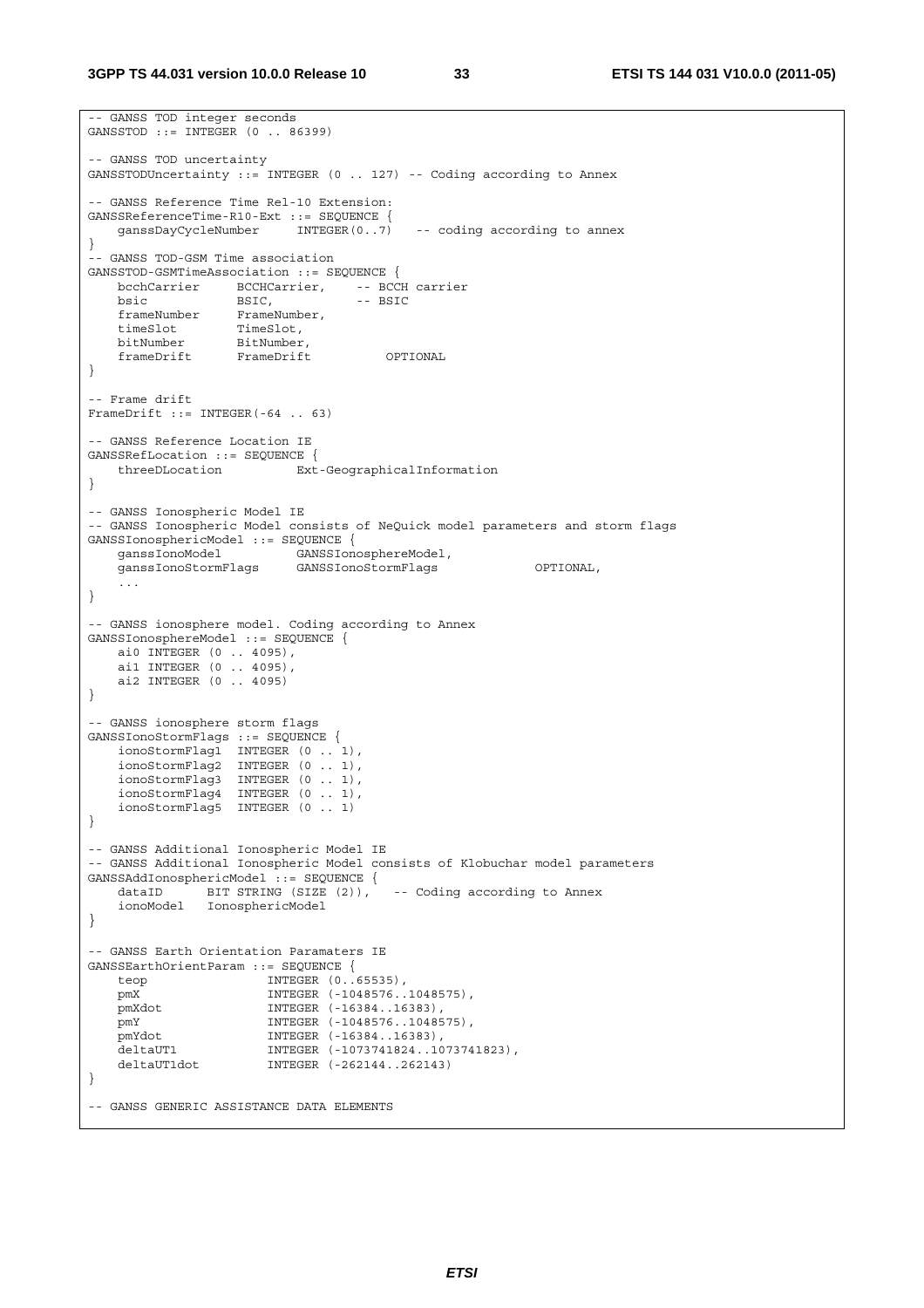**3GPP TS 44.031 version 10.0.0 Release 10 34 ETSI TS 144 031 V10.0.0 (2011-05)**

-- GANSS Time Model IE consists of time offset and first and second order parameters to relate GNSS -- specific system time to selected time reference SeqOfGANSSTimeModel ::= SEQUENCE (SIZE(1..7)) OF GANSSTimeModelElement GANSSTimeModelElement ::= SEQUENCE { ganssTimeModelRefTime INTEGER(0 .. 65535), ta0 TAO, tA1 TA1 OPTIONAL, tA2 TA2 OPTIONAL, -- coding according to annex weekNumber INTEGER (0 .. 8191) OPTIONAL } -- GANSS time model parameter A0 TA0 ::= INTEGER (-2147483648 .. 2147483647) -- GANSS time model parameter A1 TA1 ::= INTEGER (-8388608 .. 8388607) -- GANSS time model parameter A2 TA2 ::= INTEGER (-64 .. 63) -- GANSS Time Model Rel-10 Extension: SeqOfGANSSTimeModel-R10-Ext ::= SEQUENCE (SIZE(1..7)) OF GANSSTimeModelElement-R10-Ext GANSSTimeModelElement-R10-Ext ::= SEQUENCE { gnssTOID INTEGER (0 .. 7), deltaT INTEGER (-128..127) } -- DGANSS Corrections IE GANSSDiffCorrections ::= SEQUENCE { INTEGER (0 .. 119), -- DGANSS reference time -- N\_SGN\_TYPE can be read from number of elements of sgnTypeList sgnTypeList SeqOfSgnTypeElement } SeqOfSgnTypeElement ::= SEQUENCE (SIZE (1..3)) OF SgnTypeElement -- max three signals per GNSS -- DGANSS signal type element, once per GNSS signal type included in DGANSS SgnTypeElement ::= SEQUENCE { ganssSignalID GANSSSignalID, -- signal type identity ganssStatusHealth INTEGER (0 .. 7), -- N SAT can be read from number of elements of dganssSgnList dganssSqnList SeqOfDGANSSSqnElement } GANSSSignalID ::= INTEGER (0 .. 7) -- Coding according to Annex SeqOfDGANSSSgnElement ::= SEQUENCE (SIZE (1..16)) OF DGANSSSgnElement - number of correction for signals DGANSSSgnElement ::= SEQUENCE {<br>syID SWID -- Sa SVID, -- Satellite identity --- Sequence number for GANSS Navigation Model that matches the DGANSS correction set iod INTEGER (0 .. 1023), -- User Differential Range Error udre INTEGER (0.3) -- Pseudo Range Correction, range is  $-- -655,04 - +655,04,$  pseudoRangeCor INTEGER (-2047..2047), -- Pseudo Range Rate Correction, range is  $- - 4,064 - 4,064,$  rangeRateCor INTEGER (-127..127) } SVID  $::=$  INTEGER  $(0 \ldots 63)$  -- Coding according to Annex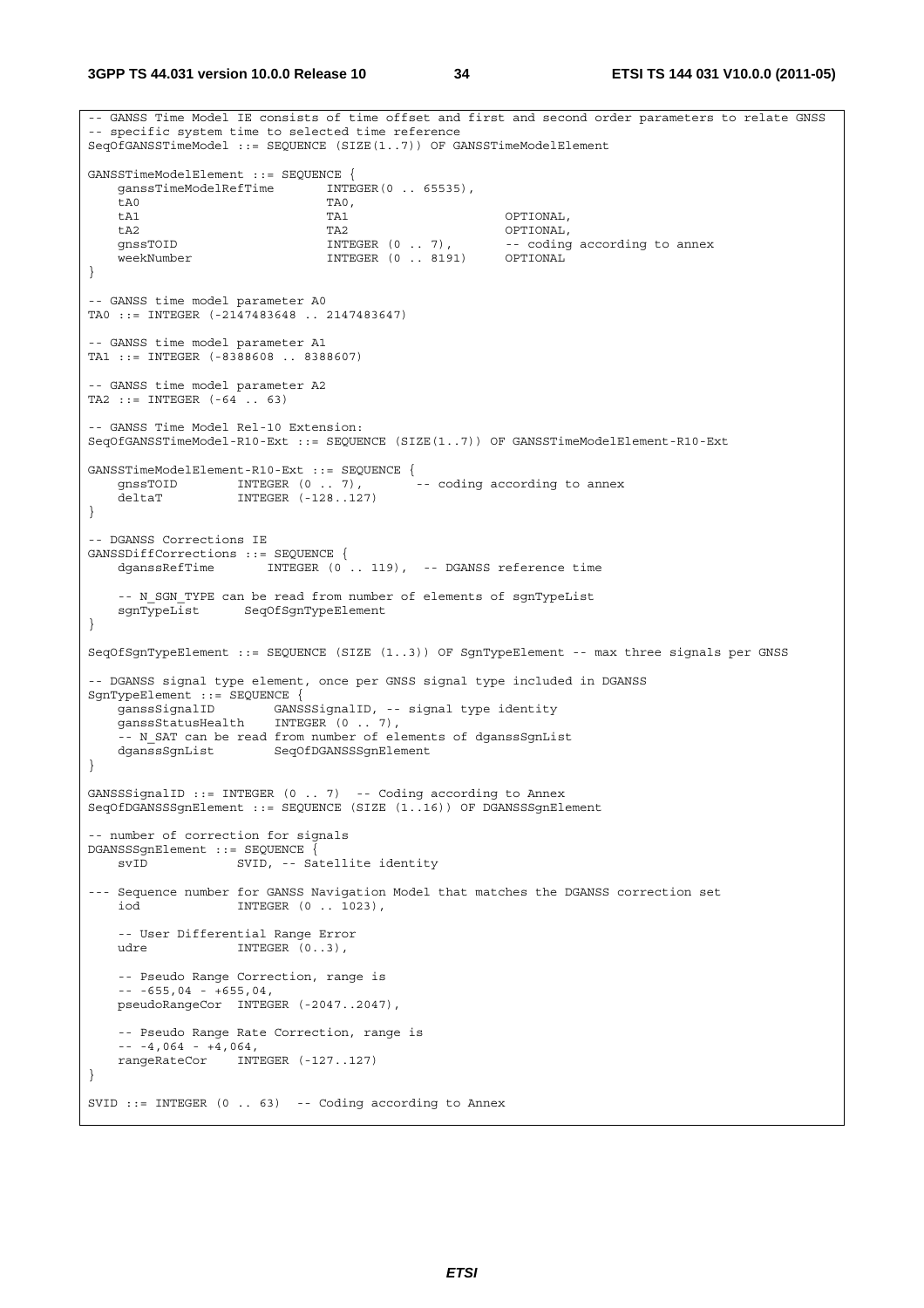```
-- GANSS Navigation Model IE 
GANSSNavModel::= SEOUENCE {
    nonBroadcastIndFlag INTEGER (0 .. 1), 
    ganssSatelliteList SeqOfGANSSSatelliteElement 
} 
SeqOfGANSSSatelliteElement ::= SEQUENCE (SIZE(1..32)) OF GANSSSatelliteElement 
GANSSSatelliteElement ::= SEQUENCE {<br>svID SVID.
 svID SVID, 
                 BIT STRING (SIZE(5)), -- Coding according to Annex<br>INTEGER (0 .. 1023), -- Coding according to Annex
 iod INTEGER (0 .. 1023), -- Coding according to Annex 
 ganssClockModel GANSSClockModel, 
 ganssOrbitModel GANSSOrbitModel, 
  ..., 
 svHealthMSB BIT STRING (SIZE(1)) OPTIONAL, -- Coding according to Annex 
 iodMSB INTEGER (0 .. 1) OPTIONAL -- Coding according to Annex 
} 
-- GANSS orbit model for the GNSS satellite according to the choice 
GANSSOrbitModel ::= CHOICE { 
   keplerianSet NavModel-KeplerianSet, -- Model-1
   ... ,<br>navKeplerianSet
                    NavModel-NAVKeplerianSet, -- Model-2
 cnavKeplerianSet NavModel-CNAVKeplerianSet, -- Model-3 
glonassECEF NavModel-GLONASSecef, -- Model-4
    sbasECEF NavModel-SBASecef -- Model-5 
} 
-- Navigation model in Keplerian parameters 
NavModel-KeplerianSet ::= SEQUENCE { 
 keplerToe INTEGER (0 .. 16383), 
 keplerW INTEGER (-2147483648..2147483647), 
 keplerDeltaN INTEGER (-32768..32767), 
 keplerM0 INTEGER (-2147483648..2147483647), 
 keplerOmegaDot INTEGER (-8388608..8388607), 
 keplerE INTEGER (0..4294967295), 
 keplerIDot INTEGER (-8192..8191), 
    keplerAPowerHalf INTEGER (0.. 4294967295), 
 keplerI0 INTEGER (-2147483648..2147483647), 
 keplerOmega0 INTEGER (-2147483648..2147483647), 
 keplerCrs INTEGER (-32768..32767), 
 keplerCis INTEGER (-32768..32767), 
 keplerCus INTEGER (-32768..32767), 
 keplerCrc INTEGER (-32768..32767), 
 keplerCic INTEGER (-32768..32767), 
 keplerCuc INTEGER (-32768..32767) 
} 
NavModel-NAVKeplerianSet ::= SEQUENCE { 
   navURA INTEGER (0..15),<br>navFitFlag INTEGER (0..1),
 navFitFlag INTEGER (0..1), 
navToe INTEGER (0..37799),
 navOmega INTEGER (-2147483648..2147483647), 
 navDeltaN INTEGER (-32768..32767), 
 navM0 INTEGER (-2147483648..2147483647), 
 navOmegaADot INTEGER (-8388608..8388607), 
 navE INTEGER (0..4294967295), 
 navIDot INTEGER (-8192..8191), 
 navAPowerHalf INTEGER (0..4294967295), 
 navI0 INTEGER (-2147483648..2147483647), 
 navOmegaA0 INTEGER (-2147483648..2147483647), 
 navCrs INTEGER (-32768..32767), 
 navCis INTEGER (-32768..32767), 
 navCus INTEGER (-32768..32767), 
navCrc INTEGER (-32768..32767),
 navCic INTEGER (-32768..32767), 
   navCic 1971 - INTEGER (-32768..32767),<br>navCuc INTEGER (-32768..32767)
}
```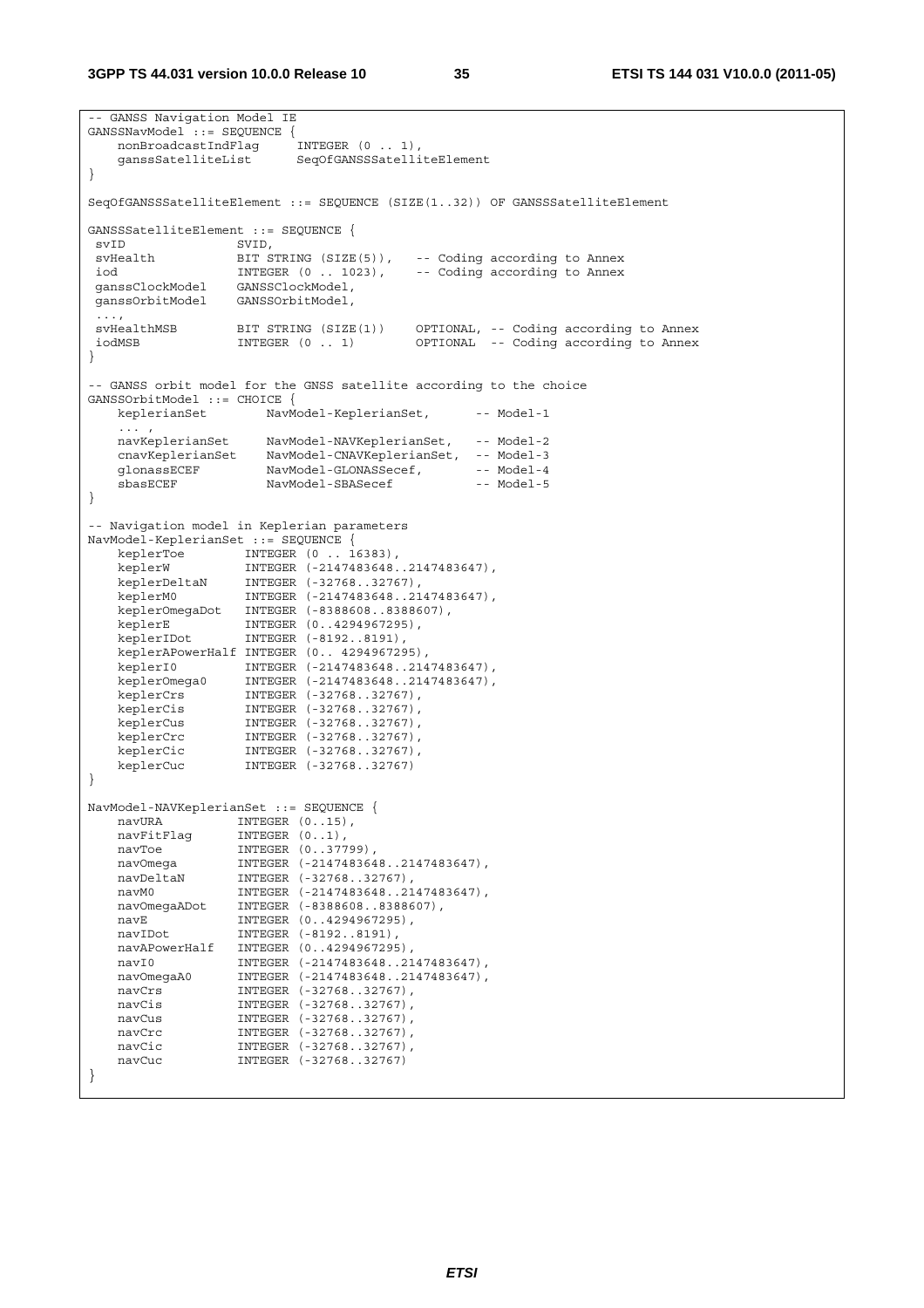NavModel-CNAVKeplerianSet ::= SEQUENCE { cnavTop INTEGER (0..2015), cnavURAindex INTEGER (-16..15), cnavDeltaA INTEGER (-33554432..33554431), cnavAdot INTEGER (-16777216..16777215), cnavDeltaNo INTEGER (-65536..65535), cnavDeltaNoDot INTEGER (-4194304..4194303), cnavMo INTEGER (-4294967296..4294967295), cnavE INTEGER (0..8589934591), cnavOmega INTEGER (-4294967296..4294967295), cnavOMEGA0 INTEGER (-4294967296..4294967295), cnavDeltaOmegaDot INTEGER (-65536..65535), cnavIo INTEGER (-4294967296..4294967295), cnavIoDot INTEGER (-16384..16383), cnavCis INTEGER (-32768..32767), cnavCic INTEGER (-32768..32767), cnavCrs INTEGER (-8388608..8388607), cnavCrc INTEGER (-8388608..8388607), cnavCus INTEGER (-1048576..1048575), cnavCus INTEGER (-1048576..1048575)<br>cnavCuc INTEGER (-1048576..1048575) } NavModel-GLONASSecef ::= SEQUENCE { gloEn INTEGER (0..31),<br>gloP1 BIT STRING (SIZE BIT STRING (SIZE(2)), gloP2 BOOLEAN, gloM INTEGER (0..3), gloX INTEGER (-67108864..67108863), gloXdot INTEGER (-8388608..8388607), gloXdotdot INTEGER (-16..15), gloY INTEGER (-67108864..67108863), gloYdot INTEGER (-8388608..8388607), gloYdotdot INTEGER (-16..15), gloZ INTEGER (-67108864..67108863), gloZdot INTEGER (-8388608..8388607), gloZdotdot INTEGER (-16..15) } NavModel-SBASecef ::= SEQUENCE { sbasTo INTEGER (0..5399) OPTIONAL, sbasAccuracy BIT STRING (SIZE(4)), sbasXg INTEGER (-536870912..536870911), sbasYg INTEGER (-536870912..536870911), sbasZg INTEGER (-16777216..16777215), sbasXgDot INTEGER (-65536..65535), sbasYgDot INTEGER (-65536..65535), sbasZgDot INTEGER (-131072..131071), sbasXgDotDot INTEGER (-512..511), sbagYgDotDot INTEGER (-512..511), sbasZgDotDot INTEGER (-512..511) } -- GANSS clock model for the GNSS satellite according to the choice GANSSClockModel ::= CHOICE { standardClockModelList SeqOfStandardClockModelElement, -- Model-1  $\ldots$  ,  $\ldots$  ,  $\ldots$  navClockModel NAVclockModel, -- Model-2 cnavClockModel CNAVclockModel, -- Model-3 glonassClockModel GLONASSclockModel, -- Model-4 share-controlled and the set of the set of the space of the space of the space of the space of the space of th<br>sbasClockModel SBASclockModel -- Model-5 } SeqOfStandardClockModelElement ::= SEQUENCE (SIZE(1..2)) OF StandardClockModelElement StandardClockModelElement ::= SEQUENCE { stanClockToc INTEGER (0 .. 16383), stanClockAF2 INTEGER (-2048 .. 2047), stanClockAF1 INTEGER (-131072 .. 131071), stanClockAF0 INTEGER (-134217728 .. 134217727), stanClockTgd INTEGER (-512 . 511) OPTIONAL,<br>stanModelID INTEGER (0 . 1) OPTIONAL,  $stanModelID$  INTEGER  $(0 \ldots 1)$  ... }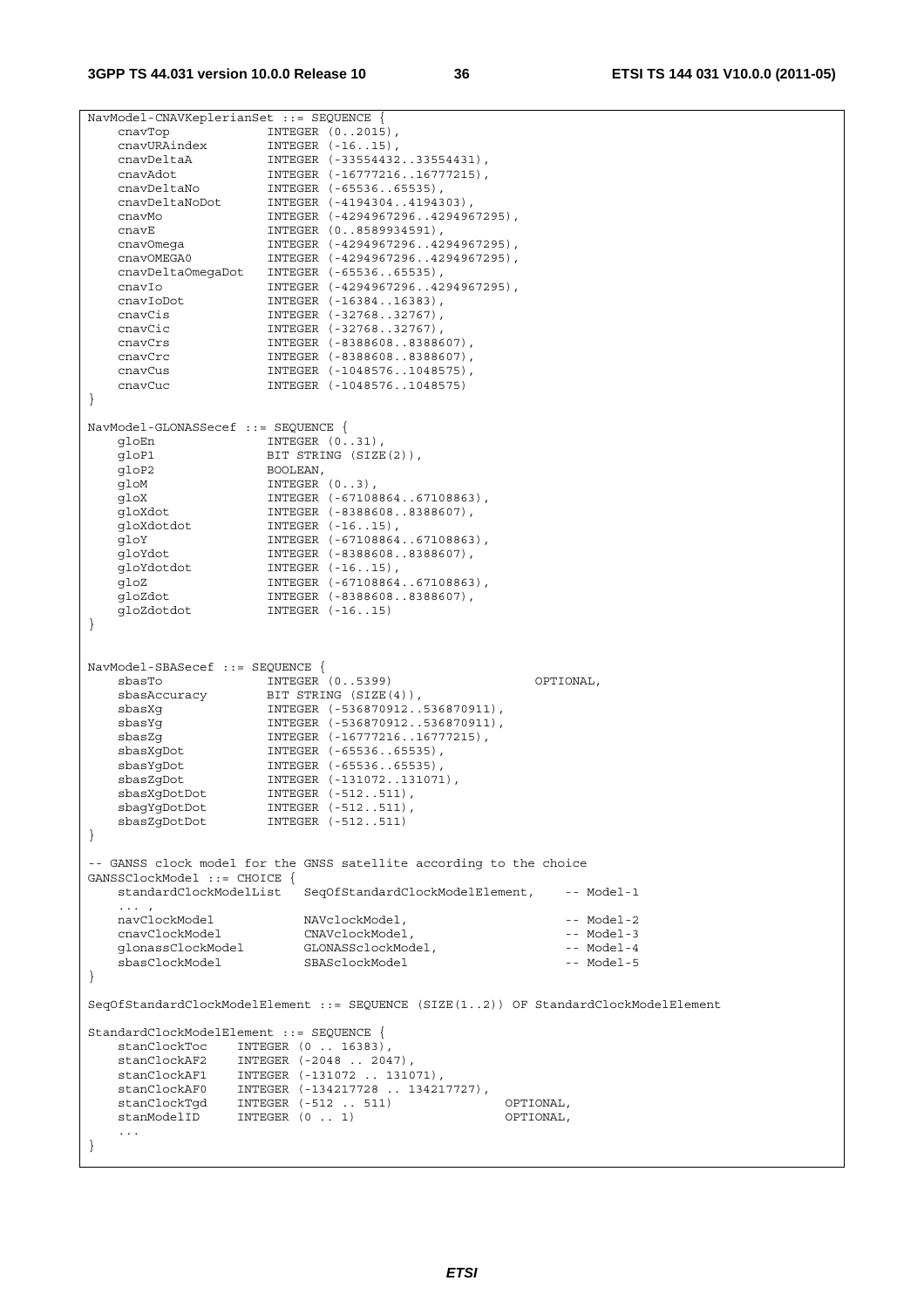```
NAVclockModel ::= SEQUENCE { 
 navToc INTEGER (0.. 37799), 
 navaf2 INTEGER (-128..127), 
 navaf1 INTEGER (-32768..32767), 
 navaf0 INTEGER (-2097152..2097151), 
   navaf0           INTEGER (-2097152..2097151),<br>navTgd         INTEGER (-128..127)
} 
CNAVclockModel ::= SEQUENCE { 
 cnavToc INTEGER (0..2015), 
 cnavTop INTEGER (0..2015), 
 cnavURA0 INTEGER (-16..15), 
 cnavURA1 INTEGER (0..7), 
 cnavURA2 INTEGER (0..7), 
 cnavAf2 INTEGER (-512..511), 
 cnavAf1 INTEGER (-524288..524287), 
 cnavAf0 INTEGER (-33554432..33554431), 
 cnavTgd INTEGER (-4096..4095), 
 cnavISCl1cp INTEGER (-4096..4095) OPTIONAL, 
 cnavISCl1cd INTEGER (-4096..4095) OPTIONAL, 
 cnavISCl1ca INTEGER (-4096..4095) OPTIONAL, 
 cnavISCl2c INTEGER (-4096..4095) OPTIONAL, 
 cnavISCl5i5 INTEGER (-4096..4095) OPTIONAL, 
 cnavISCl5q5 INTEGER (-4096..4095) OPTIONAL 
} 
GLONASSclockModel ::= SEQUENCE { 
 gloTau INTEGER (-2097152..2097151), 
 gloGamma INTEGER (-1024..1023), 
    gloDeltaTau INTEGER (-16..15) OPTIONAL 
} 
SBASclockModel ::= SEQUENCE { 
 sbasTo INTEGER (0..5399), 
 sbasAgfo INTEGER (-2048..2047), 
 sbasAgf1 INTEGER (-128..127) 
} 
-- GANSS Real-Time Integrity IE 
GANSSRealTimeIntegrity ::= SEQUENCE { 
 -- list of satellites with bad signals 
 -- NBS can be read from number of elements in SeqOf-BadSignalSet 
    ganssBadSignalList SeqOfBadSignalElement 
} 
SeqOfBadSignalElement ::= SEQUENCE (SIZE(1..16)) OF BadSignalElement 
BadSignalElement ::= SEQUENCE { 
badSVID SVID, SVID, \sim -- Coding according to Annex
 badSignalID GANSSSignals OPTIONAL -- Coding according to Annex 
} 
-- GANSS Data Bit Assistance IE 
GANSSDataBitAssist ::= SEQUENCE { 
  ganssTOD INTEGER (0 . 59),
    -- N_SAT can be read from number of elements in SeqOfGanssDataBitsElement 
   ganssDataBitsSatList SeqOfGanssDataBitsElement,
 ... 
} 
SeqOfGanssDataBitsElement ::= SEQUENCE (SIZE(1 .. 32))OF GanssDataBitsElement 
GanssDataBitsElement ::= SEQUENCE { 
   svID SVID,
   -- N SGN can be read from number of elements in Seq-OfGANSSDataBitsSgn
    ganssDataBitsSgnList Seq-OfGANSSDataBitsSgn, 
    ... 
}
```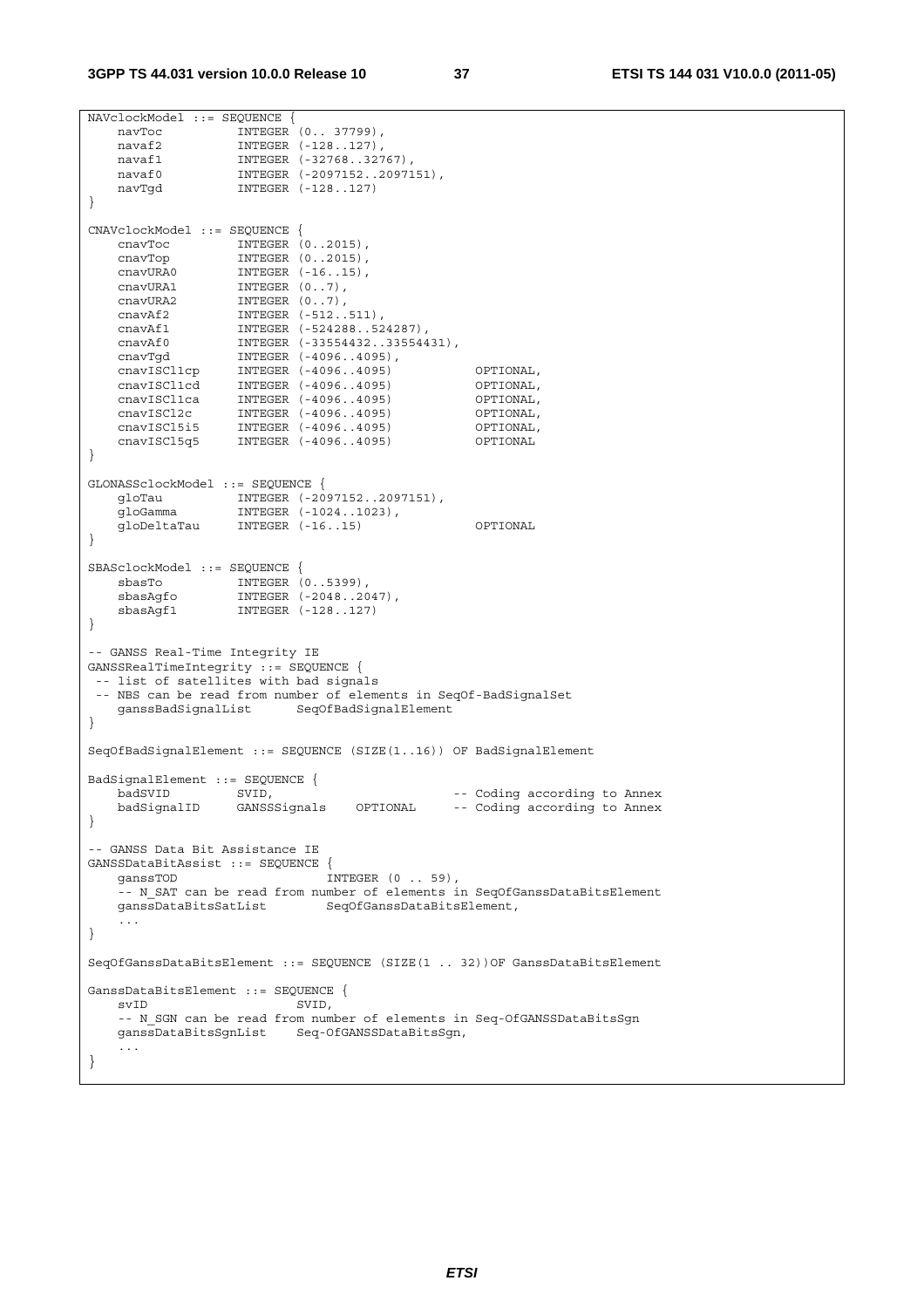**3GPP TS 44.031 version 10.0.0 Release 10 38 ETSI TS 144 031 V10.0.0 (2011-05)**

```
Seq-OfGANSSDataBitsSgn ::= SEQUENCE (SIZE(1..8)) OF GANSSDataBitsSgnElement 
GANSSDataBitsSgnElement ::= SEQUENCE { 
    ganssSignalType GANSSSignalID, 
     -- N_BIT can be read from number of elements in SeqOf-DataBits 
     ganssDataBits SeqOf-GANSSDataBits, 
 ... 
} 
SeqOf-GANSSDataBits ::= SEQUENCE (SIZE(1 .. 1024)) OF GANSSDataBit 
GANSSDataBit ::= INTEGER(0 .. 1) 
-- GANSS Reference Measurement Assistance IE 
-- Code and Doppler assistance from the network. 
GANSSRefMeasurementAssist ::= SEQUENCE { 
                           GANSSSignalID, -- Coding according to Annex
     ganssRefMeasAssistList SeqOfGANSSRefMeasurementElement 
} 
SeqOfGANSSRefMeasurementElement ::= SEQUENCE (SIZE(1 .. 16)) OF GANSSRefMeasurementElement 
GANSSRefMeasurementElement ::= SEQUENCE { 
   svID SVID.
     -- Doppler 0th order term, 
    -- -1024 m/s to 1023,5 m/s with 0,5 m/s resolution)<br>doppler0 INTEGER (-2048 \dots 2047),
   doppler0 INTEGER (-2048 .. 2047), -- Coding according to Annex<br>additionalDoppler AdditionalDopplerFields OPTIONAL,<br>codePhase in ms -- Code Phase in ms<br>at CodePhase in ms -- CodePhase in ms -- CodePhase in ms
   additionalDoppler AdditionalDopplerFields
 codePhase INTEGER (0 .. 1022), -- Code Phase in ms 
 intCodePhase INTEGER (0 .. 127), -- Integer Code Phase in ms 
   codePhaseSearchWindow INTEGER (0 . 31),    -- Code Phase Search Window, see Annex additionalAngle    -- AddionalAngleFields    -- Code Phase Search Window, see Annex
                           an addionalAngleFields<br>AddionalAngleFields
     ... 
} 
AdditionalDopplerFields ::= SEQUENCE { 
   -- Doppler 1st order term, -0.2 - 0.1 m/s2
    -(-(-8.42 + (0 \text{ to } 63)) \text{ with } 1/210 \text{ m/s2 resolution}) doppler1 INTEGER (0..63), 
    dopplerUncertainty INTEGER (0..4) 
} 
-- GANSS Reference Measurement Rel-10 Extension: 
-- GANSSRefMeasurementAssist-R10-Ext shall contain the same number of elements as the 
-- SeqOfGANSSRefMeasurementElement included in GANSSRefMeasurementAssist IE 
GANSSRefMeasurementAssist-R10-Ext ::= SEQUENCE (SIZE(1 .. 16)) OF 
                                                               GANSSRefMeasurement-R10-Ext-Element 
GANSSRefMeasurement-R10-Ext-Element ::= SEQUENCE {<br>svID SVID.
svID SVID,
azimuthLSB INTEGER(0..15),
    elevationLSB INTEGER(0..15)
} 
-- GANSS Almanac Model IE 
GANSSAlmanacModel ::= SEQUENCE { 
   weekNumber \overline{\text{INTEGR}} (0 . 255),
    toa INTEGER (0 .. 255) OPTIONAL, 
                        INTEGR (0 .. 3) ganssAlmanacList SeqOfGANSSAlmanacElement 
} 
SeqOfGANSSAlmanacElement ::= SEQUENCE (SIZE(1 .. 36)) OF GANSSAlmanacElement 
-- GANSS Almanac Model 
GANSSAlmanacElement ::= CHOICE { 
    keplerianAlmanacSet Almanac-KeplerianSet, -- Model-1
     ..., 
    keplerianNAVAlmanac Almanac-NAVKeplerianSet, -- Model-2
   keplerianReducedAlmanac Almanac-ReducedKeplerianSet, -- Model-3
 keplerianMidiAlmanac Almanac-MidiAlmanacSet, -- Model-4 
keplerianGLONASS Almanac-GlonassAlmanacSet, -- Model-5
    ecefSBASAlmanac -- Almanac-ECEFsbasAlmanacSet -- Model-6
}
```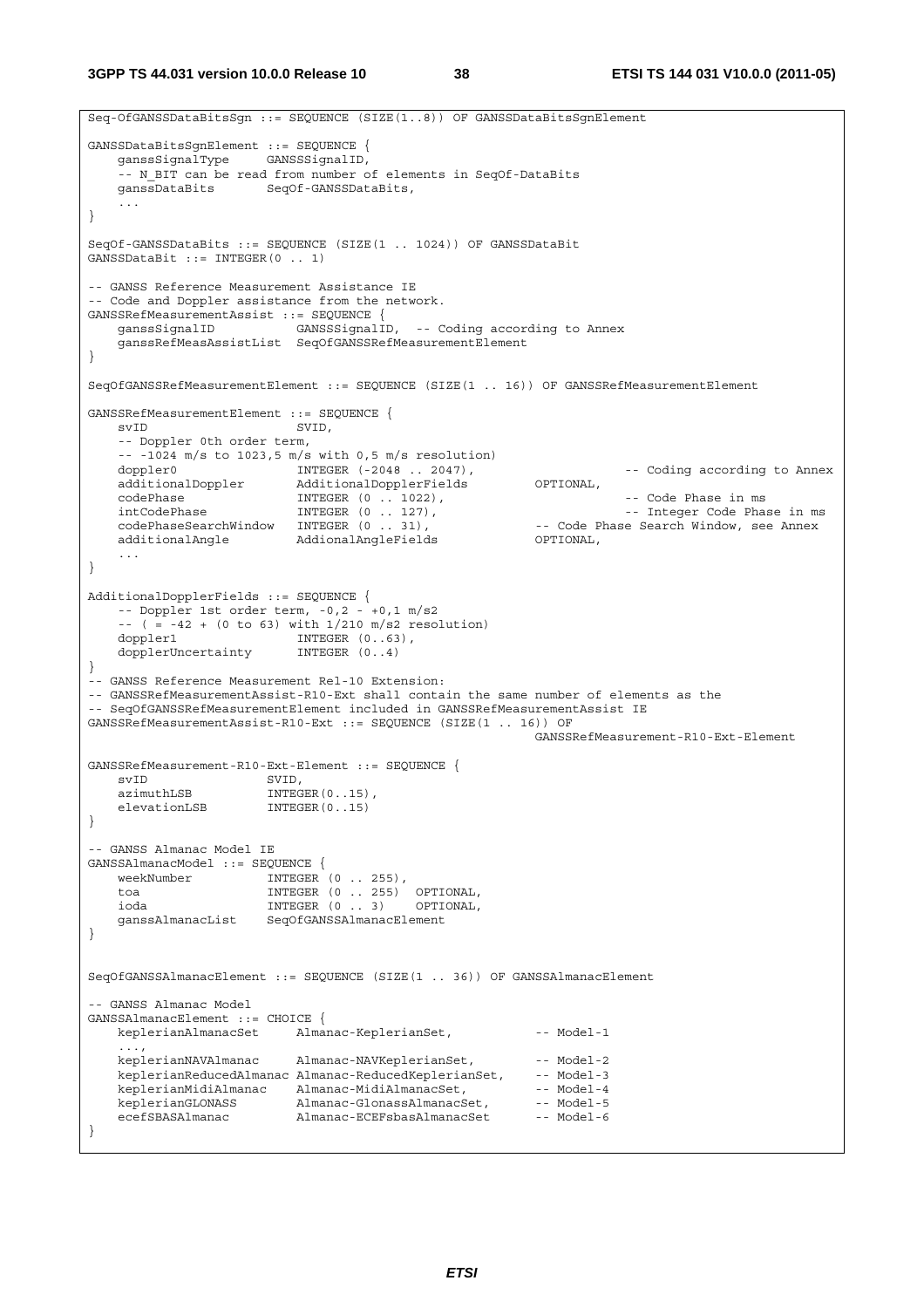**3GPP TS 44.031 version 10.0.0 Release 10 39 ETSI TS 144 031 V10.0.0 (2011-05)**

| -- Almanac parameters according to Keplerian parameters |                                          |                              |  |
|---------------------------------------------------------|------------------------------------------|------------------------------|--|
| Almanac-KeplerianSet ::= SEQUENCE {                     |                                          |                              |  |
| svID                                                    | SVID,                                    |                              |  |
| kepAlmanacE                                             | INTEGER $(0 \ldots 2047)$ ,              |                              |  |
| kepAlmanacDeltaI                                        | INTEGER (-1024  1023),                   |                              |  |
| kepAlmanacOmegaDot                                      | INTEGER (-1024  1023),                   |                              |  |
| kepSVHealth                                             | INTEGER (0  15),                         | -- Coding according to Annex |  |
| kepAlmanacAPowerHalf                                    | INTEGER (-65536  65535),                 |                              |  |
| kepAlmanacOmega0                                        | INTEGER (-32768  32767),                 |                              |  |
| kepAlmanacW                                             | INTEGER (-32768  32767),                 |                              |  |
| kepAlmanacM0                                            | INTEGER (-32768  32767),                 |                              |  |
| kepAlmanacAF0                                           | INTEGER (-8192  8191),                   |                              |  |
| kepAlmanacAF1                                           | INTEGER (-10241023)                      |                              |  |
| $\}$                                                    |                                          |                              |  |
|                                                         |                                          |                              |  |
| Almanac-NAVKeplerianSet ::= SEQUENCE {                  |                                          |                              |  |
| svID                                                    | SVID,                                    |                              |  |
| navAlmE                                                 | INTEGER (065535),                        |                              |  |
| navAlmDeltaI                                            | INTEGER (-3276832767),                   |                              |  |
| navAlmOMEGADOT                                          | INTEGER (-3276832767),                   |                              |  |
| navAlmSVHealth                                          | INTEGER $(0255)$ ,                       |                              |  |
| navAlmSqrtA                                             | INTEGER (016777215),                     |                              |  |
| navAlmOMEGAo                                            | INTEGER (-83886088388607),               |                              |  |
| navAlmOmega                                             | INTEGER (-83886088388607),               |                              |  |
| navAlmMo                                                | INTEGER (-83886088388607),               |                              |  |
| navAlmaf0                                               | INTEGER (-10241023),                     |                              |  |
| navAlmaf1                                               | INTEGER (-10241023)                      |                              |  |
| }                                                       |                                          |                              |  |
| Almanac-ReducedKeplerianSet ::= SEQUENCE {              |                                          |                              |  |
| svID                                                    | SVID,                                    |                              |  |
| redAlmDeltaA                                            | INTEGER (-128127),                       |                              |  |
| redAlmOmega0                                            | INTEGER $(-6463)$ ,                      |                              |  |
| redAlmPhi0                                              | INTEGER $(-6463)$ ,                      |                              |  |
| redAlmL1Health                                          | BOOLEAN,                                 |                              |  |
| redAlmL2Health                                          | BOOLEAN,                                 |                              |  |
| redAlmL5Health                                          | <b>BOOLEAN</b>                           |                              |  |
| $\}$                                                    |                                          |                              |  |
|                                                         |                                          |                              |  |
| Almanac-MidiAlmanacSet ::= SEQUENCE {                   |                                          |                              |  |
| svID                                                    | SVID,                                    |                              |  |
| midiAlmE                                                | INTEGER $(02047)$ ,                      |                              |  |
| midiAlmDeltaI                                           | INTEGER (-10241023),                     |                              |  |
| midiAlmOmegaDot                                         | INTEGER (-10241023),                     |                              |  |
| midiAlmSqrtA                                            | INTEGER (0131071),                       |                              |  |
| midiAlmOmega0                                           | INTEGER (-3276832767),                   |                              |  |
| midiAlmOmeqa                                            | INTEGER (-3276832767),                   |                              |  |
| midiAlmMo                                               | INTEGER (-3276832767),                   |                              |  |
| midiAlmaf0                                              | INTEGER (-10241023),                     |                              |  |
| midiAlmaf1                                              | INTEGER (-512511),                       |                              |  |
| midiAlmL1Health                                         | BOOLEAN,                                 |                              |  |
| midiAlmL2Health                                         | BOOLEAN,                                 |                              |  |
| midiAlmL5Health                                         | <b>BOOLEAN</b>                           |                              |  |
| $\}$                                                    |                                          |                              |  |
|                                                         |                                          |                              |  |
| Almanac-GlonassAlmanacSet ::= SEQUENCE {                |                                          |                              |  |
| qloAlmNA                                                | INTEGER (11461),                         |                              |  |
| qloAlmnA                                                | INTEGER $(124)$ ,                        |                              |  |
| qloAlmHA                                                | INTEGER (031),                           |                              |  |
| qloAlmLambdaA                                           | INTEGER (-10485761048575),               |                              |  |
| qloAlmtlambdaA                                          | INTEGER (02097151),                      |                              |  |
| qloAlmDeltaIa                                           | INTEGER (-131072131071),                 |                              |  |
| qloAlmDeltaTA                                           | INTEGER (-20971522097151),               |                              |  |
| qloAlmDeltaTdotA                                        | INTEGER $(-6463)$ ,                      |                              |  |
| qloAlmEpsilonA                                          | INTEGER (032767),                        |                              |  |
| qloAlmOmeqaA                                            | INTEGER (-3276832767),                   |                              |  |
| qloAlmTauA<br>qloAlmCA                                  | INTEGER (-512511),                       |                              |  |
| qloAlmMA                                                | INTEGER $(01)$ ,<br>BIT STRING (SIZE(2)) | OPTIONAL                     |  |
| }                                                       |                                          |                              |  |
|                                                         |                                          |                              |  |
|                                                         |                                          |                              |  |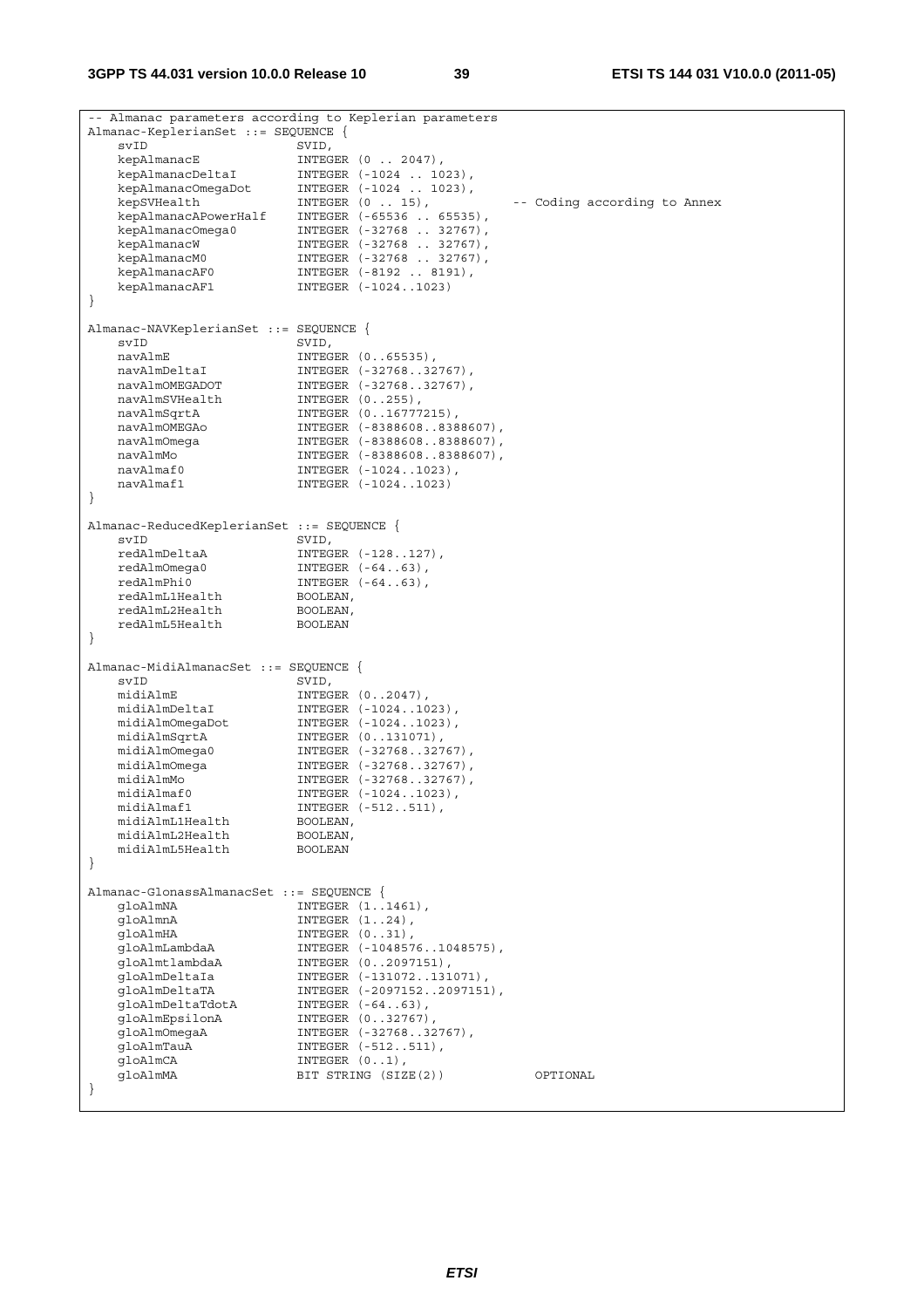```
Almanac-ECEFsbasAlmanacSet ::= SEQUENCE { 
   sbasAlmDataID
svID SVID,
sbasAlmHealth BIT STRING (SIZE(8)),
 sbasAlmXg INTEGER (-16384..16383), 
 sbasAlmYg INTEGER (-16384..16383), 
 sbasAlmZg INTEGER (-256..255), 
 sbasAlmXgdot INTEGER (-4..3), 
sbasAlmYgDot INTEGER (-4..3),
 sbasAlmZgDot INTEGER (-8..7), 
sbasAlmTo INTEGER (0..2047)} 
-- GANSS Almanac Model Rel-10 Extension 
GANSSAlmanacModel-R10-Ext ::= SEQUENCE { 
   completeAlmanacProvided BOOLEAN -- TRUE means that complete Almanac is provided 
} 
-- GANSS Universal Time Coordinate Model (Model-1) 
GANSSUTCModel ::= SEQUENCE { 
 ganssUtcA1 INTEGER (-8388608..8388607), 
 ganssUtcA0 INTEGER (-2147483648..2147483647), 
 ganssUtcTot INTEGER (0..255), 
 ganssUtcWNt INTEGER (0..255), 
 ganssUtcDeltaTls INTEGER (-128..127), 
 ganssUtcWNlsf INTEGER (0..255), 
ganssUtcDN INTEGER (-128..127),
    ganssUtcDeltaTlsf INTEGER (-128..127) 
} 
--GANSS Ephemeris Extension 
GANSSEphemerisExtension ::= SEQUENCE { 
 ganssEphemerisHeader GANSSEphemerisExtensionHeader OPTIONAL, 
 ganssReferenceSet SeqOfGANSSRefOrbit OPTIONAL, 
    ganssephemerisDeltasMatrix GANSSEphemerisDeltaMatrix OPTIONAL, 
... 
} 
-- The ganssEphemerisHeader and the ganssReferenceSet are mandatory only once in the delivery of the 
-- GANSS Ephemeris Extension. The ganssReferenceSet shall include all healthy satellite vehicles 
-- at the time of message construction. 
GANSSEphemerisExtensionHeader ::= SEQUENCE { 
 timeAtEstimation GANSSEphemerisExtensionTime, 
 validityPeriod INTEGER(1..8), 
-- The validity period, represented in hours, is the validity period of each individual ephemeris 
-- delta payload 
   ephemerisExtensionDuration INTEGER(1..512), 
-- If the ephemerisExtensionDuration does not match the request duration made by the MS, the MS 
-- should regard the provided ephemerisExtensionDuration as the limit of the SMLC ephemeris 
-- extension capability at this time. 
... 
} 
GANSSEphemerisExtensionTime ::= SEQUENCE { 
 ganssEphExtDay INTEGER(0..8191), 
 ganssEphExtTOD GANSSTOD, 
... 
}
```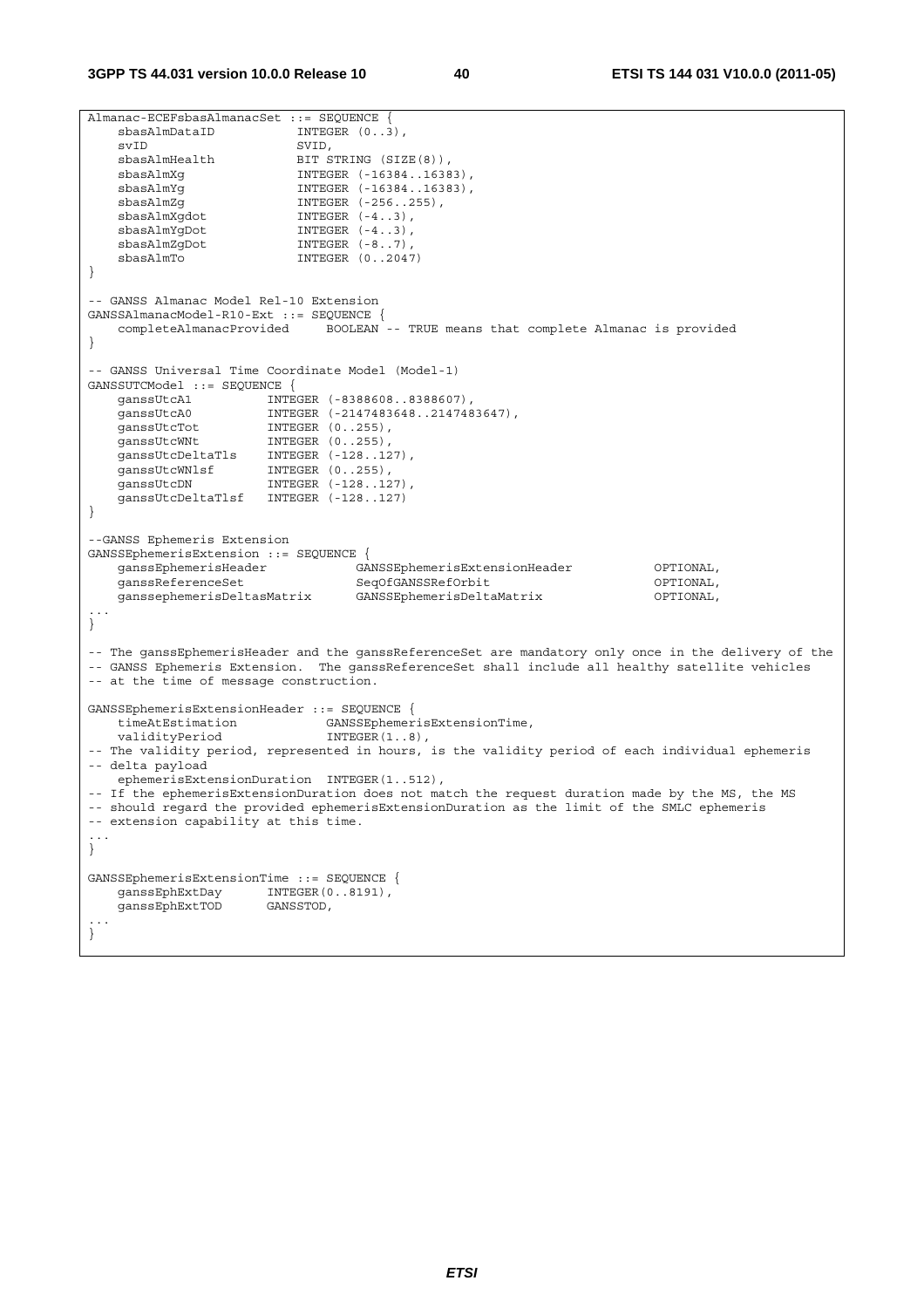```
-- Reference Nav Model for Ephepmeris Extension 
ReferenceNavModel ::= SEQUENCE { 
 keplerToe INTEGER (0..37799), 
 keplerW INTEGER (-2147483648..2147483647), 
 keplerDeltaN INTEGER (-32768..32767), 
 keplerM0 INTEGER (-2147483648..2147483647), 
 keplerOmegaDot INTEGER (-8388608..8388607), 
 keplerE INTEGER (0..4294967295), 
 keplerIDot INTEGER (-8192..8191), 
 keplerAPowerHalf INTEGER (0.. 4294967295), 
 keplerI0 INTEGER (-2147483648..2147483647), 
 keplerOmega0 INTEGER (-2147483648..2147483647), 
 keplerCrs INTEGER (-32768..32767), 
   keplerCrs<br>
keplerCis INTEGER (-32768..32767),<br>
keplerCus INTEGER (-32768..32767),<br>
keplerCrc INTEGER (-32768..32767),
 keplerCus INTEGER (-32768..32767), 
 keplerCrc INTEGER (-32768..32767), 
 keplerCic INTEGER (-32768..32767), 
 keplerCuc INTEGER (-32768..32767) 
} 
SeqOfGANSSRefOrbit ::= SEQUENCE (SIZE(1..32)) OF GANSSReferenceOrbit 
--The number of reference orbits can be read from number of elements in this sequence 
GANSSReferenceOrbit ::= SEOUENCE {
   evID SVID,
    ganssOrbitModel ReferenceNavModel, 
    ganssClockModel GANSSClockModel, 
... 
} 
GANSSEphemerisDeltaMatrix ::= SEQUENCE (SIZE(1 .. 128)) OF GANSSEphemerisDeltaEpoch 
GANSSEphemerisDeltaEpoch ::= SEQUENCE { 
 ganssDeltaEpochHeader GANSSDeltaEpochHeader OPTIONAL, 
 ganssDeltaElementList GANSSDeltaElementList, 
... 
} 
-- Each GANSSDeltaEpoch element contains a header and the delta values for a particular time window 
-- for all PRN"s. 
GANSSDeltaEpochHeader ::= SEQUENCE { 
 validityPeriod INTEGER(1..8) OPTIONAL, 
 ephemerisDeltaSizes GANSSEphemerisDeltaBitSizes OPTIONAL, 
    ephemerisDeltaScales GANSSEphemerisDeltaScales OPTIONAL, 
... 
} 
-- In each of the GANSSDeltaEpochs, if the optional element, validityPeriod is not included, the 
-- value in GANSSEphemerisExtensionHeader shall be used. If the optional elements 
-- ephemerisDeltaSizes or ephemerisDeltaScales are not included, then the default ephemeris delta 
-- sizes and scales shall be used. The default sizes and scales are found in the annex in the 
-- table 55.11. 
GANSSDeltaElementList ::= SEQUENCE (SIZE(1 .. 32)) OF OCTET STRING(SIZE (1..49)) 
-- Each octet string element in GANSSDeltaElementList corresponds to one PRN within one epoch 
-- Table 55.11 of the annex shows the organization of the delta ephemeris octet string. 
-- Decoding of each of the octet strings is accomplished by consulting the ephemerisDeltaSizes 
-- table to learn the length and order of each of the parameters in the ephemerisDelta payload. 
-- Post decode scaling is accomplished by consulting the ephemerisDeltaScales table to learn the 
-- scale factors to apply to the terms in the delta ephemeris.
```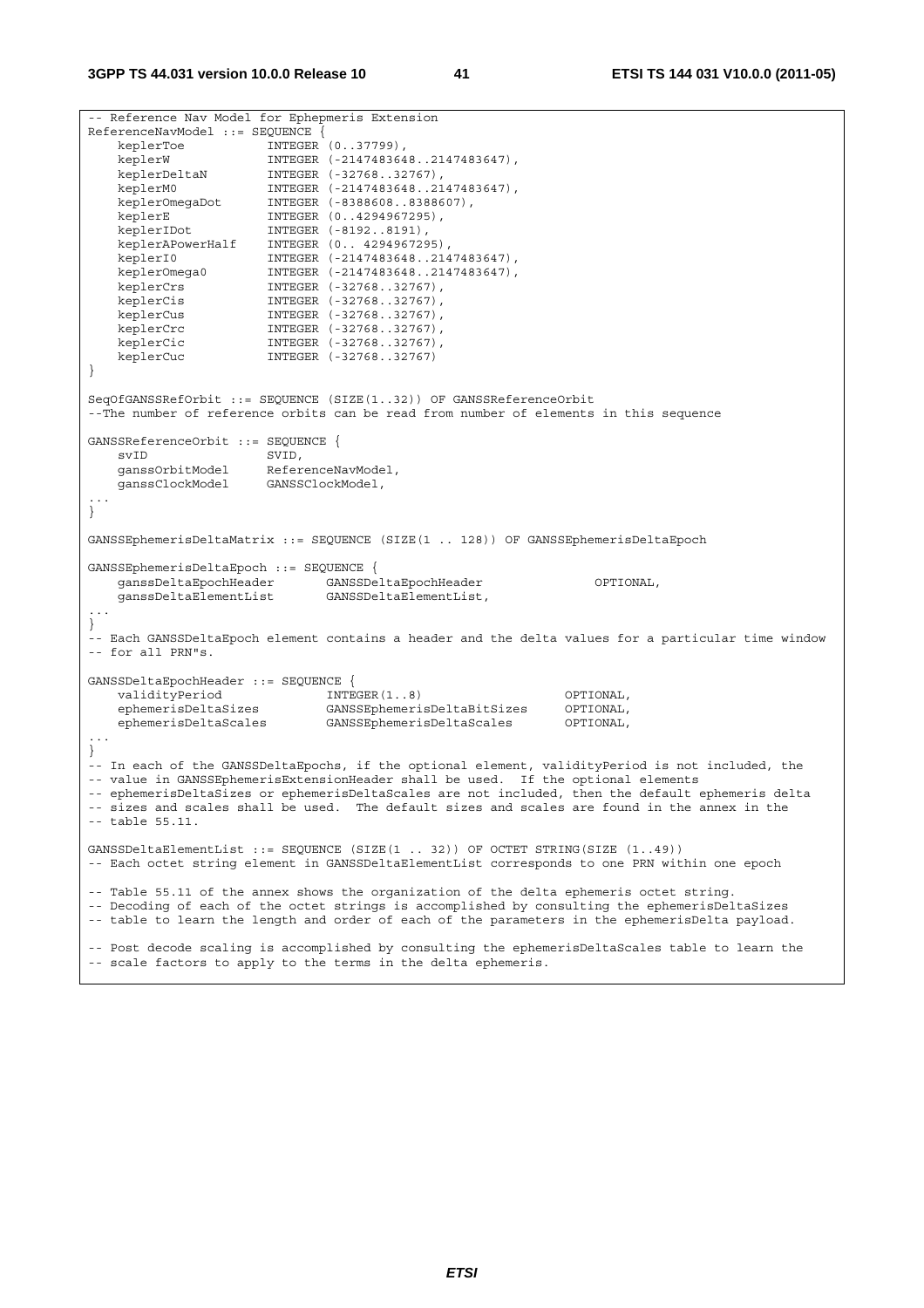```
-- Ephemeris Delta Bit Sizes. 
GANSSEphemerisDeltaBitSizes ::= SEQUENCE { 
-- This structure defines the order and sizes of the fields in the GANSSDeltaEpoch octet string 
-- seqNum and svID are the first two elements of each GANSS Ephemeris Delta Element Structure 
-- seqNum is always 7 bits, and svID is always 6 bits long and are thus not included in 
-- the GANSSEphemerisDeltaBitSizes table. The value of seqNum indicates the GANSSDeltaEpoch number 
-- The Ephemeris delta element payload mimics the bitsize table, but also includes the svID and 
-- seqNum as the first two elements (in that order), in each block.
 bitsize-delta-omega INTEGER(1..32), 
 bitsize-delta-deltaN INTEGER(1..16), 
 bitsize-delta-m0 INTEGER(1..32), 
 bitsize-delta-omegadot INTEGER(1..24), 
 bitsize-delta-e INTEGER(1..32), 
 bitsize-delta-idot INTEGER(1..14), 
 bitsize-delta-sqrtA INTEGER(1..32), 
 bitsize-delta-i0 INTEGER(1..32), 
 bitsize-delta-omega0 INTEGER(1..32), 
 bitsize-delta-crs INTEGER(1..16), 
 bitsize-delta-cis INTEGER(1..16), 
 bitsize-delta-cus INTEGER(1..16), 
 bitsize-delta-crc INTEGER(1..16), 
 bitsize-delta-cic INTEGER(1..16), 
 bitsize-delta-cuc INTEGER(1..16), 
 bitsize-delta-tgd1 INTEGER(1..10), 
 bitsize-delta-tgd2 INTEGER(1..10), 
... 
} 
GANSSEphemerisDeltaScales ::= SEQUENCE { 
 scale-delta-omega INTEGER(-16..15), 
scale-delta-deltaN INTEGER(-16..15),
scale-delta-m0 INTEGER(-16..15),
 scale-delta-omegadot INTEGER(-16..15), 
scale-delta-e INTEGER(-16..15),
scale-delta-idot INTEGER(-16..15),
scale-delta-sqrtA INTEGER(-16..15),
scale-delta-i0 INTEGER(-16..15),
 scale-delta-omega0 INTEGER(-16..15), 
scale-delta-crs INTEGER(-16..15),
scale-delta-cis INTEGER(-16..15),
scale-delta-cus INTEGER(-16..15),
scale-delta-crc INTEGER(-16..15),
scale-delta-cic INTEGER(-16..15),
scale-delta-cuc INTEGER(-16..15),
 scale-delta-tgd1 INTEGER(-16..15), 
 scale-delta-tgd2 INTEGER(-16..15), 
... 
} 
-- GANSS Ephemeris Extension Check 
GANSSEphemerisExtensionCheck ::= SEQUENCE { 
 ganssBeginTime GANSSEphemerisExtensionTime, 
 ganssEndTime GANSSEphemerisExtensionTime, 
 ganssSatEventsInfo GANSSSatEventsInfo, 
... 
}
```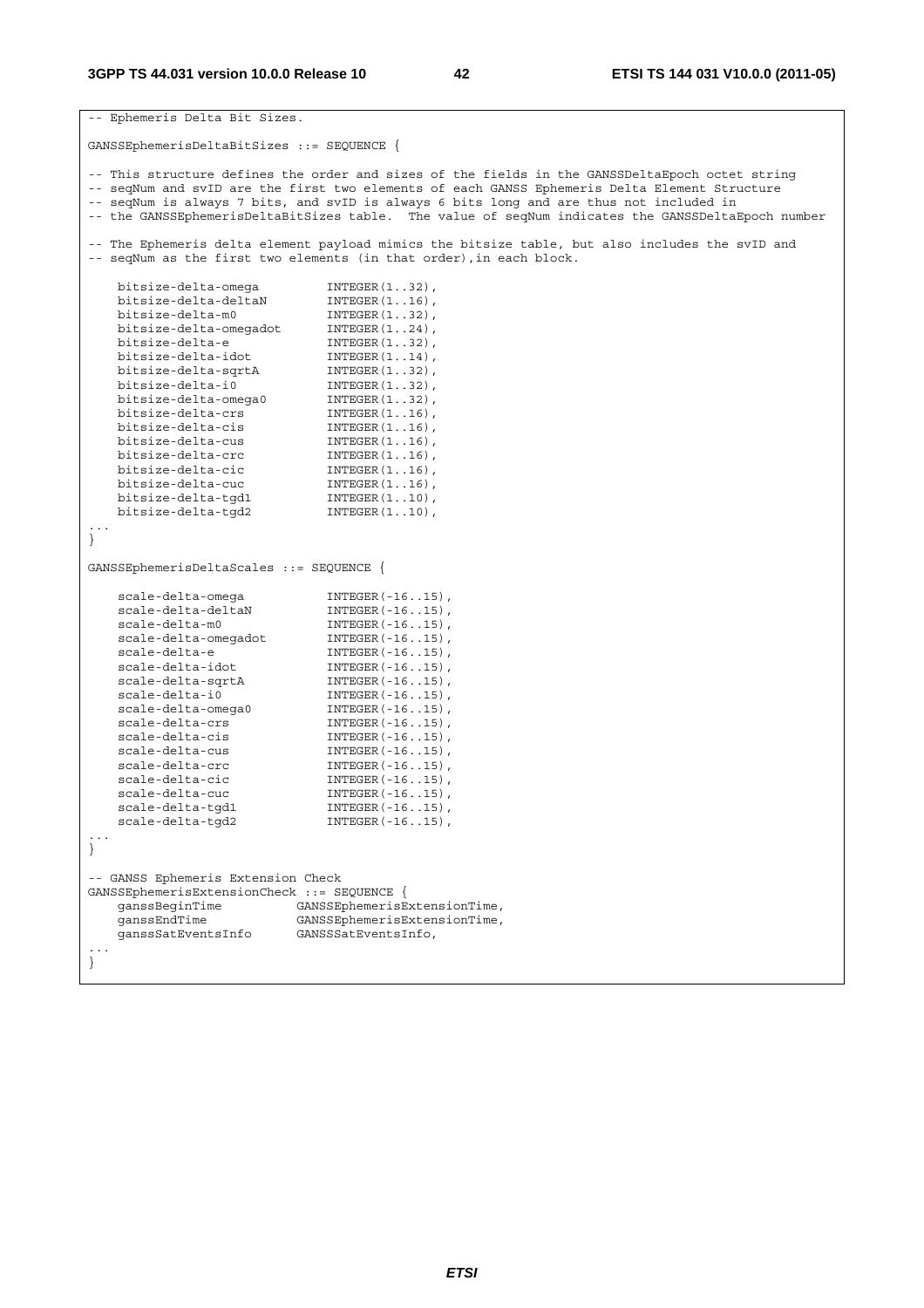**3GPP TS 44.031 version 10.0.0 Release 10 43 ETSI TS 144 031 V10.0.0 (2011-05)**

```
GANSSSatEventsInfo ::= SEQUENCE {<br>eventOccured BIT STRIN
                    \overline{B} IT STRING (SIZE (64)),
    futureEventNoted BIT STRING (SIZE (64)), 
... 
} 
-- If a bit is clear in the eventOccured field it indicates that no known errors have occured 
-- between the current time and the ganssBeginTime nor is a maneuver planned for the next sixty
-- minutes. 
-- If a bit is set in the futureEventNoted field it indicates that a maneuver is planned during the 
-- time period between current time plus sixty minutes and the ganssEndTime
-- GANSS Additional Universal Time Coordinate Model 
GANSSAddUTCModel ::= CHOICE { 
utcModel2 UTCmodelSet2,
utcModel3 UTCmodelSet3,
   utcModel4 UTCmodelSet4,
    ... 
} 
UTCmodelSet2 ::= SEQUENCE { 
 utcA0 INTEGER (-32768..32767), 
 utcA1 INTEGER (-4096.. 4095), 
utcA2 INTEGER (-64..63),
 utcDeltaTls INTEGER (-128.. 127), 
utcTot INTEGER (0..65535),
   utcWNot INTEGER (0..8191),<br>utcWNlsf INTEGER (0..255),
                     INTER (0..255),
utcDN BIT STRING (SIZE(4)),
 utcDeltaTlsf INTEGER (-128..127) 
} 
UTCmodelSet3 ::= SEQUENCE { 
  nA NTEGER (1..1461),tauC NTEGER (-21474836)INTEGER (-2147483648..2147483647),
    b1 INTEGER (-1024..1023) OPTIONAL, 
    b2 INTEGER (-512..511) OPTIONAL, 
   kp BIT STRING (SIZE(2))
} 
UTCmodelSet4 ::= SEQUENCE { 
 utcA1wnt INTEGER (-8388608..8388607), 
 utcA0wnt INTEGER (-2147483648..2147483647), 
utcTot INTEGER (0..255),
utcWNt INTEGER (0..255),
 utcDeltaTls INTEGER (-128..127), 
utcWNlsf INTEGER (0..255),
   utcWN1sf INTEGER (0..255),<br>utcDN INTEGER (-128..127),
 utcDeltaTlsf INTEGER (-128..127), 
 utcStandardID INTEGER (0..7) -- coding according to annex 
} 
-- GANSS Auxiliary Information 
GANSSAuxiliaryInformation ::= CHOICE{ 
   ganssID1 GANSS-ID1, -- This choice may only be present if GANSS ID indicates Modernized GPS 
    ganssID3 GANSS-ID3, -- This choice may only be present if GANSS ID indicates GLONASS 
    ... 
} 
GANSS-ID1 ::= SEQUENCE (SIZE(1..64)) OF GANSS-ID1-element
GANSS-ID1-element ::= SEQUENCE { 
    svID SVID, 
    signalsAvailable GANSSSignals, 
    ... 
} 
GANSS-ID3 ::= SEQUENCE (SIZE(1..64)) OF GANSS-ID3-element 
GANSS-ID3-element ::= SEQUENCE {<br>syID SVID.
                    SVID,<br>GANSSSignals,
   signalsAvailable
   channelNumber INTEGER (-7..13),
 ... 
}
```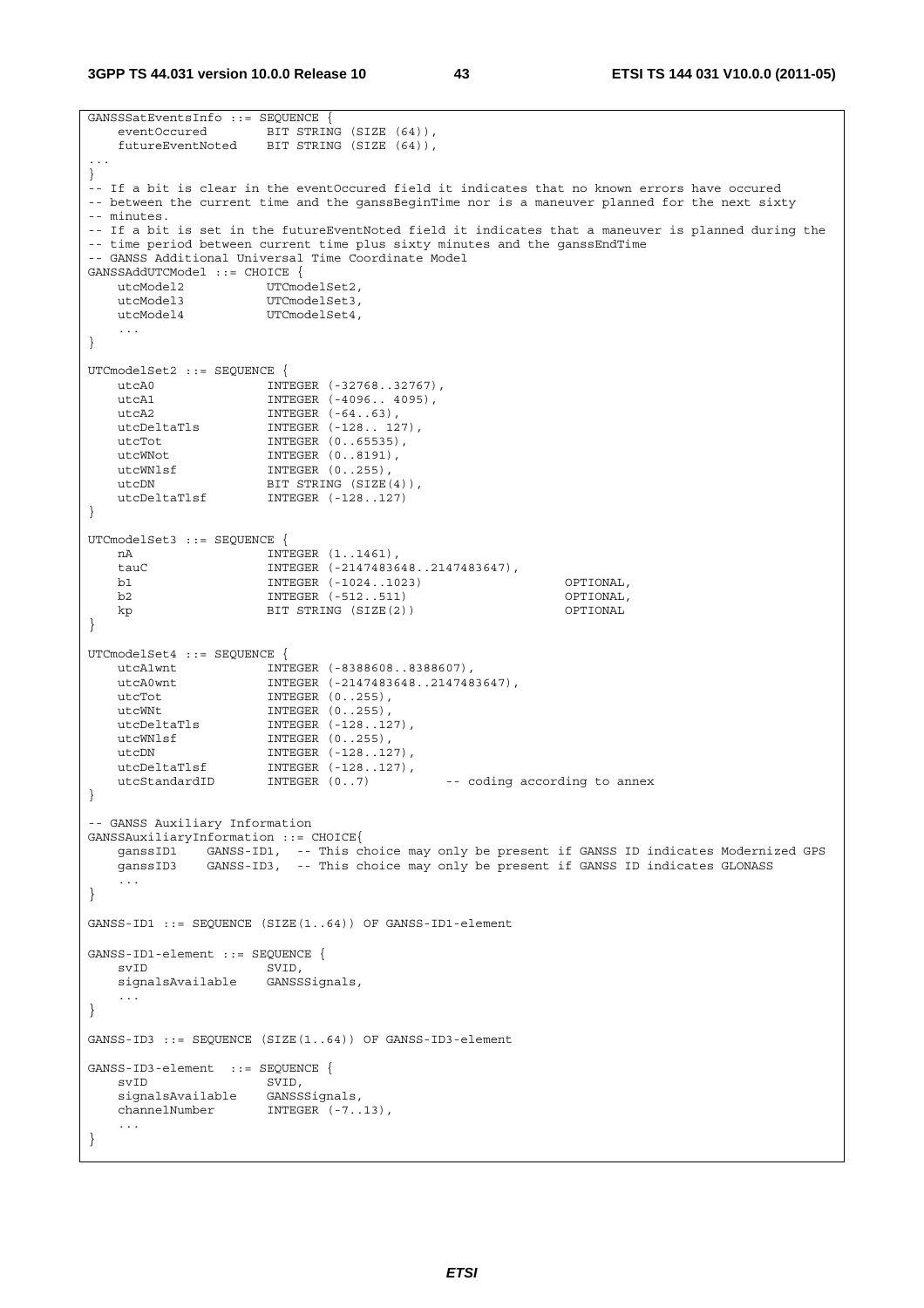-- DGANSS Corrections Validity Period: -- This element may only be included if GANSSDiffCorrections IE is included in -- GANSSGenericAssistDataElement element. -- GANSSDiffCorrectionsValidityPeriod shall contain the same number of elements as the -- SeqOfSgnTypeElement included in GANSSDiffCorrections IE GANSSDiffCorrectionsValidityPeriod ::= SEQUENCE (SIZE (1..3)) OF DGANSSExtensionSgnTypeElement DGANSSExtensionSgnTypeElement ::= SEQUENCE { GANSSSignalID, -- signal type identity dganssExtensionSgnList SeqOfDGANSSExtensionSgnElement } -- SeqOfDGANSSExtensionSgnElement shall contain the same number of elements as the -- SegOfDGANSSSqnElement included in GANSSDiffCorrections IE SeqOfDGANSSExtensionSgnElement ::= SEQUENCE (SIZE (1..16)) OF DGANSSExtensionSgnElement DGANSSExtensionSgnElement ::= SEQUENCE { svID SVID, -- Satellite identity udreGrowthRate INTEGER(0..7), -- coding according to annex udreValidityTime INTEGER(0..7), -- coding according to annex ... } --Required Measurement Request Response Time, range is 1 to 128 seconds. RequiredResponseTime ::= INTEGER (1..128) -- Control header for additional GPS assistance data Add-GPS-AssistData ::= SEQUENCE { add-GPS-controlHeader Add-GPS-ControlHeader } Add-GPS-ControlHeader ::= SEQUENCE { gpsEphemerisExtension GPSEphemerisExtension OPTIONAL, gpsEphemerisExtensionCheck GPSEphemerisExtensionCheck OPTIONAL, ... , dgpsCorrectionsValidityPeriod DGPSCorrectionsValidityPeriod OPTIONAL, -- If ReferenceTime is included in ControlHeader, GPSReferenceTime-R10-Ext -- shall also be included.<br>gpsReferenceTime-R10-Ext gpsReferenceTime-R10-Ext GPSReferenceTime-R10-Ext OPTIONAL, -- If AcquisAssist is included in ControlHeader, GPSAcquisAssist-R10-Ext -- shall also be included. gpsAcquisAssist-R10-Ext GPSAcquisAssist-R10-Ext OPTIONAL, -- If Almanac is included in ControlHeader, GPSAlmanac-R10-Ext -- shall also be included. gpsAlmanac-R10-Ext GPSAlmanac-R10-Ext OPTIONAL } GPSClockModel ::= SEQUENCE {  $\begin{array}{ccc}\n & -22 & \text{NTEGER} \\
\text{a} & \text{INTEGER} & (-128..127) \\
\end{array}$ af1 INTEGER (-32768..32767),<br>af0 INTEGER (-2097152..20971 af0 INTEGER (-2097152..2097151), tgd INTEGER (-128..127) } --GPS Ephemeris Extension GPSEphemerisExtension ::= SEQUENCE { gpsEphemerisHeader GPSEphemerisExtensionHeader OPTIONAL, gpsReferenceSet SeqOfGPSRefOrbit OPTIONAL, gpsephemerisDeltaMatrix GPSEphemerisDeltaMatrix OPTIONAL, ... } -- The gpsEphemerisHeader and the gpsReferenceSet are mandatory only once in the delivery of the -- GPS Ephemeris Extension. The gpsReferenceSet shall include all healthy satellite vehicles at the -- time of message construction -- The SMLC is required to deliver the gpsReferenceSet for all healthy satellite vehicles -- at the time of message construction.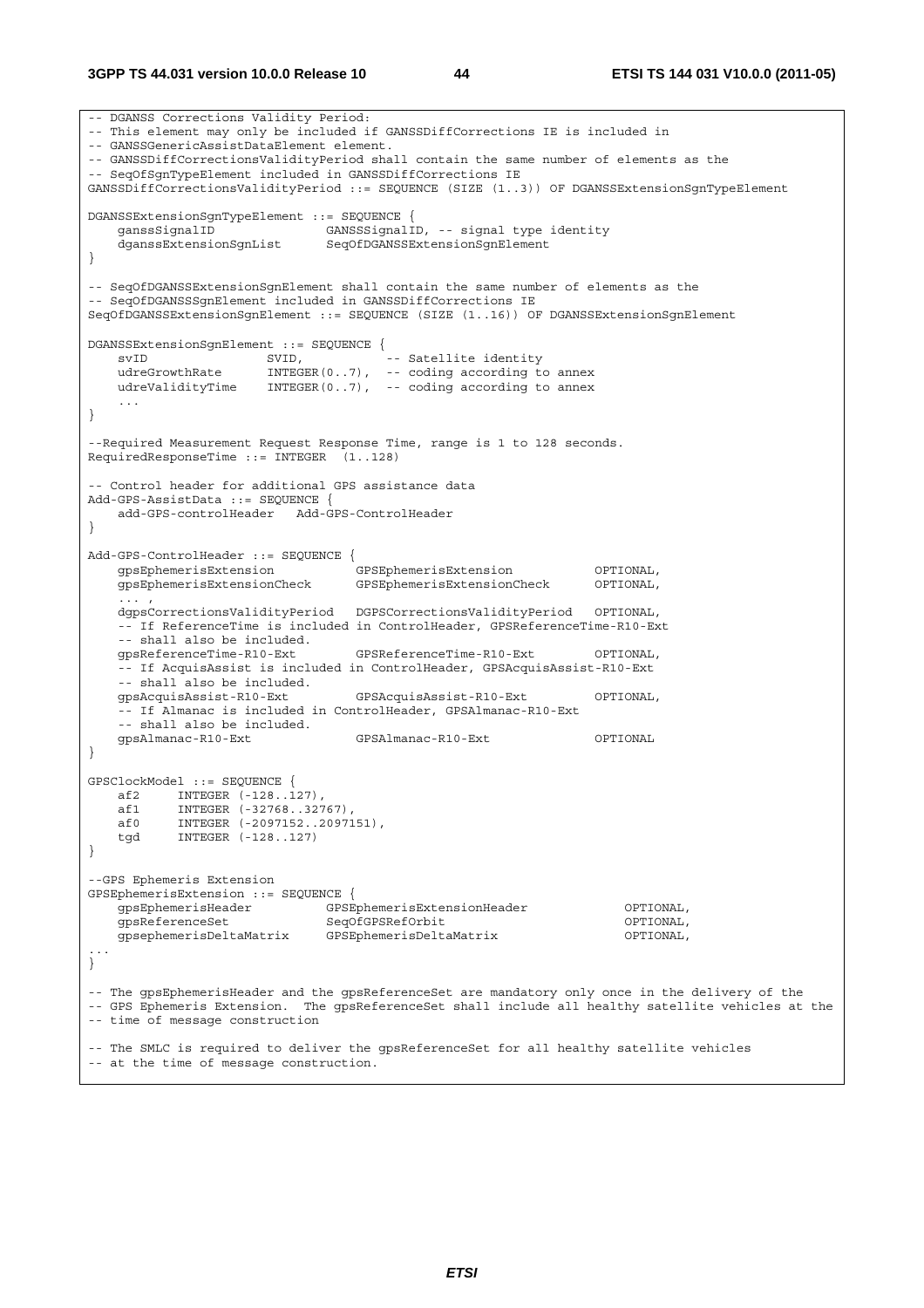**3GPP TS 44.031 version 10.0.0 Release 10 45 ETSI TS 144 031 V10.0.0 (2011-05)**

```
GPSEphemerisExtensionHeader ::= SEQUENCE { 
   timeofEstimation
   validityPeriod INTEGER(1..8),
-- The validity period, represented in hours is the validity period of each individual ephemeris 
-- delta payload 
    ephemerisExtensionDuration INTEGER(1..512), 
-- If the ephemerisExtensionDuration does not match the request duration made by the MS, the MS 
-- should regard the provided ephemerisExtensionDuration as the limit of the SMLC ephemeris 
-- extension capability at this time. 
... 
} 
GPSEphemerisExtensionTime ::= SEQUENCE { 
    gpsWeek GPSWeek, 
                       INTEGER (0..604799),
... 
} 
SeqOfGPSRefOrbit ::= SEQUENCE (SIZE(1..32)) OF GPSReferenceOrbit 
--The number of reference orbits can be read from number of elements in this sequence 
GPSReferenceOrbit ::= SEQUENCE { 
svID SVID,
 gpsOrbitModel ReferenceNavModel, 
     gpsClockModel GPSClockModel, 
... 
} 
GPSEphemerisDeltaMatrix ::= SEQUENCE (SIZE(1 .. 128)) OF GPSEphemerisDeltaEpoch 
GPSEphemerisDeltaEpoch ::= SEQUENCE { 
   gpsDeltaEpochHeader GPSDeltaEpochHeader OPTIONAL,<br>gpsDeltaElementList GPSDeltaElementList,
    gpsDeltaElementList GPSDeltaElementList, 
... 
} 
-- Each GPSDeltaEpoch element contains a header and the delta values for a particular time window 
-- for all PRN"s. 
GPSDeltaEpochHeader ::= SEQUENCE { 
   validityPeriod INTEGER(1..8) OPTIONAL,
    ephemerisDeltaSizes GPSEphemerisDeltaBitSizes OPTIONAL, 
    ephemerisDeltaScales GPSEphemerisDeltaScales OPTIONAL, 
... 
} 
-- In each of the GPSDeltaEpochs, if the optional element validityPeriod is not included, 
-- the value in GPSEphemerisExtensionHeader shall be used. if the optional elements 
-- ephemerisDeltaSizes or ephemerisDeltaScales are not included, then the default ephemeris delta 
-- sizes and scales shall be used. The default sizes and scales are found in the annex in section 
-- A.29.m 
GPSDeltaElementList ::= SEQUENCE (SIZE(1 .. 32)) OF OCTET STRING(SIZE (1..47)) 
-- Each octet string element in GPSDeltaElementList corresponds to one PRN within one epoch 
-- Table A.29.m of the annex shows the organization of the delta ephemeris octet string. 
-- Decoding of each of the octet strings is accomplished by consulting the ephemerisDeltaSizes 
-- table to learn the length and order of each of the parameters in the ephemerisDelta payload 
-- Post decode scaling is accomplished by consulting the ephemerisDeltaScales table to learn the. 
-- scale factors to apply to the terms in the delta ephemeris 
-- Ephemeris Delta Bit Sizes.
```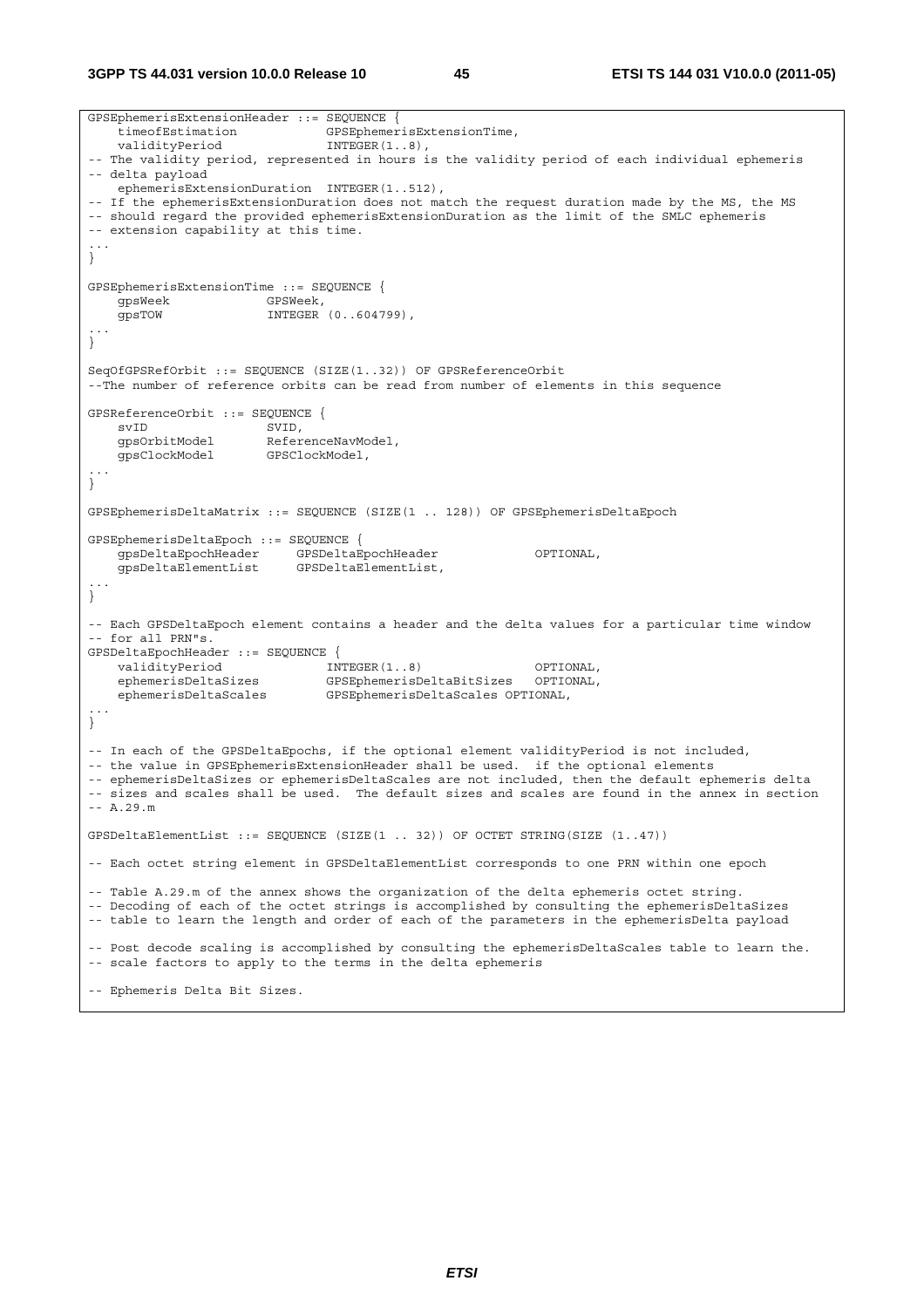|                                           | GPSEphemerisDeltaBitSizes ::= SEQUENCE {                                                                                                                               |  |  |  |
|-------------------------------------------|------------------------------------------------------------------------------------------------------------------------------------------------------------------------|--|--|--|
|                                           | -- This structure defines the order and sizes of the fields in the GPSsDeltaEpoch octet string                                                                         |  |  |  |
|                                           | -- seqNum and svID are the first two elements of each GPS Ephemeris Delta Element Structure                                                                            |  |  |  |
|                                           | -- seqNum is always 7 bits, and svID is always 5 bits long and are thus not included in                                                                                |  |  |  |
|                                           | -- the GPSEphemerisDeltaBitSizes table. seqNum indicates the GPSDeltaEpoch number.                                                                                     |  |  |  |
|                                           |                                                                                                                                                                        |  |  |  |
|                                           | -- The Ephemeris delta element payload mimics the bitsize table, but also includes the svID and<br>-- seqNum as the first two elements (in that order), in each block. |  |  |  |
| bitsize-delta-omega                       | $INTER(132)$ ,                                                                                                                                                         |  |  |  |
| bitsize-delta-deltaN                      | $INTEGER(116)$ ,                                                                                                                                                       |  |  |  |
| bitsize-delta-m0                          | $INTER(132)$ ,                                                                                                                                                         |  |  |  |
| bitsize-delta-omegadot                    | $INTEGR(124)$ ,                                                                                                                                                        |  |  |  |
| bitsize-delta-e                           | $INTER(132)$ ,                                                                                                                                                         |  |  |  |
| bitsize-delta-idot                        | $INTEGER(114)$ ,                                                                                                                                                       |  |  |  |
| bitsize-delta-sqrtA                       | $INTER(132)$ ,                                                                                                                                                         |  |  |  |
| bitsize-delta-i0                          | $INTER(132)$ ,                                                                                                                                                         |  |  |  |
| bitsize-delta-omega0                      | $INTER(132)$ ,                                                                                                                                                         |  |  |  |
| bitsize-delta-crs                         | $INTER(116)$ ,                                                                                                                                                         |  |  |  |
| bitsize-delta-cis                         | $INTEGER(116)$ ,                                                                                                                                                       |  |  |  |
| bitsize-delta-cus                         | $INTEGER(116)$ ,                                                                                                                                                       |  |  |  |
| bitsize-delta-crc                         | $INTEGER(116)$ ,                                                                                                                                                       |  |  |  |
| bitsize-delta-cic                         | $INTEGR(116)$ ,                                                                                                                                                        |  |  |  |
| bitsize-delta-cuc                         | $INTEGER(116)$ ,                                                                                                                                                       |  |  |  |
| bitsize-delta-tqd                         | $INTEGER(110)$ ,                                                                                                                                                       |  |  |  |
|                                           |                                                                                                                                                                        |  |  |  |
| }                                         |                                                                                                                                                                        |  |  |  |
|                                           |                                                                                                                                                                        |  |  |  |
| GPSEphemerisDeltaScales ::= SEQUENCE {    |                                                                                                                                                                        |  |  |  |
| scale-delta-omega                         | $INTEGER(-1615)$ ,                                                                                                                                                     |  |  |  |
| scale-delta-deltaN                        | $INTEGER(-1615)$ ,                                                                                                                                                     |  |  |  |
| scale-delta-m0                            | $INTEGER(-1615)$ ,                                                                                                                                                     |  |  |  |
| scale-delta-omegadot                      | $INTEGER (-1615)$ ,                                                                                                                                                    |  |  |  |
| scale-delta-e                             | $INTEGER (-1615)$ ,                                                                                                                                                    |  |  |  |
| scale-delta-idot                          | $INTER(-1615)$ ,                                                                                                                                                       |  |  |  |
| scale-delta-sqrtA                         | $INTEGER(-1615)$ ,                                                                                                                                                     |  |  |  |
| scale-delta-i0                            | $INTEGER(-1615)$ ,                                                                                                                                                     |  |  |  |
| scale-delta-omega0                        | $INTEGER (-1615)$ ,                                                                                                                                                    |  |  |  |
| scale-delta-crs                           | $INTEGER(-1615)$ ,                                                                                                                                                     |  |  |  |
| scale-delta-cis                           | $INTEGER (-1615)$ ,                                                                                                                                                    |  |  |  |
| scale-delta-cus                           | $INTEGER(-1615)$ ,                                                                                                                                                     |  |  |  |
| scale-delta-crc                           | $INTER(-1615)$ ,                                                                                                                                                       |  |  |  |
| scale-delta-cic                           | $INTEGER(-1615)$ ,                                                                                                                                                     |  |  |  |
| scale-delta-cuc                           | $INTEGER (-1615)$ ,                                                                                                                                                    |  |  |  |
| scale-delta-tqd                           | $INTEGER(-1615)$ ,                                                                                                                                                     |  |  |  |
| $\big\}$                                  |                                                                                                                                                                        |  |  |  |
|                                           |                                                                                                                                                                        |  |  |  |
| GPSEphemerisExtensionCheck ::= SEQUENCE { |                                                                                                                                                                        |  |  |  |
| qpsBeginTime                              | GPSEphemerisExtensionTime,                                                                                                                                             |  |  |  |
| qpsEndTime                                | GPSEphemerisExtensionTime,                                                                                                                                             |  |  |  |
| gpsSatEventsInfo                          | GPSSatEventsInfo,                                                                                                                                                      |  |  |  |
|                                           |                                                                                                                                                                        |  |  |  |
|                                           |                                                                                                                                                                        |  |  |  |
|                                           |                                                                                                                                                                        |  |  |  |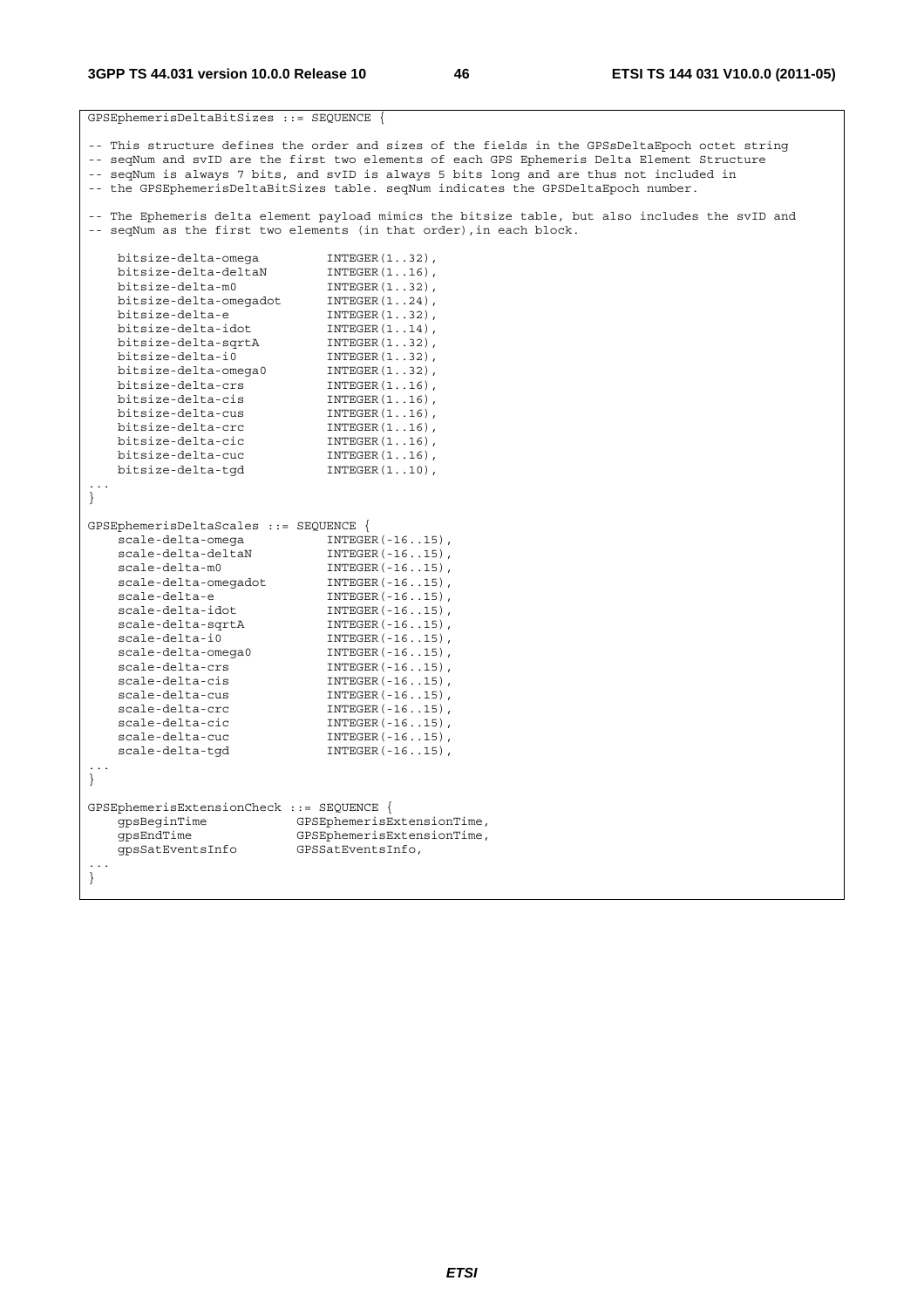**3GPP TS 44.031 version 10.0.0 Release 10 47 ETSI TS 144 031 V10.0.0 (2011-05)**

```
GPSSatEventsInfo ::= SEQUENCE {<br>eventOccured BIT STR
                       BIT STRING (SIZE (32)),
    futureEventNoted BIT STRING (SIZE (32)), 
... 
} 
-- If a bit is clear in the eventOccured field it indicates that no known errors have occured since 
-- the gpsBeginTime nor is a maneuver planned for the next sixty minutes. 
-- If a bit is set in the futureEventNoted field it indicates that a maneuver is planned during the 
-- time period between current time plus sixty minutes and gpsEndTime 
-- DGPS Corrections Validity Period: 
-- This element may only be included if DGPSCorrections IE is included in ControlHeader element. 
-- DGPSCorrectionsValidityPeriod shall contain the same number of elements as the SeqOfSatElement 
-- included in DGPSCorrections IE 
DGPSCorrectionsValidityPeriod ::= SEQUENCE (SIZE (1..16)) OF DGPSExtensionSatElement 
DGPSExtensionSatElement ::= SEQUENCE { 
satelliteID SatelliteID,
 udreGrowthRate INTEGER(0..7), -- coding according to annex 
    udreValidityTime INTEGER(0..7), -- coding according to annex 
 ... 
} 
 -- GPS Reference Time Rel-10 Extension: 
GPSReferenceTime-R10-Ext ::= SEQUENCE {<br>qpsWeekCvcleNumber INTEGER(0..7) -- coding according to annex
   qpsWeekCycleNumber INTEGER(0..7)} 
-- GPS Acquisition Assistance Rel-10 Extension: 
-- GPSAcquisAssist-R10-Ext shall contain the same number of elements as the SeqOfAcquisElement 
-- included in AcquisAssist IE 
GPSAcquisAssist-R10-Ext ::= SEQUENCE(SIZE (1..16)) OF GPSAcquisAssist-R10-Ext-Element 
GPSAcquisAssist-R10-Ext-Element::= SEQUENCE { 
   satelliteID SatelliteID,
   azimuthLSB INTEGER(0..15)<br>elevationLSB INTEGER(0..15)
                         INTEGR(0..15)} 
-- GPS Almanac Rel-10 Extension: 
GPSAlmanac-R10-Ext ::= SEQUENCE { 
    completeAlmanacProvided BOOLEAN -- TRUE means that complete Almanac is provided 
} 
Rel-7-MsrPosition-Rsp-Extension ::= SEQUENCE { 
    velEstimate VelocityEstimate OPTIONAL, 
  -- Horizontal Velocity 
  -- Horizontal with Vertical Velocity 
  -- Horizontal Velocity with Uncertainty 
  -- Horizontal with Vertical Velocity and Uncertainty 
 ganssLocationInfo GANSSLocationInfo OPTIONAL, 
 ganssMeasureInfo GANSSMeasureInfo OPTIONAL, 
 ... 
-- Further Release 7 extensions here 
}
```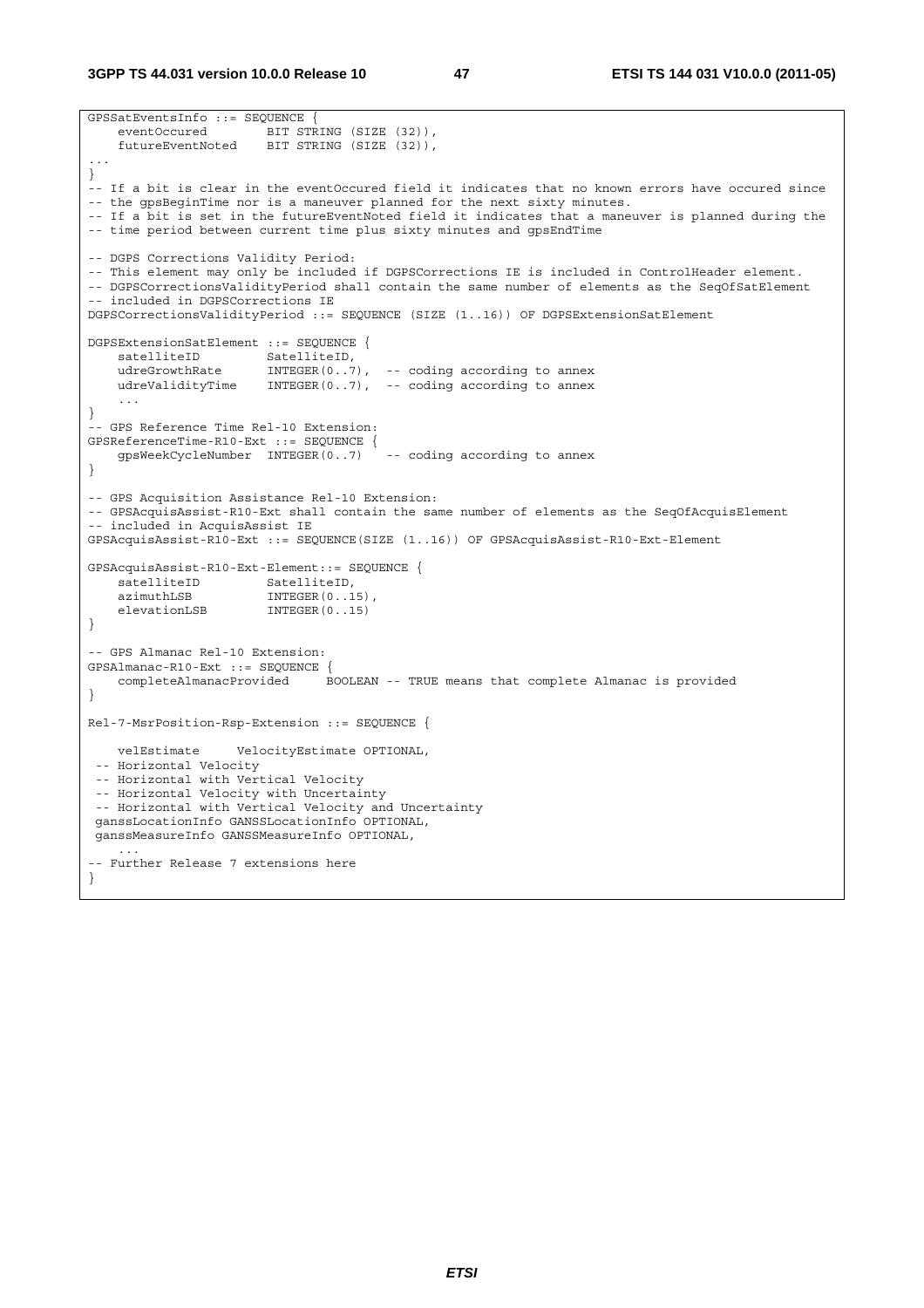**3GPP TS 44.031 version 10.0.0 Release 10 48 ETSI TS 144 031 V10.0.0 (2011-05)**

```
-- GANSS Location Information contains location estimate, time stamp with uncertainty 
 -- and optionally Reference Frame field 
GANSSLocationInfo ::= SEQUENCE {<br>referenceFrame ReferenceFrame
    referenceFrame ReferenceFrame OPTIONAL, -- Reference Frame Number 
    ganssTODm GANSSTODm OPTIONAL, -- GNSS TOD modulo 
    ganssTODFrac INTEGER (0 .. 16384) OPTIONAL, -- Coding according to Annex 
     -- a value of 16384 shall not be encoded by the sender 
   -- the receiver shall consider a value of 16384 to be invalid data<br>ganssTODUncertainty GANSSTODUncertainty OPTIONAL, -- Co
   ganssTODUncertainty GANSSTODUncertainty OPTIONAL, -- Coding according to Annex<br>ganssTimeID 1NTEGER (0 .. 7) OPTIONAL, -- Coding according to Annex
   ganssTimeID INTEGER (0 . . 7) OPTIONAL, -- Coding according to Annex fixType,
   \overline{\text{fixType}} \overline{\text{phys}}, \overline{\text{posh}} posData PositionData, 
 stationaryIndication INTEGER(0 .. 1) OPTIONAL, -- "0" if moving or motion not 
 -- known 
     -- Possible shapes carried in posEstimate are 
     -- ellipsoid point, 
     -- ellipsoid point with uncertainty circle 
     -- ellipsoid point with uncertainty ellipse 
   -- ellipsoid point with altitude and uncertainty ellipsoid<br>posEstimate Ext-GeographicalInformation,
                                Ext-GeographicalInformation,
 ... 
} 
PositionData ::= BIT STRING { 
   e-otd (0)gps (1),<br>galileo (2),
   s.<br>galileo
    sbas (3), 
    modernizedGPS (4), 
 qzss (5), 
 glonass (6) } (SIZE (3..16)) 
-- GANSS TOD modulo 1 hour 
GANSSTODm ::= INTEGER (0 .. 3599999) 
ReferenceFrame ::= SEQUENCE { 
 referenceFN INTEGER (0 .. 65535), 
     -- Note that applicable range for referenceFN is 0 - 42431 
 referenceFNMSB INTEGER (0 .. 63) OPTIONAL -- MSB of Reference Frame Number
} 
-- GANSS Measurement Information 
GANSSMeasureInfo ::= SEQUENCE { 
     -- Measurement info elements 
ganssMsrSetList SeqOfGANSS-MsrSetElement 
} 
SeqOfGANSS-MsrSetElement ::= SEQUENCE (SIZE(1..3)) OF GANSS-MsrSetElement 
 -- GANSS measurement information 1-3 times in a message 
GANSS-MsrSetElement ::= SEQUENCE { 
    referenceFrame ReferenceFrame OPTIONAL, -- Reference Frame Number 
     -- if ganssTODm is included, it is the GNSS specific system time of the GANSS reported 
     -- first in ganss-SgnTypeList. If GPS Measurement Information element is not included in 
    -- a Measure Position Response component, this field shall be present.<br>
ganssTODm (GANSSTODm OPTIONAL, -- GANSS TOD mod
   ganssTODm GANSSTODm GANSSTODM OPTIONAL, -- GANSS TOD modulo 1 hour
   deltaGANSSTOD INTEGER (0 .. 127) OPTIONAL,<br>ganssTODUncertainty GANSSTODUncertainty OPTIONAL,
                            GANSSTODUncertainty OPTIONAL, -- Coding according to Annex
    --N_GANSS can be read from number of elements of SeqOfGANSS-MsrElement
    ganss-MsrElementList SeqOfGANSS-MsrElement 
} 
SeqOfGANSS-MsrElement ::= SEQUENCE (SIZE(1..8)) OF GANSS-MsrElement 
GANSS-MsrElement ::= SEQUENCE { 
 ganssID INTEGER (0..7) OPTIONAL, --Absence means Galileo 
    ganss-SgnTypeList SeqOfGANSS-SgnTypeElement 
}
```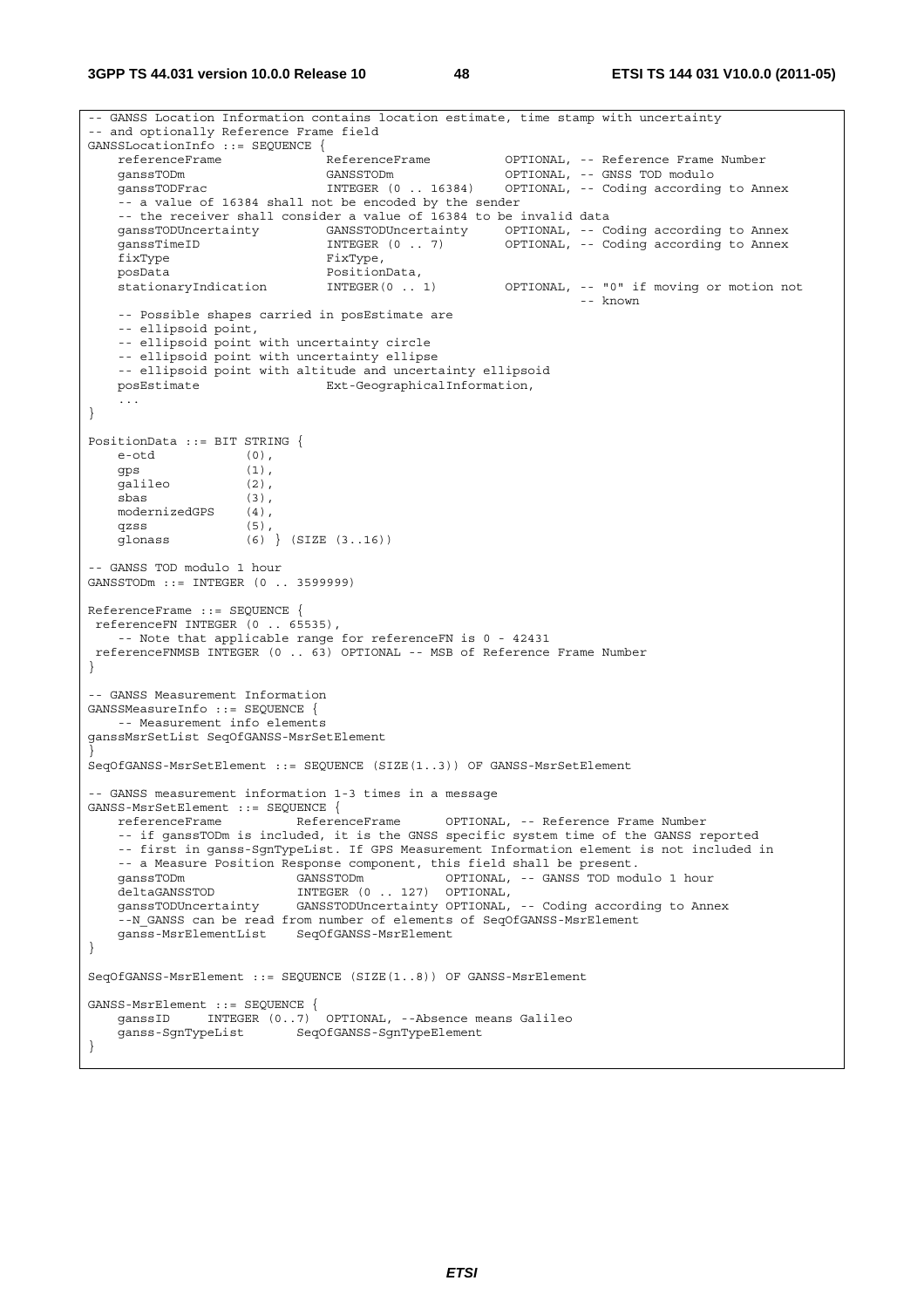```
-- Measurements can be returned up to 8 different signal types 
-- N_SGN_TYPE can be read from number of elements of SeqOfGANSS-SgnTypeElement
-- Reporting of multiple signal types as defined in A.2.2.4g 
SeqOfGANSS-SgnTypeElement ::= SEQUENCE (SIZE(1..8)) OF GANSS-SgnTypeElement 
GANSS-SgnTypeElement ::= SEQUENCE { 
 ganssSignalID GANSSSignalID, -- Coding according to Annex 
 ganssCodePhaseAmbiguity INTEGER (0 .. 127) OPTIONAL, 
    --N_SGN can be read from number of elements of SeqOfGANSS-SgnElement
    ganss-SgnList SeqOfGANSS-SgnElement, 
 ... 
} 
-- Up to 16 Measurements can be returned per signal type 
SeqOfGANSS-SgnElement ::= SEQUENCE (SIZE(1..16)) OF GANSS-SgnElement 
GANSS-SgnElement ::= SEQUENCE { 
   svID SVID,<br>
CNO INTEG
                      INTEGER (0 \ldots 63),
   mpathDet MpathIndic, MpathIndic, and the Coding according to Annex
   carrierQualityInd INTEGER (0 .. 3) OPTIONAL, -- Coding according to Annex
 codePhase INTEGER (0 .. 2097151), 
 integerCodePhase INTEGER (0 .. 127) OPTIONAL, 
   codePhaseRMSError INTEGER (0..63), The coding according to Annex
   doppler INTEGER (-32768 .. 32767) OPTIONAL,
   adr INTEGER (0 .. 33554431) OPTIONAL
} 
Rel7-AssistanceData-Extension ::= SEQUENCE { 
                                                  ganss-AssistData GANSS-AssistData OPTIONAL, 
    ganssCarrierPhaseMeasurementRequest NULL OPTIONAL, 
    ganssTODGSMTimeAssociationMeasurementRequest NULL OPTIONAL, 
    add-GPS-AssistData<br>add-GPS-AssistData Add-GPS-AssistData OPTIONAL,
 ... 
 -- Possibly more extensions for Release 7 here 
} 
-- Rel-7 Positioning Capability parameters here 
PosCapabilities ::= SEQUENCE { 
-- nonGANSSpositionMethods shall be included if and only if any 
-- of the non-GANSS methods is supported.<br>nonGANSSpositionMethods NonGANSSP
                              nonGANSSpositionMethods NonGANSSPositionMethods OPTIONAL, 
-- gANSSpositionMethods shall be included if and only if any of the GANSS methods is supported. 
    gANSSPositionMethods GANSSPositionMethods OPTIONAL, 
-- multipleMeasurementSets shall be present if and only if 'multiple sets' is supported 
-- for any of the positioning methods 
    multipleMeasurementSets MultipleMeasurementSets OPTIONAL, 
     ... 
} 
NonGANSSPositionMethods ::= BIT STRING { 
    msAssistedEOTD (0), 
   msBasedEOTD (1),<br>msAssistedGPS (2),
                    (2), -- If this bit is set, gpsAssistance in AssistanceSupported IE
                          -- shall be present 
   msBasedGPS (3), -- If this bit is set, gpsAssistance in AssistanceSupported IE
                          -- shall be present 
    standaloneGPS (4) } (SIZE (1..16)) 
GANSSPositionMethods ::= SEQUENCE (SIZE(1..16)) OF GANSSPositionMethod 
GANSSPositionMethod ::= SEQUENCE { 
   ganssID                   INTEGER (0..7)         OPTIONAL, --Absence means Galileo
-- gANSSPositioningMethodTypes may be present for PosCapability-Req 
-- and shall be present for PosCapability-Rsp 
    gANSSPositioningMethodTypes GANSSPositioningMethodTypes OPTIONAL, 
    gANSSSignals GANSSSignals, 
\ldots , \ldots , \ldots-- sbasID shall be present if and only if ganssID indicates SBAS 
 sbasID SBASID OPTIONAL 
}
```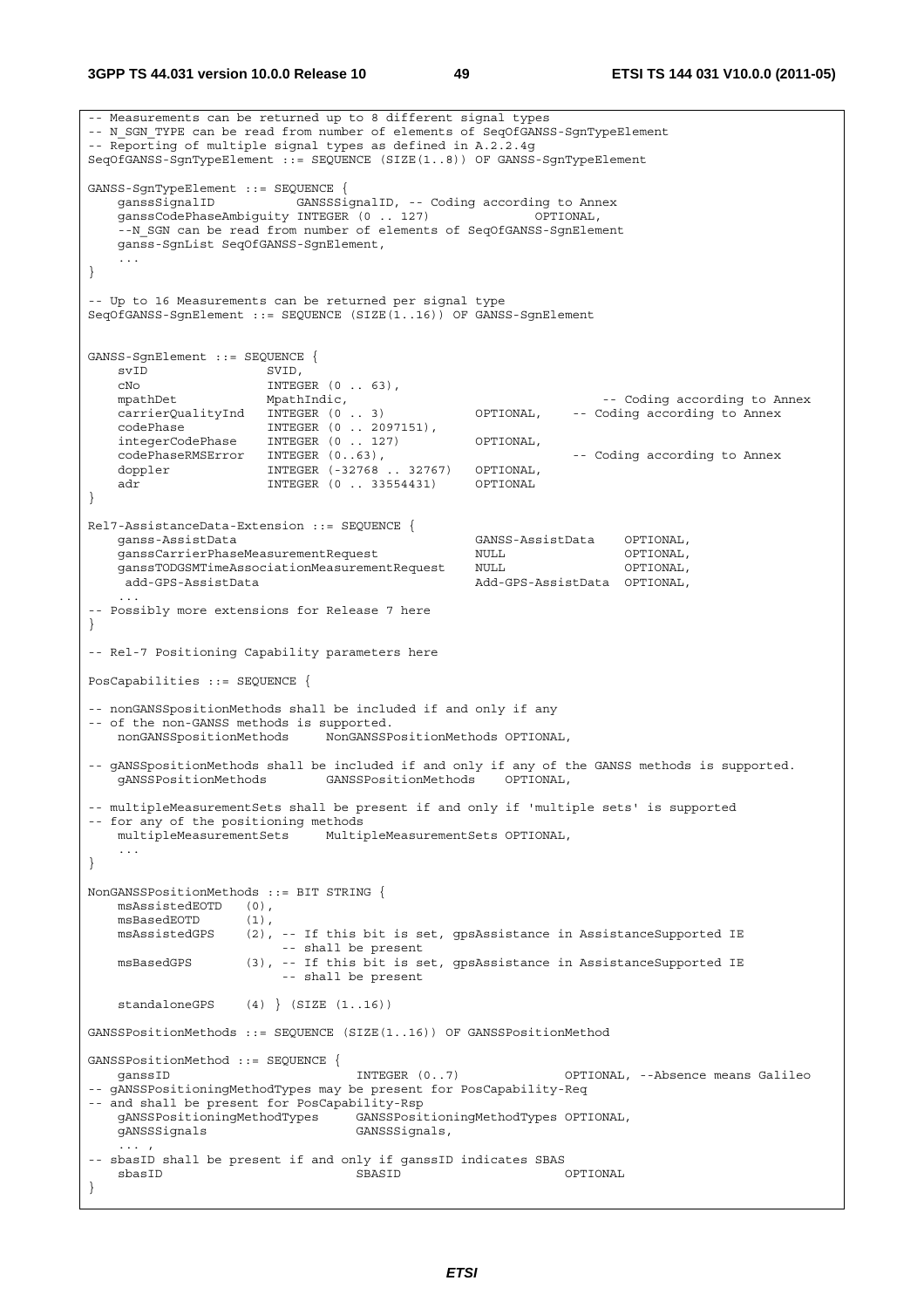```
GANSSPositioningMethodTypes ::= BIT STRING {<br>msAssisted (0), -- If this bit is set
                        ..<br>-- If this bit is set, qANSSAssistanceSet in AssistanceSupported IE
                         -- shall be present. 
     msBased (1), -- If this bit is set, gANSSAssistanceSet in AssistanceSupported IE 
                         -- shall be present. 
    standalone (2) (SIZE (1..8))-- indicates MS support for particular GANSS signals and frequencies 
GANSSSignals ::= BIT STRING { 
   signal1 (0),
    signal<sub>2</sub> (1),
     signal3 (2), 
    signal4(3).
    signal5 (4),
     signal6 (5), 
     signal7 (6), 
     signal8 (7) } (SIZE (1..8)) 
SBASID ::= BIT STRING { 
   waasegnos (1),<br>masas (2),
    mass<sub>2</sub> gagan (3) } (SIZE (1..8)) 
-- indicates MS support of multiple measurement sets for MS assisted position methods 
MultipleMeasurementSets ::= BIT STRING { 
    eotd (0), 
     gps (1), 
     ganss (2) } (SIZE (1..8)) 
-- indicates MS support of different types of assistance data 
AssistanceSupported ::= SEQUENCE { 
    gpsAssistance GPSAssistance OPTIONAL, 
     gANSSAssistanceSet GANSSAssistanceSet OPTIONAL, 
\ldots , \ldots , \ldots-- gANSSAdditionalAssistanceChoices shall be present if the MS supports other than native models 
    gANSSAdditionalAssistanceChoices GANSSAdditionalAssistanceChoices OPTIONAL 
} 
-- GPS assistance data supported 
GPSAssistance ::= BIT STRING { 
    almanac (0), 
   uTCmodel (1),<br>ionosphericModel (2),
   ionosphericModel (2),<br>navigationmodel (3),
    navigationmodel (3), 
   dGPScorrections (4),
    referenceLocation (5), 
   referenceTime (6),
     acquisitionAssistance (7), 
    realTimeIntegrity (8), 
     ephemerisExtension (9), 
     ephemerisExtensionCheck (10)} (SIZE (1..16)) 
 -- GANSS assistance data supported 
GANSSAssistanceSet ::= SEQUENCE { 
    commonGANSSAssistance<br>specificGANSSAssistance
                               SpecificGANSSAssistance,
     ... 
} 
-- Common GANSS assistance data supported 
CommonGANSSAssistance ::= BIT STRING { 
   referenceTime (0),
     referenceLocation (1), 
     ionosphericModel (3), 
    addIonosphericModel (4),<br>earthOrientationParam (5) } (SIZE (1..8))
    earthOrientationParam
SpecificGANSSAssistance ::= SEQUENCE (SIZE(1..16)) OF GANSSAssistanceForOneGANSS 
-- assistance data supported for a particular GANSS system 
GANSSAssistanceForOneGANSS ::= SEQUENCE { 
                            INTEGER (0..7) OPTIONAL, --Absence means Galileo
     gANSSAssistance GANSSAssistance, 
     ... 
}
```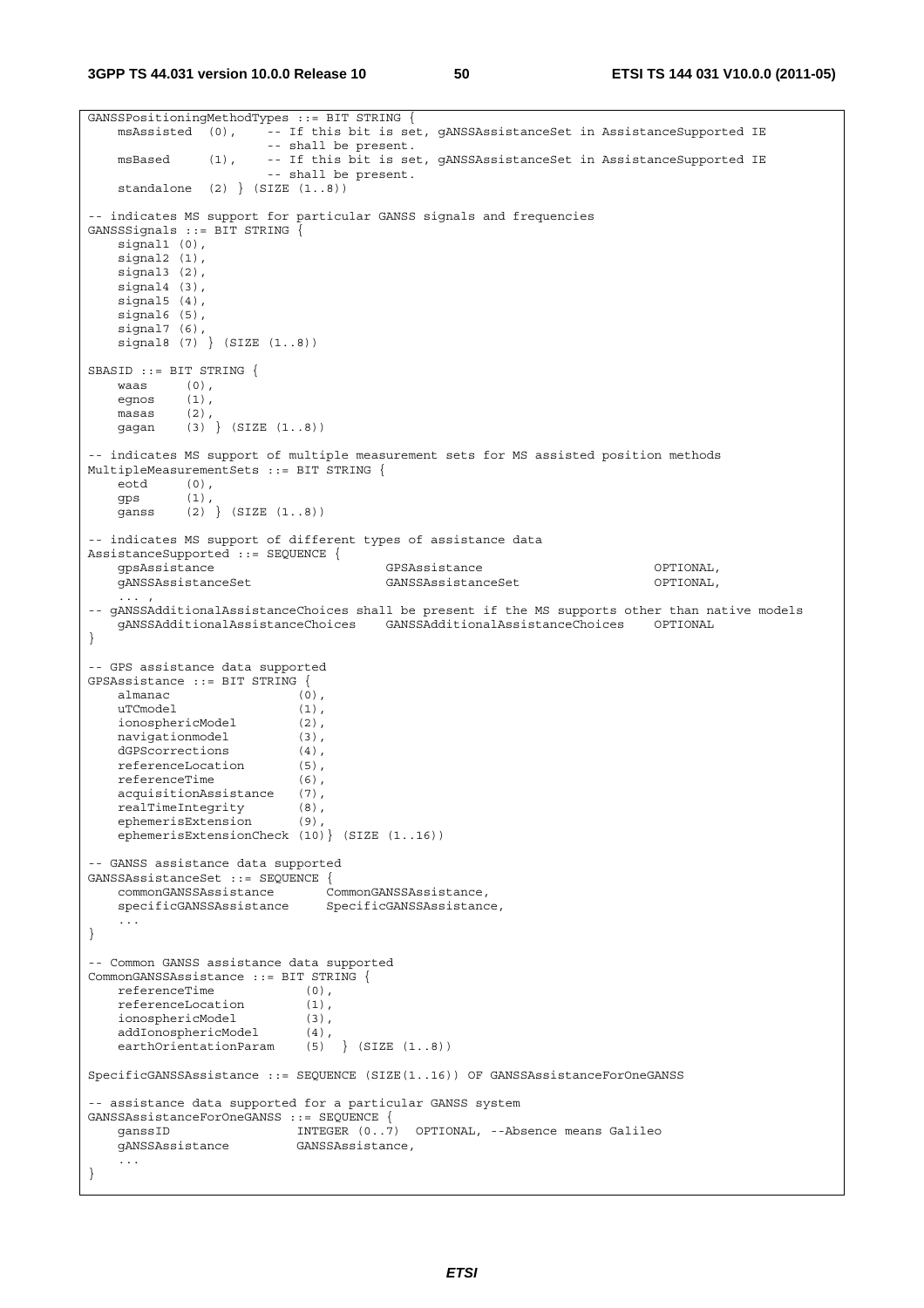-- specific GANSS assistance data supported GANSSAssistance ::= BIT STRING { realTimeIntegrity (0), differentialCorrections (1), almanac (2), referenceMeasurementInformation (3), navigationModel (4),<br>timeModelGNSS-UTC (5), timeModelGNSS-UTC (5), timeModelGNSS-GNSS (6),<br>databitassistance (7), databitassistance ephemerisExtension (8), ephemerisExtensionCheck (9), addUTCmodel (10),<br>auxiliaryInformation (11) } (SIZE (1..16))  $auxiliaryInformation$  (11) GANSSAdditionalAssistanceChoices ::= SEQUENCE (SIZE(1..16)) OF GANSSAdditionalAssistanceChoicesForOneGANSS GANSSAdditionalAssistanceChoicesForOneGANSS ::= SEQUENCE { INTEGER (0..7) OPTIONAL, --Absence means Galileo ganssClockModelChoice GANSSModelID OPTIONAL, gannsOrbitModelChoice GANSSModelID OPTIONAL, ganssAlmanacModelChoice GANSSModelID OPTIONAL, ganssAdditionalUTCModelChoice GANSSModelID OPTIONAL, ... } GANSSModelID ::= BIT STRING { model1 (0), model2 (1), model3 (2), model4 (3), model5 (4), model6 (5), model7 (6), model8 (7) } (SIZE (1..8)) -- indicates assistance data that may be needed by the MS -- These elements are coded as defined in TS 49.031 with the exceptions defined in section A.8.2.3 AssistanceNeeded ::= SEQUENCE { gpsAssistanceData GPSAssistanceData OPTIONAL, ganssAssistanceData GANSSAssistanceData OPTIONAL, ... }

# 6 TOM Protocol Header for RRLP Transport

## 6.1 General

For the specification of the TOM protocol, see 3GPP TS 44.064.

## 6.2 Remaining Octets of TOM Protocol Header for RRLP

The number of remaining octet following the first octets of the TOM protocol header for RRLP is one. The encoding of this octet is defined in the figure 6.1 and the table 6.1.



**Figure 6.1: Remaining Octets of TOM Protocol Header for RRLP**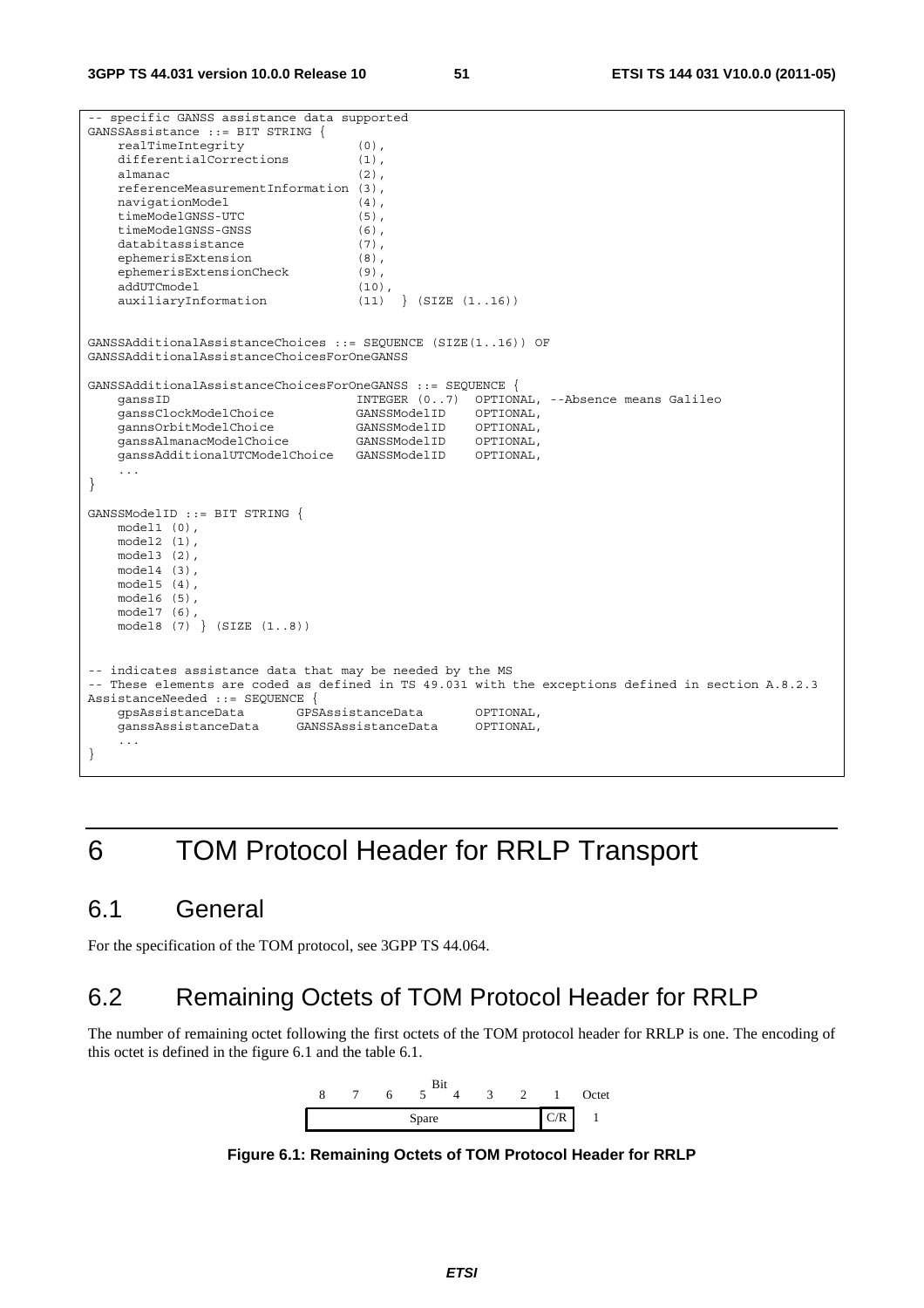| C/R | UI frame information field                             |
|-----|--------------------------------------------------------|
| O   | Command (SMLC to MS) or Final Response (MS to<br>SMLC) |
|     | Not Command or Final Response                          |

The setting of the C/R flag is provided by the sending RRLP entity, for further details see 3GPP TS 43.059.

The Spare bits shall be ignored by the receiver and set to 0 by the sender. If a protocol header with more than one remaining octet of the TOM protocol header is received, the additional octets after the first remaining octet shall be ignored by the receiver.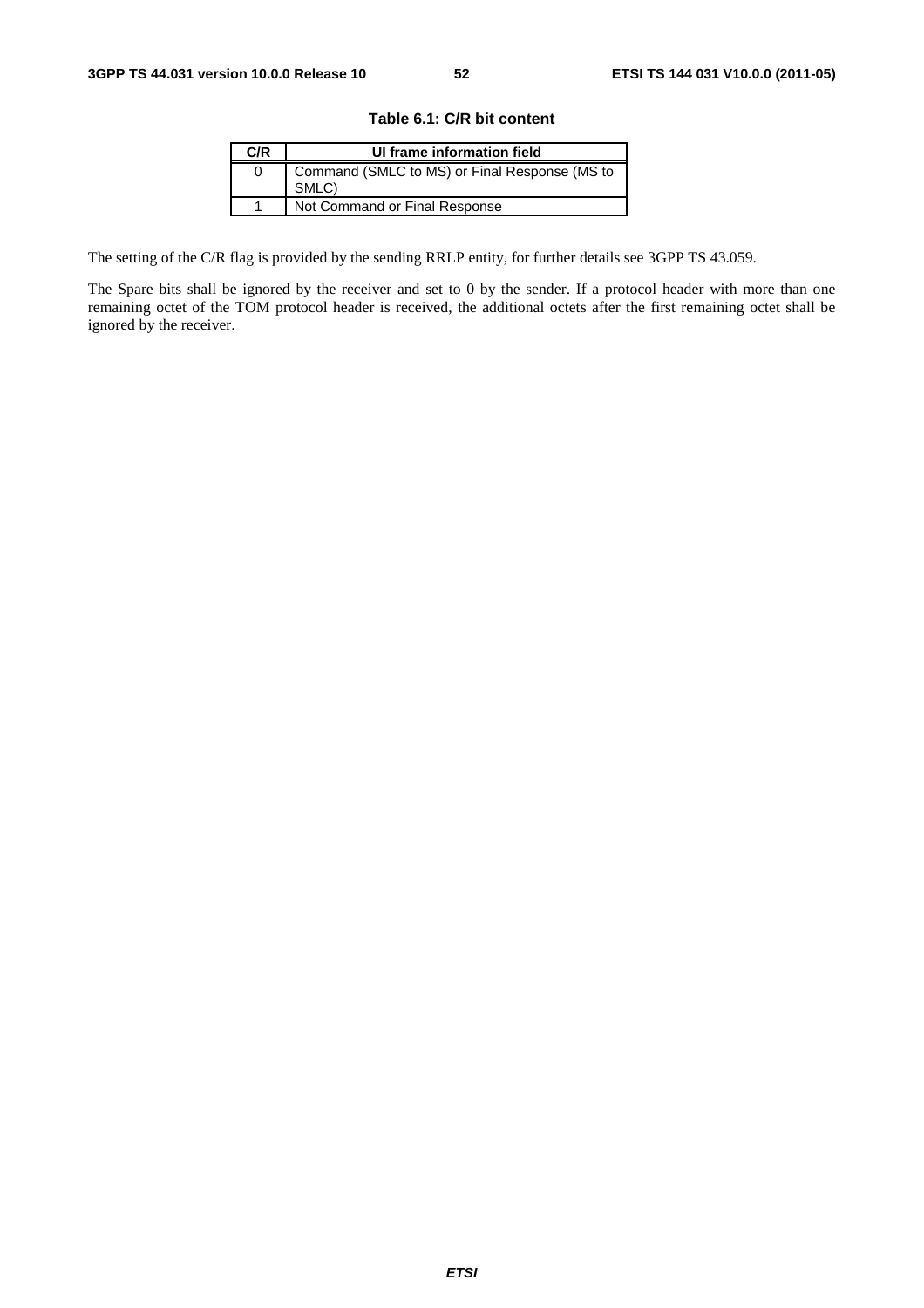## Annex A (informative): Description of Components

## A.1 Introduction

This annex describes the contents of components.

## A.2 Measure Position Request

### A.2.1 General

The Measure Position Request is a RRLP component from the SMLC to the MS. This component is common to E-OTD,GPS and GANSS (Galileo and Additional Navigation Satellite Systems) location methods. As a response to this component, the MS performs E-OTD,GPS or GANSS measurements and possibly calculates its own position, if the MS and/or the network support these options. It contains the following elements.

| <b>Element</b>                         | <b>Type/Reference</b>                    | <b>Presence</b> |
|----------------------------------------|------------------------------------------|-----------------|
| Positioning Instructions               | Positioning Instructions 2.2.1           | м               |
| E-OTD Reference BTS for                | E-OTD Reference BTS for Assistance       | Ω               |
| Assistance Data                        | Data 2.2.2                               |                 |
| E-OTD Measurement Assistance           | E-OTD Measurement Assistance Data        | Ω               |
| Data                                   | 2.2.3                                    |                 |
| <b>E-OTD Measurement Assistance</b>    | E-OTD Measurement Assistance Data        | Ω               |
| Data for System Information List       | for System Information List 2.2.4        |                 |
| <b>GPS Assistance Data</b>             | GPS Assistance Data 4.2.4                | O               |
| Additional GPS Assistance Data         | Additional GPS Assistance Data 4.2.4c    | O               |
| <b>GPS Time Assistance Measurement</b> | <b>GPS Time Assistance Measurement</b>   | Ω               |
| Request                                | Request 2.2.4a                           |                 |
| <b>GPS Reference Time Uncertainty</b>  | GPS Reference Time Uncertainty 2.2.4b    | O               |
| <b>Velocity Request</b>                | Velocity Request 2.2.4c                  | O               |
| <b>Extended Reference</b>              | Extended Reference 2.2.5                 | O               |
| <b>GANSS Positioning Method</b>        | <b>GANSS Positioning Method Element</b>  | റ               |
| Element                                | 2.2.1a                                   |                 |
| <b>GANSS Carrier-Phase</b>             | <b>GANSS Carrier-Phase Measurement</b>   | റ               |
| <b>Measurement Request</b>             | Request 2.2.4d                           |                 |
| <b>GANSS TOD - GSM Time</b>            | <b>GANSS TOD - GSM Time Association</b>  | റ               |
| <b>Association Request</b>             | Request 2.2.4e                           |                 |
| <b>GANSS Multi-frequency</b>           | <b>GANSS Multi-frequency Measurement</b> | റ               |
| <b>Measurement Request</b>             | Request 2.2.4g                           |                 |
| <b>GANSS Assistance Data</b>           | GANSS Assistance Data 4.2.6              | O               |
| Required Response Time                 | Required Response Time 2.2.4f            | Ω               |

### **Table A.1: Measure Position Request component content**

### A.2.2 Elements

### A.2.2.1 Positioning Instructions Element

The purpose of Positioning Instructions element is to express the allowed/required location method(s), and to provide information required QoS. This element is mandatory in the Measure Position Request message, and contains the following fields:

### **Method Type**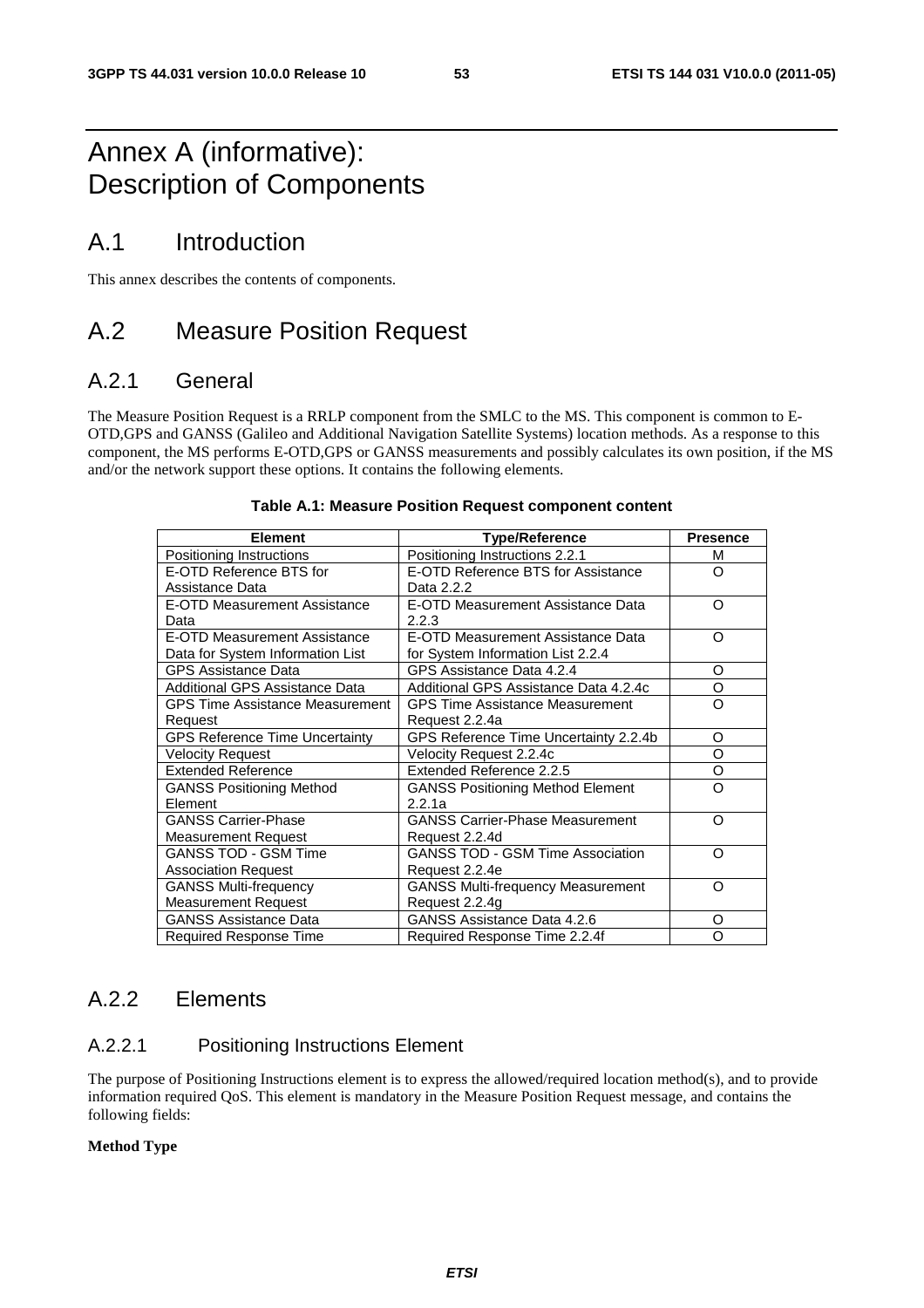This field indicates whether MS based or assisted version is allowed/requested. If the Positioning Methods field includes more than one method, the Method Type applies to all of them. This field is mandatory, and has the following values:

'0': MS assisted;

- '1': MS based;
- '2': MS based is preferred, but MS assisted is allowed;
- '3': MS assisted is preferred, but MS based is allowed.

In GPS positioning methods, "MS based" may indicate either MS Based Assisted GPS method or Conventional GPS method. If "MS based is indicated with no GPS assistance data then the MS may interpret this as either Conventional GPS or MS based A-GPS without assistance data. The same interpretation applies also to the GANSS positioning method.

### **Positioning Methods**

This field indicates which location method or methods should be used. This field is mandatory.

'0': E-OTD;

'1': GPS;

'2': E-OTD or GPS (i.e. both can be reported).

NOTE: If the selected positioning method is "GPS" or "E-OTD or GPS", the field GANSS Positioning Method, if present in a Measure Position Request component, indicates request of GANSS method and indicates the allowed satellite systems.

### **Response Time**

This field indicates the desired response time. However, when performing measurements, the desired response time may be exceeded. This field is mandatory.

The response time is  $2^N$  seconds, where N is the value in this field. Thus the desired maximum response time can be 1, 2, 4, 8, 16, 32, 64, or 128 seconds.

Range: 0-7

### **Accuracy**

This field indicates the required accuracy of the location estimate. This is field is mandatory when Method Type is '1', '2', or '3' and optional when Method Type is '0'.

This field is 7 bit Uncertainty Code as defined in 3GPP TS 23.032.

### **Multiple Sets**

This field indicates whether MS is requested to send multiple *E-OTD/GPS/GANSS Measurement Information Sets*. The maximum number of measurement sets is three. This is field is mandatory. MS is expected to include the current measurement set. Additionally MS may include historical measurement sets, or measure new additional sets if the response time allows that.

- '0': multiple IEs can be send;
- '1': sending of multiple sets is not allowed.

#### **Environment Characterization**

Environment Characterization field provides the MS with information about expected multipath and NLOS in the current area. This field is optional.

- '0': possibly heavy multipath and NLOS conditions (e.g. bad urban or urban).
- '1': no or light multipath and usually LOS conditions (e.g. suburban or rural).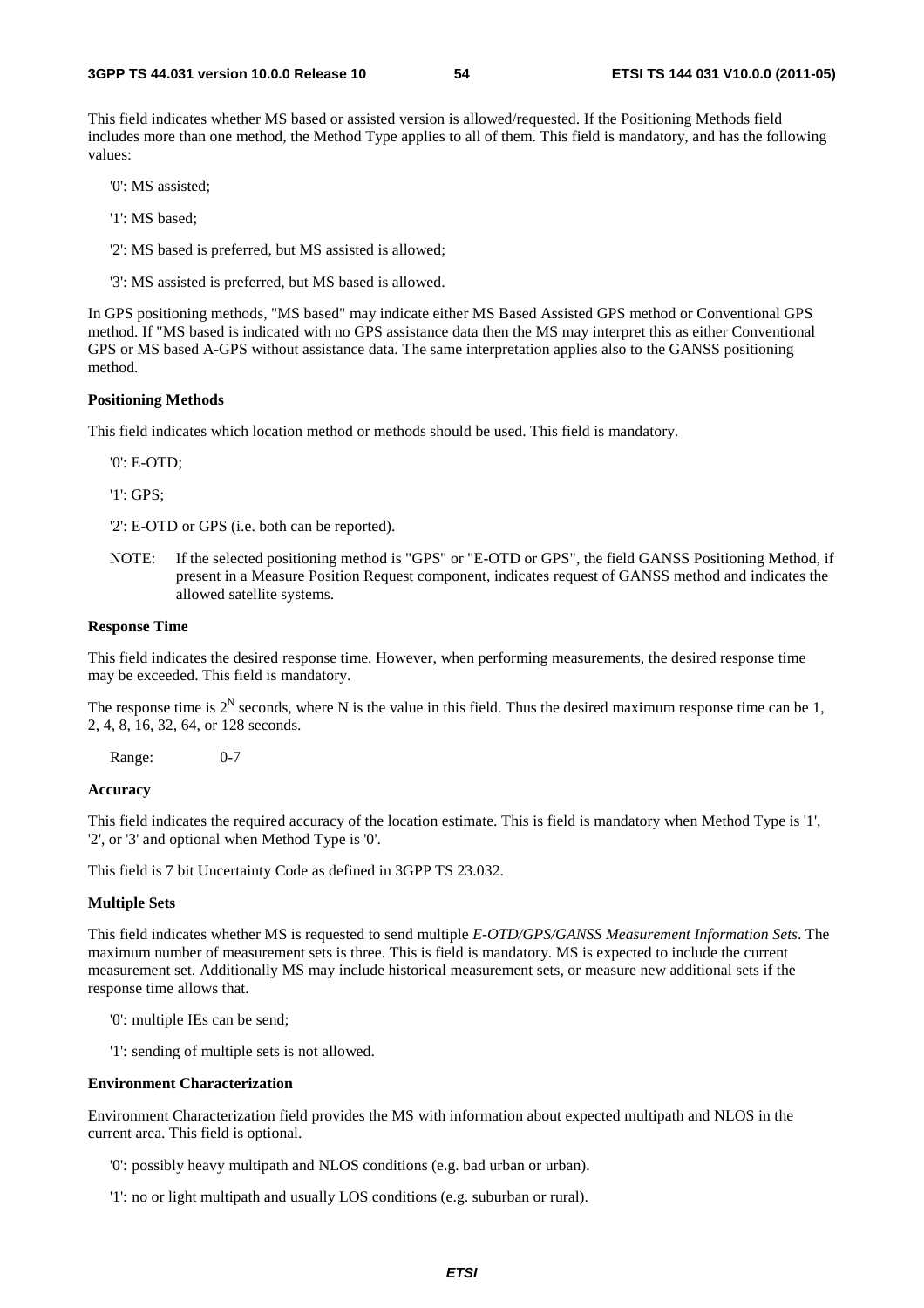'2': not defined or mixed environment.

'3': reserved for future use.

### A.2.2.1a GANSS Positioning Method Element

This bit map indicates the satellite systems allowed by the SMLC corresponding to allowance of "GPS" in the Positioning Methods field. Each bit is of type Boolean, where TRUE ("1") means the particular satellite system is allowed. For example EOTD + Galileo method can be indicated by setting "E-OTD or GPS" in Positioning Methods and setting only the "bit 1" to TRUE value in the GANSS Positioning Method element. The MS shall not request assistance data or report measurements for the systems that are not indicated in the bit map.

NOTE: Bit 0 of this bit map shall not be the only one set to TRUE ("1").

| 'bit $0$ ':    | GPS:                             |
|----------------|----------------------------------|
| 'bit $1$ ':    | Galileo:                         |
| "bit $2$ ":    | SBAS (WAAS, EGNOS, MSAS, GAGAN); |
| "bit $3$ ":    | Modernized GPS (L1C, L2C, L5);   |
| "bit $4$ ":    | QZSS;                            |
| "bit $5$ ":    | GLONASS:                         |
| "bit $6-15$ ": | Reserved for future GNSSes.      |

### A.2.2.2 E-OTD Reference BTS for Assistance Data Element

The RTD and 51 multiframe offset values in the E-OTD Measurement Assistance Data element and the E-OTD Measurement Assistance Data for System Information List element are calculated relative to the BTS indicated in this element. Also the E-OTD Measurement Assistance data for System Information List element, if present, refers to the System Information Neighbor List of this reference BTS.

Inclusion of this parameter is mandatory for E-OTD since it is not possible to reliably default to the current serving BTS for the target MS, as there is a small chance that the SMLC does not know this. If the E-OTD Measurement Assistance data for System Information List element is present, the current serving cell must be the same as reference BTS identified in this element.

### **BCCH Carrier**

This field indicates the absolute RF channel number of BCCH of the reference BTS. This field is mandatory.

Range: 0 - 1023

### **BSIC**

This field indicates the BSIC (Base Station Identity Code) of the reference BTS. This field is mandatory.

Range: 0 - 63

### **Time Slot Scheme**

The Time Slot Scheme field indicates the type of transmission scheme the reference BTS is using. If the MS measures BTSs signals from time slots other than 0 or 4, and it is informed about the burst length schemes used by BTSs, then it can compensate for the possible error. (This is necessary if the MS averages bursts from different time slots, and the BTS uses varying lengths of bursts.) This field is mandatory.

 $0'$  = all time slots are 156,25 bits long.

 $'1'$  = time slots 0 and 4 are 157 bits long and other time slots are 156 bits long.

### **BTS Position**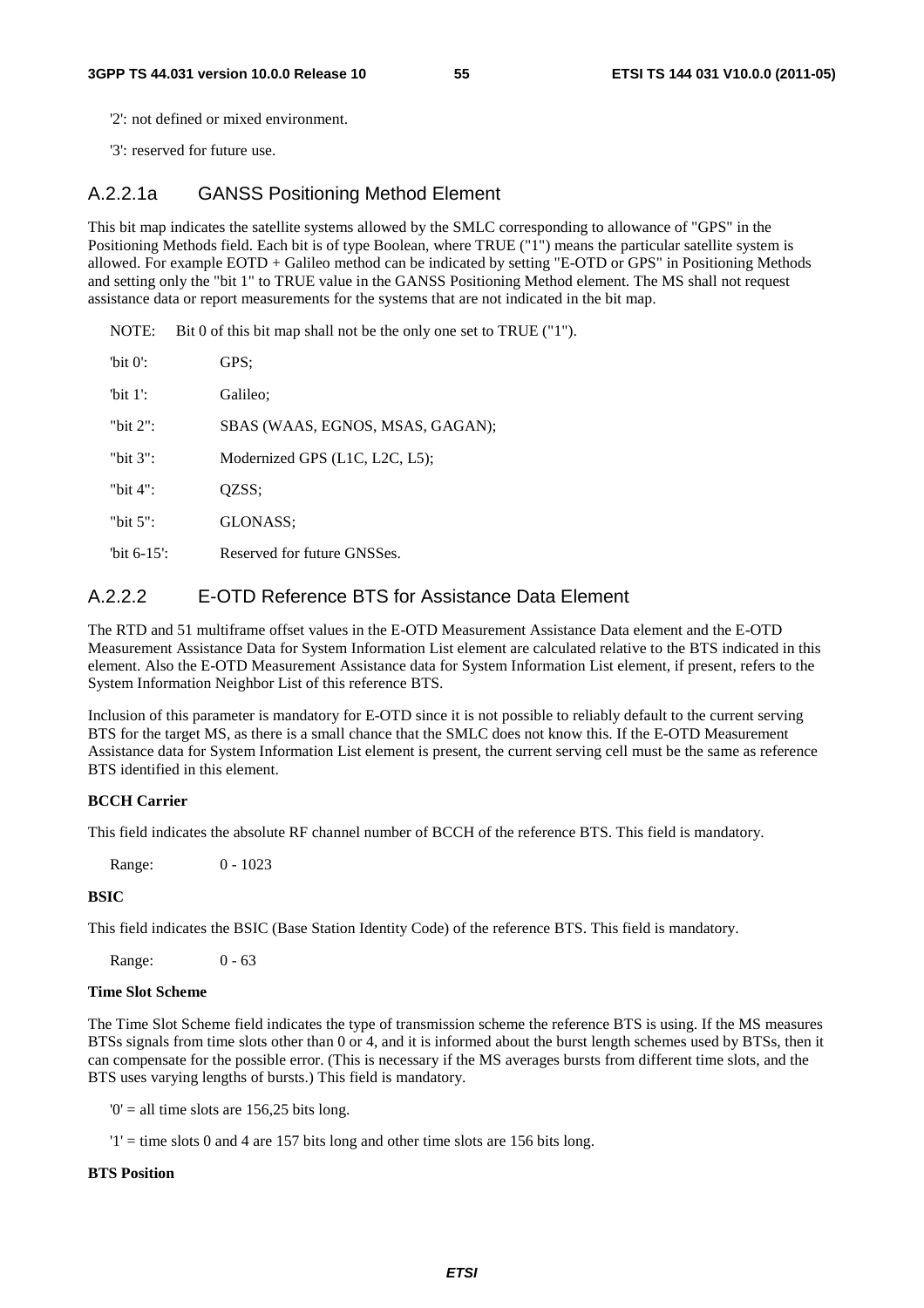This field contains the BTS position in the format defined in 3GPP TS 23.032. This field is optional, but should be present for MS based E-OTD positioning. The allowed shapes are:

- ellipsoid point;
- ellipsoid point with altitude and uncertainty ellipsoid.

### A.2.2.3 E-OTD Measurement Assistance Data Element

This element identifies BTSs that are used for E-OTD measurements. This element helps the MS to make measurements from neighbor BTS (even below decoding level). This element is optional in the Measure Position Request component. The presence of this element means that the MS should try to measure the E-OTD values between the reference BTS and the BTSs identified in this element.

This element is used to deliver E-OTD measurement assistance data for those BTSs, that are not included in the System Information Neighbor List of the reference BTS, if necessary.

The RTD and 51 multiframe offset values are calculated relative to the BTS indicated in the E-OTD Reference BTS for Assistance Data element. This element contains the following fields.

### **Number of BTSs**

This field indicates how many BTSs are included in this IE. This field is mandatory. The maximum number of BTSs in this message for whom the assistance data can be given is 16 (reference BTS and 15 neigbour BTSs). Thus the sum of **Number of BTSs** field in this IE and total amount of **E-OTD Neighbor present** bits with value '1' in **E-OTD Measurement Assistance Data for System Information List IE** can be at a maximum 15.

Range: 1 to 15.

The following fields are repeated for the number of BTSs included in the Number of BTSs field.

### **BCCH Carrier**

This field indicates the absolute RF channel number of BCCH of the particular BTS. This field is mandatory.

Range: 0 - 1023

### **BSIC**

This field indicates the BSIC (Base Station Identity Code) of the particular BTS. This field is mandatory.

Range: 0 - 63

### **Multiframe Offset**

This field indicates the frame difference between the start of the 51 multiframes frames being transmitted from this BTS and the reference BTS. The multiframe offset is defined as  $T_{BTS}$  -  $T_{Ref}$ , where  $T_{BTS}$  is the time of the start of the 51 multiframe in the BTS in question, and  $T_{\text{Ref}}$  is the time of the start of the 51 multiframe in the reference BTS. This field is mandatory. Multiframe Offset may be used to calculate the Expected Multiframe Offset (the Multiframe Offset value that MS is expected to measure between this BTS and reference BTS in its current estimated location).

Expected Multiframe Offset = (Multiframe Offset + Adjustment) modulo 51

| Adjustment $=$        | 1 if Rough RTD - Expected OTD $>= 850$       |
|-----------------------|----------------------------------------------|
| $\text{Adjustment} =$ | -1 if Rough RTD - Expected OTD $=<$ -850     |
| Adjustment $=$        | 0 if -400 =< Rough RTD - Expected OTD =< 400 |

If the Rough RTD - Expected OTD is not within any of the ranges above, an error has occurred and the Expected OTD should be ignored and no Expected Multiframe Offset can be calculated.

Range: 0 - 51

Usable range of Multiframe Offset value is 0 - 50. The Multiframe Offset value 51 shall not be encoded by the transmitting entity and shall be treated by the receiving entity as 0.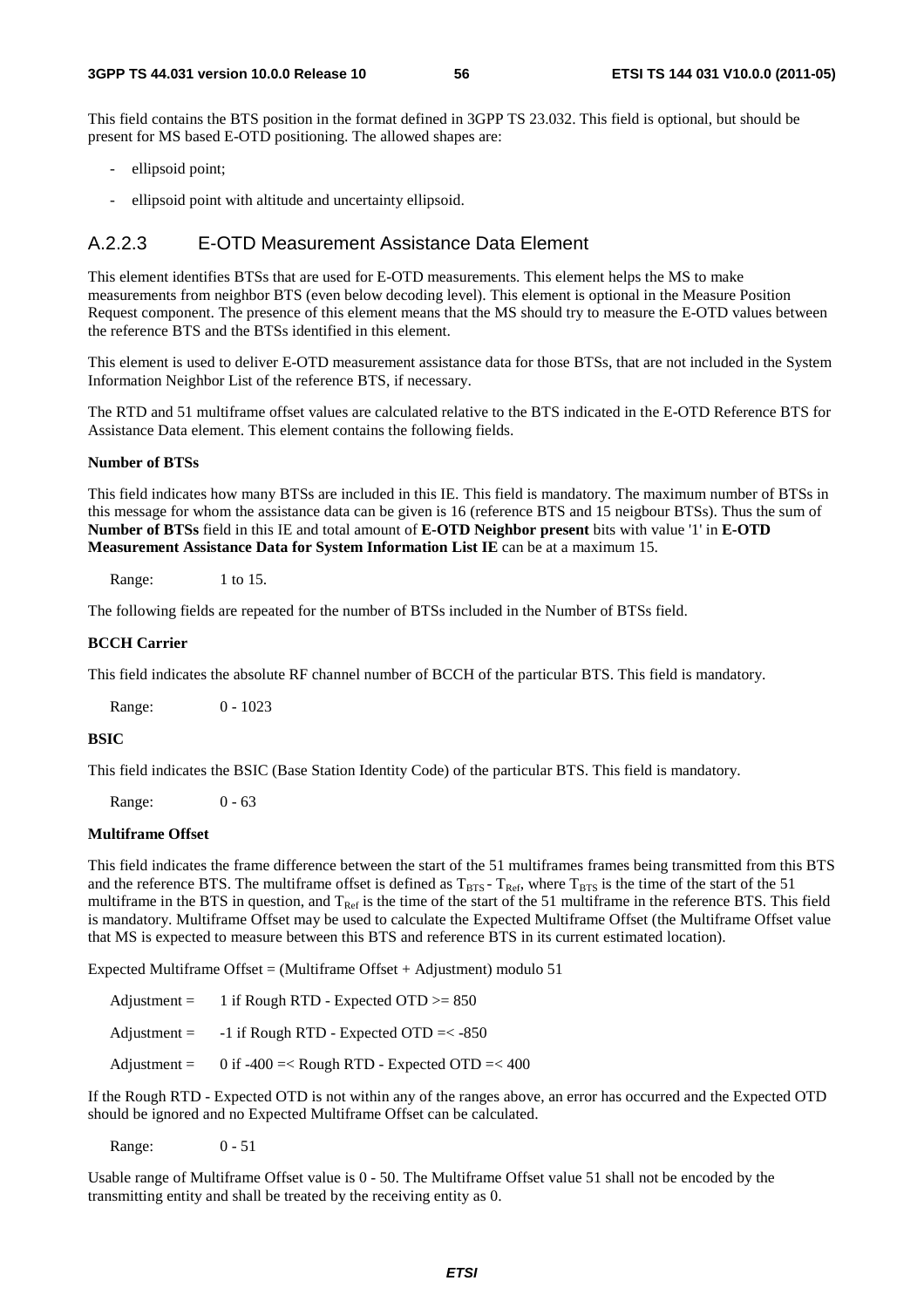### **Time Slot Scheme**

The Time Slot Scheme field indicates the type of transmission scheme the particular BTS is using. If the MS measures BTSs signals from time slots other than 0 or 4, and it is informed about the burst length schemes used by BTSs, then it can compensate for the possible error. (This is necessary if the MS averages bursts from different time slots, and the BTS uses varying lengths of bursts.) This field is mandatory.

 $0'$  = all time slots are 156,25 bits long.

 $'1'$  = time slots 0 and 4 are 157 bits long and other time slots are 156 bits long.

### **Rough RTD**

This field indicates the rough RTD value between this BTS and reference BTS. The used resolution is 1 bits. This RTD value is the RTD value of TS0s (i.e. the difference in starting of TS0), not only the RTD between starts of bursts. The RTD is defined as  $T_{BTS}$  -  $T_{Ref}$ , where  $T_{BTS}$  is the time of the start of TS0 in the BTS in question, and  $T_{Ref}$  is the time of the start of the TS0 in the reference BTS. This field is mandatory.

Range: 0 - 1250

Usable range of Rough RTD value is 0 - 1249. The Rough RTD value 1250 shall not be encoded by the transmitting entity and shall be treated by the receiving entity as 0.

Accurate RTD values are needed for MS based E-OTD, i.e. when the MS calculates its own position.

#### **Expected OTD**

This field indicates the OTD value that MS is expected to measure between this BTS and reference BTS in its current estimated location. SMLC can estimate MS's location roughly e.g. based on serving BTS coordinates, TA, and possibly some other information. The used resolution is 1 bits. This OTD value is the OTD value of TS0s (i.e. the difference in starting of TS0), not only the OTD between starts of bursts. The OTD is defined as  $T_{BTS}$ - T<sub>Ref</sub>, where T<sub>BTS</sub> is the time of the start of TS0 in the BTS in question, and  $T_{\text{Ref}}$  is the time of the start of the TS0 in the reference BTS. This is element is Release 98 extension and it is an optional element included in Release98-Ext IE. SMLC shall send this element to MS supporting MS Assisted or MS Based E-OTD.

Range: 0 - 1250

Usable range of Expected OTD value is 0 - 1249. The Expected OTD value 1250 shall not be encoded by the transmitting entity and shall be treated by the receiving entity as 0.

#### **Uncertainty Of Expected OTD**

This field indicates the uncertainty in Expected OTD value. The uncertainty is related to SMLC"s estimation of MS"s location. The uncertainty defines following search window for MS, that it can use to speed up the OTD measurements:

Expected OTD - Uncertainty < measured OTD < Expected OTD + Uncertainty.

This is element is Release 98 extension and it is an optional element included in Release98-Ext IE. SMLC shall send this element to MS supporting MS Assisted or MS Based E-OTD.

Range is 0 - 7 with following encoding:

| 'O' | $0 <$ uncertainty $\leq 2$ bit;  |
|-----|----------------------------------|
| '1' | $2$ < uncertainty $\leq$ 4 bit;  |
| '2' | $4$ < uncertainty $\leq 8$ bit;  |
| '3' | $8$ < uncertainty $\leq 12$ bit; |
| '4' | $12$ < uncertainty <= 16 bit;    |
| '5' | $16$ < uncertainty <= 22 bit;    |
| '6' | $22$ < uncertainty <= 30 bit;    |
| '7' | uncertainty $>$ 30 bit.          |

NOTE: If uncertainty in MS's location is x bits, uncertainty in Expected OTD is  $2*x$  (in the worst case). When the uncertainty is given with value "7" no upper bound exist for the uncertainty.

The following fields tell the coordinates of neighbor BTSs that are used for E-OTD measurements, and also fine RTD values. This information allows the MS to calculate its own location. These fields (Fine RTD, Relative north, Relative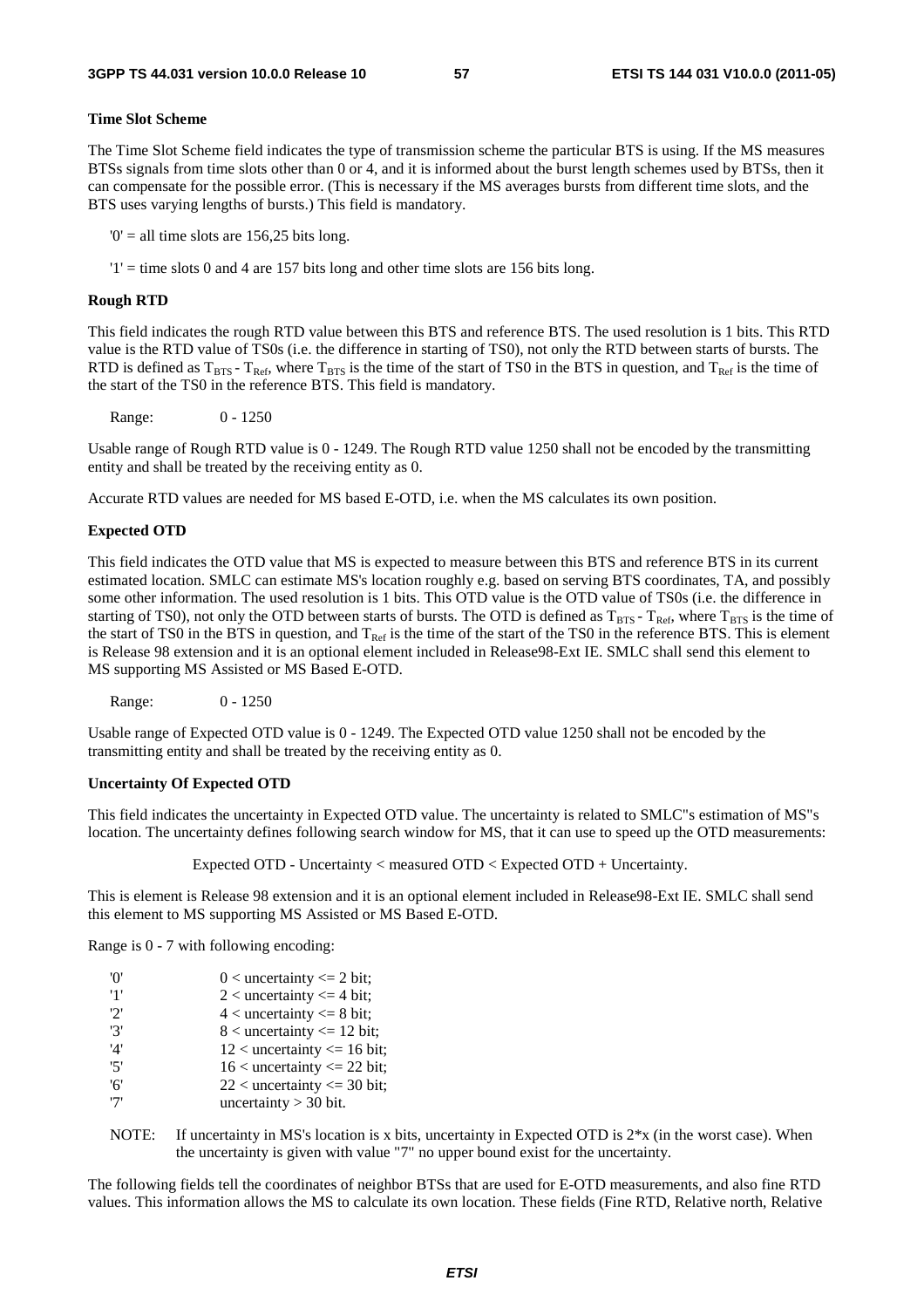east and Relative altitude) are optional. All of Fine RTD, Relative north, and Relative east fields must be present, if some of them is included.

### **Fine RTD**

This field indicates the fine RTD value between this BTS and reference BTS. It provides the 1/256 bit duration resolution to the value expressed in the corresponding Rough RTD field. This RTD value is the RTD value of TS0s (i.e. the difference in starting of TS0), not only the RTD between starts of bursts. The RTD is defined as  $T_{BTS} - T_{Ref}$ , where  $T_{BTS}$  is the time of the start of TS0 in the BTS in question, and  $T_{Ref}$  is the time of the start of the TS0 in the reference BTS. This field is optional.

Range: 0 - 255

### **Relative North**

This field indicates the distance of the neighbor BTS from the reference BTS in north- (negative values mean south) direction. This field is optional. The units are 0,03 seconds. The used reference ellipsoid is WGS 84 ellipsoid.

Range: -200000...200000

### **Relative East**

This field indicates the distance of the neighbor BTS from the reference BTS in east (negative values mean west) direction. This field is optional. The units are 0,03 seconds. The used reference ellipsoid is WGS 84 ellipsoid.

Range: -200000 ... 200000

### **Relative Altitude**

This field indicates the altitude of the neighbor BTS relative to the reference BTS in meters. This field is optional.

Range: -4000... 4000 meters

### A.2.2.4 E-OTD Measurement Assistance Data for System Information List Element

This element identifies those BTSs in the System Information Neighbor List that are used for E-OTD measurements. The System Information Neighbor Lists, to which this assistance data is given, are System Information Neighbor Lists that are sent in the dedicated mode, packet idle mode, packet transfer mode, or dual transfer mode. This element helps the MS to make measurements from those neighbor BTS (even below decoding level). This element is optional in the Measure Position Request component. The presence of this element means that the MS should use the BTSs identified here to the E-OTD measurements.

The RTD and 51 multiframe offset values are calculated relative to the reference BTS. This element contains the following fields.

### **Number of Neighbors**

This field indicates how many neighbors are included in this IE.

Range: 1-32

The following fields are repeated for the number indicated in the Number of Neighbors field.

### **E-OTD Neighbor present**

This field indicates whether the information concerning a certain BTS in the Neighbor List is present. Altogether no more than 15 BTS can have the indication "Neighbor is included". The maximum number of BTSs in this message for whom the assistance data can be given is 16 (reference BTS and 15 neigbour BTSs). Thus the sum of total amount of **E-OTD Neighbor present** bits with value '1' in this IE and **Number of BTSs** field in **E-OTD Measurement Assistance Data IE** can be at a maximum 15.

- '0' Neighbor not included;
- '1' Neighbor is included.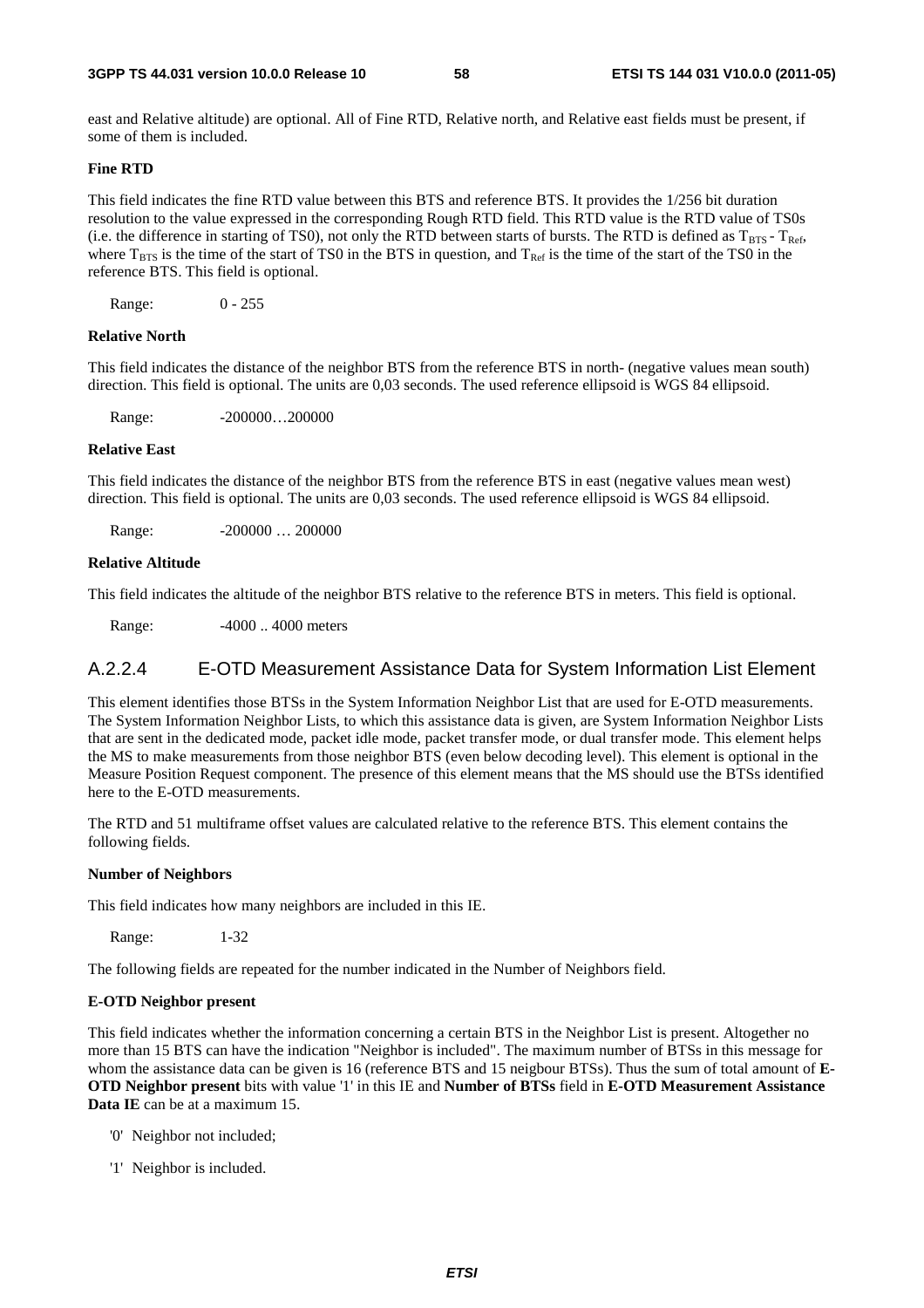The following fields (BSIC, Multiframe Offset, Time Slot Sscheme and Rough RTD) are included if E-OTD neighbor present field is set to '1'.

#### **BSIC**

This field indicates the BSIC (Base Station Identity Code) of the particular BTS. This field is mandatory.

Range: 0 - 63

### **Multiframe Offset**

This field indicates the frame difference between the start of the 51 multiframes frames being transmitted from this BTS and the reference BTS. The multiframe offset is defined as  $T_{\rm BTS}$  -  $T_{\rm Ref}$ , where  $T_{\rm BTS}$  is the time of the start of the 51 multiframe in the BTS in question, and  $T_{Ref}$  is the time of the start of the 51 multiframe in the reference BTS. This field is mandatory. Multiframe Offset may be used to calculate the Expected Multiframe Offset (the Multiframe Offset value that MS is expected to measure between this BTS and reference BTS in its current estimated location).

Expected Multiframe Offset = (Multiframe Offset + Adjustment) modulo 51

| $\text{Adjustment} =$ | 1 if Rough RTD - Expected OTD $>= 850$                      |
|-----------------------|-------------------------------------------------------------|
| $\text{Adjustment} =$ | $-1$ if Rough RTD - Expected OTD $=< -850$                  |
|                       | Adjustment = $0$ if -400 =< Rough RTD - Expected OTD =< 400 |
| Range:                | $0 - 51$                                                    |

Usable range of Multiframe Offset value is 0 - 50. The Multiframe Offset value 51 shall not be encoded by the transmitting entity and shall be treated by the receiving entity as 0.

### **Time Slot Scheme**

The Time Slot Scheme field indicates the type of transmission scheme the particular BTS is using. If the MS measures BTSs signals from time slots other than 0 or 4, and it is informed about the burst length schemes used by BTSs, then it can compensate for the possible error. (This is necessary if the MS averages bursts from different time slots, and the BTS uses varying lengths of bursts.) This field is mandatory.

 $0' =$  all time slots are 156,25 bits long;

 $'1'$  = time slots 0 and 4 are 157 bits long and other time slots are 156 bits long.

### **Rough RTD**

This field indicates the RTD value between this BTS and the reference BTS. The used resolution is 1 bit. This RTD value is the RTD value of TS0s (i.e. the difference in starting of TS0), not only the RTD between starts of bursts. The RTD is defined as  $T_{BTS}$  -  $T_{Ref}$ , where  $T_{BTS}$  is the time of the start of TS0 in the BTS in question, and  $T_{Ref}$  is the time of the start of the TS0 in the reference BTS. This field is mandatory.

Range: 0 - 1250

Usable range of Rough RTD value is 0 - 1249. The RoughRTD value 1250 shall not be encoded by the transmitting entity and shall be treated by the receiving entity as 0.

### **Expected OTD**

This field indicates the OTD value that MS is expected to measure between this BTS and reference BTS in its current estimated location. SMLC can estimate MS's location roughly e.g. based on serving BTS coordinates, TA, and possibly some other information. The used resolution is 1 bits. This OTD value is the OTD value of TS0s (i.e. the difference in starting of TS0), not only the OTD between starts of bursts. The OTD is defined as  $T_{BTS}$  -  $T_{Ref}$ , where  $T_{BTS}$  is the time of the start of TS0 in the BTS in question, and  $T_{Ref}$  is the time of the start of the TS0 in the reference BTS. This element is Release 98 extension and it is an optional element included in Release98-Ext IE. SMLC shall send this element to MS supporting MS Assisted or MS Based E-OTD.

Range: 0 - 1250

Usable range of Expected OTD value is 0 - 1249. The Expected OTD value 1250 shall not be encoded by the transmitting entity and shall be treated by the receiving entity as 0.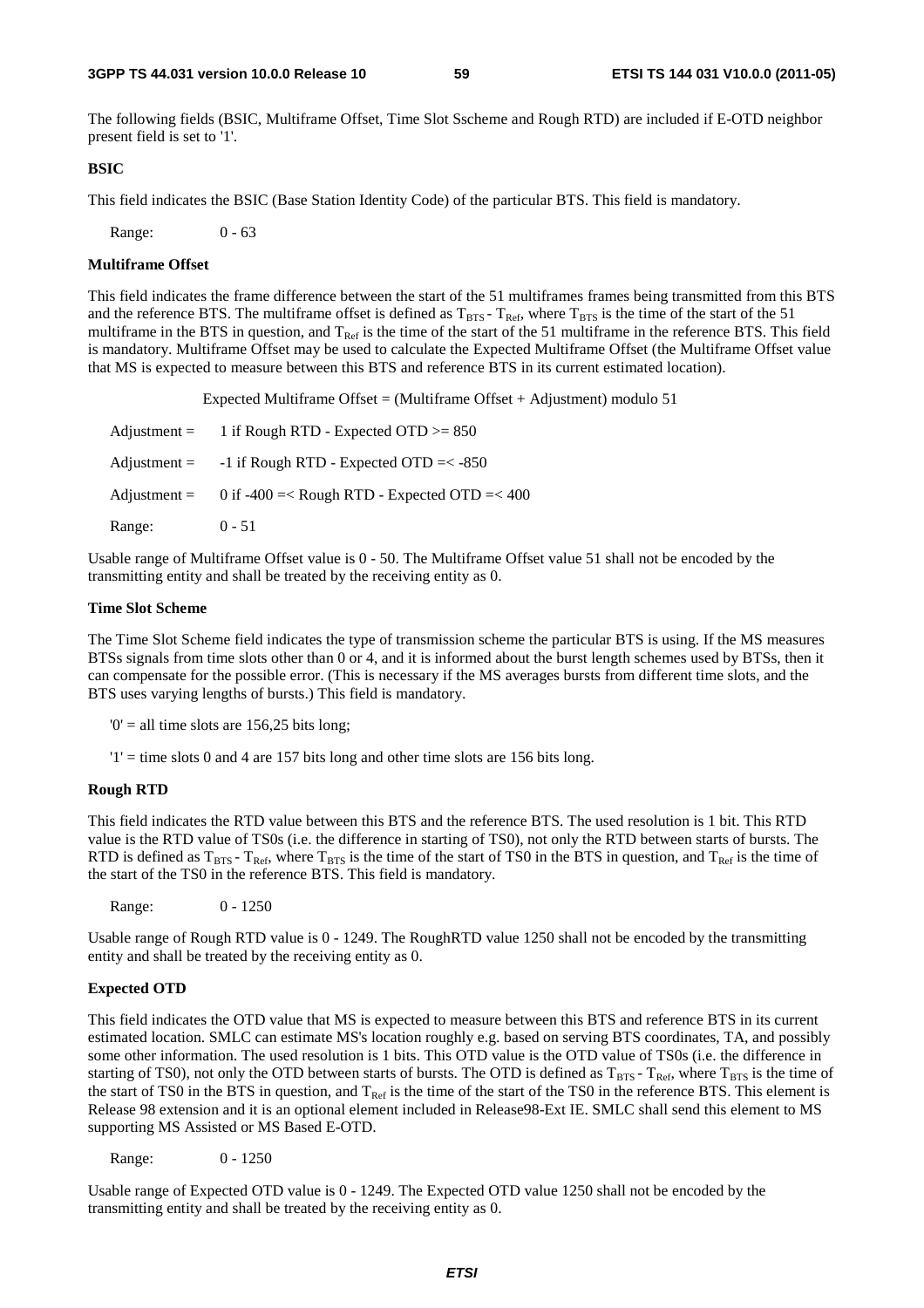### **Uncertainty Of Expected OTD**

This field indicates the uncertainty in Expected OTD value. The uncertainty is related to SMLC"s estimation of MS"s location. The uncertainty defines following search window for MS, that it can use to speed up the OTD measurements:

Expected OTD - Uncertainty < measured OTD < Expected OTD + Uncertainty.

This element is Release 98 extension and it is an optional element included in Release98-Ext IE. SMLC shall send this element to MS supporting MS Assisted or MS Based E-OTD.

Range is 0 - 7 with following encoding:

| 'O' | $0$ < uncertainty <= 2 bit;      |
|-----|----------------------------------|
| '1' | 2 < uncertainty $\leq$ 4 bit;    |
| '2' | $4$ < uncertainty $\leq 8$ bit;  |
| '3' | $8$ < uncertainty $\leq 12$ bit; |
| '4' | $12$ < uncertainty <= 16 bit;    |
| '5' | $16$ < uncertainty <= 22 bit;    |
| '6' | $22$ < uncertainty <= 30 bit;    |
| '7' | uncertainty $>$ 30 bit.          |

NOTE: If uncertainty in MS's location is x bits, uncertainty in Expected OTD is 2\*x (in the worst case). When the uncertainty is given with value "7" no upper bound exist for the uncertainty.

The following fields tell the coordinates of neighbor BTSs that are used for E-OTD measurements, and also fine RTD values. This information allows the MS to calculate its own location. These fields (Fine RTD, Relative north, Relative east and Relative altitude) are optional. All of Fine RTD, Relative north, and Relative east fields must be present, if some of them is included.

### **Fine RTD**

This field indicates the fine RTD value between this BTS and reference BTS. It provides the 1/256 bit duration resolution to the value expressed in the corresponding Rough RTD field. This RTD value is the RTD value of TS0s (i.e. the difference in starting of TS0), not only the RTD between starts of bursts. The RTD is defined as  $T_{BTS}$  -  $T_{Ref}$ , where  $T_{\text{BTS}}$  is the time of the start of TS0 in the BTS in question, and  $T_{\text{Ref}}$  is the time of the start of the TS0 in the reference BTS. This field is optional.

Range: 0 - 255

### **Relative North**

This field indicates the distance of the neighbor BTS from the reference BTS in north- (negative values mean south) direction. This field is optional. The units are 0,03 seconds. The used reference ellipsoid is WGS 84 ellipsoid.

Range: -200000...200000

#### **Relative East**

This field indicates the distance of the neighbor BTS from the reference BTS in east (negative values mean west) direction. This field is optional. The units are 0,03 seconds. The used reference ellipsoid is WGS 84 ellipsoid.

Range: -200000 ... 200000

### **Relative Altitude**

This field indicates the altitude of the neighbor BTS relative to the reference BTS in meters. This field is optional.

Range:  $-4000$ ... 4000 meters

### A.2.2.4a GPS Time Assistance Measurement Request element

This component does not have any information contents. If this component is present, the MS is requested to return GPS time assistance measurements.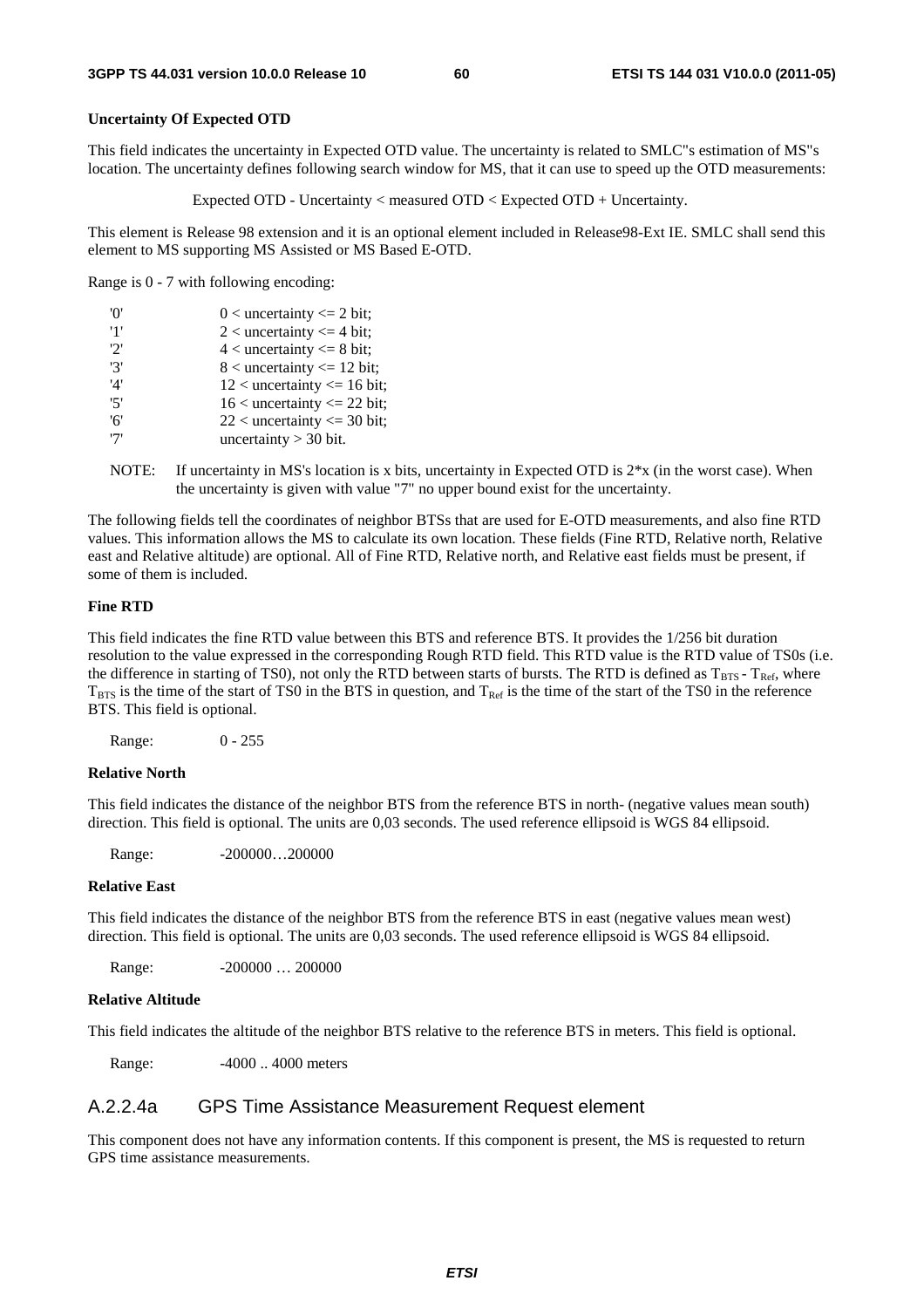### A.2.2.4b GPS Reference Time Uncertainty element

This element provides the accuracy of the relation GPS and GSM time in the Reference Time field in GPS Assistance Data IE. If GPS TOW is the given GPS time, then the true GPS time, corresponding to the provided GSM time as observed at the MS location, lies in the interval (GPS TOW - GPS Reference Time Uncertainty, GPS TOW + GPS Reference Time Uncertainty). An entity that supports this element shall always include it when appropriate. This means that when the element is expected but is not received, lack of support at the sender can be assumed and some implementation dependent default interpretation can then be applied.

The uncertainty *r*, expressed in microseconds, is mapped to a number K, with the following formula:

$$
r = C^*(( (1+x)^K )-1)
$$

with  $C = 0.0022$  and  $x = 0.18$ . With  $0 \le K \le 127$ , a suitably useful range between 0 and 3 second is achieved for the uncertainty, while still being able to code down to values as small as 0,3 nanoseconds. To encode any higher value of uncertainty than that corresponding in the above formula to  $K=127$ , the same value,  $K=127$ , shall also be used. The uncertainty is then coded on 7 bits, as the binary encoding of K.

| Value of uncertainty |
|----------------------|
| 0 nanoseconds        |
| $0.396$ nanoseconds  |
| $0,863$ nanoseconds  |
|                      |
| 8,64 microseconds    |
|                      |
| $\geq$ 2,96 seconds  |
|                      |

### **Table A.1a: Example values for the GPS Reference Time Uncertainty Parameter Format**

### A.2.2.4c Velocity Request element

If this element is present, the MS is requested to return a velocity estimate along with the location estimate. Requesting velocity does not guarantee its delivery, if conditions support its availability and it is requested it will be provided.

### A.2.2.4d GANSS Carrier-Phase Measurement Request Element

This component does not have any information contents. If this component is present, the MS is requested to return carrier phase measurements in the GANSS Measurement Information IE.

### A.2.2.4e GANSS TOD - GSM Time Association Request Element

This component does not have any information contents. If this component is present, the MS is requested to return GANSS TOD - GSM time association measurements. Only either GPS Timing Assistance Measurement Request Element or GANSS TOD - GSM Time Association Measurement Request should be present in Measure Position Request.

### A.2.2.4f Required Response Time

This element indicates the maximum response time that shall be allowed for the positioning request in the MS. When this element is received, the MS shall send an RRLP Measure Position Response before the required response time has elapsed.

When this element is received, the MS shall ignore the Response Time field in the Positioning Instructions element.

The Required Response Time has a value from 1 to 128 seconds.

### A.2.2.4g GANSS Multi-frequency Measurement Request Element

This component does not have any information contents.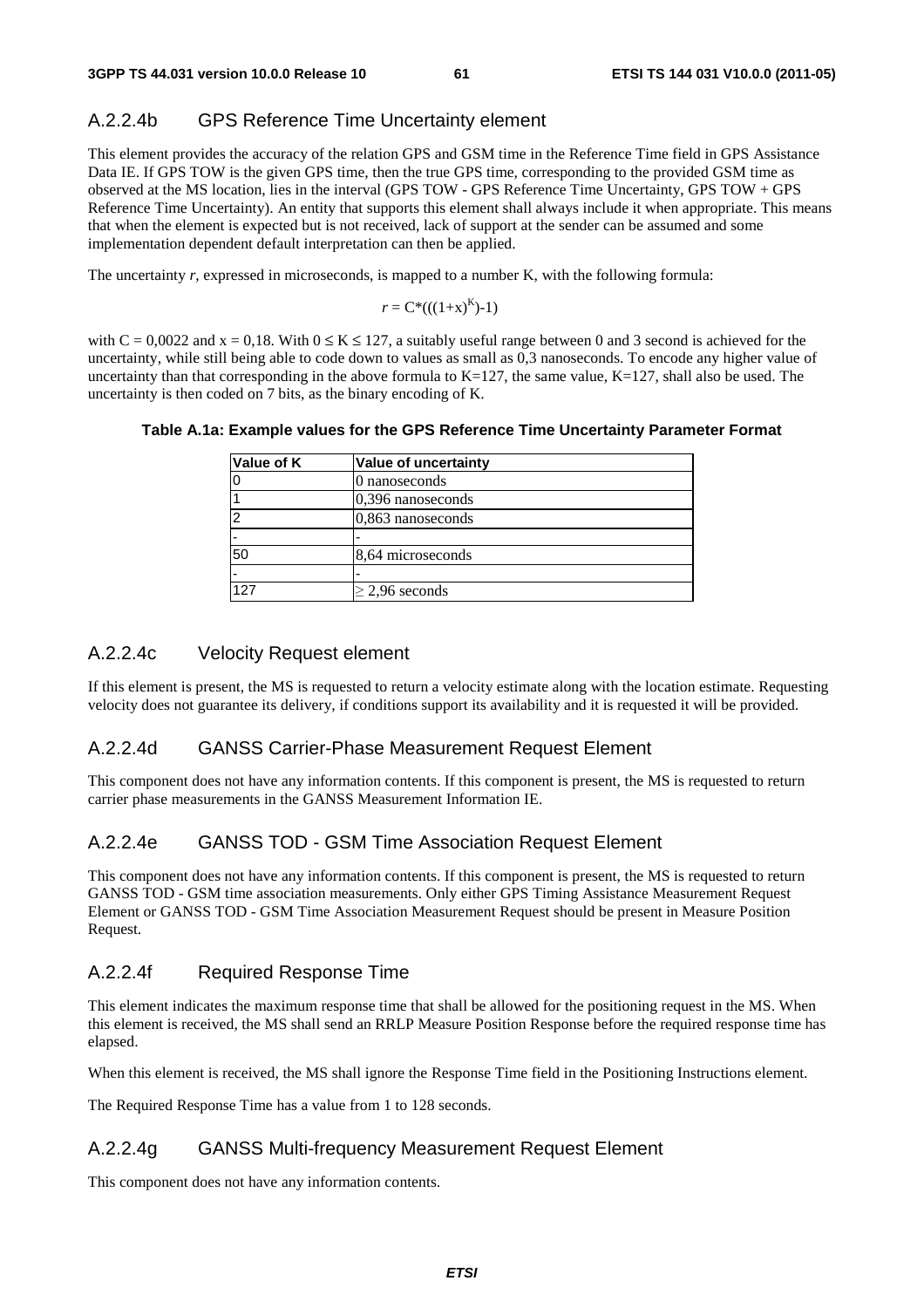If this component is present, the MS is requested to return measurements performed on multiple GANSS signal types if the MS supports this capability. If this component is not present, the MS shall report only one signal type for each GANSS.

If SMLC has indicated supported signal types in Positioning Capability Request, the MS shall only report signals that are supported by SMLC.

### A.2.2.5 Extended Reference IE

This element is mandatory in any RRLP Measure Position Request component, any RRLP Assistance Data component, any RRLP Positioning Capability Request component and any RRLP Positioning Capability response component.

NOTE: For reasons of backward compatibility, the IE is not defined for a Release 4 or earlier SMLC and would be ignored, when received, by a Release 4 or earlier MS. Additionally, other requirements associated with this IE would not be supported by a Release 4 or earlier MS or SMLC.

The Extended Reference IE contains the following elements:

- SMLC code: an integer in the range 0-63 distinguishing any SMLC from other neighbour SMLCs in the same Routing Area. Each SMLC is assigned a specific SMLC ID value. The values assigned to neighbour SMLCs in the same Routing Area between which inter-NSE cell change is possible should be different.
- Transaction ID: an integer in the range 0-262143 distinguishing different RRLP transactions in different MSs currently being served by the same SMLC. An SMLC shall assign a different transaction ID to each currently open RRLP transaction for positioning and assistance data delivery among all target MSs. When any RRLP transaction for any MS is completed in the SMLC (e.g. the MS has sent a correctly formatted RRLP Measure Position Response or Assistance Data Ack.) or if the transaction is aborted (e.g. SMLC timeout on an RRLP response), the associated transaction ID value shall become free and may be later assigned to a new RRLP transaction by the SMLC. When any transaction ID value becomes free, an SMLC should attempt to wait for at least 128 seconds (the maximum defined RRLP response time from an MS) before reassigning the same value.

## A.3 Measure Position Response

### A.3.1 General

The Measure Position Response is a RRLP component from the MS to the network. It is the response to the Measure Position Request. It contains the following elements. One of the five elements containing measurement data or location estimate (*E-OTD Measurement Information*, *Location Information*, *GPS Measurement Information, GANSS Measurement Information or GANSS Location Information)* or *Location Information Error element* must be included.

| <b>Element</b>                          | <b>Type/Reference</b>                       | <b>Presence</b> |
|-----------------------------------------|---------------------------------------------|-----------------|
| <b>Multiple Sets</b>                    | Multiple Sets 3.2.1                         |                 |
| Reference BTS Identity                  | Reference BTS Identity 3.2.2                |                 |
| E-OTD Measurement Information           | E-OTD Measurement Information 3.2.3         | ∩               |
| Location Information                    | Location Information 3.2.4                  | ∩               |
| <b>GPS Measurement Information</b>      | GPS Measurement Information 3.2.5           | Ω               |
| <b>Location Information Error</b>       | Location Information Error 3.2.6            | C               |
| <b>GPS Time Assistance Measurements</b> | GPS Time Assistance Measurements 3.2.6a     | ∩               |
| <b>Velocity Estimate</b>                | Velocity Estimate 3.2.6b                    | Ω               |
| <b>Extended Reference</b>               | Extended Reference 3.2.7                    | C               |
| <b>Uplink RRLP Pseudo Segmentation</b>  | Uplink RRLP Pseudo Segmentation Indication  | C               |
| Indication                              | 3.2.8                                       |                 |
| <b>GANSS Location Information</b>       | <b>GANSS Location Information 3.2.9</b>     | ∩               |
| <b>GANSS Measurement Information</b>    | <b>GANSS Measurement Information 3.2.10</b> |                 |

### **Table A.2: Measure Position Response component content**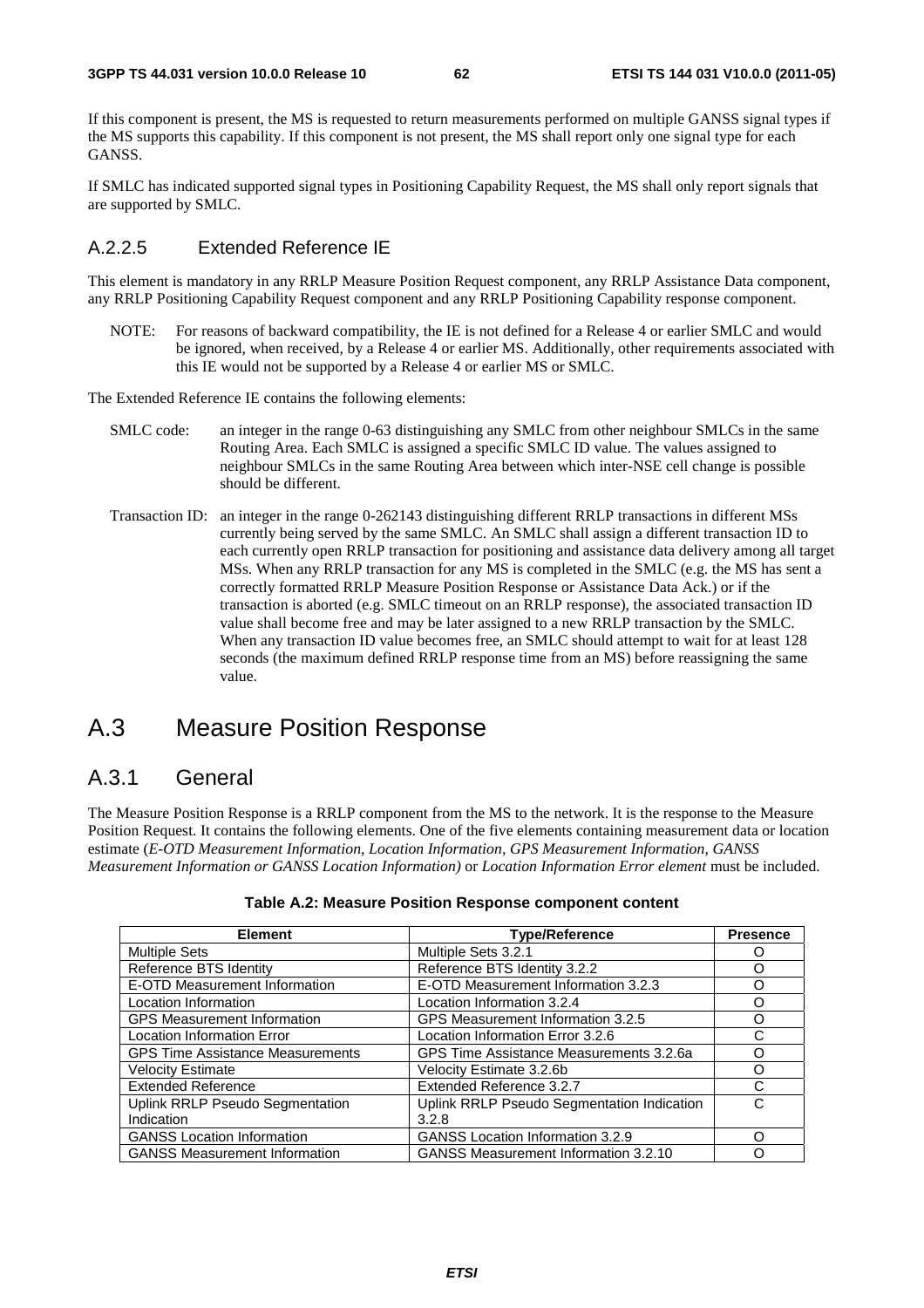## A.3.2 Elements

### A.3.2.1 Multiple Sets Element

This element indicates how many E-OTD Measurement Information sets, GPS Measurement Information sets or GANSS Measurement Information sets, and Reference BTS Identities are included to this element. This element is optional. If this element is absent, a single measurement set is included.

### **Number of E-OTD/GPS/GANSS Measurement Information Sets**

This field indicates the number of *Number of E-OTD/GPS/GANSS Measurement Information* sets included to this component. This field is mandatory. If two or more types of measurement elements are present, then there are the equal number of them, and each pair has the same reference BTS.

Range: 2 - 3

### **Number of Reference BTS**

This field indicates the number of reference BTSs used in this component. This field is mandatory.

Range: 1-3

### **Reference BTS relation to Measurement Elements**

This field indicates how the reference BTSs listed in this element relate to measurement sets later in this component. This field is conditional and included only if Number of E-OTD/GPS/GANSS Measurement Information Sets is '3' and Number of Reference BTSs is '2'.

- '0' = First reference BTS is related to first and second E-OTD/GPS/GANSS Measurement Information Sets, and second reference BTS is related to third E-OTD/GPS Measurement Information Sets.
- '1' = First reference BTS is related to first and third E-OTD/GPS/GANSS Measurement Information Sets, and second reference BTS is related to second E-OTD/GPS/GANSS Measurement Information Sets.
- '2' = First reference BTS is related to first E-OTD/GPS/GANSS Measurement Information Sets, and second reference BTS is related to second and third E-OTD/GPS/GANSS Measurement Information Sets.

If this field is not included, the relation between reference BTS and Number of E-OTD/GPS/GANSS Measurement Information Sets is as follows:

- if there are three sets and three reference BTSs -> First reference BTS relates to first set, second reference BTS relates to second set, and third reference BTS relates to third set;
- if there are two sets and two reference BTS -> First reference BTS relates to first set, and second reference BTS relates to second set;
- if there is only one reference BTS and 1-3 sets -> this reference BTS relates to all sets.

### A.3.2.2 Reference BTS Identity Element

This element identifies the reference BTS(s). This element is conditional to the number of reference BTSs. It is mandatory, if there is more than one reference BTS, and optional otherwise. If this element is not included, the Reference BTS, used in other elements, is the current serving BTS of MS. If this element is included, the BTSs defined here are used as Reference BTSs in all other elements.

*The following fields are repeated for the number of reference BTSs included in the Number of Reference BTS field.* 

### **CellIdType**

This field indicates is the identity method of the Reference BTS. This field is mandatory within this element.

- '0' = Cell identity is told using BSIC and BCCH carrier.
- '1' = Cell identity is told using CI, and the LAC is the same as the current serving BTS.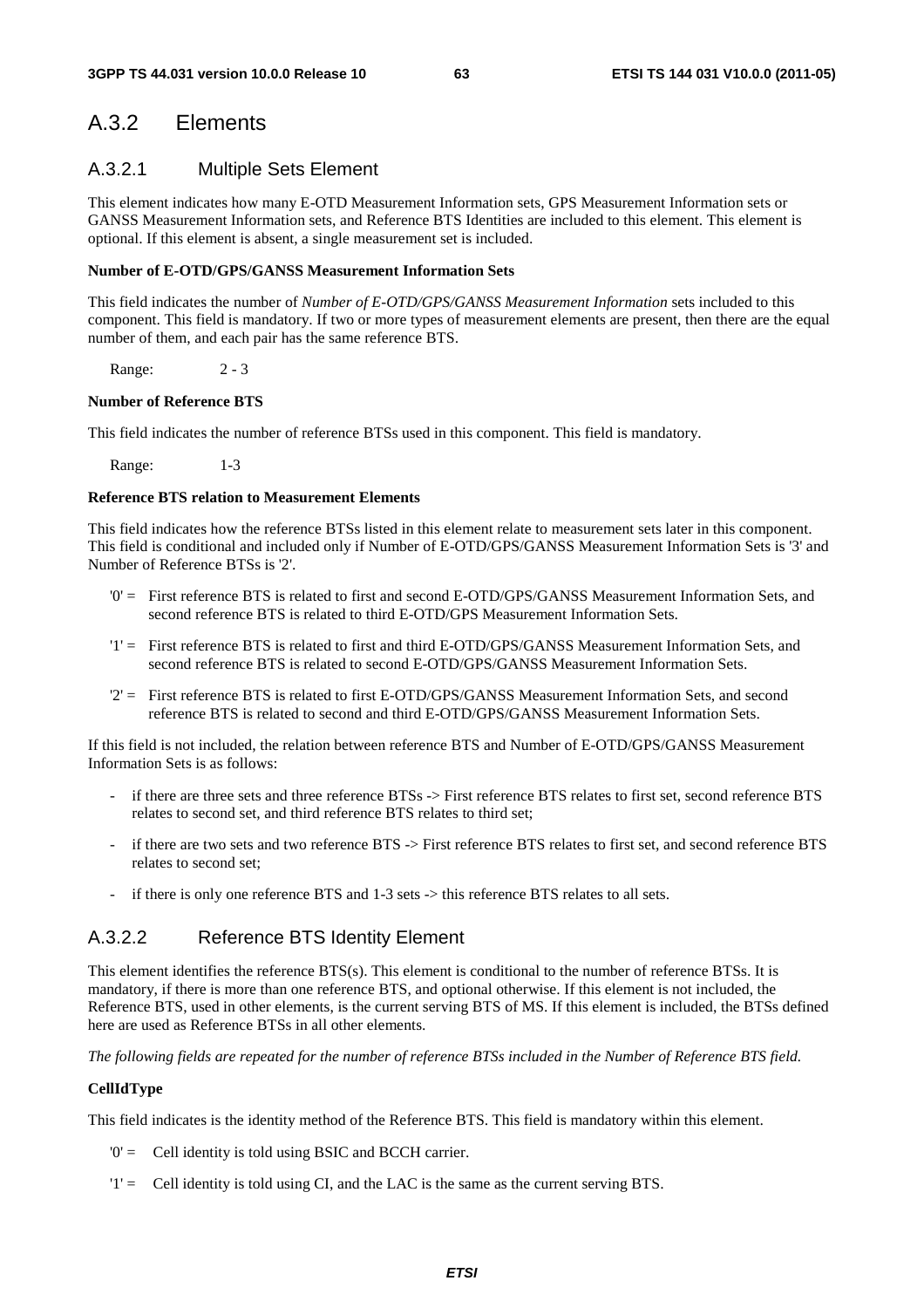- $2'$  = Cell identity is told using an index referring to the BTS listed in the Measure Position Request component (the indicated reference BTS is 1)
- '3' = Cell identity is told using an index referring to the BTS listed in the BCCH allocation list (System Information Neighbor Lists) of the serving BTS. This type of reference identity shall not be used by the MS unless it has received the "E-OTD Measurement Assistance Data for System Information List Element" from the SMLC for this cell.

'4' = Cell identity is told using CI, and the LAC.

### **Reference LAC**

This field indicates the Location Area Code of the reference BTS. The purpose of the Location Area Code is to identify a location area. This field is conditional, and included, if CellIDType field is '4'.

Range: 0 - 65535

#### **Reference CI**

This field indicates the Cell Identity value of the reference BTS. The purpose of the Cell Identity value is to identify a cell within a location area. This field is conditional, and included, if CellIDType field is '1' or '4'.

Range: 0 - 65535

#### **Reference BCCH Carrier**

This field indicates the absolute RF channel number of the BCCH of the reference base station. BCCH carrier field is conditional and is included only if CellIdType is set '0'.

Range: 0 - 1023

#### **Reference BSIC**

This field indicates the BSIC (Base Station Identity Code of the base station).

BSIC field is conditional and is included only if CellIdType is set '0' or '3'.

Range: 0 - 63

### **Request Index**

This field indicates an index identifying the reference BTS by referring to the BTSs listed in the Measure Position Request component (the indicated reference BTS in the Measure Position Request component has the index value 1, and possible next BTS '2', and so on )

This field is conditional and included only if CellIdType is set to '2'.

Range: 1-16

#### **System Info Index**

This field indicates an index identifying the reference BTS by referring to the BCCH allocation list (System Information Neighbor List) of the serving BTS .

This field is conditional and included only if CellIdType is set to '3'.

Range: 1-32

### A.3.2.3 E-OTD Measurement Information Element

The purpose of the E-OTD Measurement Information element is to provide OTD measurements of signals sent from the reference and neighbor based stations. The length of this element depends on the number of neighbor cells for which OTD measurements have been collected. This element is optional in the Measure Position Response component. It is included in the Measure Position Response component, if the network has requested the mobile to perform the MS assisted E-OTD method. BTSs which cannot be measured or whose measurements are excessively inaccurate need not be reported. The MS may include measurements for other BTSs not given in the assistance data by the SMLC.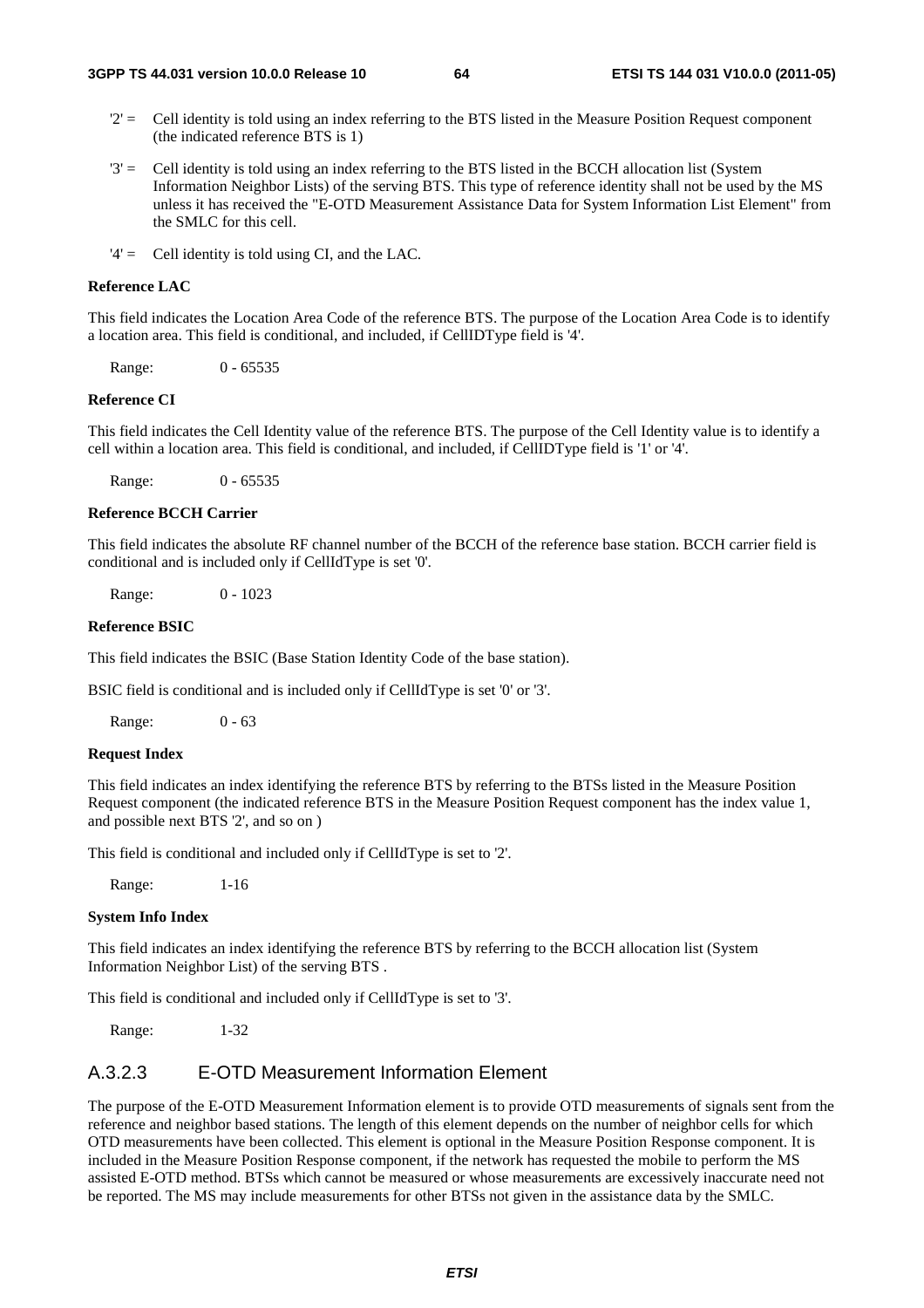The E-OTD and 51 multiframe offset values are reported relative to the reference BTS as defined in the previous subclauses.

The following fields are repeated for each measurement set.

### **Reference Frame Number**

This field indicates the frame number of the last measured burst from the reference BTS modulo 42432. This information can be used as a time stamp for the measurements. This field is mandatory.

Range: 0 - 42431

### **Reference Time Slot**

Reference Time Slot indicates the time slot modulo 4 relative to which the MS reports the reference BTS measurements. This field is mandatory.

Range: 0 to 3

NOTE 1: If MS does not know timeslot scheme, the MS reports the used timeslot. MS can only report results based on one time slot  $(N)$  or two time slots  $(N \text{ and } N+4)$ . If the MS knows the timeslot scheme, it can make measurements from several timeslots and reports that the used timeslot is zero (and makes correction).

#### **Reference Quality**

Reference Quality field includes the standard deviation of the TOA measurements from the reference BTS with respect to  $T_{\text{Ref}}$  (where  $T_{\text{Ref}}$  is the time of arrival of signal from the reference BTS used to calculate the OTD values). This field is optional. The Reference Quality field can be used to evaluate the reliability of E-OTD measurements in the SMLC and in weighting of the E-OTD values in the location calculation.

Following linear 5 bit encoding is used:

| '00000' | $0 - (R*1-1)$ meters;   |         |
|---------|-------------------------|---------|
| '00001' | $R*1 - (R*2-1)$ meters; |         |
| '00010' | $R*2 - (R*3-1)$         | meters: |
|         |                         |         |
| '11111' | $R*31$ meters or more.  |         |

where R is the resolution defined by Std Resolution field. For example, if R=20 meters, corresponding values are 0 - 19 meters, 20 - 39 meters, 40 - 59 meters, …, 620+ meters.

#### **Number of Measurements**

Number of Measurements for the Reference Quality field is used together with Reference Quality to define quality of the reference base site TOA. The field indicates how many measurements have been used in the MS to define the standard deviation of the measurements. Following 3 bit encoding is used:

| $'000'$ : | $2-4:$      |
|-----------|-------------|
| $'001'$ : | $5-9$ ;     |
| $'010'$ : | $10-14$ ;   |
| $'011'$ : | $15 - 24$ ; |
| $'100'$ : | $25 - 34$ ; |
| $'101'$ : | $35 - 44:$  |
| $'110'$ : | $45 - 54$ : |
| '111':    | 55 or more. |

This field is optional.

### **Std Resolution**

Std Resolution field includes the resolution used in Reference Quality field and Std of EOTD Measurements field. Encoding on 2 bits as follows:

| 'OO' | 10 meters: |
|------|------------|
| '01' | 20 meters; |
| '10' | 30 meters; |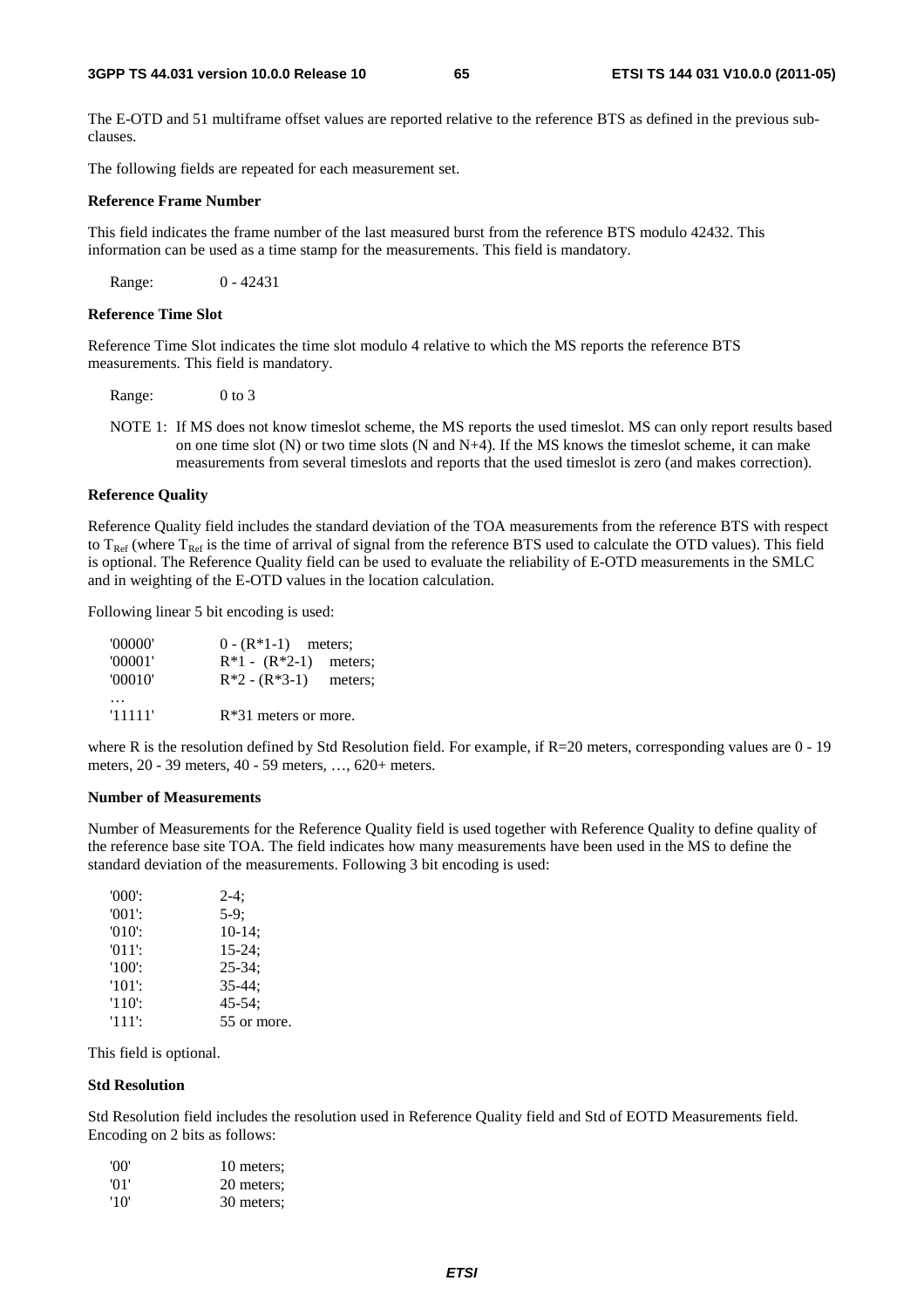'11' Reserved.

This field is mandatory.

### **TA Correction**

This field indicates the estimate of the time difference between the moment that the MS uses to adjust its internal timing for reception and transmission (e.g. corresponding to maximum energy) and the estimate of the reception of the first arriving component from the serving BTS. This value can be used as a correction by the SMLC to the Timing Advance (TA) value when the distance between the MS and the serving BTS is estimated based on TA.

The value *TACor* in this field corresponds to the TA Correction in bit periods as follows:

- TA Correction in bit periods = *TACor*/64 -8.

TA Correction has the resolution of 1/64 bit period, and the range - 8 … +7 bit periods. Negative TA Correction in bits indicates that the first signal component from the serving BTS is estimated to arrive before the moment used for communication. This field is optional.

Range: 0-960

### **Number of Measured Neighbors**

This field indicates the number of different neighbor BTSs. This field is mandatory.

Range: 0 - 10

NOTE 2: If the MS can not measure any neighbor BTSs, then this value is set to '0'.

*The following fields are repeated for the number of BTSs included in the Number of Measured Neighbors field.* 

### **Neighbor Identity Present**

The presence of this field is conditional, it shall not be present in the first set. It is mandatory for the other sets. This field indicates whether the identity information (i.e. CellIDType and possibly Neighbor CI / Neighbor BCCH Carrier / Neighbor BSIC / Neighbor Multiframe Offset / Request Index / System Info Index fields) concerning a certain BTS is present or whether the BTS identity is given as reference to the first measurement set.

- '0' Identity information not included, and identity of this BTS is same as the identity of BTS in first set with same sequence number.
- '1' Identity information is included.

### **CellIdType**

This field indicates is the identity method of the cell. This field is conditional, and included if Neighbor Identity Present is '1'**.** If CellIdType field is not present, the following fields can not be present either: Neighbor CI, Neighbor BCCH Carrier, Neighbor BSIC, Neighbor Multiframe Offset, Request Index, System Info Index.

- '0' = Cell identity is told using BSIC and BCCH carrier.
- '1' = Cell identity is told using CI, and the LAC is the same as the current serving BTS.
- '2' = Cell identity is told using 51 Multiframe offset and BCCH carrier.
- '3' = Cell identity is told using an index referring to the BTS listed in the Measure Position Request component (the indicated reference BTS is 1).
- '4' = Cell identity is told using an index referring to the BTS listed in the BCCH allocation list (System Information Neighbor Lists) of the serving BTS. This type of neighbor identity shall not be used by the MS unless it has received the "E-OTD Measurement Assistance Data for System Information List Element" from the SMLC for this cell.
- $5'$  = Cell identity is told using CI and the LAC.
- NOTE: The MS can decide which of these methods to use. The CellIdType '3' and '4' are preferred.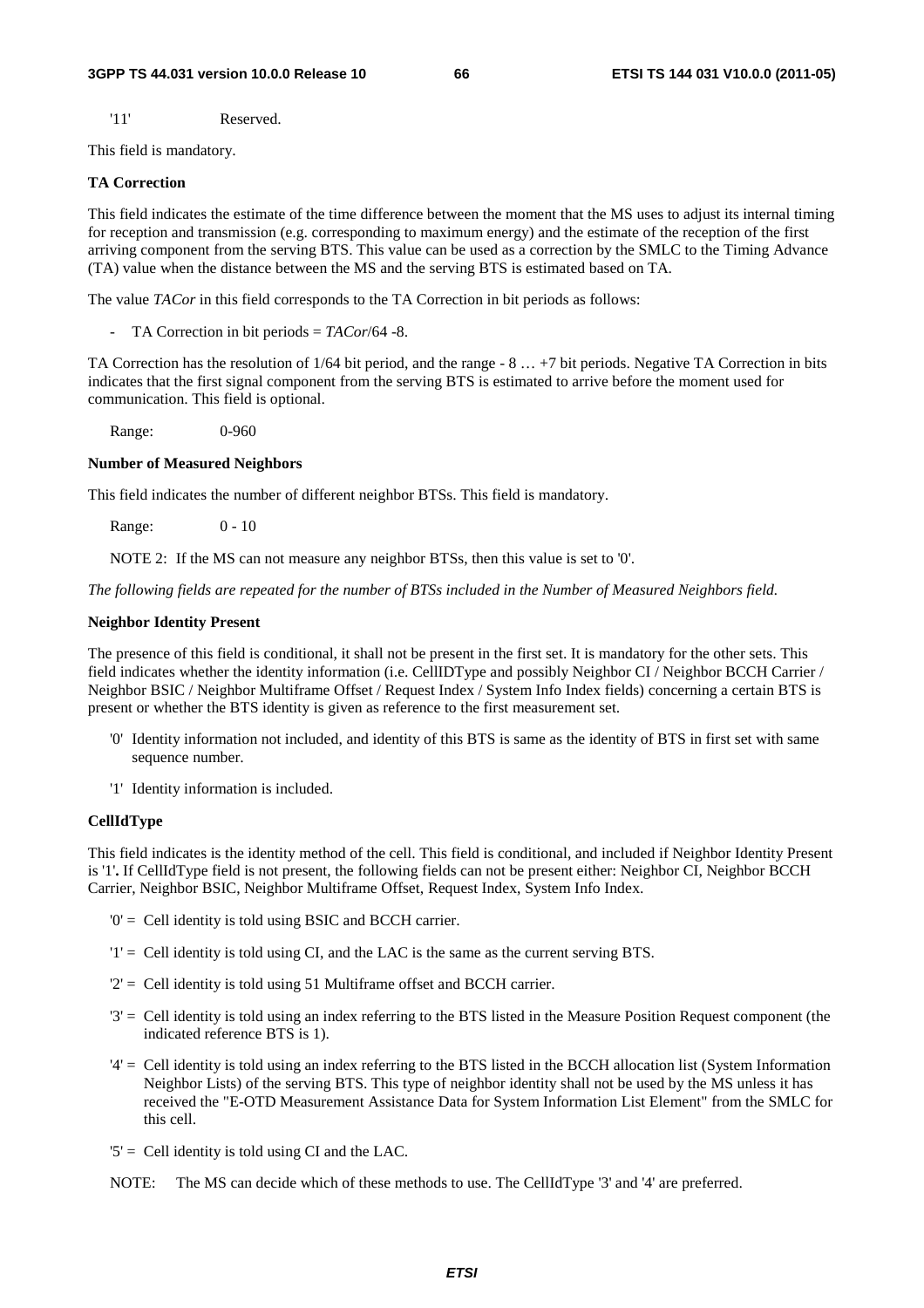#### **Neighbor LAC**

This field indicates the Location Area Code of the neighbor BTS. The purpose of the Location Area Code is to identify a location area. This field is conditional, and included, if CellIDType field is '5'.

Range: 0 - 65535

### **Neighbor CI**

This field indicates the Cell Identity of the particular neighbor cell. The purpose of the Cell Identity value is to identify a cell within a location area.

Neighbor CI field is conditional and is included only if CellIdType is set '1' or '5' and the CI value of the given cell is available.

Range: 0 - 65535

#### **Neighbor BCCH Carrier**

This field indicates the absolute RF channel number of the BCCH of the neighbor base station. BCCH carrier field is conditional and is included only if CellIdType is set '0' or '2'.

Range: 0 - 1023

#### **Neighbor BSIC**

This field indicates the BSIC (Base Station Identity Code of the base station).

BSIC field is conditional and is included only if CellIdType is set '0' or '4'.

Range: 0 - 63

### **Neighbor Multiframe Offset**

This field indicates the frame difference between the start of the 51 multiframes frames arriving from this BTS and the reference BTS. The multiframe offset is defined as  $T_{BTS}$  -  $T_{Ref}$ , where  $T_{BTS}$  is the time of the start of the 51 multiframe in the BTS in question, and  $T_{Ref}$  is the time of the start of the 51 multiframe in the reference BTS. This field is conditional and included only if CellIdType is set to '2'.

Range: 0 - 51

### **Request Index**

This field indicates an index identifying the reference BTS by referring to the BTSs listed in the Measure Position Request component (the indicated reference BTS in the Measure Position Request component has the index value 1, and possible next BTS '2', and so on).

This field is conditional and included only if CellIdType is set to '3'.

Range: 1-16

### **System Info Index**

This field indicates an index identifying the reference BTS by referring to the BCCH allocation list (System Information Neighbor List) of the serving BTS.

This field is conditional and included only if CellIdType is set to '4'.

Range: 1-32

### **Neighbor Time Slot**

Neighbor Time Slot indicates the time slot modulo 4 relative to which the MS reports the neighbor BTS measurements. This field is mandatory.

Range: 0 to 3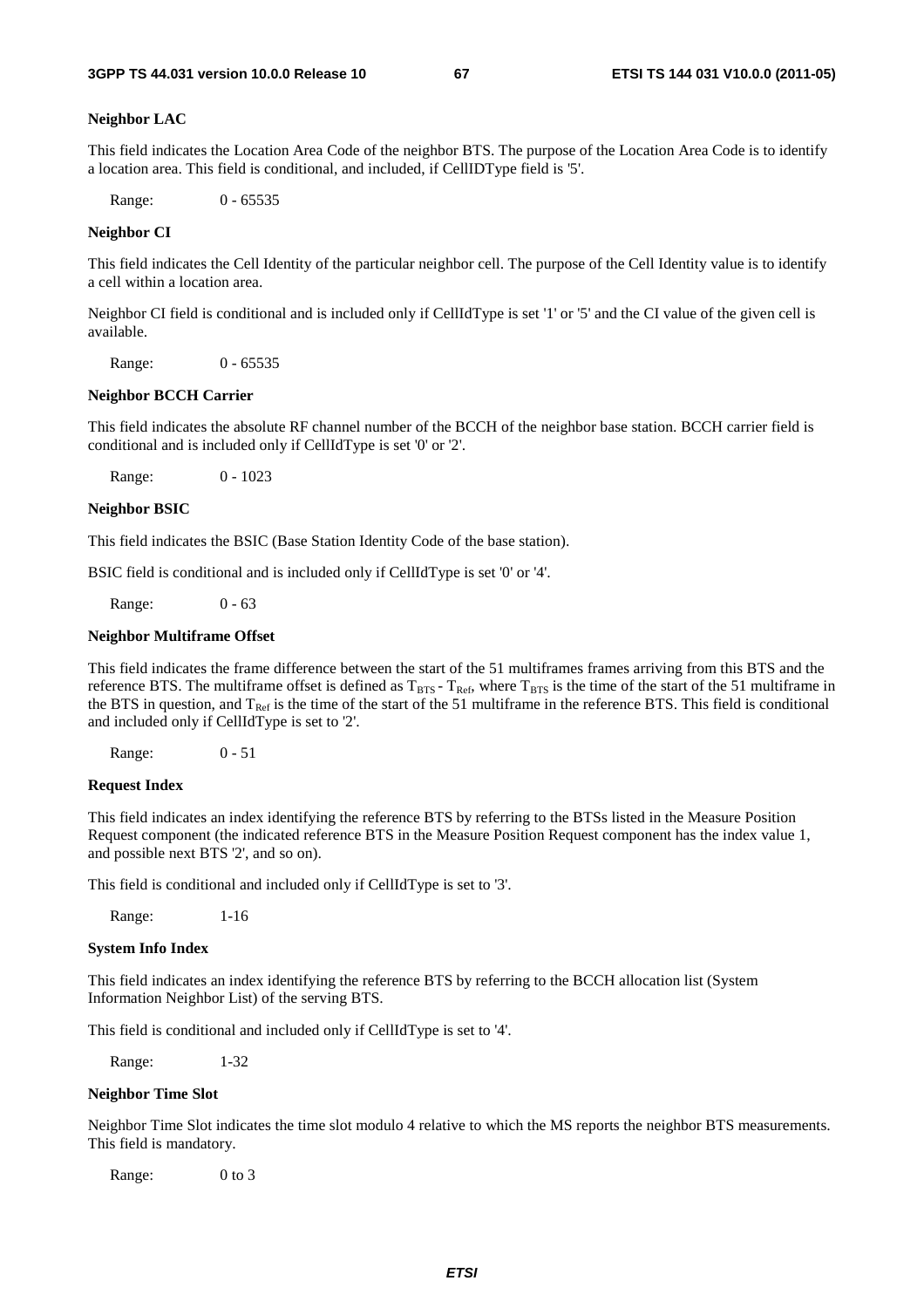NOTE 3: If the MS does not know the timeslot scheme, the MS reports the used timeslot. MS can only report a result based on one time slot (N) or two time slots (N and N+4). If the MS knows the timeslot scheme, the MS can make measurements from several timeslots and reports that the used timeslot is zero (and makes correction).

### **Number of EOTD Measurements**

Number of Measurements field is used together with Std of EOTD Measurements field to define quality of a reported EOTD measurement. The field indicates how many EOTD measurements have been used in the MS to define the standard deviation of these measurements. Following 3 bit encoding is used.

| $'000$ .  | $2-4:$      |
|-----------|-------------|
| $'001'$ : | $5-9:$      |
| $'010'$ : | $10-14$ ;   |
| $'011'$ : | $15 - 24$ ; |
| $'100'$ : | $25 - 34$ ; |
| $'101'$ : | $35 - 44:$  |
| $'110'$ : | $45 - 54$ ; |
| $'111'$ : | 55 or more. |

This field is mandatory.

### **Std of EOTD Measurements**

Std of EOTD Measurements field includes standard deviation of EOTD measurements. This field is mandatory. It can be used to evaluate the reliability of EOTD measurements in the SMLC and in weighting of the OTD values in location calculation.

Following linear 5 bit encoding is used:

| '00000' | $0 - (R*1-1)$ meters;   |
|---------|-------------------------|
| '00001' | $R*1 - (R*2-1)$ meters; |
| '00010' | $R*2 - (R*3-1)$ meters; |
|         |                         |
| '11111' | $R*31$ meters or more.  |

where R is the resolution defined by Std Resolution field. For example, if R=20 meters, corresponding values are 0 - 19 meters, 20 - 39 meters, 40 - 59 meters, …, 620+ meters.

### **OTD**

This field indicates the measured OTD value between the receptions of signals from the reference and the neighbor BTS. The OTD is defined as  $T_{Nbor}$  -  $T_{Ref}$  (modulo burst length) where  $T_{Nbor}$  is the time of arrival of signal from the neighbor BTS, and  $T_{\text{Ref}}$  is the time of arrival of signal from the reference BTS. The reporting resolution of the OTD value is 1/256 bit. This field is mandatory.

Range: 0 - 39999

### A.3.2.3a E-OTD Measurement Extended Information Element

The purpose of the E-OTD Measurement Ext Information element is to provide OTD measurements of signals sent from the reference and neighbour base stations. The length of this element depends on the number of neighbour cells for which OTD measurements have been collected. This element is optional in the Measure Position Response component. It is included in the Measure Position Response component, if E-OTD measurements didn"t fit in the E-OTD Measurement Information Element.

The E-OTD and 51 multiframe offset values are reported relative to the reference BTS as defined in the previous subclauses.

The following fields are valid only for the first set of measurements

#### **Number of Measured Neighbors**

This field indicates the number of different neighbor BTSs. This field is mandatory.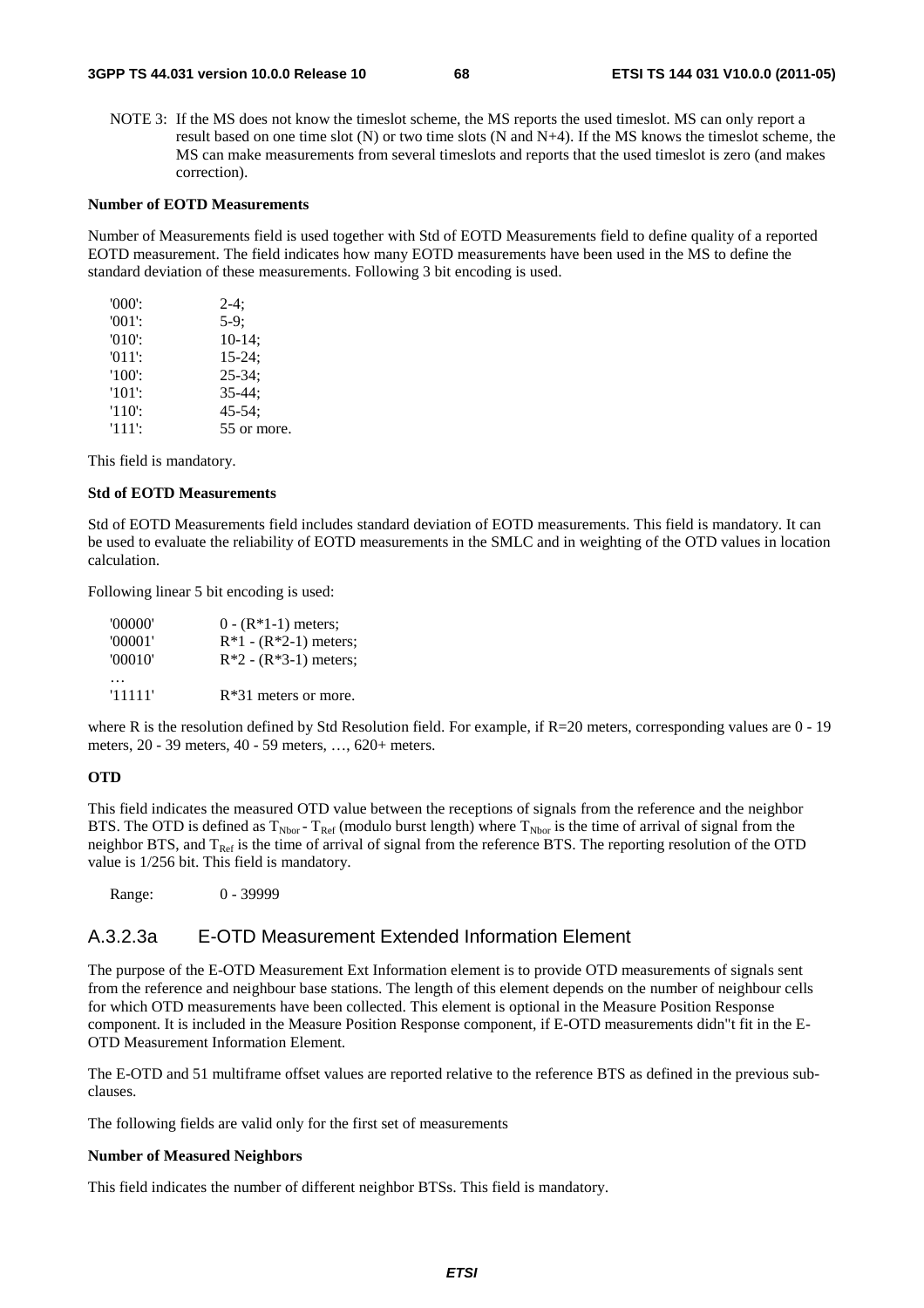Range: 0 - 5

NOTE: If the MS can not measure any neighbor BTSs, then this value is set to '0'.

*The following fields are repeated for the number of BTSs included in the Number of Measured Neighbors field. They are defined in the previous sub-clause :*

- CellIdType,
- Neighbor LAC,
- Neighbor CI,
- Neighbor BCCH Carrier,
- Neighbor BSIC,
- Neighbor Multiframe Offset,
- Request Index,
- System Info Index,
- Neighbor Time Slot,
- Number of EOTD Measurements,
- Std of EOTD Measurements,
- OTD

### A.3.2.4 Location Information Element

The purpose of Location Information element is to provide the location estimate from the MS to the network, if the MS is capable of determining its own position. Optionally, the element may contain the velocity parameters computed by the MS.

This element is optional. This element contains the following fields.

### **Reference Frame**

This field specifies the reference BTS Reference Frame number during which the location estimate was measured. The time of the Reference Frame boundary is as observed by the MS, ie without Timing Advance compensation. This field is mandatory. However, if the Reference Frame number is within (42432..65535), the value of this field shall be ignored and in that case the MS should provide GPS TOW if available.

| <b>Parameter</b> | # of Bits | <b>Resolution</b> | Range | Jnits  |
|------------------|-----------|-------------------|-------|--------|
| Reference Frame  | 16        | ---               | 65535 | trames |

**Table A.3: Reference Frame field contents** 

Note that expected values for Reference Frame are in range 0 - 42431.

### **GPS TOW**

This field specifies the GPS TOW for which the location estimate is valid , rounded down to the nearest millisecond unit. This field is optional but shall be included if GPS Time Assistance Measurements are included. If GPS Time Assistance Measurements are included in the RRLP Measure Position Response, the MS shall align GPS System time (as defined by the GPS TOW and the GPS TOW Subms fields) with the reported GSM frame boundary observed by the MS at that time.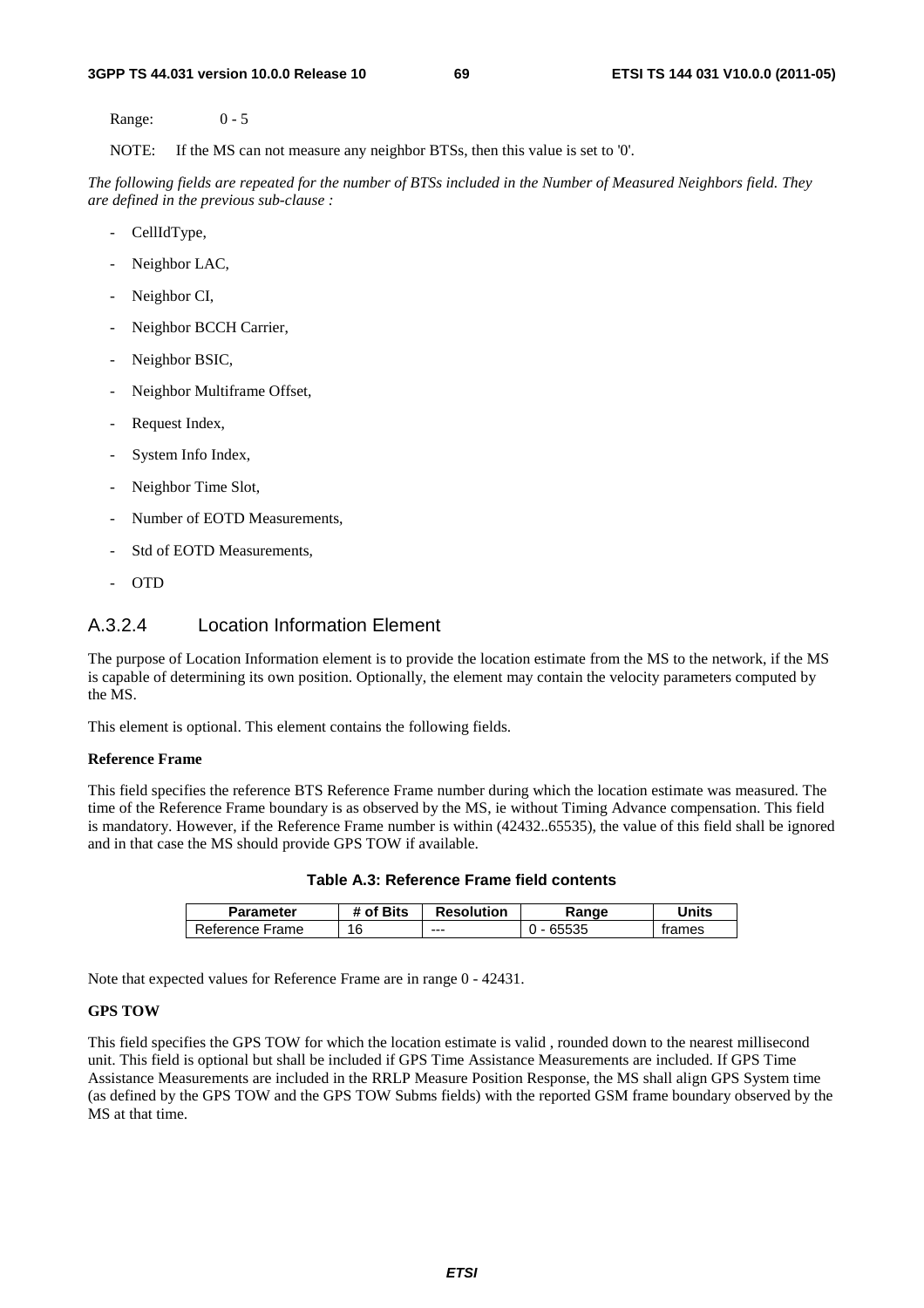### **Table A.4: GPS TOW field contents**

| Parameter | f Bits *<br>Οt | <b>Resolution</b> | ₹anɑe | Units |
|-----------|----------------|-------------------|-------|-------|
| ١W<br>GPS | າ4<br>. .      | ms                | 19999 | ms    |

The 24 bits of GPS TOW are the least significant bits. The most significant bits shall be derived by the Serving Mobile Location Center to unambiguously derive the GPS TOW.

### **Fix Type**

This field contains an indication as to the type of measurements performed by the MS: 2D or 3D. This field is mandatory.

 $0' = 2D$  fix.

 $'1' = 3D$  fix.

### **Position Estimate**

This field contains the calculated position estimate in the format defined in 3GPP TS 23.032. The allowed shapes are:

- ellipsoid Point;
- ellipsoid point with uncertainty circle;
- ellipsoid point with uncertainty ellipse;
- ellipsoid point with altitude and uncertainty ellipsoid.

### A.3.2.5 GPS Measurement Information Element

The purpose of the GPS Measurement Information element is to provide GPS measurement information from the MS to the SMLC. This information includes the measurements of code phase and Doppler, which enables the network-based GPS method where position is computed in the SMLC. The proposed contents are shown in table A.5, and the individual fields are described subsequently. See also Figure A.1 for an illustration of the relation between some of the fields.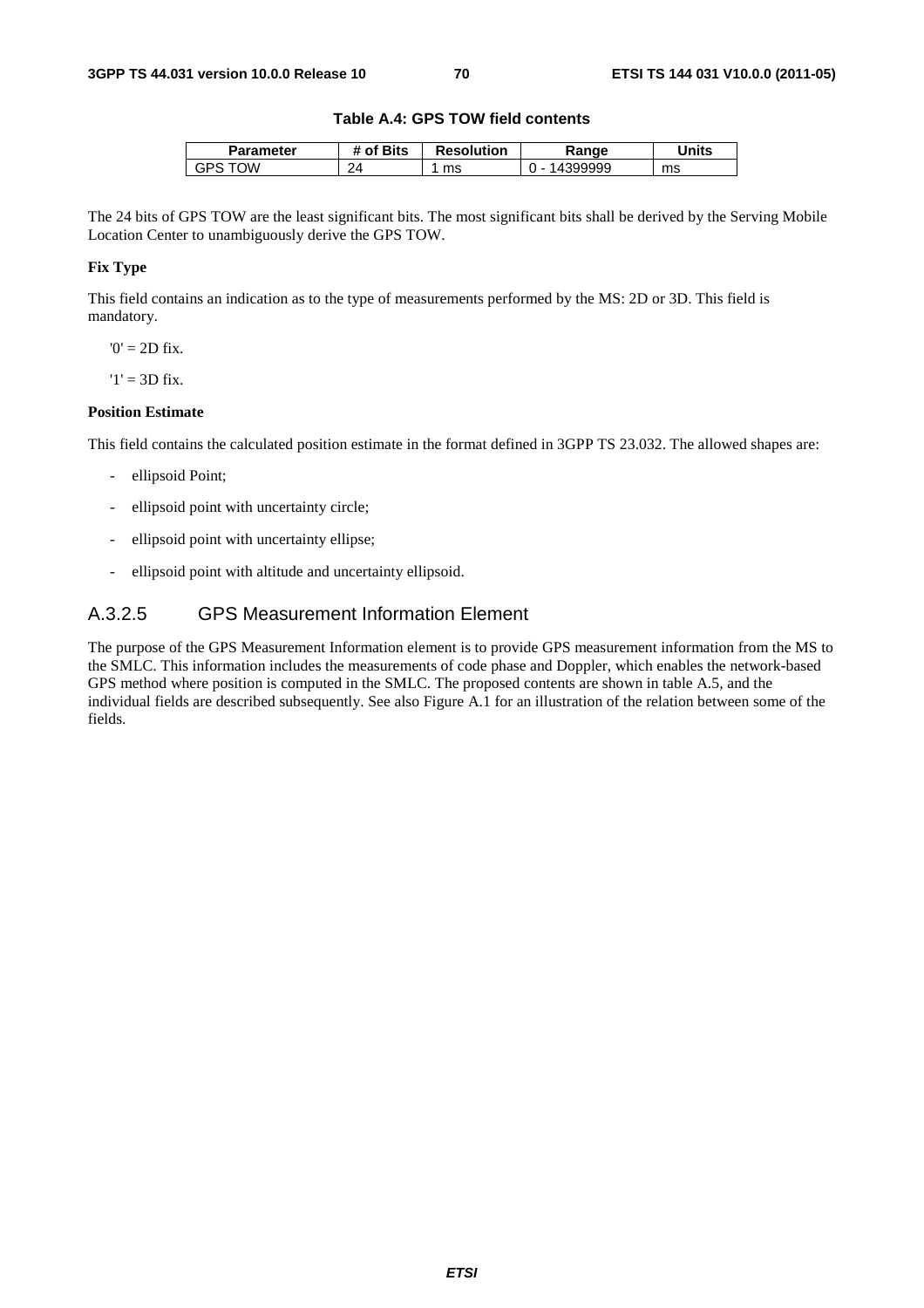

**Figure A.1. Exemplary definitions of GPS measurement information fields.**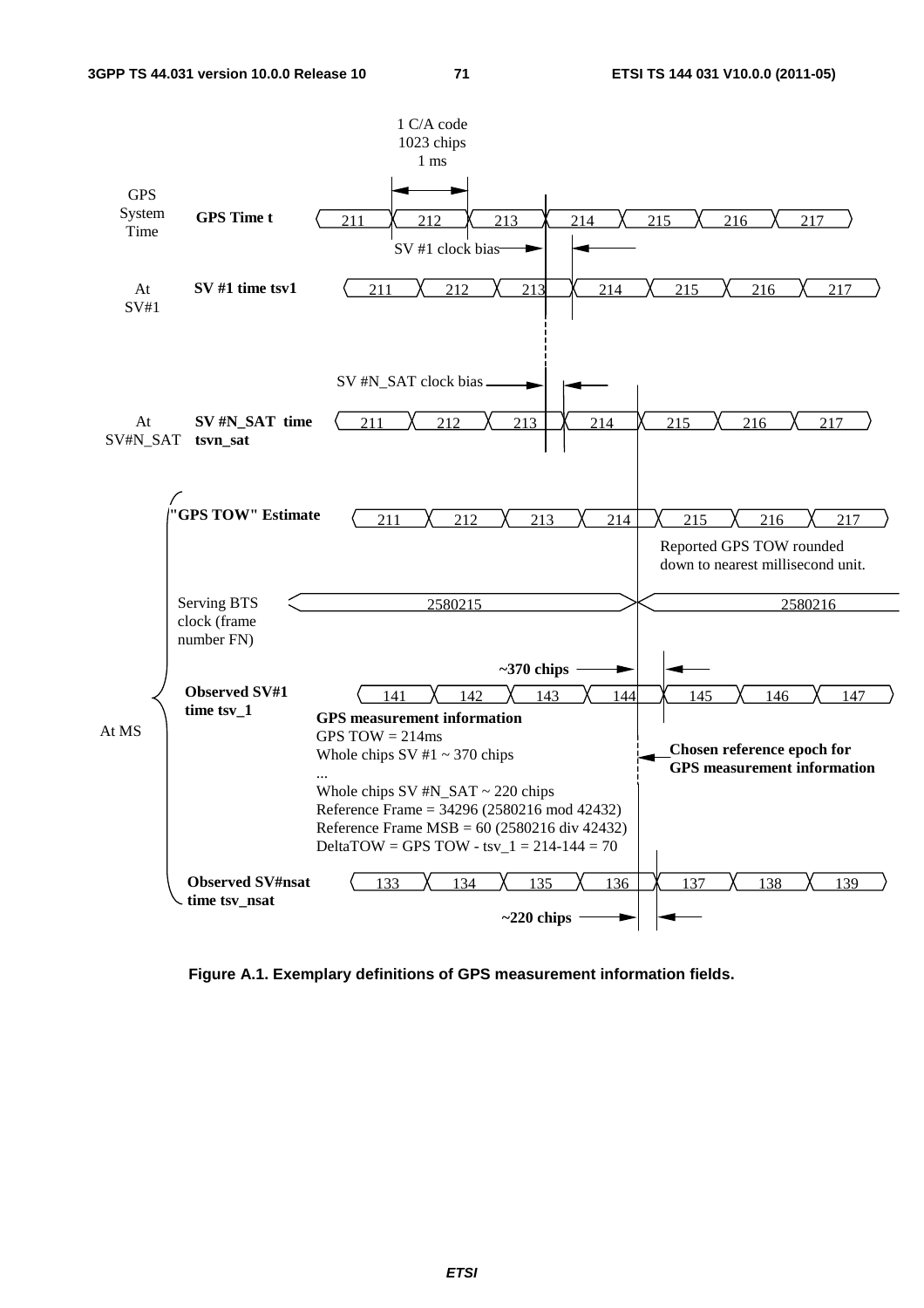This element is included in the Measure Position Response component if the network has requested the mobile to perform mobile-assisted location measurements using a GPS location method.

Following fields are repeated a number of times told in Number of E-OTD/GPS Measurement *Sets* field if Multiple Sets element is included. If Multiple Sets element is not included, the default value for sets is one (i.e. the following fields are present only once).

| <b>Element fields</b>         | <b>Presence</b> | <b>Occurrences</b> |
|-------------------------------|-----------------|--------------------|
| Reference Frame               |                 |                    |
| <b>GPS TOW</b>                |                 |                    |
| # of Satellites (N SAT)       |                 |                    |
| <b>Measurement Parameters</b> |                 |                    |

**Table A.5: GPS Measurement Information element content** 

The following paragraphs describe the content of each information field of this element.

#### **Reference Frame**

This field is optional.

# **Table A.6: Reference Frame field contents**

| Parameter       | # of Bits | <b>Resolution</b> | Range | Units  |
|-----------------|-----------|-------------------|-------|--------|
| Reference Frame | 16        | $--$              | 65535 | trames |

Note that expected values for Reference Frame are in range 0 - 42431. If Reference Frame and GPS Time Assistance Measurements both are included in the RRLP Measure Position Response, the code phase measurements shall be aligned with the reported GSM frame boundary observed by the MS at that time, as indicated in Figure A.1. The time of the Reference Frame boundary is as observed by the MS, ie without Timing Advance compensation.

# **GPS TOW**

This field specifies the GPS TOW for which the location estimate is valid, rounded down to the nearest millisecond unit.This field is mandatory.

# **Table A.7: GPS TOW field contents**

| Parameter | f Bits **            | <b>Resolution</b> | Range                              | Units |
|-----------|----------------------|-------------------|------------------------------------|-------|
| Ŵ<br>'۲ن  | $\mathcal{D}$<br>- 1 | ms                | 399999<br>$\overline{\phantom{a}}$ | ms    |

The 24 bits of GPS TOW are the least significant bits. The most significant bits shall be derived by the Serving Mobile Location Center to unambiguously derive the GPS TOW.

NOTE: The GPS Reference Time Uncertainty, if present, indicates the accuracy of GPSTOW, as described in sub-clause A.3.2.6.a.

# **# of Satellites (***N\_SAT***)**

#### **Number of Measurements**

This field specifies the number of measurements for which measurements satellites are provided in the component. This value represents the number of satellites that were measured by the MS. This value of *N\_SAT* determines the length of the payload portion of the component. Typical range for *N\_SAT* is four to a maximum of 12. This field is mandatory and occurs once per set.

| Parameter | <sup>4</sup> of Bits | <b>Resolution</b> | Ranqe | <b>Inits</b> |
|-----------|----------------------|-------------------|-------|--------------|
| N<br>_    |                      | $--$              |       | $- - -$      |

#### **Measurement Parameters**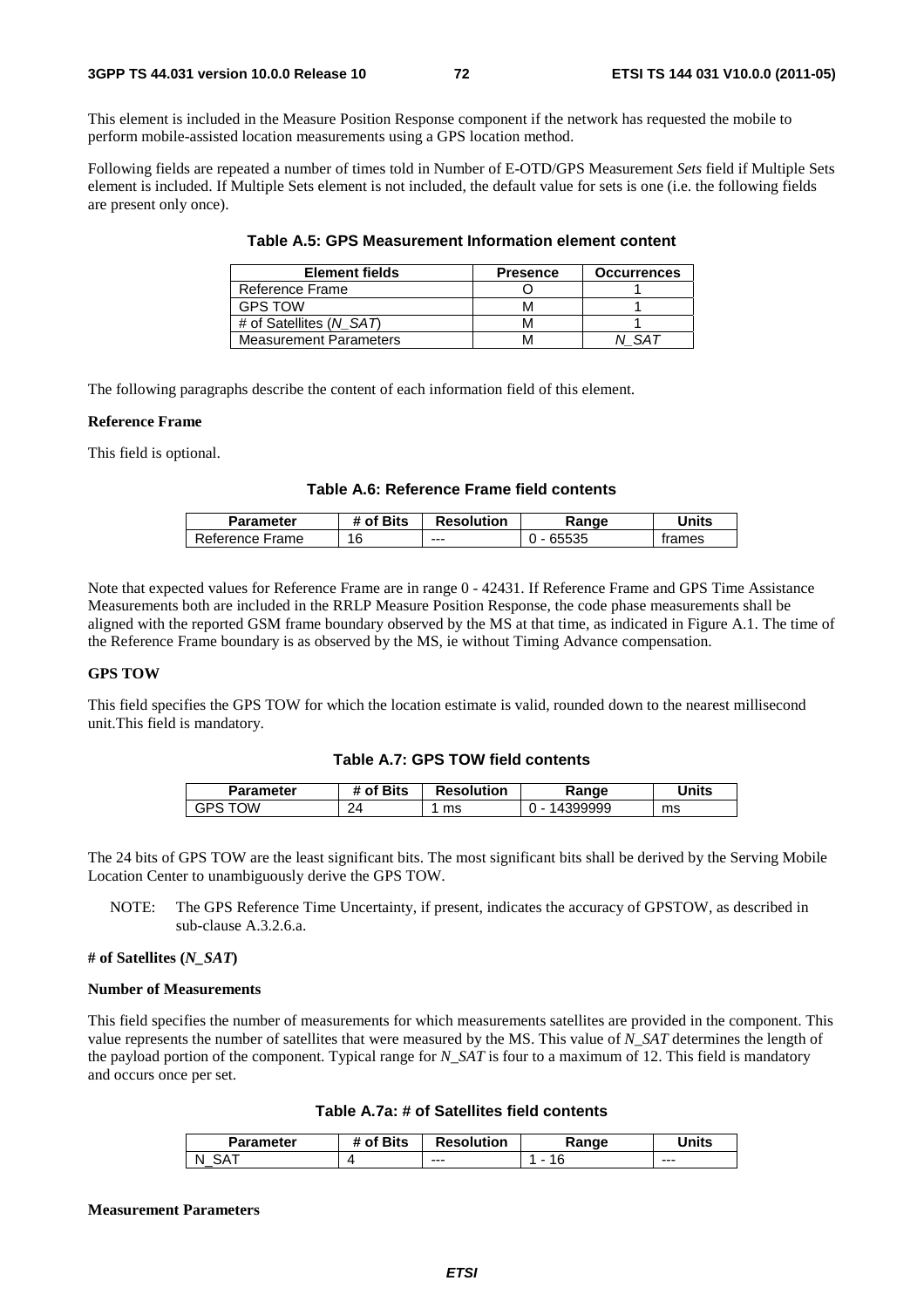This field contains information about the measurements of code phase and Doppler, which enables the network-based method where position is computed in the SMLC. This field is mandatory and occurs *N\_SAT* times per message.

| <b>Parameter</b>        | # of Bits      | <b>Resolution</b> | Range               | <b>Units</b> |
|-------------------------|----------------|-------------------|---------------------|--------------|
| Satellite ID            | 6              | ---               | $0 - 63$            | ---          |
| C/N <sub>o</sub>        | 6              |                   | $0 - 63$            | dB-Hz        |
| Doppler                 | 16             | 0.2               | ±6553,6             | Hz           |
| <b>Whole Chips</b>      | 10             |                   | $0 - 1022$          | chips        |
| <b>Fractional Chips</b> | 11             | $2^{-10}$         | $0 - (1 - 2^{-10})$ | chips        |
| Multipath Indicator     | $\overline{2}$ | see Table A.9     | TBD                 | ---          |
| Pseudorange RMS         | 6              | 3 bit mantissa    | $0.5 - 112$         | m            |
| Error                   |                | 3 bit exp         |                     |              |

**Table A.8: Measurement Parameters field contents** 

## **Satellite ID**

This field identifies the particular satellite for which the measurement data is valid. This values 0 - 63 represent satellite PRNs 1 - 64, respectively.

#### **C/N0**

This field contains the estimate of the carrier-to-noise ratio of the received signal from the particular satellite used in the measurement. It is given in whole dBs and has a range of 0 to 63. Typical levels observed by MS-based GPS units will be in the range of 20 dB to 50 dB.

# **Doppler**

This field contains the Doppler measured by the MS for the particular satellite signal. This information can be used to compute the 3-D velocity of the MS. The Doppler range is sufficient to cover the potential range of values measured by the MS.

## **Whole Chips**

This field contains the whole value of the code-phase measurement made by the MS for the particular satellite signal at the time of measurement, in units of 1 GPS chip in the range from 0 to 1022 chips, where increasing binary values of the field signify increasing measured pseudoranges. The code phase measurement is divided into two fields, "Whole Chips" and "Fractional Chips".

# **Fractional Chips**

This field contains the fractional value of the code-phase measurement made by the MS for the particular satellite signal at the time of measurement. The resolution of the fractional portion is approximately 0,3 m.

NOTE: The actual ASN.1 coding of this field reserves 11 bits for legacy compatibility. Only the 10 least significant bits are actually required to code the values (0..1023)

## **Multipath Indicator**

This field contains the Multipath Indicator value. This parameter is specified according to the representation described in table A.9.

| Value | <b>Multipath Indication</b>     |  |  |
|-------|---------------------------------|--|--|
| 00    | Not measured                    |  |  |
| 01    | Low, MP error $<$ 5m            |  |  |
| 10    | Medium, $5m < MP$ error $<$ 43m |  |  |
| 11    | High, MP error $>$ 43m          |  |  |

| Table A.9: Multipath Indicator values and associated indications |  |  |
|------------------------------------------------------------------|--|--|
|------------------------------------------------------------------|--|--|

Range: 0 - 3

# **Pseudorange RMS Error**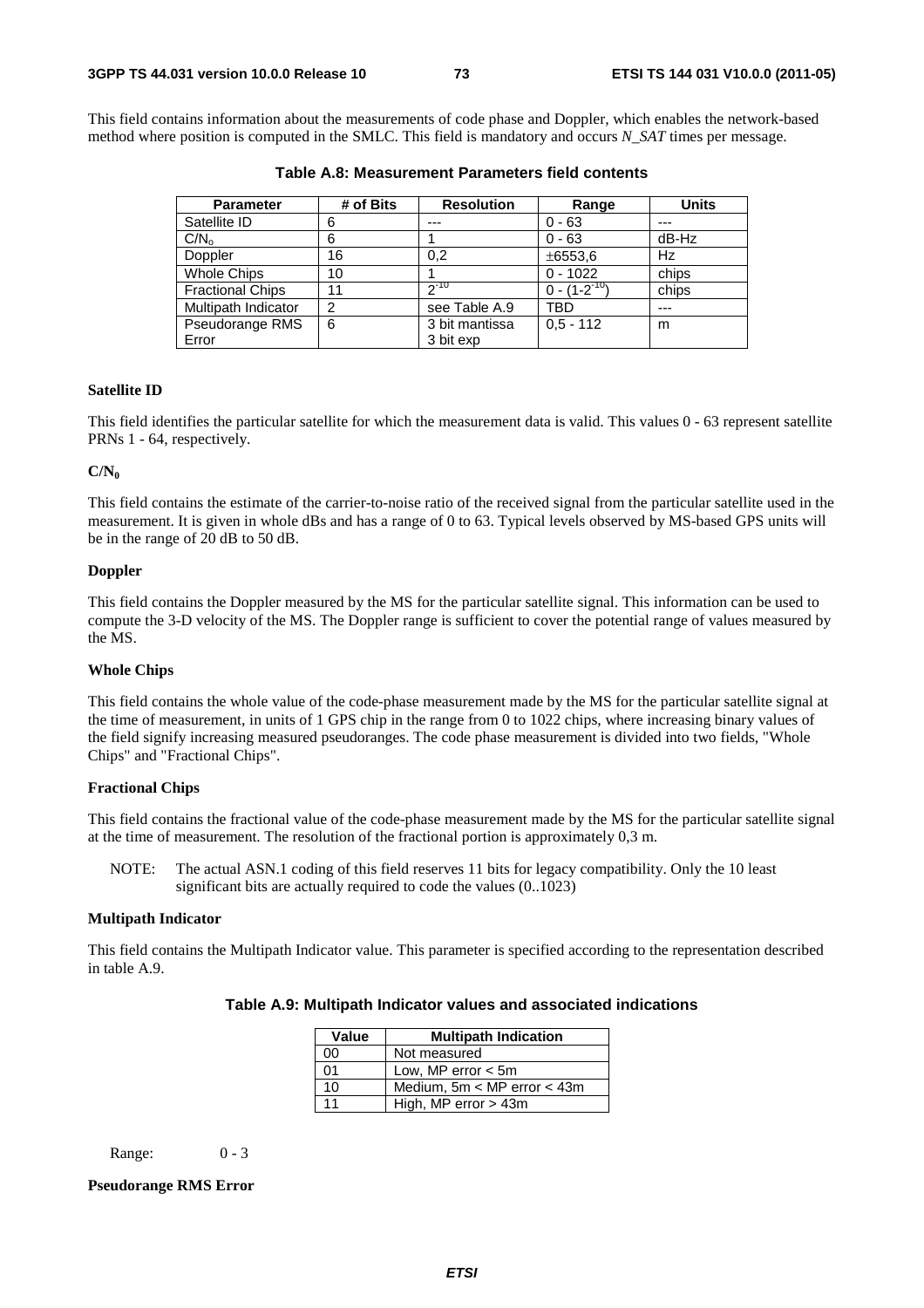This field contains a Pseudorange RMS Error value.

Range: 0,5 m to 112 m

NOTE: This parameter is specified according to a floating-point representation as described in Table A.10.

| <b>Index</b> | <b>Mantissa</b> | <b>Exponent</b> | Floating-Point value, $x_i$ | Pseudorange<br>value, P  |
|--------------|-----------------|-----------------|-----------------------------|--------------------------|
|              | 000             | 000             | 0.5                         | P < 0.5                  |
|              | 001             | 000             | 0,5625                      | $0,5 \leq P \leq 0,5625$ |
|              |                 |                 | $0.5*(1 + x/8)*2^{y}$       | $x_{i-1}$ <= P < $x_i$   |
| 62           | 110             | 111             | 112                         | $104 \leq P \leq 112$    |
| 63           | 111             | 111             | --                          | $112 \le P$              |

# **Table A.10: Pseudorange RMS Error representation**

# A.3.2.6 Location Information Error Element

The purpose of Location Information Error element is to provide the indication of error and the reason for it, when the MS can not perform the required location or the network can not determine the position estimate. The element may also indicate what further assistance data may be needed by the target MS to produce a successful location estimate or location measurements. This element is optional. This element has the following fields.

## **Error Reason**

This field indicates the reason for error. This field is mandatory.

| '0'      | Undefined error.                                                                   |
|----------|------------------------------------------------------------------------------------|
| $'1$ :   | There were not enough BTSs to be received when performing mobile based E-OTD.      |
| $'2$ :   | There were not enough GPS satellites to be received, when performing GPS location. |
| $'3'$ :  | E-OTD location calculation assistance data missing.                                |
| $'4$ :   | E-OTD assistance data missing.                                                     |
| $'5$ :   | GPS location calculation assistance data missing.                                  |
| $'6$ :   | GPS assistance data missing.                                                       |
| $'7$ :   | Requested method not supported.                                                    |
| $'8$ :   | Location request not processed.                                                    |
| '9       | Reference BTS for GPS is not the serving BTS.                                      |
| $'10'$ : | Reference BTS for E-OTD is not the serving BTS.                                    |
| -'11':   | There were not enough GANSS satellites received, when performing GANSS location.   |
| 12:      | GANSS assistance data missing.                                                     |
| $'13'$ : | Reference BTS for GANSS is not the serving BTS.                                    |

# **Additional Assistance Data**

This field is optional. Its presence indicates that the target MS will retain assistance data already sent by the SMLC. The SMLC may send further assistance data for any new location attempt but need not resend previous assistance data. The field may contain the following:

| GPS Assistance Data:          | Necessary additional GPS assistance data (structure and encoding as for the GPS<br>Assistance Data IE in 3GPP TS 49.031 excluding the IEI and length octets)     |
|-------------------------------|------------------------------------------------------------------------------------------------------------------------------------------------------------------|
| <b>GANSS</b> Assistance Data: | Necessary additional GANSS assistance data (structure and encoding as for the GANSS<br>Assistance Data IE in 3GPP TS 49.031 excluding the IEI and length octets) |

# A.3.2.6a GPS Time Assistance Measurements Element

This IE contains measurements that are used to define an accurate relation between GSM and GPS time or to provide additional GPS TOW information for MS Assisted A-GPS. The contents are shown in Table A.10a, and the individual fields are described subsequently.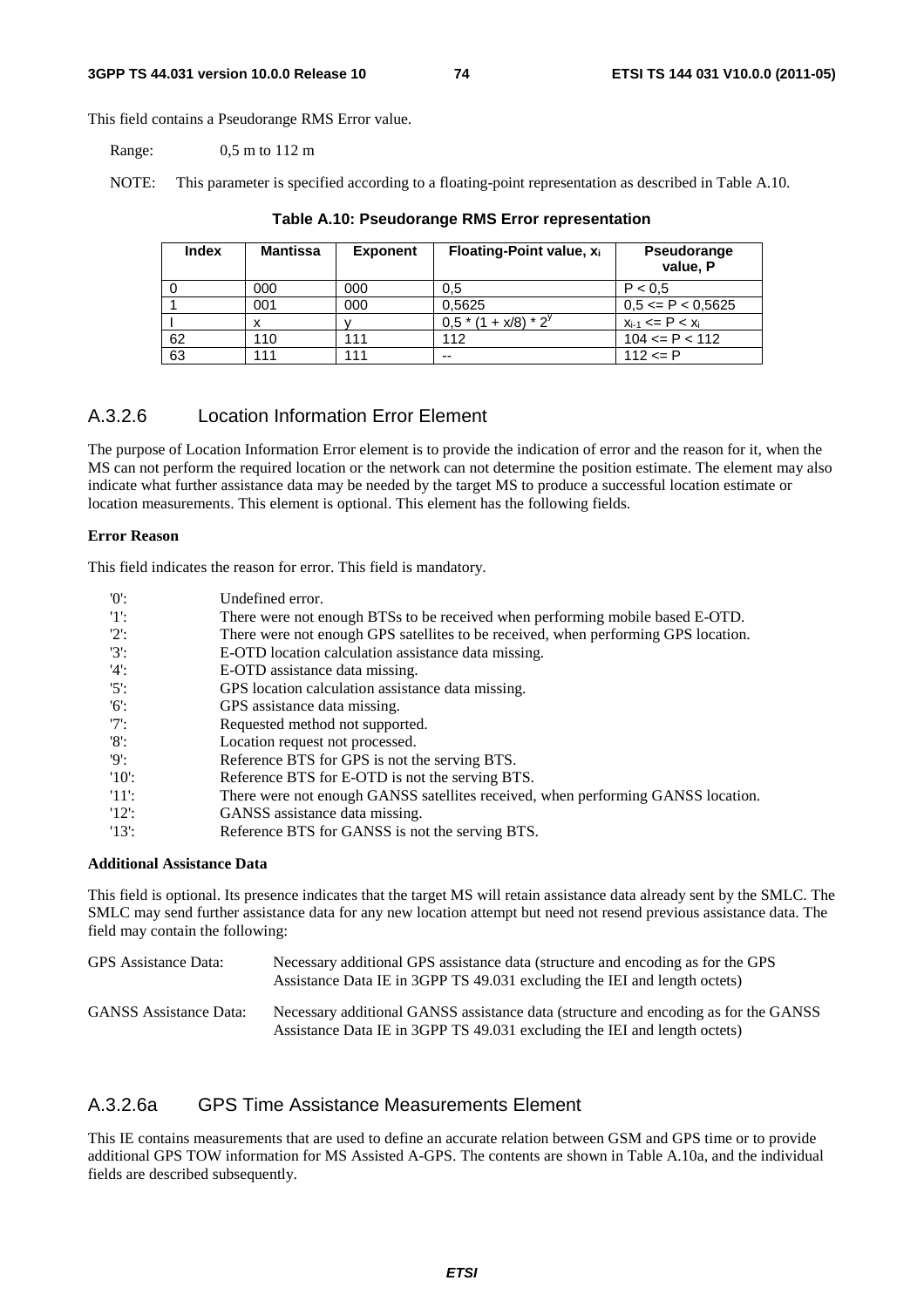#### **Table A.10a: GPS Time Assistance Measurements Information element content**

| <b>Element fields</b>                 | <b>Presence</b> |
|---------------------------------------|-----------------|
| Reference Frame MSB                   |                 |
| <b>GPS TOW Subms</b>                  |                 |
| Delta TOW                             |                 |
| <b>GPS Reference Time Uncertainty</b> |                 |

## **Reference Frame MSB**

This field shall be included when GPS-GSM time association is provided for either MS Based A-GPS or MS Assisted A-GPS. It indicates the Most Significant Bits (MSBs) of the frame number of the reference BTS corresponding to the GPS measurement or location estimate. Starting from the complete GSM frame number denoted FN, the MS calculates Reference Frame MSB as

Reference Frame MSB = floor(FN/42432)

The complete GSM frame number FN can then be reconstructed in the SMLC by combining the fields Reference Frame with Reference Frame MSB in the following way

FN = Reference Frame MSB\*42432+Reference Frame

Range: 0-63

## **GPS TOW Subms**

This field is only applicable for MS-Based A-GPS. This field indicates in units of 100ns the submillisecond part of the GPS time of measurement. This field together with the GPS TOW field in the Location Information Element provides a more accurate time stamp of the location estimate for MS based AGPS Expressed in units of microseconds. The precise GPS time of measurements in milliseconds is thus equal to

GPS TOW + 0,0001\*GPS TOW Subms

The estimation of precise GPS time of measurement using AGPS is vulnerable to millisecond ambiguities. Therefore the MS shall only report this field when it is confident that any millisecond ambiguities have been avoided.

Range: 0-9999

## **Delta TOW**

This field is only applicable for MS-Assisted A-GPS. This field specifies the difference in milliseconds between the GPS TOW reported in the GPS Measurement Information Element and the millisecond part of the SV time tsv\_1 of the first SV in the list reported from the MS. Figure A.1 shows an example of Delta TOW calculation. The Delta TOW is defined as Delta TOW = GPS TOW - fix(tsy\_1)

where fix() denotes rounding to the nearest integer towards zero. The estimation of tsv $1$  which forms the basis for the calculation of Delta TOW is vulnerable to millisecond ambiguities. Therefore the MS shall only report this field when it is confident that the correct millisecond event has been recovered.

Range: 0-127

### **GPS Reference Time Uncertainty**

This element is optional. It provides the accuracy of the relation GPS and GSM time in the Location Information or GPS Measurement Information Element when GPS-GSM time association is provided. For MS Assisted A-GPS when GPS-GSM time association is not provided, even if GPS Time Assistance Measurement Request is not included in the Measure Position Request, this element can be included to provide the accuracy of the reported GPS TOW. The interval, range and treatment is as described in sub-clause 2.2.4b.

# A.3.2.6b Velocity Estimate Element

This field contains the calculated velocity estimate in the format defined in 3GPP TS 23.032. The allowed encodings are:

- Horizontal Velocity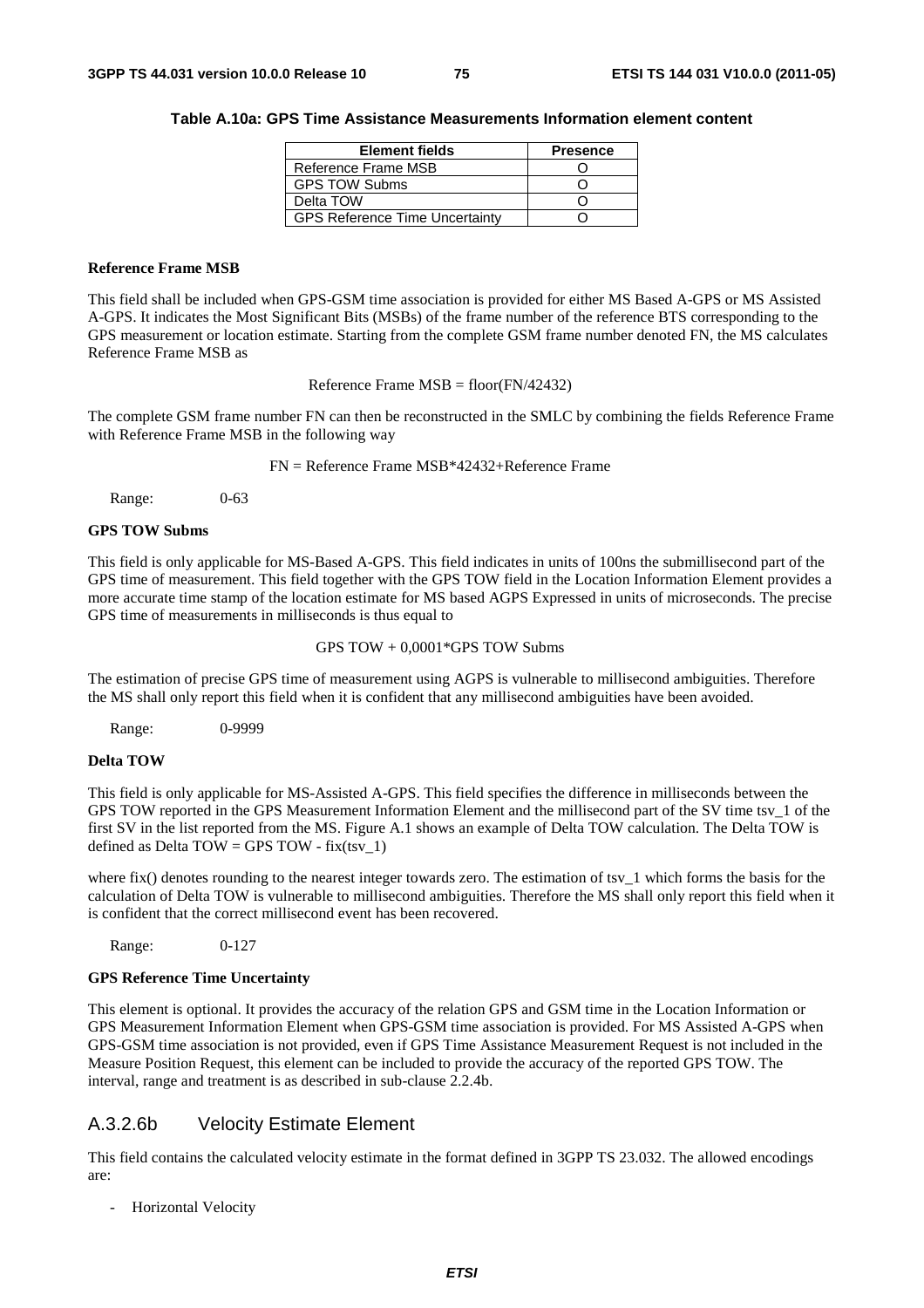- Horizontal with Vertical Velocity
- Horizontal Velocity with uncertainty
- Horizontal with Vertical Velocity and uncertainty

# A.3.2.7 Extended Reference IE

This IE shall be included in any Measure Position Response if and only if an Extended Reference IE was received in the corresponding previous Measure Position Request message.

NOTE: For reasons of backward compatibility, a Release 4 or earlier MS will not include this IE.

The Extended Reference IE contains the following elements.

- SMLC code: an integer in the range 0-63. The value returned by a target MS in a Measure Position Response shall equal the value received from the SMLC in the earlier Measure Position Request.
- Transaction ID: an integer in the range 0-262143 distinguishing different RRLP transactions in different MSs currently being served by the same SMLC. The value returned by a target MS in a Measure Position Response shall equal the value received from the SMLC in the earlier Measure Position Request.

When an MS employs pseudo-segmentation to return an RRLP response, the same Extended Reference IE shall be included in each RRLP Measure Position Response component.

# A.3.2.8 Uplink RRLP Pseudo Segmentation Indication

This element is included by the MS when up-link RRLP pseudo-segmentation is used. In the first segment, "first of many" is indicated and in the second "second of many" is indicated. It is not included when up-link pseudosegmentation is not used.

# A.3.2.9 GANSS Location Information Element

The purpose of GANSS Location Information element is to provide the GANSS location estimate from the MS to the SMLC, if the MS is capable of determining its own position. Optionally, the element may contain Reference Frame element for including accurate relation between the cellular frame and GANSS Time of Day (TOD) for the serving cell if requested by the SMLC.

If GANSS Positioning Method was included in a Measure Position Request component, this field shall be used to report the location estimate from the MS to the network.

The time reference of GANSS TOD in GANSS Location Information Element can be any GNSS specific system time. The time reference is indicated by GANSS\_TIME\_ID.

The contents of GANSS Location Information are shown in Table A.10.1, and the individual fields are described subsequently.

| <b>Element fields</b>                       | <b>Presence</b> |  |
|---------------------------------------------|-----------------|--|
| Reference Frame                             | (note 1)        |  |
| <b>GANSS TOD</b>                            | (note 1)        |  |
| <b>GANSS TOD Frac</b>                       |                 |  |
| <b>GANSS TOD Uncertainty</b>                |                 |  |
| GANSS_TIME_ID                               | (note 2)        |  |
| <b>Fix Type</b>                             | м               |  |
| <b>Position Data</b>                        | м               |  |
| Stationary Indication                       |                 |  |
| <b>Location Estimate</b>                    | м               |  |
| NOTE 1: Either Reference Frame or GANSS     |                 |  |
| Reference Time shall always be included.    |                 |  |
| NOTE 2. Absence of this field means Galileo |                 |  |

| Table A.10.1: GANSS Location Information Element Content |  |  |  |  |
|----------------------------------------------------------|--|--|--|--|
|----------------------------------------------------------|--|--|--|--|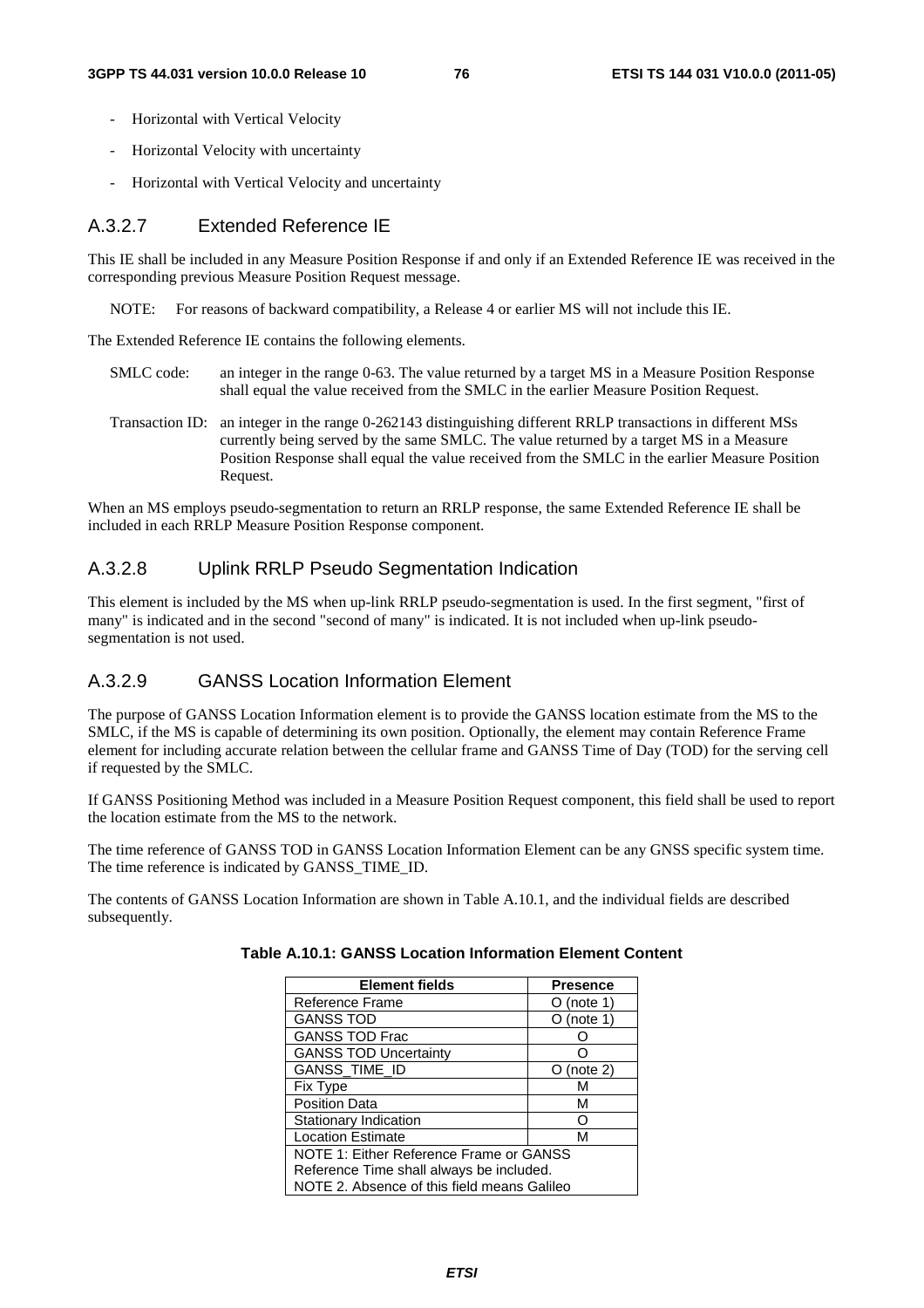#### **Reference Frame**

This element contains Reference FN and Reference FN MSB fields. Reference FN field specifies the reference BTS reference frame number during which the location estimate was measured. The time of the reference frame boundary is as observed by the MS, i.e. without Timing Advance compensation.

Note that expected values for Reference FN are in range 0 - 42431.

Reference FN MSB field specifies the Most Significant Bits (MSB) of the frame number of the reference BTS corresponding to the GANSS Measurement Information or Location Estimate. Starting from the complete GSM frame number denoted FN, the MS calculates Reference FN MSB as

Reference FN  $MSB = floor(FN/42432)$ 

The complete GSM frame number FN can then be reconstructed in the SMLC by combining the fields Reference Frame with Reference FN MSB in the following way

FN = Reference FN MSB\*42432+Reference FN

Range: 0-63

# **Table A.10.2: Reference Frame field contents**

| Parameter        | # of Bits | <b>Resolution</b> | Range | Unit  | Incl. |
|------------------|-----------|-------------------|-------|-------|-------|
| Reference FN     | 16        | $- - -$           | 65535 | trame | M     |
| Reference FN MSB |           | $- - -$           | 63    | trame |       |

#### **GANSS TOD**

This field specifies the time for which the location estimate is valid, rounded down to the nearest integer millisecond. This field is optional but shall be included if GANSS TOD - GSM time association is included in which case the MS shall align GANSS TOD with the reported GSM frame boundary observed by the MS at that time. The time reference of GANSS TOD is indicated by GANSS\_TIME\_ID.

| Table A.10.3: GANSS TOD contents |  |  |  |
|----------------------------------|--|--|--|
|----------------------------------|--|--|--|

| Parameter    | f Bits *<br>იf | <b>Resolution</b> | Range   | Unit |
|--------------|----------------|-------------------|---------|------|
| OD.<br>GANSS | ົ<br>້         |                   | 3599999 | ms   |

The 22 bits of GANSS TOD are the least significant bits. The most significant bits shall be derived by the SMLC to unambiguously derive the GANSS TOD.

#### **GANSS TOD Frac**

This field is the submillisecond part of the GANSS time of day. This field together with the GANSS TOD field provides a more accurate time stamp of the Location Estimate having resolution of ~61 ns. This field is optional but shall be included if GANSS TOD - GSM time association is included.

# **Table A.10.4: GANSS TOD Frac contents**

| Parameter     | f Bits<br>оt | <b>Resolution</b> | Range | Unit |
|---------------|--------------|-------------------|-------|------|
| GANSS<br>Frac | $\Delta$     | ∩-14<br>-         |       | ms   |

### **GANSS TOD Uncertainty**

.

This parameter provides the accuracy of the relation between GANSS TOD and GSM time if GANSS TOD- GSM time association is provided. When GANSS TOD-GSM time association is not provided, this element can be included to provide the accuracy of the reported GANSS TOD.

The uncertainty *r*, expressed in microseconds, is mapped to a number K, with the following formula:

 $r = C^*((1+x)^K)-1)$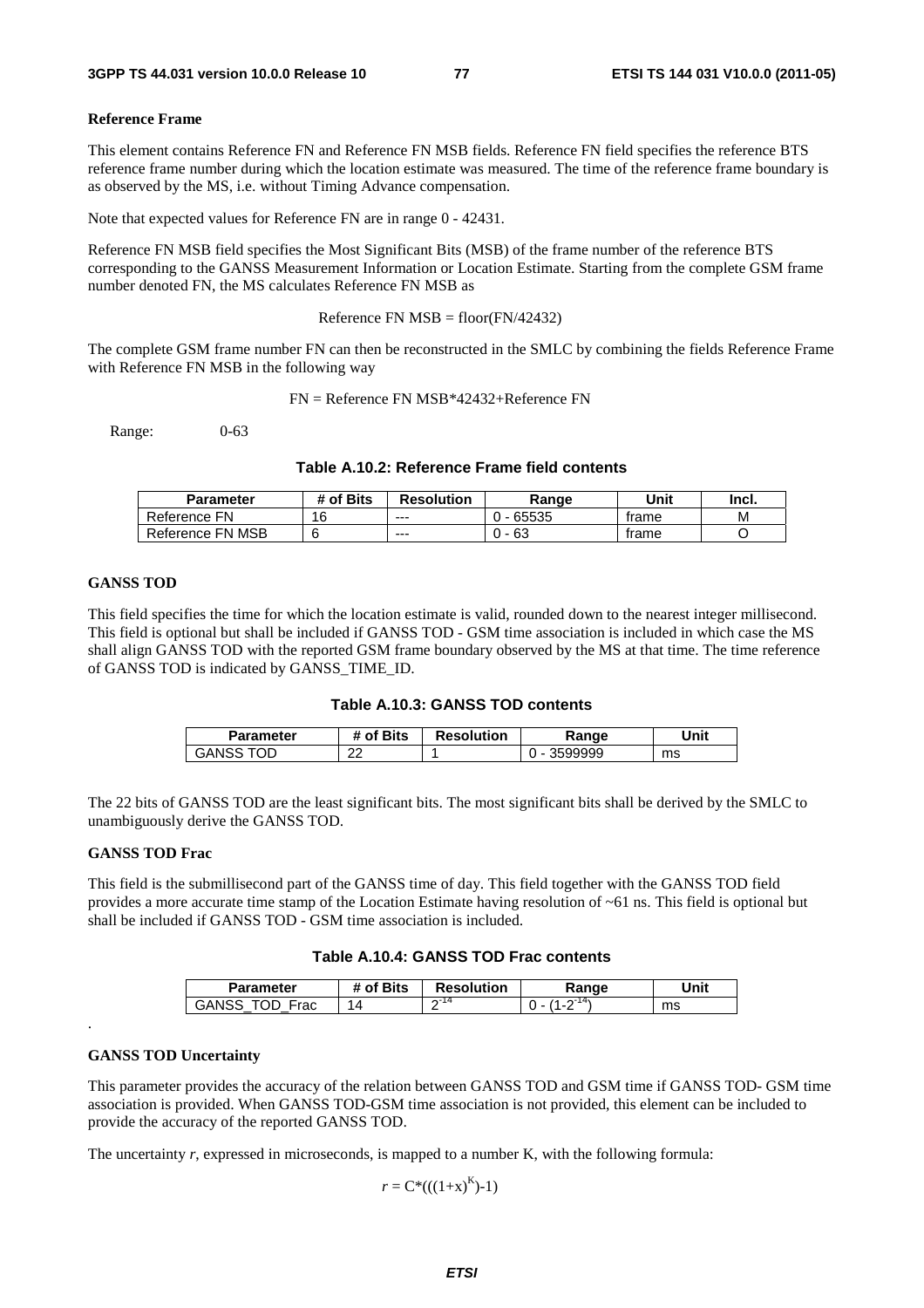with  $C = 0.0022$  and  $x = 0.18$ . With  $0 \le K \le 127$ , a suitably useful range between 0 and 3 second is achieved for the uncertainty, while still being able to code down to values as small as 0,3 nanoseconds. To encode any higher value of uncertainty than that corresponding in the above formula to  $K=127$ , the same value,  $K=127$ , shall also be used. The uncertainty is then coded on 7 bits, as the binary encoding of K.

| Value of K | Value of uncertainty |
|------------|----------------------|
|            | 0 nanoseconds        |
|            | $0.396$ nanoseconds  |
| າ          | 0,863 nanoseconds    |
|            |                      |
| 50         | 8,64 microseconds    |
|            |                      |
| 127        | $\geq$ 2,96 seconds  |

# **Table A.10.5: Example values for the GANSS TOD Uncertainty Parameter Format**

### **GANSS\_TIME\_ID**

This field indicates which GNSS has been used as the time reference for GANSS Location Information. This field is optional and absence of this field means that Galileo system time is used as time reference.

### **Table A.10.6: GANSS\_TIME\_ID**

| <b>GANSS TIME ID</b>    | <b>Indication</b> |
|-------------------------|-------------------|
| GPS                     |                   |
| OZSS                    |                   |
| <b>GLONASS</b>          |                   |
| Reserved for future use | 3-7               |

#### **Fix Type**

This field contains an indication as to the type of measurements performed by the MS: 2D or 3D. This field is mandatory.

 $'0' = 2D$  fix.

 $'1' = 3D$  fix.

#### **Position Data**

This element provides a list of positioning methods and satellite systems used to calculate the Position Estimate. Each bit of this bitmap is of type Boolean, where TRUE ("1") means the particular positioning method or signal(s) from a satellite system has been used.

| "bit $0$ ":    | E-OTD:          |
|----------------|-----------------|
| "bit $1$ "     | GPS:            |
| "bit $2$ ":    | Galileo:        |
| "bit $3$ ":    | SBAS:           |
| "bit 4":       | Modernized GPS; |
| "bit $5$ ":    | OZSS:           |
| "bit 6":       | GLONASS:        |
| "bit $7-15$ ": | Reserved.       |

**Stationary Indication**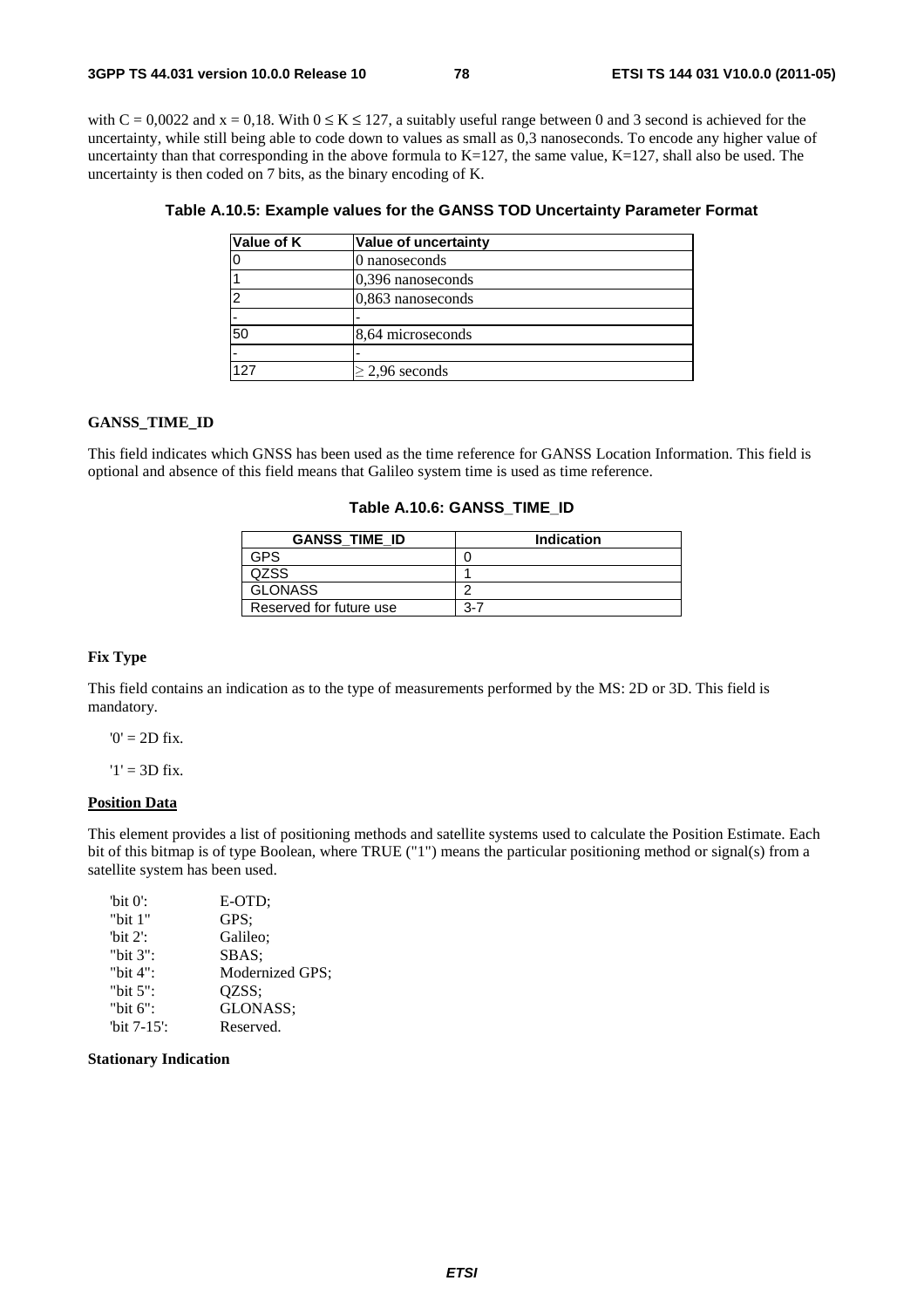This field indicates whether the MS is stationary (horizontal and vertical speeds less than the resolution of the Velocity Estimate parameters as defined in 3GPP TS 23.032).

If Velocity Estimate is requested and the MS is stationary, then the Stationary Indication is set to "1" and Velocity Estimate may not be included in Measure Position Response Element.

# **Position Estimate**

This field contains the calculated position estimate in the format defined in 3GPP TS 23.032. The allowed shapes are:

- ellipsoid Point;
- ellipsoid point with uncertainty circle;
- ellipsoid point with uncertainty ellipse;
- ellipsoid point with altitude and uncertainty ellipsoid.

As defined in 3GPP TS 23.032, the position estimate is provided in WGS-84 reference system.

# A.3.2.10 GANSS Measurement Information Element

The purpose of the GANSS Measurement Information element is to provide GANSS measurement information from the MS to the SMLC and GANSS TOD - GSM time association if requested by the SMLC. This information includes the measurements of code phase, Doppler,  $CN<sub>o</sub>$  and optionally accumulated carrier phase, also called accumulated deltarange (ADR), which enable the network-based GANSS method where position is computed in the SMLC. The contents are shown in table A.10.7, and the individual fields are described subsequently. See also Figure A.1a for an illustration of the relation between some of the fields.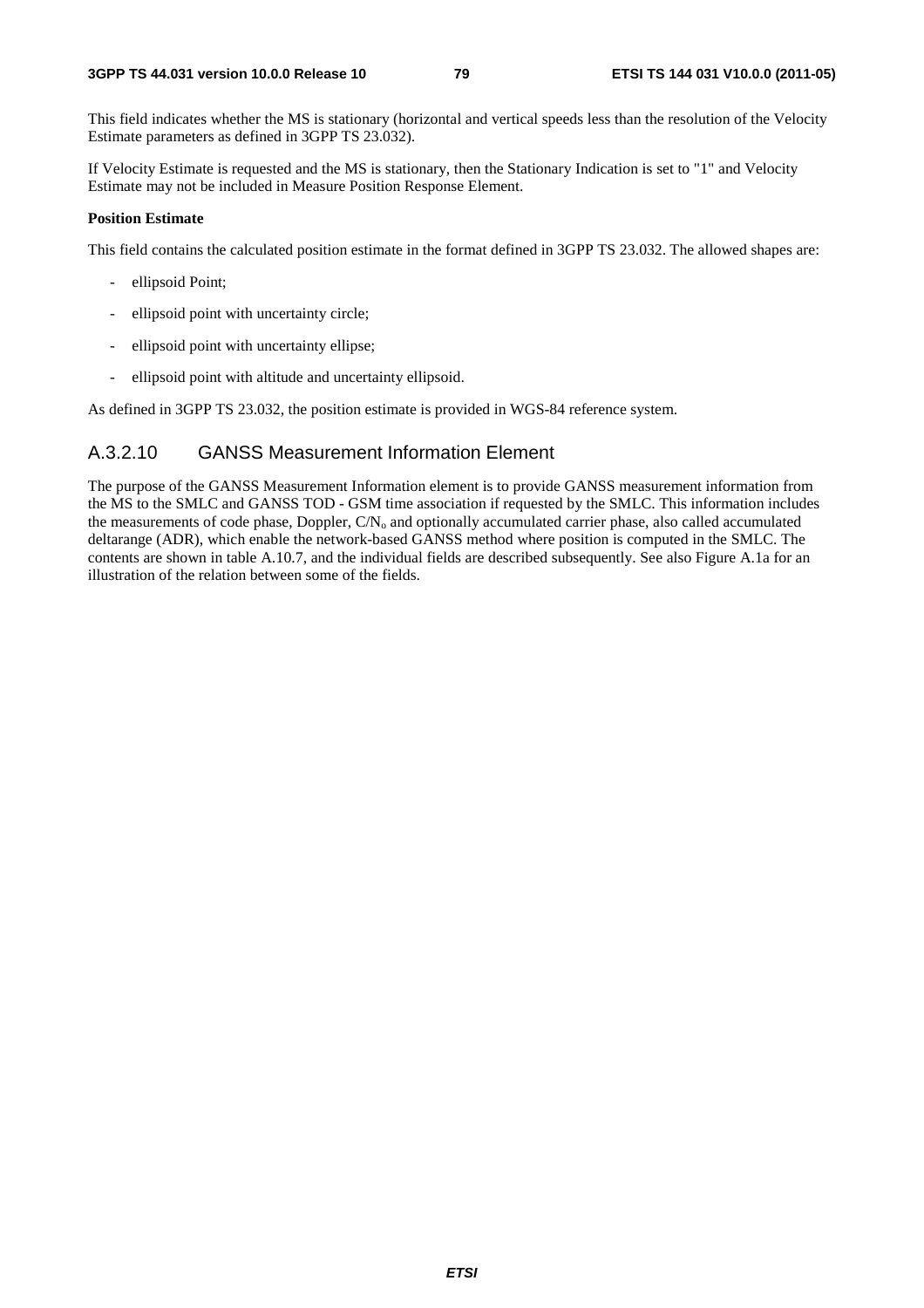

**Figure A.1a. Exemplary definitions of GANSS measurement information fields.**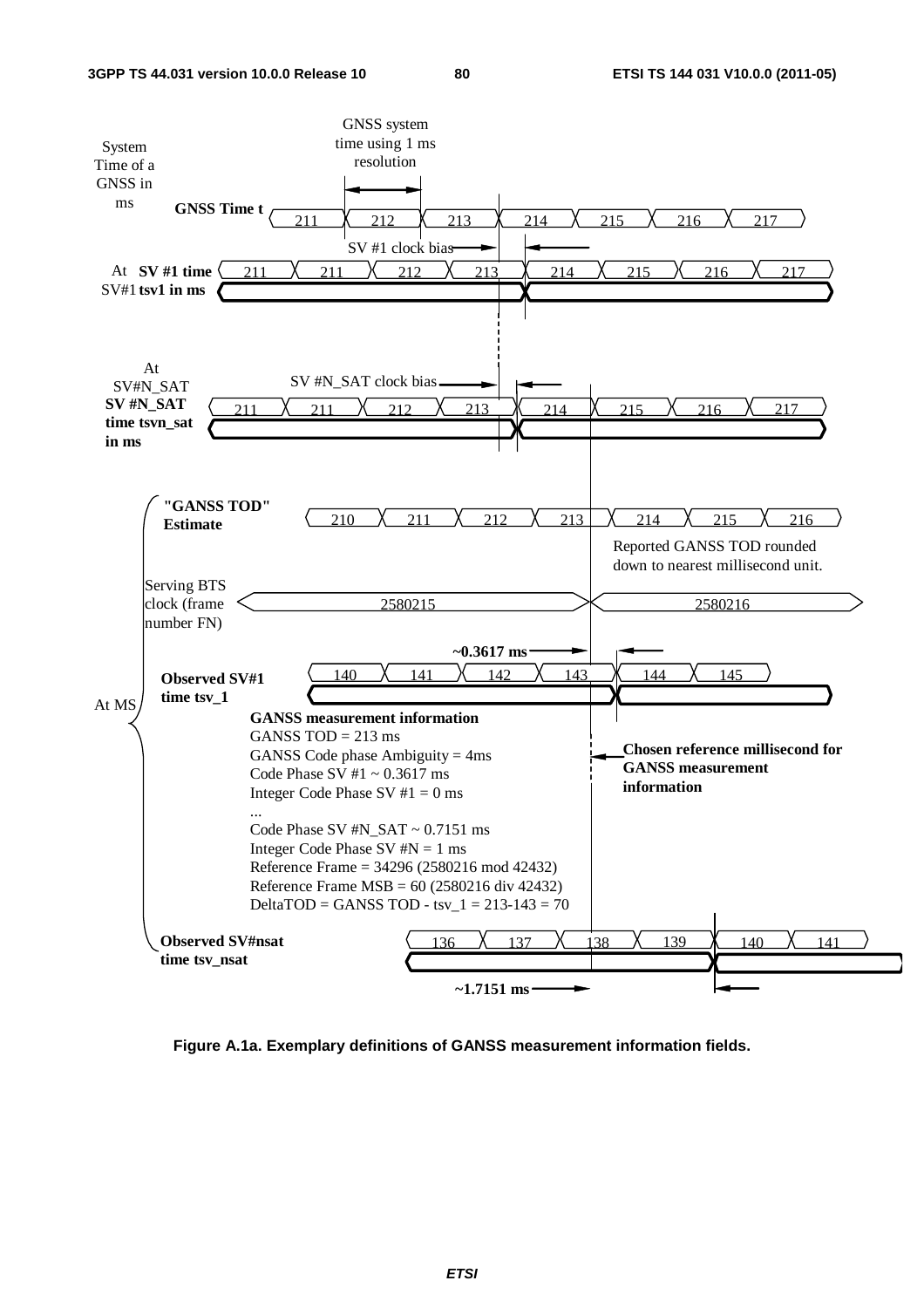GANSS Measurement Information element is included in the Measure Position Response component if the network has requested the mobile to perform mobile-assisted location measurements using GANSS Positioning Method. GANSS Measurement Information element will also optionally include carrier phase measurements if SMLC has requested the MS to perform carrier phase measurements.

The following fields are repeated the number of times indicated in Number of E-OTD/GPS/GANSS Measurement Sets field if Multiple Sets element is included. If Multiple Sets element is not included, the default value for sets is one (i.e. the following fields are present only once).

| <b>Element fields</b>                                                       | <b>Presence</b> | <b>Occurrences</b> |  |  |
|-----------------------------------------------------------------------------|-----------------|--------------------|--|--|
| Reference Frame                                                             |                 |                    |  |  |
| <b>GANSS TOD</b>                                                            | $O$ (note 1)    |                    |  |  |
| <b>DeltaTOD</b>                                                             |                 |                    |  |  |
| <b>GANSS TOD Uncertainty</b>                                                |                 |                    |  |  |
| <b>GANSS Generic Measurement Information</b><br>N GANSS<br>м                |                 |                    |  |  |
| NOTE 1: If GPS Measurement Information element is not included in a Measure |                 |                    |  |  |
| Position Response component, this field shall be present.                   |                 |                    |  |  |

The following paragraphs describe the content of each information field of this element.

# **Reference Frame**

These fields are shown in Table A.10.8 and are optional, but shall be included when GANSS TOD- GSM time association is provided.

Note that expected values for Reference FN are in range  $0 - 42431$ . The time of the reference frame boundary is as observed by the MS, ie without Timing Advance compensation.

Reference FN MSB field indicates the Most Significant Bits (MSB) of the frame number of the reference BTS corresponding to the GANSS Measurement Information.

Starting from the complete GSM frame number denoted FN, the MS calculates Reference FN MSB as

## Reference FN  $MSB = floor(FN/42432)$

The complete GSM frame number FN can then be reconstructed in the SMLC by combining the fields Reference Frame with Reference FN MSB in the following way

FN = Reference FN MSB\*42432+Reference FN

| <b>Parameter</b> | # of Bits | <b>Resolution</b> | Range   | Unit  |
|------------------|-----------|-------------------|---------|-------|
| Reference FN     | 16        | $--$              | - 65535 | trame |
| Reference FN MSB |           | $--$              | - 63    | trame |

# **GANSS TOD**

This field specifies the GANSS TOD for which the GANSS Measurement Parameters in GANSS Generic Measurement Information Element are valid. This field shall be included when GANSS TOD-GSM time association is provided or if GPS Measurement Information element is not present in a Measure Position Response component. If GPS Measurement Information element is present in a Measure Position Response component, and GANSS TOD field is absent in the GANSS Measurement Information element, the GPS TOW included in the GPS Measurement Information element specifies the reference time for which the GANSS Measurement Parameters are valid.

The 22 bits of GANSS TOD are the least significant bits. The most significant bits shall be derived by the Serving Mobile Location Centre to unambiguously derive the GANSS TOD.

The value for GANSS TOD is derived from the GNSS specific system time of the GNSS reported first in the GANSS Measurement IE rounded down to the nearest millisecond unit.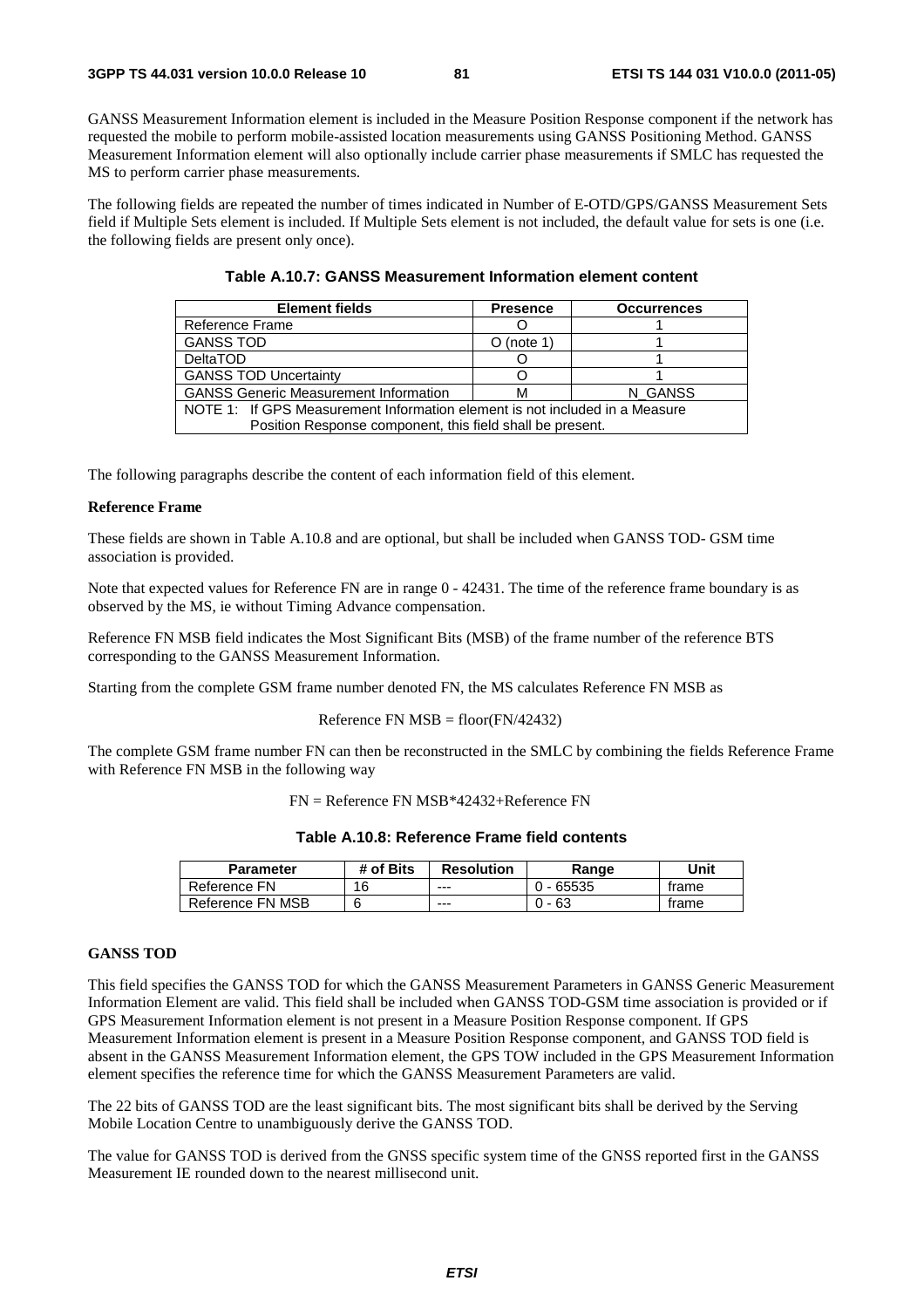# **Table A.10.9: GANSS TOD field contents**

| Parameter   | <b>'</b> Bits<br>⊹of | <b>Resolution</b> | Ranqe | Units |
|-------------|----------------------|-------------------|-------|-------|
| ОE<br>GANS: | ົ<br>"               | ms                | 99999 | ms    |

# **DeltaTOD**

This field specifies the difference in milliseconds between GANSS TOD reported in the GANSS Measurement Information Element and the millisecond part of the SV time tsv\_1 of the first SV in the list reported from the MS. The DeltaTOD is defined as

 $DeltaTOP = GANSS TOP - fix(tsv_1)$ 

where fix() denotes rounding to the nearest integer towards zero.

Range: 0-127

#### **GANSS TOD Uncertainty**

This element provides the accuracy of the relation GANSS TOD -GSM time when GANSS TOD-GSM time association is provided. When GANSS TOD-GSM time association is not provided, even if GANSS TOD - GSM Time Association Measurement Request is not included in the Measure Position Request, this element can be included to provide the accuracy of the reported GANSS TOD.

If GANSS TOD is the given GNSS time, then the true GNSS time, corresponding to the provided GSM time as observed at the MS location, lies in the interval (GANSS TOD – GANSS TOD Uncertainty, GANSS TOD + GANSS TOD Uncertainty).

The uncertainty *r*, expressed in microseconds, is mapped to a number K, with the following formula:

$$
r = C^*(( (1+x)^K )-1)
$$

with  $C = 0.0022$  and  $x = 0.18$ . With  $0 \le K \le 127$ , a suitably useful range between 0 and 3 second is achieved for the uncertainty, while still being able to code down to values as small as 0,3 nanoseconds. To encode any higher value of uncertainty than that corresponding in the above formula to  $K=127$ , the same value,  $K=127$ , shall also be used. The uncertainty is then coded on 7 bits, as the binary encoding of K.

Examples of GANSS TOD Uncertainty value are shown in Table A.10.10.

# **Table A.10.10: Example values for the GANSS TOD-GSM Time Uncertainty Parameter Format**

| Value of K | <b>Value of uncertainty</b> |
|------------|-----------------------------|
|            | 0 nanoseconds               |
|            | 0,396 nanoseconds           |
| ≏          | 0,863 nanoseconds           |
|            |                             |
| 50         | 8,64 microseconds           |
| -          |                             |
| 127        | $\geq$ 2,96 seconds         |

# **N\_GANSS, Number of GANSS Generic Measurement Information Elements**

N\_GANSS specifies the number of GANSS Generic Measurement Information Element occurrences in GANSS Measurement Information element, one occurrence for each reported GANSS. The range is from 1 to 8.

# A.3.2.10.1 GANSS Generic Measurement Information Element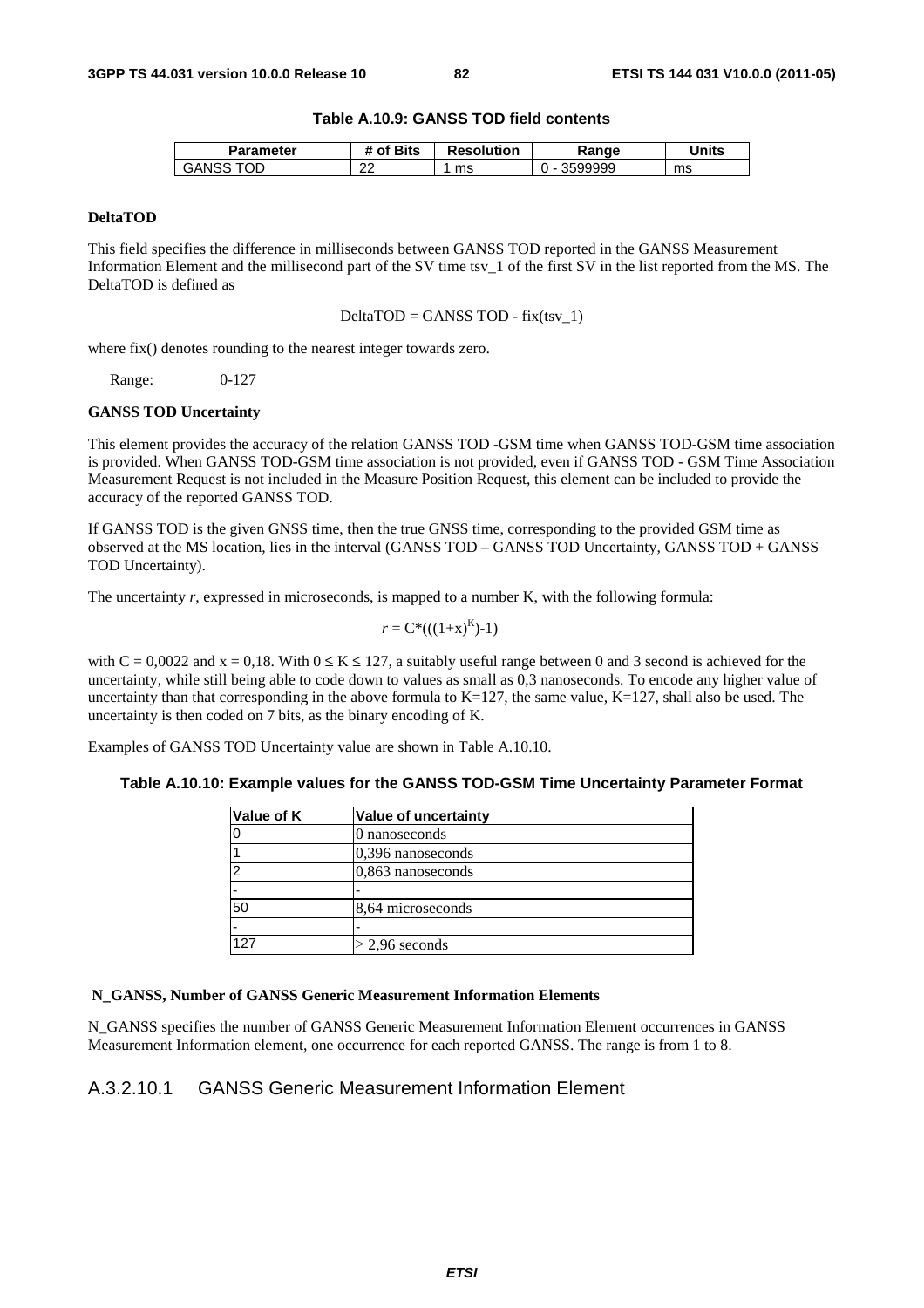| Element fields                               | <b>Presence</b> | <b>Occurrences</b> |
|----------------------------------------------|-----------------|--------------------|
| <b>GANSS ID</b>                              | O (note 1)      |                    |
| <b>GANSS Generic Measurement Element</b>     | м               | N SGN TYPE         |
| Note 1: Absence of this field means Galileo. |                 |                    |

**Table A.10.11: GANSS Generic Measurement Information** 

# **GANSS ID**

GANSS ID field identifies the GNSS constellation on which GANSS Measurement Parameters were measured according to Table A.40.

Range:  $0 - 7$ 

## **N\_SGN\_TYPE, Number of GANSS Generic Measurement Elements**

N\_SGN\_TYPE specifies the number of GANSS Generic Measurement Element occurrences in GANSS Generic Measurement Information element. The range for N\_SGN\_TYPE is from 1 to 8.

|  | Table A.10.12: GANSS Generic Measurement Element contents |
|--|-----------------------------------------------------------|
|--|-----------------------------------------------------------|

| <b>Element fields</b>               | <b>Presence</b> | <b>Occurrences</b> |
|-------------------------------------|-----------------|--------------------|
| <b>GANSS Signal ID</b>              | м               |                    |
| <b>GANSS Code Phase Ambiguity</b>   |                 |                    |
| <b>GANSS Measurement Parameters</b> | м               | SGN                |

This element contains measurement information for one GNSS signal type indicated by GANSS Signal ID.

#### **GANSS Signal ID**

GANSS Signal ID field identifies the signal on which GANSS Measurement Parameters were measured. The supported signals are listed in Table A.59.

Range: 0 - 7

#### **GANSS Code Phase Ambiguity**

The GANSS Code Phase Ambiguity field gives the ambiguity of the code phase measurement. It is given in ms and is an integer between 0 and 127.

The Total Code Phase for a satellite k (Satk) is given modulo this GANSS Code Phase Ambiguity and is reconstructed with :

Code Phase Tot(Satk) = Code Phase (Satk)+ Integer Code Phase(Satk) + n \* Code Phase Ambiguity, n= 0,1,2,...

If there is no code phase ambiguity, the GANSS Code Phase Ambiguity shall be set to 0.

The field is optional. If GANSS Code Phase Ambiguity is absent, the default value is 0.

## *N\_SGN***, Number of Signal Measurements**

*N\_SGN* specifies the number of GANSS Measurement Parameters element occurrence in GANSS Generic Measurement Information element. Typical range for *N\_SGN* is 4 to a maximum of 16.

### **GANSS Measurement Parameters**

This field contains information about the measurements of code phase and Doppler, which enables the network-based method where position is computed in the SMLC. This field is mandatory and occurs *N\_SGN* times in GANSS Generic Measurement Information element.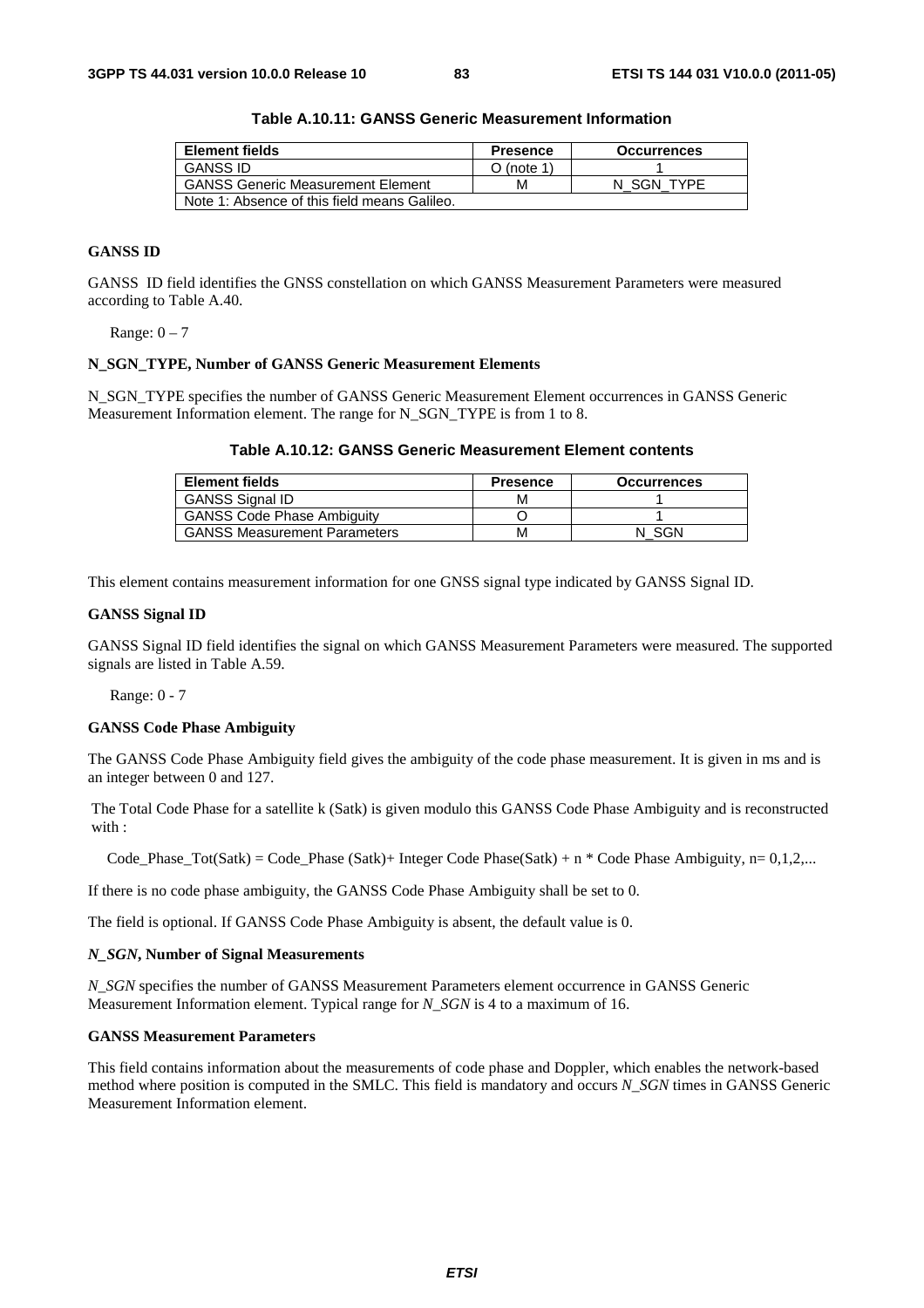| <b>Parameter</b>                                                                         | # of Bits      | <b>Resolution</b>                | Range               | <b>Units</b> | Incl.     |
|------------------------------------------------------------------------------------------|----------------|----------------------------------|---------------------|--------------|-----------|
|                                                                                          |                | <b>Signal Quality Parameters</b> |                     |              |           |
| SV ID                                                                                    | 6              | ---                              |                     |              | M         |
| C/N <sub>o</sub>                                                                         | 6              |                                  | $0 - 63$            | $dB-Hz$      | M         |
| Multipath Indicator                                                                      | 2              | ---                              | See Table A.9       | ---          | М         |
| <b>Carrier Quality</b>                                                                   | $\overline{2}$ |                                  |                     |              | $O^{(1)}$ |
| Indication                                                                               |                |                                  |                     |              |           |
| Code Phase Measurements                                                                  |                |                                  |                     |              |           |
| Code Phase                                                                               | 21             | $2^{-21}$                        | $0 - (1 - 2^{-21})$ | ms           | M         |
| Integer Code Phase                                                                       | 7              |                                  | $0 - 127$           | ms           | O         |
| Code Phase RMS                                                                           | 6              | 3 bit mantissa                   | $0.5 - 112$         | m            | M         |
| Error                                                                                    |                | 3 bit exp                        |                     |              |           |
| <b>Doppler Frequency Measurements</b>                                                    |                |                                  |                     |              |           |
| Doppler                                                                                  | 16             | 0.04                             | ±1310.7             | m/s          | Ω         |
| <b>ADR</b>                                                                               | 25             | $2^{-10}$                        | $0 - 32767,5$       | m            | $O^{(1)}$ |
| NOTE 1: All of these fields shall be present together, or none of them shall be present. |                |                                  |                     |              |           |

| Table A.10.13: GANSS Measurement Parameters field contents |  |
|------------------------------------------------------------|--|
|------------------------------------------------------------|--|

# **SV ID**

The SV ID is an index number for a satellite within a satellite system. The SV ID value range starts from 0 for each satellite system. The interpretation of SV ID for each GANSS is defined in Table A.10.14.

| <b>System</b>  | Value of SV ID | Interpretation of SV ID             |
|----------------|----------------|-------------------------------------|
| Galileo        | TBD            | TBD                                 |
| Modernized GPS | $"0" - "62"$   | Satellite PRN Signal No. 1 to 63    |
|                | "63"           | Reserved                            |
| <b>SBAS</b>    | $"0" - "38"$   | Satellite PRN Signal No. 120 to 158 |
|                | $"39" - "63"$  | Reserved                            |
| <b>QZSS</b>    | $"0" - "4"$    | Satellite PRN Signal No. 193 to 197 |
|                | $"5 - "63"$    | Reserved                            |
| <b>GLONASS</b> | $"0" - "23"$   | Slot Number 1 to 24                 |
|                | $"24 - "63"$   | Reserved                            |

# **Table A.10.14: Interpretation of SV ID**

# **C/N0**

This field contains the estimate of the carrier-to-noise ratio of the received signal from the particular satellite. It is given in whole dB-Hz and has a range of 0 to 63. Typical levels observed by GNSS receivers will be in the range of 16 dB-Hz to 50 dB-Hz.

## **Carrier Quality Indication**

This field indicates the quality of a carrier phase measurement as a bit field. The LSB indicates the data polarity, that is. if the data from a specific satellite is received inverted, this is indicated by setting the LSB value to "1". In the case the data is not inverted, the LSB is set to "0". The MSB indicates if accumulation of the carrier phase has been continuous, that is, without cycle slips since the previous measurement report. If the carrier phase accumulation has been continuous, the MSB value is set to "1X". Otherwise, the MSB is set to "0X".

This field is optional and shall be included only when carrier phase measurements are requested.

# **Table A.10.16: Carrier Phase Quality Indication values and associated indications**

| Bit               | <b>Polarity Indication</b>   |  |
|-------------------|------------------------------|--|
| "በ"               | Data Direct                  |  |
| 141               | Data Inverted                |  |
| "0X"              | Carrier phase not continuous |  |
| "1X"              | Carrier phase continuous     |  |
| $X =$ do not care |                              |  |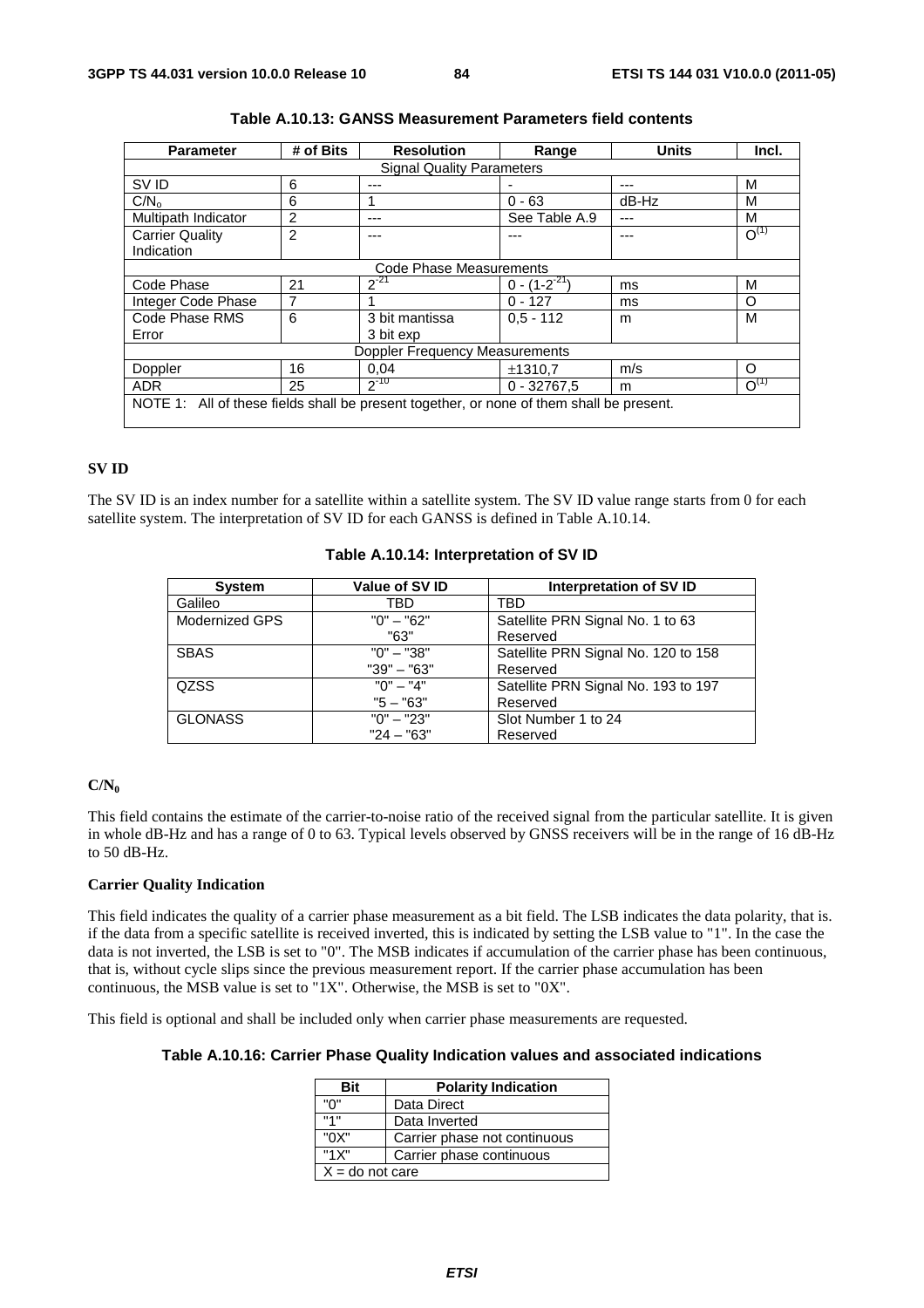## **Code Phase**

This field contains the whole and fractional value of the code-phase measurement made by the MS for the particular satellite signal at the time of measurement in the units of ms. GNSS specific code phase measurements (e.g. chips) are converted into unit of ms by dividing the measurements by the *nominal* values of the measured signal chipping rate (e.g. Galileo L1 OS measurement is divided by 1023,0 chip/ms).

### **Integer Code Phase**

This field indicates the integer millisecond part of the code phase that is expressed modulo the GANSS Code PhaseAmbiguity.

The value of the ambiguity is given in the GANSS Ambiguity field of the GANSS Generic Measurement Information element.

The Integer code phase is optional. The default value is 0.

### **Code Phase RMS Error**

This field contains Code Phase RMS Error value. This parameter has the same range as described in Table A.10.

### **Doppler**

This field contains the Doppler measured by the MS for the particular satellite signal. This information can be used to compute the 3-D velocity of the MS.

The Doppler range is sufficient to cover the potential range of values measured by the MS. Doppler measurements are converted into unit of m/s by multiplying the Doppler measurement in Hz by the *nominal* wavelength of the measured signal.

# **ADR**

This field contains the ADR measurement measured by the MS for the particular satellite signal. This information can be used to compute the 3-D velocity or high-accuracy position of the MS. ADR measurements are converted into units of m by multiplying the ADR measurement by the *nominal* wavelength of the measured signal.

This field is optional and shall be included only when carrier phase measurements are requested.

# A.4 Assistance Data

# A.4.1 General

The Assistance Data is a RRLP component from the network to the MS. It is used by the network to provide assistance data to enable MS-based E-OTD or MS-based Assisted GPS capabilities in the MS and may be used to help support MS-assisted E-OTD and MS-assisted Assisted GPS. It contains the following elements.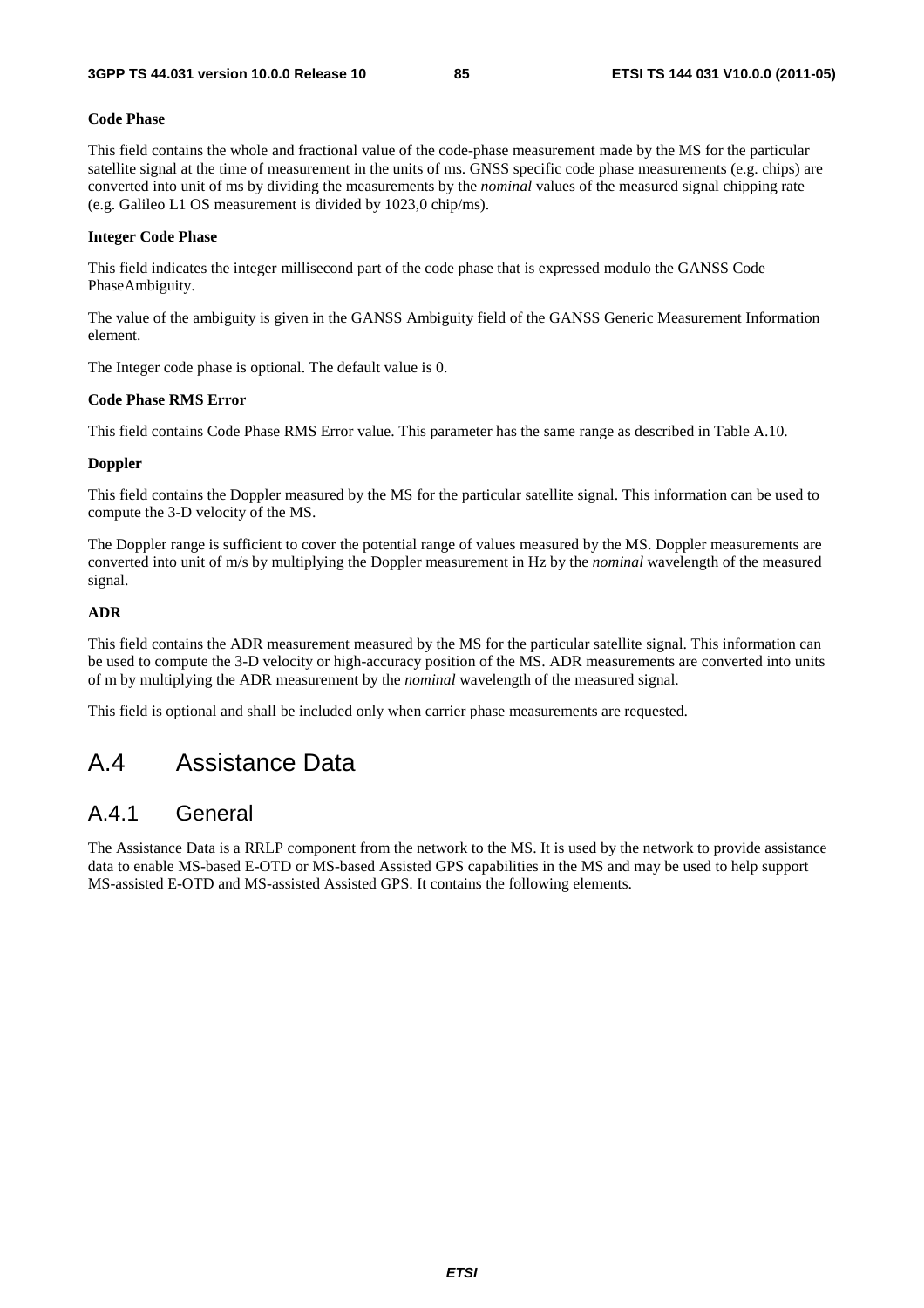| <b>Element</b>                         | <b>Type/Reference</b>                           | <b>Presence</b> |
|----------------------------------------|-------------------------------------------------|-----------------|
| E-OTD Reference BTS for                | E-OTD Reference BTS for Assistance Data 2.2.3   | C               |
| Assistance Data                        |                                                 |                 |
| E-OTD Measurement Assistance           | E-OTD Measurement Assistance Data 2.2.4         | С               |
| Data                                   |                                                 |                 |
| E-OTD Measurement Assistance           | E-OTD Measurement Assistance Data for System    | C               |
| Data for System Information List       | Information List 2.2.5                          |                 |
| <b>GPS Assistance Data</b>             | GPS Assistance Data 4.2.4                       | С               |
| Additional GPS Assistance Data         | Additional GPS Assistance Data 4.2.4c           | Ω               |
| <b>GPS Time Assistance Measurement</b> | <b>GPS Time Assistance Measurement Request</b>  | Ω               |
| Request                                | 4.2.4a                                          |                 |
| <b>GPS Reference Time Uncertainty</b>  | GPS Reference Time Uncertainty 4.2.4b           | O               |
| More Assistance Data To Be Sent        | More Assistance Data To Be Sent 4.2.5           | C               |
| <b>Extended Reference</b>              | Extended Reference 2.2.5                        | C               |
| <b>GANSS Assistance Data</b>           | GANSS Assistance Data 4.2.6                     | С               |
| <b>GANSS Carrier-Phase</b>             | GANSS Carrier-Phase Measurement Request 4.2.7   | റ               |
| <b>Measurement Request</b>             |                                                 |                 |
| <b>GANSS TOD - GSM Time</b>            | <b>GANSS TOD - GSM Time Association Request</b> | Ω               |
| <b>Association Request</b>             | 4.2.8                                           |                 |

**Table A.11: Assistance Data component content** 

# A.4.2 Elements

# A.4.2.1 E-OTD Reference BTS for Assistance Data Element

This element is conditional. It is as described in sub-clause 2.2.3. If the network can provide assistance data, and data for E-OTD has been requested, this element is included.

# A.4.2.2 E-OTD Measurement Assistance Data Element

This element is conditional. It is as described in sub-clause 2.2.4. If the network can provide assistance data, and data for E-OTD has been requested, this element is included.

# A.4.2.3 E-OTD Measurement Assistance Data for System Information List Element

This element is conditional. It is as described in sub-clause 2.2.5. If the network can provide assistance data, and data for E-OTD has been requested, this element is included.

# A.4.2.4 GPS Assistance Data Element

The GPS Assistance Data element contains a single GPS assistance message that supports both MS-assisted and MSbased GPS methods. This element can contain one or more of the fields listed in table A.12 below, which support both MS-assisted and MS-based GPS methods. As table A.12 shows, all fields are optional.

Note that certain types of GPS Assistance data may be derived, wholly or partially, from other types of GPS Assistance data.

In addition, an Integrity Monitor (IM) shall detect unhealthy (e.g., failed/failing) satellites and also shall inform users of measurement quality in DGPS modes when satellites are healthy. Excessively large pseudo range errors, as evidenced by the magnitude of the corresponding DGPS correction, shall be used to detect failed satellites. Unhealthy satellites should be detected within 10 seconds of the occurrence of the satellite failure. When unhealthy (e.g., failed/failing) satellites are detected, the assistance and/or DGPS correction data shall not be supplied for these satellites. When the error in the IM computed position is excessive for solutions based upon healthy satellites only, DGPS users shall be informed of measurement quality through the supplied UDRE values. After bad satellites have been indicated in the Real Time Integrity field, if the satellites return to healthy condition for some period of time, the indications for them shall be removed from this field.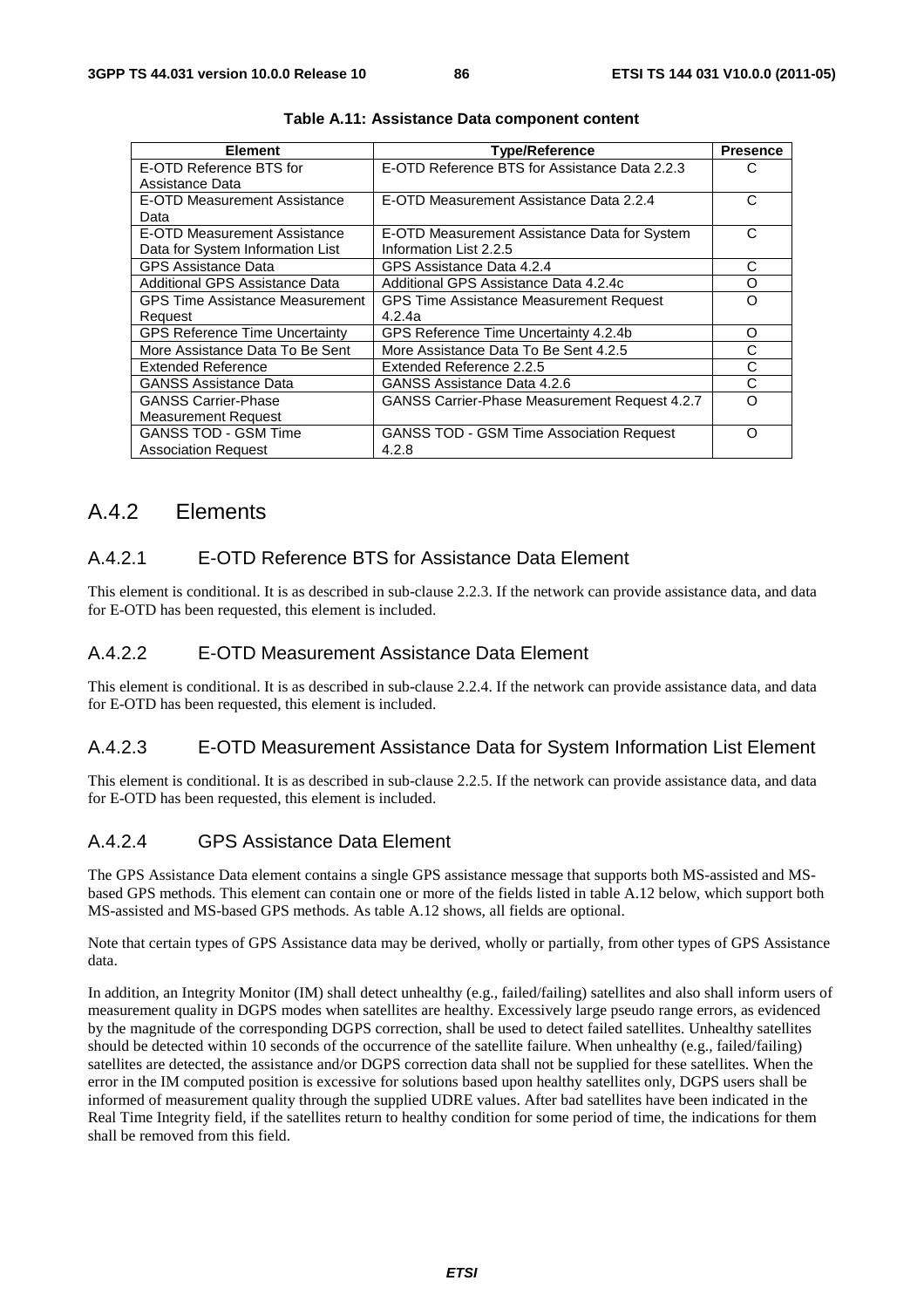| <b>Parameter</b>              | <b>Presence</b> | <b>Repetition</b> |
|-------------------------------|-----------------|-------------------|
| Reference Time                |                 | Yes               |
| Reference Location            |                 | No                |
| <b>DGPS Corrections</b>       |                 | Yes               |
| Navigation Model              |                 | Yes               |
| Ionospheric Model             |                 | No                |
| <b>UTC Model</b>              |                 | No                |
| Almanac                       |                 | Yes               |
| <b>Acquisition Assistance</b> |                 | Yes               |
| Real-Time Integrity           |                 | Yes               |

**Table A.12: Fields in the GPS Assistance Data element** 

When RRLP pseudo-segmentation is used, Table A.12 indicates which parameters may be repeated in more than one RRLP segment in order to provide data for multiple satellites. When any such parameter appears in more than one segment, the following rules shall apply.

- 1. There shall be no repetition of data for the same satellite.
- 2. Optional and conditional elements in the parameter not associated with a particular satellite shall each appear in at most one RRLP segment.
- 3. Any mandatory element not associated with a particular satellite shall assume consistent values in the case of an element related to current GPS time and the same value otherwise.
- 4. The maximum number of satellites defined in sub-clause 5.1 for which data can be included for any parameter in one RRLP segment shall apply also when counted over all RRLP segments.

#### **Reference Time**

These fields specify the relationship between GPS time and air-interface timing of the BTS transmission in the reference cell. These fields occur once per message; some are mandatory and some are conditional, as shown in table A.14. Note that Reference Time may also be present within the Acquisition Assistance parameter. In such a case, the SMLC shall ensure consistency.

| <b>Parameter</b>                                                                         | # Bits   | <b>Scale</b>  | Range              | <b>Units</b> | Incl.        |
|------------------------------------------------------------------------------------------|----------|---------------|--------------------|--------------|--------------|
|                                                                                          |          | <b>Factor</b> |                    |              |              |
| <b>GPS Week</b>                                                                          | 10       |               | $0 - 1023$         | weeks        | м            |
| <b>GPS TOW</b>                                                                           | 23       | 0.08          | 0-604799,92        | sec          | м            |
| <b>BCCH Carrier</b>                                                                      | 10       |               | $0 - 1023$         |              | $O$ (note 1) |
| <b>BSIC</b>                                                                              | 6        |               | $0 - 63$           | ---          | $O$ (note 1) |
| <b>FNm</b>                                                                               | 21       |               | $0 - (2^{27} - 1)$ | frames       | $O$ (note 1) |
| <b>TN</b>                                                                                | 3        |               | $0 - 7$            | timeslots    | $O$ (note 1) |
| <b>BN</b>                                                                                | 8        |               | $0 - 156$          | bits         | $O$ (note 1) |
| <b>GPS TOW Assist</b>                                                                    | 24*N_SAT | ---           |                    | ---          | Ω            |
| NOTE 1: All of these fields shall be present together, or none of them shall be present. |          |               |                    |              |              |

**Table A.14: Reference Time (Fields occurring once per message)** 

#### **GPS Week**

This field specifies the GPS week number of the assistance being provided. GPS Week eliminates one-week ambiguities from the time of the GPS assistance. This field is mandatory.

NOTE: The number of 1024 week cycles since the GPS zero time-point is provided in the GPS Reference Time Extension in Table A.29u.

### **GPS TOW**

The GPS TOW (time-of-week) is a mandatory field and is specified with 80 msec resolution. When GSM Time Present is "1", GPS TOW and BCCH/BSIC/FNm/TN/BN IEs provide a valid relationship between GPS and GSM time, as seen at the approximate location of the MS, ie the propagation delay from BTS to MS shall be compensated for by the SMLC. Depending on implementation, the relation between GPS and GSM time may have varying accuracy. Therefore, the uncertainty of the timing relation may be provided in the optional field GPS Reference Time Uncertainty. If the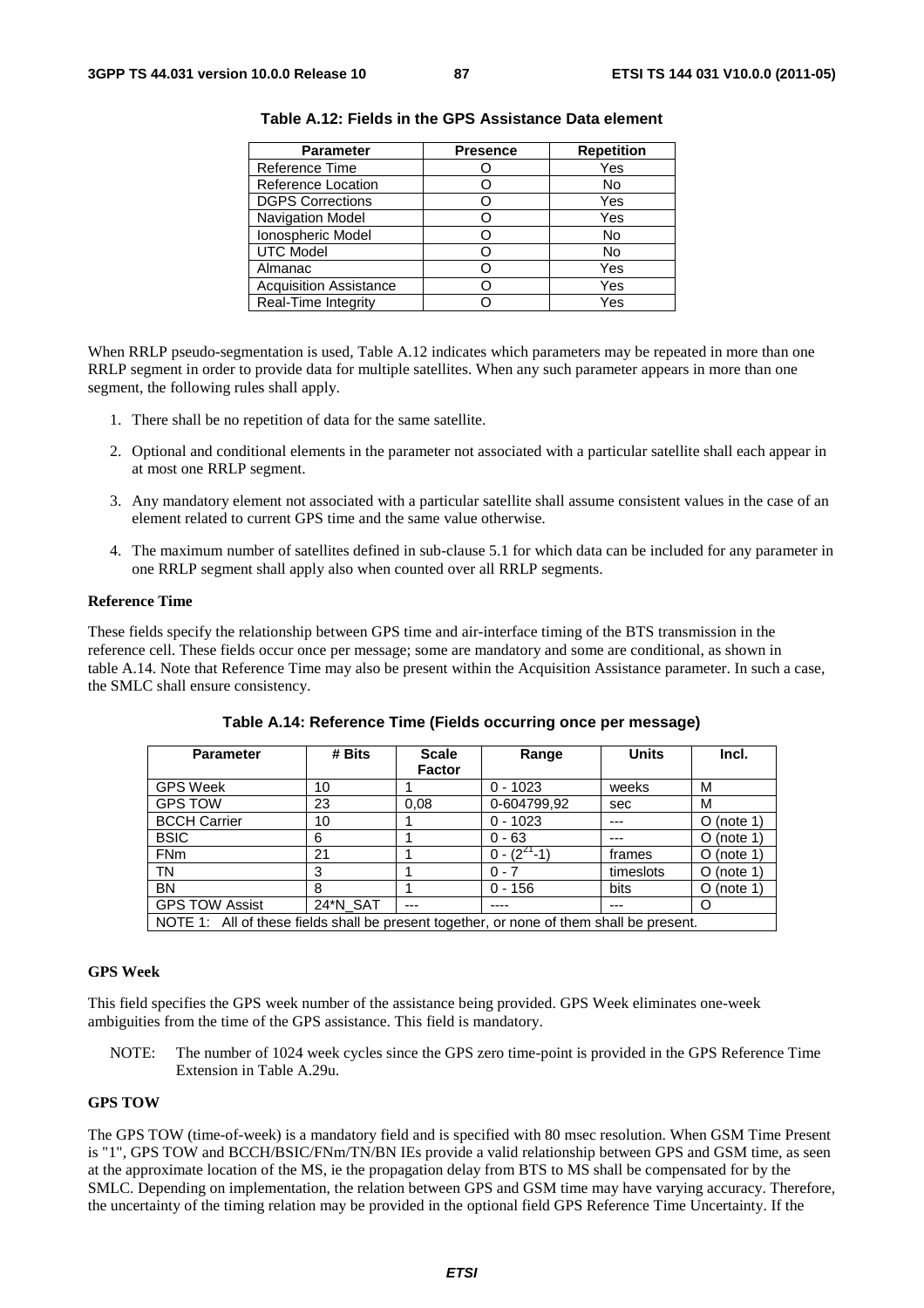propagation delay from BTS to MS is not accurately known, the SMLC shall use the best available approximation of the propagation delay and take the corresponding delay uncertainty into account in the calculation of the field GPS Reference Time Uncertainty. When GSM Time Present is "0", GPS TOW is an estimate of current GPS time of week at time of reception of the RRLP segment containing this data by the MS. The SMLC should achieve an accuracy of +/- 3 seconds for this estimate including allowing for the transmission delay between SMLC and MS of the RRLP segment containing GPS TOW. Note that the MS should further compensate GPS TOW for the time between the reception of the segment containing GPS TOW and the time when the GPS TOW field is used.

# **BCCH Carrier/BSIC/FNm/TN/BN**

These fields specify the state of the GSM frame number, timeslot number, and bit number, respectively, of the reference BTS with the specified BCCH carrier and BSIC at the time that correspond to GPS TOW. The SMLC shall use the current serving BTS as the reference BTS. The frame number field is given modulo  $2^{21}$ , i.e., the MSB of the GSM frame number is truncated. The MS shall interpret FNm as the most recent of the two possible frame numbers that FNm could represent. The target MS has the option of rejecting a GPS position request or GPS assistance data if the reference BTS is not the serving BTS.

# **GPS TOW Assist**

This field contains several fields in the Telemetry (TLM) Word and Handover Word (HOW) that are currently being broadcast by the respective GPS satellites. Combining this information with GPS TOW enables the MS to know the entire 1,2-second (60-bit) pattern of TLM and HOW that is transmitted at the start of each six-second subframe by the particular GPS satellite. This field contains information for each of N\_SAT satellites, and optional. The individual fields for each satellite in the message are shown in table A.15a.

| <b>Parameter</b>    | # Bits | <b>Scale</b><br><b>Factor</b> | Range       | <b>Units</b>     | Incl. |
|---------------------|--------|-------------------------------|-------------|------------------|-------|
| SatID               |        | $---$                         | $0 - 63$    | $---$            | M     |
| <b>TLM Message</b>  | 14     | ---                           | $0 - 16383$ | <b>Bit field</b> | M     |
| Anti-Spoof          |        |                               | $0 - 1$     | <b>Bit field</b> | м     |
| Alert               |        |                               | $0 - 1$     | <b>Bit field</b> | M     |
| <b>TLM Reserved</b> |        | ---                           | $0 - 3$     | <b>Bit field</b> | M     |

**Table A.15a: GPS TOW Assist (Fields occurring N\_SAT times per message)** 

## **SatID**

This field identifies the satellite for which the corrections are applicable. The values ranging from 0 to 63 represent satellite PRNs ranging from 1 to 64, respectively.

## **TLM Message**

This field contains a 14-bit value representing the Telemetry Message (TLM) being broadcast by the GPS satellite identified by the particular SatID, with the MSB occurring first in the satellite transmission.

## **Anti-Spoof/Alert**

These fields contain the Anti-Spoof and Alert flags that are being broadcast by the GPS satellite identified by SatID.

# **TLM Reserved**

These fields contain the two reserved bits in the TLM Word being broadcast by the GPS satellite identified by SatID, with the MSB occurring first in the satellite transmission.

## **Reference Location**

The Reference Location field contains a 3-D location (with uncertainty) specified as per 3GPP TS 23.032. The purpose of this field is to provide the MS with a priori knowledge of its location in order to improve GPS receiver performance. The allowed shape is 3-D location with uncertainty (ellipsoid point with altitude and uncertainty ellipsoid).

## **DGPS Corrections**

These fields specify the DGPS corrections to be used by the MS. All fields are mandatory when DGPS Corrections are present in the GPS Assistance Data.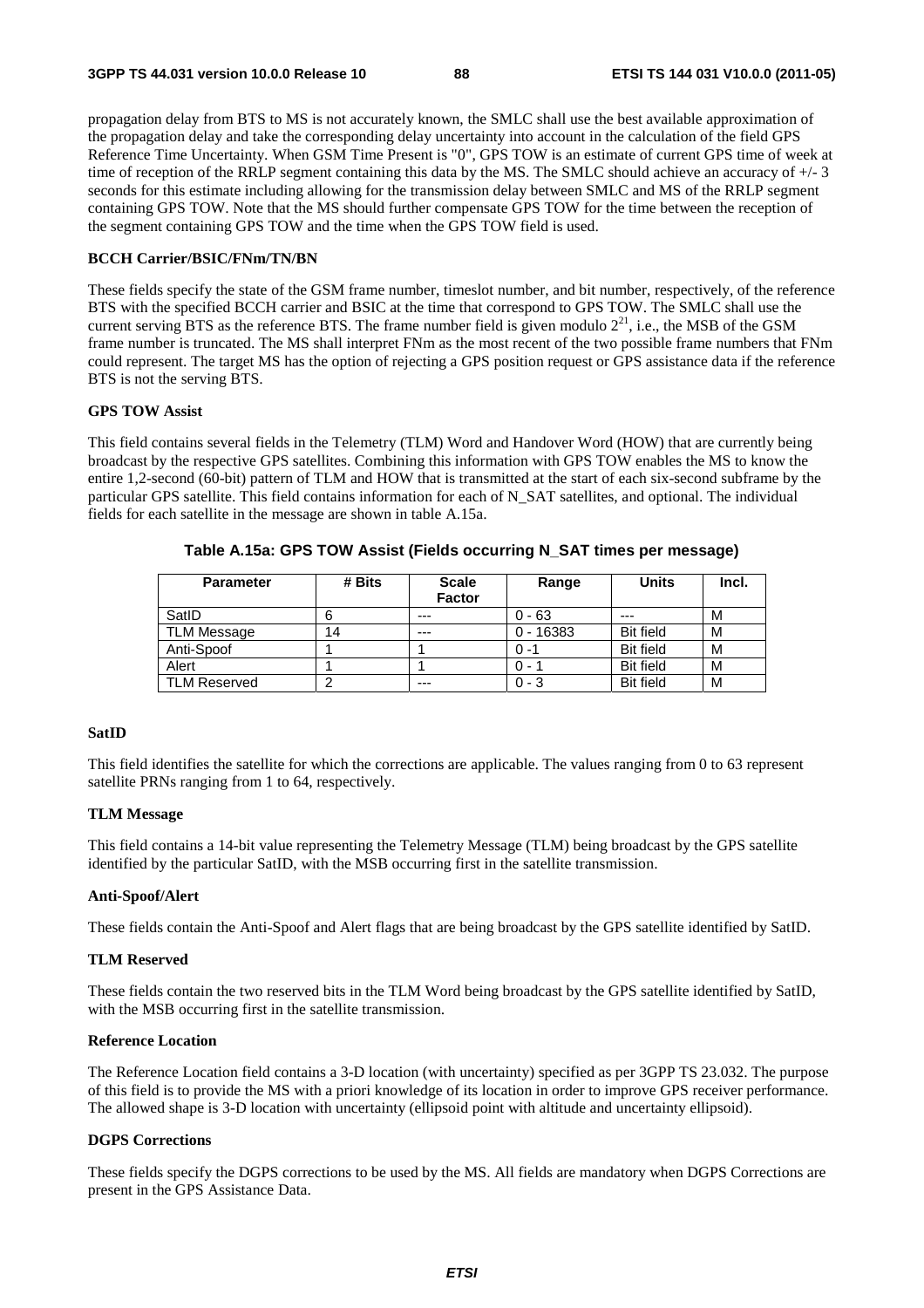| <b>Parameter</b> | # Bits | <b>Scale Factor</b>                                         | Range        | <b>Units</b> | Incl. |
|------------------|--------|-------------------------------------------------------------|--------------|--------------|-------|
|                  |        | The following fields occur once per message                 |              |              |       |
| <b>GPS TOW</b>   | 20     |                                                             | $0 - 604799$ | sec          | м     |
| Status/Health    | 3      |                                                             | $0 - 7$      |              | м     |
| N SAT            | 4      |                                                             | $1 - 16$     | ---          | м     |
|                  |        | The following fields occur once per satellite (N_SAT times) |              |              |       |
| SatID            | 6      |                                                             | $0 - 63$     | ---          | м     |
| <b>IODE</b>      | 8      |                                                             | $0 - 255$    | ---          | М     |
| <b>UDRE</b>      | 2      |                                                             | $0 - 3$      | ---          | м     |
| <b>PRC</b>       | 12     | 0,32                                                        | ±655.04      | meters       | м     |
| <b>RRC</b>       | 8      | 0.032                                                       | ±4.064       | meters/sec   | м     |
| Delta PRC2       | 8      |                                                             |              |              | м     |
| Delta RRC2       | 4      |                                                             |              |              | м     |
| Delta PRC3       | 8      |                                                             |              |              | м     |
| Delta RRC3       | 4      |                                                             |              |              | м     |

## **Table A.15: DGPS Corrections**

# **GPS TOW**

This field indicates the baseline time for which the corrections are valid.

# **Status/Health**

This field indicates the status of the differential corrections contained in the broadcast message. The values of this field and their respective meanings are shown below in table A.16.

| Code | <b>Indication</b>                            |  |  |  |  |
|------|----------------------------------------------|--|--|--|--|
| 000  | UDRE Scale Factor = $1,0$                    |  |  |  |  |
| 001  | UDRE Scale Factor = $0.75$                   |  |  |  |  |
| 010  | UDRE Scale Factor = $0.5$                    |  |  |  |  |
| 011  | UDRE Scale Factor = $0.3$                    |  |  |  |  |
| 100  | UDRE Scale Factor = $0,2$                    |  |  |  |  |
| 101  | UDRE Scale Factor = $0,1$                    |  |  |  |  |
| 110  | Reference Station Transmission Not Monitored |  |  |  |  |
| 111  | Data is invalid - disregard                  |  |  |  |  |

# **Table A.16: Values of Status/Health IE**

The first six values in this field indicate valid differential corrections. When using the values described below, the "UDRE Scale Factor" value is applied to the UDRE values contained in the message. The purpose is to indicate an estimate in the amount of error in the corrections.

The value "110" indicates that the source of the differential corrections (e.g., reference station or external DGPS network) is currently not being monitored. The value "111" indicates that the corrections provided by the source are invalid, as judged by the source. In the later case, the message shall contain no corrections for individual satellites. Any MS that receives DGPS Corrections in a GPS Assistance Data IE shall contain the appropriate logic to properly interpret this condition and look for the next IE.

### **N\_SAT**

This field indicates the number of satellites for which differential corrections are available. Corrections for up to 16 satellites.

### **SatID**

This field identifies the satellite for which the corrections are applicable. The values ranging from 0 to 63 represent satellite PRNs ranging from 1 to 64, respectively.

#### **IODE**

This IE is the sequence number for the ephemeris for the particular satellite. The MS can use this IE to determine if new ephemeris is used for calculating the corrections that are provided in the broadcast message. This eight-bit IE identifies a particular set of ephemeris data for a GPS satellite and may occupy the numerical range of [0, 255]. The transmitted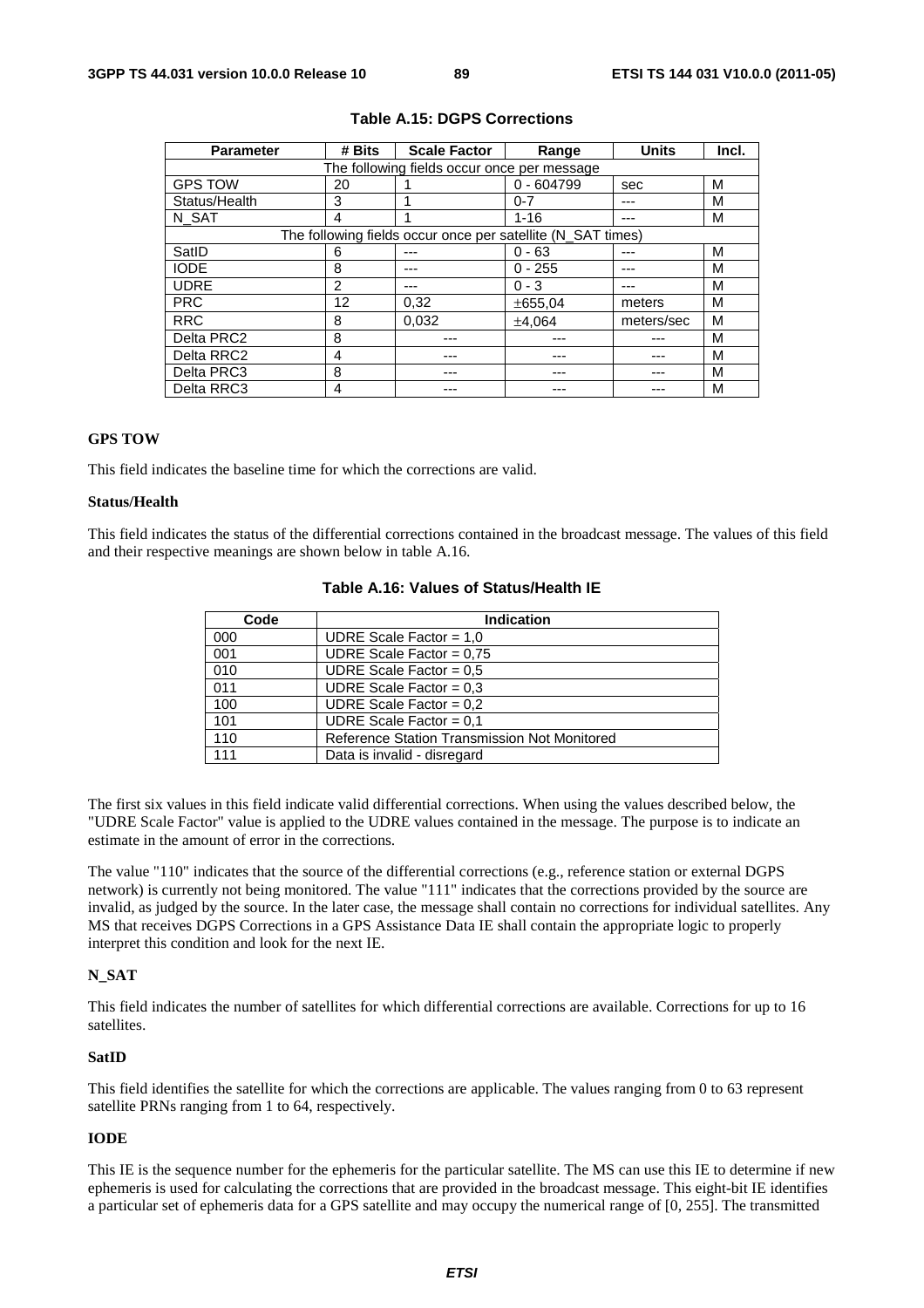IODE value will be different from any value transmitted by the GPS satellite during the preceding six hours. For more information about this field can be found from RTCM-SC104.

#### **User Differential Range Error (UDRE)**

This field provides an estimate of the uncertainty  $(1-\sigma)$  in the corrections for the particular satellite. The value in this field shall be multiplied by the UDRE Scale Factor in the common Corrections Status/Health field to determine the final UDRE estimate for the particular satellite. The meanings of the values for this field are described in table A.18.

| Value | Indication                    |
|-------|-------------------------------|
| იი    | UDRE $\leq 1.0$ m             |
| ሰ1    | 1,0 m < UDRE $\leq$ 4,0 m     |
| 10    | 4,0 m < UDRE $\leq$ 8,0 m     |
|       | $8.0 \text{ m} < \text{UDRE}$ |

| Table A.18: Values of UDRE IE |  |  |
|-------------------------------|--|--|
|-------------------------------|--|--|

Each UDRE value shall be adjusted based on the operation of an Integrity Monitor (IM) function which exists at the network (SMLC, GPS server, or reference GPS receiver itself). Positioning errors derived at the IM which are excessive relative to DGPS expected accuracy levels shall be used to scale the UDRE values to produce consistency.

#### **Pseudo-Range Correction (PRC)**

This field indicates the correction to the pseudorange for the particular satellite at the GPS Reference Time, *t*0. The value of this field is given in meters (m) and the resolution is 0,32, as shown in table A.15 above. The method of calculating this field is described in [9].

If the SMLC has received a request for GPS assistance data from an MS which included a request for the navigation models and DGPS (i.e., bit D and E are set to one in "Requested GPS Assistance Data, see 3GPP TS 49.031), the SMLC shall determine, for each satellite, if the navigation model stored by the MS is still suitable for use with DGPS corrections (also see navigation model update conditions right before Table A.19) and if so and if DGPS corrections are supported the SMLC should send DGPS corrections without including the navigation model.

The IODE value sent for a satellite shall always be the IODE value that corresponds to the navigation model for which the pseudo-range corrections are applicable.

The pseudo-range correction shall correspond to the available navigation model (the one already stored in and identified by the MS or the one included in the same procedure as the pseudo-range correction). The MS shall only use the PRC value when the IODE value received matches its available navigation model.

## **Pseudo-Range Rate Correction (RRC)**

This field indicates the rate-of-change of the pseudorange correction for the particular satellite, using the satellite ephemeris identified by the IODE IE. The value of this field is given in meters per second (m/sec) and the resolution is 0,032, as shown in table A.15 above. For some time  $t_1 > t_0$ , the corrections for IODE are estimated by

$$
PRC(t_{1,\text{IODE}}) = PRC(t_{0,\text{IODE}}) + RRC(t_{0,\text{IODE}}) (t_1 - t_0),
$$

and the MS uses this to correct the pseudorange it measures at  $t_1$ ,  $PR_m(t_1 \text{ IODE})$ , by

$$
PR(t_{1,\text{IODE}}) = PR_{m}(t_{1,\text{IODE}}) + PRC(t_{1,\text{IODE}}).
$$

The SMLC shall always send the RRC value that corresponds to the PRC value that it sends (see above for details). The MS shall only use the RRC value when the IODE value received matches its available navigation model.

#### **Delta Pseudo-Range Correction 2 (Delta PRC2)**

This IE is not used. The sender shall set it to zero and the receiver shall ignore it.

#### **Delta Pseudo-Range Rate Correction 2 (Delta RRC2)**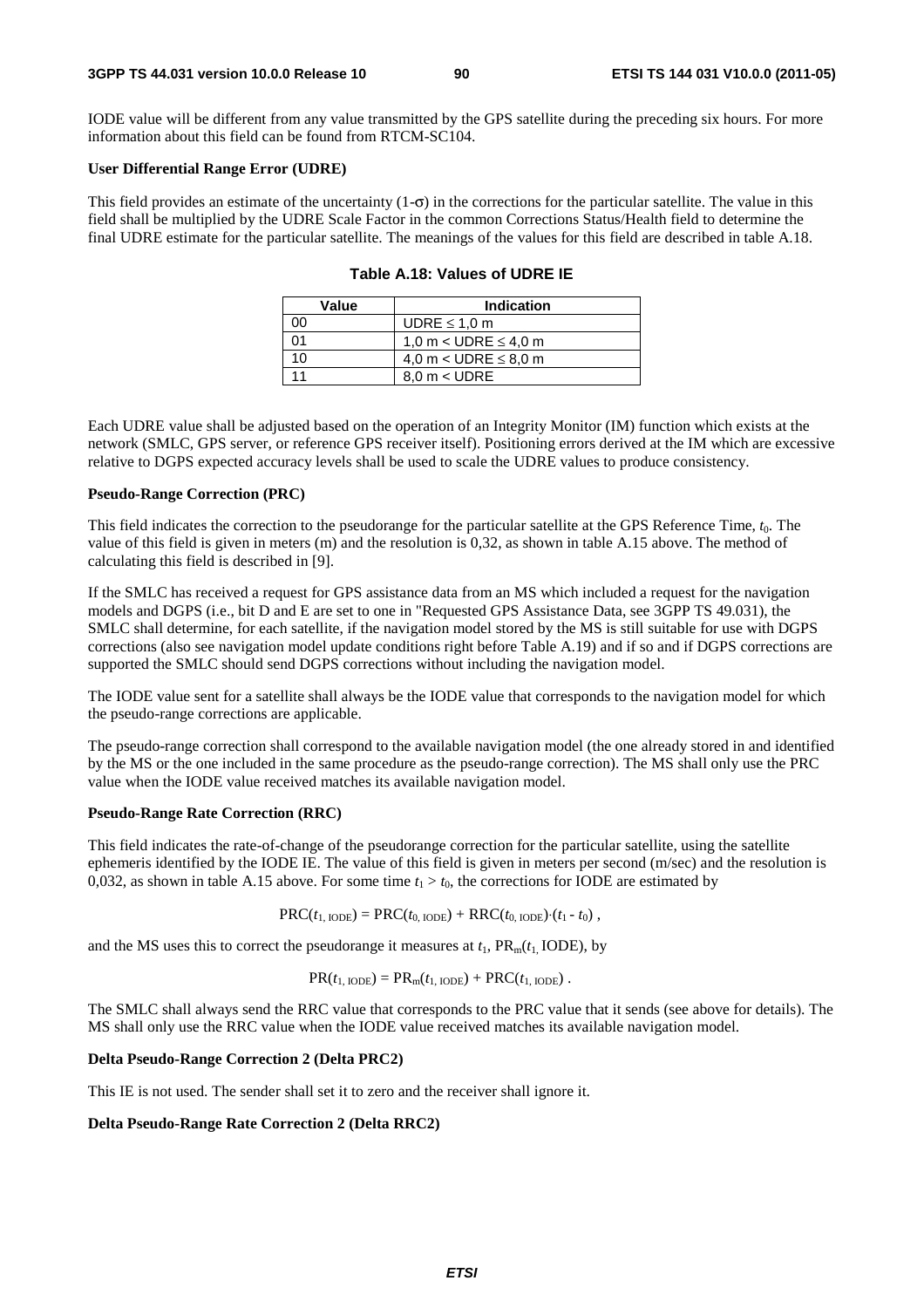This IE is not used. The sender shall set it to zero and the receiver shall ignore it.

### **Delta Pseudo-Range Correction 3 (Delta PRC3)**

This IE is not used. The sender shall set it to zero and the receiver shall ignore it.

# **Delta Pseudo-Range Rate Correction 3 (Delta RRC3)**

This IE is not used. The sender shall set it to zero and the receiver shall ignore it.

## **Navigation Model**

This set of fields contains information required to manage the transfer of precise navigation data to the GPS-capable MS. In response to a request from an MS for GPS assistance data, the SMLC shall determine whether to send the navigation model for a particular satellite to an MS based upon factors like the T-Toe limit specified by the MS and any request from the MS for DGPS (also see above). This information includes control bit fields as well as satellite ephemeris and clock corrections. The individual fields are given in Table A.19 below, and the conditions for their presence is discussed below.

| Parameter                    | # Bits          | <b>Scale</b><br><b>Factor</b> | <b>Units</b>                                                        | Incl.                 |
|------------------------------|-----------------|-------------------------------|---------------------------------------------------------------------|-----------------------|
|                              |                 |                               | Navigation Model Flow Control (once per message)                    |                       |
| Num_Sats_Total               | $4^{(1)}$       | $\mathbf{1}$                  | $\sim$                                                              | M                     |
|                              |                 |                               | Satellite and Format Identification (once per satellite)            |                       |
| SatID                        | $6^{(1)}$       | $---$                         | $\overline{a}$                                                      | M                     |
| <b>Satellite Status</b>      | $\mathfrak{p}$  | ---                           | Boolean                                                             | M                     |
|                              |                 |                               | Satellite Navigation Model and Associated Bits (once per satellite) |                       |
| C/A or P on L2               | $\overline{2}$  | $\overline{a}$                | Boolean                                                             | C                     |
| <b>URA Index</b>             | 4               | ---                           | <b>Boolean</b>                                                      | $\overline{\text{c}}$ |
| <b>SV Health</b>             | 6               | ---                           | Boolean                                                             | $\overline{\text{c}}$ |
| <b>IODC</b>                  | $10^{(1)}$      | ---                           | $\overline{a}$                                                      | $\frac{1}{2}$         |
| L <sub>2</sub> P Data Flag   | 1               | ---                           | Boolean                                                             |                       |
| SF 1 Reserved                | 87              | ---                           | $\overline{a}$                                                      | $\overline{\text{c}}$ |
| T <sub>GD</sub>              | 8               | $2^{-31}$                     | sec                                                                 | $\overline{\text{c}}$ |
| $\mathfrak{t}_{\mathrm{oc}}$ | $16^{(1)}$      | 2 <sup>4</sup>                | sec                                                                 | $\overline{\text{c}}$ |
| af <sub>2</sub>              | 8               | $2^{-55}$                     | sec/sec <sup>2</sup>                                                | $\overline{\text{c}}$ |
| af <sub>1</sub>              | 16              | $2^{-43}$                     | sec/sec                                                             | $\overline{\text{c}}$ |
| $af_0$                       | 22              | $2^{-31}$                     | sec                                                                 | $\overline{\text{c}}$ |
| $C_{rs}$                     | 16              | $2^{5}$                       | meters                                                              | $\overline{\text{c}}$ |
| $\Delta n$                   | 16              | $2^{-43}$                     | semi-circles/sec                                                    | $\overline{\text{c}}$ |
| $M_0$                        | $\overline{32}$ | $2^{-31}$                     | semi-circles                                                        | $\overline{\text{c}}$ |
| $C_{uc}$                     | 16              | $2^{-29}$                     | radians                                                             | C                     |
| e                            | $32^{(1)}$      | $2^{-33}$                     | $---$                                                               | $\overline{\text{c}}$ |
| $\overline{C}_{us}$          | 16              | $2^{-29}$                     | radians                                                             | C                     |
| $(A)^{1/2}$                  | $32^{(1)}$      | $2^{-19}$                     | $meters$ <sup><math>1/2</math></sup>                                | $\overline{\text{c}}$ |
| $\mathfrak{t}_{\text{oe}}$   | $16^{(1)}$      | $2^4$                         | sec                                                                 | $\overline{\text{c}}$ |
| Fit Interval Flag            | $\mathbf{1}$    |                               | Boolean                                                             | $\overline{\text{c}}$ |
| <b>AODO</b>                  | $\overline{5}$  | 900                           | sec                                                                 | $\overline{\rm c}$    |
| $C_{ic}$                     | 16              | $2^{-29}$                     | radians                                                             | $\overline{\text{c}}$ |
| OMEGA <sub>0</sub>           | $\overline{32}$ | $2^{31}$                      | semi-circles                                                        | $\overline{\rm c}$    |
| $C_{is}$                     | 16              | $2^{-29}$                     | radians                                                             | $\overline{\text{c}}$ |
| $I_0$                        | 32              | $2^{-31}$                     | semi-circles                                                        | $\overline{\text{c}}$ |
| $C_{rc}$                     | 16              | $2^{5}$                       | meters                                                              | $\overline{\text{c}}$ |
| $\omega$                     | $\overline{32}$ | $2^{31}$                      | semi-circles                                                        | $\overline{\text{c}}$ |
| <b>OMEGAdot</b>              | 24              | $2^{-43}$                     | semi-circles/sec                                                    | $\overline{C}$        |
| Idot                         | 14              | $2^{-43}$                     | semi-circles/sec                                                    | $\overline{C}$        |

# **Table A.19: Navigation Model (per-satellite fields - (1) = Positive range only)**

#### **Num\_Sats\_Total**

This field specifies the number of satellites that are included in the provided Navigation Model. A range of 1-16 is available. This field is mandatory when the Navigation Model field is included in the message.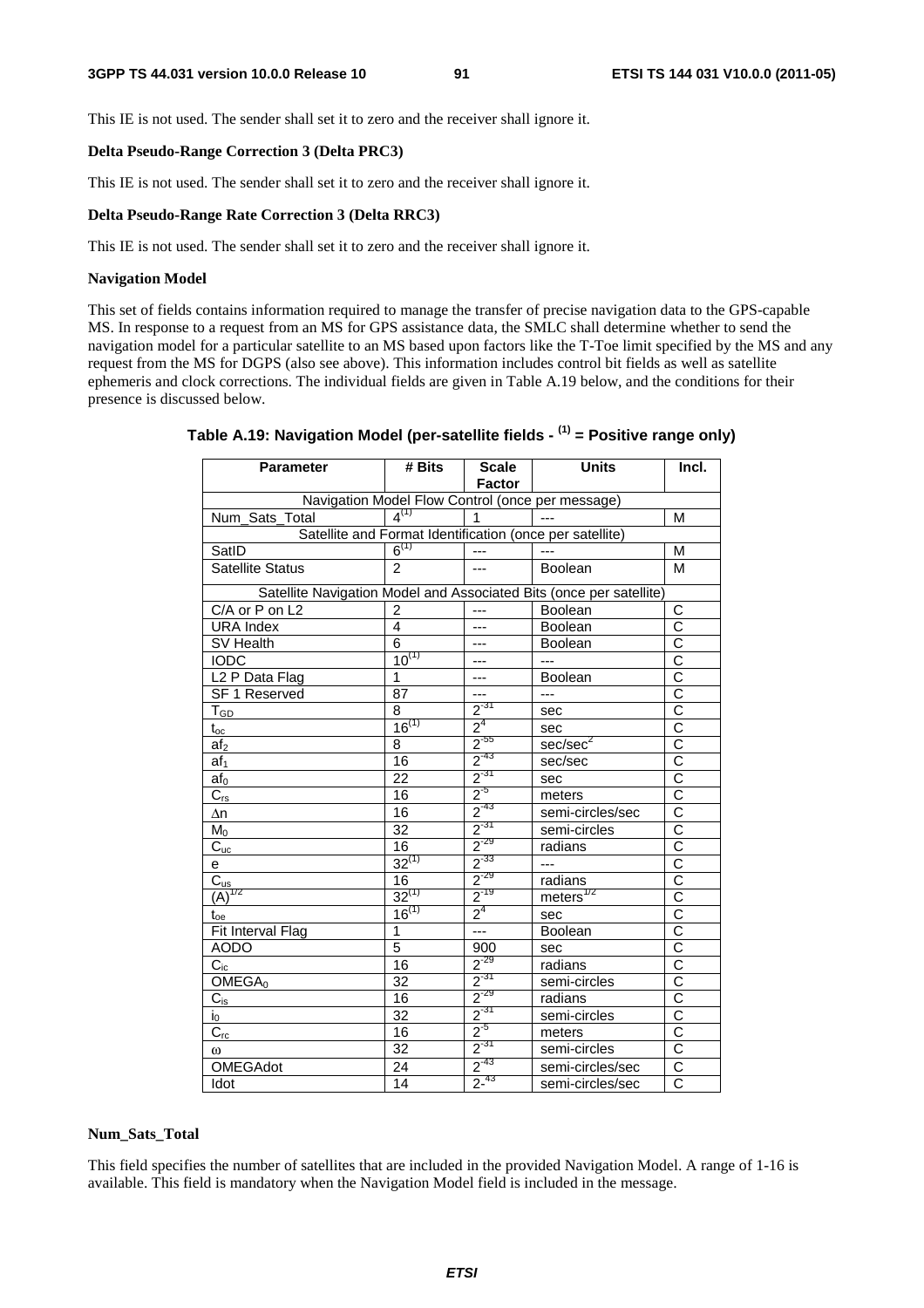#### **SatID**

This field identifies the satellite for which the assistance is applicable. This value is the same as the PRN number provided in the navigation message transmitted by the particular satellite. The range is 0 to 63, with 0-31 indicating GPS satellites 1-32, respectively, and 32-63 indicating satellites in future augmentation systems (e.g., WAAS or EGNOS). This field is mandatory for each included satellite.

## **Satellite Status**

This field is a two-bit value that indicates the status of the Navigation Model for the particular satellite specified by SatID. This field is mandatory for each included satellite. The MS shall interpret the combinations of the two bits as follows.

| <b>MSB</b> | LSB. | Interpretation                            |
|------------|------|-------------------------------------------|
|            |      | New satellite, new Navigation Model       |
|            |      | Existing satellite, same Navigation Model |
|            |      | Existing satellite, new Navigation Model  |
|            |      | Reserved                                  |

**Table A.20: Satellite Status (per-satellite field)** 

This Satellite Navigation Model and associated bit fields include the parameters that accurately model the orbit and clock state of the particular satellite. For the particular satellite, these fields are conditional based on the value of Satellite Status for that satellite. The fields are absent when Satellite Status is "01", and present for all other values. The format for the ephemeris, clock corrections, and associate bits are specified in ICD-GPS-200.

## **Ionospheric Model**

The Ionospheric Model contains fields needed to model the propagation delays of the GPS signals through the ionosphere. The information elements in this field are shown in table A.21. Proper use of these fields allows a single-frequency GPS receiver to remove approximately 50 % of the ionospheric delay from the range measurements. The Ionospheric Model is valid for the entire constellation and changes slowly relative to the Navigation Model. All of the fields must be included when Ionospheric Model is present.

| <b>Parameter</b> | # Bits | <b>Scale Factor</b> | <b>Units</b>                   | Incl. |
|------------------|--------|---------------------|--------------------------------|-------|
| $\alpha_0$       |        | $2^{-30}$           | seconds                        |       |
| $\alpha_1$       | 8      | $2^{27}$            | sec/semi-circle                |       |
| $\alpha_2$       | 8      | $2^{24}$            | $sec/(semi-circle)^2$          |       |
| $\alpha_3$       | 8      | $\sqrt{24}$         | sec/(semi-circle) <sup>3</sup> |       |
| $\beta_0$        | 8      | ∩11                 | seconds                        |       |
| $\beta_1$        | 8      | ົາ <sup>14</sup>    | sec/semi-circle                |       |
| $\beta_2$        | 8      | 216                 | sec/(semi-circle) <sup>2</sup> |       |
| $\beta_3$        | 8      | $2^{16}$            | sec/(semi-circle) <sup>3</sup> |       |

**Table A.21: Ionospheric Model (occurs once per message, when present)** 

# **UTC Model**

The UTC Model field contains a set of parameters needed to relate GPS time to Universal Time Coordinate (UTC). All of the fields in the UTC Model are mandatory when the field is present.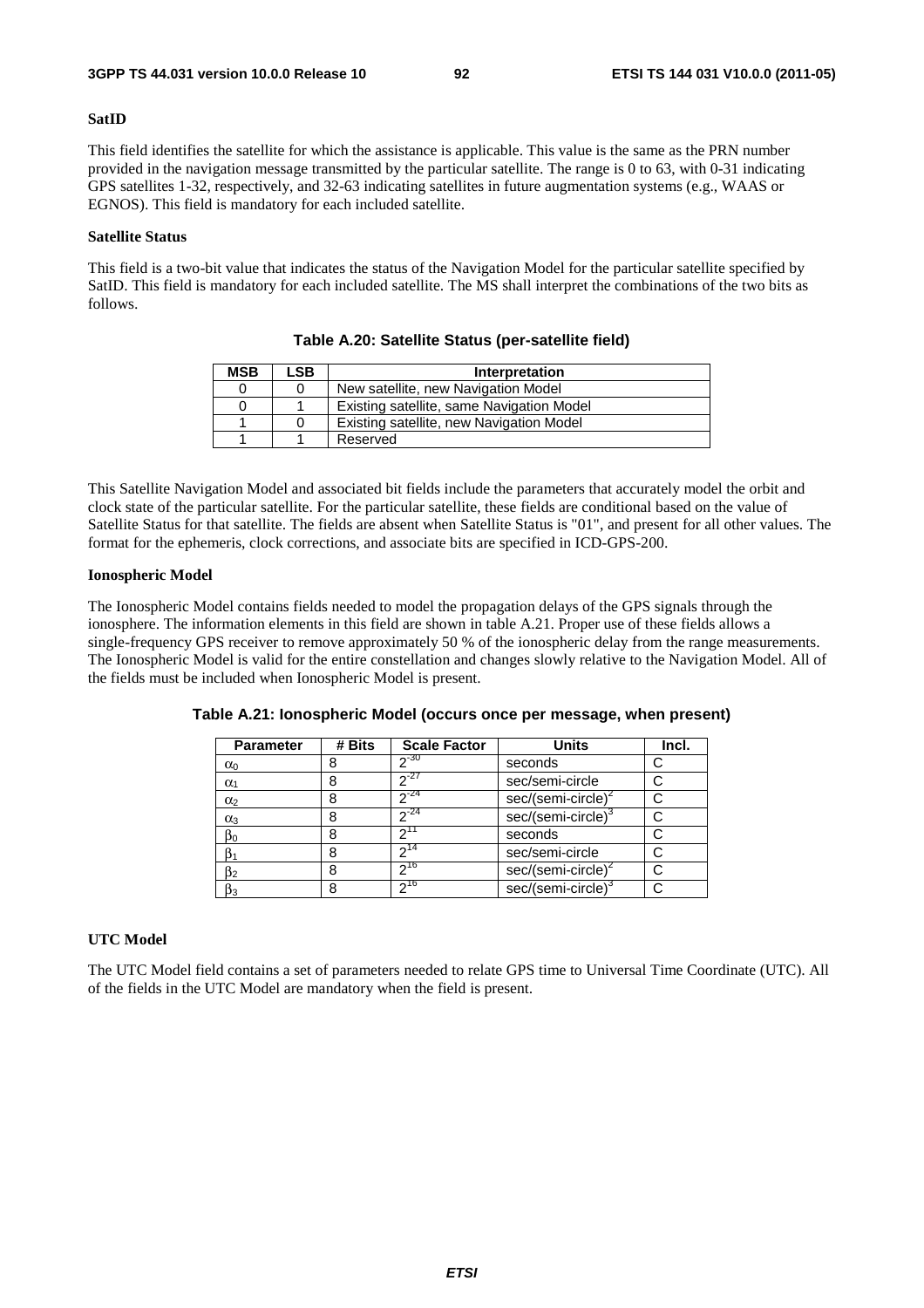| <b>Parameter</b>                      | # Bits | <b>Scale Factor</b> | <b>Units</b> | Incl. |
|---------------------------------------|--------|---------------------|--------------|-------|
| A٠                                    | 24     | $2^{-50}$           | sec/sec      | C     |
| Aი                                    | 32     | $20 - 30$           | seconds      | С     |
| $\mathfrak{t}_{\mathrm{ot}}$          | 8      | 712                 | seconds      | С     |
| $\mathsf{WN}_{\mathsf{t}}^\mathsf{C}$ | 8      |                     | weeks        | С     |
| $\Delta t_{LS}$                       | 8      |                     | seconds      | С     |
| $WN_{LSF}$ <sup>(1)</sup>             | 8      |                     | weeks        |       |
| DN                                    | 8      |                     | days         |       |
| $\Delta t_{\text{LSF}}$               | 8      |                     | seconds      | С     |

# **Table A.22: UTC Model (occurs once per message, when present per-satellite fields - (1) = Positive range only)**

#### **Almanac**

These fields specify the coarse, long-term model of the satellite positions and clocks. These fields are given in table A.23. With one exception (δi), these parameters are a subset of the ephemeris and clock correction parameters in the Navigation Model, although with reduced resolution and accuracy. The almanac model is useful for receiver tasks that require coarse accuracy, such as determining satellite visibility. The model is valid for up to one year, typically. Since it is a long-term model, the field should be provided for all satellites in the GPS constellation. If almanac is not provided for the full GPS constellation, the SMLC shall set the Complete Almanac Provided field in Table A.29w to FALSE. All fields in the Almanac are mandatory when the Almanac is present. The fields  $t_{oa}$  and WN<sub>a</sub> specify the GPS time-of-week and week number, respectively, that are the reference points for the Almanac parameters.

The Almanac also is useful as an acquisition aid for network-based GPS methods. Given a recent Almanac (< 3-4 weeks old), the MS only needs Reference Time and Reference Location information to quickly acquire the signals and return measurements to the network.

The Almanac also contains information about the health of that satellite as described in ICD-GPS-200. If this Alamanc has been captured from the satellite signal, the SV Health field represents the predicted satellite health at the time the GPS control segment uploaded the Almanac to the satellite. According to ICD-GPS-200, this health information may differ from the SV Health field in the Navigation Model (table A.19) due to different upload times.

The parameters Num\_Sats\_Total and SatID shall be interpreted in the same manner as described under table A19.

| <b>Parameter</b>   | # Bits    | <b>Scale Factor</b>                           | <b>Units</b>          | Incl. |
|--------------------|-----------|-----------------------------------------------|-----------------------|-------|
|                    |           | The following fields occur once per message   |                       |       |
| Num_Sats_Total     | $6^{(1)}$ |                                               |                       | M     |
| WN <sub>a</sub>    | $R^{(1)}$ |                                               | weeks                 | M     |
|                    |           | The following fields occur once per satellite |                       |       |
| SatID              | $6^{(1)}$ |                                               |                       | M     |
| $e^{(1)}$          | 16        | $2^{-21}$                                     | dimensionless         | M     |
| $t_{oa}^{(1)}$     | 8         | $2^{12}$                                      | sec                   | M     |
| δi                 | 16        | $2^{-19}$                                     | semi-circles          | M     |
| <b>OMEGADOT</b>    | 16        | $2^{-38}$                                     | semi-circles/sec      | M     |
| SV Health          | 8         | ---                                           | <b>Boolean</b>        | M     |
| $A^{1/2(1)}$       | 24        | $2^{-11}$                                     | meters <sup>1/2</sup> | M     |
| OMEGA <sub>0</sub> | 24        | $2^{-23}$                                     | semi-circles          | M     |
| $\omega$           | 24        | $2^{-23}$                                     | semi-circles          | М     |
| $M_0$              | 24        | $2^{-23}$                                     | semi-circles          | M     |
| af <sub>0</sub>    | 11        | $2^{-20}$                                     | seconds               | M     |
| af <sub>1</sub>    | 11        | $2^{-38}$                                     | sec/sec               | M     |

# **Table A.23: Almanac (per-satellite fields - (1) = Positive range only)**

#### **Acquisition Assistance**

The Acquisition Assistance field of the GPS Assistance Data Information Element contains parameters that enable fast acquisition of the GPS signals in network-based GPS positioning. Essentially, these parameters describe the range and derivatives from respective satellites to the Reference Location at the Reference Time. Table A.24 illustrates the assistance data occurring once per message and table A.25 illustrates the assistance data occurring per number of satellites for which acquisition assistance is being provided. Figure A.2 illustrates the relation between some of the fields.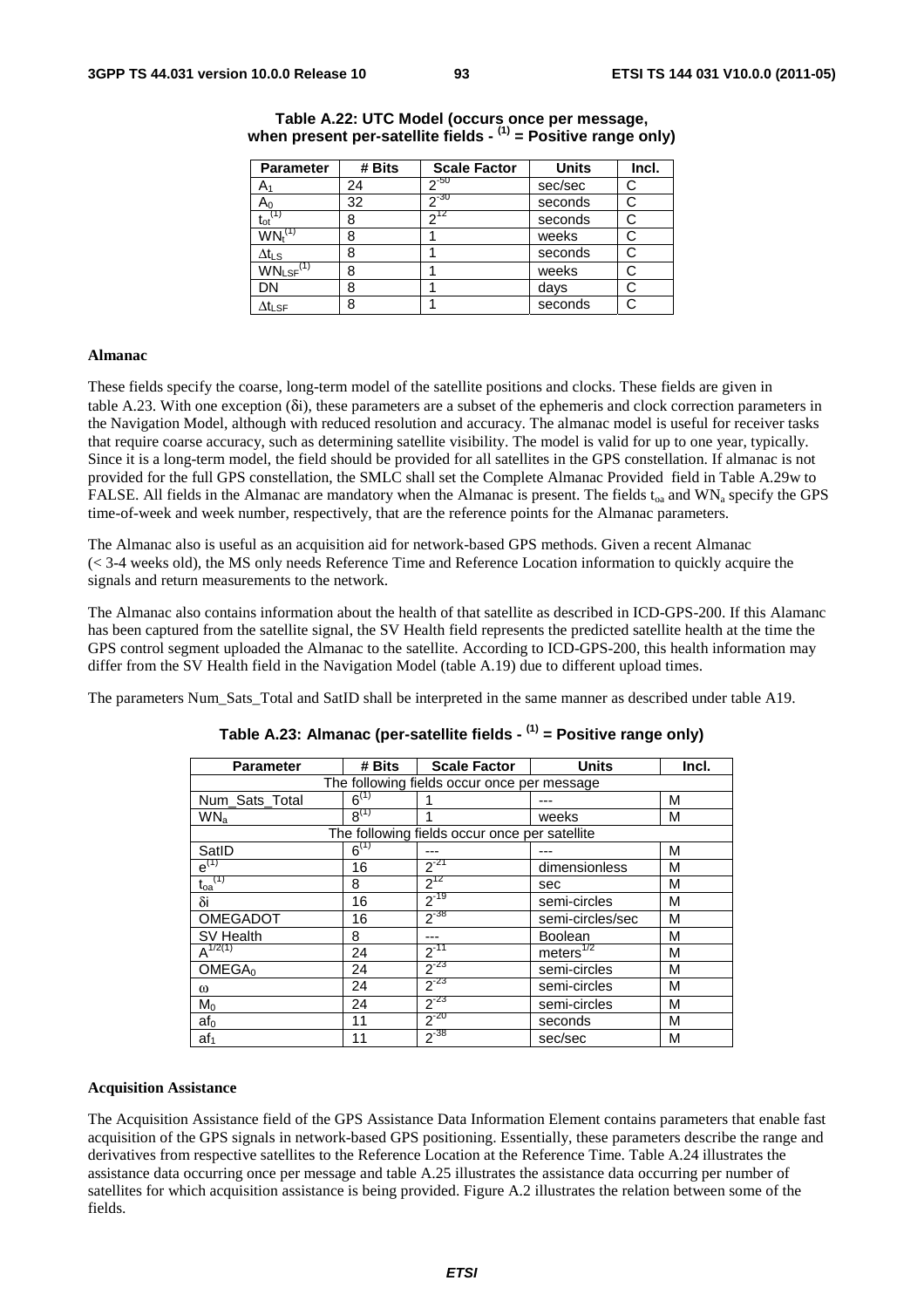This field is optional. The field would probably appear when the Method Type field of the Positioning Instructions IE is set to 0 (MS-Assisted) and the Positioning Methods field of the Position Instructions IE is set to 1 (GPS) or 2 (GPS or E-OTD).

| <b>Parameter</b>            |                     | Range           | <b>Bits</b> | <b>Resolution</b> | Incl. | <b>Notes</b> |
|-----------------------------|---------------------|-----------------|-------------|-------------------|-------|--------------|
| <b>Number of Satellites</b> |                     | $0 - 15$        |             |                   | м     |              |
| Reference Time              | <b>GPS TOW</b>      | 0-604799,92 sec | 23          | $0.08$ sec        | м     |              |
|                             | <b>BCCH Carrier</b> | $0 - 1023$      | 10          |                   |       |              |
|                             | <b>BSIC</b>         | $0 - 63$        | 6           |                   |       |              |
|                             | Frame #             | $0 - 2097151$   | 21          |                   |       |              |
|                             | Timeslots #         | $0 - 7$         |             |                   |       |              |
|                             | Bit $#$             | $0 - 156$       | 8           |                   |       |              |

**Table A.24: GPS Acquisition Assist - Parameters appearing once per message** 

NOTE: All of these field shall be present together, or none of them shall be present.

# **Table A.25: GPS Acquisition Assist - Parameters appearing [number of satellites] times per message**

| <b>Parameter</b>                                                                          | Range                       | <b>Bits</b> | <b>Resolution</b> | Incl.          | <b>Notes</b> |  |
|-------------------------------------------------------------------------------------------|-----------------------------|-------------|-------------------|----------------|--------------|--|
| SVID/PRNID                                                                                | $1 - 64 (0 - 63)$           | 6           |                   | M              |              |  |
| Doppler (0 <sup>th</sup> order term)                                                      | -5120 Hz to 5117,5 Hz<br>12 |             | $2.5$ Hz          | м              |              |  |
| Doppler (1 <sup>st</sup> order term)                                                      | $-1,0 - 0,5$ Hz/sec.        | 6           | 1/42 Hz/sec.      | $\Omega$       |              |  |
| <b>Doppler Uncertainty</b>                                                                | 12.5 Hz - 200 Hz            | 3           |                   | $\overline{O}$ |              |  |
|                                                                                           | $[2-n(200) Hz, n = 0 - 4]$  |             |                   |                |              |  |
| Code Phase                                                                                | 0 - 1022 chips              | 10          | 1 chip            | M              |              |  |
| Integer Code Phase                                                                        | $0 - 19$                    | 5           | 1 C/A period      | M              |              |  |
| <b>GPS Bit number</b>                                                                     | $0 - 3$                     | 2           |                   | М              |              |  |
| Code Phase Search Window                                                                  | 1 - 192 chips               | 4           |                   | м              |              |  |
| Azimuth                                                                                   | $0 - 348,75$ deg            | 5           | 11,25 deg         | O <sup>2</sup> |              |  |
| Elevation                                                                                 | $0 - 78,75$ deg             | 3           | 11,25 deg         | $\Omega^2$     |              |  |
| NOTE 1: Both of these fields shall be present together, or none of them shall be present. |                             |             |                   |                |              |  |
| NOTE 2: Both of these fields shall be present together, or none of them shall be present. |                             |             |                   |                |              |  |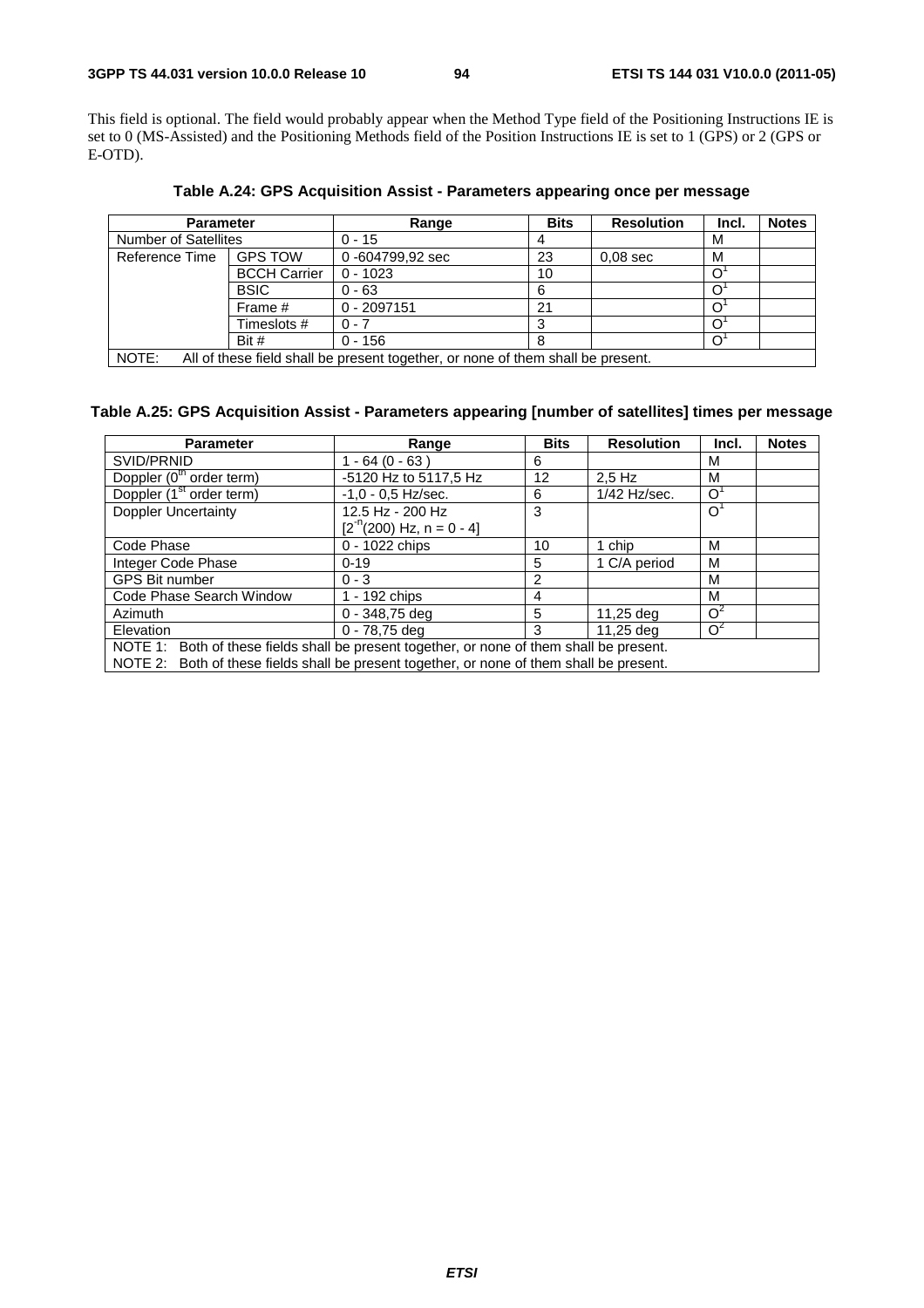

## **Figure A.2. Exemplary calculations of Acquisition Assistance fields.**

This field indicates whether or not angle information is present in this message. The MS shall interpret a value of "1" to mean that angle (Azimuth and Elevation) information is present, and "0" to mean that it is not provided. This field is mandatory.

# **Number of Satellites**

This field contains the number of satellites identified in this information element. This field is mandatory.

Range: 0 - 15

#### **Reference Time**

The Reference Time field of the GPS Acquisition Assistance Data IE specifies the relationship between GPS time and air-interface timing of the BTS transmission in the reference cell.

**GPS TOW** subfield specifies the GPS TOW for which the location estimate is valid. When the parameters BCCH Carrier/BSIC/Frame #/Timeslots #/Bit # are present, together with GPSTOW they provide a valid relationship between GPS and GSM time, as seen at the approximate location of the MS, ie the propagation delay from BTS to MS shall be compensated for by the SMLC. Depending on implementation, the relation between GPS and GSM time may have varying accuracy. The uncertainty of the timing relation may be provided in the optional field GPS Reference Time Uncertainty. If the propagation delay from BTS to MS is not accurately known, the SMLC shall use the best available approximation of the propagation delay and take the corresponding delay uncertainty into account in the calculation of the field GPS Reference Time Uncertainty. GPS TOW is mandatory when the GPS Acquisition Assistance Data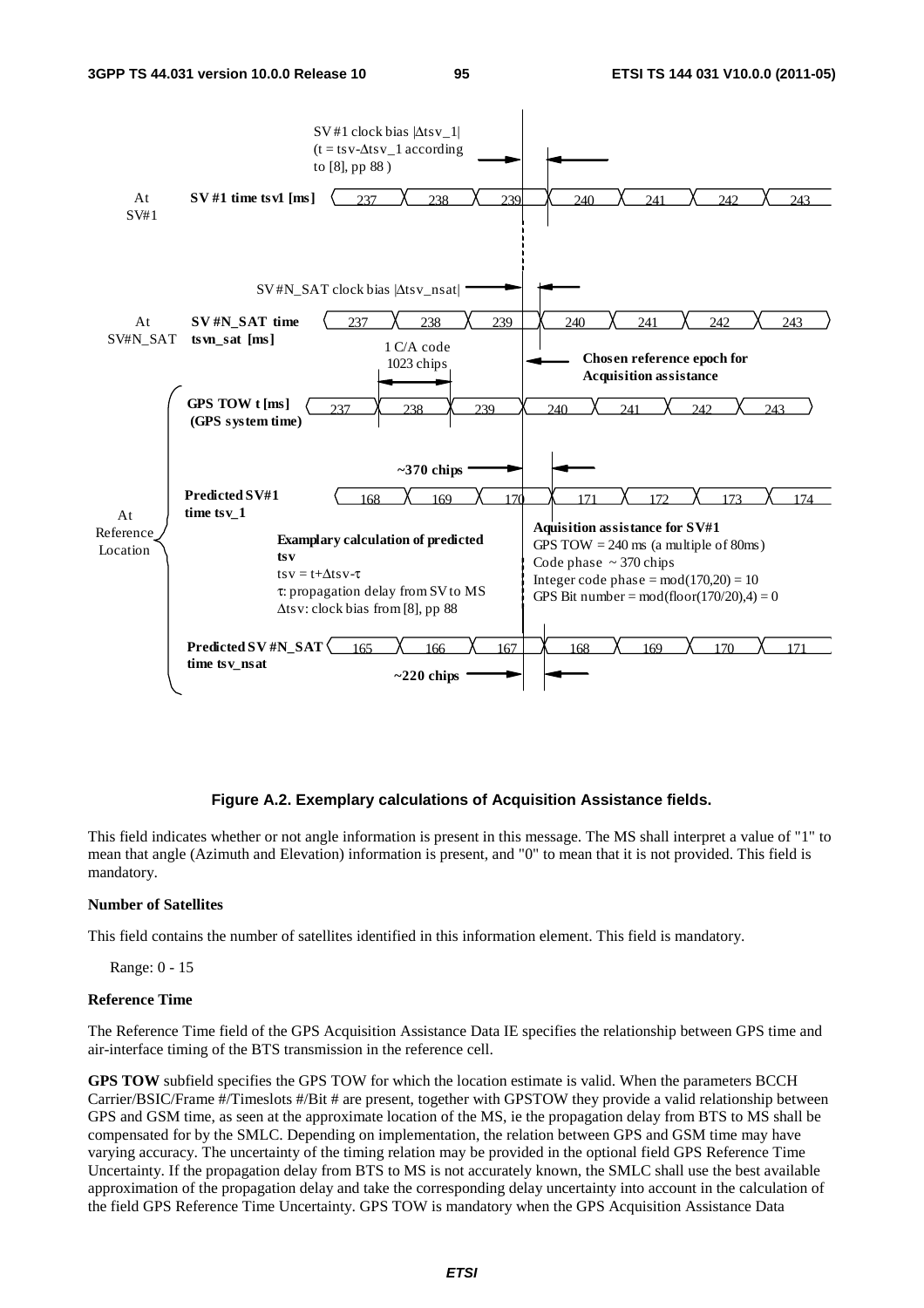Information Element is included. When the GSM time parameters are not present the GPS TOW is an estimate of current GPS time of week at time of reception of the RRLP segment containing the GPS TOW by the MS. The SMLC should achieve an accuracy of +/- 3 seconds for this estimate including allowing for the transmission delay between SMLC and MS of the RRLP segment containing GPS TOW. Note that the MS should further compensate GPS TOW for the time between the reception of the segment containing GPS TOW and the time when the GPS TOW field is used.

Range: 0 - 604799,92 sec

The **BCCH Carrier** # and **BSIC** subfields specify the reference cell for which GSM timing is provided. These subfields are optional when the GPS Acquisition Assistance Data Information Element is included. If included, the SMLC shall set the reference cell to the current serving cell. A target MS has the option of rejecting a GPS position request or GPS assistance data if the reference cell is not the serving cell.

The **Frame #** subfield specifies the GSM frame number of the BTS transmissions for the reference cell that occur at the given GPS TOW. This subfield is optional when the GPS Acquisition Assistance Data Information Element is included.

Range: 0 - 2097151

The **Timeslots #** subfield specifies the GSM timeslot of the BTS transmissions for the reference cell that occur at the given GPS TOW. This subfield is optional when the GPS Acquisition Assistance Data Information Element is included.

Range: 0 - 7

The **Bit #** subfield specifies the GSM and bit number of the BTS transmissions for the reference cell that occur at the given GPS TOW. This subfield is optional when the GPS Acquisition Assistance Data Information Element is included.

Range: 0 - 156

### **SVID/PRNID**

This field identifies the particular satellite for which the measurement data is supplied. This value is the same as the PRN number provided in the navigation message transmitted by the particular satellite.

The range is 0 to 63, where  $SVID = PRNID - 1$ 

# **Doppler (0th order term)**

This field contains the Doppler  $(0<sup>th</sup>$  order term) value. A positive value defines the increase in satellite signal frequency due to velocity towards the MS. A negative value defines the decrease in satellite signal frequency due to velocity away from the MS. This field is mandatory.

Range: 5120 Hz to 5117,5 Hz

# **Doppler (1st order term**)

This field contains the Doppler  $(1<sup>st</sup> order term)$  value. A positive value defines the rate of increase in satellite signal frequency due to acceleration towards the MS. A negative value defines the rate of decrease in satellite signal frequency due to acceleration away from the MS. This field is optional.

Range: -1,0 Hz to 0,5 Hz / s

# **Doppler Uncertainty**

This field contains the Doppler uncertainty value. It is defined such that the Doppler experienced by a stationary MS is in the range "Doppler − Doppler Uncertainty" to "Doppler + Doppler Uncertainty". This field is optional. If Doppler Uncertainty (together with Doppler  $1<sup>st</sup>$  order term) is omitted, the terminal shall interpret Doppler Uncertainty as greater than +/-200 Hz.

Permitted Values: 12,5 Hz, 25 Hz, 50 Hz, 100 Hz, 200 Hz as encoded by an integer n in the range 0-4 according to the formula in Table A.25

## **Code Phase**

This field contains code phase, in units of 1 GPS chip, in the range from 0 to 1022 GPS chips, where increasing binary values of the field signify increasing predicted pseudoranges, as seen by a receiver at the Reference Location at the time GPS TOW. The Reference Location would typically be an apriori estimate of the MS location. This field is mandatory.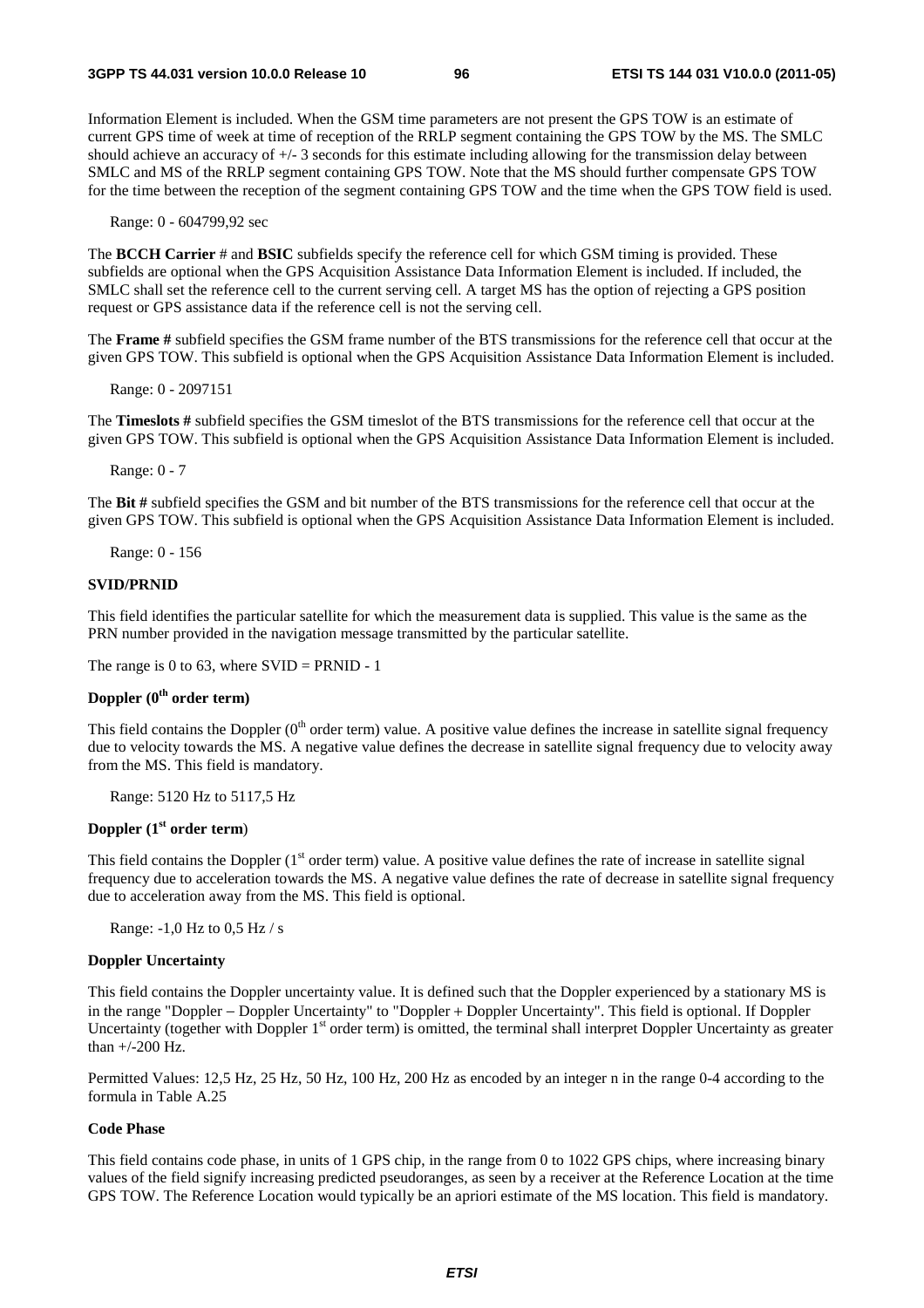Range: 0-1022 chips

#### **Integer Code Phase**

This field contains integer code phase, i.e. the number of the code periods that have elapsed since the latest GPS bit boundary, in units of C/A code period, as seen by a receiver at the Reference Location at the time GPS TOW. This field is mandatory.

Range: 0-19

# **GPS Bit Number**

This field contains GPS bit number (expressed modulo 4) currently being transmitted at the time GPS TOW, as seen by a receiver at the Reference Location. This field is mandatory.

Range: 0-3

#### **Code Phase Search Window**

This field contains the code phase search window. The code phase search window accounts for the uncertainty in the estimated MS location but not any uncertainty in GPS TOW. It is defined such that the expected code phase is in the range "Code Phase - Code Phase Search Window" to "Code Phase + Code Phase Search Window". This field is mandatory.

Range: 0-15 (i.e. 1-512 chips according to following table)

#### **Table A.26: Code Phase Search Window Parameter Format**

| <b>CODE PHASE WIN</b> | <b>Code Phase Search</b><br><b>Window (GPS chips)</b> |
|-----------------------|-------------------------------------------------------|
| '0000'                | 512                                                   |
| '0001'                | 1                                                     |
| '0010'                | 2                                                     |
| '0011'                | 3                                                     |
| '0100'                | 4                                                     |
| '0101'                | 6                                                     |
| '0110'                | 8                                                     |
| '0111'                | 12                                                    |
| '1000'                | 16                                                    |
| '1001'                | 24                                                    |
| '1010'                | 32                                                    |
| '1011'                | 48                                                    |
| '1100'                | 64                                                    |
| '1101'                | 96                                                    |
| '1110'                | 128                                                   |
| '1111'                | 192                                                   |

## **Azimuth**

This field together with the Azimuth LSB included in Acquisition Assistance Extension in Table A.29v contains the azimuth angle. An angle of x degrees means the satellite azimuth a is in the range ( $x \le a \lt x+0.703125$ ) degrees. This field is optional.

Range: 0 – 359,296875 degrees.

## **Elevation**

This field together with the Elevation LSB included in Acquisition Assistance Extension in Table A.29v contains the elevation angle. An angle of y degrees means the satellite elevation e is in the range ( $y \le e \lt y+0.703125$ ) degrees except for  $y = 89,296875$  where the range is extended to include 90 degrees. This field is optional.

Range: 0 – 89,296875 degrees

# **Real-Time Integrity**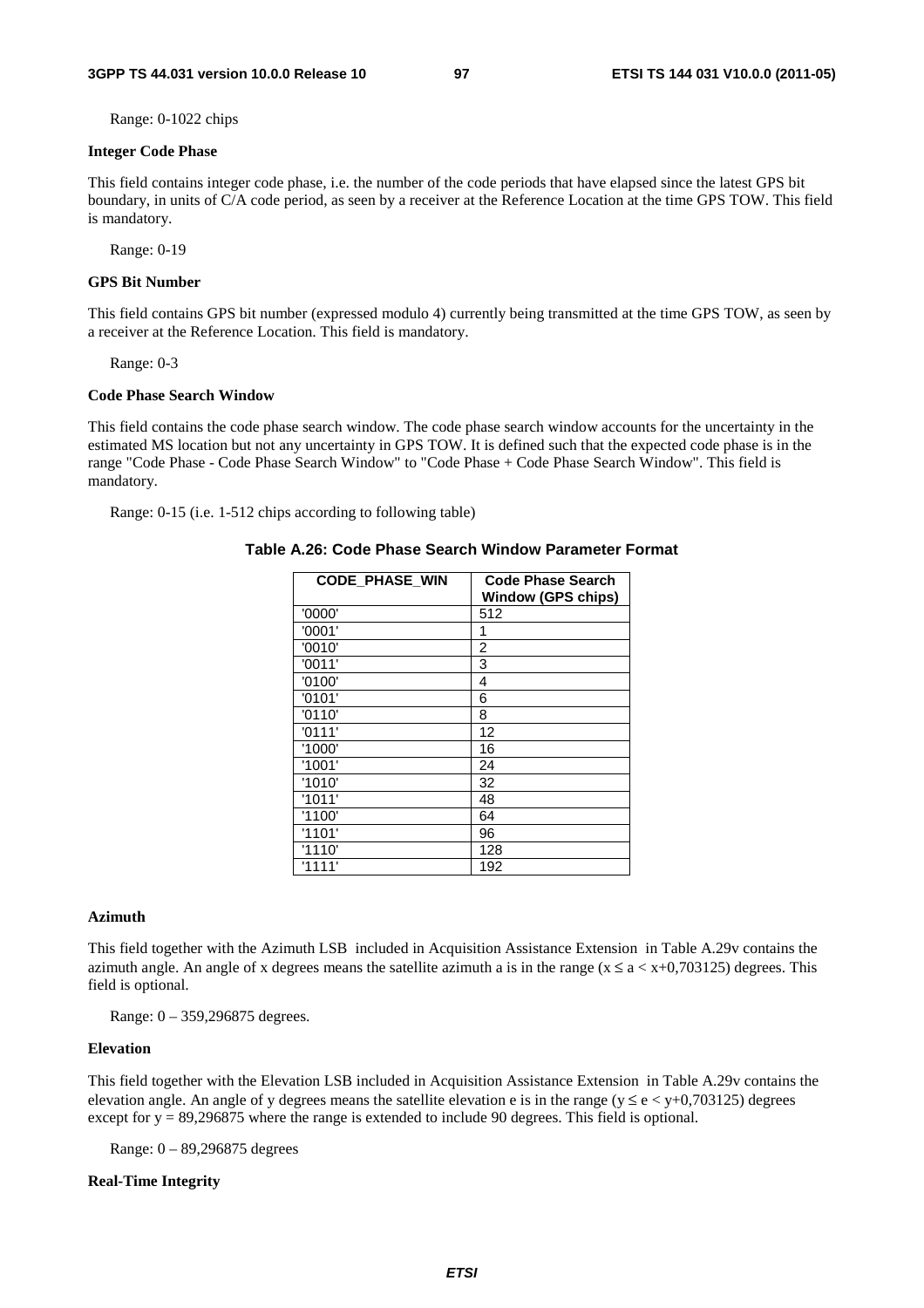The Real-Time Integrity field of the GPS Assistance Data Information Element contains parameters that describe the real-time status of the L1C/A signal in GPS constellation. Primarily intended for non-differential applications, the realtime integrity of the satellite constellation is of importance as there is no differential correction data by which the mobile can determine the soundness of each satellite signal. The Real-Time GPS Satellite Integrity data communicates the health of the L1C/A signal to the mobile in real-time. The format is shown in table A.29. The SMLC shall always transmit the Real Time Integrity field with the current list of satellites with unhealthy L1C/A signal, for any A-GPS positioning attempt and whenever A-GPS assistance data is sent. The same applies for GANSS positioning attempt and assistance data when modernized GPS is involved. If the number of bad satellites (NBS) is zero, then the Real Time Integrity field shall be omitted. When the Extended Reference IE is included in the RRLP Measure Position Request message or in the RRLP Assistance Data message, then the MS shall interpret the absence of a Real Time Integrity field in the assistance data provided by the SMLC to mean that NBS is zero. If the Extended Reference IE is not present, this interpretation applies when the assistance data is provided by the SMLC following a previous request of the MS for Real Time Integrity data.

# **Table A.29: Real-Time Integrity - Parameters appearing NBS times**

| Parameter   | <b>Bits</b> | <b>Scale Factor</b> | Ranqe | Units   | Incl. |
|-------------|-------------|---------------------|-------|---------|-------|
| ;VID<br>Bad |             |                     | ว-63  | $- - -$ | ∼     |

# **NBS (Number of Bad Satellites)**

The NBS value indicates the number of satellite ID's that follow. The user should not use the L1C/A signal of those satellites at this time in a fix. This NBS value is determined from the Bad\_SVID list.

# **Bad\_SVID**

This six bit field appears NBS times, and indicates the SVID of satellites which L1C/A signal should not be used for fix by the user at this time. The values ranging from 0 to 63 represent satellite PRNs ranging from 1 to 64, respectively.

# A.4.2.4a GPS Time Assistance Measurement Request Element

This element is optional and controls if the MS should return GPS time assistance measurements or not to the SMLC. The inclusion of this parameter implies use of measure Position Request The description is found in sub-chapter 2.2.4a.

# A.4.2.4b GPS Reference Time Uncertainty Element

This element is conditional and provides the accuracy of the relation GPS and GSM time in the Acquisition Assistance in GPS Assistance Data Element. The interval, range and treatment is as described in sub-clause 2.2.4b.

# A.4.2.4c Additional GPS Assistance Data

The Additional GPS Assistance Data Element contains additional GPS assistance data which are not included in the GPS Assistance Data Element. This element can contain one or more of the fields listed in Table A.29a below.

| <b>Parameter</b>                            | <b>Presence</b> | <b>Repetition</b> |
|---------------------------------------------|-----------------|-------------------|
| <b>GPS Ephemeris Extension</b>              |                 | Yes               |
| <b>GPS Ephemeris Extension Check</b>        |                 | Yes               |
| <b>DGPS Corrections Validity Period</b>     |                 | Yes               |
| <b>GPS Reference Time Extension</b>         |                 | No                |
| <b>GPS Acquisition Assistance Extension</b> |                 | Yes               |
| <b>GPS Almanac Extension</b>                |                 |                   |

| Table A.29a: Fields in the Additional GPS Assistance Data element |  |
|-------------------------------------------------------------------|--|
|-------------------------------------------------------------------|--|

When RRLP pseudo-segmentation is used, Table A.29a indicates which parameters may be repeated in more than one RRLP segment in order to provide data for multiple satellites. When any such parameter appears in more than one segment, the following rules shall apply.

1. There shall be no repetition of the same data for the same satellite, even though there might be multiple realizations of the IEs for the same satellite. For example, GPS Ephemeris Extension may occur multiple times for the same satellite, but with different data content.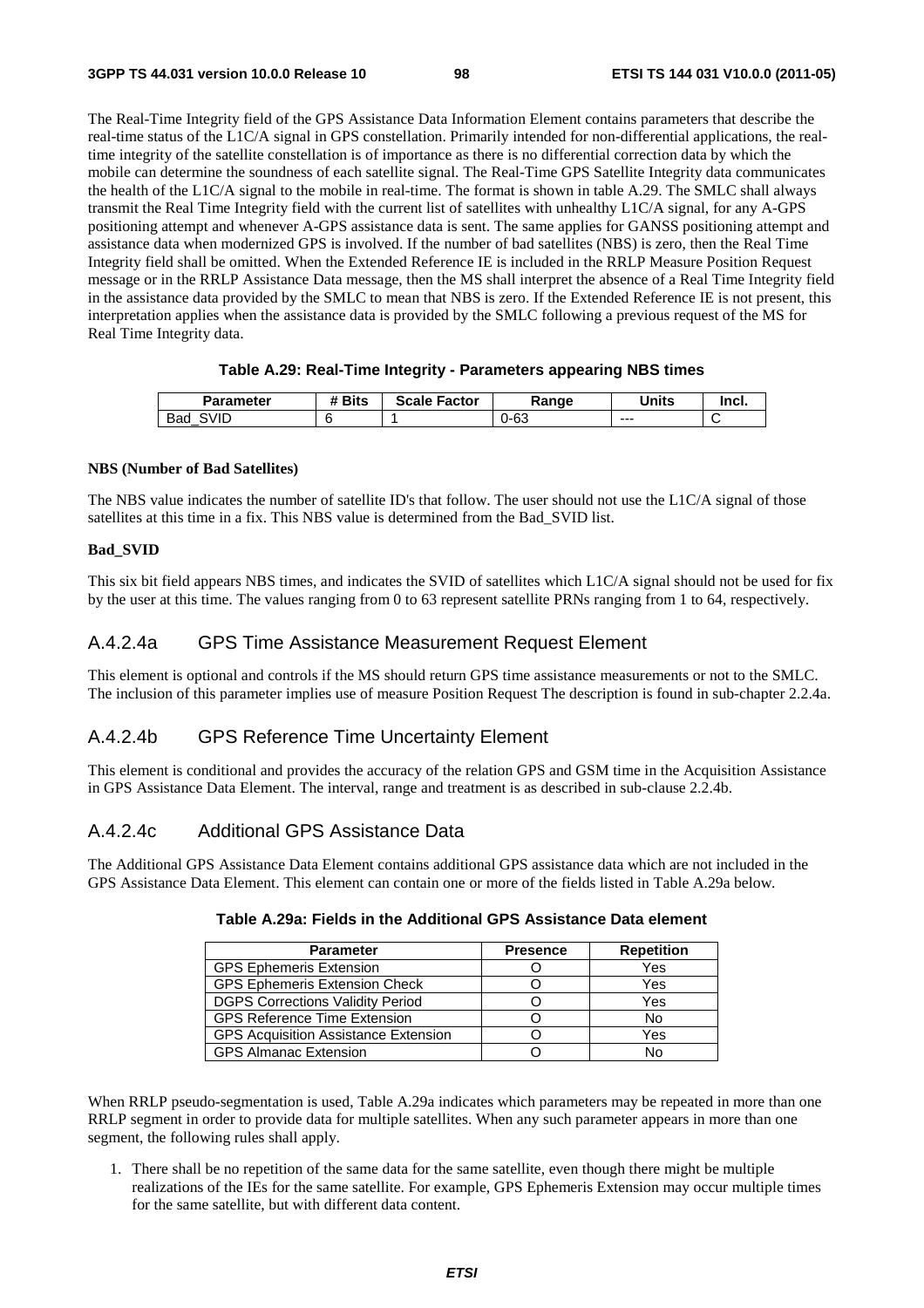- 2. Optional and conditional elements in the parameter not associated with a particular satellite shall each appear in at most one RRLP segment.
- 3. Any mandatory element not associated with a particular satellite shall assume consistent values in the case of an element related to current GPS time and the same value otherwise.
- 4. The maximum number of satellites defined in sub-clause 5.1 for which data can be included for any parameter in one RRLP segment shall apply also when counted over all RRLP segments.

#### **GPS Ephemeris Extension**

The GPS Ephemeris extension contains parameters designed to extend the time of applicability of the Ephemeris terms by the continuous addition of the delta ephemeris terms to the respective terms of the referenced ephemeris.

This message can provide extension information for every satellite for many days into the future; doing so may create a large message, thus care must be taken to consider the transport bandwidth. The SMLC can limit the duration of the extension to decrease the message size. For example if the extension duration is limited to twelve hours the payload will be approximately 2,000 octets, for a typical 27 satellite constellation.

| <b>Parameter</b>     | # Bits           | <b>Scale Factor</b>             | Units | Incl. |
|----------------------|------------------|---------------------------------|-------|-------|
| qpsEphemerisHeader   | See Table A.29.c |                                 | ---   |       |
| gpsReferenceSet      | See Table A.29.e |                                 | ---   |       |
| ephemerisDeltaMatrix |                  | List of GPSEphemerisDeltaEpochs |       |       |

## **Table A.29.c: GPS Ephemeris Header**

| <b>Parameter</b>                           | # Bits           | <b>Scale Factor</b> | <b>Units</b> | Incl. |  |  |
|--------------------------------------------|------------------|---------------------|--------------|-------|--|--|
| GPS Ephemeris Extension (Once per message) |                  |                     |              |       |  |  |
| timeOfEstimation                           | See Table A.29.d |                     | $- - -$      | М     |  |  |
| validitvPeriod                             |                  |                     | Hours        | М     |  |  |
| ephemerisExtensionDuration                 | 9                |                     | Hours        | M     |  |  |

## **Time of Estimation**

The GPS Time at Estimation provides the GPS time at which the ephemeris extensions were created.

# **Table A.29.d: Time of Estimation**

| <b>Parameter</b>              | # Bits | <b>Scale Factor</b> | Units   | Incl. |
|-------------------------------|--------|---------------------|---------|-------|
| <b>GPS Week of Estimation</b> | 10     |                     | Week    | M     |
| <b>GPS TOW of Estimation</b>  | 20     |                     | Seconds | M     |

# **GPS Week of Estimation**

This field specifies the week of the time that the estimation was determined.

Range: 0 - 1023 weeks

# **GPS TOW of Estimation**

Integer number of GPS TOW seconds within the current week of the time that the estimation was determined.

Range: 0 - 604800 s.

# **Validity Period**

The validityPeriod indicates the validity period of the GPS Reference Set. It also indicates the default validity period of each individual delta ephemeris packet in the case that the individual validityPeriod is not present in the GPS Delta Epoch Header (see Table A.29.j). It is the length of time that the GPS Reference Set is intended to last and, if applicable, it is the length of time that the ephemeris constructed by application of the delta is intended to last.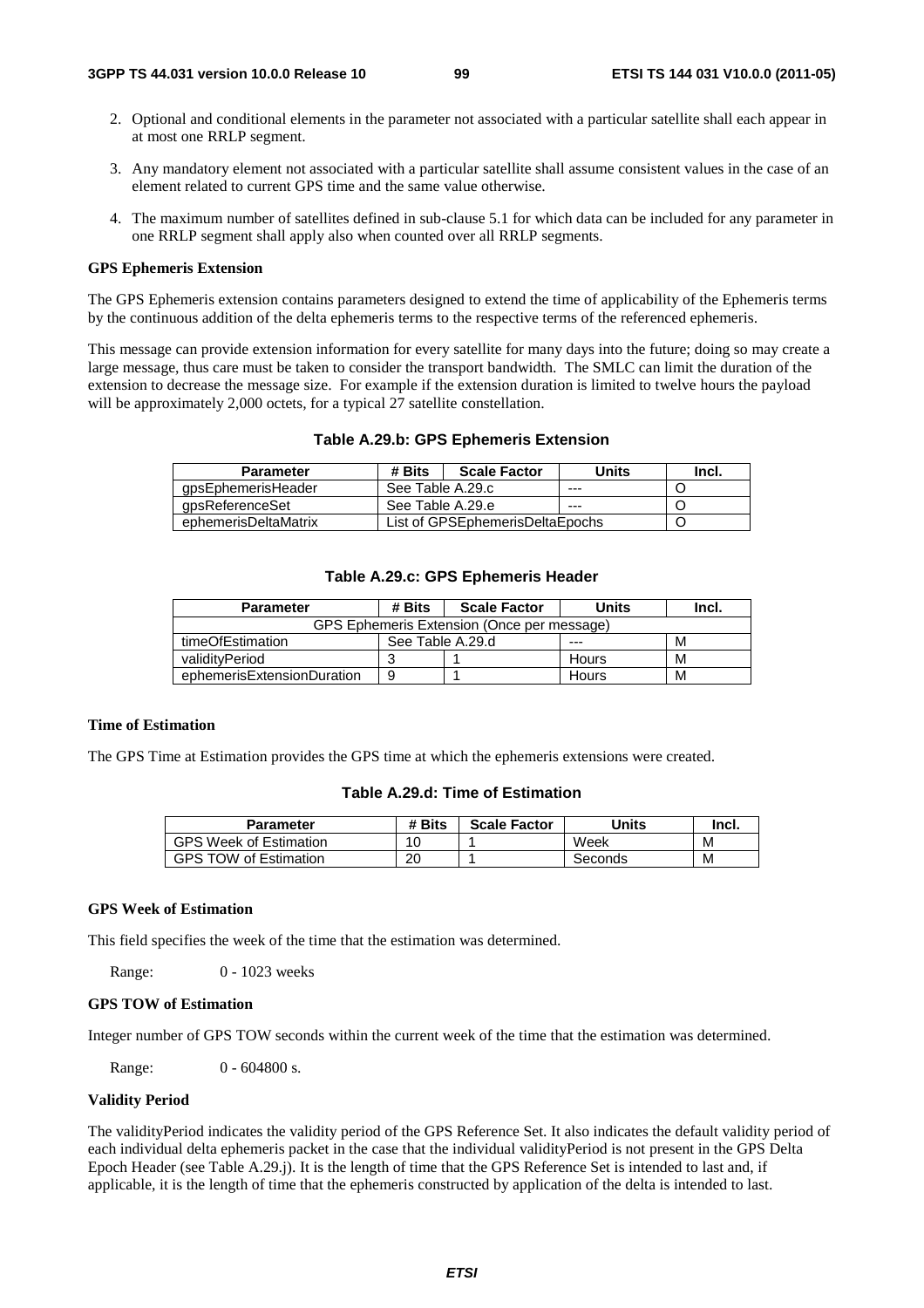Range:  $1 - 8$  hours.

#### **Ephemeris Extension Duration**

The Ephemeris Extension duration indicates the total block of time measured in units of hours that the extended ephemeris covers.

Range:  $1 - 512$  hours.

The gpsEphemeris header is mandatory only once in the delivery of the GPS Ephemeris Extension message.

# **GPS Reference Set**

## **Table A.29.e: GPS Reference Set**

| <b>Parameter</b> | 'resence | Note             |
|------------------|----------|------------------|
| रeference Orbit  | М        | ple A.29.f<br>ء∩ |

The GPS Reference Set is a list of GPS Reference Orbits, one for each healthy satellite vehicle at the time of construction.

# **GPSReference Orbit**

## **Table A.29.f: GPS Reference Orbit**

| <b>Parameter</b> | # Bits           | <b>Scale Factor</b> | Units | Incl. |
|------------------|------------------|---------------------|-------|-------|
| svID             |                  |                     | ---   | М     |
| apsOrbitModel    | See Table A.29.g |                     | --    | М     |
| gpsClockModel    | See Table A.29.h |                     | --    | М     |

#### **SvID**

The satellite vehicle ID identifying to which satellite the following orbital and clock model apply

## **GPSOrbitModel**

This field is a structure that contains the Reference Nav Model satellite orbit information upon which all subsequent delta information will be applied to create the next ephemeris for use in navigation.

| <b>Parameter</b> | # Bits | <b>Scale Factor</b> | <b>Units</b>     | Incl. |
|------------------|--------|---------------------|------------------|-------|
| keplerToe        | 16     | 24                  | seconds          | М     |
| keplerW          | 32     | $2 - 31$            | hours            | м     |
| keplerDeltaN     | 16     | $2 - 43$            | semi-circles/sec | M     |
| keplerM0         | 32     | $2^{-31}$           | semi-circles     | М     |
| keplerOmegaDot   | 27     | $2^{-43}$           | semi-circles/sec | M     |
| keplerE          | 32     | $2^{-33}$           |                  | M     |
| keplerIDot       | 14     | $2^{-43}$           | semi-circles/sec | M     |
| keplerAPowerHalf | 32     | $2^{-19}$           | Meters $^{772}$  | M     |
| keplerIO         | 32     | $2^{-31}$           | semi-circles     | M     |
| kelerOmega0      | 32     | $2^{-31}$           | semi-circles     | M     |
| keplerCrs        | 16     | $2^{5}$             | meters           | М     |
| keplerCis        | 16     | $2^{-29}$           | radians          | M     |
| keplerCus        | 16     | $2^{-29}$           | radians          | M     |
| keplerCrc        | 16     | $2^{5}$             | meters           | M     |
| keplerCic        | 16     | $2^{-29}$           | radians          | M     |
| KeplerCuc        | 16     | $2^{-29}$           | radians          | M     |

# **Table A.29.g: Reference Nav Model**

# **GPSClockModel**

This field is a structure that contains the satellite clock model upon which all subsequent clock information will be applied to create the next clock model for use in navigation.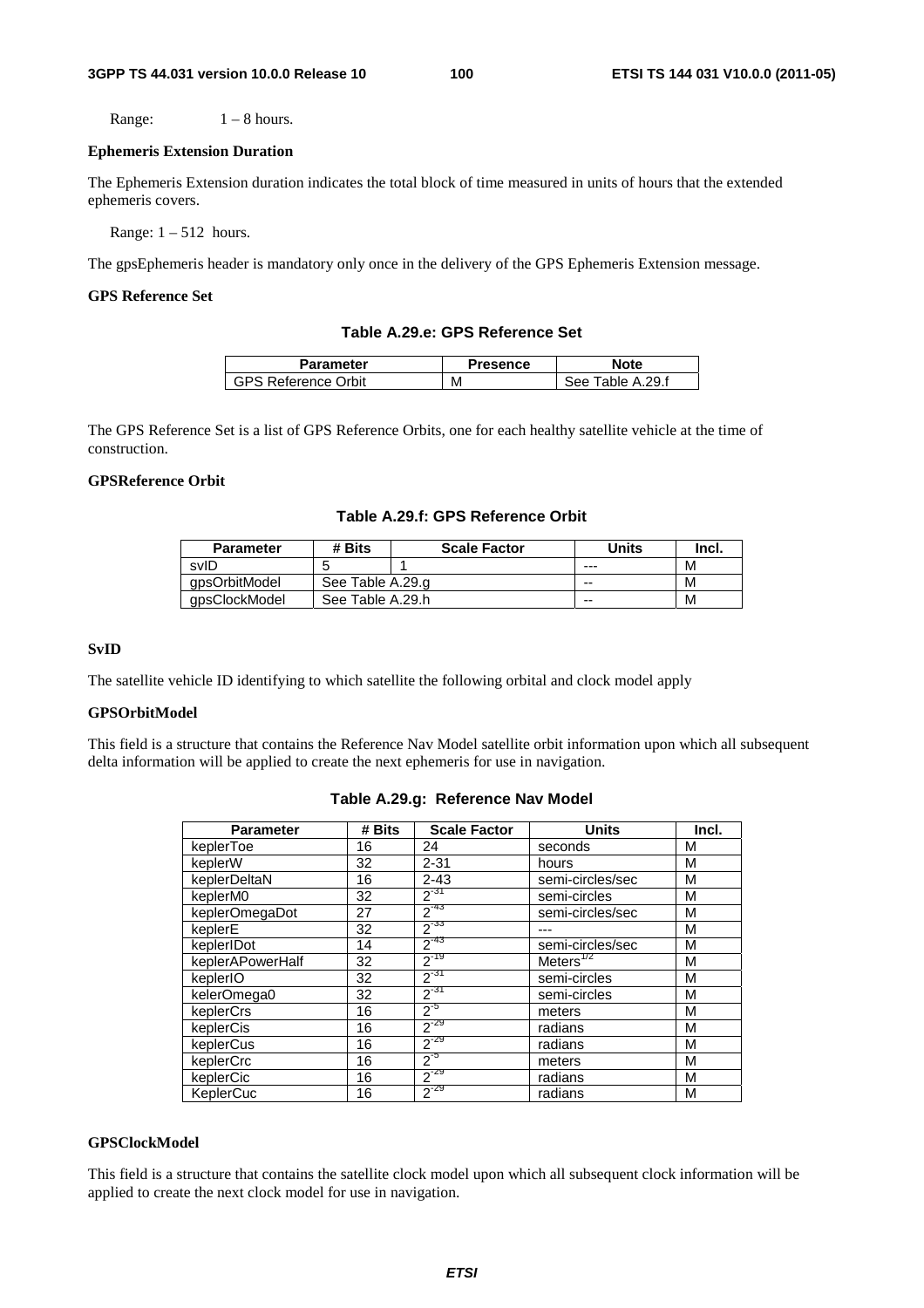# **GPS Clock Model**

| <b>Parameter</b> | # Bits | <b>Scale Factor</b> | Units            | Incl. |
|------------------|--------|---------------------|------------------|-------|
| aF <sub>2</sub>  |        | $\sim$ -55          | seconds/seconds2 | М     |
| aF1              | 16     | $\sim$ -43          | seconds/seconds  | М     |
| aF <sub>0</sub>  | ົ      | ਨ∹31                | seconds          | м     |
| tad              |        | ഹ-3ി                | seconds          | м     |

# **Table A.29.h: GPS Clock Model**

### **GPS Ephemeris Delta Matrix**

GPS Ephemeris Delta Matrix is a list of GPS Ephemeris Delta Epochs. Each epoch is indicated by a unique seqNum. Each epoch corresponds to a specific update interval and contains a delta epoch header and ephemeris delta elements for all PRNs for that epoch.

# **GPS Ephemeris Delta Epoch**

## **Table A.29.i: GPS Ephemeris Delta Epoch**

| Parameter           | <b>Note</b>                          | Incl. |
|---------------------|--------------------------------------|-------|
| qpsDeltaEpochHeader | See Table A.29.i                     |       |
| qpsDeltaElementList | List of GPS Ephemeris Delta Elements | M     |

## **GPS Delta Epoch Header**

## **Table A.29.j: GPS Delta Epoch Header**

| <b>Parameter</b>     | # Bits           | <b>Scale Factor</b> | Units        | lncl. |  |
|----------------------|------------------|---------------------|--------------|-------|--|
| validityPeriod       |                  |                     | <b>Hours</b> |       |  |
| ephemerisDeltaSizes  |                  | See Table A.29.k    |              |       |  |
| ephemerisDeltaScales | See Table A.29.I |                     |              |       |  |

## **Validity Period**

The validityPeriod indicates the validity period of each individual delta ephemeris packet. It is the length of time that the ephemeris constructed by application of the delta is intended to last. If not present then the default validityPeriod in the GPS Ephemeris Header IE applies (see Table A.29.c).

Range:  $1 - 8$  hours.

#### **Ephemeris Delta Sizes**

This field is a structure that indicates the bit sizes for all the fields in the GPS Ephemeris Delta structure.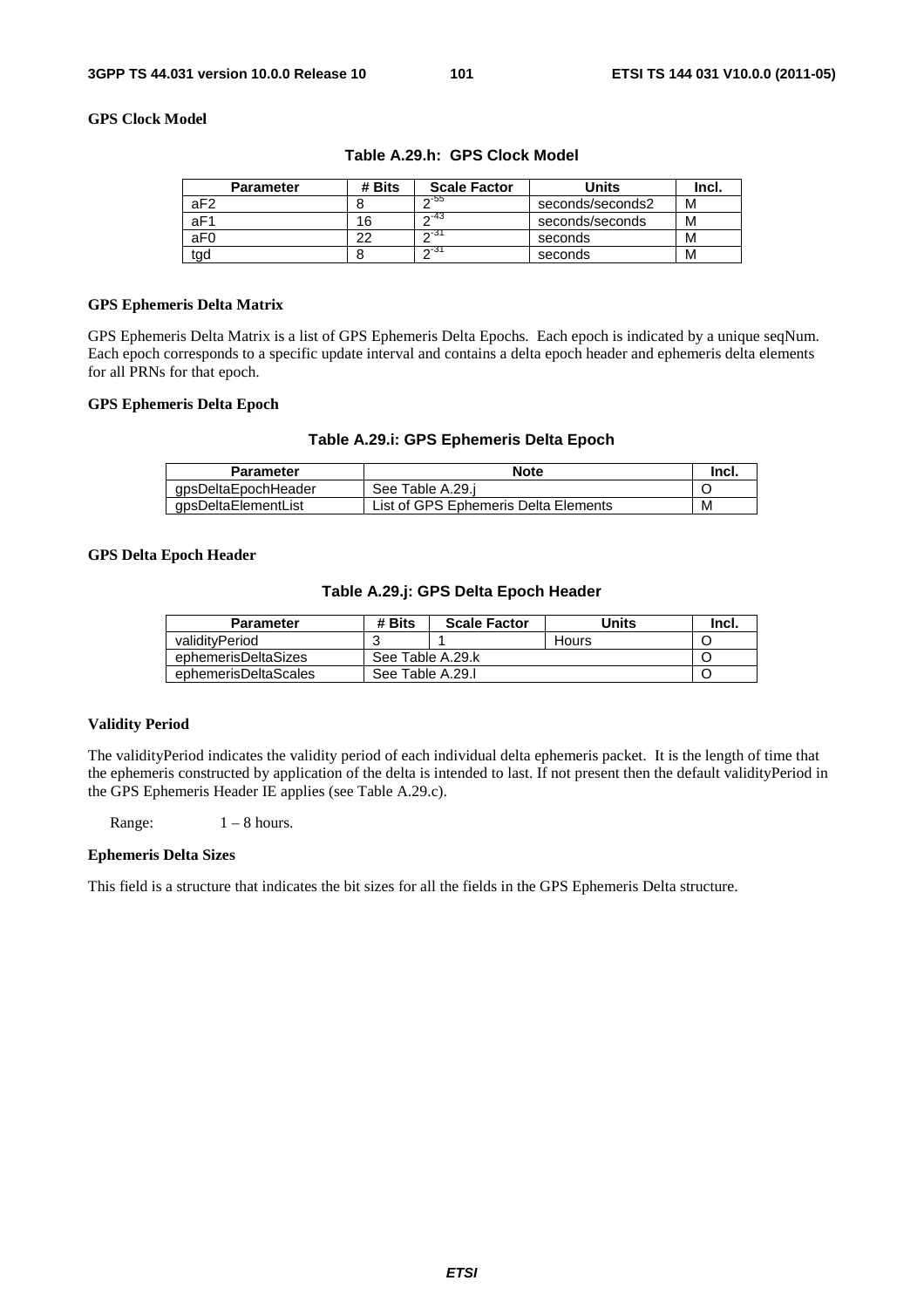| <b>Parameter</b>       | # Bits | <b>Scale Factor</b> | <b>Units</b> | Incl. |
|------------------------|--------|---------------------|--------------|-------|
| bitSize delta $\omega$ | 5      | 1                   |              | М     |
| bitSize delta ∆n       | 4      | 1                   |              | М     |
| bitSize delta M0       | 5      | 1                   |              | M     |
| bitSize_delta_OMEGAdot | 5      | 1                   |              | М     |
| bitSize delta e        | 5      | 1                   |              | M     |
| bitSize_delta_Idot     | 4      | 1                   |              | M     |
| bitSize delta sgrtA    | 5      | 1                   |              | М     |
| bitSize delta i0       | 5      | 1                   |              | М     |
| bitSize_delta_OMEGA0   | 5      |                     |              | M     |
| bitSize delta Crs      | 4      | 1                   |              | M     |
| bitSize delta Cis      | 4      | 1                   |              | М     |
| bitSize delta Cus      | 4      | 1                   |              | M     |
| bitSize delta Crc      | 4      | 1                   |              | М     |
| bitSize_delta_Cic      | 4      |                     |              | М     |
| bitSize_delta_Cuc      | 4      | 1                   |              | M     |
| bitSize_delta_tgd      | 4      | 1                   |              | M     |

## **Table A.29.k: GPS Ephemeris Delta Sizes**

#### **Ephemeris Delta Scales**

This field is a structure that indicates the scale factor modifiers for all the fields in the GPS Ephemeris Delta structure.

| Parameter             | # Bits | <b>Scale Factor</b> | <b>Units</b> | Incl. |
|-----------------------|--------|---------------------|--------------|-------|
| scale_delta_ $\omega$ | 5      |                     |              | М     |
| scale delta An        | 5      |                     |              | М     |
| scale delta M0        | 5      |                     |              | М     |
| scale_delta_OMEGAdot  | 5      |                     |              | М     |
| scale_delta_e         | 5      | 1                   |              | М     |
| scale delta Idot      | 5      |                     |              | М     |
| scale delta sgrtA     | 5      |                     |              | М     |
| scale delta i0        | 5      |                     |              | М     |
| scale_delta_OMEGA0    | 5      |                     |              | М     |
| scale delta Crs       | 5      |                     |              | М     |
| scale delta Cis       | 5      |                     |              | М     |
| scale delta Cus       | 5      |                     |              | М     |
| scale_delta_Crc       | 5      |                     |              | М     |
| scale delta Cic       | 5      |                     |              | М     |
| scale delta Cuc       | 5      |                     |              | М     |
| scale delta tgd       | 5      |                     |              | М     |

# **Table A.29.l: GPS Ephemeris Delta Scales**

#### **GPS Delta Element List**

GPS Delta Element List is a list of GPS Ephemeris Delta Elements

#### **GPS Ephemeris Delta Element**

Each GPS Ephemeris Delta Element is encoded as an octet string of up to 47 octets. Each element is uniquely identified by the pair (seqNum, sv\_ID) and it is defined as a structure as shown in table A.29.m. The MS should parse the octet string according to the fields specified in table A.29.m. Each element in table A.29.m but for seqNum and sv\_ID should be treated as a signed integer. The actual number of octets is determined by the size of the bit fields in the GPS\_Ephemeris\_Delta\_Sizes table (table A.29.k). Each set of up to 47 octets represents a single extension for a single satellite vehicle. Each element encodes the satellite vehicle ID and the sequence number. The sequence number specifies the order in which the individual ephemeris extension elements are assembled as time marches forward to create the next ephemeris. The sequence number is the same for all satellite vehicle IDs for a particular update period.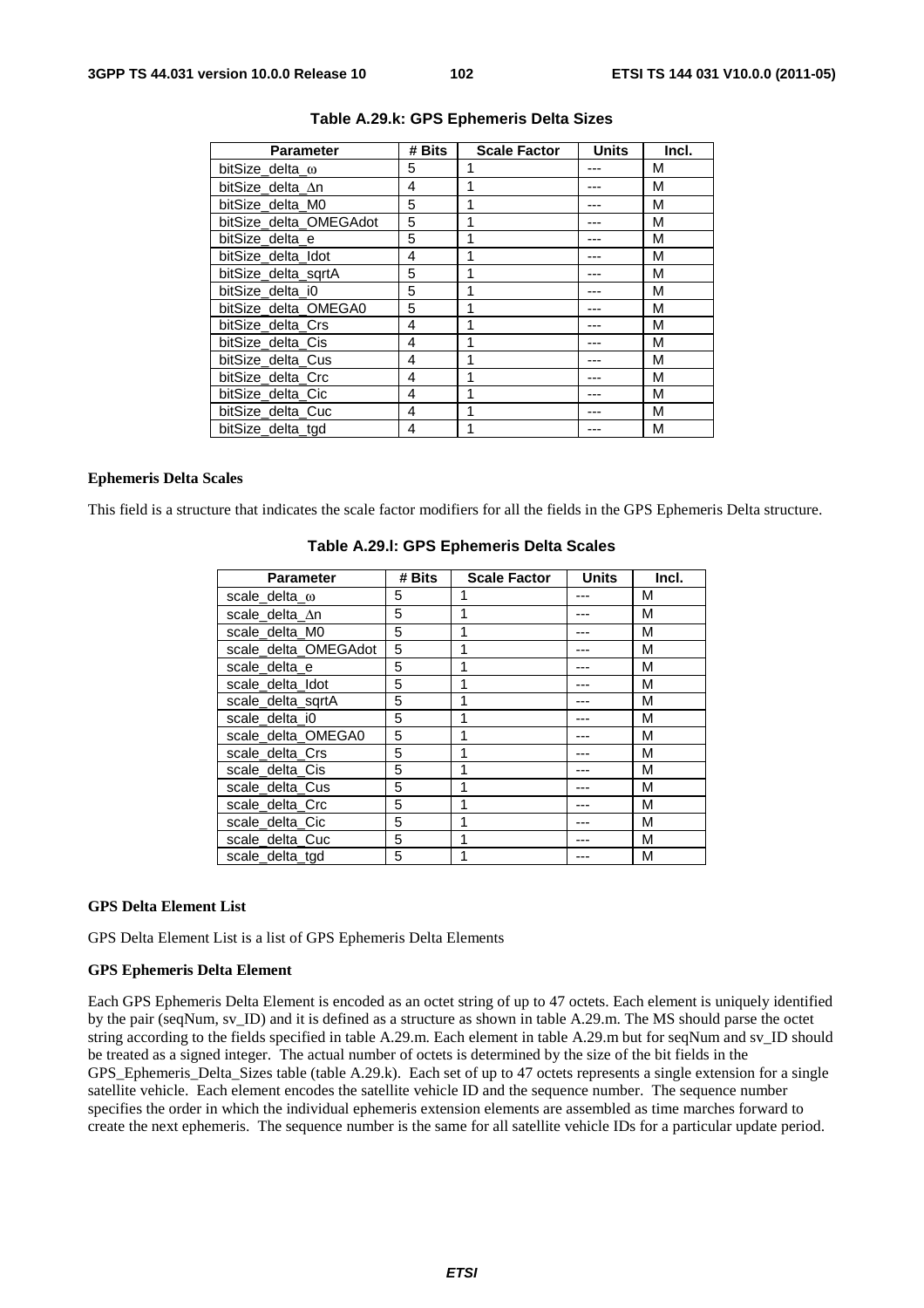| <b>Parameter</b> | # Bits | <b>Default</b>    | <b>Scale Factor</b>                          | <b>Default</b> | <b>Units</b>     | Incl. |
|------------------|--------|-------------------|----------------------------------------------|----------------|------------------|-------|
|                  |        | # Bits            |                                              | <b>Scale</b>   |                  |       |
| sequenceNum      | 7      |                   | 1                                            |                | ---              | M     |
| svID             | 5      |                   |                                              | 1              | ---              | М     |
| delta $\omega$   | 132(1) | 21                | $2^{-16*2^{-31}} \cdot 2^{15*2^{-31}}$       | $2^{-31}$      | semi-circles     | M     |
| delta $\Delta n$ | 116(1) | $12 \overline{ }$ | $2^{-16*2^{-43}}$ $2^{15*2^{-43}}$           | $2^{-43}$      | semi-circles/sec | M     |
| delta M0         | 132(1) | 21                | $2^{-16*2^{-31}}$ $2^{15*2^{-31}}$           | $2^{-31}$      | semi-circles     | M     |
| delta OMEGAdot   | 124(1) | 13                | $2^{-16*2^{-43}} \cdot 2^{15*2^{-43}}$       | $2^{-43}$      | semi-circles/sec | M     |
| delta e          | 132(1) | 18                | $2^{-16}*2^{-33}$ $2^{15}*2^{-33}$           | $2^{-33}$      |                  | M     |
| delta Idot       | 114(1) | 11                | $2^{-16*2^{-43}}$ $2^{15*2^{-43}}$ $i^{25}$  | $2^{-43}$      | semi-circles/sec | M     |
| delta_sqrtA      | 132(1) | 14                | $2^{-16}*2^{-19}$ $2^{15}*2^{-19}$ $3^{-11}$ | $2^{-19}$      | meters $1/2$     | M     |
| delta i0         | 132(1) | 14                | $2^{-16*2^{-31}}$ $2^{15*2^{-31}}$ $i^{25}$  | $2^{-31}$      | semi-circles     | M     |
| delta_OMEGA0     | 132(1) | 14                | $2^{-16}*2^{-31}$ $2^{15}*2^{-31}$           | $2^{-31}$      | semi-circles     | M     |
| delta Crs        | 116(1) | $12 \overline{ }$ | $2^{-16}*2^{-5}$ $2^{15}*2^{-5}$ $(2)^{16}$  | $2^{-5}$       | meters           | М     |
| delta_Cis        | 116(1) | 11                | $2^{-16}*2^{-29}$ $2^{15}*2^{-29}$           | $2^{-29}$      | radians          | M     |
| delta Cus        | 116(1) | 12                | $2^{-16}*2^{-29}$ $2^{15}*2^{-29}$ $1^{21}$  | $2^{-29}$      | radians          | M     |
| delta_Crc        | 116(1) | 12                | $2^{-16}*2^{-5}$ $2^{15}*2^{-5}$ $1^{21}$    | $2^{5}$        | meters           | M     |
| delta_Cic        | 116(1) | 11                | $2^{-16}*2^{-29}$ $2^{15}*2^{-29}$           | $2^{-29}$      | radians          | M     |
| delta Cuc        | 116(1) | 12                | $2^{-16*2^{29}}$ $2^{15*2^{29}}$             | $2^{-29}$      | radians          | M     |
| delta_tgd        | 116(1) | 2                 | $2^{16*2^{31}} \cdot 2^{15*2^{31}$           | $2^{31}$       | seconds          | M     |

### **Table A.29.m: GPS Ephemeris Delta Element**

- (1) The number of bits of each signed integer field is variable and it is indicated once for all numEphemerisDeltas by the structure ephemerisDeltasSizes. When the ephemerisDeltaSizes field is not present, the values found in the columns 'Default # Bits' shall be used.
- (2) The scale factor of each parameter is variable around the default scale factor. The variation for each field is indicated once for all numEphemerisDeltas by the structure ephemerisDeltasScales. For example, if the scale factor modifier for delta\_omega has a value of 4, the scale factor for delta\_omega is  $2^4 * 2^{31}$ . When the ephemerisDeltaScales is not used, the values found in the column 'Default Scale' shall be used.

#### **sequenceNum**

This field indicates the order of the Ephemeris delta terms. The ephemeris constructed for use in satellite positioning is built by adding the delta terms to the referenced GPS\_Navigation Model in the order dictated by this sequence number. The sequence number shall remain the same for each svID in an epoch of Ephemeris Deltas corresponding to a particular update interval.

#### **svID**

This field identifies the satellite ID within a particular sequenceNum or epoch.

These fields, with the exception of sequenceNum and svID, specify the deltas to be added to the existing Ephemeris to create a new Ephemeris suite that is extended from its predecessor by the time provided in the 'validityPeriod' parameter. To compute the time of ephemeris for the newly constructed ephemeris, validityPeriod is added to the preceding toe. The ephemeris time of clock (toc) is set equal to the toe.

For each of the other ephemeris terms the corresponding delta ephemeris term is added in order to create the updated ephemeris. The terms delta M0, delta i0, and delta OMEGA0 of the delta ephemeris must be extrapolated prior to the addition of the delta terms as follows:

$$
delta_{-}M_{0(i+1)} = delta_{-}M_{0(i)} + (\sqrt{\frac{\mu}{A_i^3}} + \Delta n_i) * dt
$$

Where  $\mu$  is the WGS 84 value of the earth"s gravitational constant for GPS user and is equal to 3,986005  $*$  10<sup>14</sup>  $m<sup>3</sup>/sec<sup>2</sup>$ , and A(i) is the semi-major axis associated with this satellite"s update. The extrapolation of delta\_M0, uses the prior set"s sqrtA term to compute  $A_{(i)}$  as the square of sqrt $A_{(i)}$ .

delta\_OMEGA0(i+1) = delta\_OMEGA0(i) + delta\_OMEGAdot(i) \* dt i0 (i+1) = i0(i) + Idot(i) \* dt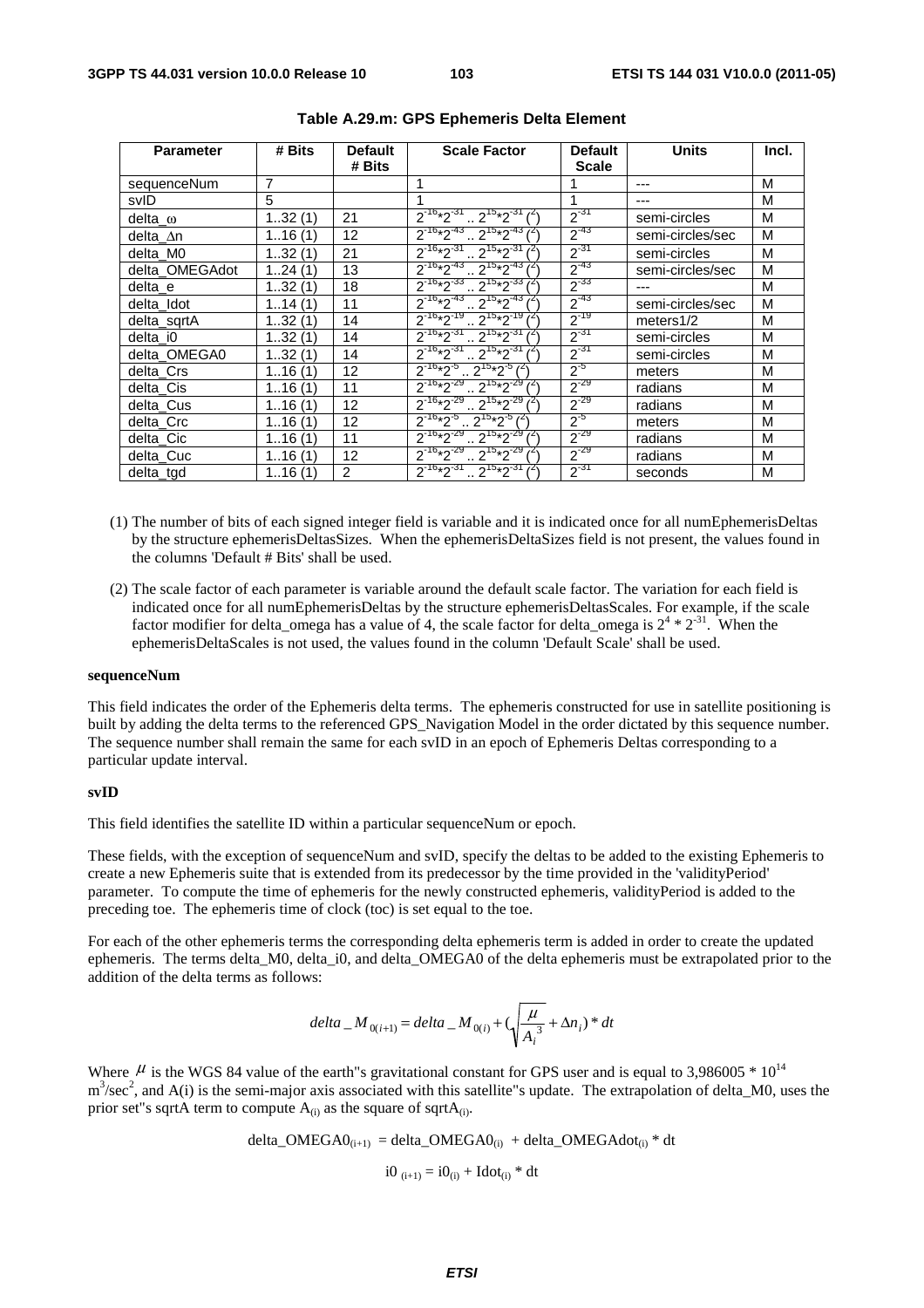Where dt is equal to the validity period \* 3600. The terms af0, and af1 from the GPS clock model must be extrapolated as follows:

$$
af0_{(i+1)} = af0_{(i)} + af1_{(i)} * dt + af2 * dt2
$$

$$
af1_{(i+1)} = af1_{(i)} + 2 * af2_{(i)} * dt
$$

$$
af2_{(i+1)} = af2_{(i)}
$$

Where af0, af1, and af2 are the clock model terms as shown in table A.29.c

dt is equal to the validity period represented in seconds (validityPeriod \* 3600)

The following demonstrates the application of the ephemeris extension technique. Assume the validityPeriod  $= 5$ , representing: (5+1) hours = 6 hours, and the GPS Navigation model for a particular satellite, identified by the reference IOD has a toe  $= 0$  seconds.

The toe for sequenceNumber 1 is computed by adding the validityPeriod to the initial toe of 0 as  $0 + 6$  hours =  $0 +$ 21600 seconds. The new ephemeris is constructed by adding the delta ephemeris terms from set 1 to the reference ephemeris creating the new ephemeris, which will be used for the next six hours. For the five terms listed above (delta\_M0, delta\_i0, delta\_OMEGA0, af0, and af1) the extrapolation described must occur prior to the addition of the delta term.

The next ephemeris computation will occur by adding the validityPeriod to the current toe of  $21600$  as:  $21600 + 6$  hours  $= 21600 + 21600 = 43200$ . The ephemeris delta terms from set two are added to the ephemeris resulting from the prior addition to create the next ephemeris. This is done for each satellite vehicle ID.

#### **GPS Ephemeris Extension check**

The GPS Ephemeris Extension check provides information about non foreseen events that occurred during the period starting at the gpsBeginTime to the current time. An event is signified through a bit string . Each bits refers to one PRN. If a bit is set to one, this means that the ephemeris extension is no longer valid for this specific PRN. In order to indicate planned future manuvers an end time is provided. The SMLC can indicate that a future event is planned between the current time and the end time of this ephemeris extension.

| <b>Parameter</b> | <b>Presence</b> | <b>Note</b>     |
|------------------|-----------------|-----------------|
| gpsBeginTime     | М               | See Table A.29o |
| qpsEndTime       | м               | See Table A.29p |
| gpsSatEventsInfo | м               | See Table A.29g |

# **Table A.29.n: Ephemeris Extension check**

### **GPS Begin Time**

The GPS begin time corresponds to the GPS Week and GPS Seconds of Estimation of the ephemeris extensions block.

## **Table A.29.o: GPS Begin Time**

| Parameter       | # Bits | <b>Scale Factor</b> | Units   | Incl. |
|-----------------|--------|---------------------|---------|-------|
| <b>GPS Week</b> | ۱O     |                     | Weeks   | M     |
| <b>GPS TOW</b>  | 20     |                     | Seconds | M     |

# **GPS End Time**

The GPS end time represents the final time the Ephemeris extension is valid.

**Table A.29.p: GPS End Time** 

| Parameter       | # Bits    | <b>Scale Factor</b> | Units   | Incl. |
|-----------------|-----------|---------------------|---------|-------|
| <b>GPS Week</b> | 10        |                     | Weeks   | М     |
| <b>GPS TOW</b>  | nr.<br>∠∪ |                     | Seconds | М     |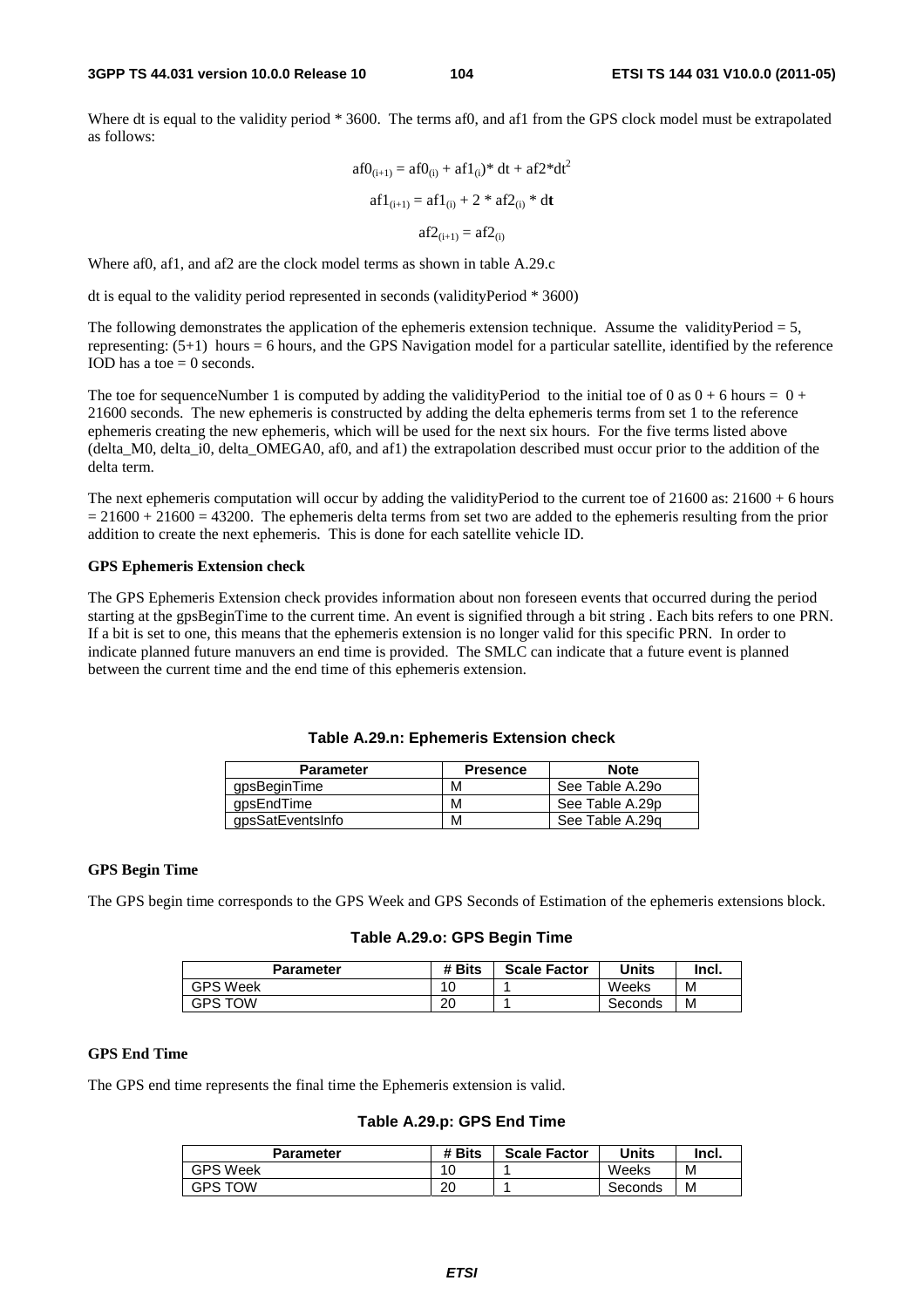# **GPS Sat Event Information**

This IE is designed to indicate events that have or may occur between the gpsBeginTime and the gpsEndTime.

| Parameter        | # Bits   | <b>Scale Factor</b> | Units | Incl. |
|------------------|----------|---------------------|-------|-------|
| EventOccurred    | ົດ<br>ےت |                     |       | м     |
| FutureEventNoted | າາ<br>ےت | ۰                   | -     | M     |

## **EventOccurred**

If a bit is is clear in the eventOccured field it indicates that a satellite maneuver has not occurred since the ganssBeginTime nor is a maneuver planned for the next sixty minutes.

# **FutureEventNoted**

If a bit is set in the futureEventNoted field it indicates that a maneuver is planned during the time period between current time plus sixty minutes and gpsEndTime

#### **DGPS Corrections Validity Period**

This element is an extension to the DGPS Corrections IE and provides the validity period of the differential corrections for each satellite included in the DGPS Corrections IE (see Table A.15). This element may only be included if the DGPS Corrections IE is included in the GPS Assistance Data element.

| <b>Parameter</b>                                            | # Bits | <b>Scale Factor</b> | Range    | <b>Units</b> | Incl. |
|-------------------------------------------------------------|--------|---------------------|----------|--------------|-------|
| N SAT                                                       |        |                     | $1 - 16$ | $- - -$      | М     |
| The following fields occur once per satellite (N SAT times) |        |                     |          |              |       |
| SatID                                                       |        | $- - -$             | $0 - 63$ | --           | М     |
| <b>UDRE Growth Rate</b>                                     |        | ---                 | $0 - 7$  | ---          | М     |
| Time of Validity for                                        |        | $- - -$             | $0 - 7$  | $- - -$      | M     |
| <b>UDRE Growth Rate</b>                                     |        |                     |          |              |       |

**Table A.29r: DGPS Corrections Validity Period** 

## **N\_SAT**

This field indicates the number of satellites for which differential corrections validity period is available. This field shall be set to the same value as the N\_SAT parameter in the DGPS Corrections element in Table A.15.

## **SatID**

This field identifies the satellite for which the corrections validity period is applicable. The values ranging from 0 to 63 represent satellite PRNs ranging from 1 to 64, respectively. The UDRE Growth Rate and Time of Validity for UDRE Growth Rate IEs shall be included for the same satellite IDs as the differential corrections in Table A.15 are provided.

## **UDRE Growth Rate**

This field provides an estimate of the growth rate of uncertainty  $(1-\sigma)$  in the corrections for the particular satellite identified by SatID. The estimated UDRE at time value specified in the 'Time of Validity for UDRE Growth Rate'  $t_1$  is calculated as follows:

# $\text{UDRE}(t_0 + t_1) = \text{UDRE}(t_0) \times \text{UDRE}$  Growth Rate

where  $t_0$  is the DGPS Reference Time GPS TOW for which the corrections in Table A.15 are valid,  $t_1$  is the 'Time of Validity for UDRE Growth Rate' field as shown in Table A.29t, UDRE $(t_0)$  is the User Differential Range Error field as provided in Table A.15, and 'UDRE Growth Rate' field is the factor as shown in Table A.29s.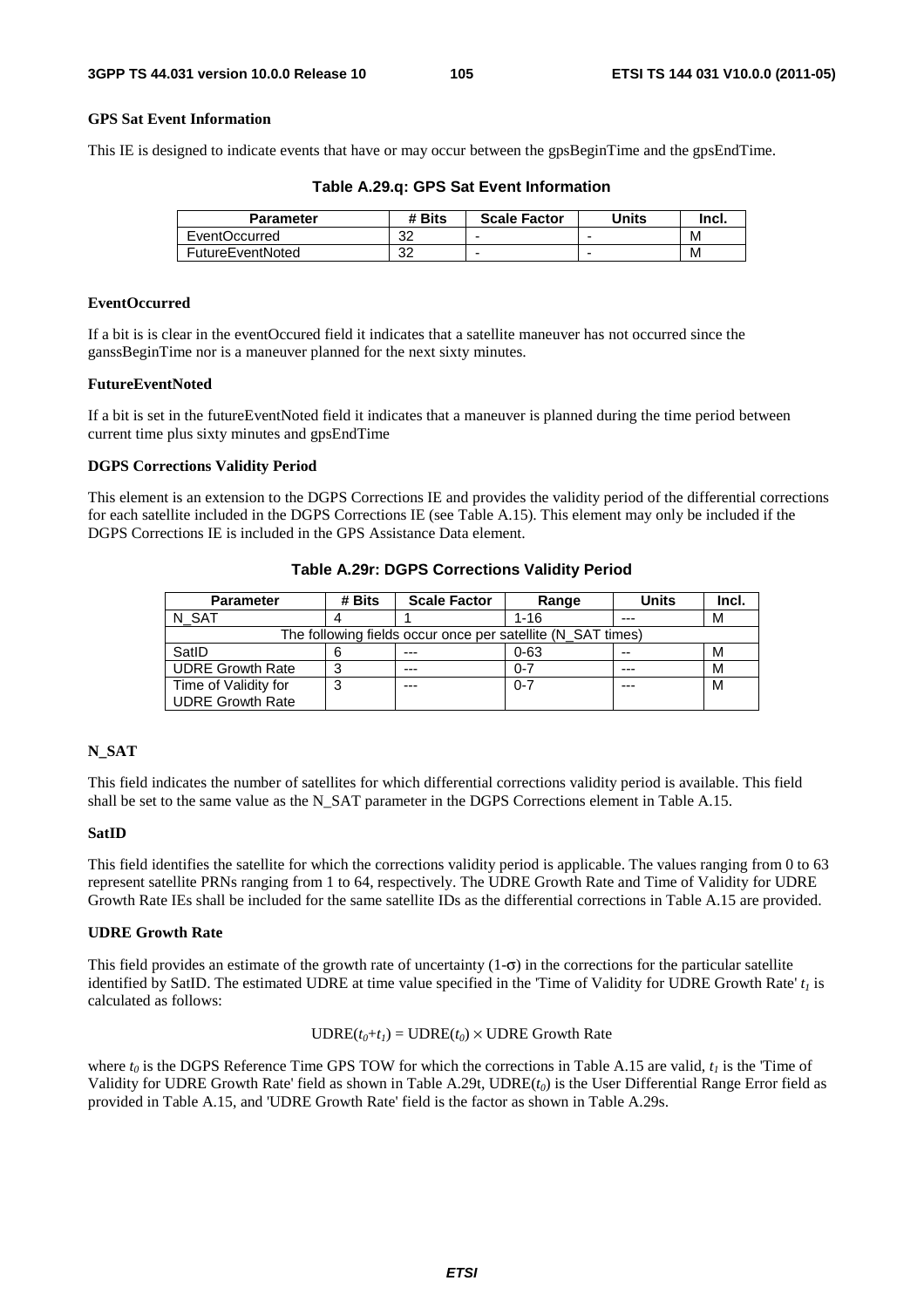| Value | <b>Indication</b> |  |  |
|-------|-------------------|--|--|
| 000   | 1,5               |  |  |
| 001   | 2                 |  |  |
| 010   |                   |  |  |
| 011   | 6                 |  |  |
| 100   | 8                 |  |  |
| 101   | 10                |  |  |
| 110   | 12                |  |  |
| 111   | 16                |  |  |

# **Table A.29s: Values of UDRE Growth Rate IE**

## **Time of Validity for UDRE Growth Rate**

This field specifies the time when the 'UDRE Growth Rate' field applies. The meaning of the values for this field is described in Table A.29t.

# **Table A.29t: Time of Validity for UDRE Growth Rate IE**

| Value | <b>Indication</b><br>[seconds] |  |  |
|-------|--------------------------------|--|--|
| 000   | 20                             |  |  |
| 001   | 40                             |  |  |
| 010   | 80                             |  |  |
| 011   | 160                            |  |  |
| 100   | 320                            |  |  |
| 101   | 640                            |  |  |
| 110   | 1280                           |  |  |
| 111   | 2560                           |  |  |

# **GPS Reference Time Extension**

This element is an extension to the Reference Time IE and is shown in Table A.29u. If Reference Time is provided by the SMLC, the GPS Reference Time Extension shall also be provided.

NOTE: For reasons of backward compatibility, this IE is not defined for a Release 9 or earlier SMLC and would be ignored, when received, by a Release 9 or earlier MS. This means that when the element is expected but is not received, the SMLC is Release 9 or earlier.

# **Table A.29u: Reference Time Extension**

| Parameter                            | # Bits | <b>Scale Factor</b> | Ranɑe | Units        | Incl. |
|--------------------------------------|--------|---------------------|-------|--------------|-------|
| GPS<br>., Week (*<br>Cvcle<br>Number |        |                     | . .   | 024<br>weeks | М     |

## **GPS Week Cycle Number**

This field provides the number of 1024 GPS week cycles occurred since the GPS zero time-point (midnight of the night of January 5, 1980/morning of January 6, 1980). The first 1024 GPS weeks since the zero time-point is GPS Week Cycle Number 0.

## **GPS Acquisition Assistance Extension**

This element is an extension to the Acquisition Assistance IE and is shown in Table A.29v. If Acquisition Assistance is provided by the SMLC, the GPS Acquisition Assistance Extension shall also be provided.

NOTE: For reasons of backward compatibility, this IE is not defined for a Release 9 or earlier SMLC and would be ignored, when received, by a Release 9 or earlier MS. This means that when the element is expected but is not received, the SMLC is Release 9 or earlier.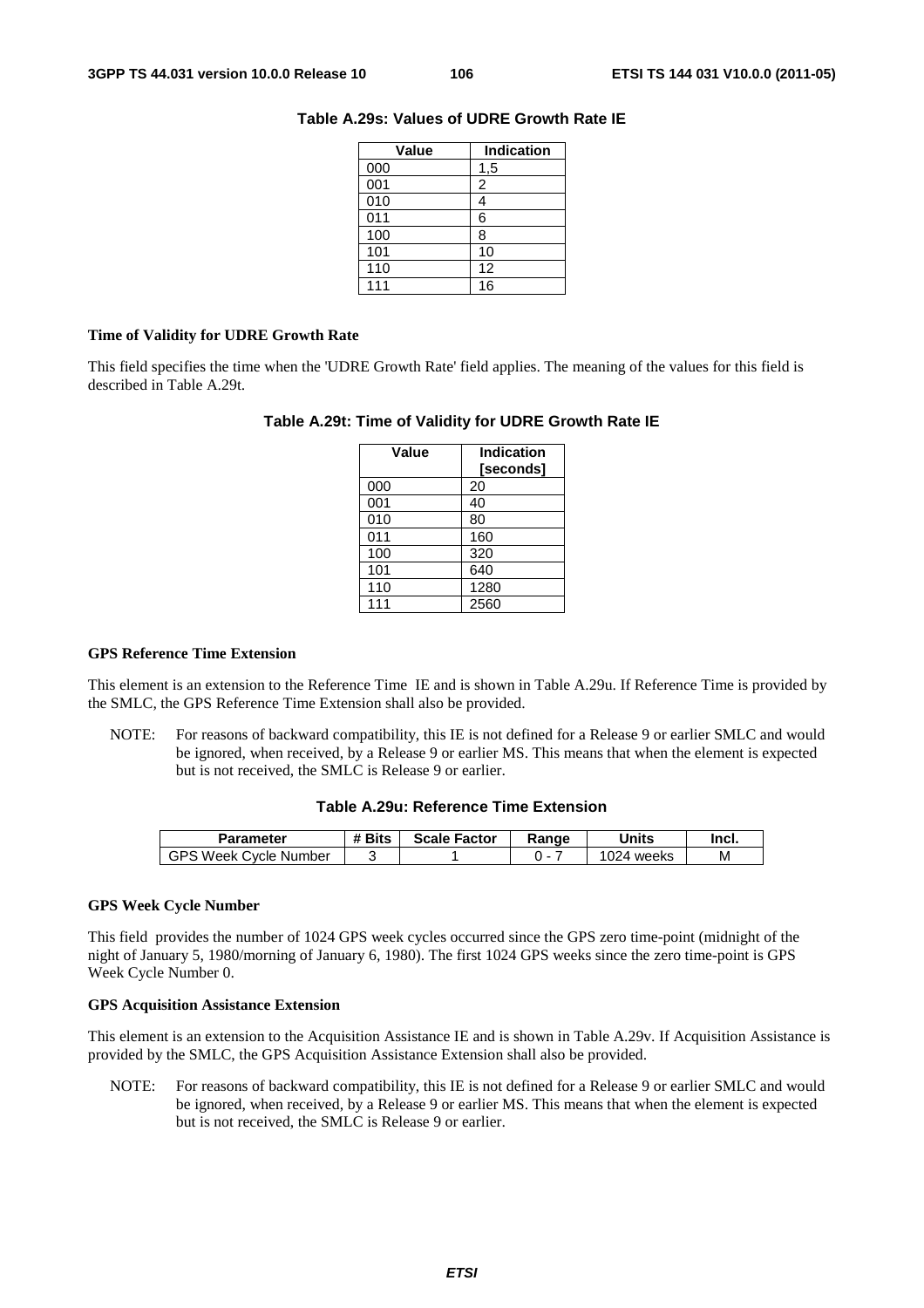| <b>Parameter</b>                                            | # Bits | <b>Scale Factor</b> | Range       | <b>Units</b> | Incl. |
|-------------------------------------------------------------|--------|---------------------|-------------|--------------|-------|
| N SAT                                                       |        |                     | $0 - 15$    | $- - -$      | М     |
| The following fields occur once per satellite (N SAT times) |        |                     |             |              |       |
| SatID                                                       |        | $- - -$             | $0 - 63$    | $- -$        | м     |
| <b>Azimuth LSB</b>                                          |        | 0.703125            | 0-10,546875 | degrees      | M     |
| <b>Elevation LSB</b>                                        | Δ      | 0.703125            | 0-10,546875 | degrees      | М     |

**Table A.29v: Acquisition Assistance Extension** 

# **N\_SAT**

This field indicates the number of satellites for which Acquisition Assistance is provided. This field shall be set to the same value as the Number of Satellites parameter in theAcquisition Assist element in Table A.24.

## **SatID**

This field identifies the satellite for which the Acquisition Assistance is provided. This field shall be set to the same value as the SVID/PRN field in Table A.25.

## **Azimuth LSB**

This field specifies the 4 least significant bits of the satellite azimuth angle. The 5 most significant bits are provided in the Azimuth field in Table A.25. The full satellite azimuth is constructed as 'Azimuth'  $\times$  11,25 + 'Azimuth LSB'  $\times$ 0,703125 degrees.

#### **Elevation LSB**

This field specifies the 4 least significant bits of the satellite elevation angle. The 5 most significant bits are provided in the Elevation field in Table A.25. The full satellite elevation is constructed as 'Elevation'  $\times$  11,25 + 'Elevation LSB'  $\times$ 0,703125 degrees.

### **GPS Almanac Extension**

This element is an extension to the Almanac IE and and is shown in Table A.29w. If Almanac is provided by the SMLC, the Almanac Extension shall also be provided.

NOTE: For reasons of backward compatibility, this IE is not defined for a Release 9 or earlier SMLC and would be ignored, when received, by a Release 9 or earlier MS. This means that when the element is expected but is not received, the SMLC is Release 9 or earlier.

## **Table A.29w: Almanac Extension**

| Parameter                                    | <b><i># Bits</i></b> | <b>Scale Factor</b> | Ranɑe   | Units   | Incl. |
|----------------------------------------------|----------------------|---------------------|---------|---------|-------|
| Provided<br>$\mathsf{Complete}$<br>. Almanac |                      | $--$                | $- - -$ | Boolean | M     |

#### **Complete Almanac Provided**

This field indicates whether the SMLC provided Almanac for the full GPS constellation or not. TRUE means complete GPS almanac is provided.

# A.4.2.5 More Assistance Data To Be Sent Element

This element is set by the SMLC to indicate to the MS if more Assistance Data components or a the final RRLP Measure Position Request component will be sent in the current procedure in order to deliver the entire set of assistance data.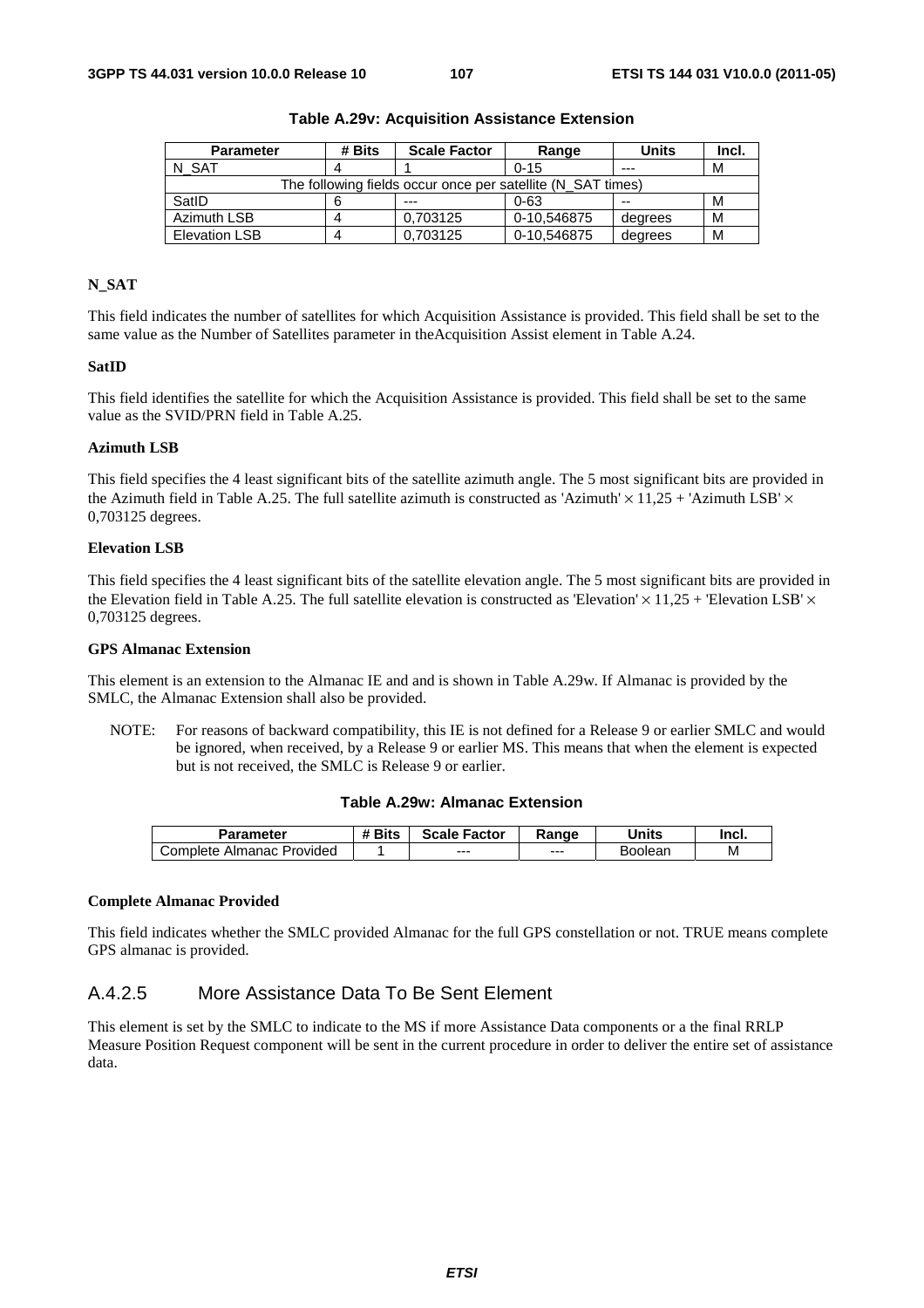## A.4.2.6 GANSS Assistance Data

The GANSS Assistance Data consists of two or more data elements depending on the number of GNSS constellations included in the GANSS Assistance Data. GANSS Assistance Data elements are of two different types: GANSS Common Assistance Data and GANSS Generic Assistance Data. GANSS Common Assistance Data element is included at most only once and it contains Information Elements that can be used with any GNSS constellation. GANSS Generic Assistance data element can be included multiple times depending on the number of GNSS constellations supported in the GANSS Assistance Data. One GANSS Generic Assistance Data element contains Information Elements dedicated only for one specific GNSS constellation at a time. If two or more constellations are supported, GANSS Generic Assistance Data is given for each constellation separately.

The fields in GANSS Assistance Data are listed in Table A.30 below. As table A.30 shows, all fields are optional.

| <b>Element</b>                       | <b>Presence</b> | <b>Repetition</b> |
|--------------------------------------|-----------------|-------------------|
| <b>GANSS Common Assistance Data</b>  |                 | No.               |
| <b>GANSS Generic Assistance Data</b> |                 | Yes               |

### **Table A.30: Fields in the GANSS Assistance Data element**

When RRLP pseudo-segmentation is used, Tables A.30, A.31 and A.39 indicate which elements may be repeated in more than one RRLP segment in order to provide data for multiple constellations, satellites or signals. When any such element – with the exception of the GANSS ID and SBAS ID element – appears in more than one segment, the following rules shall apply.

- 1. There shall be no repetition of the same data for the same constellation, satellite or signal even though there might be multiple realizations of the IEs for the same constellation, satellite or signal. For example, DGANSS corrections may occur multiple times for the same satellite.
- 2. Optional and conditional fields in the element not associated with a particular satellite or signal shall each appear in at most one RRLP segment.
- 3. Any mandatory field not associated with a particular satellite or signal shall assume consistent values in the case of a field related to current reference time and the same value otherwise.
- 4. The maximum number of constellations, satellites or signals defined in sub-clause 5.1 for which data can be included for any parameter in one RRLP segment shall apply also when counted over all RRLP segments.

### A.4.2.6.1 GANSS Common Assistance Data

GANSS Common Assistance Data element contains GNSS constellation independent information elements that can be applied on any specific GNSS or on a combination of GNSS. GANSS Common Assistance Data fields are included in GANSS Assistance Data only once. This element can contain one or more of the fields listed in table A.31 below. As Table A.31 shows, all fields are optional.

| <b>Element</b>                            | <b>Presence</b> | <b>Repetition</b> |
|-------------------------------------------|-----------------|-------------------|
| <b>GANSS Reference Time</b>               |                 | No                |
| <b>GANSS Reference Location</b>           |                 | No                |
| <b>GANSS Ionospheric Model</b>            |                 | No                |
| <b>GANSS Additional Ionospheric Model</b> |                 | No                |
| <b>GANSS Earth Orientation Parameters</b> |                 | No                |
| <b>GANSS Reference Time Extension</b>     |                 | N٥                |

| Table A.31: GANSS Common Assistance Data content |  |
|--------------------------------------------------|--|
|--------------------------------------------------|--|

#### **GANSS Reference Time**

This field specifies the GANSS Time Of Day (TOD) with uncertainty and relationship between GANSS Reference Time and air-interface timing of the BTS transmission in the reference cell. These fields occur once per message; some are mandatory and some are optional, as shown in Table A.33.

When GANSS TOD -GSM Time association is present, GANSS TOD and BCCH/BSIC/FN<sub>m</sub>/TN/BN IEs provide a valid relationship between GANSS TOD and GSM time, as seen at the approximate location of the MS, i.e. the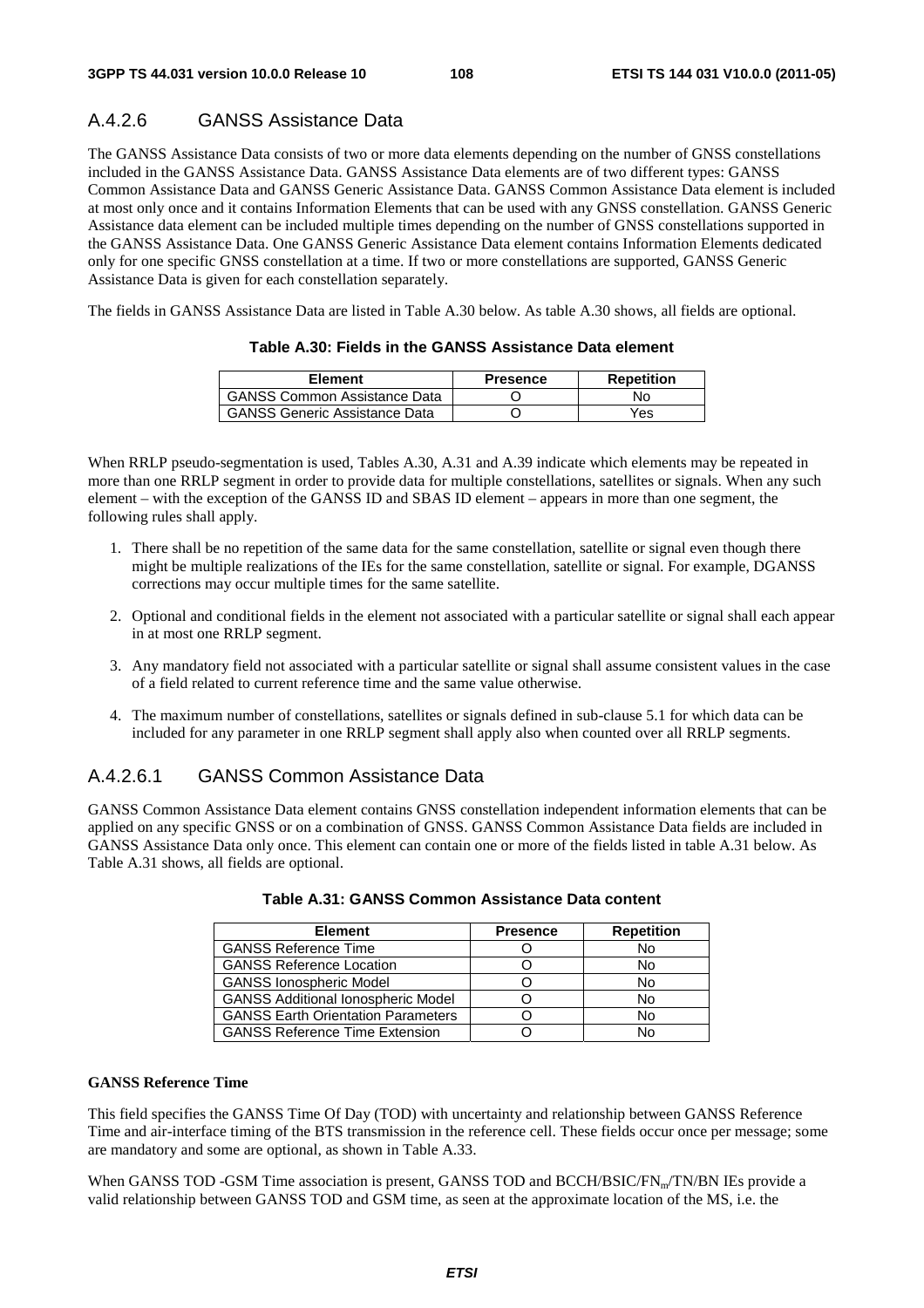propagation delay from BTS to MS shall be compensated for by the SMLC. Depending on implementation, the relation between GANSS TOD and GSM time may have varying accuracy. Therefore, the uncertainty of the timing relation is provided in GANSS TOD Uncertainty. If the propagation delay from BTS to MS is not accurately known, the SMLC shall use the best available approximation of the propagation delay and take the corresponding delay uncertainty into account in the calculation of the field GANSS TOD Uncertainty. When GANSS TOD -GSM Time association is not present, GANSS TOD is an estimate of current GANSS TOD at time of reception of the RRLP segment containing this data by the MS. The SMLC should achieve an accuracy of +/- 3 seconds for this estimate including allowing for the transmission delay between SMLC and MS of the RRLP segment containing GANSS TOD. Note that the MS should further compensate GANSS TOD for the time between the reception of the segment containing GANSS TOD and the time when the GANSS TOD field is used.

| <b>Parameter</b>                                                                              | # Bits         | <b>Scale Factor</b>                                 | Range              | Units     | Incl.        |  |
|-----------------------------------------------------------------------------------------------|----------------|-----------------------------------------------------|--------------------|-----------|--------------|--|
| GANSS Reference Time Information (once per message)                                           |                |                                                     |                    |           |              |  |
|                                                                                               |                |                                                     |                    |           |              |  |
| <b>GANSS Day</b>                                                                              | 13             |                                                     | $0 - 8191$         | day       | M            |  |
| <b>GANSS TOD</b>                                                                              | 17             |                                                     | $0 - 86399$        | sec       | M            |  |
| <b>GANSS TOD Uncertainty</b>                                                                  |                |                                                     | 0127               |           | O            |  |
| <b>GANSS_TIME_ID</b>                                                                          | 3              |                                                     | ---                |           | $O$ (note 3) |  |
|                                                                                               |                | GANSS TOD - GSM Time Association (once per message) |                    |           |              |  |
| <b>BCCH Carrier</b>                                                                           | 10             |                                                     | $0 - 1023$         | ---       | $O$ (note 1) |  |
| <b>BSIC</b>                                                                                   | 6              |                                                     | $0 - 63$           |           | $O$ (note 1) |  |
| <b>FNm</b>                                                                                    | 21             |                                                     | $0 - (2^{27} - 1)$ | frames    | $O$ (note 1) |  |
| TN                                                                                            | 3              |                                                     | $0 - 7$            | timeslots | $O$ (note 1) |  |
| <b>BN</b>                                                                                     | 8              |                                                     | $0 - 156$          | bits      | $O$ (note 1) |  |
| FN <sub>1</sub>                                                                               | $\overline{7}$ | $2^{-30}$                                           | $-5.9605e-8 -$     | sec/sec   | $O$ (note 2) |  |
|                                                                                               |                |                                                     | +5.8673e-8         |           |              |  |
| NOTE 1: All of these fields shall be present together, or none of them shall be present.      |                |                                                     |                    |           |              |  |
| NOTE 2: This field can be optionally included if GANSS TOD - GSM Time association is present. |                |                                                     |                    |           |              |  |
| NOTE 3.<br>Absence of this field means Galileo system time.                                   |                |                                                     |                    |           |              |  |

### **Table A.33: GANSS Reference Time**

#### **GANSS Day**

This field specifies the sequential number of days from the origin of the GNSS system time indicated by GANSS TIME ID modulo 8192 days (about 22 years). The GNSS system time origin is defined in Table A.34 for each GANSS.

NOTE: The number of 8192 day cycles since the GANSS zero time-point is provided in the GANSS Reference Time Extension in Table A.35c.

### **GANSS TOD**

Integer number of GANSS TOD seconds within the current day.

Range: 0 - 86399 s.

#### **GANSS TOD Uncertainty**

GANSS TOD uncertainty value as described in 3.2.9. This field is optional.

### **GANSS\_TIME\_ID**

This field specifies the GNSS system time used in GANSS Reference Time. The SMLC shall set the GANSS\_TIME\_ID only to system times for corresponding GANSSs supported by the MS.

| <b>GANSS TIME ID</b>       | <b>Indication</b> | <b>GNSS System Time Origin</b>       |
|----------------------------|-------------------|--------------------------------------|
| <b>Galileo System Time</b> | (default)         | August 22, 1999; 00:00:00 UTC (BIPM) |
| <b>GPS System Time</b>     |                   | January 6, 1980; 00:00:00 UTC(USNO)  |
| QZSS System Time           |                   | January 6, 1980; 00:00:00 UTC(USNO)  |
| <b>GLONASS System Time</b> |                   | January 1, 1996; 03:00:00 UTC(RU)    |
| Reserved for future use    | $3 - 7$           |                                      |

### **Table A.34: GANSS\_TIME\_ID**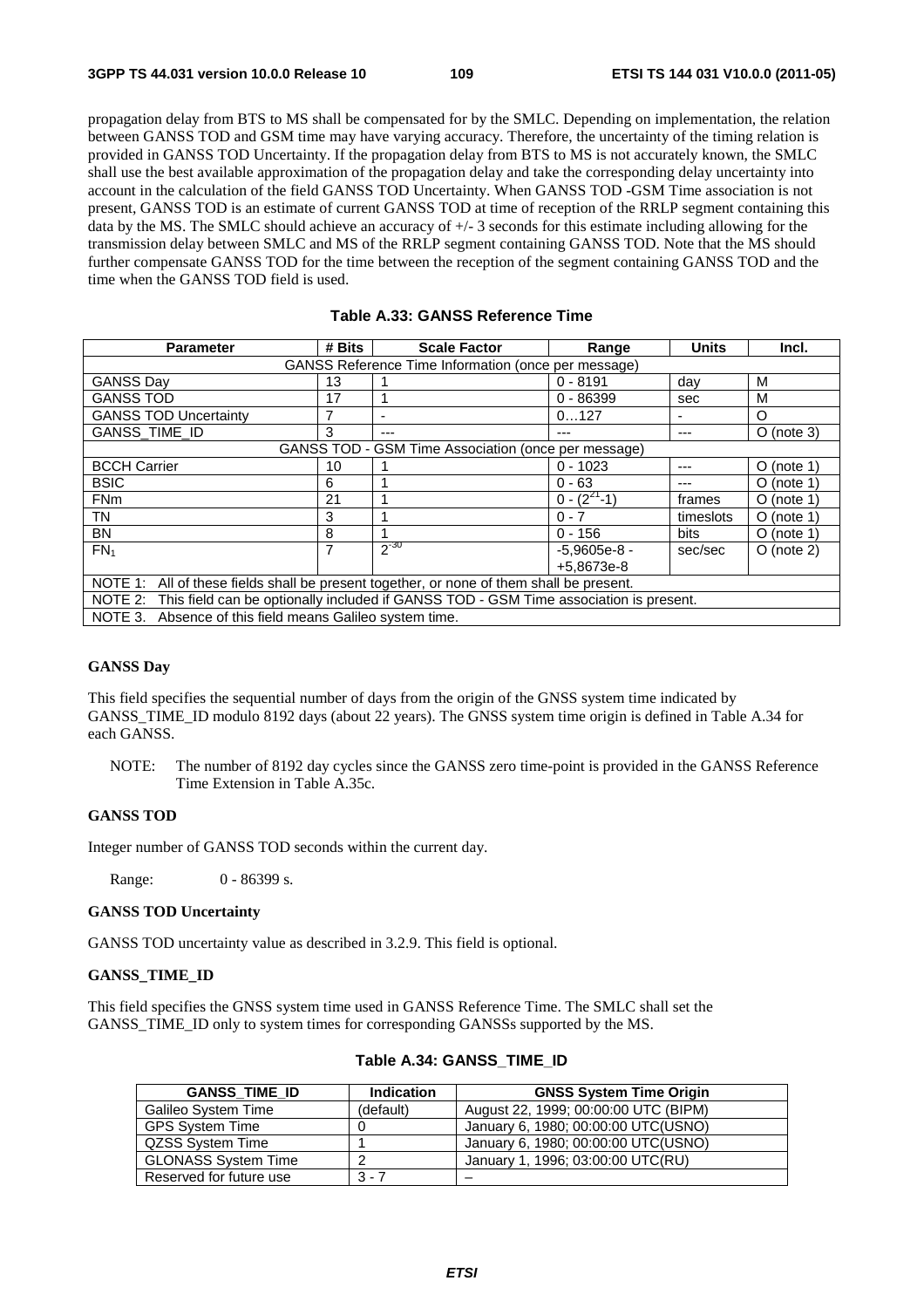### **BCCH Carrier/BSIC/FNm/TN/BN/FN1**

These fields specify the state of the GSM frame number, respectively, of the reference BTS with the specified BCCH carrier and BSIC at the time that correspond to GANSS TOD. Also, the drift rate of the frame timing,  $FN_1$ , with respect to the GANSS TOD is optionally given. The SMLC shall use the current serving BTS as the reference BTS. The target MS has the option of rejecting a GANSS position request or GANSS assistance data if the reference BTS is not the serving BTS. If  $FN_m$  field is present in the assistance, cellular time parameters  $FN_m/TN/BN$  shall be aligned with the integer GANSS TOD second given in GANSS TOD field.

### **GANSS Reference Location**

The Reference Location field contains a 3-D location (with uncertainty) specified as per 3GPP TS 23.032. The purpose of this field is to provide the MS with a priori knowledge of its location in order to improve GNSS receiver performance. The allowed shape is 3-D location with uncertainty (ellipsoid point with altitude and uncertainty ellipsoid). As defined in 3GPP TS 23.032, the GANSS Reference Location is provided in WGS-84 reference system.

NOTE: If GPS Assistance Data component is present as well, the SMLC should include the Reference Location either in the GPS Assistance Data or GANSS Common Assistance Data element.

### **GANSS Ionospheric Model**

GANSS Ionospheric Model contains parameters to model the propagation delay of the GNSS signals through the ionosphere. The information elements in this field are shown in Table A.35. Proper use of these fields as defined in [11] allows a single-frequency GNSS receiver to remove the ionospheric delay from the pseudorange measurements.

| <b>Parameter</b>                                                                | # Bits | <b>Scale Factor</b>                      | <b>Units</b> | Incl.                |
|---------------------------------------------------------------------------------|--------|------------------------------------------|--------------|----------------------|
|                                                                                 |        | <b>GANSS lonosphere Model Parameters</b> |              |                      |
| $a_{i0}$                                                                        | 12     |                                          |              | м                    |
| $a_{i1}$                                                                        | 12     |                                          |              | м                    |
| $a_{i2}$                                                                        | 12     |                                          |              | м                    |
| <b>GANSS lonosphere Regional Storm Flags</b>                                    |        |                                          |              |                      |
| Storm Flag 1                                                                    |        |                                          |              | $O$ (note 1)         |
| Storm Flag 2                                                                    |        |                                          |              | (note 1)<br>O        |
| Storm Flag 3                                                                    |        |                                          |              | (note 1)<br>$\Omega$ |
| Storm Flag 4                                                                    |        |                                          |              | (note 1)<br>O        |
| Storm Flag 5                                                                    |        |                                          |              | (note 1)<br>O        |
| NOTE 1: All of these fields shall be present together, or none of them shall be |        |                                          |              |                      |
| present.                                                                        |        |                                          |              |                      |

### **Table A.35: GANSS Ionospheric Model**

### **GANSS Ionosphere Parameters**

The ionosphere model parameters are used to estimate the ionospheric distortions on pseudoranges as described in [11] on page 71.

### **GANSS Ionosphere Regional Storm Flags**

Ionosphere storm flags (1,…,5) are optionally provided separately for five different regions as described in [11] on page 71.

#### **GANSS Additional Ionospheric Model**

The GANSS Additional Ionospheric Model contains parameters to model the propagation delays of the GANSS signals through the ionosphere. The information elements in this field are shown in table A.35.a.

When Data ID has the value "11" it indicates that the parameters have been generated by QZSS, and the parameters have been specialized and are applicable within the area defined in [16]. When Data ID has the value "00" it indicates the parameters are applicable worldwide [16]. All other values for Data ID are reserved.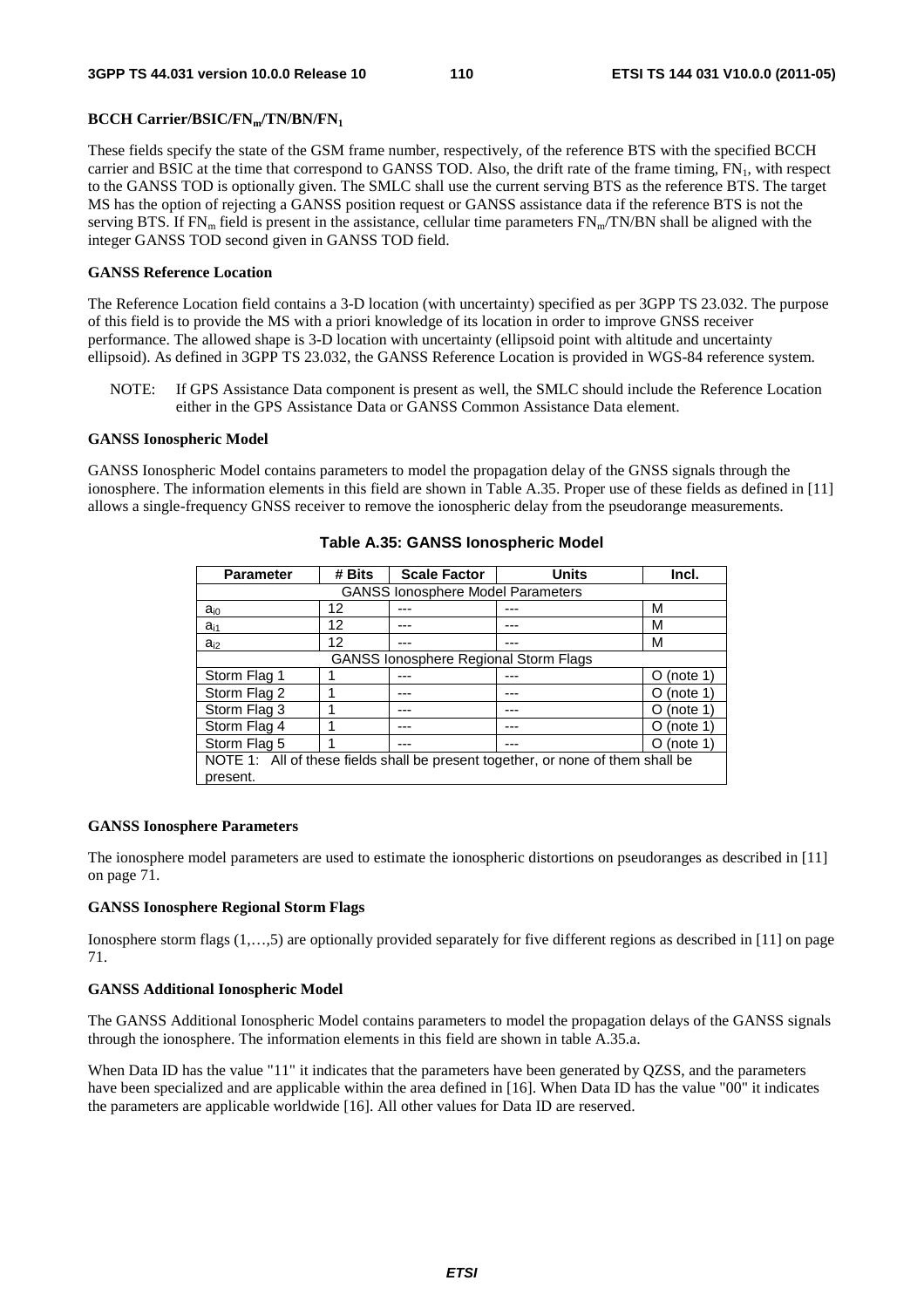| <b>Parameter</b> | # Bits | <b>Scale Factor</b> | <b>Units</b>                   | Incl. |
|------------------|--------|---------------------|--------------------------------|-------|
| Data ID          | 2      |                     | See text                       | М     |
| $\alpha_0$       | 8      | $2^{-30}$           | seconds                        | М     |
| $\alpha_1$       | 8      | $2^{-27}$           | sec/semi-circle                | М     |
| $\alpha_2$       | 8      | $2^{-24}$           | sec/(semi-circle) <sup>2</sup> | М     |
| $\alpha_3$       | 8      | $2^{-24}$           | sec/(semi-circle) <sup>3</sup> | М     |
| $\beta_0$        | 8      | $2^{11}$            | seconds                        | М     |
| ß1               | 8      | $2^{14}$            | sec/semi-circle                | М     |
| $\beta_2$        | 8      | $2^{16}$            | sec/(semi-circle) <sup>2</sup> | М     |
| $\beta_3$        | 8      | 216                 | sec/(semi-circle) <sup>3</sup> | м     |

**Table A.35.a: GANSS Additional Ionospheric Model** 

#### **GANSS Earth Orientation Parameters**

The GANSS Earth Orientation Parameters provides parameters to construct the ECEF and ECI coordinate transformation as defined in [12] and are shown in Table A.35.b. GANSS Earth Orientation Parameters indicate the relationship between the Earth"s rotational axis and WGS-84 reference system.

| <b>Parameter</b> | # Bits | <b>Scale Factor</b> | <b>Units</b>    | Incl. |
|------------------|--------|---------------------|-----------------|-------|
| t <sub>EOP</sub> | 16     |                     | seconds         | М     |
| PM X             | 21     | $n - 20$            | arc-seconds     | М     |
| PM_X_dot         | 15     | $2^{21}$            | arc-seconds/day | М     |
| PM Y             | 21     | $20 - 20$           | arc-seconds     | М     |
| PM Y dot         | 15     | 21                  | arc-seconds/day | М     |
| $\Delta$ UT1     | 31     | $2^{24}$            | seconds         | М     |
| $\Delta$ UT1 dot | 19     | $2^{25}$            | seconds/day     | М     |

**Table A.35.b: GANSS Earth Orientation Paramaters** 

### **GANSS Reference Time Extension**

This element is an extension to the GANSS Reference Time IE and is shown in Table A.35c. If GANSS Reference Time is provided by the SMLC, the GANSS Reference Time Extension shall also be provided.

NOTE: For reasons of backward compatibility, this IE is not defined for a Release 9 or earlier SMLC and would be ignored, when received, by a Release 9 or earlier MS. This means that when the element is expected but is not received, the SMLC is Release 9 or earlier.

| Table A.35c: GANSS Reference Time Extension |  |  |  |  |
|---------------------------------------------|--|--|--|--|
|---------------------------------------------|--|--|--|--|

| Parameter                     | # Bits | <b>Scale Factor</b> | Range | <b>Units</b> | Incl. |
|-------------------------------|--------|---------------------|-------|--------------|-------|
| <b>GANSS Day Cycle Number</b> |        |                     |       | 8192 days    | M     |

#### **GANSS Day Cycle Number**

This field provides the number of 8192 day cycles occurred since the GANSS zero time-point defined in Table A.34. The first 8192 GANSS days since the zero time-point is GANSS Day Cycle Number 0.

### A.4.2.6.2 GANSS Generic Assistance Data

GANSS Generic Assistance data elements contain Information Elements that are applied on one specific GNSS at a time indicated by GANSS\_ID. The format of the IE"s remains the same regardless of the GANSS; only the values of the parameters and inclusion of certain optional fields will vary.

GANSS Generic Assistance Data is repeated for each GNSS included in GANSS Assistance Data. GANSS Generic Assistance Data can contain one or more of the elements listed in Table A.39 below. As Table A.39 shows, all fields are optional.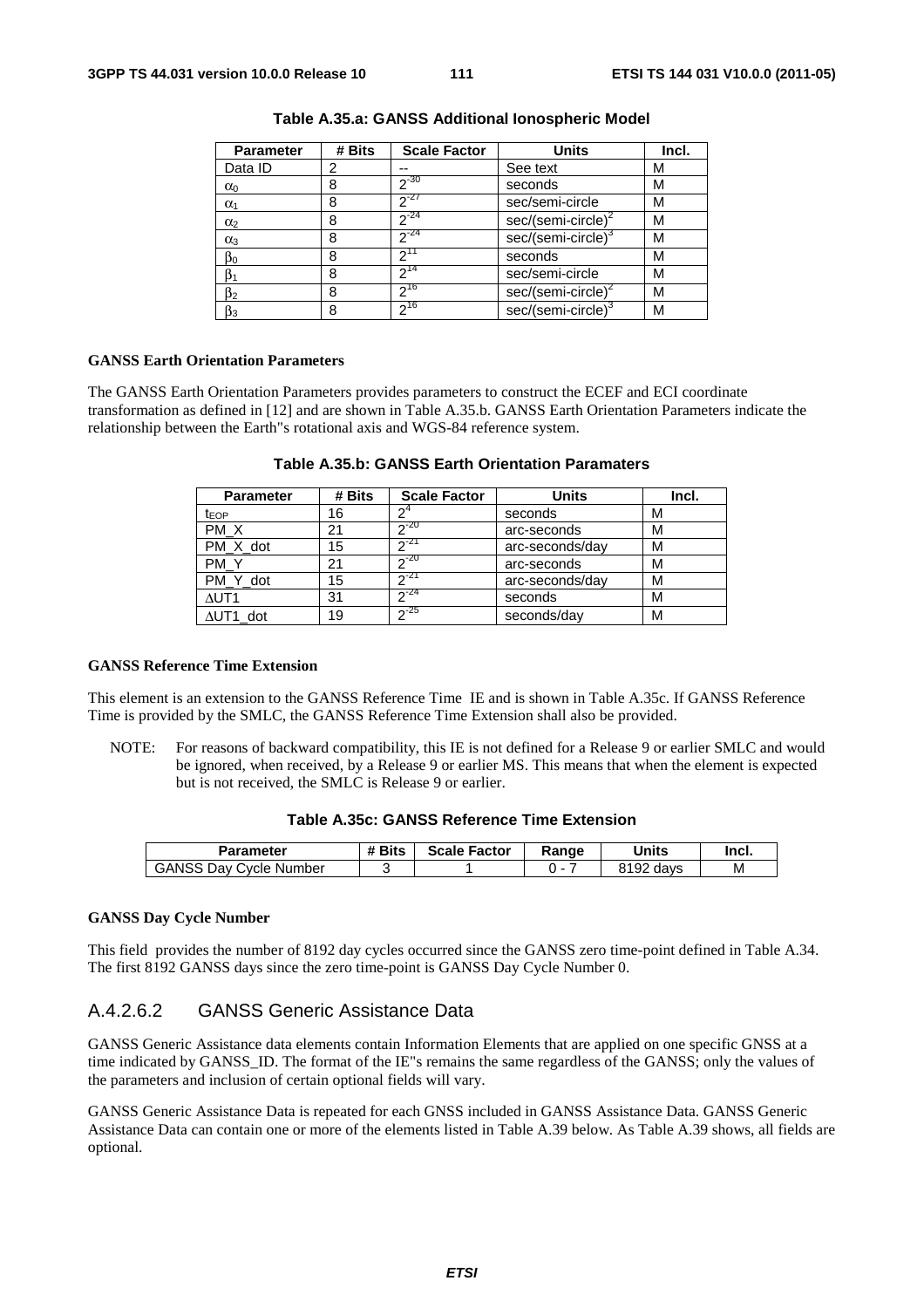| <b>Element</b>                                 | <b>Presence</b> | <b>Repetition</b> |
|------------------------------------------------|-----------------|-------------------|
| <b>GANSS ID</b>                                | O (note 1)      | Yes               |
| <b>GANSS Time Model</b>                        | ∩               | Yes               |
| <b>DGANSS Corrections</b>                      | O               | Yes               |
| <b>GANSS Navigation Model</b>                  | O               | Yes               |
| <b>GANSS Real-Time Integrity</b>               | O               | Yes               |
| <b>GANSS Data Bit Assistance</b>               | O               | Yes               |
| <b>GANSS Reference Measurement Information</b> | O               | Yes               |
| <b>GANSS Almanac Model</b>                     | O               | Yes               |
| <b>GANSS UTC Model</b>                         | Ω               | Yes               |
| <b>GANSS Ephemeris Extension</b>               | O               | Yes               |
| <b>GANSS Ephemeris Ext Check</b>               | O               | Yes               |
| <b>SBAS ID</b>                                 | O               | Yes               |
| <b>GANSS Additional UTC Model</b>              | O               | Yes               |
| <b>GANSS Auxiliary Information</b>             | O               | Yes               |
| <b>DGANSS Corrections Validity Period</b>      | റ               | Yes               |
| <b>GANSS Time Model Extension</b>              | റ               | Yes               |
| <b>GANSS Reference Measurement Extension</b>   | റ               | Yes               |
| <b>GANSS Almanac Model Extension</b>           | റ               | Yes               |
| NOTE 1: Absence of this field means Galileo.   |                 |                   |

### **Table A.39: GANSS Generic Assistance Data content**

### **GANSS\_ID**

This field indicates the GNSS for which the following assistance data IE"s in GANSS Generic Assistance Data element are dedicated. The supported GANSS are listed in Table A.40. Absence of this field indicates Galileo. If GANSS ID indicates SBAS, the SBAS ID shall be included to indicate the specific SBAS addressed.

Range: 0 - 7

### **Table A.40: GANSS\_ID**

| <b>GANSS ID</b>         | Indication |
|-------------------------|------------|
| <b>SBAS</b>             |            |
| Modernized GPS          |            |
| <b>QZSS</b>             | c          |
| <b>GLONASS</b>          | ◠          |
| Reserved for future use | 4-7        |

### **GANSS Time Model**

This field specifies a model to relate GNSS system time to a selected time reference. GNSS Time Offset ID (GNSS\_TO\_ID) identifies the GNSS for which the relation is provided.

The SMLC may send multiple GANSS Time Models (up to 7) for a specific GNSS depending on the number of the allowed satellite systems in GANSS Positioning Method. For example, the SMLC may send two GANSS Time Models for Galileo to give the relations between Galileo and two GNSS system times.

NOTE: The integer number of seconds of the GNSS-GNSS Time Offset is provided in the GANSS Time Model Extension in Table A.55.22.

| <b>Parameter</b>                  | # Bits | <b>Scale Factor</b> | Range        | Units   | Incl. |
|-----------------------------------|--------|---------------------|--------------|---------|-------|
| <b>GANSS Time Model Reference</b> | 16     | $\mathsf{\Omega}^4$ | $0 - 604784$ | s       | M     |
| Time                              |        |                     |              |         |       |
| $T_{\sf A0}$                      | 32     | $\sim$ 35           |              | sec     | M     |
| $\mathsf{T}_{\mathsf{A1}}$        | 24     | ഹ-51                |              | sec/sec |       |
| $\mathsf{T}_{\mathsf{A2}}$        |        | $n - 68$            |              | sec/sec |       |
| GNSS TO ID                        |        | $--$                | $---$        | $---$   | M     |
| Week Number                       | 13     |                     | $0 - 8191$   | week    |       |

#### **Table A.41: GANSS Time Model**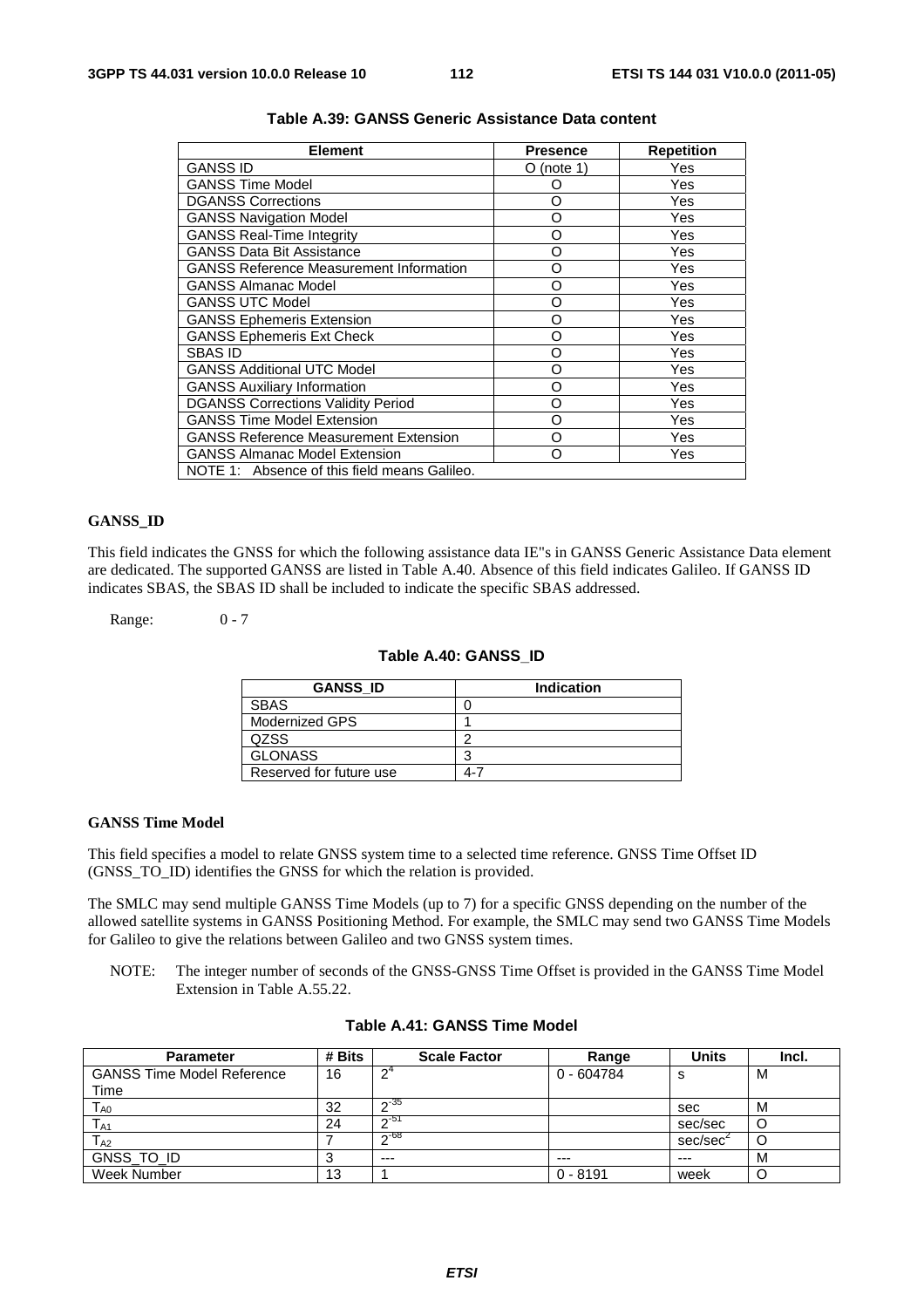### **GANSS Time Model Reference Time**

This field specifies the reference time of week for GANSS Time Model and it is given in GNSS specific system time.

Range: 0 604784 seconds

### $T_{A0}/T_{A1}/T_{A2}$

These fields specify the GANSS Time Model for a specific GNSS system by constant and first and second order terms of polynomial. The first and second order terms are optional.

### **GNSS\_TO\_ID**

This field specifies GNSS Time Offset ID. GANSS Time Model contains parameters to convert GNSS System Time from the system indicated by GANSS\_ID to GNSS System Time indicated by GNSS\_TO\_ID. The conversion is defined in [12,13,14].

| <b>GNSS TO ID</b>       | <b>Indication</b> |
|-------------------------|-------------------|
| GPS                     |                   |
| <b>GALILEO</b>          |                   |
| <b>QZSS</b>             | ╭                 |
| <b>GLONASS</b>          | ╭                 |
| Reserved for future use | 4-7               |

# **Table A.42: GNSS\_TO\_ID**

#### **Week Number**

This field specifies the reference week of GANSS Time Model given in GNSS specific system time. This field is optional.

### **DGANSS Corrections**

These fields specify the DGANSS corrections to be used by the MS.

### **Table A.43: DGANSS Corrections**

| <b>Parameter</b>                                            | # Bits | <b>Scale Factor</b>                                                      | Range      | <b>Units</b> | Incl. |
|-------------------------------------------------------------|--------|--------------------------------------------------------------------------|------------|--------------|-------|
|                                                             |        | The following fields occur once per message                              |            |              |       |
| <b>DGANSS Reference Time</b>                                |        | 30                                                                       | $0 - 3570$ | seconds      | м     |
| N_SGN_TYPE                                                  | 2      |                                                                          | $1 - 3$    |              | М     |
|                                                             |        | The following fields occur once per GANSS signal type (N_SGN_TYPE times) |            |              |       |
| GANSS_Signal_ID                                             | 3      | ---                                                                      |            |              | м     |
| Status/Health                                               | 3      |                                                                          | $0 - 7$    |              | М     |
| N SAT                                                       | 4      |                                                                          | $1 - 16$   | ---          | м     |
| The following fields occur once per satellite (N_SAT times) |        |                                                                          |            |              |       |
| SV_ID                                                       | 6      | ---                                                                      | 063        |              | M     |
| <b>IOD</b>                                                  | 10     | ---                                                                      |            |              | M     |
| <b>UDRE</b>                                                 | 2      | ---                                                                      | $0 - 3$    |              | М     |
| <b>PRC</b>                                                  | 12     | 0.32                                                                     | ±655.04    | meters       | М     |
| <b>RRC</b>                                                  | 8      | 0.032                                                                    | ±4.064     | meters/sec   | M     |

### **DGANSS Reference Time**

This field indicates the baseline time for which the DGANSS corrections are valid as modulo 3600 s. DGANSS Reference Time is given in GNSS system time.

Range: 0 - 3600 s

### **N\_SGN\_TYPE**

This field indicates the number of GNSS signal types included in DGANSS Corrections IE.

Range: 1 - 3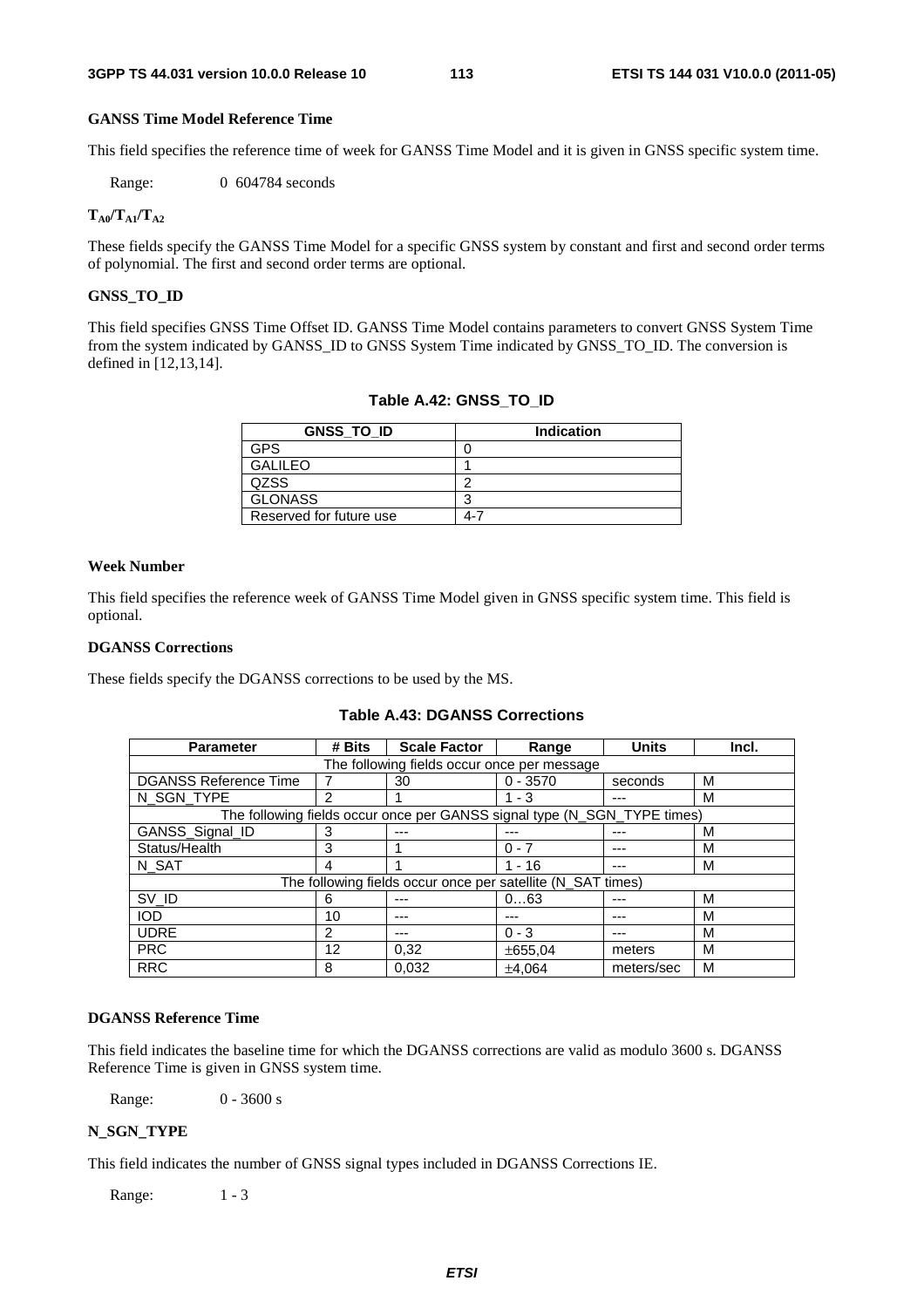### **GANSS\_Signal\_ID**

DGANSS corrections are provided per GNSS signal type identified by GANSS\_Signal\_ID. The supported signals are listed in Table A.59.

### **Status/Health**

This field indicates the status of the differential corrections contained in the broadcast message. The values of this field and their respective meanings are shown below in Table A.44.

| Code | <b>Indication</b>                            |
|------|----------------------------------------------|
| 000  | UDRE Scale Factor = $1,0$                    |
| 001  | UDRE Scale Factor = $0.75$                   |
| 010  | UDRE Scale Factor = $0.5$                    |
| 011  | UDRE Scale Factor = $0.3$                    |
| 100  | UDRE Scale Factor = $0.2$                    |
| 101  | UDRE Scale Factor = $0.1$                    |
| 110  | Reference Station Transmission Not Monitored |
| 111  | Data is invalid - disregard                  |

**Table A.44: Values of Status/Health IE** 

The first six values in this field indicate valid differential corrections. When using the values described below, the "UDRE Scale Factor" value is applied to the UDRE values contained in the message. The purpose is to indicate an estimate in the amount of error in the corrections.

The value "110" indicates that the source of the differential corrections (e.g., reference station or external DGANSS network) is currently not being monitored. The value "111" indicates that the corrections provided by the source are invalid, as judged by the source. In the later case, the message shall contain no corrections for individual satellites. Any MS that receives DGANSS Corrections in a GANSS Assistance Data IE shall contain the appropriate logic to properly interpret this condition and look for the next IE.

### **N\_SAT**

This field indicates the number of satellites (per specified GANSS\_Signal\_ID) for which differential corrections areincluded in this element.

Range: 1 - 16

### **SV\_ID**

The SV ID is an index number for a satellite. The interpretation of SV ID is defined in Table A.10.14.

### **Issue Of Data**

Issue of Data field contains the identity for the GANSS Navigation Model, as defined in Table A.48.2 (i.e., excluding the IOD\_MSB, if applicable for the particular GANSS or signal).

#### **User Differential Range Error (UDRE)**

This field provides an estimate of the uncertainty  $(1-\sigma)$  in the corrections for the particular satellite. The value in this field shall be multiplied by the UDRE Scale Factor in the common Corrections Status/Health field to determine the final UDRE estimate for the particular satellite. The meanings of the values for this field are described in Table A.45.

| Value | <b>Indication</b>           |  |
|-------|-----------------------------|--|
| იი    | UDRE $\leq 1.0$ m           |  |
|       | 1,0 m $<$ UDRE $\leq$ 4,0 m |  |
| 10    | 4,0 m < UDRE $\leq$ 8,0 m   |  |
|       | $8.0 m <$ UDRE              |  |

### **Table A.45: Values of UDRE IE**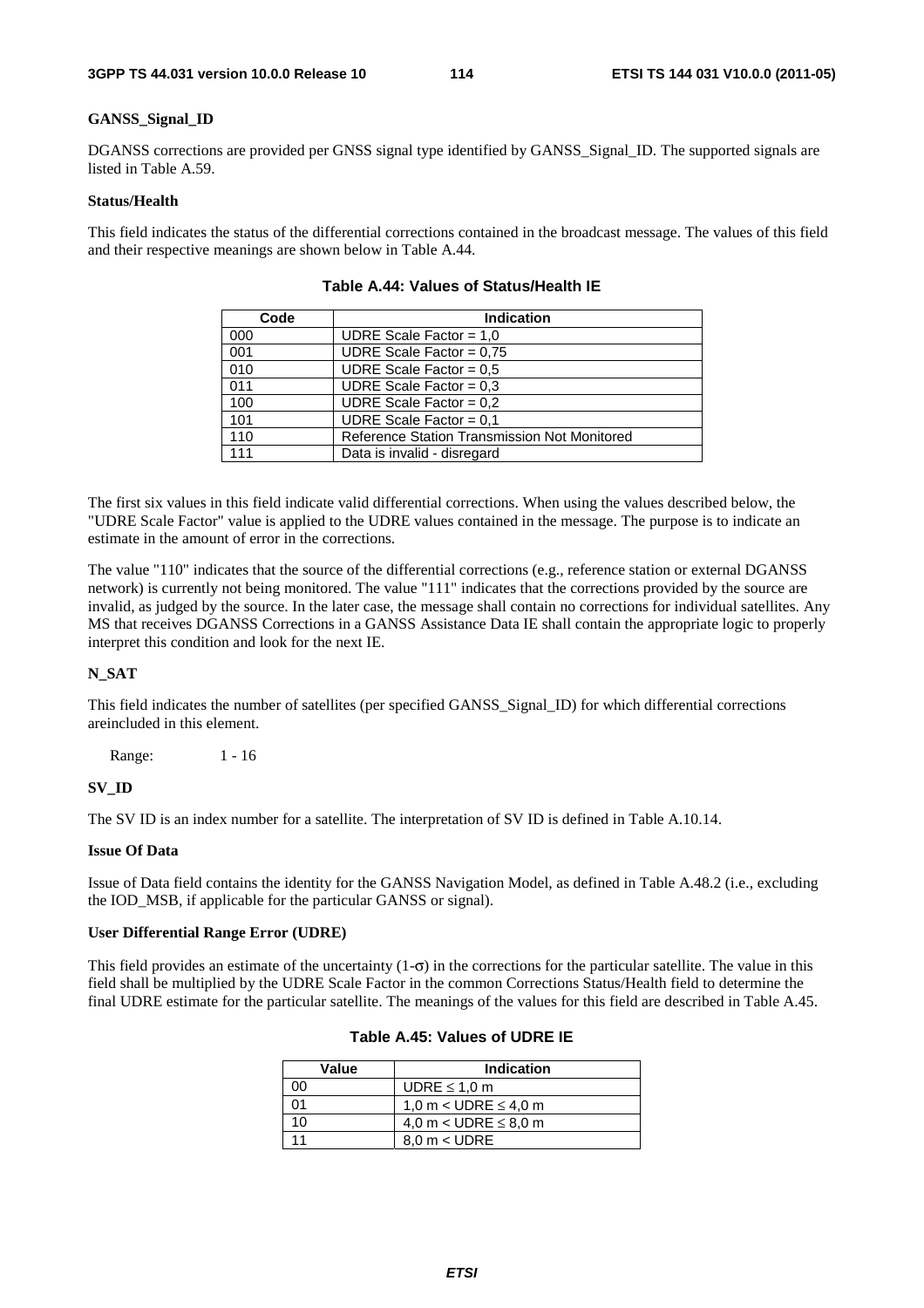Each UDRE value shall be adjusted based on the operation of an Integrity Monitor (IM) function which exists at the network (SMLC, GPS server, or reference GPS receiver itself). Positioning errors derived at the IM which are excessive relative to DGPS expected accuracy levels shall be used to scale the UDRE values to produce consistency.

### **Pseudo-Range Correction (PRC)**

This field indicates the correction to the pseudorange for the particular satellite at DGANSS Reference Time, *t*0. The value of this field is given in meters (m) and the resolution is 0,32, as shown in Table A.43 above. The method of calculating this field is described in [9].

If the SMLC has received a request for GANSS assistance data from an MS which included a request for the navigation models and DGANSS (i.e., bit J and M are set to one in "Requested GANSS Assistance Data, see 3GPP TS 49.031), the SMLC shall determine, for each satellite, if the navigation model stored by the MS is still suitable for use with DGANSS corrections (also see navigation model update conditions right before Table A.46) and if so and if DGANSS corrections are supported the SMLC should send DGANSS corrections without including the navigation model.

The IOD value sent for a satellite shall always be the IOD value that corresponds to the navigation model for which the pseudo-range corrections are applicable.

The pseudo-range correction shall correspond to the available navigation model (the one already stored in and identified by the MS or the one included in the same procedure as the pseudo-range correction). The MS shall only use the PRC value when the IOD value received matches its available navigation model.

Pseudo-range corrections are provided with respect to GNSS specific geodetic datum (e.g., PZ-90.02 if GANSS ID indicates GLONASS).

### **Pseudo-Range Rate Correction (RRC)**

This field indicates the rate-of-change of the pseudorange correction for the particular satellite, using the satellite ephemeris and clock corrections identified by the IOD IE. The value of this field is given in meters per second (m/sec) and the resolution is 0,032, as shown in table A.43 above. For some time  $t_1 > t_0$ , the corrections for IOD are estimated by

$$
PRC(t_{1,\text{IOD}}) = PRC(t_{0,\text{IOD}}) + RRC(t_{0,\text{IOD}}) \cdot (t_1 - t_0),
$$

and the MS uses this to correct the pseudorange it measures at  $t_1$ ,  $PR_m(t_1 | OD)$ , by

$$
PR(t_{1, DDD}) = PR_m(t_{1, DDD}) + PRC(t_{1, DDD}).
$$

The SMLC shall always send the RRC value that corresponds to the PRC value that it sends (see above for details). The MS shall only use the RRC value when the IOD value received matches its available navigation model.

### **GANSS Navigation Model**

This set of fields contains information required to manage the transfer of precise navigation data to the GANSS-capable MS. In response to a request from a MS for GANSS Assistance Data, the SMLC shall determine whether to send the navigation model for a particular satellite to an MS based upon factors like the T-Toe limit specified by the MS and any request from the MS for DGANSS (also see above). This information includes control bit fields as well as satellite ephemeris and clock corrections and clock and orbit accuracy models. GANSS Orbit Model can be given in Keplerian parameters or as state vector in Earth-Centered Earth-Fixed coordinates, dependent on the GANSS-ID and the MS capabilities. The meaning of these parameters is defined in relevant ICDs of the particular GANSS and GNSS specific interpretations apply. For example, Modernized GPS and QZSS use the same model parameters but some parameters have a different interpretation [16].

GANSS Navigation Model element can contain data up to at most 32 satellites. The individual fields are given in Table A.46 and the conditions for their presence is discussed below.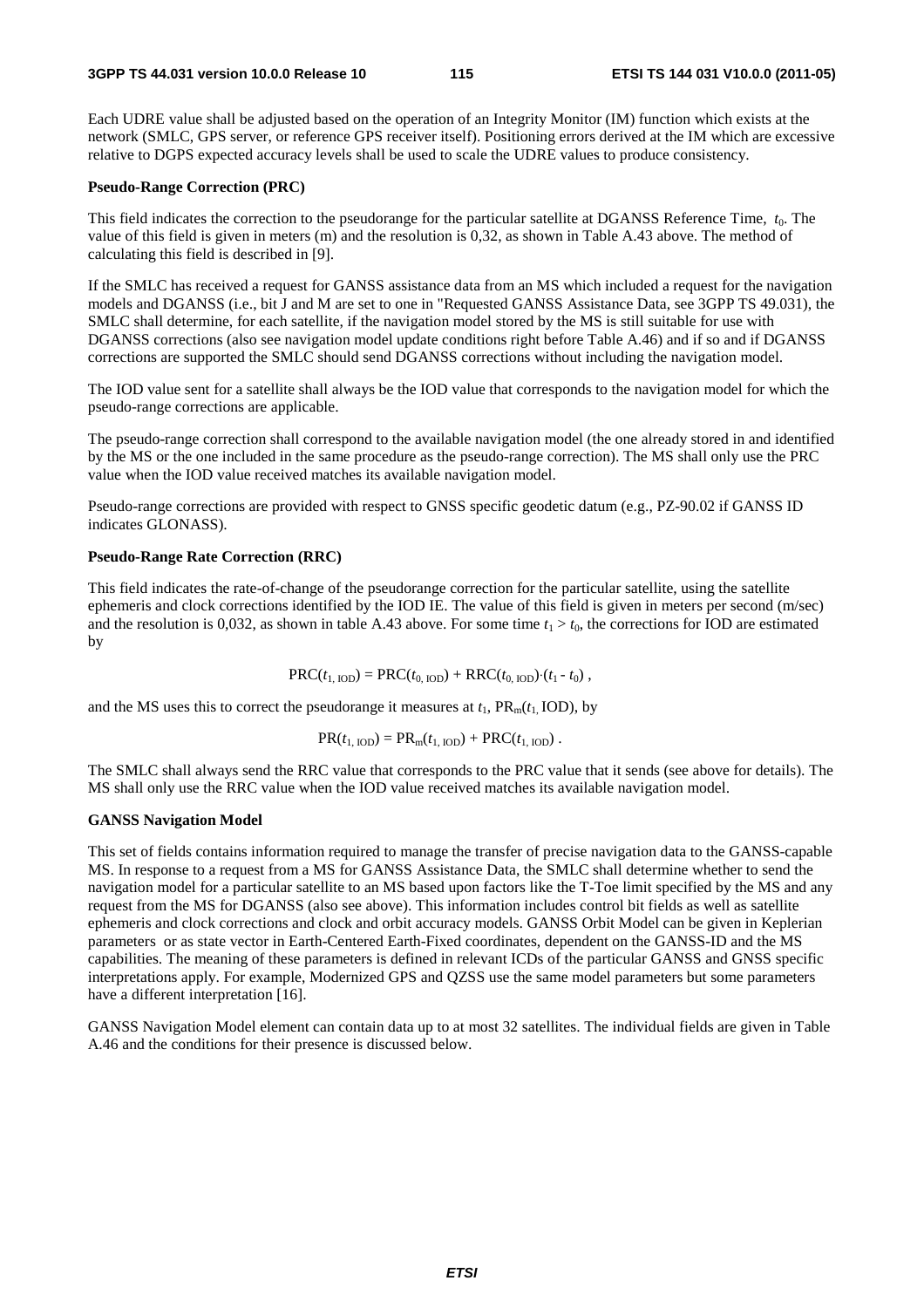| <b>Parameter</b>          | # Bits                                                        | <b>Scale Factor</b> | <b>Units</b> | Incl. |
|---------------------------|---------------------------------------------------------------|---------------------|--------------|-------|
|                           | Navigation Model Flow Control (once per message)              |                     |              |       |
| Num Sat                   |                                                               |                     | ---          | M     |
| INon-Broadcast Indication |                                                               |                     |              | M     |
|                           | The following fields occur once per satellite (Num_Sat times) |                     |              |       |
| <b>SVID</b>               |                                                               |                     |              | М     |
| <b>SV Health</b>          | 5                                                             | ---                 |              | М     |
| <b>IOD</b>                | 10                                                            | ---                 |              | M     |
| <b>GANSS Clock Model</b>  | See Table A.49.1                                              |                     |              | М     |
| <b>GANSS Orbit Model</b>  | See Table A.49.2                                              |                     |              | М     |
| <b>SV Health MSB</b>      |                                                               |                     |              |       |
| <b>IOD MSB</b>            |                                                               |                     |              |       |

### **Table A.46: GANSS Navigation Model contents**

### **Num\_Sat**

This field specifies the number of satellites that are included in the provided GANSS Navigation Model element. A range of 1-32 is available. This field is mandatory when the GANSS Navigation Model field is included in the GANSS Assistance Data message.

### **Non-Broadcast Indication**

This field indicates if the GANSS Navigation Model Elements are not derived from satellite broadcast data or are given in a format not native to the GANSS.

### **Table A.47: Values of Non-Broadcast Indication Flag**

| Value | <b>Non-Broadcast Indication</b>                                      |
|-------|----------------------------------------------------------------------|
|       | <b>GANSS Navigation Data elements corresponding with broadcasted</b> |
|       | data                                                                 |
|       | GANSS Navigation Data element not derived from satellite broadcast   |

### **SV\_ID**

The field specifies the SV/Slot ID for which the GANSS Navigation Model Elements is given. The interpretation of SV ID is defined in Table A.10.14.

Range: 0 - 63

### **SV Health and SV Health\_MSB**

This parameter gives information about the satellite"s current health. The health values are GNSS system specific. The SV Health bits have the encoding as in Table A.48.1 for a particular GANSS. The SV Health\_MSB may be present for some GANSS or signals as defined in Table A.48.1. If SV Health\_MSB is present, the total SV Health information is created by appending the SV Health field to the SV Health\_MSB field.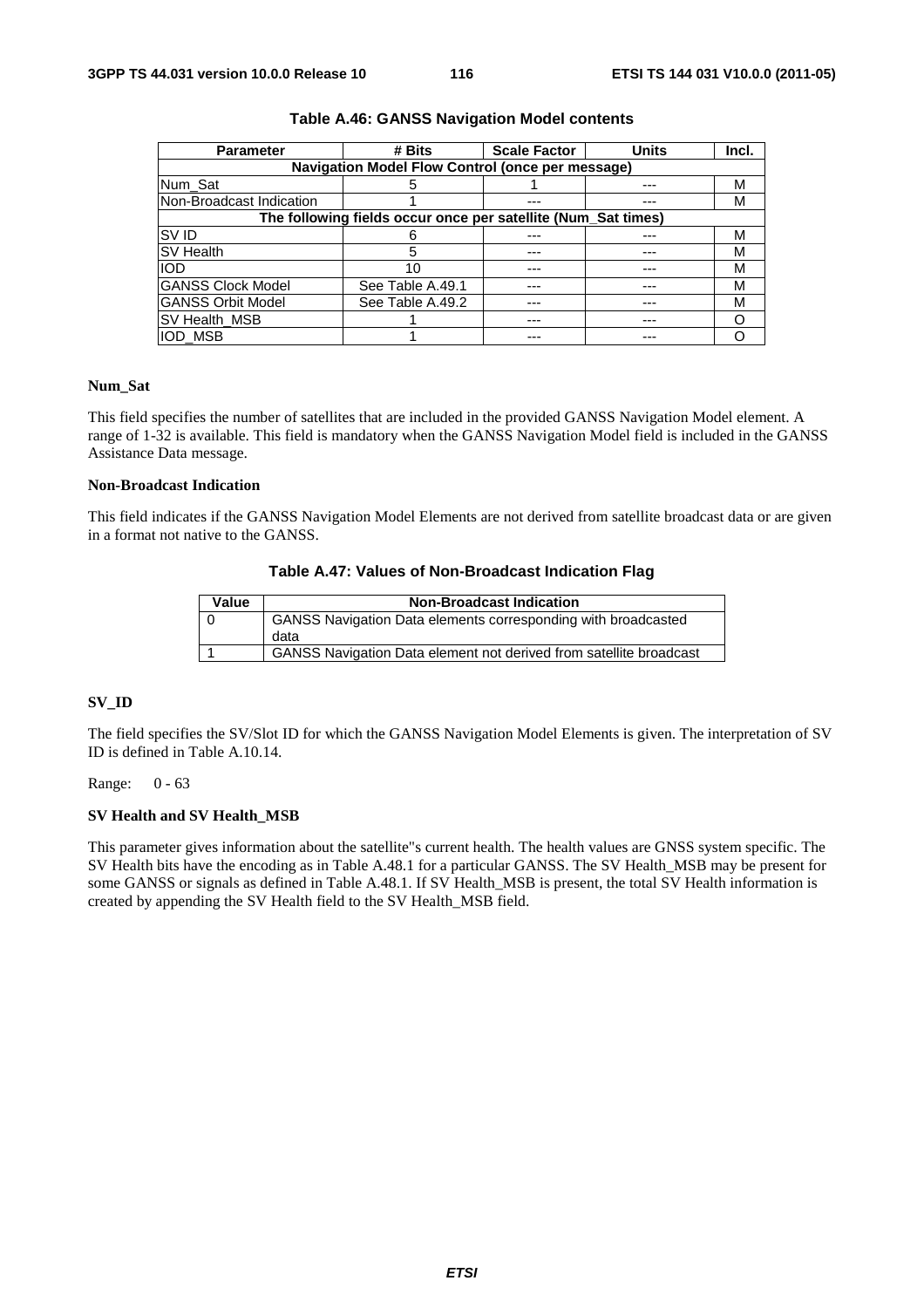| <b>GANSS</b>        | SV                | SV Health Bit String(5)          |                        |                          |                          |                    |
|---------------------|-------------------|----------------------------------|------------------------|--------------------------|--------------------------|--------------------|
|                     | <b>Health MSB</b> | Bit 1 (MSB)                      | Bit 2                  | Bit 3                    | Bit 4                    | <b>Bit 5 (LSB)</b> |
| Galileo             | $-(-1)$           | E5a Data                         | E5b Data               | E1-B Data                | E5a Signal Health Status |                    |
| $[11, pages 75-76]$ |                   | <b>Validity Status</b>           | <b>Validity Status</b> | <b>Validity Status</b>   | See [11]. Table 67       |                    |
| Modernized          | $---(1)$          | L1C Health                       | L1 Health              | L <sub>2</sub> Health    | L5 Health                | "በ"                |
| $GPS^{(2)}$         |                   | ้141                             | [12, 13]               | [12,13]                  | [12, 13]                 | (reserved)         |
| SBAS <sup>(3)</sup> | $---(1)$          | Ranging On                       | Corrections            | Integrity On             | "በ"                      | "በ"                |
|                     |                   | $(0),$ Off $(1)$                 | On (0), Off (1)        | $(0)$ , Off $(1)$        | (reserved)               | (reserved)         |
| QZSS                | MSB of SV         |                                  |                        | 5 LSBs of SV Health [16] |                          |                    |
| $QZS-L1^{(4)}$      | Health [16]       |                                  |                        |                          |                          |                    |
| QZSS                | $-(-1)$           | L1C Health                       | Health<br>l 1          | L <sub>2</sub> Health    | L5 Health                | "በ"                |
| QZS-                |                   | [16]                             | $[16]$                 | $[16]$                   | $[16]$                   | (reserved)         |
| $L1C/L2C/L5^{(5)}$  |                   |                                  |                        |                          |                          |                    |
| <b>GLONASS</b>      | $-(-1)$           | $B_n$ (MSB)                      |                        | $F_{\rm T}$              |                          |                    |
|                     |                   | [17, Table 4.4]<br>[17, page 23] |                        |                          |                          |                    |

### **Table A.48.1: Interpretation SV Health Bits**

Note 1: The SV Health\_MSB field shall not be present in GANSS Navigation Model for these GANSS or GANSS signals. Note 2: If a certain signal is not supported on the satellite indicated by SV\_ID, the corresponding health bit shall be set to "1" (i.e., signal can not be used).

Note 3: SV Health in case of GANSS ID indicates SBAS includes the 5 LSBs of the Health included in GEO Almanac Message Parameters (Type 17) [15].

Note 4: If GANSS ID indicates "QZSS", and GANSS Orbit Model-2 is included, this interpretation of SV Health applies. Note 5: If GANSS ID indicates "QZSS", and GANSS Orbit Model-3 is included, this interpretation of SV Health applies.

### **Issue Of Data**

Issue of Data field contains the identity for GANSS Navigation Model. The IOD\_MSB may be present for some GANSS or signals as defined in Table A.48.2a. If IOD\_MSB is present, the total IOD information is constructed as defined in Table A.48.2a.

In the case of broadcasted Galileo ephemeris, the IOD contains the IOD index as described in [11].

In case of broadcasted Modernized GPS ephemeris, the IOD contains the 11-bit parameter  $t_{oe}$  as defined in [12, Table 30-I] [14, Table 3.5-1] and is constructed using IOD and IOD\_MSB fields.

In case of broadcasted SBAS ephemeris, the IOD contains the 8 bits Issue of Data as defined in [15] Message Type 9.

In case of broadcasted QZSS QZS-L1 ephemeris, the IOD contains the IODC as described in [16].

In case of broadcasted QZSS QZS-L1C/L2C/L5 ephemeris, the IOD contains the 11-bit parameter  $t_{oe}$  as defined in [16] and is constructed using IOD and IOD\_MSB fields.

In case of broadcasted GLONASS ephemeris, the IOD contains the parameter  $t<sub>b</sub>$  as defined in [17].

| <b>GANSS</b>                  | <b>Parameter</b>                 | # Bits | <b>Scale Factor</b> | Range      | Units   |
|-------------------------------|----------------------------------|--------|---------------------|------------|---------|
| Galileo                       | <b>IOD</b>                       | 10     | $- -$               | $0 - 1023$ | $- -$   |
| Modernized GPS <sup>(1)</sup> | $\mathsf{LSBs}$ of t $_{\sf oe}$ | 10     | 300                 | 0-306900   | seconds |
| <b>SBAS</b>                   | <b>IOD</b>                       |        | $- -$               | $0 - 255$  | $- -$   |
| $QZSS - QZS-L1^{(2)}$         | <b>IODC</b>                      | 10     | $- -$               | $0 - 1023$ | $- -$   |
| $QZSS - QZS-$                 | $LSBs$ of $t_{\alpha e}$         | 10     | 300                 | 0-306900   | seconds |
| L1C/L2C/L5 <sup>(1)(3)</sup>  |                                  |        |                     |            |         |
| <b>GLONASS</b>                | t <sub>b</sub>                   |        | 15                  | 15-1425    | minutes |

**Table A.48.2: Interpretation of Issue Of Data** 

Note 1: The MSB of t<sub>oe</sub> is provided in IOD\_MSB field.

Note 2: If GANSS ID indicates "QZSS", and GANSS Clock and Orbit Model-2 are included, this interpretation of IOD applies.

Note 3: If GANSS ID indicates "QZSS", and GANSS Clock and Orbit Model-3 are included, this interpretation of IOD applies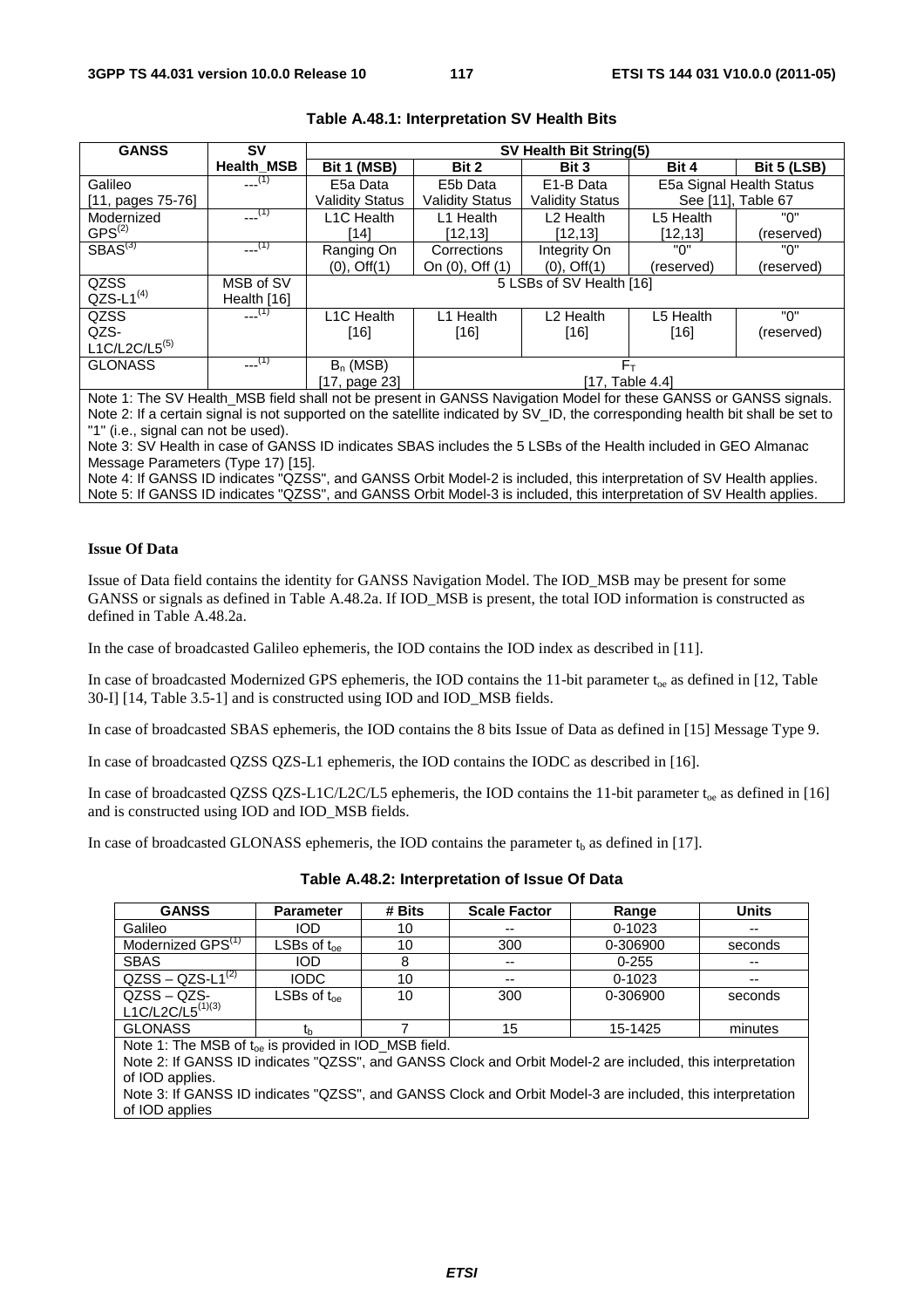| GANSS <sup>(1)</sup>       | <b>IOD MSB</b>            | <b>Scale Factor</b> | <b>Units</b> | <b>Comment</b>                                                                                                                                                      |
|----------------------------|---------------------------|---------------------|--------------|---------------------------------------------------------------------------------------------------------------------------------------------------------------------|
| Modernized GPS             | $MSB$ of $t_{\text{one}}$ | 307200              | seconds      | The full $t_{oe}$ is constructed as 'MSB of<br>$t_{oe}$ ' x 307200 + 'LSBs of $t_{oe}$ ' x 300<br>(Effective range of full t <sub>oe</sub> is 0-<br>604500 seconds) |
| $QZSS - QZS$<br>L1C/L2C/L5 | $MSB$ of $t_{\text{oe}}$  | 307200              | seconds      | The full $t_{oe}$ is constructed as 'MSB of<br>$t_{oe}$ ' x 307200 + 'LSBs of $t_{oe}$ ' x 300<br>(Effective range of full t <sub>oe</sub> is 0-<br>604500 seconds) |
| not defined in this Table. |                           |                     |              | Note 1: The IOD_MSB field shall not be present in GANSS Navigation Model for GANSS or GANSS signals                                                                 |

**Table A.48.2a: Interpretation of IOD\_MSB** 

### **GANSS Clock Model**

GANSS clock model (Model-1) contains one or two clock model elements depending on the GNSS. Clock Model-1 shall be included once or twice depending on the MS capability.

If the MS is supporting multiple Galileo signals, SMLC shall include both F/Nav and I/Nav clock models in GANSS Clock Model IE if the SMLC assumes the MS to perform Location Information calculation using multiple signals. The MS capabilities to support multiple GNSS frequencies are indicated in the Positioning Capability Response element (clause A.8). Otherwise, SMLC shall include only the model suitable for the GNSS.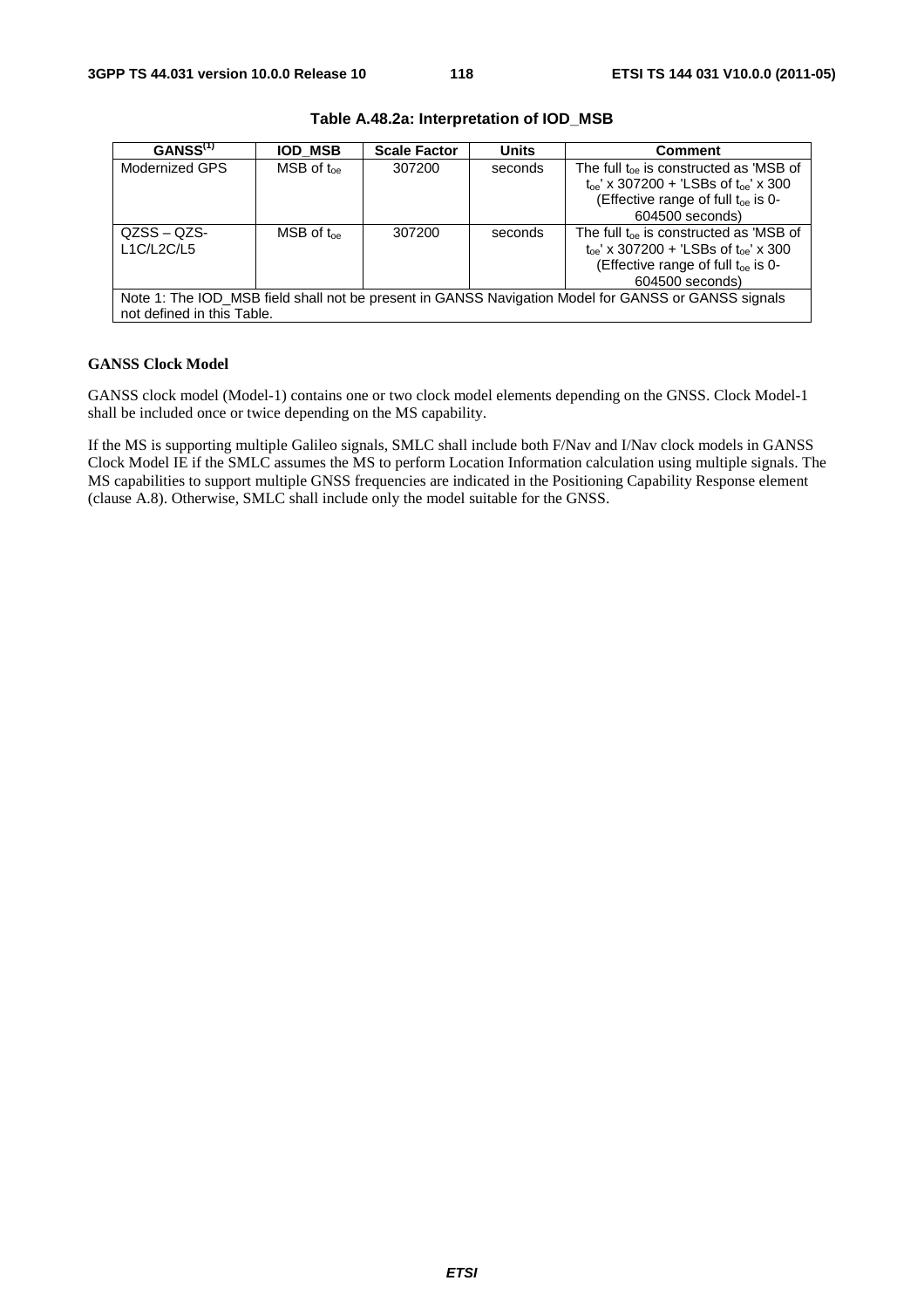| <b>Parameter</b>                                            | # Bits              | Scale Factor                                                                              | Units                        | Incl.                                  |
|-------------------------------------------------------------|---------------------|-------------------------------------------------------------------------------------------|------------------------------|----------------------------------------|
|                                                             |                     | One of the following models can be included:                                              |                              |                                        |
|                                                             |                     | Model-1:                                                                                  |                              |                                        |
|                                                             |                     | Standard Satellite Clock Model (can occur multiple times per model, N_CLOCK, if selected) |                              |                                        |
| $t_{oc}$                                                    | $14^{(u)}$          | 60                                                                                        | sec                          | $\overline{C^{(1)}}$                   |
| af <sub>2</sub>                                             | 12                  | 2 <sup>-65</sup> , if GANSS ID                                                            | sec/sec <sup>2</sup>         | $C^{(1)}$                              |
|                                                             |                     | indicates Galileo                                                                         |                              |                                        |
|                                                             |                     |                                                                                           |                              |                                        |
| af <sub>1</sub>                                             | 18                  | $2^{-45}$                                                                                 | sec/sec                      | $C^{(1)}$                              |
| $af_0$                                                      | 28                  | $2^{33}$                                                                                  | sec                          | $C^{(1)}$                              |
| $T_{GD}$                                                    | 10                  | $2-32$ , if GANSS_ID                                                                      | sec                          | $O^{(1)}$                              |
|                                                             |                     | indicates Galileo                                                                         |                              |                                        |
|                                                             |                     |                                                                                           |                              |                                        |
| Model ID                                                    | 1                   |                                                                                           | $---$                        | O                                      |
|                                                             |                     | Model-2:                                                                                  |                              |                                        |
|                                                             |                     | NAV Clock Model                                                                           |                              | $C^{(1)}$                              |
| $t_{oc}$                                                    | 16                  | 2 <sup>4</sup>                                                                            | seconds                      |                                        |
| af <sub>2</sub>                                             | 8                   | $\frac{2^{55}}{2^{43}}$<br>$\frac{2^{31}}{2^{31}}$                                        | sec/sec <sup>2</sup>         | $\frac{C^{(1)}}{C^{(1)}}$              |
| af <sub>1</sub>                                             | 16                  |                                                                                           | sec/sec                      | $\overline{C}^{(1)}$                   |
| $af_0$                                                      | 22                  |                                                                                           | seconds                      | $C^{(1)}$                              |
| $T_{GD}$                                                    | 8                   | Model-3:                                                                                  | seconds                      |                                        |
|                                                             |                     |                                                                                           |                              |                                        |
|                                                             |                     | <b>CNAV/CNAV-2 Clock Model</b>                                                            |                              |                                        |
| $t_{oc}$                                                    | 11                  | 300                                                                                       | seconds                      | $C^{(1)}$<br>$C^{(1)}$                 |
| $t_{op}$                                                    | 11                  | 300                                                                                       | seconds                      |                                        |
| URA <sub>oc</sub> Index                                     | 5<br>$\overline{3}$ |                                                                                           |                              | $\frac{C^{(1)}}{C^{(1)}}$              |
| URA <sub>oc1</sub> Index<br><b>URA</b> <sub>oc2</sub> Index | $\overline{3}$      | $\overline{\phantom{a}}$                                                                  |                              | $C^{(1)}$                              |
|                                                             | $\overline{10}$     | $\overline{\phantom{a}}$<br>$2^{-60}$                                                     | $--$<br>sec/sec <sup>2</sup> | $C^{(1)}$                              |
| $a_{f2-n}$                                                  | 20                  |                                                                                           | sec/sec                      | $C^{(1)}$                              |
| $a_{f1-n}$                                                  | 26                  | $\frac{2^{-48}}{2^{-35}}$ $\frac{2^{-35}}{2^{-35}}$ $\frac{2^{-35}}{2^{-35}}$             | seconds                      | $C^{(1)}$                              |
| $a_{f0-n}$<br>$T_{GD}$                                      | 13                  |                                                                                           | seconds                      | $C^{(1)}$                              |
| <b>ISCL1CP</b>                                              | $\overline{13}$     |                                                                                           | seconds                      | $O^{(2)}$                              |
| $ISC_{L1CD}$                                                | 13                  |                                                                                           | seconds                      | $O^{(2)}$                              |
| $ISC_{L1C/A}$                                               | $\overline{13}$     |                                                                                           | seconds                      | $O^{(3)}$                              |
| $ISC_{L2C}$                                                 | 13                  | $2^{-35}$                                                                                 | seconds                      | $O^{(3)}$                              |
| ISC <sub>L515</sub>                                         | $\overline{13}$     | $2^{-35}$                                                                                 | seconds                      | $O^{(4)}$                              |
| ISC <sub>L5Q5</sub>                                         | $\overline{13}$     | $\frac{1}{2}$ <sup>-35</sup>                                                              | seconds                      | $O^{(4)}$                              |
|                                                             |                     | Model-4:                                                                                  |                              |                                        |
|                                                             |                     | <b>GLONASS Satellite Clock Model</b>                                                      |                              |                                        |
| $\tau_n(t_b)$                                               | 22                  | $2^{30}$                                                                                  | seconds                      | $C^{(1)}$                              |
|                                                             | 11                  | 2                                                                                         | ---                          | $C^{(1)}$                              |
| $\gamma_n(t_b)$                                             | 5                   | $2^{-30}$                                                                                 |                              | O                                      |
| $\Delta\tau_{\textsf{n}}$                                   |                     | Model-5:                                                                                  | seconds                      |                                        |
| <b>SBAS Satellite Clock Model</b>                           |                     |                                                                                           |                              |                                        |
|                                                             | 13                  | 16                                                                                        |                              | $C^{(1)}$                              |
| $t_0$                                                       | 12                  | $2^{31}$                                                                                  | seconds<br>seconds           | $C^{(1)}$                              |
| a <sub>Gfo</sub>                                            | 8                   | $2^{-40}$                                                                                 | Seconds/sec                  | $\textsf{C}^{\scriptscriptstyle{(1)}}$ |
| a <sub>Gf1</sub><br>NOTE 2:                                 |                     | Both of these fields shall be present together, or none of them shall be present.         |                              |                                        |
| NOTE 3:                                                     |                     | Both of these fields shall be present together, or none of them shall be present.         |                              |                                        |
| NOTE 4:                                                     |                     | Both of these fields shall be present together, or none of them shall be present.         |                              |                                        |

### **Table A.49.1: GANSS Clock Model**

### **Model ID**

This field specifies the identity of the clock model according to Table A.49.1a. This field is optional.

**Table A.49.1a: Galileo Clock Model Identity** 

| Value | <b>Identity</b> |
|-------|-----------------|
|       | I/Nav           |
|       | F/Nav           |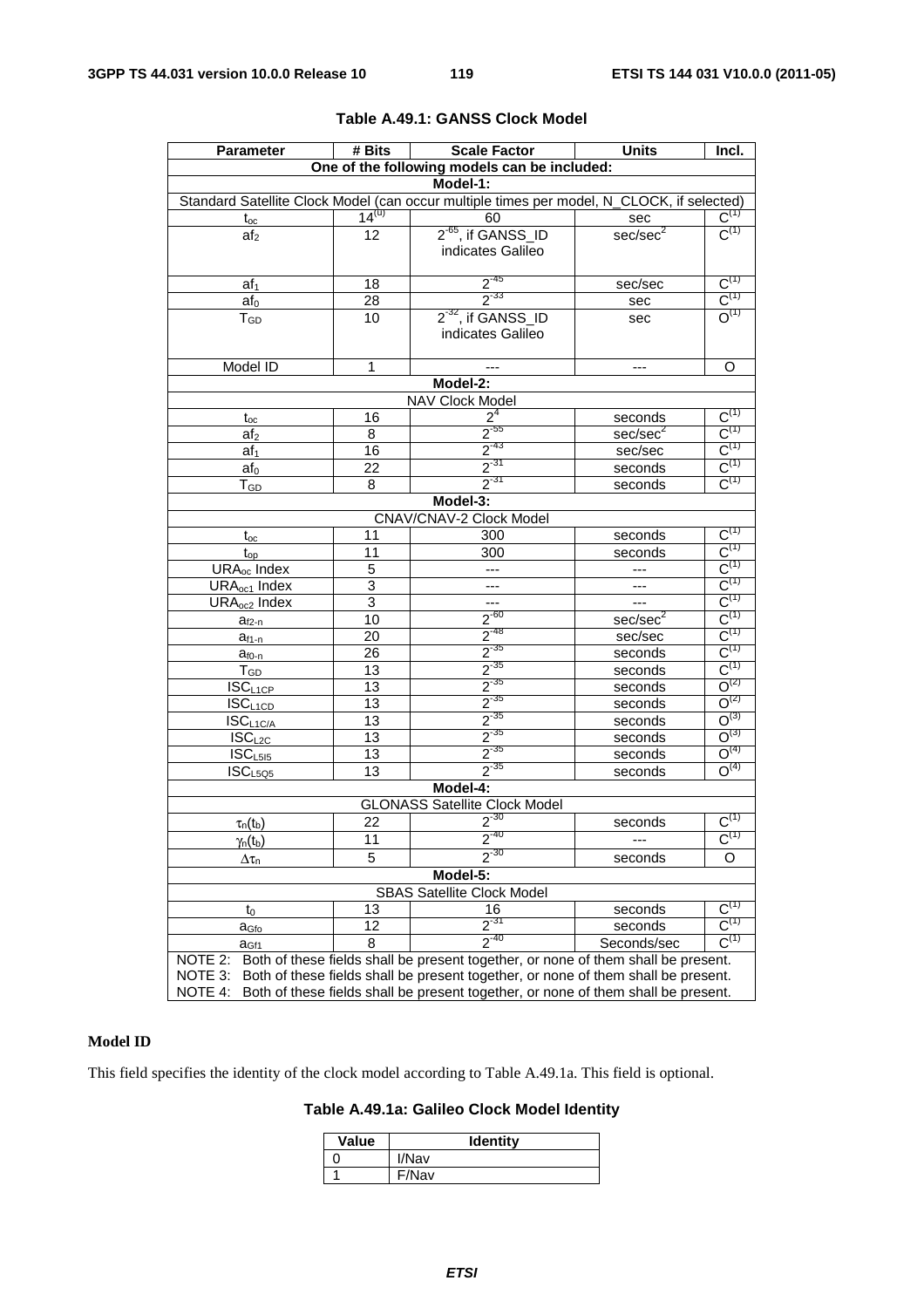### **GANSS Orbit Model**

GANSS Orbit Model IE contains the following presentation: Satellite Navigation Model Using Keplerian Parameters or Satellite Navigation Model Using Earth-Centered, Earth-fixed Parameters as described in Table A.49.2.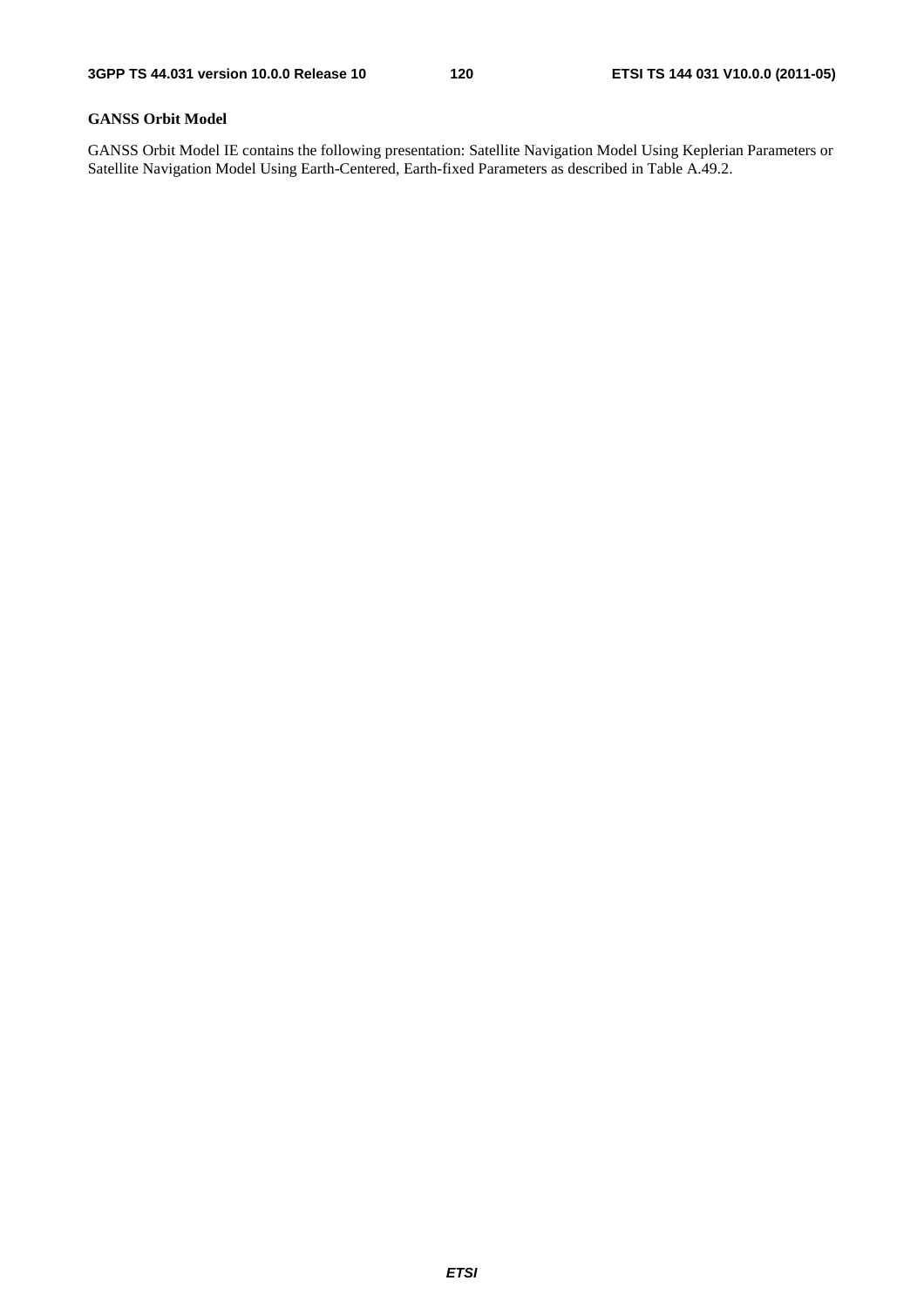| <b>Parameter</b>        | # Bits                                                            | <b>Scale Factor</b>                                       | <b>Units</b>                                                                    | Incl.                      |  |  |  |
|-------------------------|-------------------------------------------------------------------|-----------------------------------------------------------|---------------------------------------------------------------------------------|----------------------------|--|--|--|
|                         |                                                                   | One of the following models can be included:              |                                                                                 |                            |  |  |  |
|                         | Model-1:                                                          |                                                           |                                                                                 |                            |  |  |  |
|                         |                                                                   | Satellite Navigation Model Using Keplerian Parameters     |                                                                                 |                            |  |  |  |
| $t_{oe}$                | $14^{(u)}$                                                        | 60                                                        | sec                                                                             | C                          |  |  |  |
| $\omega$                | 32                                                                | $2^{31}$                                                  | semi-circles                                                                    | C                          |  |  |  |
| Δn                      | 16                                                                | $2^{-43}$                                                 | semi-circles/sec                                                                | $\overline{\text{c}}$      |  |  |  |
| Mo                      | 32                                                                | $2^{-31}$                                                 | semi-circles                                                                    | C                          |  |  |  |
| OMEGAdot                | $\overline{24}$                                                   | $2^{-43}$                                                 | semi-circles/sec                                                                | $\overline{\text{c}}$      |  |  |  |
| е                       | $32^{(u)}$                                                        | $2^{-33}$                                                 | $---$                                                                           | $\overline{C}$             |  |  |  |
| Idot                    | 14<br>$32^{(u)}$                                                  | $2 - 43$<br>$2^{-19}$                                     | semi-circles/sec                                                                | $\overline{\text{c}}$      |  |  |  |
| sqrtA                   |                                                                   | $2^{-31}$                                                 | meters <sup>1/2</sup>                                                           | $\overline{\text{c}}$      |  |  |  |
| I <sub>0</sub>          | 32                                                                | $2^{-31}$                                                 | semi-circles                                                                    | C<br>$\overline{\text{c}}$ |  |  |  |
| OMEGA <sub>0</sub>      | $\overline{32}$                                                   | $2^{5}$                                                   | semi-circles                                                                    |                            |  |  |  |
| $C_{rs}$                | 16<br>16                                                          | $2^{-29}$                                                 | meters                                                                          | С<br>$\overline{C}$        |  |  |  |
| $C_{is}$                | 16                                                                | $2^{-29}$                                                 | radians                                                                         | $\overline{\text{c}}$      |  |  |  |
| $C_{us}$                | 16                                                                | $2^{5}$                                                   | radians                                                                         | $\overline{\text{c}}$      |  |  |  |
| $C_{rc}$                | 16                                                                | $2^{-29}$                                                 | meters<br>radians                                                               | $\overline{C}$             |  |  |  |
| $C_{ic}$                | 16                                                                | $2^{-29}$                                                 | radians                                                                         | C                          |  |  |  |
| $C_{uc}$                |                                                                   | Model-2:                                                  |                                                                                 |                            |  |  |  |
|                         |                                                                   | Satellite Navigation Model Using NAV Keplerian Parameters |                                                                                 |                            |  |  |  |
| <b>URA</b> Index        | 4                                                                 | $\overline{\phantom{a}}$                                  |                                                                                 | С                          |  |  |  |
| Fit Interval Flag       | 1                                                                 | $\sim$                                                    | Boolean                                                                         | $\overline{C}$             |  |  |  |
| $t_{oe}$                | 16                                                                | 2 <sup>4</sup>                                            | sec                                                                             | C                          |  |  |  |
| $\omega$                | 32                                                                | $2^{-31}$                                                 | semi-circles                                                                    | $\overline{C}$             |  |  |  |
|                         | 16                                                                | $2^{-43}$                                                 | semi-circles/sec                                                                | $\overline{\text{c}}$      |  |  |  |
| Δn<br>$M_0$             | 32                                                                | $2^{31}$                                                  | semi-circles                                                                    | C                          |  |  |  |
| OMEGAdot                | 24                                                                | $2^{-43}$                                                 | semi-circles/sec                                                                | $\overline{\text{c}}$      |  |  |  |
|                         | $32^{(u)}$                                                        | $2^{-33}$                                                 | $\overline{a}$                                                                  | C                          |  |  |  |
| e<br>Idot               | 14                                                                | $2^{-43}$                                                 | semi-circles/sec                                                                | $\overline{\text{c}}$      |  |  |  |
| sqrtA                   | $32^{(u)}$                                                        | $2^{-19}$                                                 | meters $1/2$                                                                    | С                          |  |  |  |
| İ0.                     | 32                                                                | $2^{31}$                                                  | semi-circles                                                                    | $\overline{C}$             |  |  |  |
| OMEGA <sub>0</sub>      | $\overline{32}$                                                   | $2^{-31}$                                                 | semi-circles                                                                    | C                          |  |  |  |
| $C_{rs}$                | 16                                                                | $2^{5}$                                                   | meters                                                                          | $\overline{\text{c}}$      |  |  |  |
| $C_{is}$                | 16                                                                | $2^{-29}$                                                 | radians                                                                         | $\mathsf{C}$               |  |  |  |
| $C_{us}$                | 16                                                                | $2^{-29}$                                                 | radians                                                                         | $\overline{\text{c}}$      |  |  |  |
| $C_{rc}$                | 16                                                                | $2^{5}$                                                   | meters                                                                          | C                          |  |  |  |
| $C_{ic}$                | 16                                                                | $2^{-29}$                                                 | radians                                                                         | C                          |  |  |  |
| $C_{uc}$                | 16                                                                | $2^{-29}$                                                 | radians                                                                         | $\overline{\text{c}}$      |  |  |  |
|                         |                                                                   | Model-3:                                                  |                                                                                 |                            |  |  |  |
|                         | Satellite Navigation Model Using CNAV/CNAV-2 Keplerian Parameters |                                                           |                                                                                 |                            |  |  |  |
| $t_{op}$                | 11                                                                | 300                                                       | seconds                                                                         | С                          |  |  |  |
| URA <sub>oe</sub> Index | $\overline{5}$                                                    | $\scriptstyle\cdots$                                      | $---$                                                                           | $\overline{\text{c}}$      |  |  |  |
| ΔΑ                      | 26                                                                | $2^{-9}$                                                  | meters                                                                          | $\overline{C}$             |  |  |  |
| A_dot                   | 25                                                                | $2^{-21}$                                                 | meters/sec                                                                      | $\overline{\text{c}}$      |  |  |  |
| $\Delta$ n $_{\rm O}$   | 17                                                                | $2^{-44}$                                                 | semi-circles/sec                                                                | C                          |  |  |  |
| $\Delta n_0$ _dot       | 23                                                                | $2^{57}$                                                  | semi-circles/sec <sup>2</sup>                                                   | C                          |  |  |  |
| $M_{0-n}$               | 33                                                                | $2^{-32}$                                                 | semi-circles                                                                    | $\overline{C}$             |  |  |  |
| $e_n$                   | 33                                                                | $2^{-34}$                                                 | ---                                                                             | С                          |  |  |  |
| $\omega_{n}$            | 33                                                                | $2^{-32}$                                                 | semi-circles                                                                    | $\overline{\text{c}}$      |  |  |  |
| $\Omega_{0\text{-}n}$   | 33                                                                | $2^{-32}$                                                 | semi-circles                                                                    | $\overline{\text{c}}$      |  |  |  |
| $\Delta\Omega$ _dot     | 17                                                                | $2^{-44}$                                                 | semi-circles/sec                                                                | C                          |  |  |  |
| $i_{o-n}$               | 33                                                                | $2^{-32}$                                                 | semi-circles                                                                    | C                          |  |  |  |
| $i_{0-n}$ _dot          | 15                                                                | $2^{-44}$                                                 | semi-circles/sec                                                                | C                          |  |  |  |
| $C_{is-n}$              | 16                                                                | $2^{-30}$                                                 | radians                                                                         | $\overline{C}$             |  |  |  |
| $C_{ic-n}$              | 16                                                                | $2^{-30}$                                                 | radians                                                                         | С                          |  |  |  |
| $C_{\underline{rs-n}}$  | 24                                                                | $2^{-8}$                                                  | meters                                                                          | $\overline{\text{c}}$      |  |  |  |
| $C_{rc-n}$              | 24                                                                | $2^{-8}$                                                  | meters                                                                          | $\overline{C}$             |  |  |  |
| $C_{us-n}$              | 21                                                                | $2^{-30}$                                                 | radians                                                                         | $\overline{\mathsf{C}}$    |  |  |  |
| $C_{\underline{uc-n}}$  | 21                                                                | $2^{-30}$                                                 | radians                                                                         | C                          |  |  |  |
|                         |                                                                   | Model-4:                                                  |                                                                                 |                            |  |  |  |
|                         |                                                                   |                                                           | Satellite Navigation Model Using GLONASS Earth-Centered, Earth-fixed Parameters |                            |  |  |  |

### **Table A.49.2: GANSS Orbit Model**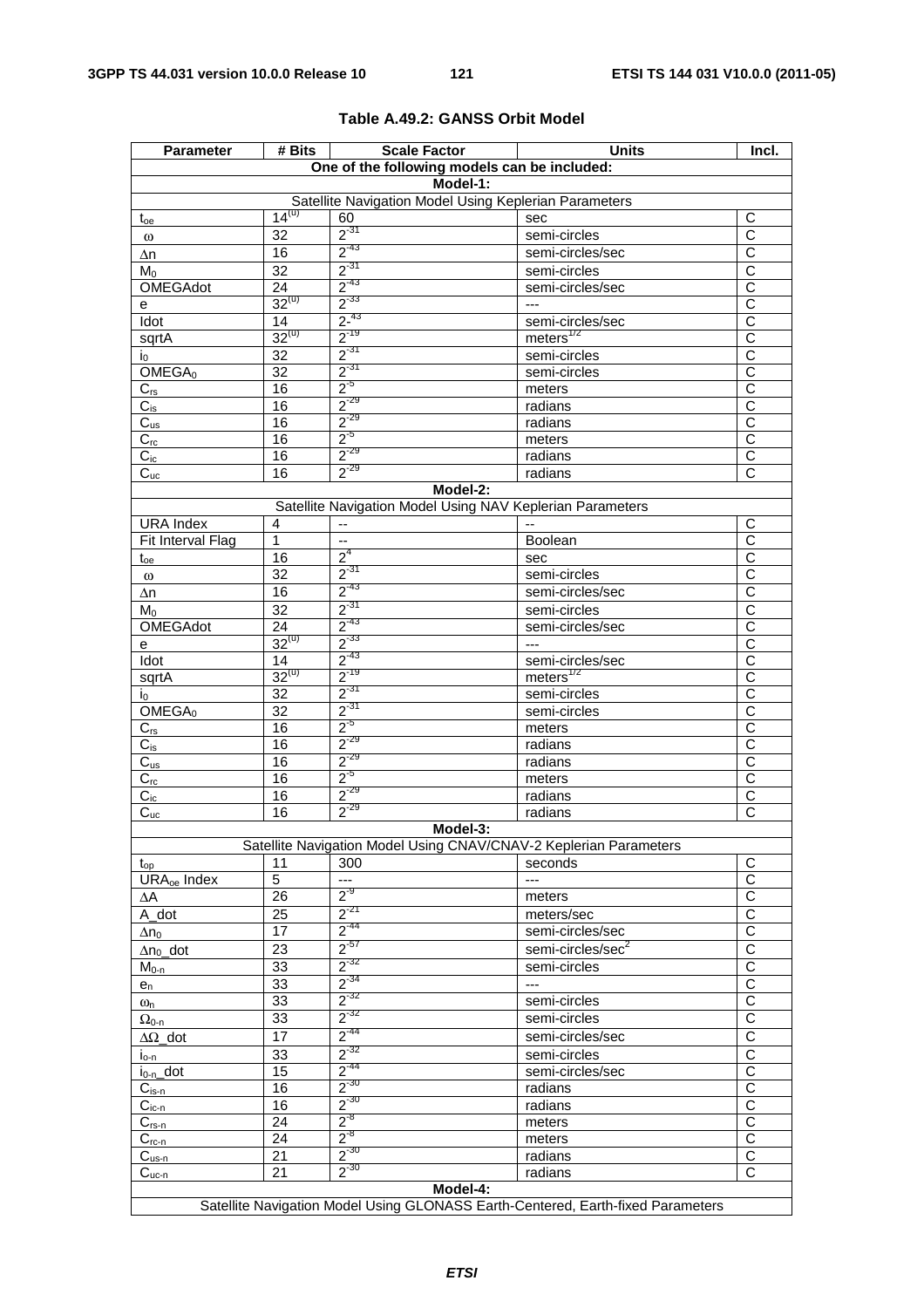| $E_n$                                                                        | 5 <sup>(u)</sup> | $\mathbf{1}$                                                                 | days                           | C                     |  |  |
|------------------------------------------------------------------------------|------------------|------------------------------------------------------------------------------|--------------------------------|-----------------------|--|--|
| P <sub>1</sub>                                                               | $2^{(u)}$        | --                                                                           | ---                            | $\overline{C}$        |  |  |
| $\overline{P2}$                                                              | $1^{(u)}$        | $\mathbf{1}$                                                                 | ---                            | $\overline{c}$        |  |  |
| M                                                                            | $2^{(u)}$        | 1                                                                            | ---                            | $\overline{O}$        |  |  |
| $x_n(t_b)$                                                                   | 27               | $2^{-11}$                                                                    | kilometers                     | $\overline{c}$        |  |  |
| $\dot{x}_n(t_b)$                                                             | 24               | $2^{-20}$                                                                    | kilometres/second              | $\overline{C}$        |  |  |
| $\ddot{x}_n(t_b)$                                                            | 5                | $2^{-30}$                                                                    | kilometres/second <sup>2</sup> | $\mathsf{C}$          |  |  |
| $y_n(t_b)$                                                                   | 27               | $2^{-11}$                                                                    | kilometers                     | C                     |  |  |
| $\dot{y}_n(t_b)$                                                             | 24               | $2^{-20}$                                                                    | kilometres/second              | $\mathsf{C}$          |  |  |
| $\ddot{y}_n(t_b)$                                                            | $\overline{5}$   | $2^{-30}$                                                                    | kilometres/second <sup>2</sup> | $\overline{C}$        |  |  |
| $z_n(t_b)$                                                                   | $\overline{27}$  | $2^{-11}$                                                                    | kilometers                     | $\overline{\text{c}}$ |  |  |
| $\dot{z}_n(t_b)$                                                             | 24               | $2^{-20}$                                                                    | kilometres/second              | $\mathsf{C}$          |  |  |
| $\ddot{z}_n(t_h)$                                                            | 5                | $2^{-30}$                                                                    | kilometres/second <sup>2</sup> | $\mathsf{C}$          |  |  |
|                                                                              |                  | Model-5:                                                                     |                                |                       |  |  |
| Satellite Navigation Model Using SBAS Earth-Centered, Earth-fixed Parameters |                  |                                                                              |                                |                       |  |  |
| $t_0$                                                                        | 13               | 16                                                                           | seconds                        | $O^{(1)}$             |  |  |
| Accuracy                                                                     | $\overline{4}$   | $\overline{\phantom{a}}$                                                     | --                             | $\frac{1}{\sqrt{2}}$  |  |  |
| $\mathsf{X}_{\mathsf{G}}$                                                    | $\overline{30}$  | 0,08                                                                         | meters                         |                       |  |  |
| $Y_G$                                                                        | $\overline{30}$  | 0,08                                                                         | meters                         |                       |  |  |
| $Z_G$                                                                        | $\overline{25}$  | $0,\overline{4}$                                                             | meters                         |                       |  |  |
| $X_G$                                                                        | 17               | 0,000625                                                                     | meters/sec                     |                       |  |  |
| Rate-of-Change                                                               |                  |                                                                              |                                |                       |  |  |
| $Y_G$                                                                        | 17               | 0,000625                                                                     | meters/sec                     | $\mathsf{C}$          |  |  |
| Rate-of-Change                                                               |                  |                                                                              |                                |                       |  |  |
| $Z_{G}$                                                                      | 18               | 0,004                                                                        | meters/sec                     | $\overline{C}$        |  |  |
| Rate-of-Change                                                               |                  |                                                                              |                                |                       |  |  |
| X <sub>G</sub> Acceleration                                                  | 10               | 0,0000125                                                                    | meters/sec <sup>2</sup>        | C                     |  |  |
| Y <sub>G</sub> Acceleration                                                  | 10               | 0,0000125                                                                    | meters/sec <sup>2</sup>        | $\overline{C}$        |  |  |
| Z <sub>G</sub> Acceleration                                                  | 10               | 0,0000625                                                                    | meters/sec <sup>2</sup>        | $\overline{\text{c}}$ |  |  |
|                                                                              |                  | Note 1: If GANSS Clock Model-5 is not included, this field shall be present. |                                |                       |  |  |
| NOTE u: unsigned parameter                                                   |                  |                                                                              |                                |                       |  |  |
|                                                                              |                  |                                                                              |                                |                       |  |  |

### **GANSS Real-Time Integrity**

Integrity Monitor (IM) shall detect unhealthy (e.g., failed/failing) satellite signals and also shall inform users of measurement quality in DGANSS modes when satellite signals are healthy. Excessively large pseudo range errors, as evidenced by the magnitude of the corresponding DGANSS correction, shall be used to detect failed satellite signals. Unhealthy satellite signals should be detected within 10 seconds of the occurrence of the satellite signal failure. When unhealthy (e.g., failed/failing) satellite signals are detected, the assistance and/or DGANSS correction data shall not be supplied for these satellite signals. When the error in the IM computed position is excessive for solutions based upon healthy satellite signals only, DGANSS users shall be informed of measurement quality through the supplied UDRE values. After bad satellite signals have been indicated in the Real Time Integrity field, if the satellite signals return to healthy condition for some period of time, the indications for them shall be removed from this field.

GANSS Real-Time Integrity field of the GANSS Assistance Data Information Element contains parameters that describe the real-time status of the GANSS constellations. Primarily intended for non-differential applications, the realtime integrity of the satellite constellation is of importance as there is no differential correction data by which the mobile can determine the soundness of each satellite signal. GANSS Real-Time Integrity data communicates the health of the GNSS signals to the mobile in real-time. The format is shown in Table A.50. The SMLC shall always transmit the GANSS Real Time Integrity field with the current list of unhealthy signals, for any GANSS positioning attempt and whenever GANSS Assistance Data is sent. If the number of bad signals (NBS) is zero, then the GANSS Real Time Integrity field shall be omitted.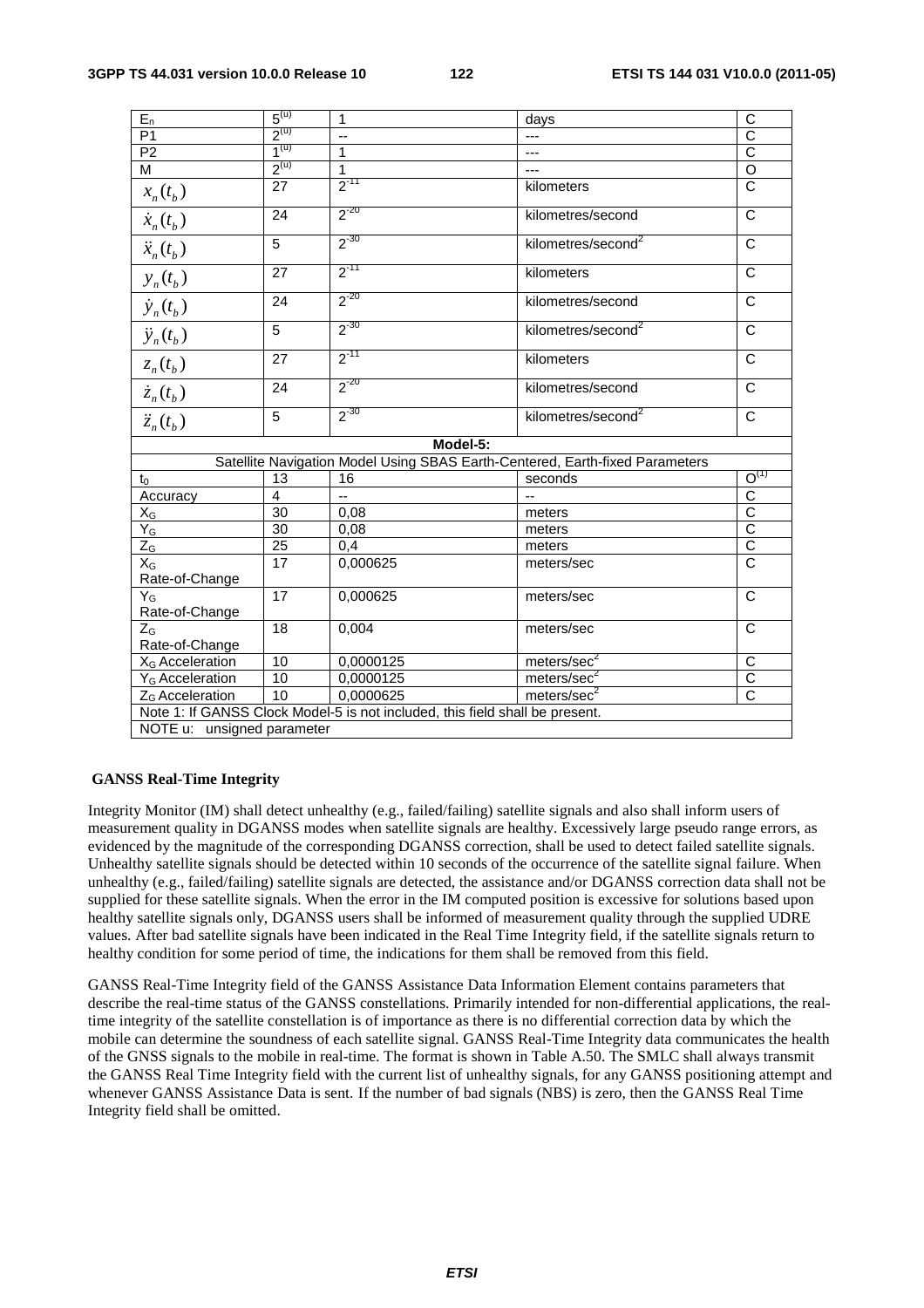| <b>Parameter</b>                                                   | # Bits | <b>Scale Factor</b> | Range   | Units   | Incl. |
|--------------------------------------------------------------------|--------|---------------------|---------|---------|-------|
| The following fields occur once per SV with bad signal (NBS times) |        |                     |         |         |       |
| Bad GNSS SV ID                                                     |        |                     | $- - -$ | $- - -$ | м     |
| Bad GNSS Signal ID                                                 |        |                     | $- - -$ | $- - -$ |       |

### **Table A.50: GANSS Real-Time Integrity**

### **NBS (Number of satellites with bad signal)**

The NBS value indicates the number of satellites with bad signal.

### **Bad\_GNSS\_SV\_ID**

This field specifies the SV ID of the satellite with bad signal or signals. The interpretation of SV ID is defined in Table A.10.14.

### **Bad\_GNSS\_Signal\_ID**

This field identifies the bad signal of a satellite. Absence of this field means that all signals on the specific SV are bad. The interpretation of Bad\_GNSS\_Signal\_ID is listed in Table A.59. If the satellite in question belongs to the modernized GPS constellation and has some healthy signals but bad L1C/A signal, Bad\_GNSS\_Signal\_ID shall be present but may have all the bits set to "0". Status of L1C/A signal shall be indicated with Real-Time Integrity IE in GPS Assistance Data Element.

#### **GANSS Data Bit Assistance**

This element provides data bit assistance data for specific satellite signals for data wipe-off. The data bits included in the assistance data depends on the GANSS and its signal.

| <b>Parameter</b> | <b>Bits</b>                                              | <b>Resolution</b> | Range                                                       | Incl. |  |  |
|------------------|----------------------------------------------------------|-------------------|-------------------------------------------------------------|-------|--|--|
| <b>GANSS TOD</b> |                                                          |                   | $0 - 59$                                                    |       |  |  |
|                  |                                                          |                   | The following fields occur once per satellite (N_SAT times) |       |  |  |
| SV ID            |                                                          |                   |                                                             |       |  |  |
|                  | The following fields occur once per signal (N_SGN times) |                   |                                                             |       |  |  |
| GANSS_Signal_ID  |                                                          |                   | ი - 7                                                       |       |  |  |
| N BIT            | 10                                                       |                   | $1 - 1024$                                                  |       |  |  |
| Data Bits        |                                                          |                   |                                                             |       |  |  |

### **Table A.51: GANSS Data Bit Assistance**

#### **GANSS TOD**

This field indicates the reference time of the first bit of the data in GANSS Data Bit Assistance in integer seconds in GNSS specific system time.

Data Bit Reference Time is given as modulo 60 s from GANSS TOD.

### **N\_SAT**

This field specifies the number of satellites in GANSS Data Bit Assistance element.

### **SV\_ID**

The field specifies the SV for which the GANSS Data Bit Assistance is given. The interpretation of SV ID is defined in Table A.10.14.

Range:  $0 - 63$ 

### **N\_SGN**

This field specifies the number of signals for which GANSS Data Bit Assistance is provided.

Range:  $1-8$ 

### **GANSS\_Signal\_ID**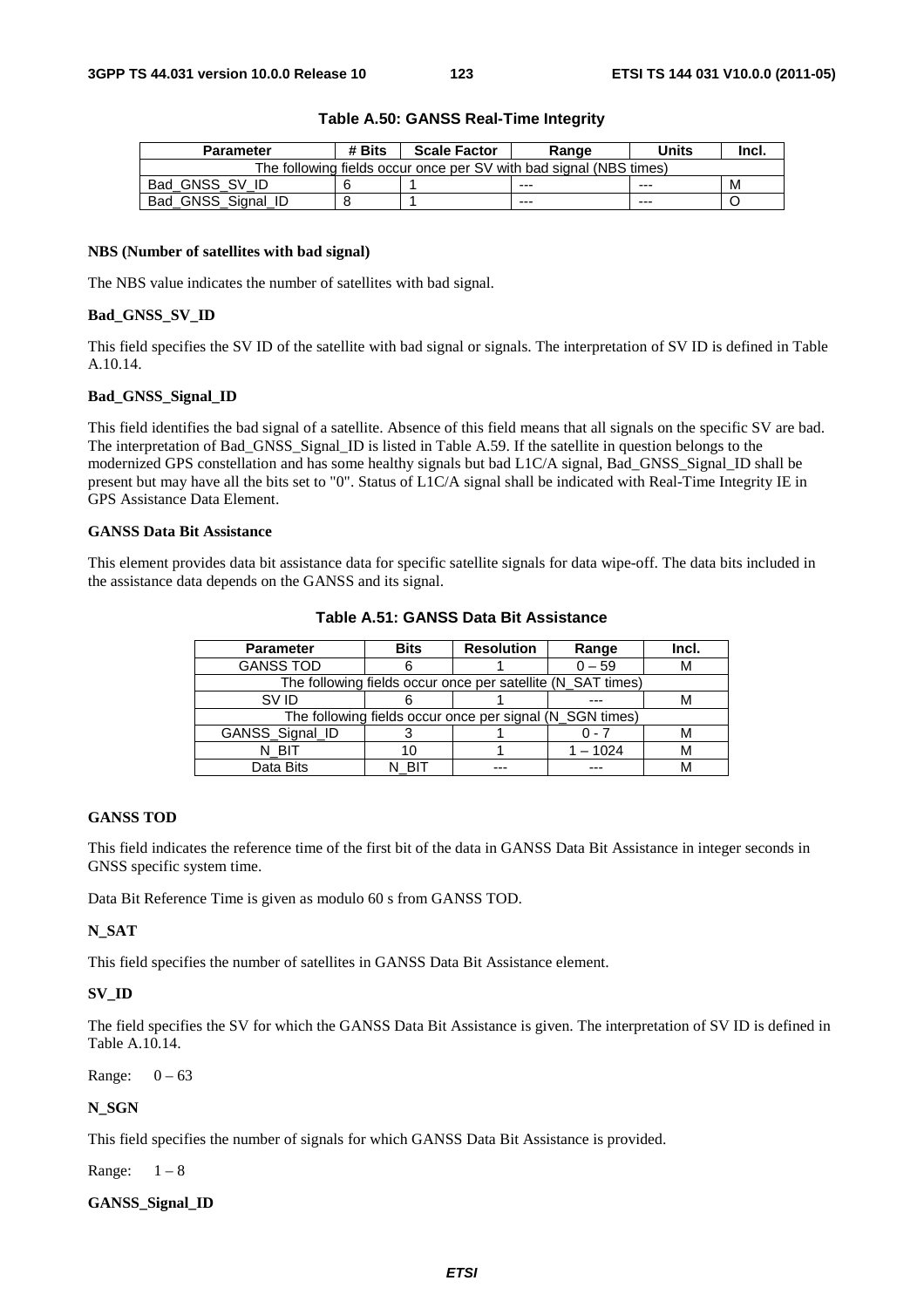This field specifies the GANSS signal type of the GANSS Data Bit Assistance as listed in Table A.59.

### **N\_BIT**

This field indicates the number of bits (or symbols) included in the IE.

### **Data Bits**

Data bits are contained in GNSS system and data type specific format.

In case of Galileo, it contains the FEC encoded and interleaved modulation symbols. The logical levels 1 and 0 correspond to signal levels -1 and +1, respectively. In case of Modernized GPS L1C, it contains the encoded and interleaved modulation symbols as defined in [14] section 3.2.3.1.

In case of Modernized GPS L2C, it contains either the NAV data modulation bits, the FEC encoded NAV data modulation symbols, or the FEC encoded CNAV data modulation symbols, dependent on the current signal configuration of this satellite as defined in [12, Table 3-III].

In case of Modernized GPS L5, it contains the FEC encoded CNAV data modulation symbols as defined in [13].

In case of SBAS, it contains the FEC encoded data modulation symbols as defined in [15].

In case of QZSS QZS-L1, it contains the NAV data modulation bits as defined in [16] section 5.2. In case of QZSS QZS-L1C, it contains the encoded and interleaved modulation symbols as defined in [16] section 5.3. In case of QZSS QZS-L2C, it contains the encoded modulation symbols as defined in [16] section 5.5. In case of QZSS QZS-L5, it contains the encoded modulation symbols as defined in [16] section 5.6.

In case of GLONASS, it contains the 100 sps differentially Manchester encoded modulation symbols as defined in [17] section 3.3.2.2.

### **GANSS Reference Measurement Information**

This field provides reference code and Doppler measurement information of visible satellites of a GANSS constellation. The information can be used as acquisition assistance to improve the sensitivity of the receiver.

These parameters describe the range and optionally the derivatives from respective satellites to the GANSS Reference Location at the GANSS Reference Time. The code phase and Doppler fields are aligned with the time provided in GANSS Reference Time. Figure A.4a illustrates the relation between some of the fields with respect to the GANSS TOD.

If GPS Acquisition Assistance is included the Reference Time included in the GPS Acquisition Assistance is also valid for the GANSS Reference Measurement fields and the parameters are referenced to GPS TOW. Figure A.4b illustrates the relation between some of the fields with respect to GPS TOW.

The parameters are given in units of ms and m/s which makes it possible to convert the values to any nominal frequency and chipping and code rate.

| <b>Parameter</b>                                                                                     | Range                           | <b>Bits</b> | <b>Resolution</b>          | Incl.     |  |  |
|------------------------------------------------------------------------------------------------------|---------------------------------|-------------|----------------------------|-----------|--|--|
| GANSS Signal ID                                                                                      | $0 - 7$                         | 3           |                            | м         |  |  |
| The following fields occur once per satellite (Num_Sat times)                                        |                                 |             |                            |           |  |  |
| SV ID                                                                                                | $0 - 63$                        | 6           |                            | М         |  |  |
| Doppler (0 <sup>th</sup> order term)                                                                 | -1024 m/s to 1023,5 m/s         | 12          | $0.5$ m/s                  | м         |  |  |
| Doppler (1 <sup>st</sup> order term)                                                                 | $-0.2 - 0.1$ m/s <sup>2</sup> . | 6           | $1/210$ m/s <sup>2</sup> . | $O^{(1)}$ |  |  |
| <b>Doppler Uncertainty</b>                                                                           | $2,5$ m/s - 40 m/s              | 3           |                            | $O^{(1)}$ |  |  |
|                                                                                                      | $[2^{n}(40)$ m/s, n = 0 - 4]    |             |                            |           |  |  |
| Code Phase                                                                                           | $0 - (1 - 2^{-10})$ ms          | 10          | $2^{-10}$ ms               | M         |  |  |
| Integer Code Phase                                                                                   | $0 - 127$ ms                    |             | 1 ms                       | М         |  |  |
| Code Phase Search                                                                                    | See Table A.53                  | 5           | ---                        | M         |  |  |
| Window                                                                                               |                                 |             |                            |           |  |  |
| Azimuth                                                                                              | $0 - 348,75$ deg                | 5           | 11,25 deg                  | $O^{(2)}$ |  |  |
| Elevation                                                                                            | 0 - 78,75 deg                   | 3           | 11,25 deg                  | $O^{(2)}$ |  |  |
| <b>NOTE 1.2:</b><br>All of these fields shall be present together, or none of them shall be present. |                                 |             |                            |           |  |  |

**Table A.52: GANSS Reference Measurement Information Contents**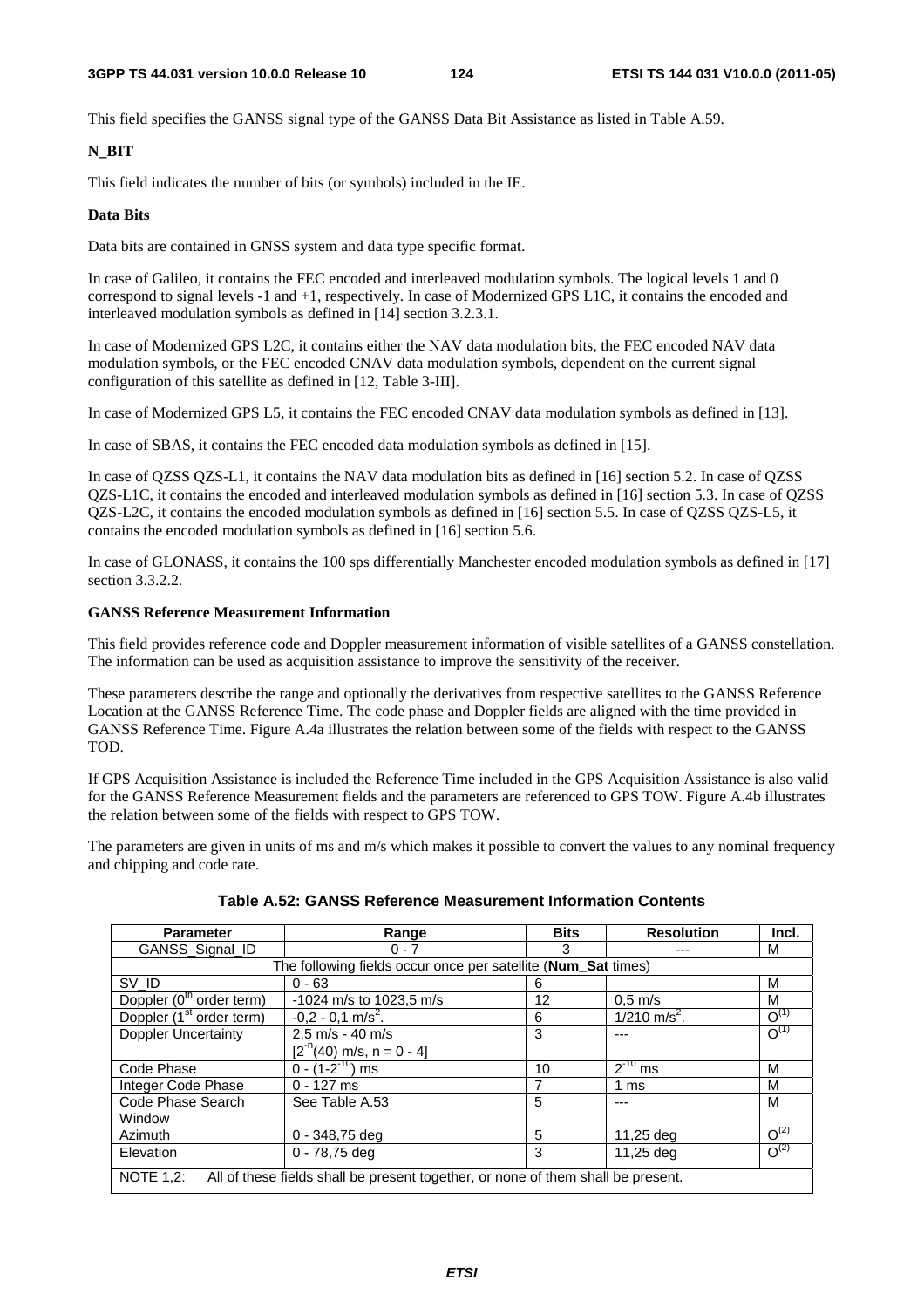

**Figure A.4a. Exemplary calculations of some GANSS Reference Measurement fields with respect to GANSS TOD.**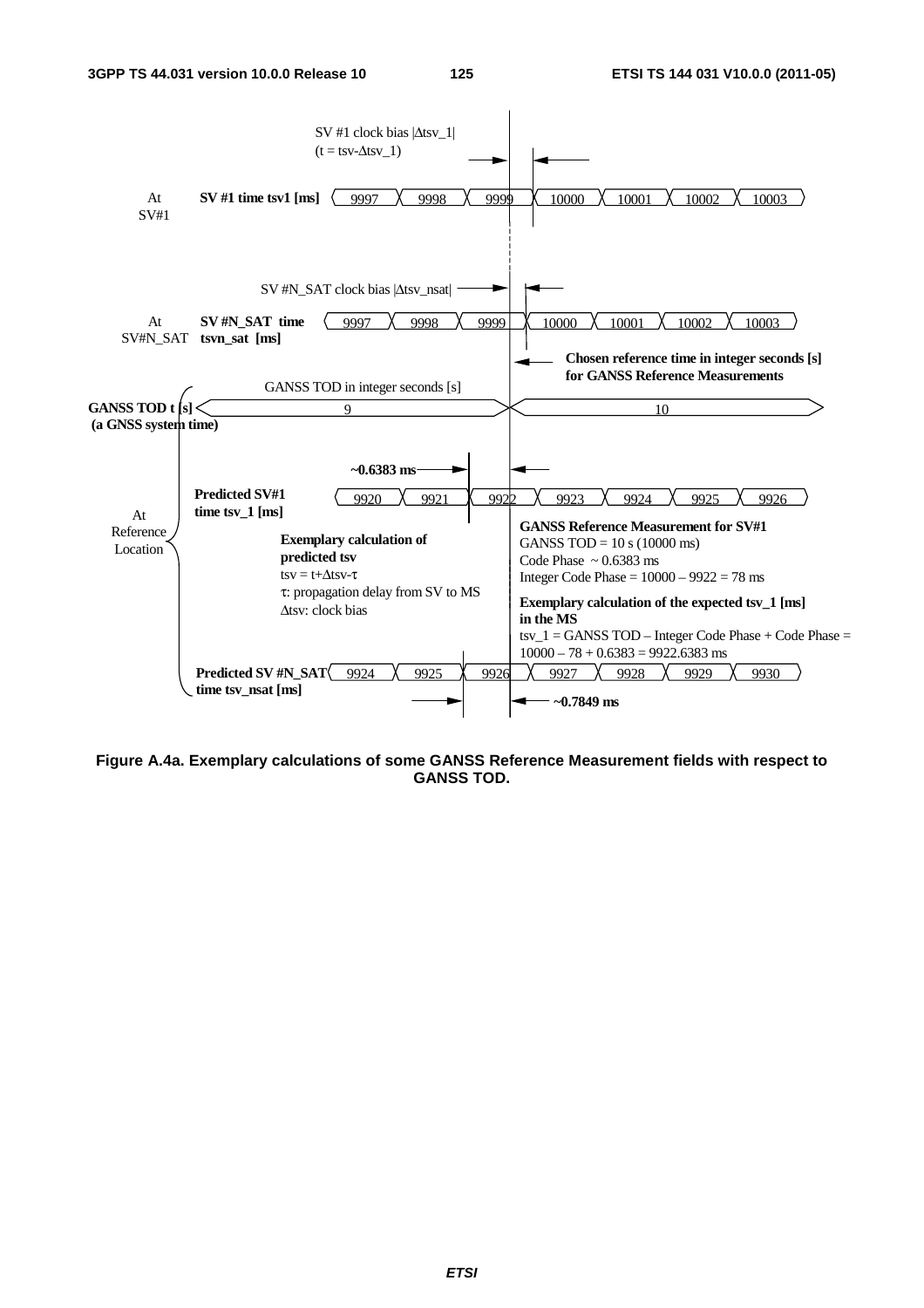

### **Figure A.4b. Exemplary calculations of some GANSS Reference Measurement fields with respect to GPS TOW.**

### **GANSS\_Signal\_ID**

This field specifies the GNSS signal type. The supported signals are listed in Table A.59.

### **Num\_Sat**

This field specifies the number of satellites in GANSS Reference Measurement Information element.

### **SV\_ID**

This field specifies the SV for which the GANSS Reference Measurement Assistance is given. The interpretation of SV ID is defined in Table A.10.14.

### Range:  $0 - 63$

### **Doppler (0th order term)**

This field contains the Doppler  $(0<sup>th</sup>$  order term) value. A positive value in Doppler defines the increase in satellite signal frequency due to velocity towards the MS. A negative value in Doppler defines the decrease in satellite signal frequency due to velocity away from the MS.

Doppler is given in unit of m/s by multiplying the Doppler value in Hz by the *nominal* wavelength of the assisted signal.

This field is mandatory.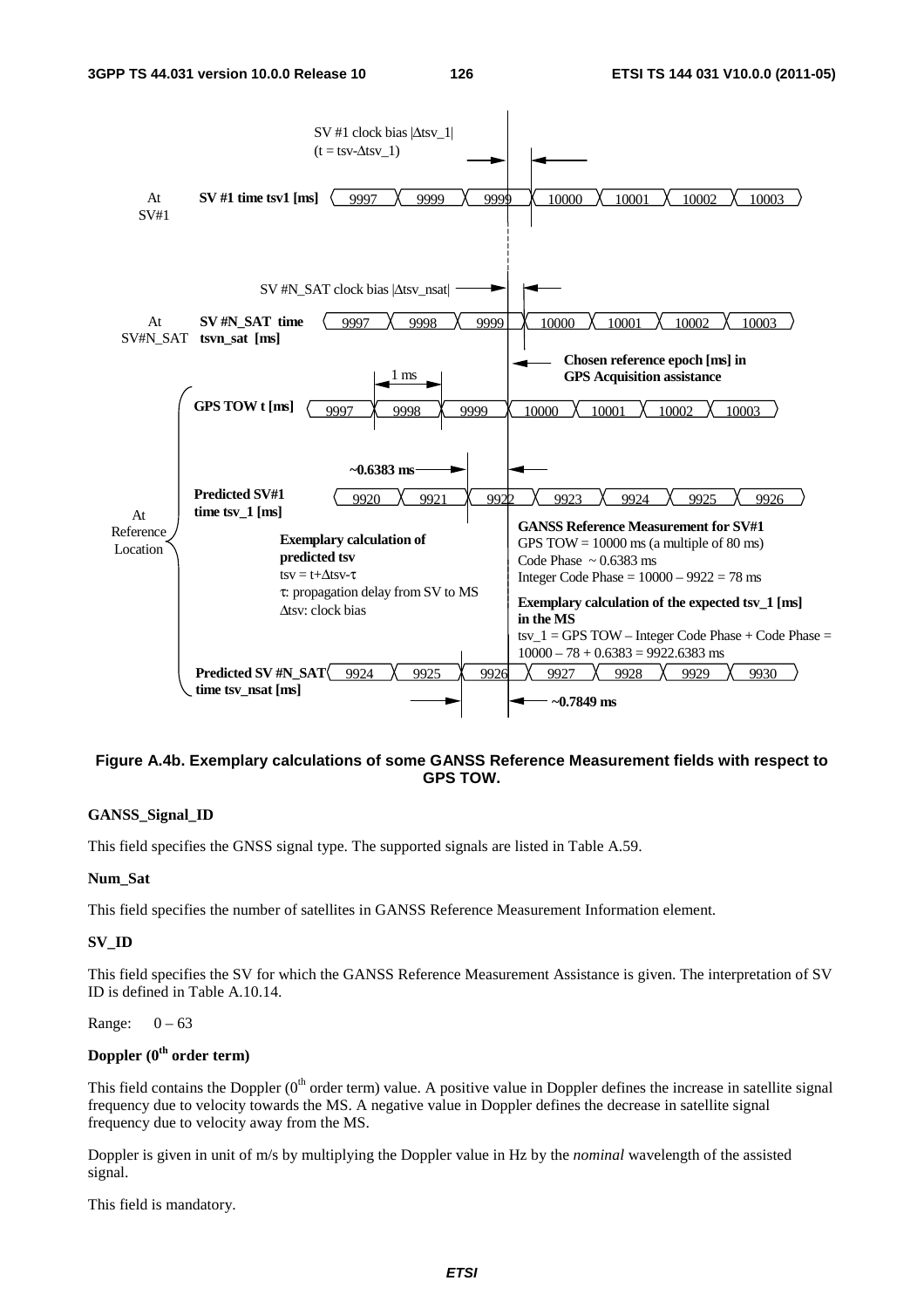### **Doppler (1st order term**)

This field contains the Doppler  $(1<sup>st</sup> order term)$  value. A positive value defines the rate of increase in satellite signal frequency due to acceleration towards the MS. A negative value defines the rate of decrease in satellite signal frequency due to acceleration away from the MS.

Doppler (1<sup>st</sup> order term) is given in unit of m/s by multiplying the Doppler value in Hz by the *nominal* wavelength of the assisted signal.

This field is optional.

### **Doppler Uncertainty**

This field contains the Doppler uncertainty value. It is defined such that the Doppler experienced by a stationary MS is in the range "Doppler − Doppler Uncertainty" to "Doppler + Doppler Uncertainty". This field is optional. If Doppler Uncertainty (together with Doppler 1<sup>st</sup> order term) is omitted, the terminal shall interpret Doppler Uncertainty as greater than  $+/-40$  m/s.

Doppler Uncertainty is given in unit of m/s by multiplying the Doppler Uncertainty value in Hz by the *nominal* wavelength of the assisted signal.

Permitted Values: 2,5 m/s, 5 m/s, 10 m/s, 20 m/s, 40 m/s as encoded by an integer n in the range 0-4 according to the formula in Table A.52.

### **Code Phase**

This field contains code phase, in units of milliseconds, in the range from 0 to 1 millisecond scaled by the *nominal* chipping rate of the GNSS signal, where increasing values of the field signify increasing predicted signal code phases, as seen by a receiver at the Reference Location at the GANSS Reference Time. The Reference Location would typically be an apriori estimate of the MS location. This field is mandatory.

Range:  $0 - (1-2^{-10})$  ms

#### **Integer Code Phase**

This field contains integer code phase (expressed modulo 128 ms) currently being transmitted at the GANSS Reference Time, as seen by a receiver at the Reference Location. This field is mandatory.

Range: 0-127 ms

#### **Code Phase Search Window**

This field contains the code phase search window. The code phase search window accounts for the uncertainty in the estimated MS location but not any uncertainty in GANSS Reference Time. It is defined such that the expected code phase is in the range "Code Phase - Code Phase Search Window" to "Code Phase + Code Phase Search Window" given in units of milliseconds. This field is mandatory.

Range: 0-31 (i.e. 0,002 - 2,000 ms according to following table)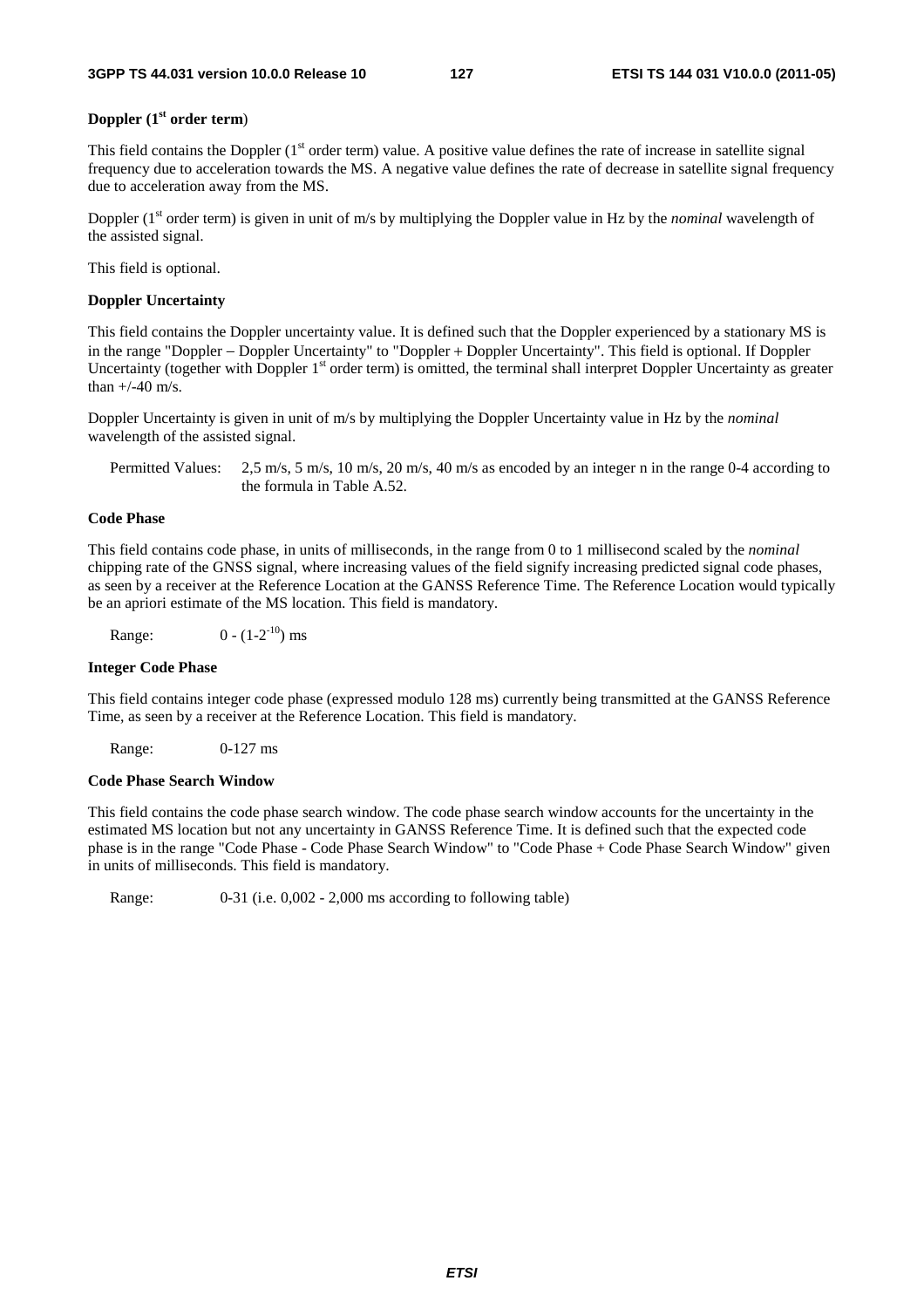| CODE PHASE SEARCH WINDOW | <b>Code Phase Search Window [ms]</b> |
|--------------------------|--------------------------------------|
| '00000'                  | No information                       |
| '00001'                  | 0,002                                |
| '00010'                  | 0,004                                |
| '00011'                  | 0,008                                |
| '00100'                  | 0,012                                |
| '00101'                  | 0,016                                |
| '00110'                  | 0,024                                |
| '00111'                  | 0,032                                |
| '01000'                  | 0,048                                |
| '01001'                  | 0,064                                |
| '01010'                  | 0,096                                |
| '01011'                  | 0,128                                |
| '01100'                  | 0,164                                |
| '01101'                  | 0,200                                |
| '01110'                  | 0,250                                |
| '01111'                  | 0,300                                |
| '10000'                  | 0,360                                |
| '10001'                  | 0,420                                |
| '10010'                  | 0,480                                |
| '10011'                  | 0,540                                |
| '10100'                  | 0,600                                |
| '10101'                  | 0,660                                |
| '10110'                  | 0,720                                |
| '10111'                  | 0,780                                |
| '11000'                  | 0,850                                |
| '11001'                  | 1,000                                |
| '11010'                  | 1,150                                |
| '11011'                  | 1,300                                |
| '11100'                  | 1,450                                |
| '11101'                  | 1,600                                |
| '11110'                  | 1,800                                |
| '11111'                  | 2,000                                |
|                          |                                      |

**Table A.53: Code Phase Search Window Parameter Format** 

### **Azimuth**

This field together with the Azimuth LSB included in GANSS Reference Measurement Extension in Table A.55.23 contains the azimuth angle. An angle of x degrees means the satellite azimuth a is in the range ( $x \le a$  < x+0,703125) degrees. This field is optional.

Range: 0 - 359,296875 degrees.

### **Elevation**

This field together with the Elevation LSB included in GANSS Reference Measurement Extension in Table A.55.23 contains the elevation angle. An angle of y degrees means the satellite elevation e is in the range ( $y \le e \lt y+0.703125$ ) degrees except for  $y = 89,296875$  where the range is extended to include 90 degrees. This field is optional.

Range: 0 - 89,296875 degrees

### **GANSS Almanac Model**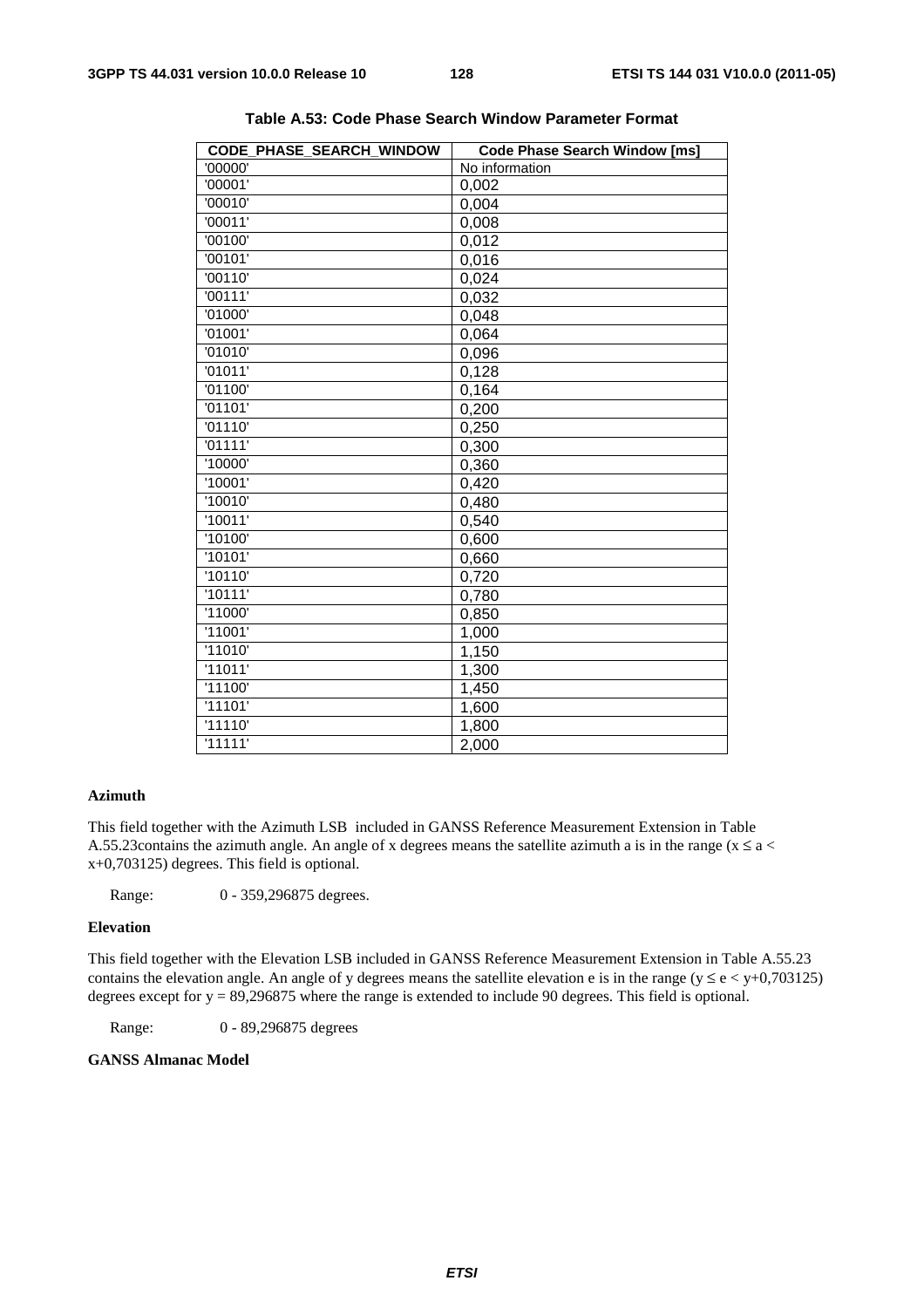These fields specify the coarse, long-term model of the satellite positions and clocks. These fields are given in Table A.54. The meaning of these parameters is defined in relevant ICDs of the particular GANSS and GNSS specific interpretations apply. For example, Modernized GPS and QZSS use the same model parameters but some parameters have a different interpretation [16].

GANSS Almanac Model is useful for receiver tasks that require coarse accuracy, such as determining satellite visibility. The model is valid for up to few weeks, typically. Since it is a long-term model, the field should be provided for all satellites in the GNSS constellation. If almanac is not provided for the full GNSS constellation, the SMLC shall set the Complete Almanac Provided field in Table A.55.24 to FALSE.

| Parameter                                                                                                             | # Bits                                                    | <b>Scale Factor</b>                                   | Units                                                       | Incl.                   |  |  |  |  |
|-----------------------------------------------------------------------------------------------------------------------|-----------------------------------------------------------|-------------------------------------------------------|-------------------------------------------------------------|-------------------------|--|--|--|--|
|                                                                                                                       | The following fields occur once per message               |                                                       |                                                             |                         |  |  |  |  |
| Num_Sats_Total                                                                                                        | 6                                                         | 1                                                     |                                                             | M                       |  |  |  |  |
| Week Number                                                                                                           | 8                                                         | 1                                                     | weeks                                                       | M                       |  |  |  |  |
| $\mathsf{T}_{\mathsf{oa}}$                                                                                            | $\overline{8}$                                            | $2^{12}$                                              | s                                                           | $O$ (note 1)            |  |  |  |  |
| IOD <sub>a</sub>                                                                                                      | $\overline{2}$                                            | $\overline{a}$                                        | $\overline{a}$                                              | $\overline{O}$ (note 1) |  |  |  |  |
|                                                                                                                       | One of the following models can be included:              |                                                       |                                                             |                         |  |  |  |  |
|                                                                                                                       |                                                           | Model-1:                                              |                                                             |                         |  |  |  |  |
|                                                                                                                       |                                                           |                                                       | This model occurs once per satellite (Num_Sats_Total times) |                         |  |  |  |  |
|                                                                                                                       |                                                           | <b>GANSS Almanac Model Using Keplerian Parameters</b> |                                                             |                         |  |  |  |  |
| $\overline{\text{SV}}$ ID                                                                                             | 6                                                         |                                                       |                                                             | M                       |  |  |  |  |
| е                                                                                                                     | 11                                                        | $2^{-16}$                                             | dimensionless                                               | M                       |  |  |  |  |
| δi                                                                                                                    | $\overline{11}$                                           | $2^{-14}$                                             | semi-circles                                                | M                       |  |  |  |  |
| OMEGADOT                                                                                                              | 11                                                        | $2^{-33}$                                             | semi-circles/sec                                            | M                       |  |  |  |  |
| SV Health_KP                                                                                                          | 4                                                         | ---                                                   | dimensionless                                               | M                       |  |  |  |  |
| delta $A^{1/2}$                                                                                                       | $\overline{17}$                                           | $2^{9}$                                               | meters $^{1/2}$                                             | M                       |  |  |  |  |
| OMEGA <sub>0</sub>                                                                                                    | $\overline{16}$                                           | $2^{-15}$                                             | semi-circles                                                | M                       |  |  |  |  |
| $\omega$                                                                                                              | 16                                                        | $2^{-15}$                                             | semi-circles                                                | M                       |  |  |  |  |
| M <sub>0</sub>                                                                                                        | 16                                                        | $\frac{2^{15}}{2^{19}}$                               | semi-circles                                                | M                       |  |  |  |  |
| $af_0$                                                                                                                | 14                                                        |                                                       | seconds                                                     | M                       |  |  |  |  |
| af <sub>1</sub>                                                                                                       | $2^{-38}$<br>11<br>sec/sec<br>M                           |                                                       |                                                             |                         |  |  |  |  |
| NOTE 1: All of these field shall be present together, or none of them shall be present,                               |                                                           |                                                       |                                                             |                         |  |  |  |  |
| if GANSS ID indicates Galileo.                                                                                        |                                                           |                                                       |                                                             |                         |  |  |  |  |
|                                                                                                                       |                                                           | Model-2:                                              |                                                             |                         |  |  |  |  |
|                                                                                                                       |                                                           |                                                       | This model occurs once per satellite (Num_Sats_Total times) |                         |  |  |  |  |
|                                                                                                                       | <b>GANSS Almanac Model Using NAV Keplerian Parameters</b> |                                                       |                                                             |                         |  |  |  |  |
| SV_ID                                                                                                                 | 6                                                         | ---                                                   |                                                             | М                       |  |  |  |  |
| e                                                                                                                     | 16                                                        | $2^{-21}$                                             | dimensionless                                               | $\overline{\mathsf{M}}$ |  |  |  |  |
| δi                                                                                                                    | $\overline{16}$                                           | $2^{-19}$                                             | semi-circles                                                | М                       |  |  |  |  |
| <b>OMEGADOT</b>                                                                                                       | 16                                                        | $2^{-38}$                                             | semi-circles/sec                                            | M                       |  |  |  |  |
| SV Health                                                                                                             | 8                                                         | $\ddot{\phantom{1}}$                                  | Boolean                                                     | M                       |  |  |  |  |
| $A^{1/2}$                                                                                                             | 24                                                        | $2^{-11}$                                             | $meters$ <sup><math>1/2</math></sup>                        | M                       |  |  |  |  |
| OMEGA <sub>0</sub>                                                                                                    | $\overline{24}$                                           | $2^{-23}$                                             | semi-circles                                                | M                       |  |  |  |  |
| $\omega$                                                                                                              | 24                                                        | $2^{-23}$                                             | semi-circles                                                | M                       |  |  |  |  |
| $M_0$                                                                                                                 | 24                                                        | $2^{-23}$                                             | semi-circles                                                | M                       |  |  |  |  |
| $af_0$                                                                                                                | $\overline{11}$                                           | $2^{-20}$                                             | seconds                                                     | M                       |  |  |  |  |
| af <sub>1</sub>                                                                                                       | 11                                                        | $2^{-38}$                                             | sec/sec                                                     | M                       |  |  |  |  |
| Model-3:                                                                                                              |                                                           |                                                       |                                                             |                         |  |  |  |  |
| This model occurs once per satellite (Num_Sats_Total times)<br>GANSS Almanac Model Using Reduced Keplerian Parameters |                                                           |                                                       |                                                             |                         |  |  |  |  |
|                                                                                                                       |                                                           |                                                       |                                                             |                         |  |  |  |  |
| SV ID                                                                                                                 | 6                                                         | $2^{+9}$                                              | $---$                                                       | М                       |  |  |  |  |
| $\delta_{\mathsf{A}}$                                                                                                 | 8                                                         |                                                       | meters                                                      | M                       |  |  |  |  |
| $\Omega_0$                                                                                                            | 7                                                         | $2^{0}$                                               | semi-cicles                                                 | М                       |  |  |  |  |
| $\Phi_0$                                                                                                              | 7                                                         | $2^{6}$                                               | semi-circles                                                | M                       |  |  |  |  |
| L1 Health                                                                                                             | 1                                                         | ---                                                   | $---$                                                       | M                       |  |  |  |  |
| L <sub>2</sub> Health                                                                                                 | 1                                                         | $\overline{a}$                                        | ---                                                         | M                       |  |  |  |  |
| L5 Health                                                                                                             | 1                                                         | ---                                                   | $---$                                                       | M                       |  |  |  |  |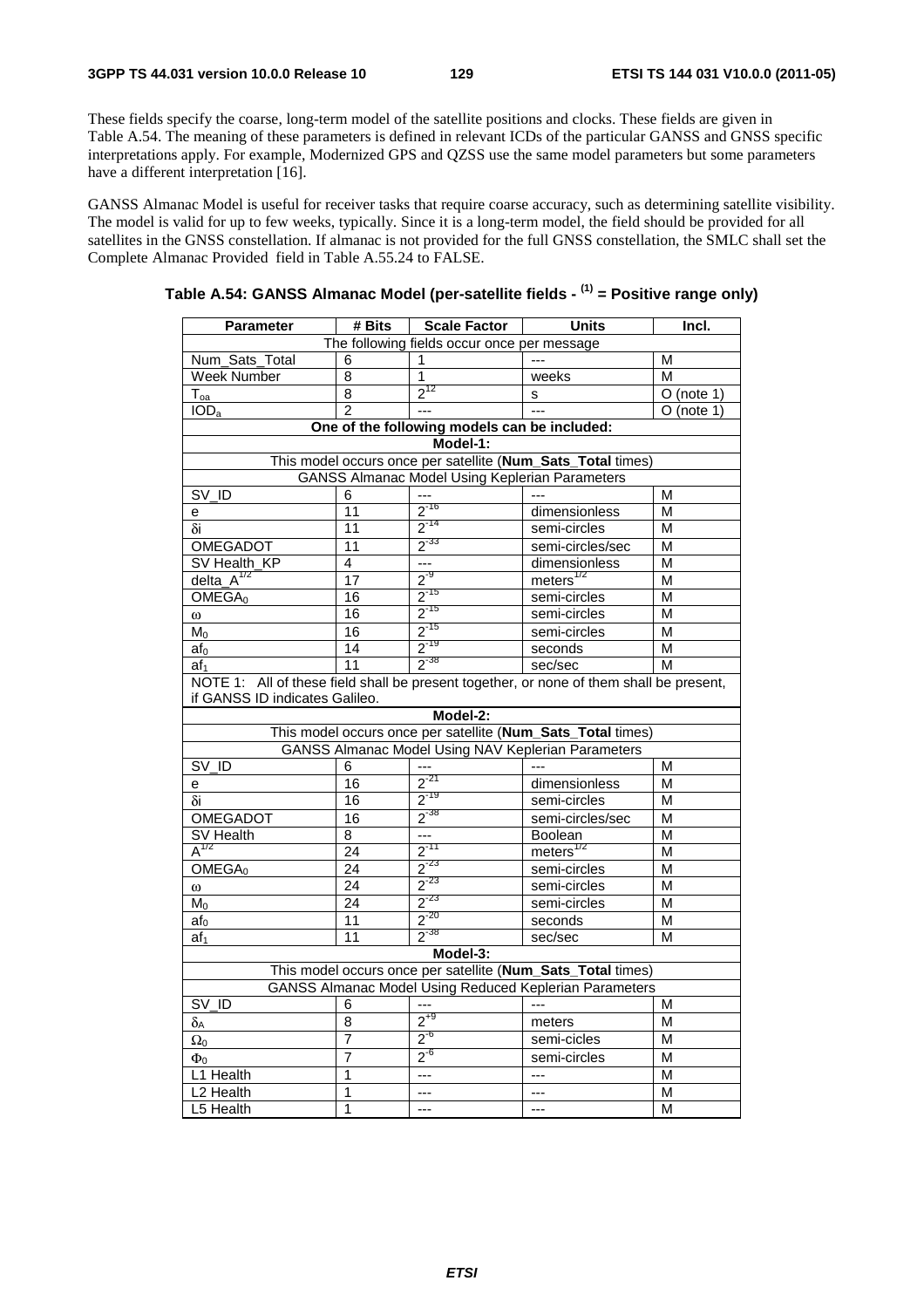| Model-4:                                                   |                |                                                                                                                                                                                                           |                                                                                                                                                                                                                                                                                                                                                        |  |  |  |
|------------------------------------------------------------|----------------|-----------------------------------------------------------------------------------------------------------------------------------------------------------------------------------------------------------|--------------------------------------------------------------------------------------------------------------------------------------------------------------------------------------------------------------------------------------------------------------------------------------------------------------------------------------------------------|--|--|--|
|                                                            |                |                                                                                                                                                                                                           |                                                                                                                                                                                                                                                                                                                                                        |  |  |  |
| <b>GANSS Almanac Model Using Midi Keplerian Parameters</b> |                |                                                                                                                                                                                                           |                                                                                                                                                                                                                                                                                                                                                        |  |  |  |
| 6                                                          |                |                                                                                                                                                                                                           | M                                                                                                                                                                                                                                                                                                                                                      |  |  |  |
| 11                                                         |                | ---                                                                                                                                                                                                       | М                                                                                                                                                                                                                                                                                                                                                      |  |  |  |
| 11                                                         |                | semi-circles                                                                                                                                                                                              | M                                                                                                                                                                                                                                                                                                                                                      |  |  |  |
| 11                                                         |                | semi-circles/sec                                                                                                                                                                                          | M                                                                                                                                                                                                                                                                                                                                                      |  |  |  |
| 17                                                         |                |                                                                                                                                                                                                           | М                                                                                                                                                                                                                                                                                                                                                      |  |  |  |
| 16                                                         |                | semi-circles                                                                                                                                                                                              | М                                                                                                                                                                                                                                                                                                                                                      |  |  |  |
| 16                                                         |                | semi-circles                                                                                                                                                                                              | M                                                                                                                                                                                                                                                                                                                                                      |  |  |  |
| 16                                                         |                | semi-circles                                                                                                                                                                                              | M                                                                                                                                                                                                                                                                                                                                                      |  |  |  |
| 11                                                         |                | seconds                                                                                                                                                                                                   | M                                                                                                                                                                                                                                                                                                                                                      |  |  |  |
| 10                                                         |                | sec/sec                                                                                                                                                                                                   | M                                                                                                                                                                                                                                                                                                                                                      |  |  |  |
| 1                                                          | $---$          | ---                                                                                                                                                                                                       | М                                                                                                                                                                                                                                                                                                                                                      |  |  |  |
| 1                                                          | ---            | ---                                                                                                                                                                                                       | M                                                                                                                                                                                                                                                                                                                                                      |  |  |  |
| 1                                                          |                | ---                                                                                                                                                                                                       | M                                                                                                                                                                                                                                                                                                                                                      |  |  |  |
|                                                            | Model-5:       |                                                                                                                                                                                                           |                                                                                                                                                                                                                                                                                                                                                        |  |  |  |
|                                                            |                |                                                                                                                                                                                                           |                                                                                                                                                                                                                                                                                                                                                        |  |  |  |
|                                                            |                |                                                                                                                                                                                                           |                                                                                                                                                                                                                                                                                                                                                        |  |  |  |
| 11                                                         | 1              | days                                                                                                                                                                                                      | M                                                                                                                                                                                                                                                                                                                                                      |  |  |  |
| 5                                                          | 1              | ---                                                                                                                                                                                                       | М                                                                                                                                                                                                                                                                                                                                                      |  |  |  |
|                                                            | 1              | ---                                                                                                                                                                                                       | М                                                                                                                                                                                                                                                                                                                                                      |  |  |  |
| 21                                                         |                | semi-circles                                                                                                                                                                                              | M                                                                                                                                                                                                                                                                                                                                                      |  |  |  |
| 21                                                         |                | seconds                                                                                                                                                                                                   | M                                                                                                                                                                                                                                                                                                                                                      |  |  |  |
| $\overline{18}$                                            |                | semi-circles                                                                                                                                                                                              | M                                                                                                                                                                                                                                                                                                                                                      |  |  |  |
| 22                                                         |                | seconds/orbit                                                                                                                                                                                             | M                                                                                                                                                                                                                                                                                                                                                      |  |  |  |
| 7                                                          | $2^{-14}$      | seconds/orbit<br>period <sup>2</sup>                                                                                                                                                                      | М                                                                                                                                                                                                                                                                                                                                                      |  |  |  |
| $\overline{15}$                                            |                | $---$                                                                                                                                                                                                     | M                                                                                                                                                                                                                                                                                                                                                      |  |  |  |
| 16                                                         |                | semi-circles                                                                                                                                                                                              | M                                                                                                                                                                                                                                                                                                                                                      |  |  |  |
| 10                                                         |                | seconds                                                                                                                                                                                                   | M                                                                                                                                                                                                                                                                                                                                                      |  |  |  |
| $\overline{1}$                                             | $\overline{1}$ | ---                                                                                                                                                                                                       | M                                                                                                                                                                                                                                                                                                                                                      |  |  |  |
| 2                                                          | 1              | $\overline{a}$                                                                                                                                                                                            | O                                                                                                                                                                                                                                                                                                                                                      |  |  |  |
|                                                            | Model-6:       |                                                                                                                                                                                                           |                                                                                                                                                                                                                                                                                                                                                        |  |  |  |
|                                                            |                |                                                                                                                                                                                                           |                                                                                                                                                                                                                                                                                                                                                        |  |  |  |
|                                                            |                |                                                                                                                                                                                                           |                                                                                                                                                                                                                                                                                                                                                        |  |  |  |
| 2                                                          | 1              |                                                                                                                                                                                                           | M                                                                                                                                                                                                                                                                                                                                                      |  |  |  |
| 6                                                          | --             | --                                                                                                                                                                                                        | M                                                                                                                                                                                                                                                                                                                                                      |  |  |  |
| 8                                                          | ÷.             | $\sim$                                                                                                                                                                                                    | M                                                                                                                                                                                                                                                                                                                                                      |  |  |  |
| 15                                                         | 2600           | meters                                                                                                                                                                                                    | М                                                                                                                                                                                                                                                                                                                                                      |  |  |  |
| $\overline{15}$                                            | 2600           | meters                                                                                                                                                                                                    | M                                                                                                                                                                                                                                                                                                                                                      |  |  |  |
| 9                                                          | 26000          | meters                                                                                                                                                                                                    | M                                                                                                                                                                                                                                                                                                                                                      |  |  |  |
| 3                                                          | 10             | meters/sec                                                                                                                                                                                                | M                                                                                                                                                                                                                                                                                                                                                      |  |  |  |
| 3                                                          | 10             | meters/sec                                                                                                                                                                                                | M                                                                                                                                                                                                                                                                                                                                                      |  |  |  |
| 4                                                          | 40,96          | meters/sec                                                                                                                                                                                                | M                                                                                                                                                                                                                                                                                                                                                      |  |  |  |
| 11                                                         | 64             | seconds                                                                                                                                                                                                   | M                                                                                                                                                                                                                                                                                                                                                      |  |  |  |
|                                                            | $\overline{5}$ | $2^{-16}$<br>$2^{-14}$<br>$2^{-33}$<br>$2^{-4}$<br>$2^{-15}$<br>$2^{-15}$<br>$2^{-15}$<br>$2^{-20}$<br>$2^{-37}$<br>$2^{-20}$<br>$2^{5}$<br>$\frac{2^{20}}{2^{2}}$<br>$2^{-20}$<br>$2^{-15}$<br>$2^{-18}$ | This model occurs once per satellite (Num_Sats_Total times)<br>meters <sup>1/2</sup><br>This model occurs once per satellite (Num_Sats_Total times)<br><b>GANSS Almanac Model Using GLONASS Keplerian Parameters</b><br>period<br>This model occurs once per satellite (Num_Sats_Total times)<br><b>GANSS Almanac Model Using SBAS ECEF Parameters</b> |  |  |  |

### **Num\_Sats\_Total**

This field specifies the total number of satellites in GANSS Almanac Model.

Range: 1 - 36

### **Week Number**

This field specifies the Almanac reference week number in GNSS specific system time to which the Almanac Reference Time  $T_{oa}$  is referenced, modulo 256 weeks. If  $T_{oa}$  is not included in GANSS Almanac Model, the MS shall ignore the Week Number.

Range: 0 - 255

**Toa**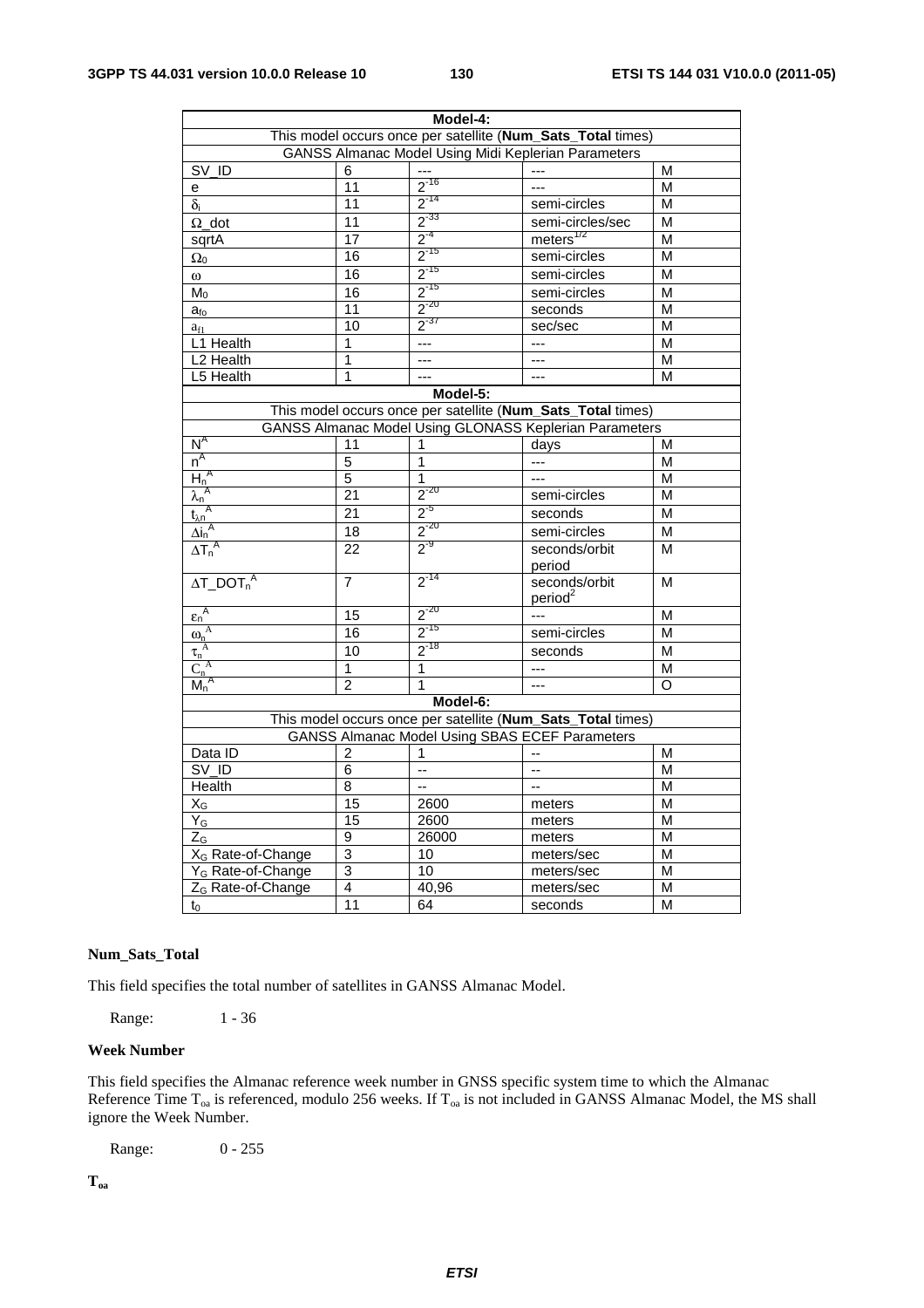This field specifies the Almanac Reference Time common to all satellites in GANSS Almanac Model Using Keplerian Parameters given in GNSS specific system time.

### **IODa**

This field specifies the Issue-Of-Data common to all satellites in GANSS Almanac Model Using Keplerian Parameters.

### **SV\_ID**

This field identifies the satellite for which the GANSS Almanac Model is given. The interpretation of SV ID is defined in Table A.10.14.

Range: 0 - 63

### **SV Health\_KP**

This field specifies the SV Health status in GANSS Almanac Model Using Keplerian Parameters. In Galileo case this field shall contain the I/NAV health status bits.

### **GANSS UTC Model**

The GANSS UTC Model field contains a set of parameters needed to relate GNSS system time to Universal Time Coordinate (UTC). All of the fields in the GANSS UTC Model are mandatory when the field is present. The UTC time standard, UTC(k), is GNSS specific. E.g., if GANSS ID indicates QZSS, GANSS UTC Model field contains a set of parameters needed to relate QZST to UTC(NICT).

| <b>Parameter</b>          | # Bits | <b>Scale Factor</b> | <b>Units</b> | Incl. |
|---------------------------|--------|---------------------|--------------|-------|
| A۱                        | 24     | $2^{-50}$           | sec/sec      | С     |
| $A_0$                     | 32     | $2^{-30}$           | seconds      |       |
| $t_{ot}$                  | 8      | $2^{12}$            | seconds      |       |
| WN <sub>t</sub>           | 8      |                     | weeks        |       |
| $\Delta t_{LS}$           | 8      |                     | seconds      |       |
| <b>WNLSF</b>              | 8      |                     | weeks        |       |
| DN                        | 8      |                     | days         |       |
| $\Delta t_{\textsf{LSF}}$ | 8      |                     | seconds      |       |

**Table A.55: GANSS UTC Model (Model-1)** 

### **GANSS Ephemeris Extension**

The GANSS Ephemeris extension contains parameters designed to extend the time of applicability of the Ephemeris terms by the continuous addition of the delta ephemeris terms to the respective terms of the referenced ephemeris.

This message can provide extension information for every satellite for many days into the future; doing so may create a large message, thus care must be taken to consider the transport bandwidth. The SMLC can limit the duration of the extension to decrease the message size. For example if the extension duration is limited to twelve hours the payload will be approximately 2,000 octets, for a typical 27 satellite constellation.

|  |  |  | Table A.55.2: GANSS Ephemeris Extension |  |
|--|--|--|-----------------------------------------|--|
|--|--|--|-----------------------------------------|--|

| <b>Parameter</b>          | # Bits                            | <b>Scale Factor</b> | Units | Incl. |
|---------------------------|-----------------------------------|---------------------|-------|-------|
| qanssEphemerisHeader      | See Table A.55.3                  |                     | ---   |       |
| qanssReferenceSet         | See Table A.55.5                  |                     | $--$  |       |
| aanssEphemerisDeltaMatrix | List of GANSSEphemerisDeltaEpochs |                     |       |       |

### **Table A.55.3: GANSS Ephemeris Header**

| <b>Parameter</b>                                    | # Bits<br><b>Scale Factor</b> |       | Units | Incl. |  |  |  |
|-----------------------------------------------------|-------------------------------|-------|-------|-------|--|--|--|
| <b>GANSS Ephemeris Extension (Once per message)</b> |                               |       |       |       |  |  |  |
| timeAtEstimation                                    | See Table A.55.4              |       | $--$  | M     |  |  |  |
| validitvPeriod                                      |                               |       | Hours | М     |  |  |  |
| ephemerisExtensionDuration                          | -9                            | Hours |       | M     |  |  |  |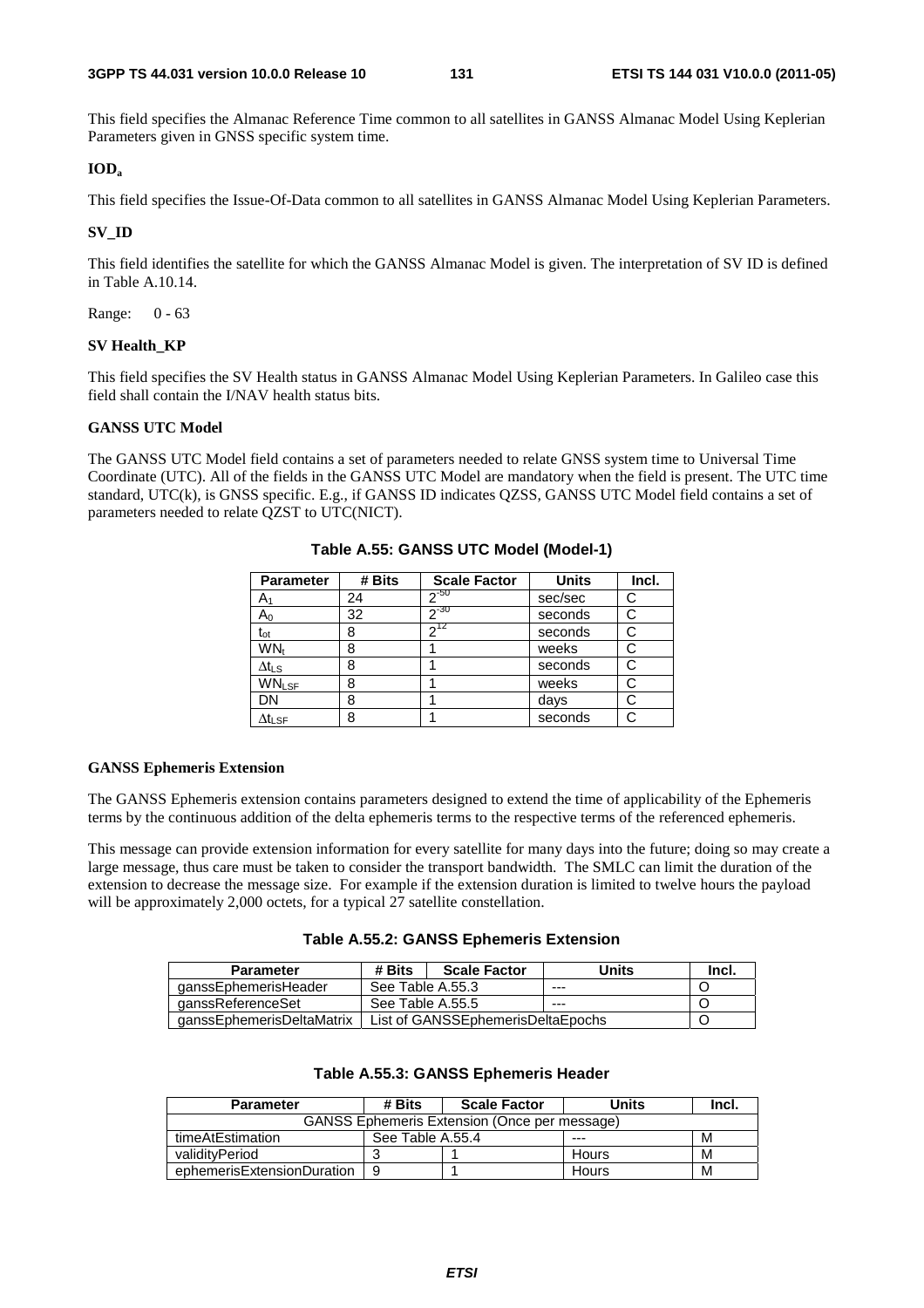### **Time at Estimation**

The Time at Estimation provides the GANSS time at which the ephemeris extensions were created.

| Parameter                      | # Bits | <b>Scale Factor</b> | Units   | Inci. |
|--------------------------------|--------|---------------------|---------|-------|
| <b>GANSS Dav of Estimation</b> | 12     |                     | Dav     | M     |
| <b>GANSS TOD of Estimation</b> |        |                     | Seconds | М     |

**Table A.55.4: Time at Estimation** 

#### **GANSS Day of Estimation**

This field specifies the sequential number of days from the origin of the GNSS system time indicated by GANSS TIME ID modulo 8192 days (about 22 years) of the time that the estimation was determined.

Range: 0 - 8191 days

### **GANSS TOD of Estimation**

Integer number of GANSS TOD seconds within the current day of the time that the estimation was determined.

Range: 0 - 86399 s.

#### **Validity Period**

The validityPeriod indicates the validity period of the GANSS Reference Set. It also indicates the default validity period of each individual delta ephemeris packet in the case that the individual validityPeriod is not present in the GANSS Delta Epoch Header (see Table A.55.8). It is the length of time that the GANSS Reference Set is intended to last and, if applicable, it is the length of time that the ephemeris constructed by application of the delta is intended to last.

Range:  $1 - 8$  hours.

### **Ephemeris Extension Duration**

The Ephemeris Extension duration indicates the total block of time measured in units of hours that the extended ephemeris covers.

Range: 1 - 512 Hours.

The ganssEphemeris header is mandatory only once in the delivery of the GANSS Ephemeris Extension message

### **GANSS Reference Set**

| Table A.55.5: GANSS Reference Set |  |  |  |  |  |
|-----------------------------------|--|--|--|--|--|
|-----------------------------------|--|--|--|--|--|

| Parameter                    | <b>Presence</b> | <b>Note</b>          |
|------------------------------|-----------------|----------------------|
| <b>GANSS Reference Orbit</b> | М               | Table A.55.6<br>See. |

#### **GANSS Reference Orbit**

### **Table A.55.6: GANSS Reference Orbit**

| <b>Parameter</b> | # Bits           | <b>Scale Factor</b> | Units | lnci. |
|------------------|------------------|---------------------|-------|-------|
| svID             |                  |                     | ---   | N     |
| qanssOrbitModel  | See Table A.29.g |                     | $- -$ | N     |
| qanssClockModel  | See Table A.49.1 |                     | $- -$ | N     |

### **SvID**

The satellite vehicle ID identifying to which satellite the following orbital and clock model apply. The interpretation of SV ID is defined in Table A.10.14.

### **GANSS OrbitModel**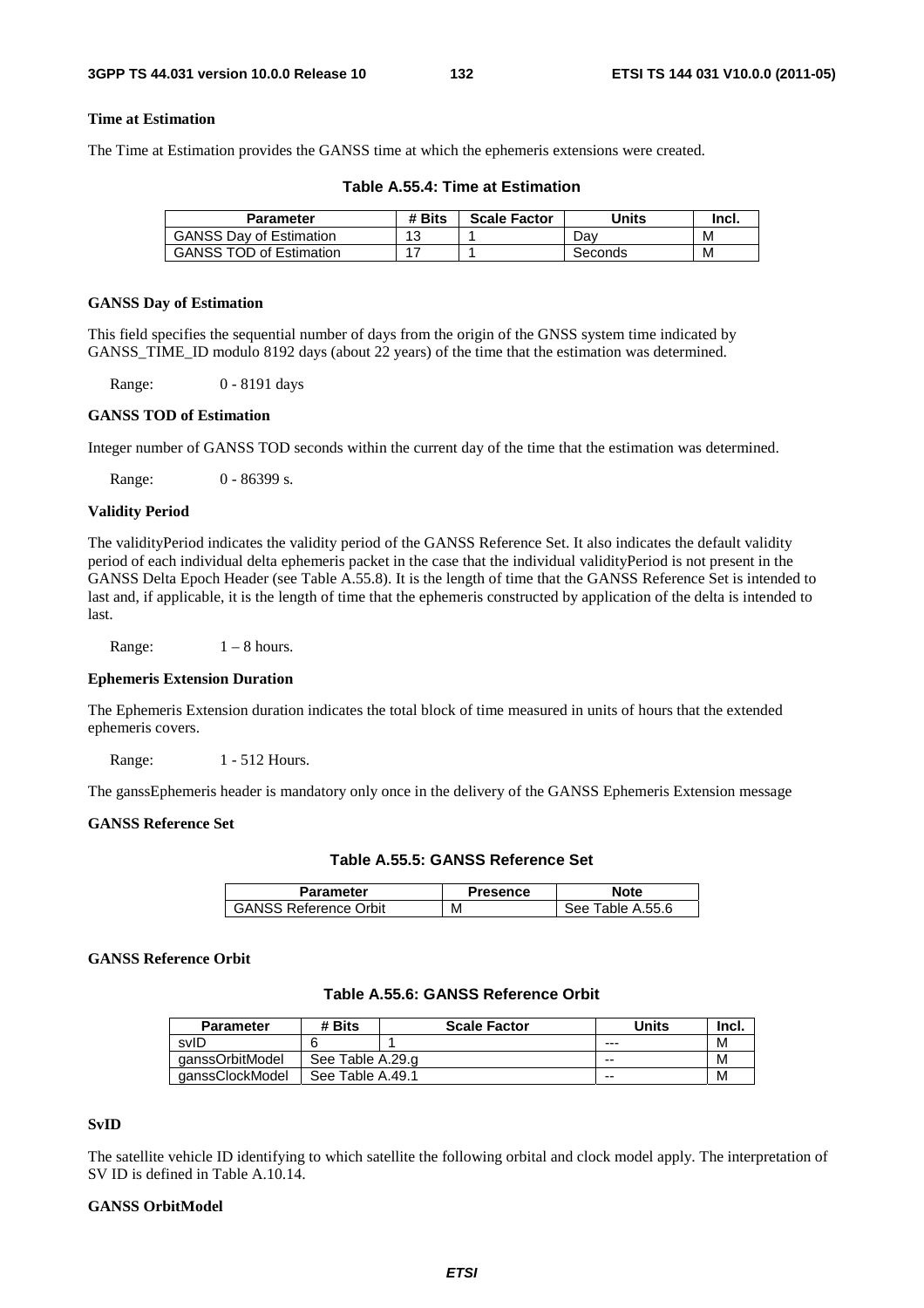This field is a structure that contains the Reference Nav Model (see Table A.29.g) satellite orbit information upon which all subsequent delta information will be applied to create the next ephemeris for use in navigation.

### **GANSS ClockModel**

This field is a structure that contains the satellite clock model upon which all subsequent clock information will be applied to create the next clock model for use in navigation.

### **GANSA Ephemeris Delta Matrix**

GANSS Ephemeris Delta Matrix is a list of GANSS Ephemeris Delta Epochs. Each epoch is indicated by a unique seqNum. Each epoch corresponds to a specific update interval and contains a delta epoch header and ephemeris delta elements for all PRNs for that epoch.

### **GANSS Ephemeris Delta Epoch**

### **Table A.55.7: GANSS Ephemeris Delta Epoch**

| Parameter             | <b>Note</b>                            | -Incl. |
|-----------------------|----------------------------------------|--------|
| qanssDeltaEpochHeader | See Table A.55.8                       |        |
| ganssDeltaElementList | List of GANSS Ephemeris Delta Elements | M      |

### **GANSS Delta Epoch Header**

### **Table A.55.8: GANSS Delta Epoch Header**

| <b>Parameter</b>     | # Bits | <b>Scale Factor</b> | Units | -Incl. |
|----------------------|--------|---------------------|-------|--------|
| validitvPeriod       |        |                     | Hours |        |
| ephemerisDeltaSizes  |        | See Table A.55.9    |       |        |
| ephemerisDeltaScales |        | See Table A.55.10   |       |        |

### **Validity Period**

The validityPeriod indicates the validity period of each individual delta ephemeris packet. It is the length of time that the ephemeris constructed by application of the delta is intended to last. If not present then the default validityPeriod in the GANSS Ephemeris Header IE applies (see Table A.55.3).

Range:  $1 - 8$  hours.

### **Ephemeris Delta Sizes**

This field is a structure that indicates the bit sizes for all the fields in the GANSS Ephemeris Delta structure

| <b>Parameter</b>       | # Bits | <b>Scale Factor</b> | Units | Incl. |
|------------------------|--------|---------------------|-------|-------|
| bitSize delta $\omega$ | 5      |                     |       | М     |
| bitSize delta An       | 4      |                     |       | M     |
| bitSize delta M0       | 5      |                     |       | M     |
| bitSize delta OMEGAdot | 5      |                     |       | M     |
| bitSize delta e        | 5      |                     |       | M     |
| bitSize delta Idot     | 4      |                     |       | M     |
| bitSize delta sgrtA    | 5      |                     |       | М     |
| bitSize delta i0       | 5      |                     |       | M     |
| bitSize_delta_OMEGA0   | 5      |                     |       | M     |
| bitSize delta Crs      | 4      |                     |       | M     |
| bitSize delta Cis      | 4      |                     |       | M     |
| bitSize delta Cus      | 4      |                     |       | M     |
| bitSize delta Crc      | 4      |                     |       | M     |
| bitSize_delta_Cic      | 4      |                     |       | M     |
| bitSize delta Cuc      | 4      |                     |       | M     |
| bitSize delta tgd1     | 4      |                     |       | M     |
| bitSize delta tgd2     | 4      |                     |       | M     |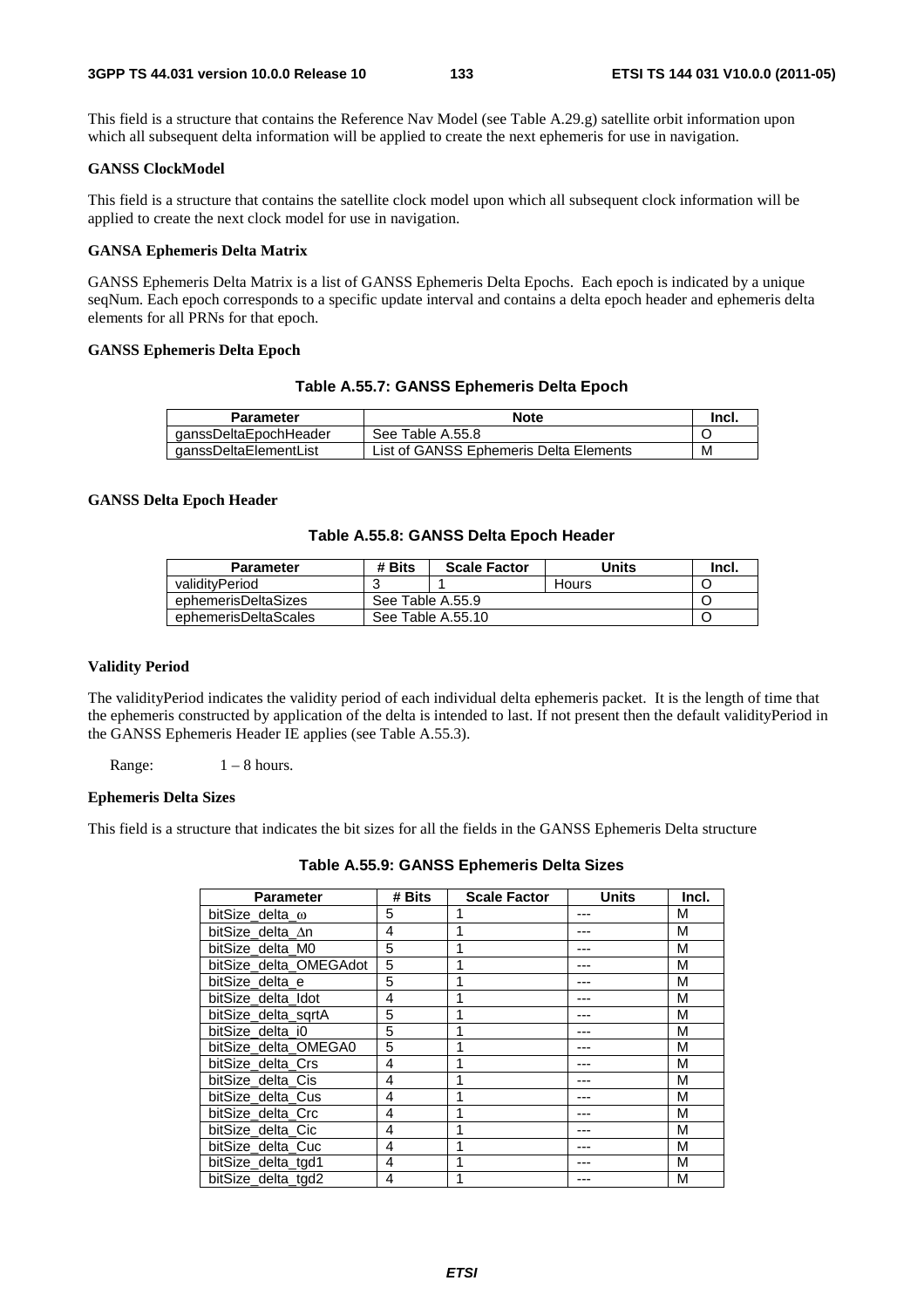### **Ephemeris Delta Scales**

This field is a structure that indicates the scale factor modifiers for all the fields in the GANSS Ephemeris Delta structure.

| <b>Parameter</b>     | # Bits | <b>Scale Factor</b> | <b>Units</b> | Incl. |
|----------------------|--------|---------------------|--------------|-------|
| scale_delta_ω        | 5      |                     |              | M     |
| scale_delta_An       | 5      |                     |              | М     |
| scale_delta_M0       | 5      |                     |              | М     |
| scale delta OMEGAdot | 5      |                     |              | М     |
| scale delta e        | 5      | 1                   |              | М     |
| scale delta Idot     | 5      | 1                   |              | М     |
| scale delta sgrtA    | 5      | 1                   |              | М     |
| scale delta i0       | 5      |                     |              | М     |
| scale_delta_OMEGA0   | 5      |                     |              | M     |
| scale_delta_Crs      | 5      |                     |              | M     |
| scale_delta_Cis      | 5      | 1                   |              | M     |
| scale_delta_Cus      | 5      |                     |              | M     |
| scale delta Crc      | 5      |                     |              | M     |
| scale delta Cic      | 5      | 1                   |              | M     |
| scale delta Cuc      | 5      | 1                   |              | M     |
| scale_delta_tgd1     | 5      | 1                   |              | M     |
| scale_delta_tgd2     | 5      | 1                   |              | М     |

**Table A.55.10: GANSS Ephemeris Delta Scales** 

### **GANSS Delta Element List**

GANSS Delta Element List is a list of GANSS Ephemeris Delta Elements

#### **Ephemeris Delta Element**

Each GANSS Ephemeris Delta element is uniquely identified by the pair (seqNum, sv\_ID) and it is defined as a structure as shown in table A.55.11. The MS should parse the octet string according to the fields specified in table A.55.4. Each element in table A.55.4 but for seqNum and sv\_ID should be treated as a signed integer. Each Ephemeris delta is transmitted as an octet string of up to 49 octets. The actual number of octets is determined by the size of the bit fields in the GPS\_Ephemeris\_Delta\_Sizes table (table A.55.9). Each set of up to 49 octets represents a single extension for a single satellite vehicle. Each set encodes the satellite vehicle ID and the sequence number. The sequence number specifies the order in which the individual ephemeris extension elements are assembled as time marches forward to create the next ephemeris. The sequence number is the same for all satellite vehicle IDs for a particular update period.

| <b>Parameter</b> | # Bits | Default #<br><b>Bits</b> | <b>Scale Factor</b>                                 | <b>Default</b><br><b>Scale</b> | <b>Units</b>     | Incl. |
|------------------|--------|--------------------------|-----------------------------------------------------|--------------------------------|------------------|-------|
| sequenceNum      | 7      |                          |                                                     |                                |                  | M     |
| svID             | 6      |                          |                                                     | 1                              |                  | M     |
| delta_o          | 132(1) | 21                       | $2^{-16*2^{-31}} \cdot 2^{15*2^{-31}}$              | $2^{-31}$                      | semi-circles     | M     |
| delta_∆n         | 116(1) | $12 \overline{ }$        | $2^{16*2^{43}} \cdot 2^{15*2^{43}}$                 | $2^{-43}$                      | semi-circles/sec | M     |
| delta M0         | 132(1) | 21                       | $2^{-16*2^{37}}$ $2^{15*2^{31}}$                    | $2^{-31}$                      | semi-circles     | M     |
| delta OMEGAdot   | 124(1) | 13                       | $2^{-16*2^{-43}} \cdot 2^{15*2^{-43}}$              | $2^{-43}$                      | semi-circles/sec | M     |
| delta_e          | 132(1) | 18                       | $2^{-16*2^{-33}}$ , $2^{15*2^{-33}}$ $\binom{2}{1}$ | $2^{-33}$                      |                  | M     |
| delta Idot       | 114(1) | 11                       | $2^{-16*2^{-43}}$ $2^{15*2^{-43}}$                  | $2^{-43}$                      | semi-circles/sec | M     |
| delta_sqrtA      | 132(1) | 14                       | $2^{-16}*2^{-19}$ $2^{15}*2^{-19}$                  | $2^{-19}$                      | meters1/2        | M     |
| delta i0         | 132(1) | 14                       | $2^{16*2^{31}} \cdot 2^{15*2^{31}}$                 | $2^{-31}$                      | semi-circles     | M     |
| delta_OMEGA0     | 132(1) | 14                       | $2^{-16*2^{-31}}$ , $2^{15*2^{-31}}$ $\binom{2}{1}$ | $2^{31}$                       | semi-circles     | M     |
| delta_Crs        | 116(1) | 12                       | $2^{-16}*2^{-5}$ $2^{15}*2^{-5}$ $1^2$              | $2^{5}$                        | meters           | M     |
| delta_Cis        | 116(1) | 11                       | $2^{-16}*2^{-29}$ $2^{15}*2^{-29}$                  | $2^{-29}$                      | radians          | M     |
| delta_Cus        | 116(1) | 12                       | $2^{16*2^{29}} \cdot 2^{15*2^{29}}$                 | $2^{-29}$                      | radians          | M     |
| delta_Crc        | 116(1) | 12                       | $2^{-16}*2^{-5}$ $2^{15}*2^{-5}$ $4^{25}$           | $2^{5}$                        | meters           | M     |
| delta Cic        | 116(1) | 11                       | $2^{-16*2^{-29}}$ , $2^{15*2^{-29}}$                | $2^{-29}$                      | radians          | M     |
| delta_Cuc        | 116(1) | 12                       | $2^{-16*2^{29}}$ $2^{15*2^{29}}$                    | $2^{-29}$                      | radians          | M     |
| delta_tgd1       | 116(1) | 2                        | $2^{16*2^{31}} \cdot 2^{15*2^{31}}$                 | $2^{-31}$                      | seconds          | M     |
| delta_tgd2       | 116(1) | $\overline{2}$           | $2^{-16*2^{31}} \cdot 2^{15*2^{31}$ (2)             | $2^{-31}$                      | seconds          | M     |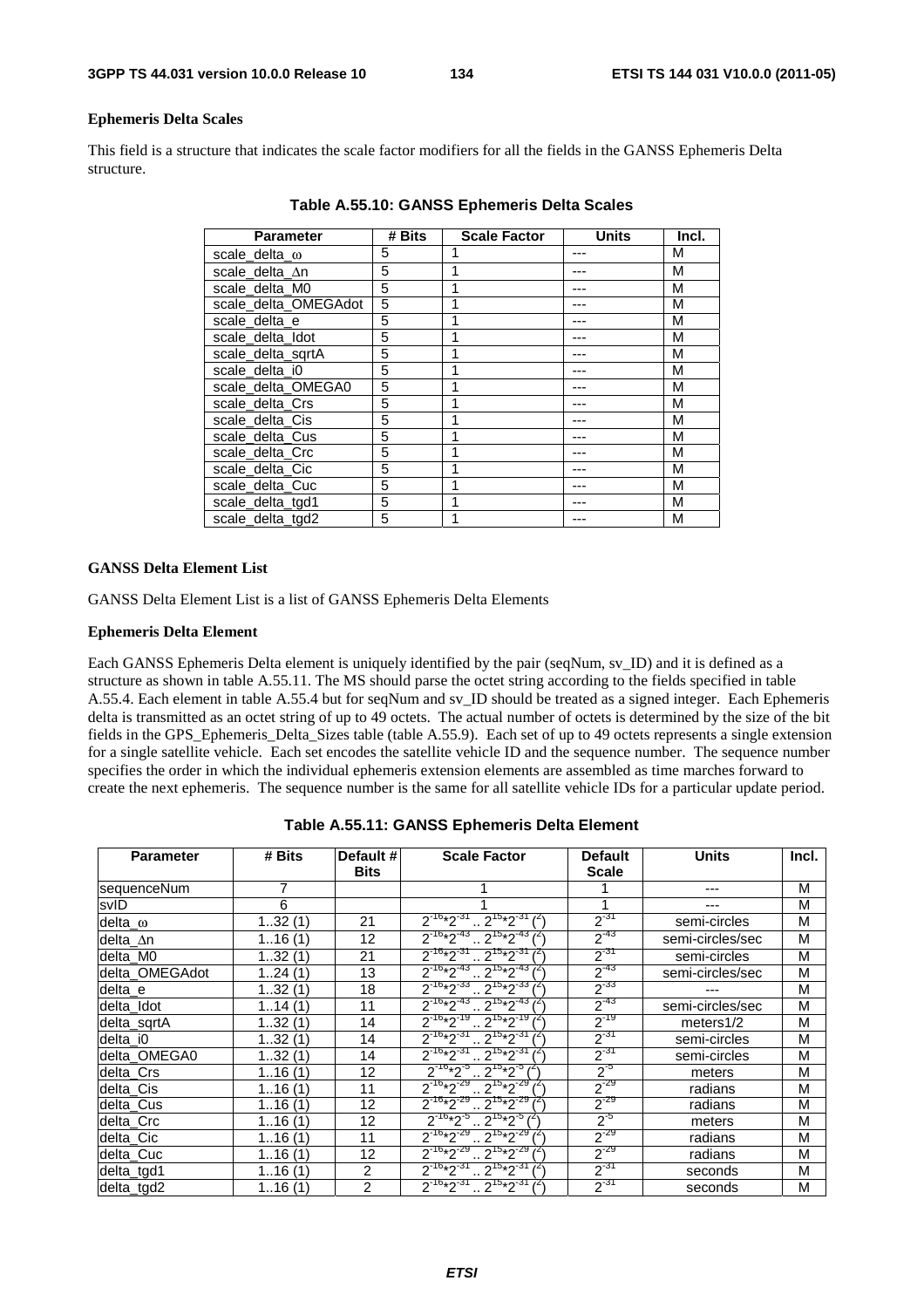- (1) The number of bits of each signed integer field is variable and it is indicated once for all numEphemerisDeltas by the structure ephemerisDeltasSizes. When the ephemerisDeltaSizes field is not present, the values found in the columns 'Default # Bits' shall be used.
- (2) The scale factor of each parameter is variable around the default scale factor. The variation for each field is indicated once for all numEphemerisDeltas by the structure ephemerisDeltasScales. For example, if the scale factor modifier for delta\_omega has a value of 4, the scale factor for delta\_omega is  $2^4 * 2^{31}$ . When the ephemerisDeltaScales is not used, the values found in the column 'Default Scale' shall be used.

#### **sequenceNum**

This field indicates the order of the Ephemeris delta terms. The ephemeris constructed for use in satellite positioning is built by adding the delta terms to the referenced GANSS\_Navigation Model in the order dictated by this sequence number. The sequence number shall remain the same for each svID in a group of Ephemeris Deltas corresponding to a particular update epoch.

#### **svID**

This field identifies the satellite ID within a particular sequenceNum.

These fields, with the exception of sequenceNum and svID, specify the deltas to be added to the existing Ephemeris to create a new Ephemeris suite that is extended from its predecessor by the time provided in the 'validityPeriod' parameter. To compute the time of ephemeris for the newly constructed ephemeris, validityPeriod is added to the preceding toe. The ephemeris time of clock (toc) is set equal to the toe.

For each of the other ephemeris terms the corresponding delta ephemeris term is added in order to create the updated ephemeris. The terms delta\_M0, delta\_i0, and delta\_OMEGA0 of the delta ephemeris must be extrapolated prior to the addition of the delta terms as follows:

$$
M_{0(i+1)} = M_{0(i)} + delta \_M_{0(i)} + (\sqrt{\frac{\mu}{A_{(i)}}^3} + \Delta n_{(i)}) \cdot dt
$$

Where  $\mu$  is the WGS 84 value of the earth"s gravitational constant for GANSS user, and  $A_{(i)}$  is the semi-major axis associated with this satellite"s update. The extrapolation of delta\_M0, uses the prior set"s sqrtA term to compute  $A_{(i)}$ .

 $OMEGA0_{(i+1)} = OMEGA0_{(i)} + deltaOMEGA0_{(i)} + OMEGA0_{(i)} *dt$ 

$$
i0_{(i+1)} = i0_{(i)} + delta_i = i0_{(i)} + Idot_{(i)}
$$
 \* dt

Where dt is equal to validityPeriod\*3600. The terms af0, and af1 from the GANSS clock model must be extrapolated as follows:

$$
af0_{(i+1)} = af0_{(i)} + af1_{(i)} * dt + af2_{(i)} * dt2
$$

$$
af1_{(i+1)} = af1_{(i)} + 2 * af2_{(i)} * dt
$$

$$
af2_{(i+1)} = af2_{(i)}
$$

Where af0, af1, and af2 are the clock model terms as shown in table A.49.1.

The following demonstrates the application of the ephemeris extension technique. Assume the validityPeriod  $= 5$ , representing: (5+1)hours = 6 hours, and the GANSS Navigation model for a particular satellite, identified by the reference IOD has a toe  $= 0$  seconds.

The toe for sequenceNumber 1 is computed by adding the validityPeriod to the initial toe of 0 as  $0 + 6$  hours =0 + 21600 seconds. The new ephemeris is constructed by adding the delta ephemeris terms from set 1 to the reference ephemeris creating the new ephemeris, which will be used for the next six hours. For the five terms listed above (delta\_M0, delta\_i0, delta\_OMEGA0, af0, and af1) the extrapolation described must occur prior to the addition of the delta term. Of course if one of these three delta ephemeris terms was provided in full via the exception table then the extrapolation is unnecessary and the exception term combined with the delta\_ephemeris term is used directly.

The next ephemeris computation will occur by adding the validityPeriod to the current toe of  $21600$  as:  $21600 + 6$  hours  $= 21600 + 21600 = 43200$ . The ephemeris delta terms from set two are added to the ephemeris resulting from the prior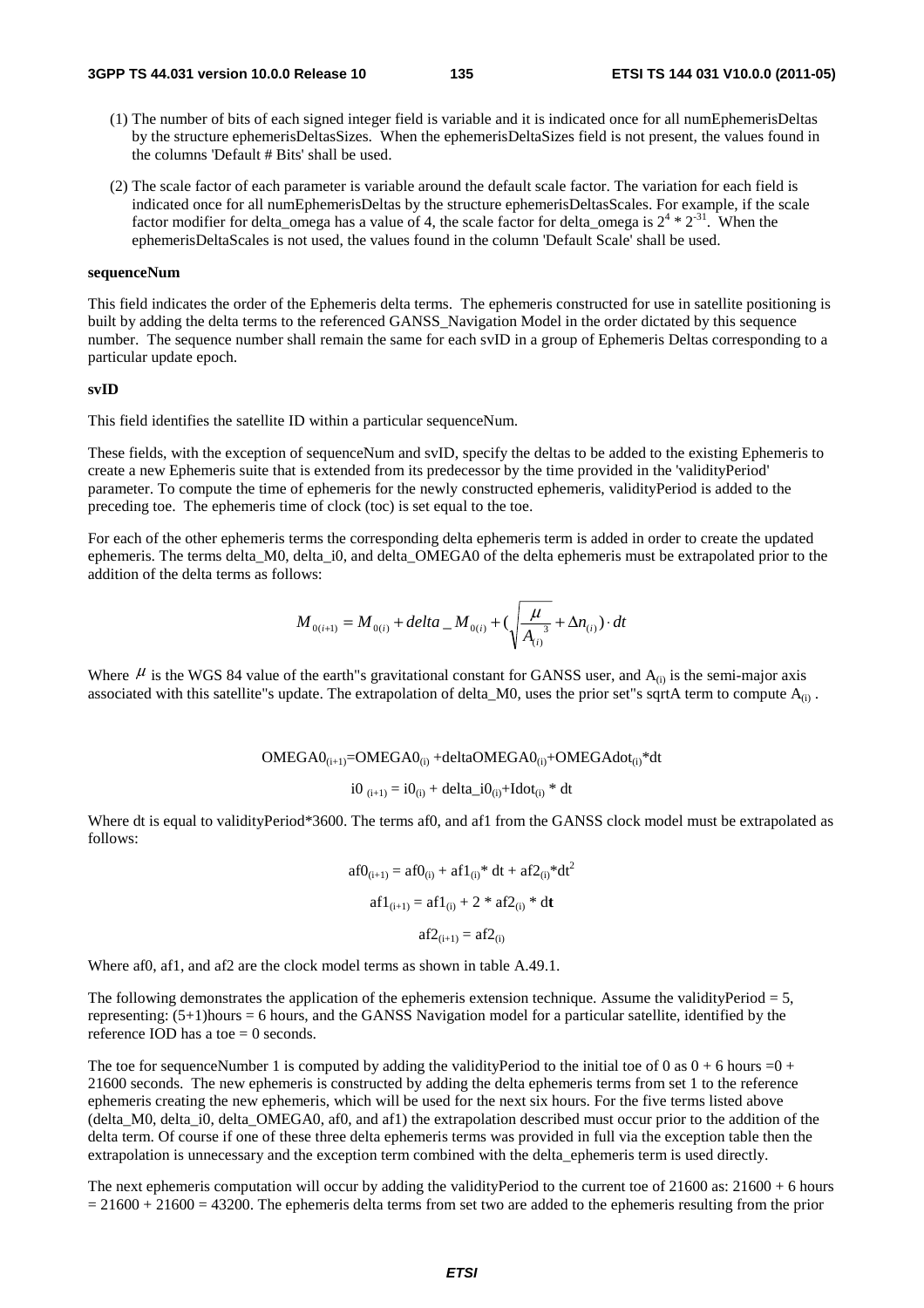addition to create the next ephemeris. This is done for each satellite vehicle ID listed in the provided satellite list

indicated in the ganssSatRef field. If a bit is clear in the eventOccured field it indicates that a satellite maneuver has not occurred since the ganssBeginTime nor is

### **GANSS Ephemeris Extension check**

The GANSS Ephemeris Extension check provides information about non foreseen events that occurred during the period starting at the ganssBeginTime to the current time. An event is signified through a bit string . Each bits refers to one PRN. If a bit is set to one, this means that the ephemeris extension is no longer valid for this specific PRN. In order to indicate planned future manuvers an end time is provided. The SMLC can indicate that a future event is planned between the current time and the end time of this ephemeris extension.

| <b>Parameter</b>   | <b>Presence</b> | <b>Note</b>       |
|--------------------|-----------------|-------------------|
| ganssBeginTime     | м               | See Table A.55.13 |
| ganssEndTime       | м               | See Table A.55.14 |
| ganssSatEventsInfo | м               | See Table A.55.15 |

**Table A.55.12: Ephemeris Extension check** 

### **GANSS Begin Time**

The GANSS begin time corresponds to the GANSS Day and GANSS Seconds of Estimation of the ephemeris extensions block.

### **Table A.55.13: GANSS Begin Time**

| Parameter        | # Bits    | <b>Scale Factor</b> | Units   | Incl. |
|------------------|-----------|---------------------|---------|-------|
| <b>GANSS Dav</b> | 12<br>ں ا |                     | Dav     | M     |
| <b>GANSS TOD</b> |           |                     | Seconds | М     |

### **GANSS End Time**

The GANSS end time represents the final time the Ephemeris extension is valid.

### **Table A.55.14: GANSS End Time**

| Parameter        | # Bits    | <b>Scale Factor</b> | <b>Units</b> | Incl. |
|------------------|-----------|---------------------|--------------|-------|
| <b>GANSS Dav</b> | 12<br>ں ا |                     | Dav          | М     |
| <b>GANSS TOD</b> | $4 -$     |                     | Seconds      | M     |

### **GANSS Sat Event Information**

This IE is designed to indicate events that have or may occur between the ganssBeginTime and the ganssEndTime.

### **Table A.55.15: GANSS Sat Event Information**

| <b>Parameter</b>     | # Bits | <b>Scale Factor</b> | <b>Units</b> | Incl. |
|----------------------|--------|---------------------|--------------|-------|
| <b>EventOccurred</b> | 64     | -                   | -            | M     |
| FutureEventNoted     | 64     | -                   |              | M     |

### **EventOccurred**

#### **FutureEventNoted**

If a bit is set in the futureEventNoted field it indicates that a maneuver is planned during the time period between current time plus sixty minutes and ganssEndTime

### **SBAS ID**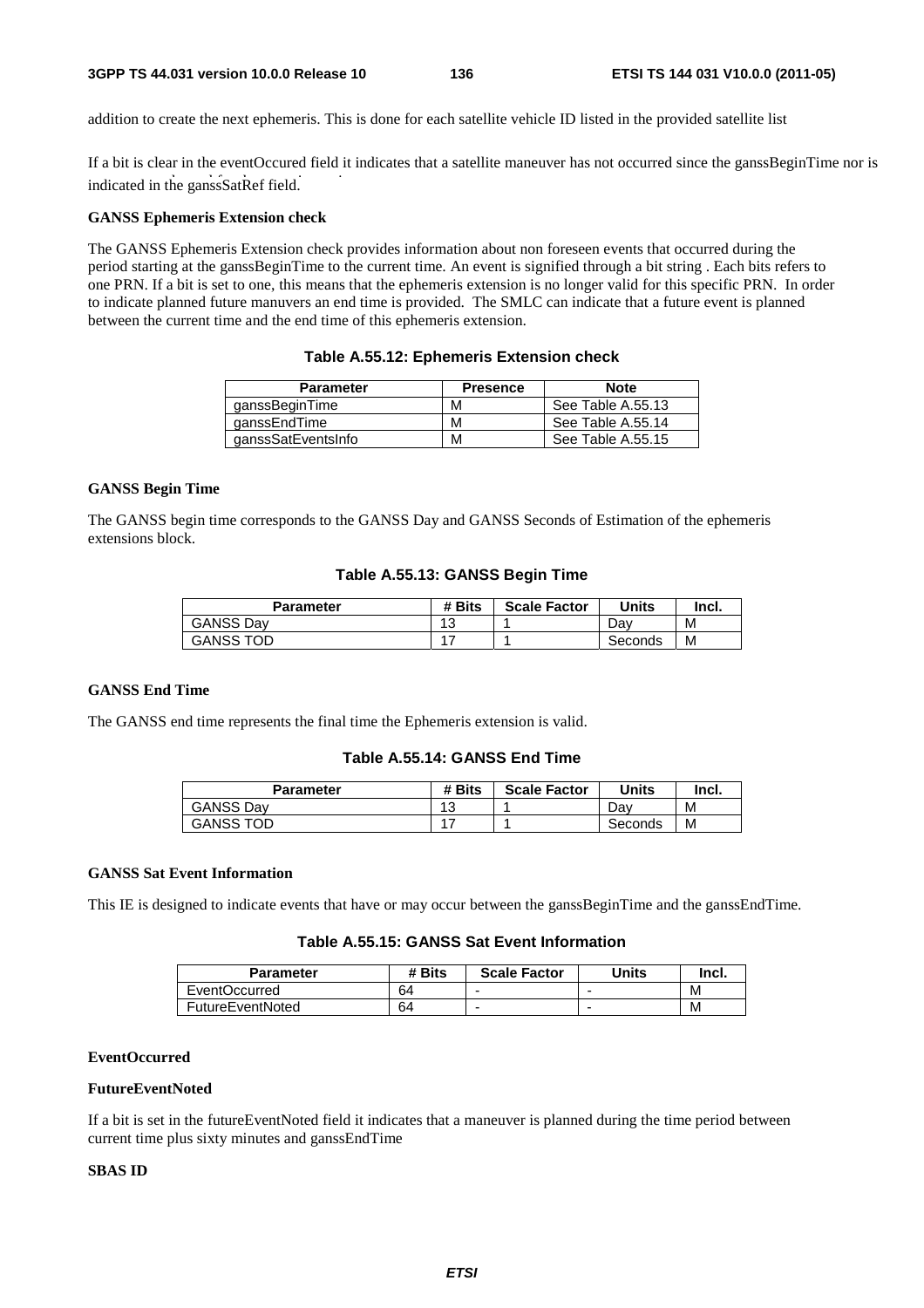If GANSS ID indicates SBAS, this field defines the specific SBAS for which the GANSS specific assistance data are provided according to Table A.55.16.

| <b>SBAS</b>  | <b>Value of SBAS ID</b> |
|--------------|-------------------------|
| <b>WAAS</b>  |                         |
| <b>EGNOS</b> |                         |
| MSAS         |                         |
| <b>GAGAN</b> |                         |
| Reserved     | 4-7                     |

|  |  | <b>Table A.55.16: SBAS ID</b> |
|--|--|-------------------------------|
|--|--|-------------------------------|

### **GANSS Additional UTC Model**

The GANSS Additional UTC Model field contains several sets of parameters needed to relate GNSS system time to Universal Time Coordinate (UTC), as defined in [12, 13, 14, 15, 16, 17]. Only one parameter set can be included in one GANSS Additional UTC Model and which set of parameters to include depends on the GANSS-ID and MS capabilities.

The UTC time standard, UTC(k), is GNSS specific. E.g., if GANSS ID indicates QZSS, GANSS Additional UTC Model field contains a set of parameters needed to relate QZST to UTC(NICT). If GANSS ID indicates Modernized GPS, GANSS Additional UTC Model field contains a set of parameters needed to relate GPS system time to UTC(USNO). If GANSS ID indicates GLONASS, GANSS Additional UTC Model field contains a set of parameters needed to relate GLONASS system time to UTC(RU). If GANSS ID indicates SBAS, GANSS Additional UTC Model field contains a set of parameters needed to relate SBAS network time for the SBAS indicated by SBAS ID to the UTC standard defined by the UTC Standard ID.

| <b>Parameter</b>                      | # Bits         | <b>Scale Factor</b>                                                   | <b>Units</b>         | Incl.                                |  |
|---------------------------------------|----------------|-----------------------------------------------------------------------|----------------------|--------------------------------------|--|
|                                       |                | One of the following models can be included:                          |                      |                                      |  |
| Model-2 (as defined in [12,13,14,16]) |                |                                                                       |                      |                                      |  |
| $A_{0-0}$                             | 16             | $2^{-35}$                                                             | seconds              | $\overline{C^{(1)}}$                 |  |
| $A_{1-n}$                             | 13             | $2^{51}$                                                              | sec/sec              | $C^{(1)}$                            |  |
| $A_{2-n}$                             | $\overline{7}$ | $2^{-68}$                                                             | sec/sec <sup>2</sup> | $C^{(1)}$                            |  |
| $\Delta t$ LS                         | 8              | $\overline{1}$                                                        | seconds              | $C^{(1)}$                            |  |
| $t_{\rm ot}$                          | 16             | $2^4$                                                                 | seconds              | $C^{(1)}$                            |  |
| <b>WN</b> <sub>ot</sub>               | 13             | 1                                                                     | weeks                | $C^{(1)}$                            |  |
| <b>WNLSF</b>                          | 8              | 1                                                                     | weeks                | $C^{(1)}$                            |  |
| <b>DN</b>                             | 4              | 1                                                                     | days                 | $C^{(1)}$                            |  |
| $\Delta t_{LSF}$                      | 8              | 1                                                                     | seconds              | $C^{(1)}$                            |  |
|                                       |                | Model-3 (as defined in [17])                                          |                      |                                      |  |
| $N^A$                                 | 11             | 1                                                                     | days                 | $C^{(1)}$                            |  |
| $\tau_c$                              | 32             | $2^{31}$                                                              | seconds              | $\overline{C^{(1)}}$                 |  |
| <b>B1</b>                             | 11             | $2^{-10}$                                                             | seconds              | $\overline{O^{(2)}}$                 |  |
| <b>B2</b>                             | 10             | $2^{-16}$                                                             | sec/msd              | $O^{(2)}$                            |  |
| <b>KP</b>                             | $\mathcal{P}$  | 1                                                                     |                      | O                                    |  |
|                                       |                | Model-4 (as defined in [15], Message Type 12)                         |                      |                                      |  |
| A <sub>1</sub> WNT                    | 24             | $2^{50}$                                                              | sec/sec              | $\text{C}^{\scriptscriptstyle{(1)}}$ |  |
| $A_{\text{OWNT}}$                     | 32             | $2^{-30}$                                                             | seconds              | $C^{(1)}$                            |  |
| $t_{\rm ot}$                          | 8              | $2^{12}$                                                              | seconds              | $C^{(1)}$                            |  |
| $WN_t$                                | 8              | 1                                                                     | weeks                | $C^{(1)}$                            |  |
| $\Delta t_{LS}$                       | 8              | 1                                                                     | seconds              | $C^{(1)}$                            |  |
| <b>WNLSF</b>                          | 8              | 1                                                                     | weeks                | $C^{(1)}$                            |  |
| DN                                    | 8              | 1                                                                     | days                 | $C^{(1)}$                            |  |
| $\Delta t_{\textsf{LSF}}$             | 8              | 1                                                                     | seconds              | $C^{(1)}$                            |  |
| <b>UTC</b>                            | 3              | 1                                                                     |                      | $C^{(1)}$                            |  |
| Standard                              |                |                                                                       |                      |                                      |  |
| ID                                    |                |                                                                       |                      |                                      |  |
|                                       |                | Note 1: All of these fields shall be present together, or none of     |                      |                                      |  |
| them shall be present.                |                |                                                                       |                      |                                      |  |
|                                       |                | Note 2: If the optional elements are included, both elements shall be |                      |                                      |  |
| included.                             |                |                                                                       |                      |                                      |  |
|                                       |                |                                                                       |                      |                                      |  |

### **Table A.55.17: GANSS Additional UTC Model**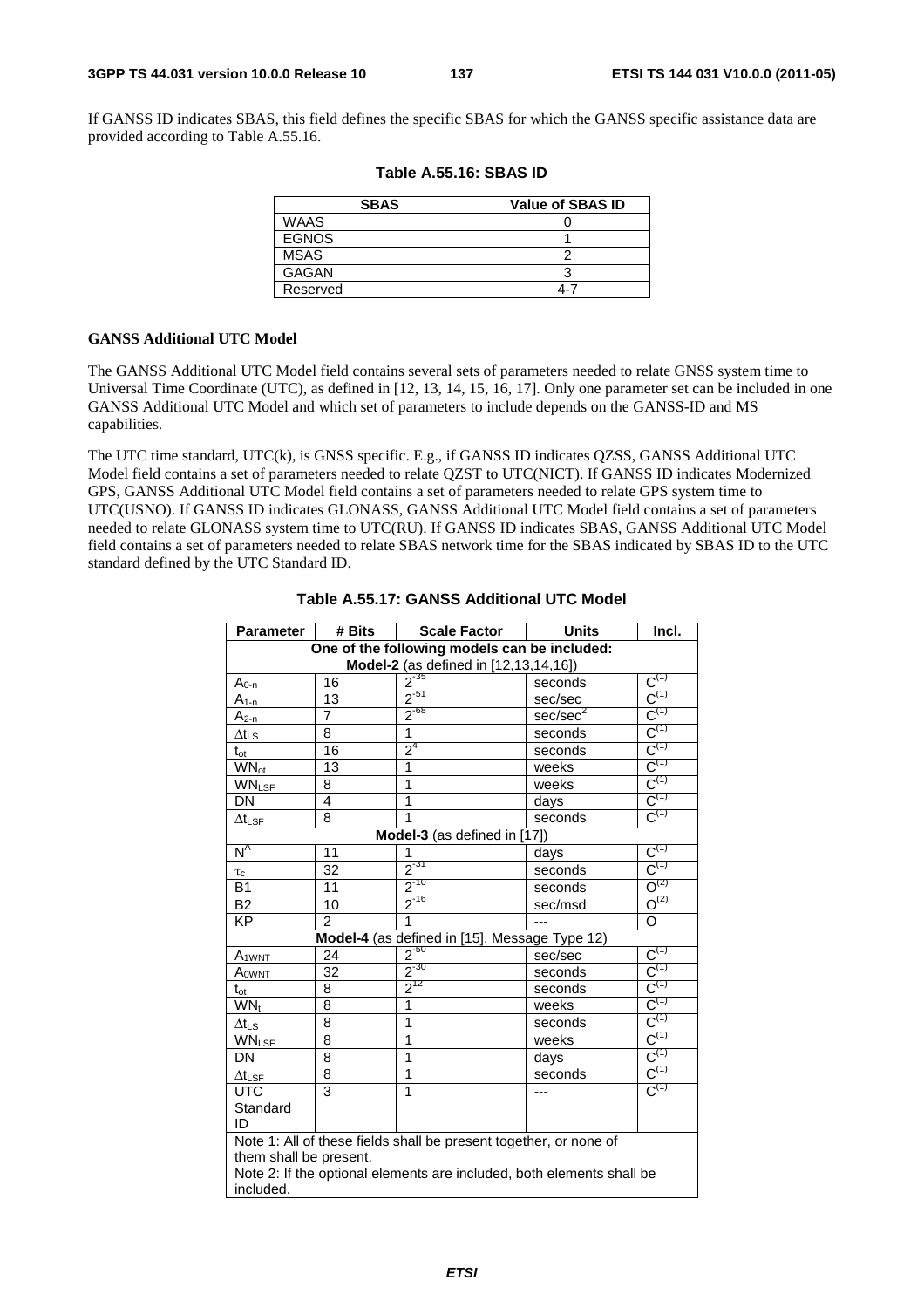### **UTC Standard ID**

If GANSS ID indicates SBAS, this field indicates the UTC standard used for the SBAS network time indicated by SBAS ID to UTC relation as defined in Table A.55.18 ( [15], Message Type 12).

|  |  |  | Table A.55.18: UTC Standard ID |  |
|--|--|--|--------------------------------|--|
|--|--|--|--------------------------------|--|

| <b>UTC Standard</b>                                                           | Value of UTC<br><b>Standard ID</b> |
|-------------------------------------------------------------------------------|------------------------------------|
| UTC as operated by the Communications Research Laboratory (CRL), Tokyo, Japan |                                    |
| UTC as operated by the National Institute of Standards and Technology (NIST)  |                                    |
| UTC as operated by the U.S. Naval Observatory (USNO)                          |                                    |
| UTC as operated by the International Bureau of Weights and Measures (BIPM)    |                                    |
| Reserved for future definition                                                | $4 - 7$                            |

### **GANSS Auxiliary Information**

This field contains additional information dependent on the GANSS ID and is shown in Table A.55.19. If GANSS Auxiliary Information is provided together with other satellite dependent GANSS assistance data (i.e., any of DGANSS Corrections, GANSS Navigation Model, GANSS Data Bit Assistance, or GANSS Reference Measurement Information IEs) and RRLP pseudo-segmentation is used, the GANSS Auxiliary Information should be provided for the same satellites and in the same RRLP segment as the other satellite dependent GANSS assistance data.

### **Table A.55.19: GANSS Auxiliary Information Parameter Format**

| <b>Parameter</b>  | Range                                                                                                      | <b>Bits</b> | <b>Resolution</b> | Incl. |
|-------------------|------------------------------------------------------------------------------------------------------------|-------------|-------------------|-------|
|                   | One of the following group of elements can be included, dependent on the GANSS ID                          |             |                   |       |
|                   | The following fields may only be present if GANSS ID indicates Modernized GPS and occur once per satellite |             |                   |       |
|                   | (N SAT times):                                                                                             |             |                   |       |
| SV ID             | $0 - 63$                                                                                                   | 6           | $---$             | M     |
| Signals Available | Table A.59                                                                                                 | 8           | ---               | м     |
|                   | The following fields may only be present if GANSS ID indicates GLONASS and occur once per satellite        |             |                   |       |
| (N SAT times):    |                                                                                                            |             |                   |       |
| SV ID             | $0 - 63$                                                                                                   | 6           | $---$             | м     |
| Signals Available | Table A.59                                                                                                 | 8           | ---               | м     |
| Channel number    | $-7 - 13$                                                                                                  | 5           | $---$             | м     |

### **SV\_ID**

This field specifies the SV for which the GANSS Auxiliary Information is given. The interpretation of SV ID is defined in Table A.10.14.

Range:  $0 - 63$ 

### **Signals Available**

This field indicates the ranging signals supported by the satellite indicated by SV ID. This field is given as a bit string as shown in Table A.59 for a particular GANSS. If a bit is set to "1" it indicates that the satellite identified by SV ID transmits ranging signals according to the signal correspondence in Table A.59. If a bit is set to "0" it indicates that the corresponding signal is not supported on the satellite identified by SV ID.

### **Channel number**

This field indicates the GLONASS carrier frequency number of the satellite identified by SV ID, as defined in [17].

### **DGANSS Corrections Validity Period**

This element is an extension to the DGANSS Corrections IE and provides the validity period of the differential corrections for each satellite and signal included in the DGANSS Corrections IE (see Table A.43). This element may only be included if the DGANSS Corrections IE is included in the GANSS Generic Assistance Data element.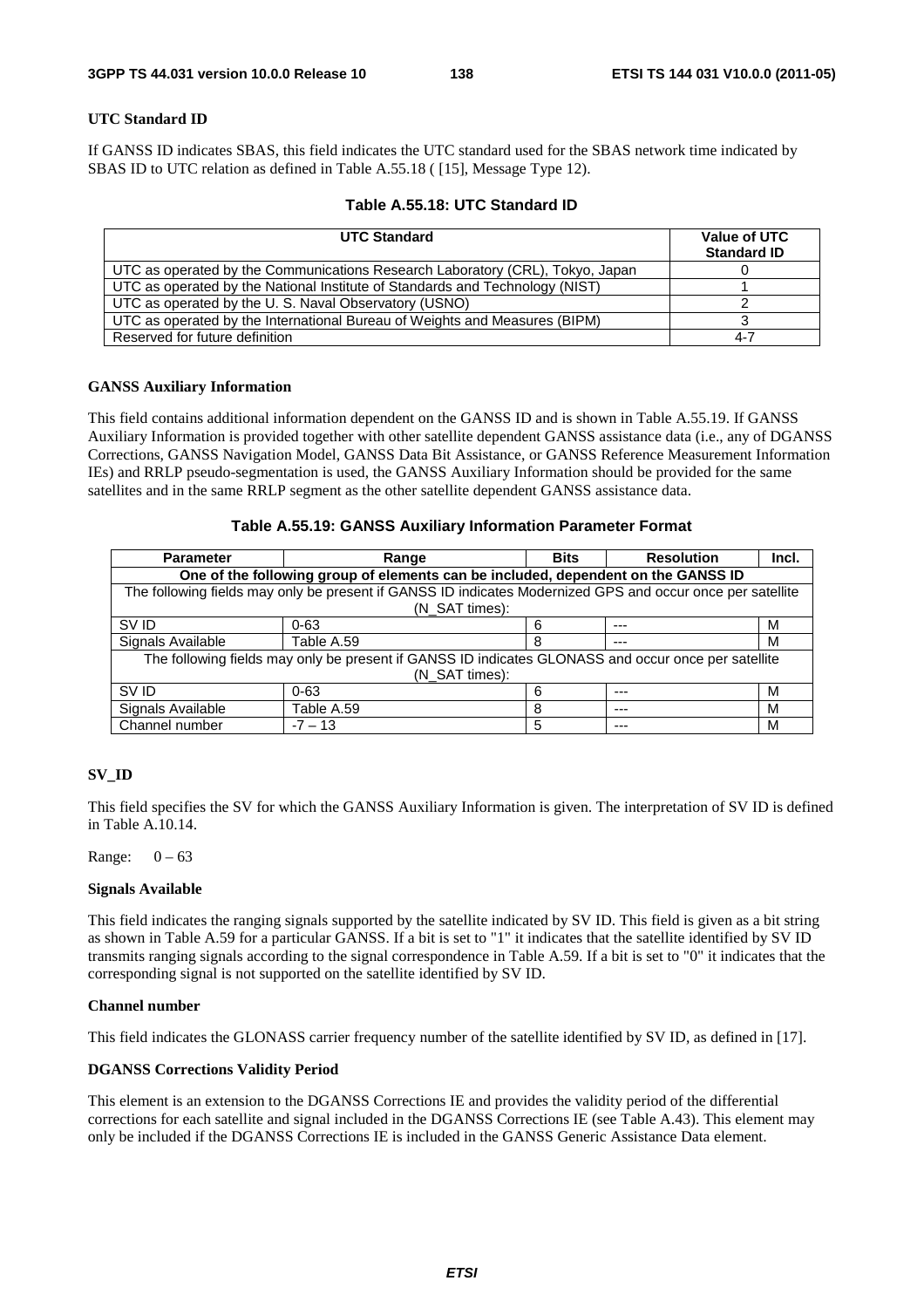| <b>Parameter</b>        | # Bits | <b>Scale Factor</b>                                                      | Range    | <b>Units</b> | Incl. |
|-------------------------|--------|--------------------------------------------------------------------------|----------|--------------|-------|
| N_SGN_TYPE              |        |                                                                          | $1 - 3$  | ---          | м     |
|                         |        | The following fields occur once per GANSS signal type (N_SGN_TYPE times) |          |              |       |
| GANSS_Signal_ID         |        |                                                                          |          |              | М     |
| N SAT                   |        |                                                                          | $1 - 16$ | ---          | М     |
|                         |        | The following fields occur once per satellite (N_SAT times)              |          |              |       |
| SV ID                   |        |                                                                          | $0 - 63$ | --           | М     |
| <b>UDRE Growth Rate</b> | 3      | ---                                                                      | $0 - 7$  | ---          | м     |
| Time of Validity for    | 3      | ---                                                                      | $0 - 7$  | $- - -$      | М     |
| <b>UDRE Growth Rate</b> |        |                                                                          |          |              |       |

**Table A.55.20: DGANSS Corrections Validity Period** 

### **N\_SGN\_TYPE**

This field indicates the number of GNSS signal types included in DGANSS Corrections Validity Period IE. This field shall be set to the same value as the N\_SGN\_TYPE parameter in the DGANSS Corrections element in Table A.43.

### **GANSS\_Signal\_ID**

DGANSS corrections validity period are provided per GNSS signal type identified by GANSS\_Signal\_ID. The supported signals are listed in Table A.59. This field shall be set to the same value as the GANSS\_Signal\_ID parameter in the DGANSS Corrections element in Table A.43.

### **N\_SAT**

This field indicates the number of satellites for which differential corrections validity period is available. This field shall be set to the same value as the N\_SAT parameter in the DGANSS Corrections element in Table A.43.

#### **SV\_ID**

This field identifies the satellite for which the corrections validity period is applicable. The interpretation of SV ID is defined in Table A.10.14. The UDRE Growth Rate and Time of Validity for UDRE Growth Rate IEs shall be included for the same SV\_IDs as the differential corrections in Table A.43 are provided.

### **UDRE Growth Rate**

This field provides an estimate of the growth rate of uncertainty  $(1-\sigma)$  in the corrections for the particular satellite identified by SV<sub>ID</sub>. The estimated UDRE at time value specified in the 'Time of Validity for UDRE Growth Rate'  $t_1$  is calculated as follows:

### $\text{UDRE}(t_0 + t_1) = \text{UDRE}(t_0) \times \text{UDRE}$  Growth Rate

where  $t_0$  is the DGANSS Reference Time for which the corrections in Table A.43 are valid,  $t_1$  is the 'Time of Validity for UDRE Growth Rate' field as shown in Table A.55.21, UDRE(*t0*) is the User Differential Range Error field as provided in Table A.43, and 'UDRE Growth Rate' field is the factor as shown in Table A.55.21.

| Value | Indication |
|-------|------------|
| 000   | 1,5        |
| 001   | 2          |
| 010   | 4          |
| 011   | 6          |
| 100   | 8          |
| 101   | 10         |
| 110   | 12         |
| 111   | 16         |

**Table A.55.21: Values of UDRE Growth Rate IE** 

### **Time of Validity for UDRE Growth Rate**

This field specifies the time when the 'UDRE Growth Rate' field applies. The meaning of the values for this field is described in Table A.55.21.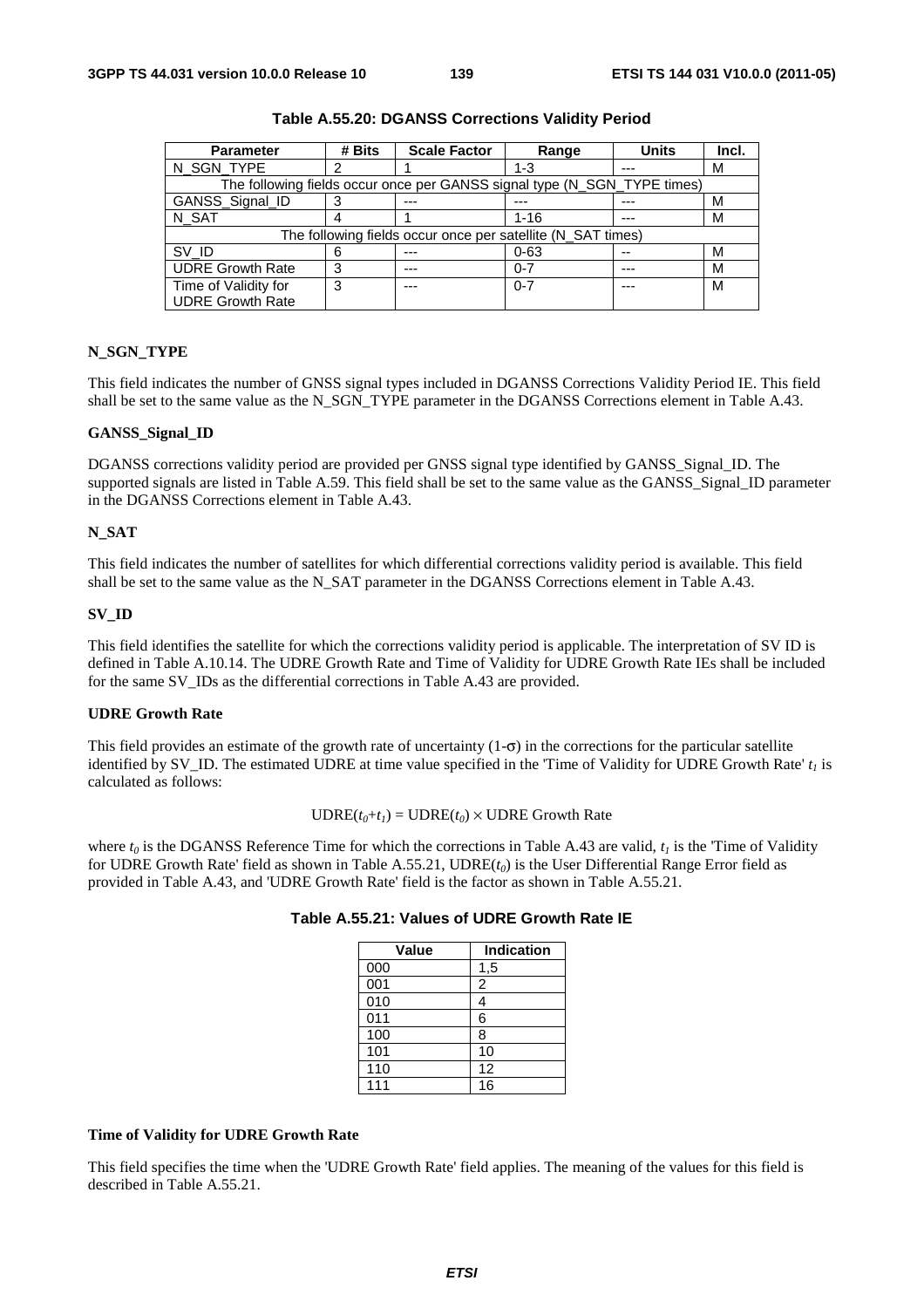| Value | <b>Indication</b><br>[seconds] |
|-------|--------------------------------|
| 000   | 20                             |
| 001   | 40                             |
| 010   | 80                             |
| 011   | 160                            |
| 100   | 320                            |
| 101   | 640                            |
| 110   | 1280                           |
| 111   | 2560                           |

### **Table A.55.21: Time of Validity for UDRE Growth Rate IE**

### **GANSS Time Model Extension**

This element is an extension to the GANSS Time Model IE and is shown in Table A.55.22. If GANSS Time Model is provided by the SMLC, the GANSS Time Model Extension shall also be provided.

NOTE: For reasons of backward compatibility, this IE is not defined for a Release 9 or earlier SMLC and would be ignored, when received, by a Release 9 or earlier MS. This means that when the element is expected but is not received, the SMLC is Release 9 or earlier.

| <b>Parameter</b> | # Bits | <b>Scale Factor</b> | Range            | Units   | Incl. |
|------------------|--------|---------------------|------------------|---------|-------|
| GNSS<br>ID       | ັ      | $--$                | $--$             | $--$    | M     |
| Delta            |        |                     | -127<br>128<br>- | seconds | M     |

### **GNSS\_TO\_ID**

This field is the same as defined in Table A.41 and specifies GNSS for which the GANSS Time Model Extension is provided.

### **Delta T**

This field specifies the integer seconds of the GNSS-GNSS Time Offset provided in the GANSS Time Model in Table A.41.

### **GANSS Reference Measurement Extension**

This element is an extension to the GANSS Reference Measurement Information IE and is shown in Table A.55.23. If GANSS Reference Measurement Information is provided by the SMLC, the GANSS Reference Measurement Extension shall also be provided.

NOTE: For reasons of backward compatibility, this IE is not defined for a Release 9 or earlier SMLC and would be ignored, when received, by a Release 9 or earlier MS. This means that when the element is expected but is not received, the SMLC is Release 9 or earlier.

| <b>Parameter</b>                                              | # Bits | <b>Scale Factor</b> | Range       | Units   | Incl. |
|---------------------------------------------------------------|--------|---------------------|-------------|---------|-------|
| Num Sat                                                       |        |                     | $0 - 15$    | ---     | м     |
| The following fields occur once per satellite (Num Sat times) |        |                     |             |         |       |
| SV ID                                                         |        | $- - -$             | $0 - 63$    | --      | м     |
| Azimuth LSB                                                   |        | 0.703125            | 0-10,546875 | degrees | М     |
| <b>Elevation LSB</b>                                          |        | 0.703125            | 0-10.546875 | degrees | М     |

### **Num\_Sat**

This field indicates the number of satellites for which GANSS Reference Measurement is provided. This field shall be set to the same value as the Num\_Sat parameter in the GANSS Reference Measurement Information element in Table A.52.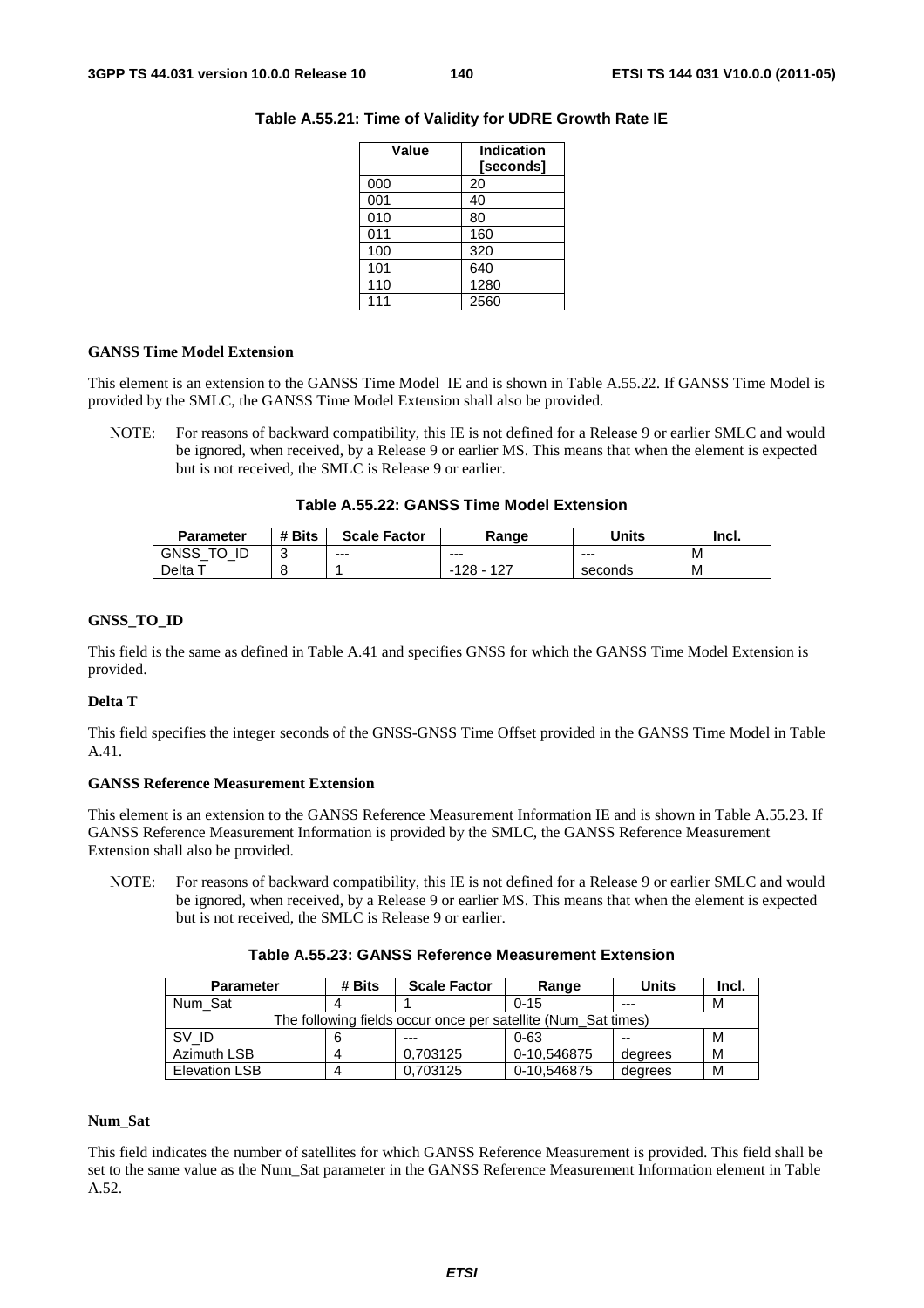### **SV\_ID**

This field identifies the satellite for which the GANSS Reference Measurement is provided. This field shall be set to the same value as the SV\_ID field in Table A.52.

### **Azimuth LSB**

This field specifies the 4 least significant bits of the satellite azimuth angle. The 5 most significant bits are provided in the Azimuth field in Table A.52. The full satellite azimuth is constructed as 'Azimuth'  $\times$  11,.25 + 'Azimuth LSB'  $\times$ 0,703125 degrees.

### **Elevation LSB**

This field specifies the 4 least significant bits of the satellite elevation angle. The 5 most significant bits are provided in the Elevation field in Table A.52. The full satellite elevation is constructed as 'Elevation'  $\times$  11,25 + 'Elevation LSB'  $\times$ 0,703125 degrees.

### **GANSS Almanac Model Extension**

This element is an extension to the GANSS Almanac Model IE and and is shown in Table A.55.24. If GANSS Almanac Model is provided by the SMLC, the GANSS Almanac Model Extension shall also be provided.

NOTE: For reasons of backward compatibility, this IE is not defined for a Release 9 or earlier SMLC and would be ignored, when received, by a Release 9 or earlier MS. This means that when the element is expected but is not received, the SMLC is Release 9 or earlier.

### **Table A.55.24: GANSS Almanac Model Extension**

| <b>Parameter</b>               | <b>Bits</b> | <b>Scale Factor</b> | Range | Units          | Incl. |
|--------------------------------|-------------|---------------------|-------|----------------|-------|
| : Almanac Provided<br>∴omplete |             | $- - -$             | $--$  | <b>Boolear</b> | М     |

### **Complete Almanac Provided**

This field indicates whether the SMLC provided Almanac for the full GANSS constellation or not. TRUE means complete GANSS almanac is provided.

### A.4.2.7 GANSS Carrier-Phase Measurement Request Element

This element is optional and controls if the MS should return carrier-phase measurements in GANSS Measurement Information IE or not to the SMLC. The inclusion of this parameter implies use of measure Position Request. The description is found in sub-chapter 2.2.4d.

### A.4.2.8 GANSS TOD - GSM Time Association Request Element

This element is optional and controls if the MS should return GANSS TOD - GSM Time Association Measurements or not to the SMLC. The inclusion of this parameter implies use of measure Position Request. The description is found in sub-chapter 2.2.4e.

# A.5 Assistance Data Acknowledgement

## A.5.1 General

The MS sends the Assistance Data Acknowledgement component to the SMLC to indicate that it has received the whole Assistance Data component.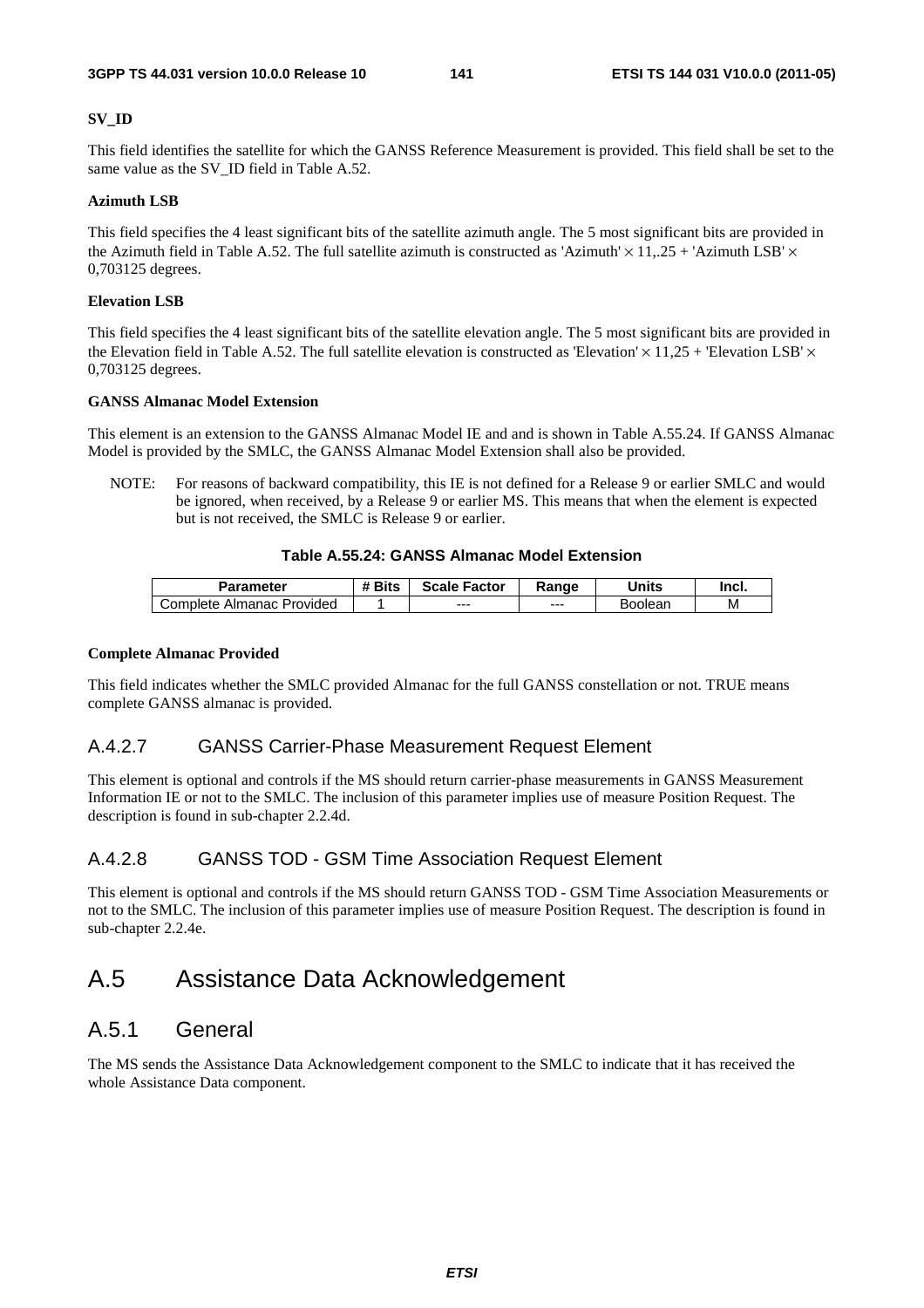# A.6 Protocol Error

# A.6.1 General

This component is used by the receiving entity (SMLC or MS) to indicate to the sending entity, that there is a problem that prevents the receiving entity to receive a complete and understandable component.

This component has the following values:

| '0':    | Undefined:                                        |
|---------|---------------------------------------------------|
| 11:     | Missing Component;                                |
| $'2$ :  | Incorrect Data;                                   |
| $'3'$ : | Missing Information Element or Component Element; |
| $'4$ :  | Message Too Short;                                |
| $'5$ :  | Unknown Reference Number.                         |

# A.6.2 Extended Reference IE

This IE shall be included in any Protocol Error message if and only if an Extended Reference IE was received in the corresponding previous Measure Position Request or Assistance Data message.

NOTE: For reasons of backward compatibility, a Release 4 or earlier MS will not include this IE.

The Extended Reference IE contains the following elements.

- SMLC code: an integer in the range 0-63. The value returned by a target MS in a Protocol Error message shall equal the value received from the SMLC in the earlier Measure Position Request or Assistance Data message.
- Transaction ID: an integer in the range 0-262143 distinguishing different RRLP transactions in different MSs currently being served by the same SMLC. The value returned by a target MS in a Protocol Error message shall equal the value received from the SMLC in the earlier Measure Position Request or Assistance Data message.

# A.7 Positioning Capability Request

# A.7.1 General

The SMLC sends the Positioning Capability Request component to the MS to request the MS positioning capabilities, types of assistance data supported and any assistance data that may be needed. It contains the following elements.

| <b>Element</b>               | <b>Type/Reference</b>        | <b>Presence</b> |
|------------------------------|------------------------------|-----------------|
| Extended Reference           | <b>Extended Reference</b>    | М               |
|                              | 2.2.5                        |                 |
| <b>GANSS Position Method</b> | <b>GANSS Position Method</b> |                 |
| <b>Parameters</b>            | Parameters, Table A.58       |                 |

### **Table A.56: Positioning Capability Request component content**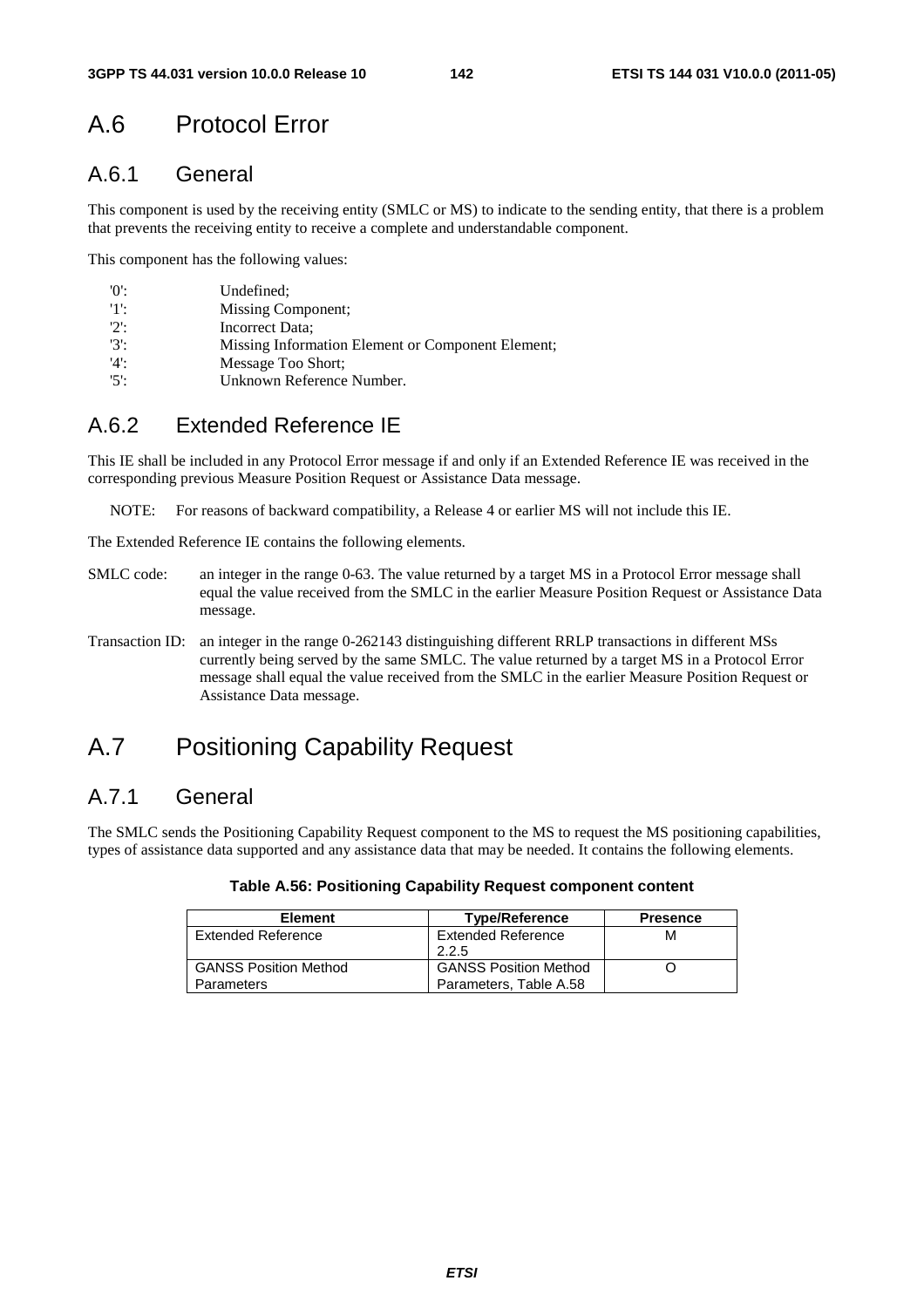# A.8 Positioning Capability Response

## A.8.1 General

The Positioning Capability Response is a RRLP component from the MS to the network. It is the response to the Positioning Capability Request. It contains the following elements.

### **Table A.57: Positioning Capability Response component content**

| <b>Element</b>                  | <b>Type/Reference</b>           | <b>Presence</b> |
|---------------------------------|---------------------------------|-----------------|
| <b>Extended Reference</b>       | Extended Reference 2.2.5        | М               |
| <b>Positioning Capabilities</b> | Positioning Capabilities 8.2.1  | М               |
| Assistance Data Supported       | Assistance Data Supported 8.2.2 |                 |
| Assistance Data Needed          | Assistance Data Needed 8.2.3    |                 |

## A.8.2 Elements

### A.8.2.1 Positioning Capabilities

This element indicates the positioning methods and other positioning capabilities supported by the MS. The inclusion of this element is mandatory.

The MS may indicate support for non-GANSS position methods and/or GANSS position methods. The MS indicates its support for non-GANSS position methods using a bit string with one bit representing each method, set to one if the method is supported and zero if it is not. The following Non-GANSS Position Methods can be identified:

- MS Assisted E-OTD:
- MS Based E-OTD;
- MS Assisted GPS;
- MS Based GPS;
- Standalone GPS.

The MS indicates its support for GANSS position methods by providing the parameters shown in Table A.58 for each GANSS system supported.

**Table A.58: GANSS Position Method Support** 

| <b>GANSS Position Method Parameters</b> |
|-----------------------------------------|
| GANSS_ID                                |
| <b>GANSS Position Method Types</b>      |
| <b>GANSS Signals</b>                    |
| SBAS ID                                 |

### GANSS\_ID

Range: 0 - 7

This field indicates the GANSS. The supported GANSS are defined in sub-clause A.4.2.6.2 (Table A.40). Absence of this field indicates Galileo.

### GANSS Position Method Types

For each supported GANSS system, the MS shall and SMLC may indicate which method types are supported. This is represented using a bit string with one bit per method type where a one value indicates support and a zero value no support. The following GANSS Method Types can be identified: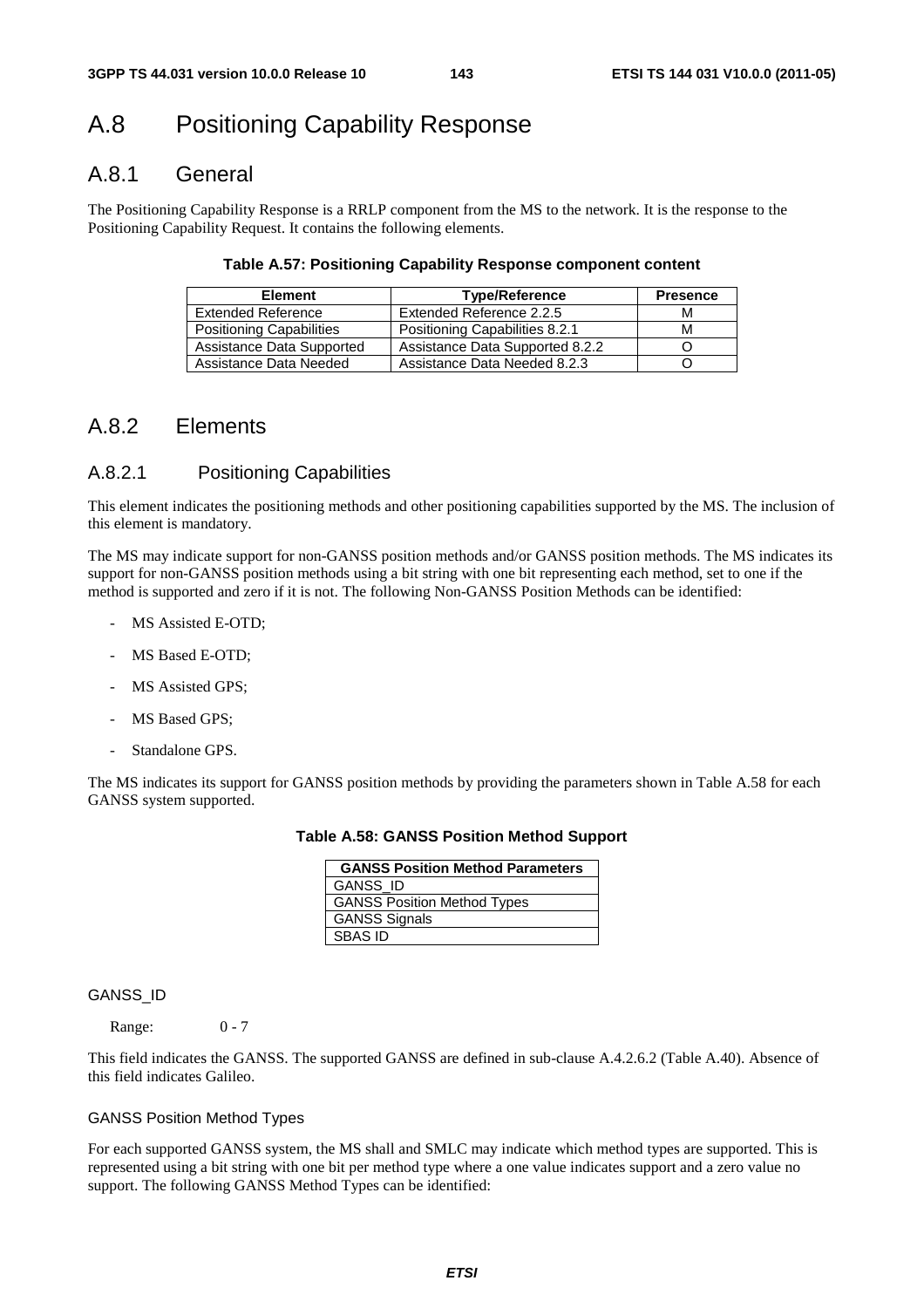- MS Assisted:
- MS Based;
- Standalone.

#### GANSS Signals

For each supported GANSS system, the MS shall and SMLC may indicate which signals are supported. This is represented using a bit string with one bit per signal where a one value indicates support and a zero value no support. The individual signals are denoted generically as signal1, signal2 etc. in the ASN.1 in clause 5.l. Table A.59 shows the signal correspondence for each defined GANSS system. Unfilled table entries indicate no assignment and shall either not be included or set to zero if included.

The GANSS Signal Correspondence in Table A.59 is also used when a single signal is addressed (e.g., when reporting GANSS measurements or providing GANSS assistance data). In this case, an Integer value is used to indicate the signal, and the values 0 to 7 correspond to GANSS Signal 1 to 8, respectively.

| <b>GANSS System</b> | Signal 1         | Signal 2        | Signal 3         | Signal 4 | Signal 5    | Signal 6 | Signal 7 | Signal 8 |
|---------------------|------------------|-----------------|------------------|----------|-------------|----------|----------|----------|
| Galileo             | E1               | E <sub>5a</sub> | E <sub>5</sub> b | E6       | $E5a + E5b$ |          |          |          |
| Modernized          | L <sub>1</sub> C | L2C             | L5               |          |             |          |          |          |
| <b>GPS</b>          |                  |                 |                  |          |             |          |          |          |
| <b>SBAS</b>         | L1               |                 |                  |          |             |          |          |          |
| QZSS                | QZS-L1           | QZS-            | QZS-             | QZS-L5   |             |          |          |          |
|                     |                  | L1C             | L2C              |          |             |          |          |          |
| <b>GLONASS</b>      | G1               | G2              | G3               |          |             |          |          |          |

### **Table A.59: GANSS Signal Correspondence**

#### SBAS\_ID

If GANSS ID in Table A.58 indicates support for SBAS, this field shall be present to indicate support of specific SBAS using a bit map with one bit per SBAS where a one value indicates support and a zero value no support.

#### **Table A.59.a: SBAS ID Correspondence**

| Bit C | Bit   | Bit 2 | Bit 3 | Bit      | Bit<br>$\overline{\phantom{a}}$ | Bit 6    | Bit 7    |
|-------|-------|-------|-------|----------|---------------------------------|----------|----------|
| WAAS  | EGNOS | MSAS  | GAGAN | reserved | reserved                        | reserved | reserved |

The MS shall also indicate whether it supports multiple measurement sets for the MS Assisted position methods listed below. This is represented using a bit string with one bit representing each position method which is set to a one if multiple measurement sets are supported for that method and to a zero if not. The following MS Assisted Position Methods associated with Multiple Measurement Sets can be identified:

- E-OTD;
- GPS:
- GANSS.

### A.8.2.2 Assistance Data Supported

This element indicates the types of assistance data that the MS supports for GPS and GANSS and is shown in Table A.59.b.

#### **Table A.59.b: Assistance Data Supported**

| <b>GANSS Position Method Parameters</b>         |  |  |  |
|-------------------------------------------------|--|--|--|
| <b>GPS Assistance Data</b>                      |  |  |  |
| <b>GANSS Assistance Data</b>                    |  |  |  |
| <b>GANSS Additional Assistance Data Choices</b> |  |  |  |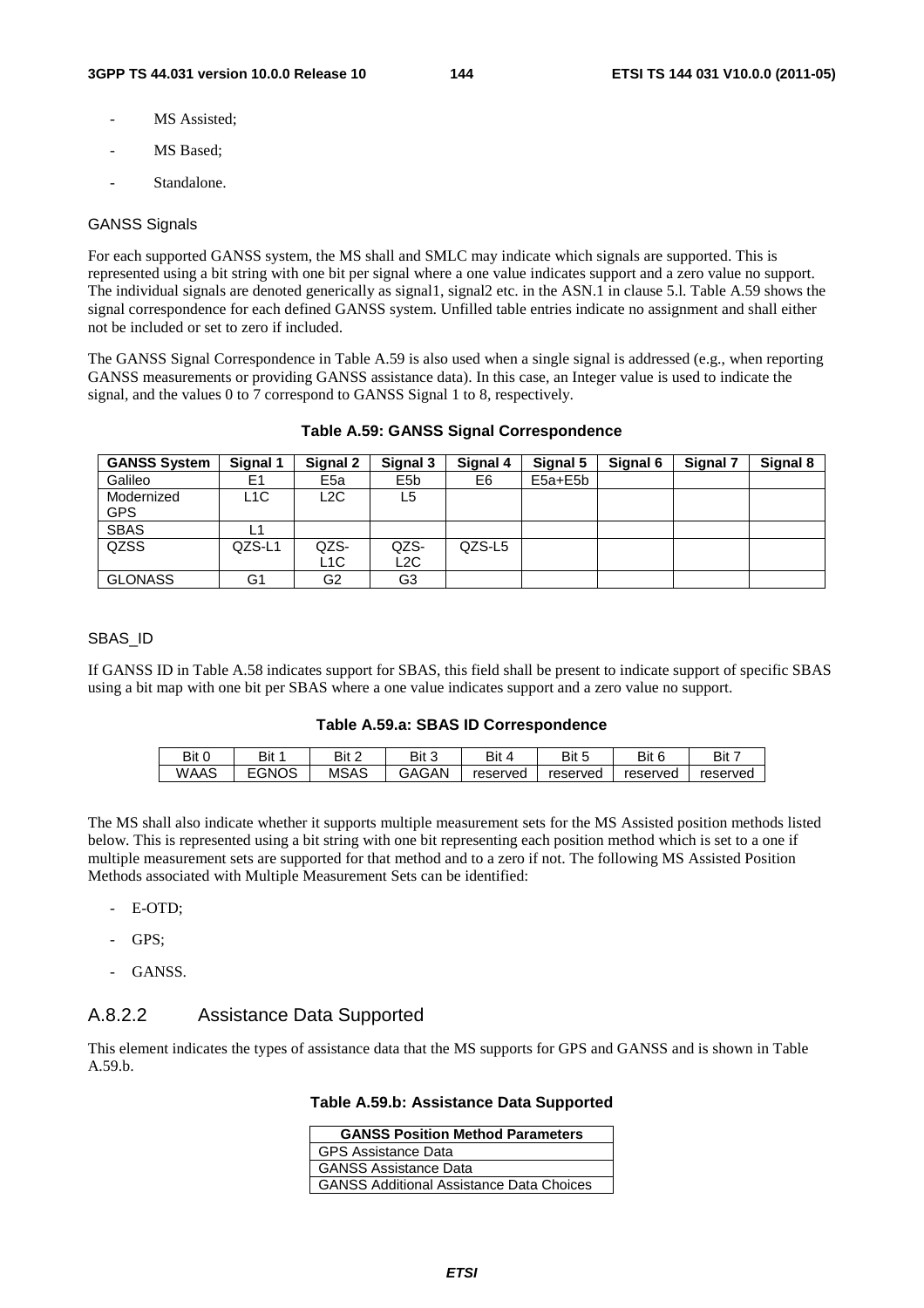#### GPS Assistance Data

In the case of GPS, support for each of the following types of assistance data can be individually indicated using a bit string in which a one value indicates support and a zero no support. The following GPS Assistance Indications can be identified:

- Almanac;
- UTC model:
- Ionospheric Model;
- Navigation Model;
- DGPS Corrections:
- Reference Location;
- Reference Time;
- Acquisition Assistance;
- Real Time Integrity;
- Ephemeris Extension;
- Ephemeris Extension Check.

#### GANSS Assistance Data

In the case of GANSS, support for each of the following types of common assistance data is indicated using a bit string in which each bit represents one type of assistance data and is set to a one to indicate support and a zero to indicate no support. The following Common GANSS Assistance Indications can be identified:

- GANSS Reference Time;
- GANSS Reference Location:
- GANSS Ionospheric Model;
- GANSS Additional Ionospheric Model;
- GANSS Earth Orientation Parameters.

The MS indicates its support for assistance data specific to each GANSS system by providing the parameters shown in Table A.60 for each GANSS system supported.

|  |  |  | Table A.60: GANSS Assistance Support |  |
|--|--|--|--------------------------------------|--|
|--|--|--|--------------------------------------|--|

| <b>GANSS Assistance Parameters</b> |
|------------------------------------|
| <b>GANSS ID</b>                    |
| <b>GANSS Assistance</b>            |

#### GANSS\_ID

Range: 0 - 7

This field indicates the GANSS. The supported GANSS are defined in sub-clause A.4.2.6.2 (Table A.40). Absence of this field indicates Galileo.

#### GANSS Assistance

Supported GANSS Assistance data is indicated using a bit string in which each bit represents one type of assistance data and is set to a one to indicate support and a zero to indicate no support. The following types of Specific GANSS Assistance Indications can be identified.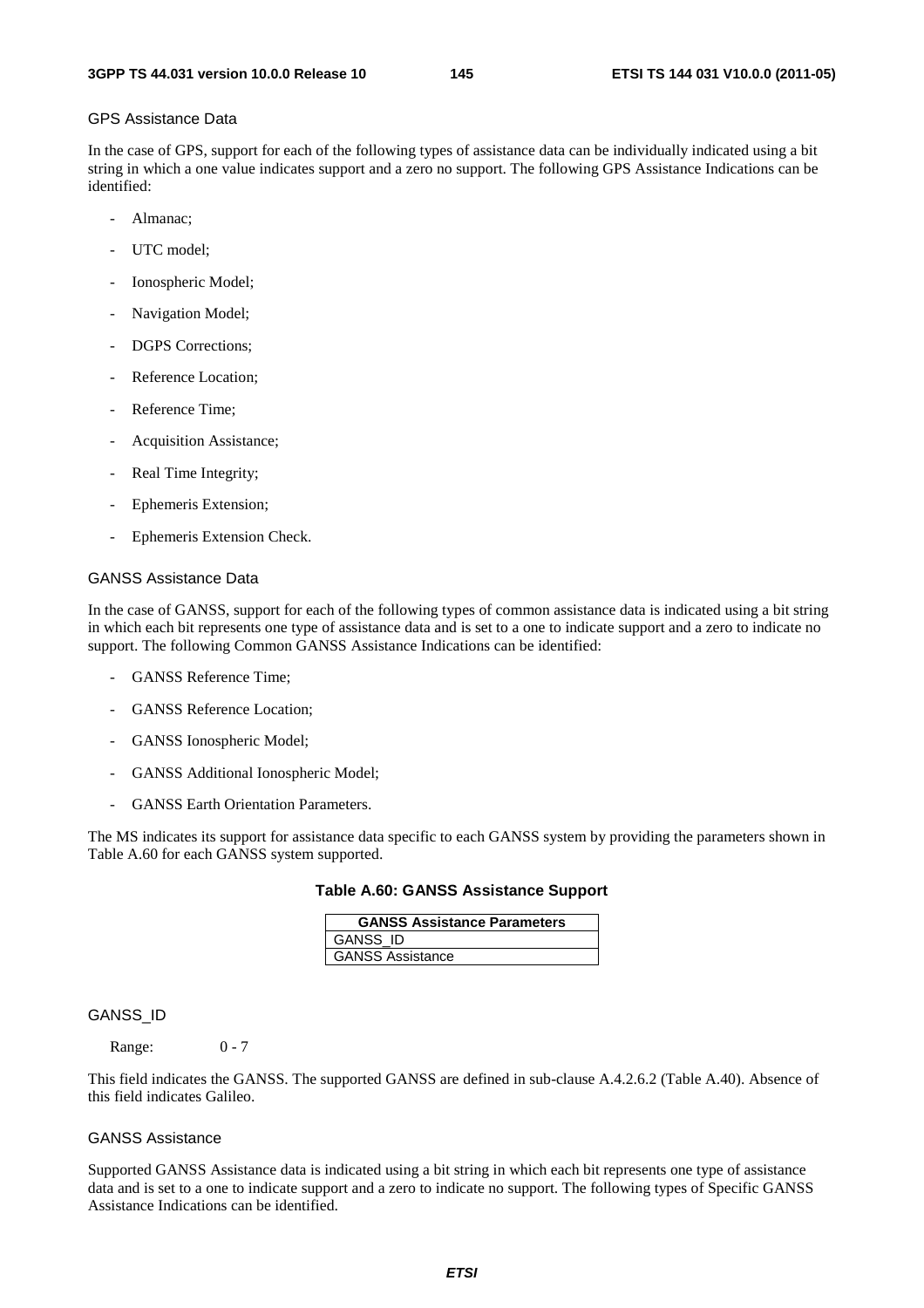- GANSS Real Time Integrity;
- GANSS Differential Corrections;
- GANSS Almanac;
- GANSS Reference Measurement Information;
- GANSS Navigation Model;
- GANSS Time Model GNSS-UTC;
- GANSS Time Model GNSS-GNSS:
- GANSS Data Bit Assistance;
- GANSS Ephemeris Extension;
- GANSS Ephemeris Extension Check;
- GANSS Additional UTC Model;
- GANSS Auxiliary Information.

#### GANSS Additional Assistance Data Choices

For GANSS Assistance Data elements for which multiple choices exist (GANSS Clock Model (Table A.49.1), GANSS Orbit Model (Table A.49.2), GANSS Almanac Model (Table A.54), and GANSS UTC Model/Additional UTC Model (Table A.55/A.55.17)) the MS and SMLC shall support the native formats choice as defined in the relevant ICDs for each GANSS signal. The MS can indicate which additional non-native choice(s) is(are) supported for a particular GANSS using a bit map with one bit per model where a one value indicates support and a zero value no support. Note that native support need not be indicated in this bit map.

| <b>Parameter</b>                                 | #Bits                                                       | <b>Type/Reference</b>   | <b>Prsesence</b> |  |  |  |
|--------------------------------------------------|-------------------------------------------------------------|-------------------------|------------------|--|--|--|
|                                                  | The following fields occur once per GANSS (Num GANSS times) |                         |                  |  |  |  |
| <b>GANSS ID</b>                                  |                                                             | Table A.40              | ∩''              |  |  |  |
| <b>GANSS Clock Model Choice</b>                  |                                                             | Bit String - Table A.62 | $C^{(2)}$        |  |  |  |
| <b>GANSS Orbit Model Choice</b>                  |                                                             | Bit String - Table A.62 | $C^{(2)}$        |  |  |  |
| <b>GANSS Almanac Model Choice</b>                |                                                             | Bit String - Table A.62 | $C^{(3)}$        |  |  |  |
| <b>GANSS UTC Model Choice</b>                    | 8                                                           | Bit String - Table A.62 | $C^{(4)}$        |  |  |  |
| Note 1: Absence of this field indicates Galileo. |                                                             |                         |                  |  |  |  |

#### **Table A.61: GANSS Additional Assistance Data Choices**

Note 1: Absence of this field indicates Galileo.

Note 2: These elements may only be present if GANSS Navigation Model support is indicated in GANSS Assistance.

Note 3: This element may only be present if GANSS Almanac support is indicated in GANSS Assistance.

Note 4: This element may only be present if GANSS Additional UTC Model support is indicated in GANSS Assistance.

### **Table A.62: Bit String of GANSS Additional Assistance Data Choices**

Model 1 | Model 2 | Model 3 | Model 4 | Model 5 | Model 6 | Model 7 | Model 8 The individual Models 1-8 are identified in Tables A.49.1, A.49.2, A.54, and A.55/A.55.17. Non defined Models in Assistance Data Choices shall have the value "0" at the corresponding bit position.

## A.8.2.3 Assistance Data Needed

This element indicates the types of assistance data that the MS may need to obtain a location estimate or positioning measurements. The MS shall use this IE to indicate to the SMLC all the supported assistance data types for which the MS does not have current versions using the assistance data request IEs defined in 3GPP TS 49.031. The SMLC can then decide which subset of these assistance data types if any to download. The IE is encoded using the request for assistance data IEs defined for GPS and GANSS in 3GPP TS 49.031, with the following exceptions:

Requested GPS Assistance Data (clause 10.10 in 3GPP TS 49.031):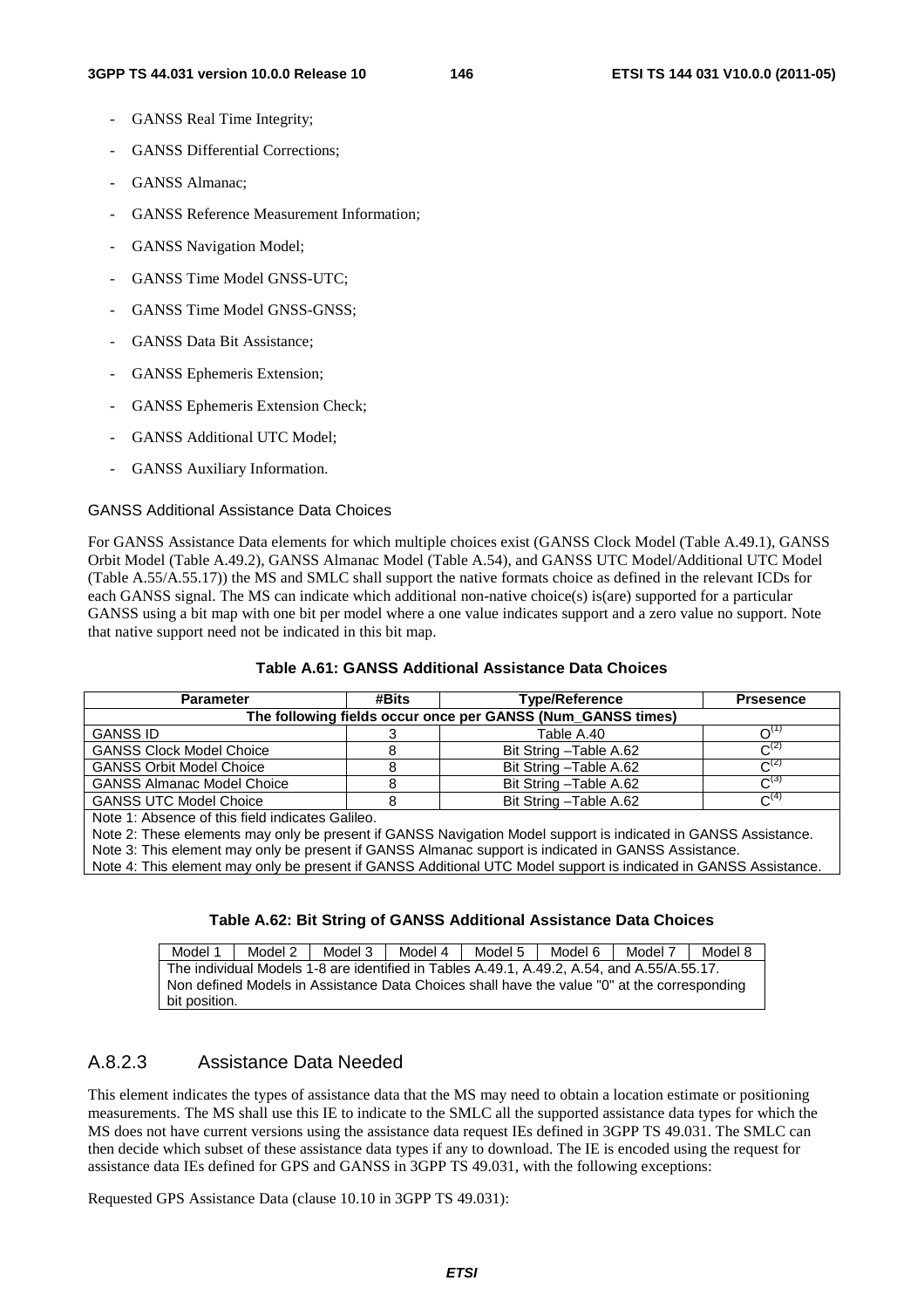If the MS supports Navigation Model (Bit D), Ephemeris Extension (Bit J), and Ephemeris Extension Check (Bit K), all three bits D, J, and K can be set to value 1 if the MS has no current versions of these assistance data types. If bit D is set to value 1, the coding of octets 5 to 8+2n shall be according to Figure 10.10.2 in clause 10.10 of 3GPP TS 49.031.

Requested GANSS Assistance Data (clause 10.31 in 3GPP TS 49.031):

- If the MS supports Navigation Model (Bit M), Ephemeris Extension (Bit N), and Ephemeris Extension Check (Bit R), all three bits M, N, and R can be set to value 1 if the MS has no current versions of these assistance data types.
- If the MS supports GANSS Ephemeris Extension (Bit N) and the MS has no current version of this assistance data type, bit N shall be set to value 1 but the corresponding extension octets in Figure 10.31.3d of 3GPP TS 49.031 shall be omitted.
- If the MS supports GANSS Data Bit Assistance (Bit Q) and the MS has no current version of this assistance data type, bit Q shall be set to value 1 but the corresponding extension octets in Figure 10.31.3c of 3GPP TS 49.031 shall be omitted.
- If the MS supports GANSS Ephemeris Extension Check (Bit R) and the MS has no current version of this assistance data type, bit R shall be set to value 1 but the corresponding extension octets in Figure 10.31.3e of 3GPP TS 49.031 shall be omitted.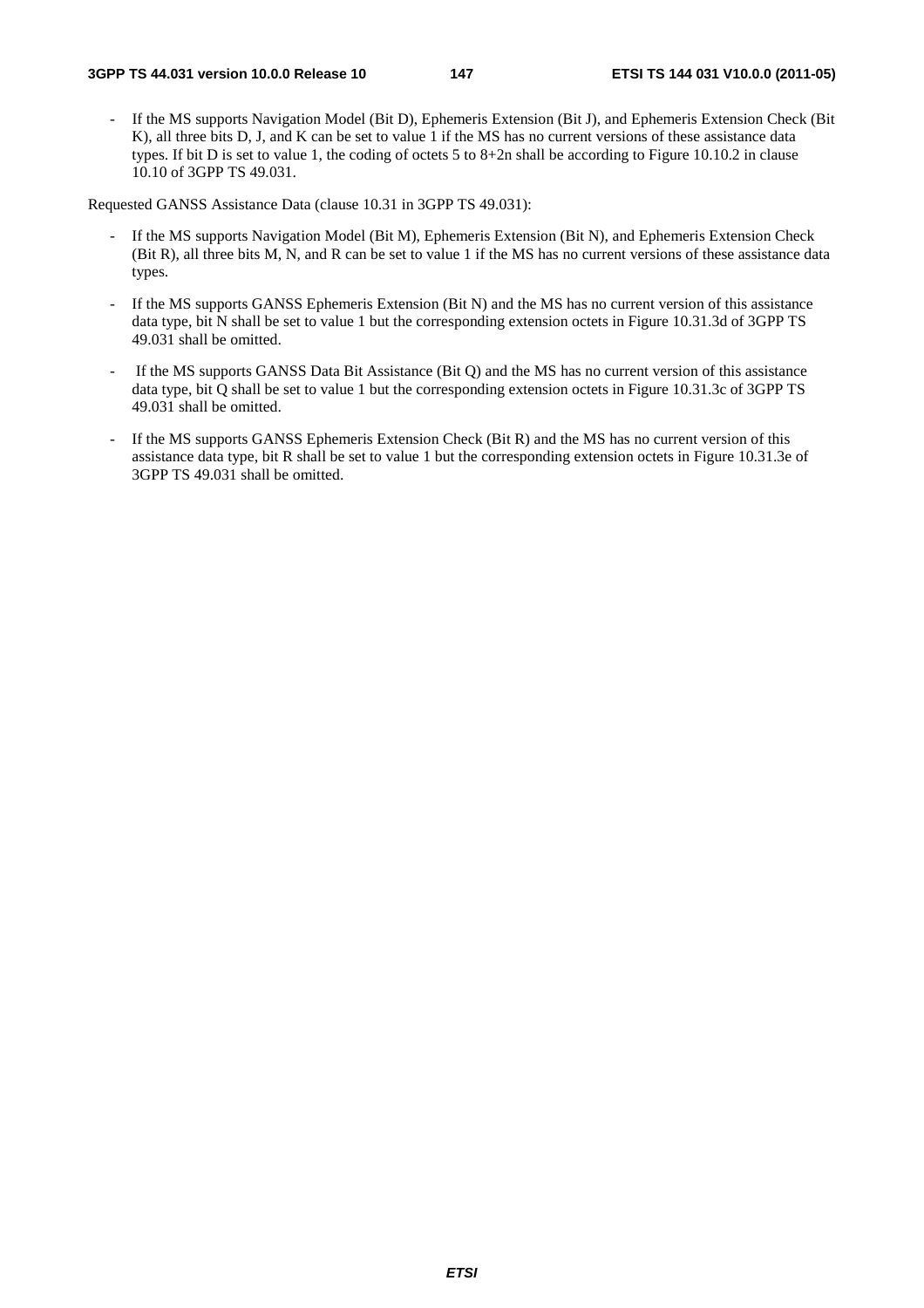# Annex B (informative): Change History

| Meeting# | Tdoc           | <b>CR</b> | Rev | <b>Subject/Comment</b>                                                   |                |
|----------|----------------|-----------|-----|--------------------------------------------------------------------------|----------------|
|          |                |           |     |                                                                          | <b>Version</b> |
| $GP-46$  |                |           |     | IRel-10 version based on v9.2.0.                                         | 10.0.0         |
| $GP-46$  | GP-100710 0212 |           |     | Small Technical Enhancements and Improvements for GNSS                   | 10.0.0         |
|          |                |           |     | Decimal separator changed from inconsistent usage to comma<br>everywhere | 10.0.0         |